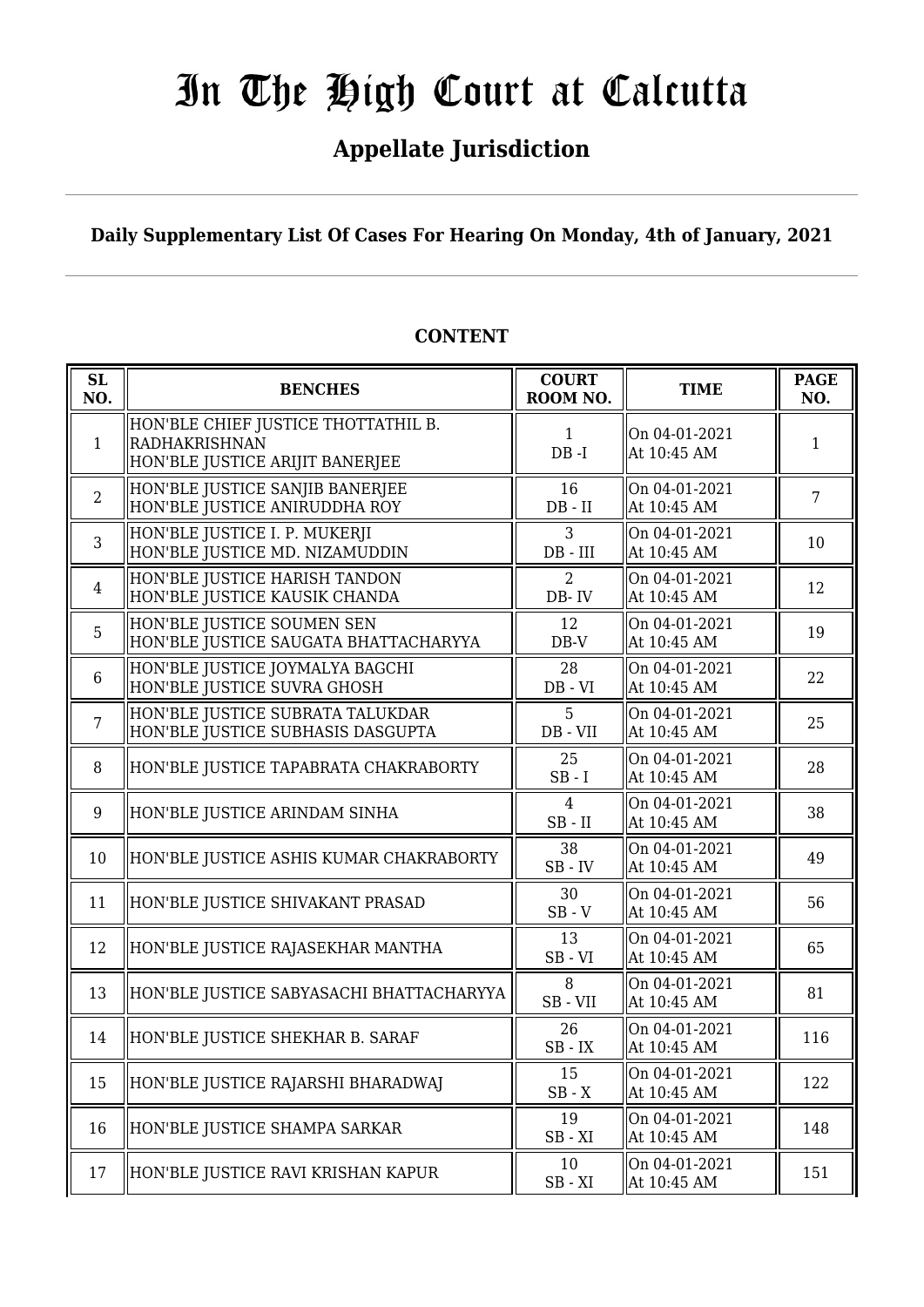| <b>SL NO.</b> | <b>BENCHES</b>                         | <b>COURT</b><br>ROOM NO. | <b>TIME</b>                  | <b>PAGE</b><br>NO. |
|---------------|----------------------------------------|--------------------------|------------------------------|--------------------|
| 18            | HON'BLE JUSTICE ARINDAM MUKHERJEE      | 23<br>SB-XIII            | On 04-01-2021<br>At 10:45 AM | 154                |
| 19            | HON'BLE JUSTICE BISWAJIT BASU          | 18<br>SB - XIV           | On 04-01-2021<br>At 10:45 AM | 159                |
| 20            | HON'BLE JUSTICE AMRITA SINHA           | 24<br>$SB$ - $XV$        | On 04-01-2021<br>At 10:45 AM | 165                |
| 21            | HON'BLE JUSTICE ABHIJIT GANGOPADHYAY   | 22<br>SB-XVI             | On 04-01-2021<br>At 10:45 AM | 171                |
| 22            | HON'BLE JUSTICE JAY SENGUPTA           | 32<br>SB-XVII            | On 04-01-2021<br>At 10:45 AM | 173                |
| 23            | HON'BLE JUSTICE BIBEK CHAUDHURI        | 9<br>SB - XVIII          | On 04-01-2021<br>At 10:45 AM | 176                |
| 24            | HON'BLE JUSTICE SUBHASIS DASGUPTA      | SB                       | On 04-01-2021                | 179                |
| 25            | HON'BLE JUSTICE TIRTHANKAR GHOSH       | 42<br>SB-XIX             | On 04-01-2021<br>At 10:45 AM | 185                |
| 26            | HON'BLE JUSTICE HIRANMAY BHATTACHARYYA | 11                       | On 04-01-2021<br>At 10:45 AM | 192                |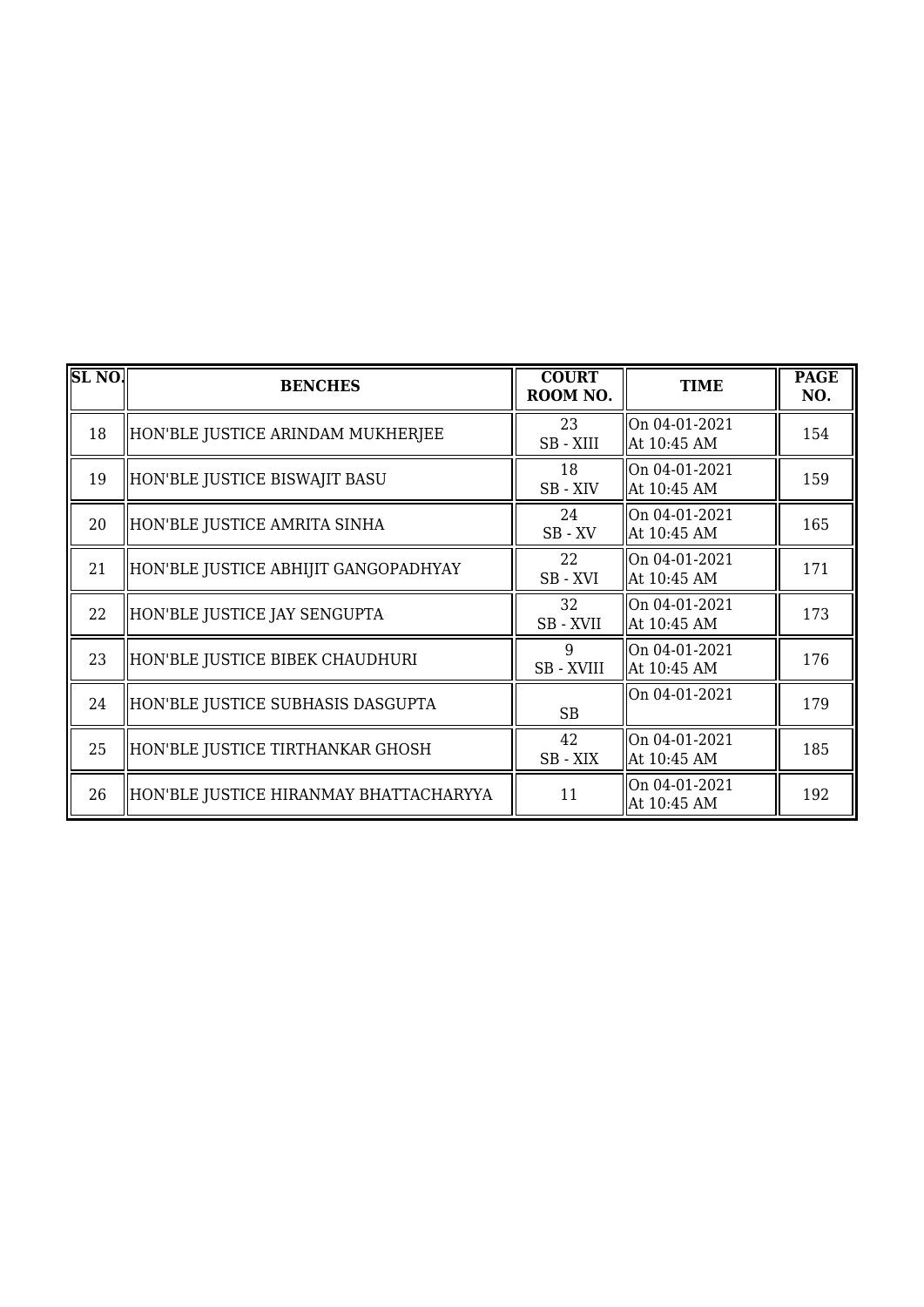

## **Appellate Side**

**DAILY CAUSELIST For Monday The 4th January 2021**

**COURT NO. 1**

**DIVISION BENCH (DB -I)**

**AT 10:45 AM**

### **HON'BLE CHIEF JUSTICE THOTTATHIL B. RADHAKRISHNAN HON'BLE JUSTICE ARIJIT BANERJEE**

**( VIA VIDEO CONFERENCE )**

#### **ON AND FROM MONDAY, THE 7TH DECEMBER, 2020 ISSUED ON 1ST DECEMBER, 2020 IS MODIFIED TO THE FOLLOWING EXTENT. APPEALS FROM ORDERS RELATING TO RESIDUARY UNDER GROUP IX INCLUDING APPLICATIONS CONNECTED THERETO; PUBLIC INTEREST LITIGATION; CRIMINAL CONTEMPT MATTERS; APPEALS UNDER SECTION 19(1)(a) OF THE CONTEMPT OF COURT'S ACT; APPLICATIONS UNDER SECTION 27 OF THE ELECTRICITY REGULATORY COMMISSION ACT, 1998; INCLUDING APPLICATIONS CONNECTED THERETO;**

**HABEAS CORPUS;**

**ANY OTHER MATTER, IRRESPECTIVE OF CLASSIFICATION, AS DIRECTED BY THE HON'BLE CHIEF JUSTICE.**

**NOTE: MATTERS WILL BE TAKEN UP THROUGH PHYSICAL HEARING ONLY WHEN BOTH THE PARTIES ARE AGREED.**

### **NO MENTIONING IN COURT**

|     |                                         |                                                                                    | <b>PIL MATTERS</b>   |                 |
|-----|-----------------------------------------|------------------------------------------------------------------------------------|----------------------|-----------------|
| 1   | WPA/7252/2018                           | COURT IN ITS OWN<br><b>MOTION IN RE</b><br>OVERCROWDING IN<br><b>PRISONS</b><br>VS |                      | SAIKAT BANERJEE |
| wt2 | WPA/4510/1997                           | TAPAS KR.BHANJA<br><b>VS</b><br>THE STATE                                          | TAPAS KR.BHANJA      | SAIKAT BANERJEE |
| wt3 | WPA/5440/2020                           | APARAJITA BOSE<br><b>VS</b><br>STATE OF WEST BENGAL &<br>ORS.                      | <b>INDRAJEET DEY</b> |                 |
|     | IA NO: CAN/1/2020(Old No:CAN/3147/2020) |                                                                                    |                      |                 |
|     | wt4 WPA/8573/2018                       | THE HON'BLE COURT'S IN<br><b>ITS OWN MOTION</b><br>VS<br>STATE OF WEST BENGAL      | N.A.                 | SAIKAT BANERJEE |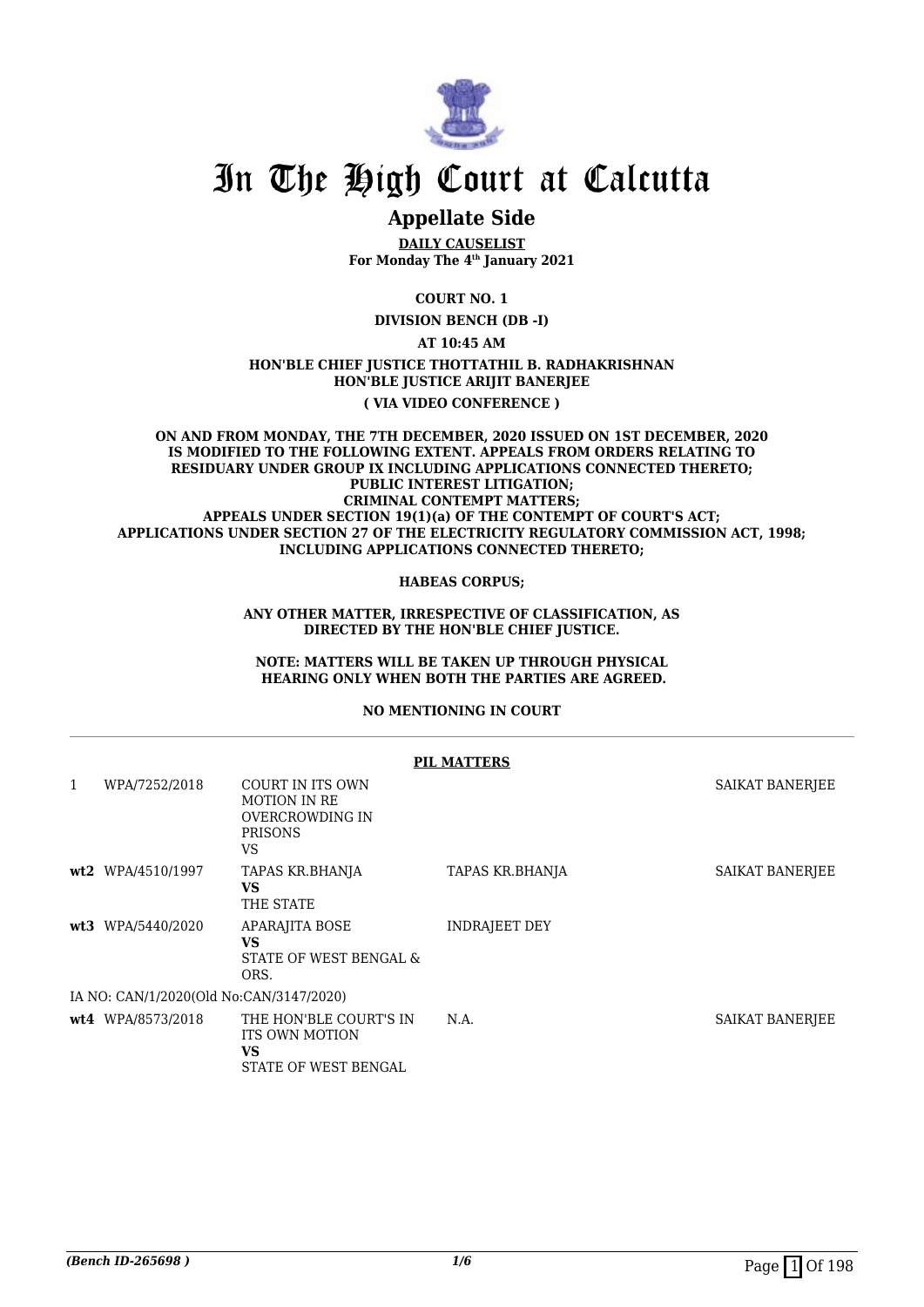| 5  | WPA(P)/13/2020                  | THE COURT ON ITS OWN<br>MOTION IN RE UNNATURAL<br>DEATH OF A TEENAGED<br>BOY IN MALLARPUR P.S.,<br><b>BIRBHUM</b><br><b>VS</b><br>NA | NA                      |
|----|---------------------------------|--------------------------------------------------------------------------------------------------------------------------------------|-------------------------|
| 6  | WPA/12311/2019                  | <b>BIJAY KEDIA</b><br>VS<br>DAMODAR VALLEY<br><b>CORPORATION &amp; ORS</b>                                                           | <b>SAYAN SINHA</b>      |
|    | IA NO: CAN/1/2020               |                                                                                                                                      |                         |
| 7  | WPA/23240/2019                  | <b>SUDIN MUKHERJEE</b><br>VS<br>STATE OF WEST BENGAL &                                                                               | <b>SOMA CHAKRABORTY</b> |
|    | IA NO: CAN/1/2020               | <b>ORS</b>                                                                                                                           |                         |
| 8  | WPA/23724/2019                  | SANDIP PAUL & ORS<br>VS<br>STATE OF WEST BENGAL                                                                                      | CHANDAN KUMAR LAL       |
|    | IA NO: CAN/1/2020               |                                                                                                                                      |                         |
| 9  | WPA(P)/2/2020                   | <b>SUMAN DAS AND ANR</b><br>VS                                                                                                       | ANISH KUMAR MUKHERJEE   |
|    |                                 | STATE OF WEST BENGAL<br>AND ORS.                                                                                                     |                         |
| 10 | WPA(P)/4/2020                   | RAJU GAYEN AND ORS<br>VS.                                                                                                            | SADHAN KUAMR HALDAR     |
|    |                                 | STATE OF WEST BENGAL<br>AND ORS.                                                                                                     |                         |
| 11 | WPA(P)/5/2020                   | DINABANDHU SARKAR<br>VS<br>STATE OF WEST BENGAL<br>AND ORS.                                                                          | KAMAL KANTA KAR         |
| 12 | WPA(P)/6/2020                   | DIBAKAR SHEE AND ORS<br><b>VS</b><br>STATE OF WEST BENGAL<br>AND ORS.                                                                | ANISH KUMAR MUKHERJEE   |
| 13 | WPA(P)/7/2020                   | ARUP KUMAR ROY<br>VS<br>STATE OF WEST BENGAL                                                                                         | MOYYUKH MUKHERJEE       |
| 14 |                                 | AND ORS.<br><b>GOUTAM BHOWMICK AND</b>                                                                                               | UTPAL DUTTA             |
|    | WPA(P)/8/2020<br>(Single Copy)  | <b>ORS</b><br><b>VS</b><br>STATE OF WEST BENGAL                                                                                      |                         |
|    |                                 | AND ORS.                                                                                                                             |                         |
| 15 | WPA(P)/9/2020                   | ARIJIT ADHIKARY<br>VS.<br>STATE OF WEST BENGAL<br>AND ORS.                                                                           | DEBASHIS BANERJEE       |
| 16 | WPA(P)/10/2020<br>(Single Copy) | CHETNA WELFARE SOCIETY<br>VS<br>JAWAHAR NAVODHYA<br>VIDYALAYA AND OTHERS                                                             | <b>SHASHI KIRAN</b>     |
| 17 | WPA(P)/11/2020                  | SUSHOVAN SENGUPTA<br><b>VS</b><br>DISTRICT MAGISTRATE AND<br><b>ORS</b>                                                              | DEBJANI DASGUPTA        |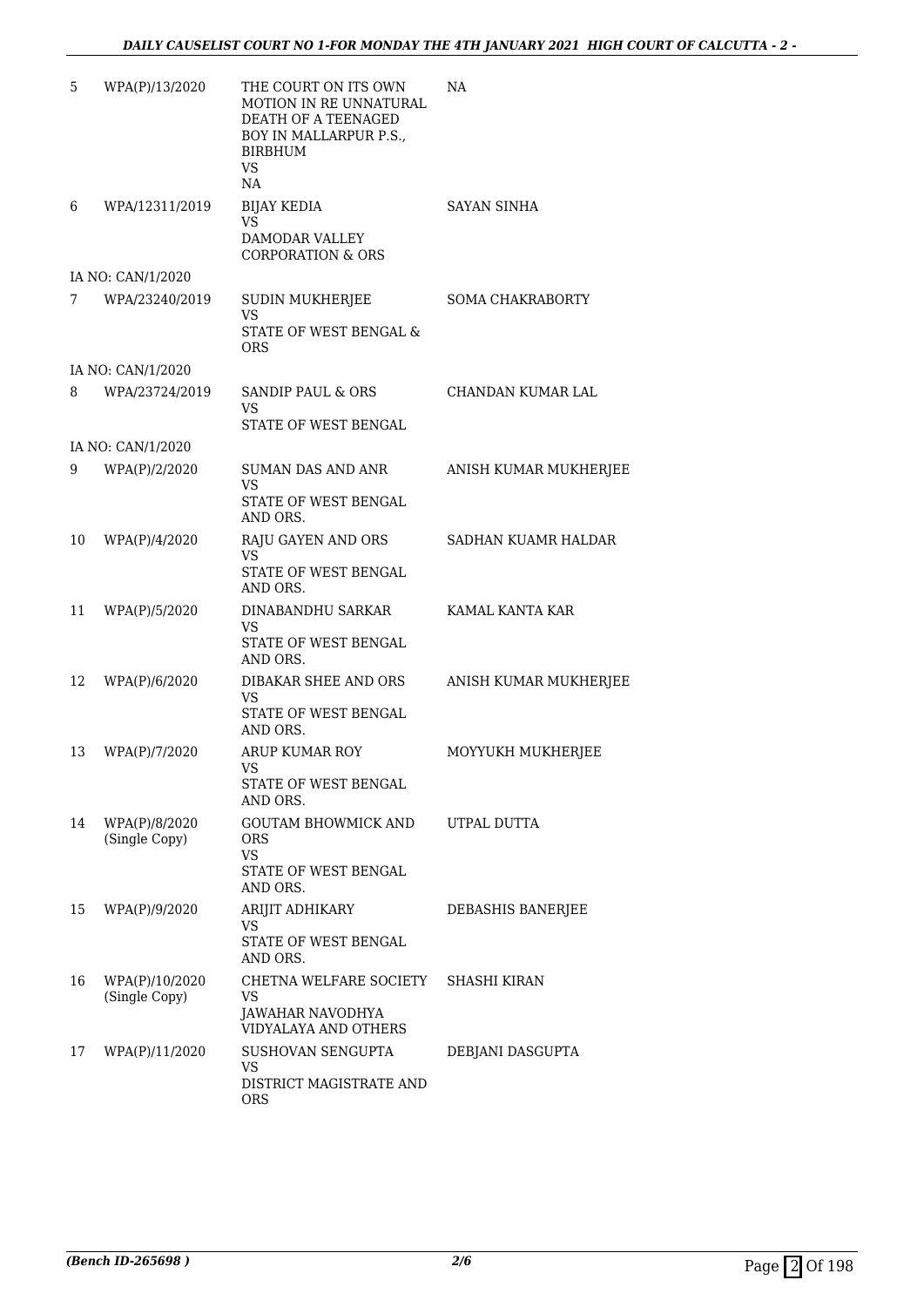| 18  | WPA(P)/14/2020                          | NURJAHAN BIBI AND<br><b>OTHERS</b><br>VS                                                       | <b>IBHARIM SHAIKH</b>       |
|-----|-----------------------------------------|------------------------------------------------------------------------------------------------|-----------------------------|
|     |                                         | STATE OF WEST BENGAL<br>AND ORS.                                                               |                             |
| 19  | WPA(P)/15/2020                          | <b>PRATAP BASU</b><br>VS                                                                       | AKASHDEEP MUKHERJEE         |
|     |                                         | STATE OF WEST BENGAL<br>AND ORS.                                                               |                             |
| 20  | WPA(P)/19/2020                          | ASSOCIATION FOR<br>PROTECTION OF<br>DECMCRATIC RIGHTS AND<br>ANR<br>VS<br>STATE OF WEST BENGAL | MAHABOOB AHMED              |
|     |                                         | AND ORS.                                                                                       |                             |
| 21  | WPA/2259/2020                           | SUBRATA MONDAL<br>VS<br>STATE OF WEST BENGAL &                                                 | SUBHRANGSU PANDA            |
|     |                                         | <b>ORS</b>                                                                                     |                             |
| 22. | IA NO: CAN/1/2020<br>WPA/2901/2020      | SACHINDRA NATH COOMER                                                                          | TANUJA BASAK                |
|     |                                         | VS<br>STATE OF WEST BENGAL &<br><b>ORS</b>                                                     |                             |
| 23  | WPA/3754/2020                           | SHANKHAJIT RAY                                                                                 | AMAL KR DATTA               |
|     |                                         | VS<br>STATE OF WEST BENGAL &<br><b>ORS</b>                                                     |                             |
| 24  | WPA/3935/2020                           | <b>SK ATAUL</b><br>VS                                                                          | SOUMEN CHATTERJEE           |
|     |                                         | STATE OF WEST BENGAL &<br><b>ORS</b>                                                           |                             |
| 25  | WPA/4108/2020                           | PASCHIM BANGA VIGYAN<br>MANCHA & ANR<br><b>VS</b>                                              | PINTU KARAR                 |
|     |                                         | STATE OF WEST BENGAL &<br>ORS                                                                  |                             |
| 26  | WPA/4649/2020                           | BIPLAB KUMAR<br>CHOWDHURY<br>VS                                                                | SURENDRA KUMAR SHARMA       |
|     |                                         | UNION OF INDIA & ORS                                                                           |                             |
| 27  | WPA/5132/2020                           | PRAFULLA MONDAL & ANR<br>VS                                                                    | CHANDRA NATH SARKAR         |
|     |                                         | STATE OF WEST BENGAL &<br>ORS                                                                  |                             |
| 28  | WPA/5413/2020<br>(Single Copy)          | KABIR SHANKAR BOSE<br>VS                                                                       | <b>BRAJESH JHA</b>          |
|     |                                         | STATE OF WEST BENGAL &<br>ORS.                                                                 |                             |
| 29  | WPA/5443/2020<br>(Single Copy)          | <b>ATAUR RAHAMAN</b><br>VS                                                                     | <b>INDRAJEET DEY</b>        |
|     |                                         | STATE OF WEST BENGAL &<br><b>ORS</b>                                                           |                             |
|     | IA NO: CAN/1/2020(Old No:CAN/3151/2020) |                                                                                                |                             |
| 30  | WPA/5507/2020                           | PRIYANKA TIBREWAL<br><b>VS</b><br>STATE OF WEST BENGAL &                                       | PRIYANKA TIBREWAL IN PERSON |
|     |                                         | <b>ORS</b>                                                                                     |                             |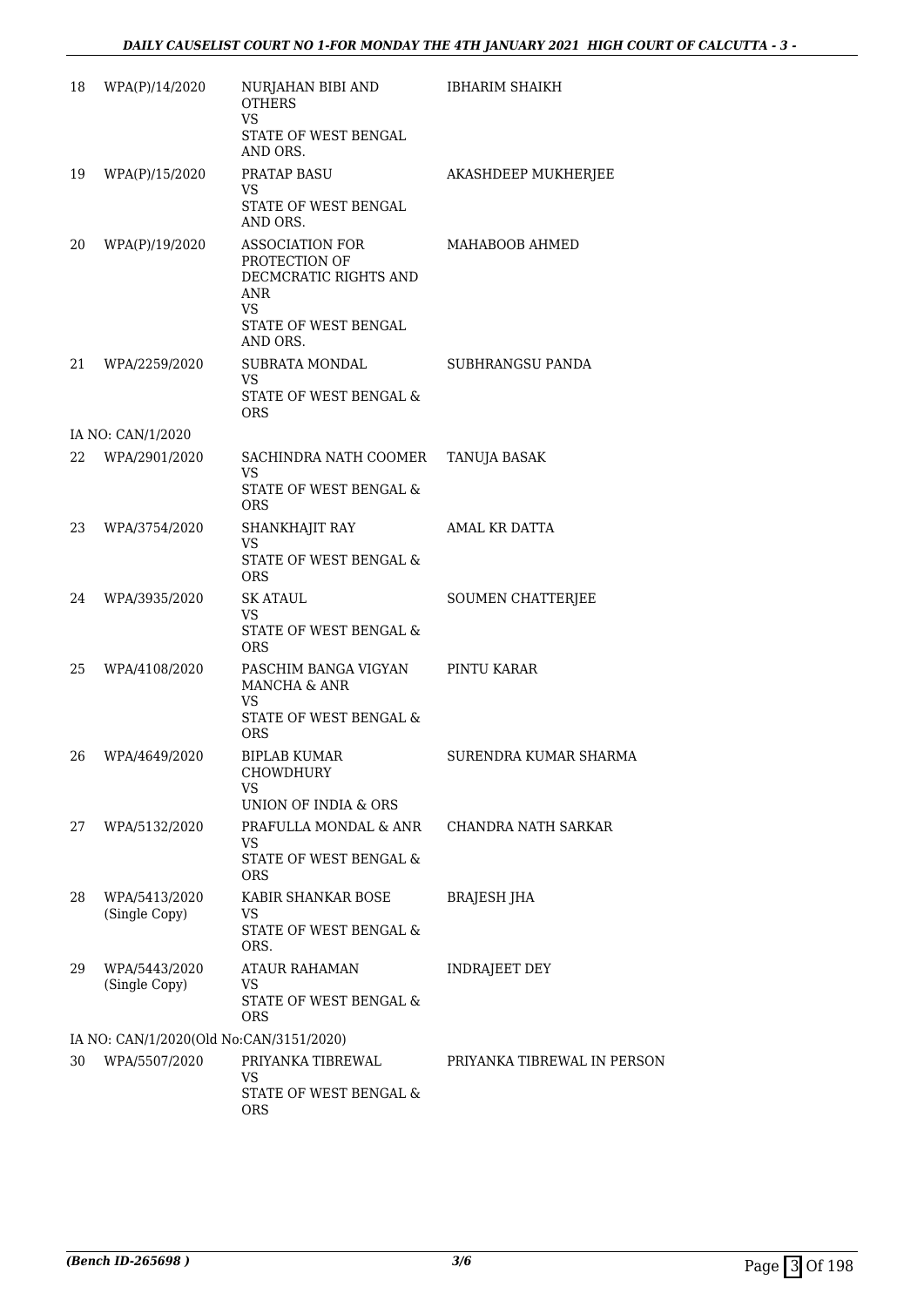| 31 | WPA/5839/2020                                                           | ARJUN SINGH<br>VS                                                                                                    | <b>VIKASH SINGH</b>          |
|----|-------------------------------------------------------------------------|----------------------------------------------------------------------------------------------------------------------|------------------------------|
|    |                                                                         | STATE OF WEST BENGAL &<br><b>ORS</b>                                                                                 |                              |
|    | IA NO: CAN/1/2020(Old No:CAN/3891/2020)                                 |                                                                                                                      |                              |
| 32 | WPA/5961/2020                                                           | <b>BIPLAB KUMAR</b><br><b>CHOWDHURY</b><br><b>VS</b><br>STATE OF WEST BENGAL &<br>ORS.                               | PARASHAR BAIDY               |
|    | IA NO: CAN/1/2020(Old No:CAN/4121/2020)                                 |                                                                                                                      |                              |
| 33 | WITH GA 9/2020 IN LTD. & ANR<br>WPO 1253/2009<br>COAL INDIA LTD. & ORS. | WPA/6293/2020 EASTERN COAL FIELDS<br><b>VS</b><br>PARTHA GHOSH Vs. STATE OF WEST BENGAL &                            | <b>SHIV SHANKAR BANERJEE</b> |
|    | ORS.                                                                    |                                                                                                                      |                              |
| 34 | IA NO: CAN/1/2020(Old No:CAN/4755/2020)<br>WPA/6405/2020                | ANAT BANDHU HAZRA<br>CHOUDHURY<br><b>VS</b>                                                                          | PRADYAT SAHA                 |
|    |                                                                         | STATE OF WEST BENGAL &<br><b>ORS</b>                                                                                 |                              |
|    | IA NO: CAN/1/2020(Old No:CAN/5009/2020)                                 |                                                                                                                      |                              |
| 35 | WPA/6462/2020                                                           | BISWANATH CHOWDHURY<br><b>VS</b><br>CHAIRMAN, NATIONAL<br><b>COUNCIL FOR TEACHERS</b><br><b>EDUCATION &amp; ORS.</b> | <b>SURYANEEL DAS</b>         |
|    |                                                                         | IA NO: CAN/1/2020(Old No:CAN/5103/2020), CAN/2/2020, CAN/3/2020, CAN/4/2020                                          |                              |
| 36 | WPA/6513/2020                                                           | BIPLAB KR. CHOWDHURY PARASHAR BAIDYA<br><b>VS</b><br>STATE OF WEST BENGAL &<br>ORS.                                  |                              |
|    | IA NO: CAN/1/2020(Old No:CAN/5209/2020)                                 |                                                                                                                      |                              |
| 37 | WPA/6515/2020                                                           | BIPLAB KR. CHOWDHURY<br><b>VS</b><br>STATE OF WEST BENGAL &<br>ORS.                                                  | PARASHAR BAIDYA              |
|    | IA NO: CAN/1/2020(Old No:CAN/5215/2020)                                 |                                                                                                                      |                              |
| 38 | WPA/6518/2020                                                           | BIPLAB KR. CHOWDHURY<br>VS<br>STATE OF WEST BENGAL &<br>ORS.                                                         | PARASHAR BAIDYA              |
|    | IA NO: CAN/1/2020(Old No:CAN/5219/2020)                                 |                                                                                                                      |                              |
| 39 | WPA/6702/2020                                                           | TARUN CHAKRABORTY<br>VS<br>KOLKATA MUNICIPALITY<br><b>CORPORATION &amp; ORS</b>                                      | PINGAL BHATTACHRYA           |
|    | IA NO: CAN/1/2020(Old No:CAN/5600/2020)                                 |                                                                                                                      |                              |
| 40 | WPA/6898/2020                                                           | CHANDRA SEKHAR JHA AND<br><b>ANR</b><br>VS<br>Union of India AND ORS                                                 | SURENDRA KUMAR SHARMA        |
|    |                                                                         |                                                                                                                      |                              |

IA NO: CAN/1/2020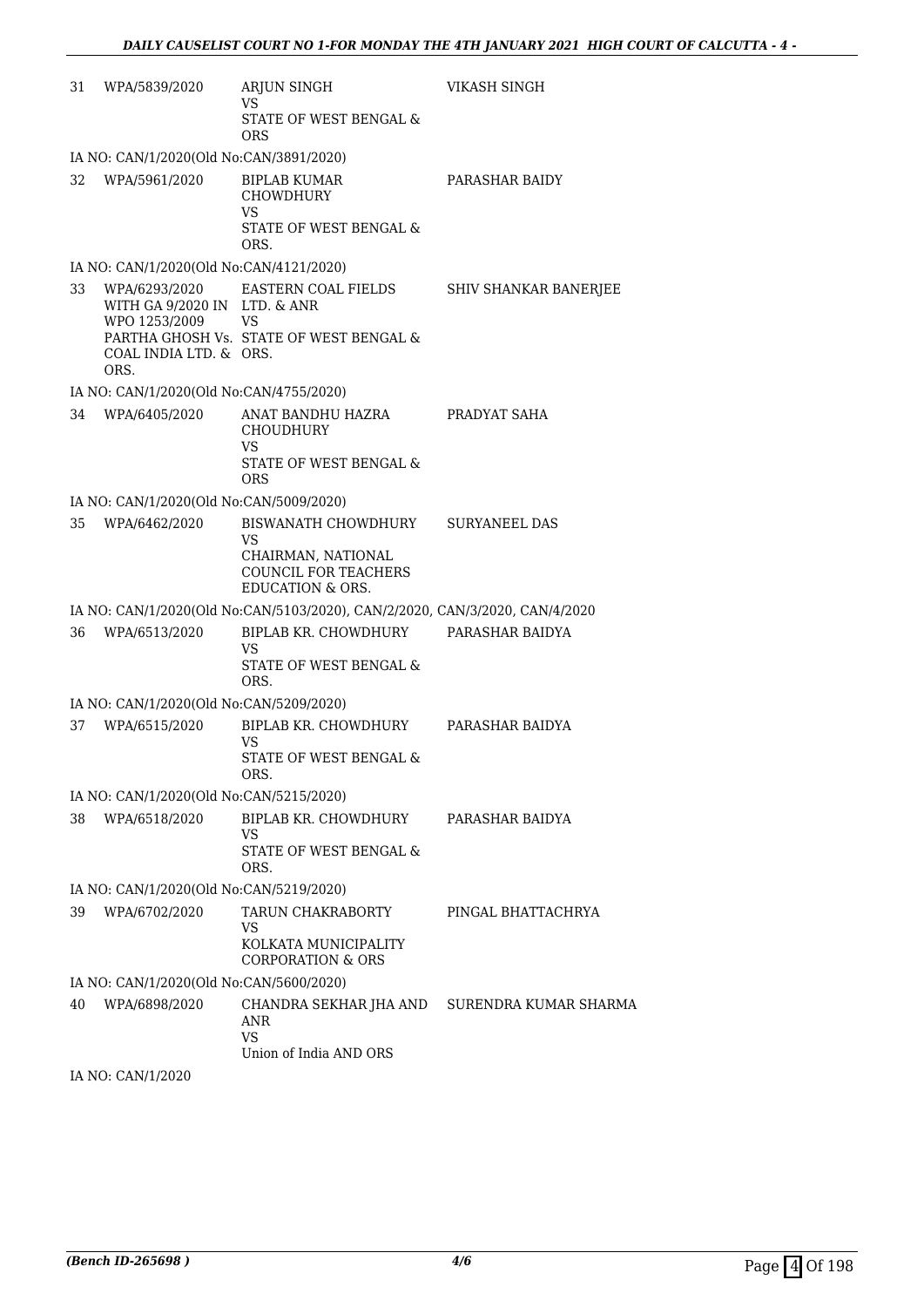| 41 | WPA/6920/2020                 | MD ABDUL MALEQUE<br><b>MOLLA AND ORS</b><br><b>VS</b>                      | SOUMAJIT CHATTERJEE         |
|----|-------------------------------|----------------------------------------------------------------------------|-----------------------------|
|    |                               | State of West Bengal AND<br>ORS                                            |                             |
|    | IA NO: CAN/1/2020, CAN/2/2020 |                                                                            |                             |
| 42 | WPA/7333/2020                 | PRANABESH MANDAL<br>VS<br>State of West Bengal                             | PRANTICK GHOSH              |
|    | IA NO: CAN/1/2020             |                                                                            |                             |
| 43 | WPA/7787/2020                 | TATHAGATA DATTA<br>VS<br>Union of India                                    | TATHAGATA DUTTA (IN PERSON) |
|    | IA NO: CAN/1/2020             |                                                                            |                             |
| 44 | WPA/7803/2020                 | MANOJ CHAKRABORTY                                                          | PRATIP KUMAR CHATTERJEE     |
|    |                               | VS<br>Union of India                                                       |                             |
| 45 | WPA/7853/2020                 | <b>UMAPADA GHOSH</b><br><b>VS</b>                                          | <b>SOURAV MONDAL</b>        |
|    |                               | State of West Bengal                                                       |                             |
| 46 | WPA/7912/2020                 | <b>SOURAV DUTTA</b><br>VS<br>STATE OF WEST BENGAL<br>AND ORS.              | SALONI BHATTACHARJEE        |
| 47 | WPA/7916/2020                 | <b>SOURAV DUTTA</b>                                                        | SALONI BHATTACHARJEE        |
|    |                               | VS<br>STATE OF WEST BENGAL<br>AND ORS.                                     |                             |
| 48 | WPA/8514/2020                 | KALAM PAILAN<br>VS<br>STATE OF WEST BENGAL<br>AND ORS.                     | DEBAJYTI DEB                |
| 49 | WPA/8608/2020                 | MOSTAQUE ALAM AND ANR ANINDYA GHOSH<br><b>VS</b><br>THE UNION OF INDIA AND |                             |
|    |                               | <b>ORS</b>                                                                 |                             |
|    | IA NO: CAN/1/2020             |                                                                            |                             |
| 50 | WPA/8656/2020                 | TARAKESWAR GREEN<br>MATES<br>VS.                                           | <b>BIKASH SHAW</b>          |
|    |                               | STATE OF WEST BENGAL<br>AND ORS.                                           |                             |
| 51 | WPA/8787/2020                 | JOYDEEP KARMAKAR<br>VS<br>STATE OF WEST BENGAL                             | <b>SOURAV HALDAR</b>        |
|    |                               | AND ORS.                                                                   |                             |
| 52 | WPA/8829/2020                 | SANJAY BANERJEE<br>VS.                                                     | SARBANANDA SANYAL           |
|    |                               | THE UNION OF INDIA AND<br>ORS.                                             |                             |
| 53 | WPA/8859/2020                 | PRASANT KUMAR ROY<br>VS                                                    | Bidyut Baran Biswas         |
|    |                               | STATE OF WEST BENGAL<br>AND ORS.                                           |                             |
| 54 | WPA/9431/2020                 | SUSHIL MONDAL AND<br><b>OTHERS</b>                                         | AMIT BISWAS                 |
|    |                               | VS<br>STATE OF WEST BENGAL<br>AND ORS.                                     |                             |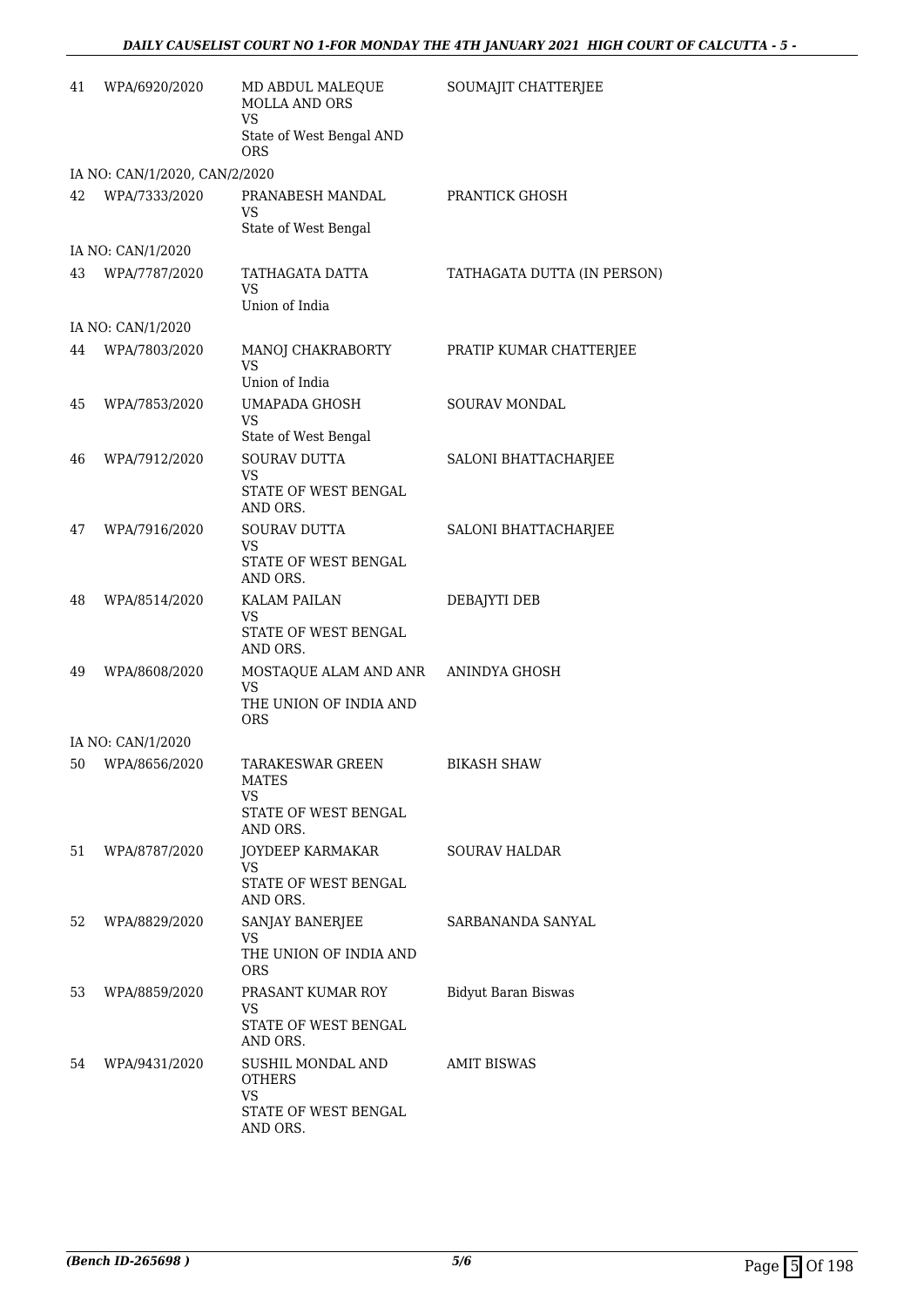## *DAILY CAUSELIST COURT NO 1-FOR MONDAY THE 4TH JANUARY 2021 HIGH COURT OF CALCUTTA - 6 -*

| 55 | WPA/9727/2020  | SOMDYUTI PAREKH<br>VS                                                                                          | STEVEDN SOURADIP BISWAS        |
|----|----------------|----------------------------------------------------------------------------------------------------------------|--------------------------------|
|    |                | STATE OF WEST BENGAL<br>AND ORS.                                                                               |                                |
| 56 | WPA/9789/2020  | CHITTARANJAN HALDER<br><b>VS</b>                                                                               | SAIKATCHATTERJIIZINK@GMAIL.COM |
|    |                | State of West Bengal                                                                                           |                                |
| 57 | WPA/10070/2020 | JAYDEB DAS AND ANR<br><b>VS</b><br><b>BAR COUNCIL OF WEST</b><br><b>BENGAL AND ORS</b>                         | RAJ KUMAR GUPTA                |
| 58 | WPA/10184/2020 | <b>SANDIP KONAR</b><br><b>VS</b><br>STATE OF WEST BENGAL<br>AND ORS.                                           | ANKITA DEY                     |
| 59 | WPA/10230/2020 | <b>RATAN SAHA</b><br><b>VS</b><br>STATE OF WEST BENGAL<br>AND ORS.                                             | Madhurima Sarkar               |
| 60 | WPA/10279/2020 | KALYAN KOLEY<br>VS.<br>STATE OF WEST BENGAL<br>AND ORS.                                                        | SUMITAVA CHAKRABORTY           |
| 61 | WPA/10294/2020 | BABLU SOREN AND ORS                                                                                            | PRDIP PAUL                     |
|    |                | VS<br>STATE OF WEST BENGAL<br>AND ORS.                                                                         |                                |
| 62 | WPA/10433/2020 | <b>MAHAR FAROZ</b><br>VS.<br>THE ASSANSOL MUNICIPAL                                                            | RAKESH PRASAD SHAW             |
| 63 | WPA/10450/2020 | CORPORATION<br>JAGANNATH ROY AND<br><b>OTHERS</b><br><b>VS</b><br>STATE OF WEST BENGAL                         | HARADHAN MONDAL                |
| 64 | WPA/10471/2020 | AND ORS.<br>DAKSHINBANGA<br>MATSYAJIBI FORUM AND<br><b>OTHERS</b><br>VS                                        | SAYANTI SENGUPTA               |
| 65 | WPA/10532/2020 | UNION OF INDIA AND ORS.<br><b>GURUDAS</b><br>CHATTOPADHYAY AND<br><b>ANOTHER</b><br>VS<br>STATE OF WEST BENGAL | SANTANU MAJI                   |
| 66 | WPA/10535/2020 | AND ORS.<br>RANJIT ROY<br>VS<br>STATE OF WEST BENGAL<br>AND ORS.                                               | <b>SUNNY NANDY</b>             |
|    |                |                                                                                                                | <b>HABEAS CORPUS</b>           |
| 67 | WPA(H)/3/2020  | BASUDEB SARDAR<br>VS<br>STATE OF WEST BENGAL                                                                   | KALYAN CHATTERJEE              |
|    |                | AND ORS.                                                                                                       |                                |
| 68 | WPA/5154/2020  | RAGHUBIR JI<br><b>VS</b><br>STATE OF WEST BENGAL &<br>ORS                                                      | TRITHANKAR RAY                 |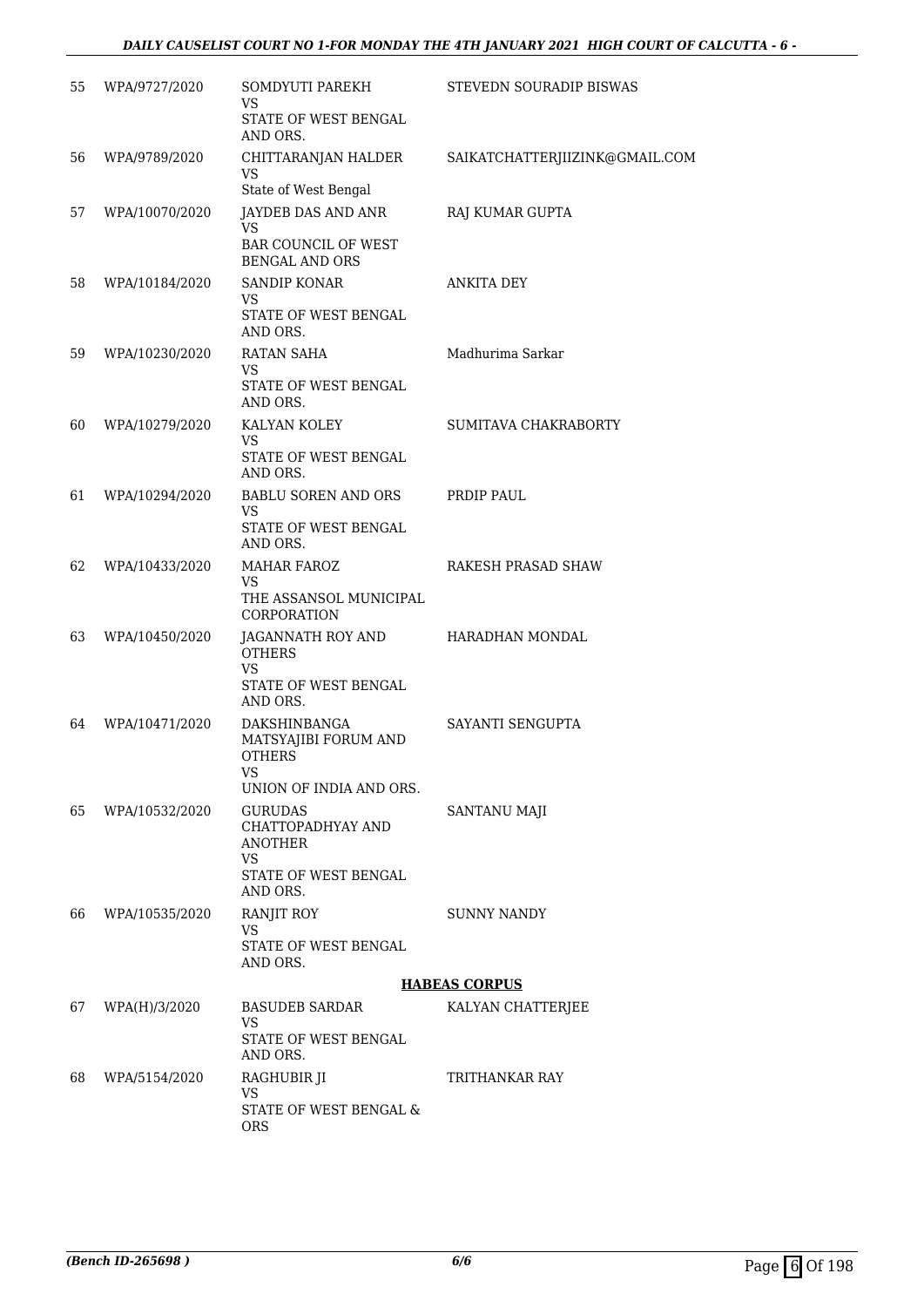

## **Appellate Side**

**DAILY CAUSELIST For Monday The 4th January 2021**

**COURT NO. 16**

**DIVISION BENCH (DB - II) AT 10:45 AM HON'BLE JUSTICE SANJIB BANERJEE HON'BLE JUSTICE ANIRUDDHA ROY**

### **(VIA VIDEO CONFERENCE)**

**ON AND FROM MONDAY, THE 7TH DECEMBER, 2020 – AFTER COMPLETION OF COMMERCIAL APPELLATE DIVISION BENCH – WILL TAKE UP APPEALS UNDER ARBITRATION ACT, 1940 AND ARBITRATION & CONCILIATION ACT, 1996 INCLUDING APPLICATIONS CONNECTED THERETO;**

**ADMISSION OF APPEALS UNDER ORDER XLI OF THE CODE OF CIVIL PROCEDURE INCLUDING APPLICATIONS CONNECTED THERETO;**

> **FIRST APPEALS RELATING TO EIECTMENT SUITS AND DECREES AND APPLICATIONS CONNECTED THERETO.**

**APPEALS FROM ORDERS RELATING TO MUNICIPALITIES, CO-OPERATIVES & PANCHAYATS UNDER GROUP-V INCLUDING APPLICATIONS CONNECTED THERETO;**

**MATTERS RELATING TO TRIBUNALS UNDER ARTICLE 323A & 323B (OTHER THAN TAX TRIBUNAL) INCLUDING APPLICATION CONNECTED THERETO;**

#### **LAWAZIMA;**

**HEARING OF WRIT APPEALS IRRESPECTIVE OF CLASSIFICATION INCLUDING APPLICATIONS CONNECTED THERETO.**

**NOTE: MATTERS WILL BE TAKEN UP THROUGH PHYSICAL HEARING ONLY WHEN BOTH THE PARTIES ARE AGREED.**

|                |                | WEST BENGAL STATE ADMINISTRATIVE TRIBUNAL                      |                            |
|----------------|----------------|----------------------------------------------------------------|----------------------------|
| 1              | WP.ST/145/2016 | <b>SUJOY KUMAR PAL</b><br>VS<br>STATE OF WEST BENGAL & ORS     | DEBJANI GHOSAL             |
| $\mathfrak{D}$ | WP.ST/128/2018 | DR. DEB NARAYAN SAMANTA<br>VS<br>STATE OF WEST BENGAL & ORS    | <b>MASTAFIZUR RAHAMAN</b>  |
| 3              | WP.ST/9/2019   | ASIT BARAN SAHA<br>VS.<br>STATE OF WEST BENGAL & ORS           | NIRBANESH CHATTERJEE       |
| wt4            | WP.ST/64/2018  | <b>GOURI SEN MALLICK</b><br>VS<br>STATE OF WEST BENGAL & ORS.  | ARUNESH PATHAK             |
| 5              | WP.ST/29/2019  | STATE OF WEST BENGAL & ORS<br>VS<br><b>SUJIT PAL</b>           | SIDDHARTHA GHOSH           |
| 6              | WP.ST/31/2019  | DR. PRANAB KUMAR CHOUDHURI<br>VS<br>STATE OF WEST BENGAL & ORS | <b>SYED NAZMUL HOSSAIN</b> |
| 7              | WP.ST/136/2019 | KALIDAS KUSHARI<br>VS<br>STATE OF WEST BENGAL & ORS            | PRADIP PAUL                |

### **WEST BENGAL STATE ADMINISTRATIVE TRIBUNAL**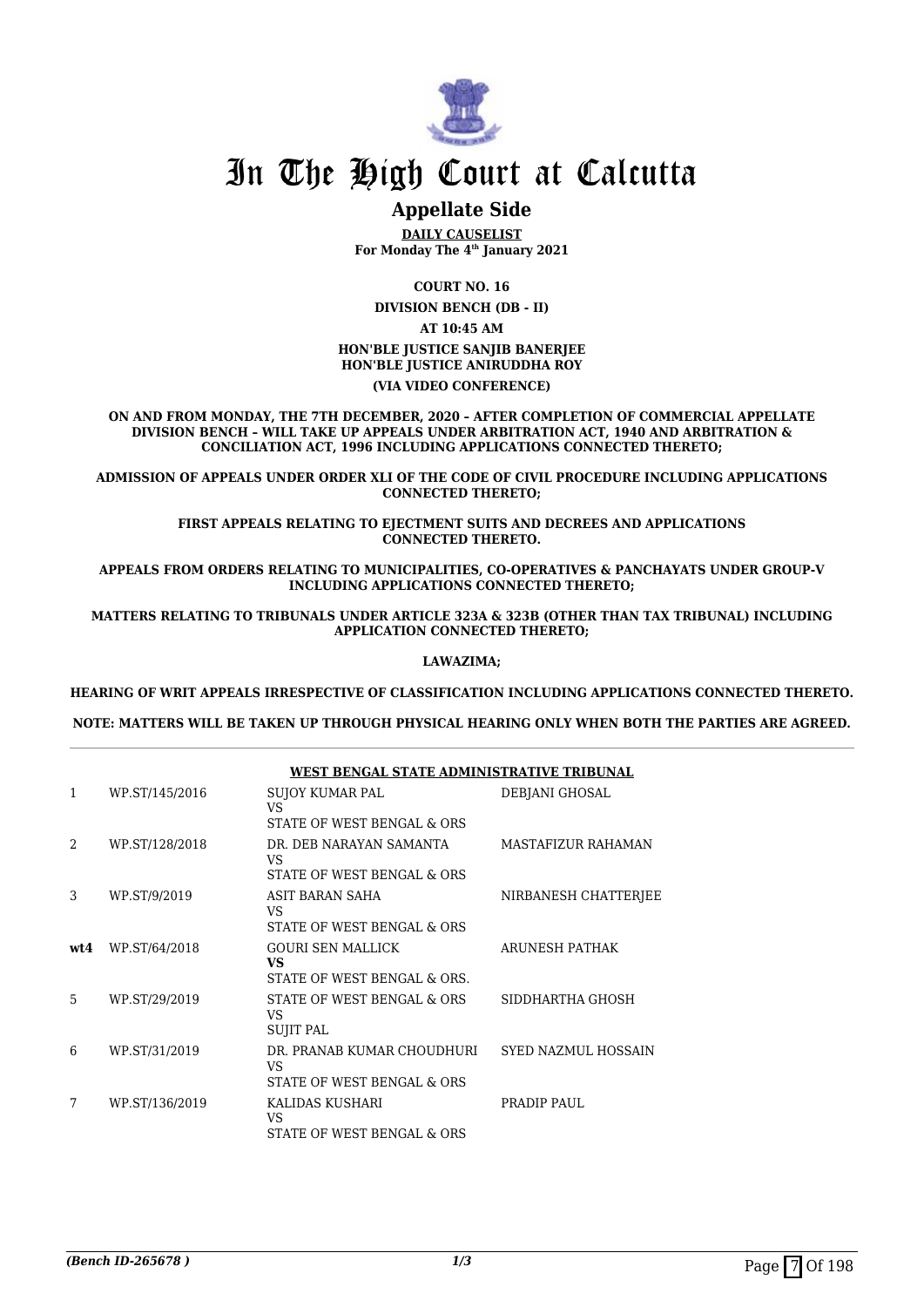### *DAILY CAUSELIST COURT NO 16-FOR MONDAY THE 4TH JANUARY 2021 HIGH COURT OF CALCUTTA - 2 -*

| 8  | WP.ST/151/2019                | GOPAL CHANDRA BHAR<br>VS                                                  | RAMIJ MUNSI                                                                                                 |
|----|-------------------------------|---------------------------------------------------------------------------|-------------------------------------------------------------------------------------------------------------|
|    |                               | STATE OF WEST BENGAL & ORS                                                |                                                                                                             |
| 9  | WP.ST/166/2019                | SHIKHA BOSE<br>VS                                                         | ANJAN BHATTACHARYA                                                                                          |
|    |                               | STATE OF WEST BENGAL & ORS                                                |                                                                                                             |
| 10 | WP.ST/178/2019                | DEBABRATA MALLICK                                                         | <b>NEIL BASU</b>                                                                                            |
|    |                               | VS<br>STATE OF WEST BENGAL & ORS                                          |                                                                                                             |
| 11 | WP.ST/183/2019                | STATE OF WEST BENGAL & ANR<br>VS                                          | PRANAB HALDER                                                                                               |
|    |                               | RITA CHATTERJEE & ANR                                                     |                                                                                                             |
| 12 | WP.ST/185/2019                | SAMRAJNY KONAR<br>VS                                                      | SUMITRA DAS                                                                                                 |
|    |                               | STATE OF WEST BENGAL & ORS                                                |                                                                                                             |
| 13 | WP.ST/196/2019                | KETAKI SANKAR ADHIKAREE                                                   | SANJUKTA BHATTACHARYA                                                                                       |
|    |                               | VS<br>STATE OF WEST BENGAL & ORS                                          |                                                                                                             |
| 14 | WP.ST/2/2020                  | UJJWAL KUMAR DAS & ANR<br>VS                                              | NIBEDITA BARUI                                                                                              |
|    |                               | STATE OF WEST BENGAL & ORS                                                |                                                                                                             |
| 15 | WP.ST/9/2020                  | <b>BIKASH MONDAL &amp; ORS</b><br>VS                                      | DEBABRATA SARDAR                                                                                            |
|    |                               | STATE OF WEST BENGAL & ORS                                                |                                                                                                             |
| 16 | WP.ST/11/2020                 | SMRITIKANA DEY                                                            | INDRAJIT BISWAS                                                                                             |
|    |                               | VS<br>STATE OF WEST BENGAL & ORS                                          |                                                                                                             |
| 17 | WP.ST/14/2020                 | MALAY KUMAR JANA                                                          | SUBRATA SANTRA                                                                                              |
|    |                               | VS<br>STATE OF WEST BENGAL & ORS                                          |                                                                                                             |
| 18 | WP.ST/15/2020                 | <b>BISWANATH GAYEN</b>                                                    | ANINDA BHATTACHARYA                                                                                         |
|    |                               | VS                                                                        |                                                                                                             |
| 19 | WP.ST/17/2020                 | STATE OF WEST BENGAL & ORS<br>DEBABRATA BISWAS & ORS                      | SANTI DAS                                                                                                   |
|    |                               | VS                                                                        |                                                                                                             |
|    |                               | STATE OF WEST BENGAL & ORS                                                |                                                                                                             |
|    |                               | IA NO: CAN/1/2020(Old No:CAN/4353/2020), CAN/2/2020(Old No:CAN/4354/2020) |                                                                                                             |
| 20 | WP.ST/18/2020                 | AJIT BAG<br>VS                                                            | PRIYAKSHI BANERJEE                                                                                          |
|    |                               | STATE OF WEST BENGAL & ORS                                                |                                                                                                             |
| 21 | WP.ST/21/2020                 | SUBHAS CH. KONAR<br>VS                                                    | <b>SUMITRA</b>                                                                                              |
|    |                               | STATE OF WEST BENGAL & ORS.                                               |                                                                                                             |
| 22 | WP.ST/34/2020                 | SK. REZWANUR RAHAMAN<br>VS                                                | ABHISEK BANERJEE                                                                                            |
|    |                               | STATE OF WEST BENGAL & ORS.                                               |                                                                                                             |
| 23 | WP.ST/53/2020                 | KAMAL KANT JHA<br>VS                                                      | AMAL KR ROY                                                                                                 |
|    |                               | STATE OF WEST BENGAL & ORS                                                |                                                                                                             |
|    |                               |                                                                           | IA NO: CAN/1/2020(Old No:CAN/3219/2020), CAN/2/2020(Old No:CAN/3220/2020), CAN/3/2020(Old No:CAN/4776/2020) |
| 24 | WP.ST/76/2020                 | <b>ATANU BISWAS</b><br>VS                                                 | <b>SHYAMAL ROY</b>                                                                                          |
|    |                               | STATE OF WEST BENGAL AND<br>ORS.                                          |                                                                                                             |
|    | IA NO: CAN/1/2020, CAN/2/2020 |                                                                           |                                                                                                             |
| 25 | WP.ST/77/2020                 | KOLI BIBI                                                                 | PROSENJIT MUKHERJEE                                                                                         |
|    |                               | VS<br>State of West Bengal                                                |                                                                                                             |
| 26 | WP.ST/88/2020                 | STATE OF WEST BENGAL AND<br>ORS.                                          | NILOTPAL CHATTERJEE                                                                                         |
|    |                               | VS<br>ANKUR GHOSH                                                         |                                                                                                             |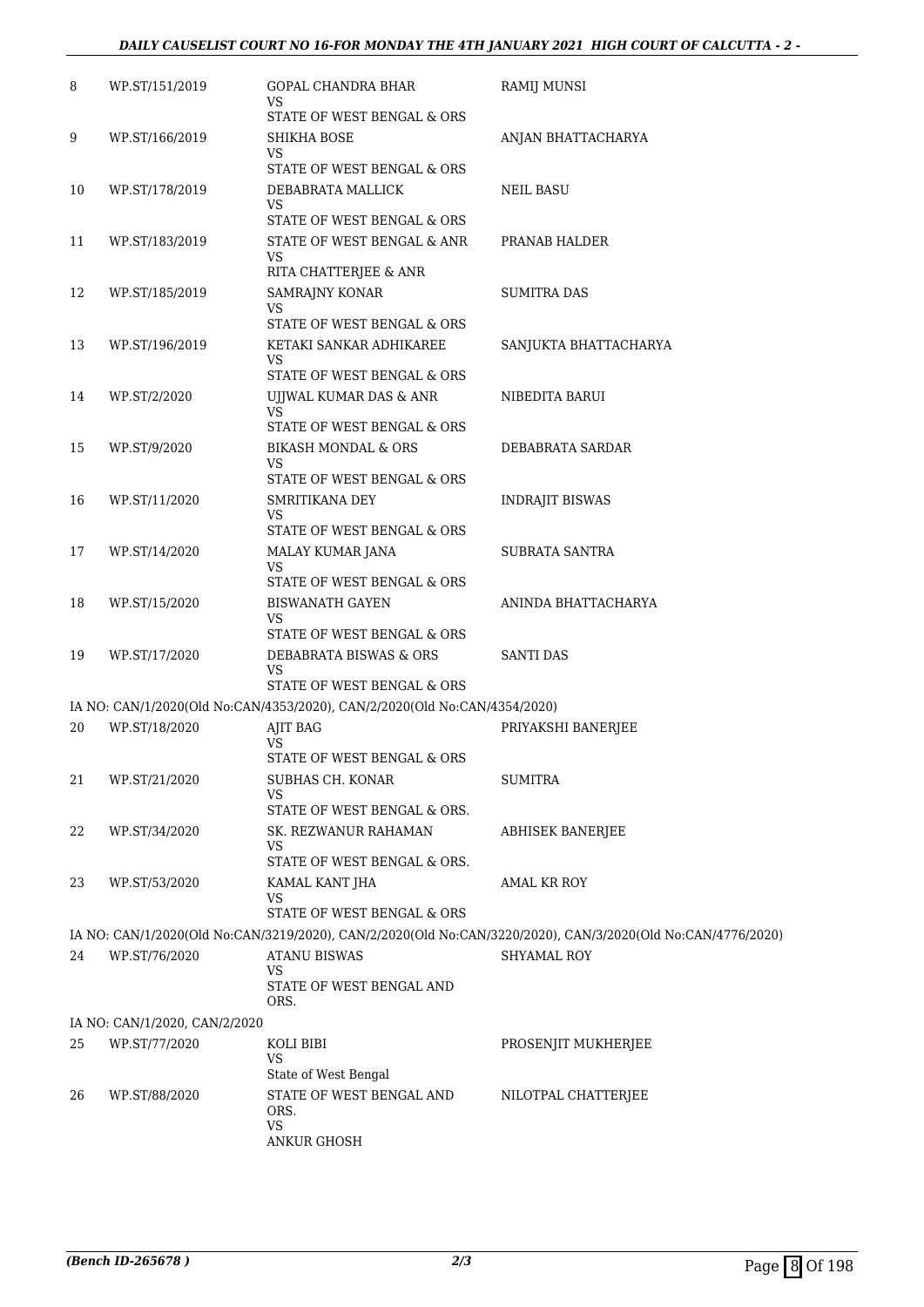### *DAILY CAUSELIST COURT NO 16-FOR MONDAY THE 4TH JANUARY 2021 HIGH COURT OF CALCUTTA - 3 -*

| 27 | WP.ST/90/2020  | <b>BINOD KUMAR JHA</b><br><b>VS</b><br>State of West Bengal                                     | PAMPA DEY DHABAL          |
|----|----------------|-------------------------------------------------------------------------------------------------|---------------------------|
| 28 | WP.ST/93/2020  | SASANKA SEKHAR CHAKRABORTY<br><b>VS</b><br>THE SECRETARY, CONSUMER<br>AFFAIRS DEPARTMENT        | DIP JYOTI CHAKRABORTY     |
| 29 | WP.ST/95/2020  | MANOJ KUMAR CHATTERJEE<br>VS<br>STATE OF WEST BENGAL AND<br>ORS.                                | DIPANKAR PAL              |
| 30 | WP.ST/96/2020  | SUBHRAJIT GUHA<br><b>VS</b><br>STATE OF WEST BENGAL AND<br>ORS.                                 | K.M.HOSSAIN               |
| 31 | WP.ST/97/2020  | PRADIP KR. CHATTERJEE<br><b>VS</b><br>STATE OF WEST BENGAL AND<br>ORS.                          | MANOJIT PAL               |
| 32 | WP.ST/99/2020  | <b>SUJIT DALUI</b><br>VS<br>PRINCIPAL SECRETARY, PUBLIC<br>WORKS DEPARTMENT AND ORS             | <b>BANDHU BRATA BHULA</b> |
| 33 | WP.ST/103/2020 | State of West Bengal AND<br><b>ANOTHER</b><br><b>VS</b><br>SUKUMAR DEBNATH AND<br><b>OTHERS</b> | <b>SHAMIM UL BARI</b>     |
| 34 | WP.ST/106/2020 | <b>SUMAN KAR AND OTHERS</b><br><b>VS</b><br>STATE OF WEST BENGAL AND<br>ORS.                    | <b>GOPAL DAS</b>          |
| 35 | WP.ST/107/2020 | DR. ARINDAM ROY<br>VS<br>STATE OF WEST BENGAL AND<br>ORS.                                       | <b>BISWARUP NANDY</b>     |
| 36 | WP.ST/108/2020 | SUJYOTI KUMAR<br><b>CHATTOPADHYAY</b><br><b>VS</b><br>STATE OF WEST BENGAL AND<br>ORS.          | AVIROOP BHATTACHARYA      |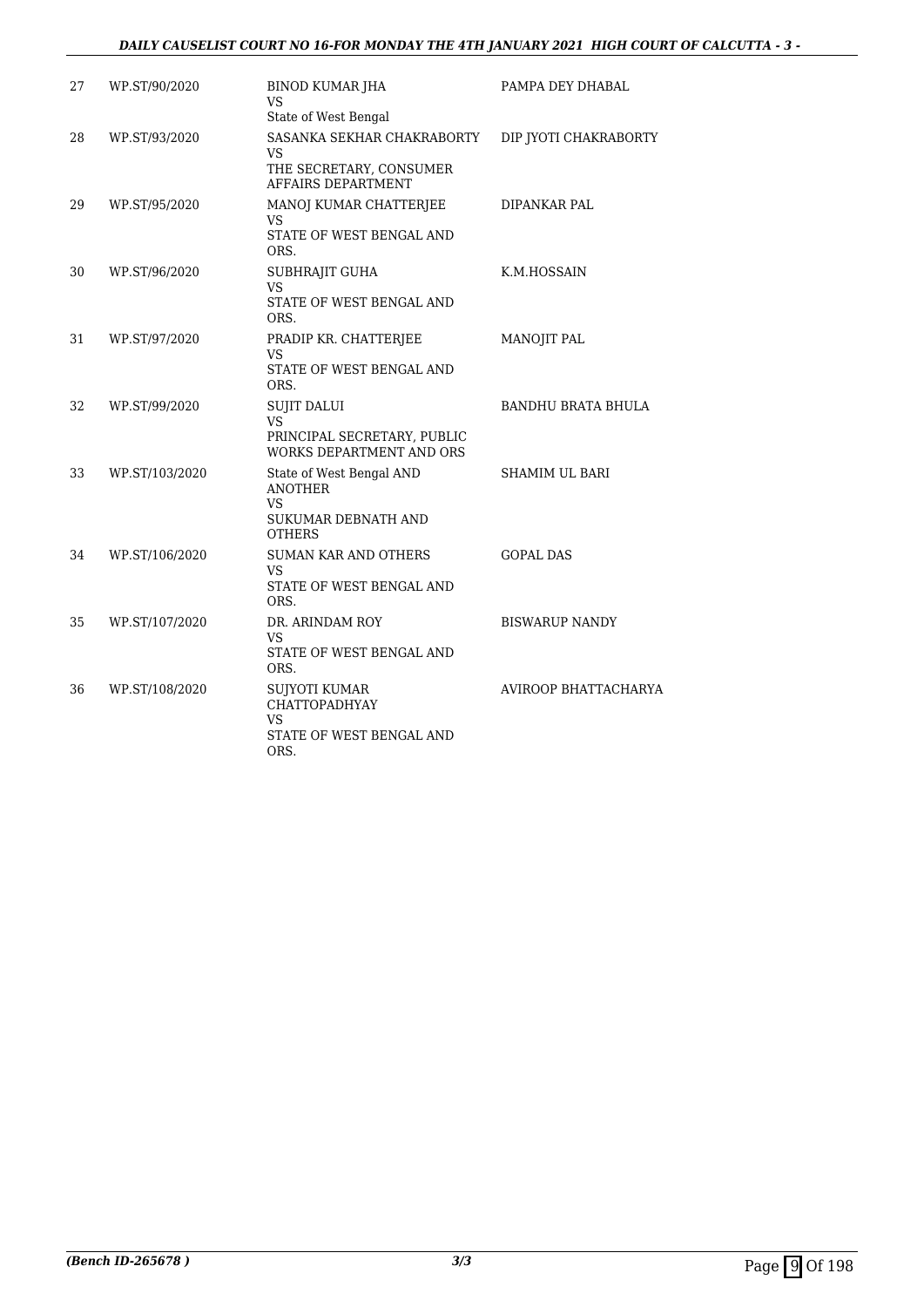

### **Appellate Side**

**DAILY CAUSELIST For Monday The 4th January 2021**

**COURT NO. 3**

**DIVISION BENCH (DB - III)**

**AT 10:45 AM**

**HON'BLE JUSTICE I. P. MUKERJI HON'BLE JUSTICE MD. NIZAMUDDIN**

**(VIA VIDEO CONFERENCE)**

**ON AND FROM MONDAY, THE 7TH DECEMBER, 2020 - APPEALS RELATING TO LABOUR UNDER GROUP III AND APPLICATION CONNECTED THERETO;**

**APPEALS FROM ORDERS RELATING TO REVENUE UNDER GROUP IV & OTHER STATUTORY REVENUE APPEALS EXCEPT LAND REVENUE TO BE HEARD BY DIVISION BENCH;**

**APPEALS RELATING TO CHARTERED ACCOUNTANTS ACT, COMPANY SECRETARIES ACT AND TAX TRIBUNAL MATTERS; INCOME TAX REFERENCE UNDER SECTION 256 OF THE INCOME TAX ACT;**

**HEARING OF WRIT APPEALS IRRESPECTIVE OF CLASSIFICATION INCLUDING APPLICATIONS CONNECTED THERETO.**

**AND**

**ON AND FROM MONDAY, 14TH DECEMBER, 2020 – IN ADDITION TO THEIR OWN LIST, WILL TAKE THE ALL THE APPEALS RELATING TO MATRIMONIAL & FAMILY COURT & MATTERS RELATING TO GUARDIANSHIP INCLUDING APPLICATIONS CONNECTED THERETO; ADMISSION OF APPEALS UNDER SECTION 30 OF THE EMPLOYEES' COMPENSATION ACT, 1923;** 

**FROM 15.12.2020 (TUESDAY) EXCEPT FRIDAY FROM 10:45 A.M. APPELLATE SIDE MATTERS WILL BE TAKEN UPTO 1:00 P.M. OR EXHAUSTION OF APPELLATE SIDE LIST WHICHEVER IS EARLIER.** 

**IN THE ABSENCE OF APPLICATIONS LIST WILL BE CALLED ON SERIALLY AND HEARING MATTERS WILL BE TAKEN UP.**

**NOTE : MENTIONING WILL BE ALLOWED ON EVERY MONDAY AND THURSDAY AT 10:45 A.M.**

**MATTERS SHALL BE DEALT WITH AT THE FIRST CALL. NO UNNECESSARY ADJOURNMENT SHALL BE GRANTED.** 

**NOTE: APPELLATE SIDE MATTERS SHALL BE TAKEN UP IN THE FIRST HALF ON MONDAYS AND TUESDAYS AND IN THE SECOND HALF ON WEDNESDAYS AND THURSDAYS OR ON EXHAUSTION OF ORIGINAL SIDE LIST WHICHEVER IS EARLIER. FRIDAYS LIST SHALL BE NOTIFIED EVERY WEEK.** 

**NOTE: MATTERS WILL BE TAKEN UP THROUGH PHYSICAL HEARING ONLY WHEN BOTH THE PARTIES ARE AGREED.** 

|   |                                          | <b>TO BE MENTIONED</b>                                                                              |                              |
|---|------------------------------------------|-----------------------------------------------------------------------------------------------------|------------------------------|
| 1 | FMA/1798/2018                            | UNION OF INDIA & ORS<br><b>VS</b><br>MINTU MONDAL                                                   | <b>SALIL KR MAITY</b>        |
|   | IA NO: CAN/1/2017(Old No:CAN/9805/2017)  |                                                                                                     |                              |
|   |                                          | <b>APPLICATION</b>                                                                                  |                              |
| 2 | FAT/473/2019                             | THE STATE OF WEST BENGAL REP BY<br>L.A. COLLECTOR<br><b>VS</b>                                      | SUPRATIM DHAR                |
|   |                                          | M/S. PNALUR PAPER MILLS LTD                                                                         |                              |
|   |                                          | IA NO: CAN/1/2019(Old No:CAN/12350/2019), CAN/2/2019(Old No:CAN/12351/2019), CAN/3/2020, CAN/4/2020 |                              |
|   |                                          | <b>FOR HEARING</b>                                                                                  |                              |
| 3 | FMA/813/2011                             | <b>SUBRATA GHOSH</b><br>VS.<br>STATE OF WEST BENGAL & ORS.                                          | AMAR KUMAR SINHA             |
|   | IA NO: CAN/1/2011(Old No:CAN/2809/2011)  |                                                                                                     |                              |
| 4 | MAT/1820/2013<br>$(P-I+OB+2nd$ J. Copy)  | ARUN KR. MANNA & ORS<br><b>VS</b><br>STATE OF WEST BENGAL & ORS                                     | SYED ZULFIKAR ALI            |
|   | IA NO: CAN/1/2013(Old No:CAN/12485/2013) |                                                                                                     |                              |
| 5 | FMA/834/2015                             | SUBHRA KETAN HALDER<br><b>VS</b><br>STATE OF WEST BENGAL & ORS                                      | <b>GAZI FARUQUE HOSSSAIN</b> |
| 6 | MAT/167/2016<br>(Sec. 5)                 | THE STATE OF W.B. & ORS<br><b>VS</b><br><b>DEEPMALA SHAW</b>                                        | SIRSANYA BANDOPADHYAY        |
|   |                                          | IA NO. CANILIZALE (OLL No. CANILIZADIZALE) CANIZIZALE (OLL No. CANILIZALIZALE)                      |                              |

IA NO: CAN/1/2016(Old No:CAN/1300/2016), CAN/2/2016(Old No:CAN/1301/2016)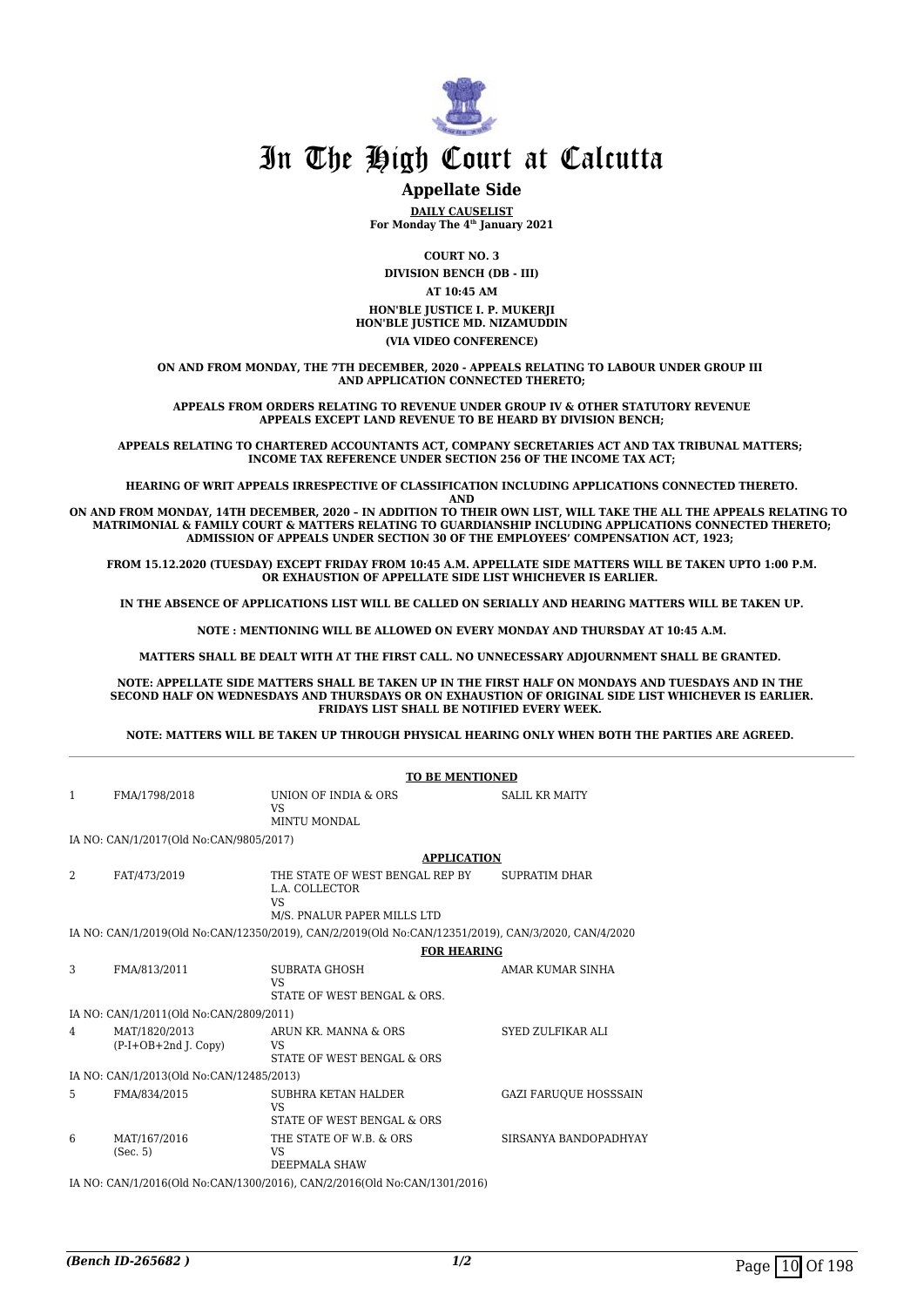| 7    | FMA/2274/2016<br>(P-I+OB+2nd J. Copy+2PBs.) VS     | UNION OF INDIA & ORS<br><b>GOUTAM RAM</b>                                         | APARNA BANERJEE       |
|------|----------------------------------------------------|-----------------------------------------------------------------------------------|-----------------------|
|      | IA NO: CAN/2/2016(Old No:CAN/1905/2016)            |                                                                                   |                       |
| 8    | MAT/1355/2018<br>$(P-I+OS+2nd J. Copy)$            | ARINDAM SAHA<br>VS.<br>INDIAN OIL CORP LTD & ORS                                  | MAHABOOB AHMED        |
| 9    | MAT/1375/2018<br>$(P-I+OS+2nd J.Copy) + 2$<br>PBs. | EASTERN COALFIELDS LTD<br><b>VS</b><br>GOURINATH BANERJEE & ORS                   | SANCHITA BARMAN RAY   |
| 10   | FMA/2045/2018<br>$(P-I+OB+2nd I. Copy+4PBs.)$      | PROVAT RANJAN BISWAS<br>VS<br>RANJIT KUMAR RISHI & ORS                            | R. DHARA              |
| 11   | FMA/162/2019<br>(P-I+OB+2nd J. Copy+2PBs.) VS      | SUBRATA MAJUMDER<br>UNION OF INDIA & ORS                                          | DEBASISH BASU         |
| 12   | FMA/686/2019<br>(P-I+OB+2nd J. Copy+2PBs.) VS      | <b>BINAY KUMAR</b><br>EASTERN COAL FIELDS LIMITED & ORS                           | ARUNAVA GANGULY       |
| 13   | MAT/715/2019<br>$P-I+OS+2P.B.)$                    | THE MANAGING COMMITTEE,<br>BASUDEBPUR HIGH SCHOOL & ANR<br>VS                     | SUBHAS JANA           |
|      |                                                    | STATE OF WEST BENGAL & ORS                                                        |                       |
|      | IA NO: CAN/2/2020, CAN/3/2020                      |                                                                                   |                       |
| 14   | FMA/718/2019<br>$+2$ PBs.                          | KUMAR MUKHOPADHYAY<br>VS.<br>STATE OF WEST BENGAL & ORS                           | K.P. MUHURI           |
|      | IA NO: CAN/1/2019(Old No:CAN/331/2019)             |                                                                                   |                       |
| wt15 | FMA/719/2019                                       | KUMAR MUKHOPADHYAY<br>VS<br>STATE OF WEST BENGAL & ORS                            | K.P. MUHURI           |
|      | IA NO: CAN/1/2019(Old No:CAN/332/2019)             |                                                                                   |                       |
| 16   | FMA/845/2019<br>(P-I+OS+2nd J. Copy+2PBs.) VS      | KARTICK CHANDRA GHOSH<br>UNION OF INDIA & ORS                                     | ASOK KUMAR JANA       |
| 17   | FMA/985/2019<br>(P-I+OS+2nd J. Copy+2PBs.) VS      | <b>SIPRA KHAN</b><br>HPCL & ORS.                                                  | <b>GOUTAM DEY</b>     |
| 18   | FMA/1154/2019<br>(P-I+OB+2nd J. Copy)              | JATINDRA NATH DAS<br>VS.<br>STATE OF WEST BENGAL & ORS                            | KRISHNENDU BERA       |
| 19   | MAT/1185/2019<br>$(P-I+OS+4PBs.)$                  | S.B MODERN HIGH SCHOOL & ANR.<br>VS.<br>KAMALA KANT SINGH & ORS.                  | <b>BISWAJIT DAS</b>   |
| 20   | MAT/1427/2019<br>(Pt-I+O.S.+2nd J.<br>Copy+4PBs.)  | KHIZIR HAYAT<br>VS<br>STATE OF WEST BENGAL & ORS                                  | SK SAMIM AKHTER       |
| 21   | FMA/73/2020<br>$(P-I+OB+2nd$ J. Copy $+2PBs$ .)    | INDIAN OIL CORPORATIONN LIMITED &<br><b>ORS</b><br>VS.<br>M/S ROY & COMPANY & ORS | MANWENDRA SINGH YADAV |
| 22   | FMA/79/2020                                        | SREE SREE BANESWAR SHIB THAKUR<br>SHEBAIT ESTATE<br>VS<br>KMC & ORS.              | PARTHA CHAKRABORTY    |

IA NO: CAN/3/2020(Old No:CAN/4137/2020)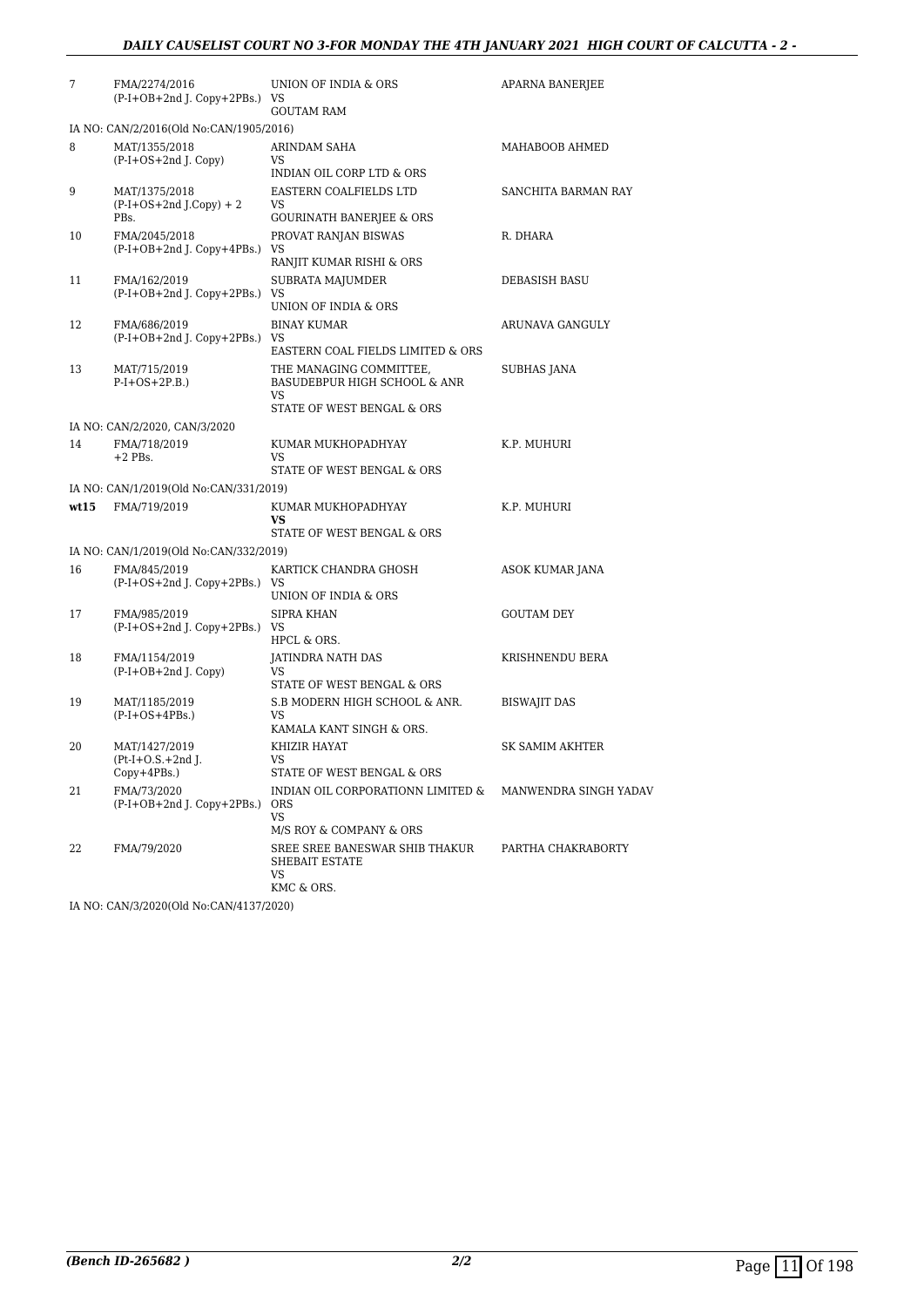

## **Appellate Side**

**DAILY CAUSELIST For Monday The 4th January 2021**

**COURT NO. 2**

## **DIVISION BENCH (DB- IV)**

**AT 10:45 AM**

**HON'BLE JUSTICE HARISH TANDON HON'BLE JUSTICE KAUSIK CHANDA (VIA VIDEO CONFERENCE)**

**ON AND FROM MONDAY, THE 7TH DECEMBER, 2020 -ADMISSION OF APPEALS UNDER ORDER XLI OF THE CODE OF CIVIL PROCEDURE INCLUDING APPLICATIONS CONNECTED THERETO;**

**ANY OTHER FIRST APPEALS & FIRST MISCELLANEOUS APPEALS NOT ASSIGNED TO ANY OTHER BENCH & APPLICATIONS CONNECTED THERETO;**

**LAWAZIMA ;**

**APPEALS RELATING TO LAND UNDER GROUP I AND APPLICATIONS CONNECTED THERETO;**

**APPEALS RELATING TO TRANSPORT & TELECOMMUNICATION UNDER GROUP VII AND REGULATION OF INDUSTRIES & ESSENTIAL COMMODITIES & VARIOUS CENTRAL ORDERS UNDER GROUP VIII AND APPLICATIONS CONNECTED THERETO;**

> **NOTE: MATTERS WILL BE TAKEN UP THROUGH PHYSICAL HEARING ONLY WHEN BOTH THE PARTIES ARE AGREED.**

### **FOR ORDERS**

1 FA/7/2019 DILIP KR KHAITAN  $V<sup>Q</sup>$ B K SINGH

PRADIP KR KHAITAN & ORS

IA NO: CAN/2/2019(Old No:CAN/5017/2019), CAN/3/2019(Old No:CAN/12187/2019)

### **ORDER XLI RULE II**

2 SAT/203/2018 PRATAP CHANDRA SAHA & ORS VS THE COLLECTOR OF MURSHIDABAD & ORS DEBNATH MAHATA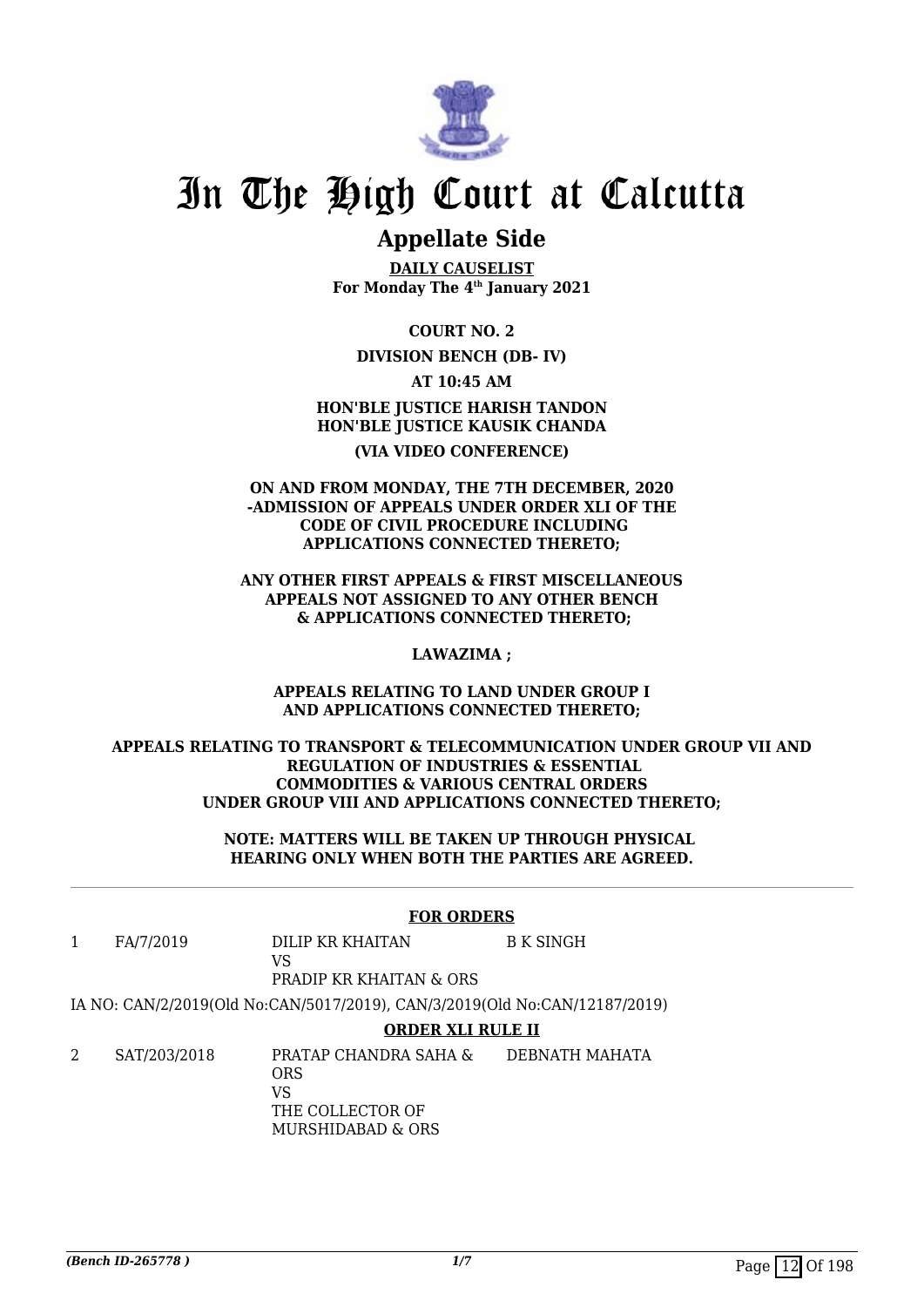| 3  | SA/133/2019<br>(Defective)              | PARIMAL KUMAR<br><b>CHOUDHURY</b><br><b>VS</b><br>TRIPTI KUNDU & ORS                     | <b>ANYASHA DAS</b>                   |
|----|-----------------------------------------|------------------------------------------------------------------------------------------|--------------------------------------|
|    | IA NO: CAN/1/2020(Old No:CAN/71/2020)   |                                                                                          |                                      |
| 4  | SA/172/2019                             | <b>BIMAL GHOSH &amp; ORS</b><br><b>VS</b><br>AJIT GHOSH & ORS                            | <b>BIDYUT BARAN</b><br><b>BISWAS</b> |
|    | IA NO: CAN/1/2018(Old No:CAN/7029/2018) |                                                                                          |                                      |
| 5  | SA/212/2019                             | SK. ABDUL HALIM & ORS.<br><b>VS</b><br>SK. HASEM ALI @ HOSSAIN<br>ALI & ORS.             | <b>SUBRATA</b><br>BHATTACHARJYA      |
| 6  | SAT/236/2019                            | SATHIHARA BIBI & ANR.<br><b>VS</b><br>HASNEHANA BIBI                                     | <b>ATARUL HOQUE</b><br><b>MOLLA</b>  |
| 7  | SAT/250/2019                            | MANIK LAL JAISWARA &<br><b>ORS</b><br><b>VS</b><br><b>SMT MANJU DEVI &amp; ANR</b>       | <b>ABHIJIT LAIK</b>                  |
|    |                                         | IA NO: CAN/2/2019(Old No:CAN/7602/2019), CAN/3/2020                                      |                                      |
| 8  | SAT/304/2019                            | SHAMPA ACHARYYA<br><b>VS</b><br><b>MALAY ACHARYA</b>                                     | ABHA TIWARI                          |
|    | IA NO: CAN/1/2019(Old No:CAN/9112/2019) |                                                                                          |                                      |
| 9  | SAT/344/2019<br>(Defective)             | MOULANA ABDUL KASHEM<br><b>CHOWDHURY</b><br><b>VS</b><br>FIROZ ALI KHAN @ BOBI &<br>ORS. | SANATAN MONDAL                       |
|    | IA NO: CAN/1/2020(Old No:CAN/497/2020)  |                                                                                          |                                      |
| 10 | SAT/377/2019                            | <b>NAMITA DEY</b><br>VS<br>KABITA DUTTA                                                  | <b>ANIRBAN DAS</b>                   |
|    |                                         | IA NO: CAN/1/2019(Old No:CAN/11565/2019)                                                 |                                      |
| 11 | SAT/391/2019                            | <b>ARATI DUTTA</b><br><b>VS</b><br>RAJNARAYAN SINGH                                      | SAGNIK CHATTERJEE                    |
|    |                                         | IA NO: CAN/1/2019(Old No:CAN/10977/2019), CAN/2/2020                                     |                                      |
| 12 | SAT/402/2019                            | <b>ASHOKA DUBEY</b><br><b>VS</b><br>ARJUN DEY & ORS                                      | SOUMYA MAJUMDER                      |
|    |                                         | IA NO: CAN/1/2019(Old No:CAN/10983/2019), CAN/2/2019(Old No:CAN/10985/2019)              |                                      |
| 13 | SAT/413/2019                            | SHIWJEE RAUTH<br><b>VS</b><br>JYOTSNA BHANDARI & ANR                                     | <b>NURUL ISLAM</b><br><b>MONDAL</b>  |
|    |                                         | IA NO: CAN/1/2019(Old No:CAN/11346/2019)                                                 |                                      |
| 14 | SAT/424/2019                            | <b>TAPAN MITRA</b><br><b>VS</b><br><b>BUDDHADEB MUKHERJEE</b>                            | <b>SUSMITA DEY</b>                   |
|    |                                         | & ORS                                                                                    |                                      |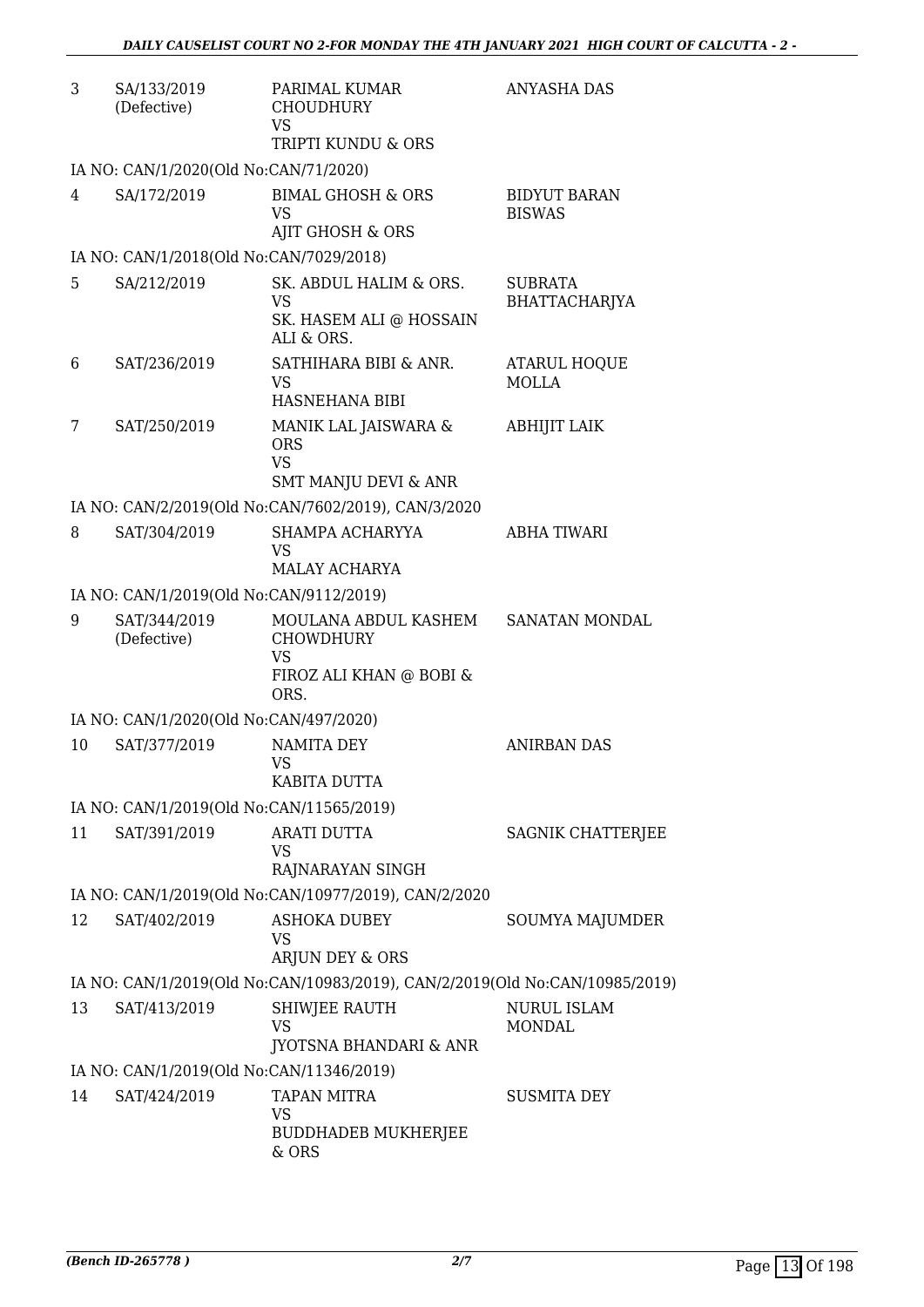| 15 | SAT/437/2019                             | <b>TASIRAN BIBI</b><br><b>VS</b>                                                                     | DEVDUTTA PATHAK                                                                          |
|----|------------------------------------------|------------------------------------------------------------------------------------------------------|------------------------------------------------------------------------------------------|
|    |                                          | SHAMBHU NATH SAMANTA<br>& ANR                                                                        |                                                                                          |
|    | IA NO: CAN/1/2020(Old No:CAN/60/2020)    |                                                                                                      |                                                                                          |
| 16 | SAT/445/2019                             | MD MASHIUDDIN<br>VS<br><b>SHAHID ALI KHAN</b>                                                        | MANABENDRA<br>THAKUR                                                                     |
|    |                                          | IA NO: CAN/1/2020(Old No:CAN/303/2020), CAN/2/2020(Old No:CAN/1344/2020)                             |                                                                                          |
| 17 | FMAT/455/2019                            | SHARAD SINGHI<br><b>VS</b>                                                                           | <b>SWETA GANDHI</b><br><b>MURGAI</b>                                                     |
|    | IA NO: CAN/1/2019(Old No:CAN/4548/2019)  | SHEOJEE TIWARI & ORS                                                                                 |                                                                                          |
| 18 | FMA/899/2019<br>(Injunction)             | M/S DEVELOPMENT &<br><b>BUILDERS PVT. LTD</b><br><b>VS</b><br><b>TARAKESHWAR SINGH</b>               | <b>SAILESH KUMAR</b><br><b>GUPTA</b>                                                     |
|    | IA NO: CAN/1/2019(Old No:CAN/8263/2019)  |                                                                                                      |                                                                                          |
| 19 | FMAT/1069/2019                           | MD. TAZAMMUL HOSSAIN<br><b>VS</b><br><b>IMRANUZZAMAN SAFVI &amp;</b><br><b>ORS</b>                   | TUHIN SUBHRA RAUT                                                                        |
| 20 | FMAT/1139/2019                           | SHYAM SUNDAR KEDIA<br><b>VS</b><br><b>SANDIP KEDIA &amp; ORS</b>                                     | <b>MUNMUN TEWARY</b>                                                                     |
|    | IA NO: CAN/1/2019(Old No:CAN/11154/2019) |                                                                                                      |                                                                                          |
| 21 | FMAT/1140/2019                           | NARU GOPAL GHOSH &<br>ORS.<br><b>VS</b><br>MINATI MONDAL (GHOSH)<br>& ANR.                           | AMAL KR.<br>MUKHOPADHYAY                                                                 |
|    | IA NO: CAN/1/2019(Old No:CAN/10642/2019) |                                                                                                      |                                                                                          |
| 22 |                                          | SAT/21/2020 MD JUMMAN ALI MONDAL HARE KRISHNA<br>& ORS<br><b>VS</b><br><b>ALTAB MONDAL &amp; ORS</b> | <b>HALDER</b>                                                                            |
|    | No:CAN/3868/2020)                        |                                                                                                      | IA NO: CAN/1/2020(Old No:CAN/712/2020), CAN/2/2020(Old No:CAN/3867/2020), CAN/3/2020(Old |
| 23 | SAT/141/2020<br>(Defective)              | <b>BIPLAB KARMAKAR</b><br><b>VS</b><br><b>SATENDRA NATH</b><br><b>KARMAKAR</b>                       | DEBORSHI DHAR                                                                            |
|    | IA NO: CAN/1/2020                        |                                                                                                      |                                                                                          |
| 24 | FMAT/391/2020                            | CHINMOY GHOSH<br><b>VS</b><br>JAGABANDHU GHOSH                                                       | <b>SUSMITA</b><br><b>CHATTERJEE</b>                                                      |

IA NO: CAN/1/2020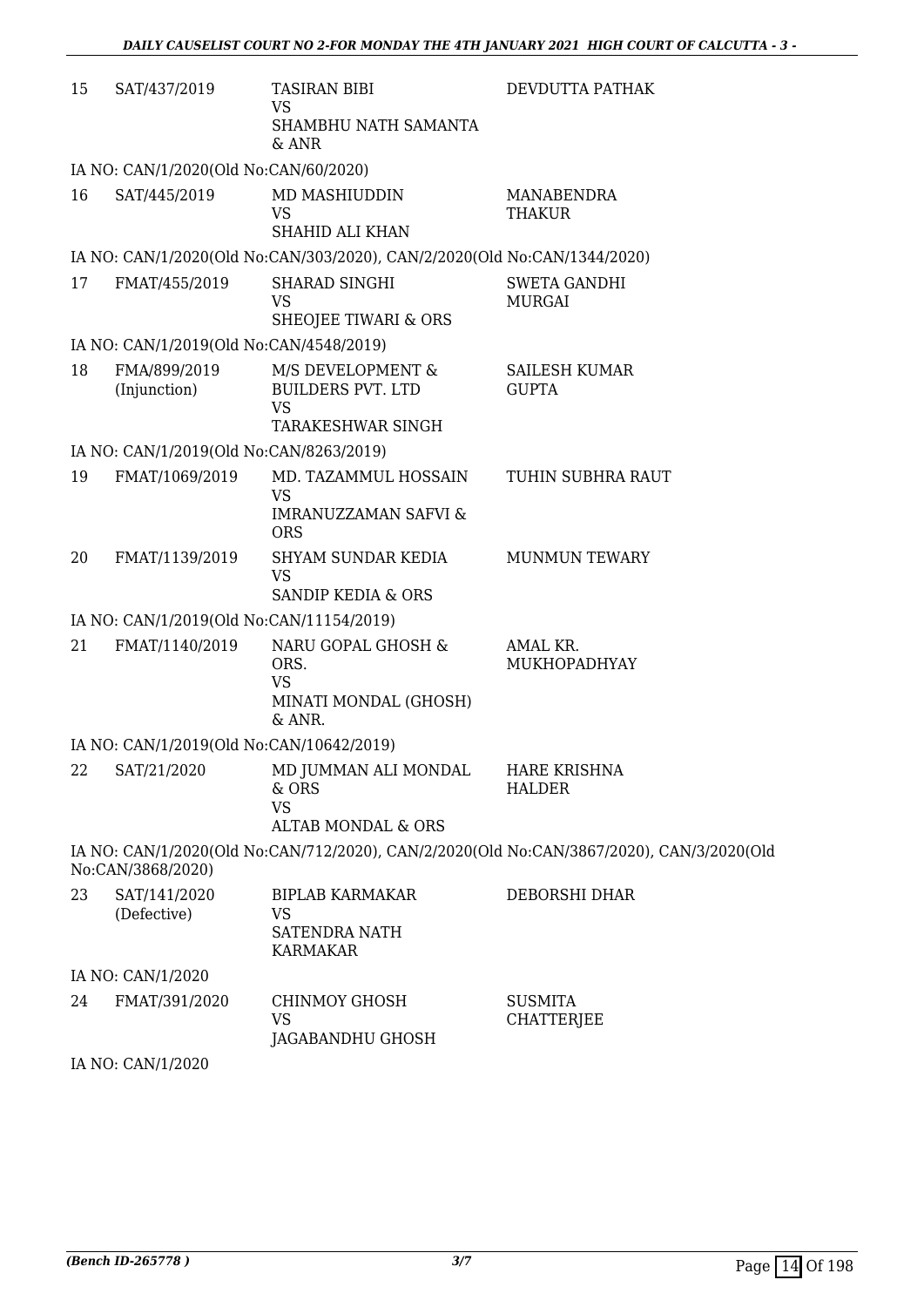| 25 | FMAT/435/2020                 | rais ahmed and ors<br>VS             | tanoy roy         |
|----|-------------------------------|--------------------------------------|-------------------|
|    |                               | STATE OF WEST BENGAL<br>AND ORS.     |                   |
|    | IA NO: CAN/1/2020, CAN/2/2020 |                                      |                   |
| 26 | FMAT/462/2020                 | MD NAJIRUDDIN AND ORS                | NILANJAN PAL      |
|    |                               | VS<br>NABIRUL HAQUE AND ORS          |                   |
|    | IA NO: CAN/1/2020             |                                      |                   |
| 27 | FMAT/504/2020                 | M/S S.S. ENTERPRISES                 | ARIF ALI          |
|    |                               | <b>VS</b>                            |                   |
|    |                               | KRISHNA RANJAN<br><b>CHAKRABORTY</b> |                   |
|    | IA NO: CAN/1/2020             |                                      |                   |
|    |                               | <b>APPLICATION (GROUP - VIII)</b>    |                   |
| 28 | MAT/786/2020                  | <b>KUNTAL SINHA</b><br><b>VS</b>     | <b>NEIL BASU</b>  |
|    |                               | STATE OF WEST BENGAL<br>AND ORS.     |                   |
|    | IA NO: CAN/1/2020             |                                      |                   |
|    | wt29 MAT/788/2020             | <b>GAUTAM SARKAR</b><br><b>VS</b>    | <b>NEIL BASU</b>  |
|    |                               | STATE OF WEST BENGAL<br>AND ORS.     |                   |
|    | IA NO: CAN/1/2020             |                                      |                   |
|    | wt30 MAT/789/2020             | KOUSHIK DAS                          | <b>NEIL BASU</b>  |
|    |                               | <b>VS</b><br>STATE OF WEST BENGAL    |                   |
|    |                               | AND ORS.                             |                   |
|    | IA NO: CAN/1/2020             | RAJU DATTA BANIK                     |                   |
|    | wt31 MAT/790/2020             | <b>VS</b>                            | <b>NEIL BASU</b>  |
|    |                               | STATE OF WEST BENGAL<br>AND ORS.     |                   |
|    | IA NO: CAN/1/2020             |                                      |                   |
|    | wt32 MAT/791/2020             | <b>AMIT MONDAL</b><br>VS             | NEIL BASU         |
|    |                               | STATE OF WEST BENGAL                 |                   |
|    |                               | AND ORS.                             |                   |
|    | IA NO: CAN/1/2020             |                                      |                   |
|    | wt33 MAT/792/2020             | KRISHNA GHOSH<br><b>VS</b>           | <b>NEIL BASU</b>  |
|    |                               | STATE OF WEST BENGAL<br>AND ORS.     |                   |
|    | IA NO: CAN/1/2020             |                                      |                   |
|    |                               | <b>APPLICATION (FA AND FMA)</b>      |                   |
| 34 | FA/74/2005<br>$[2PB+2LCR]$    | JITENDRA NATH GIRI<br>VS.            | TRIDIP KR. SARKAR |
|    |                               | PROLHAD CHANDRA MAITI                |                   |

IA NO: CAN/4/2019(Old No:CAN/4575/2019)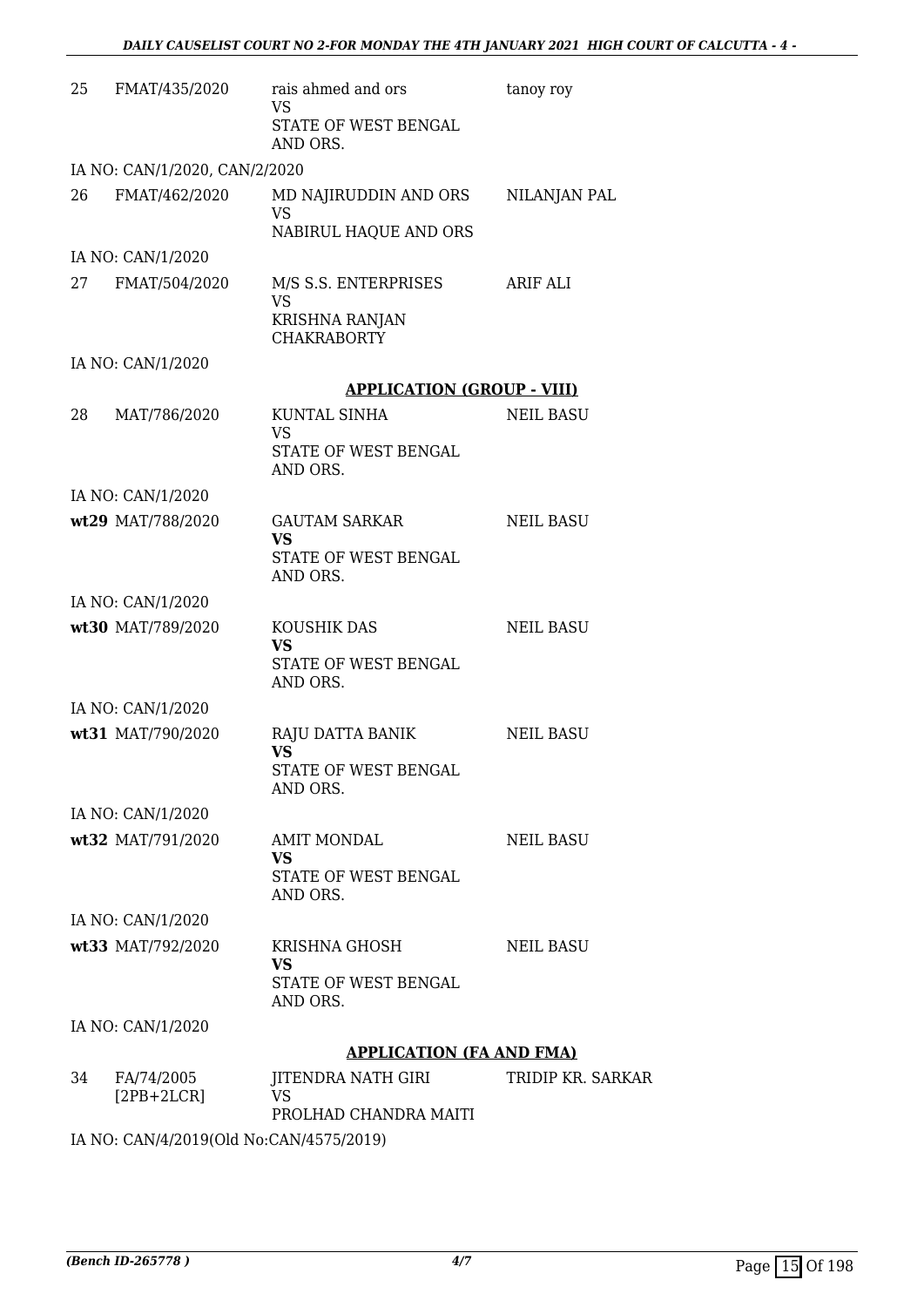| 35 | FAT/46/2014                             | THE EXECUTIVE OFFICER ,<br><b>BURDWAN DEVELOPMENT</b><br><b>AUTHORITY</b><br><b>VS</b>                   | P K DUTTA                                                                                 |
|----|-----------------------------------------|----------------------------------------------------------------------------------------------------------|-------------------------------------------------------------------------------------------|
|    |                                         | <b>ABDUL AZIZ &amp; ORS</b>                                                                              |                                                                                           |
|    | IA NO: CAN/3/2020                       |                                                                                                          |                                                                                           |
| 36 | FAT/264/2015                            | BIJAY NANDI & ORS<br><b>VS</b><br><b>LILABATI NANDI &amp; ORS</b>                                        | DEBLINA LAHIRI                                                                            |
|    |                                         |                                                                                                          |                                                                                           |
|    |                                         | IA NO: CAN/1/2016(Old No:CAN/143/2016), CAN/2/2016(Old No:CAN/11576/2016)                                |                                                                                           |
| 37 | MAT/1069/2015                           | <b>BENGAL BRICK FIELD</b><br><b>OWNERS' ASSOCIATION &amp;</b><br><b>ORS</b><br><b>VS</b><br>WBHIDCORPLTD | A LAHIRI                                                                                  |
|    |                                         |                                                                                                          |                                                                                           |
|    |                                         | IA NO: CAN/1/2018(Old No:CAN/4370/2018), CAN/2/2020                                                      |                                                                                           |
| 38 | MAT/1129/2015                           | HI-TECH HATCH FRESH<br>PVT. LTD. & ORS<br><b>VS</b><br>W.B. HOUSING INFRA. DEV.<br>CORP. LTD. & ORS      | ANINDYA LAHIRI                                                                            |
|    |                                         |                                                                                                          |                                                                                           |
|    |                                         | IA NO: CAN/1/2018(Old No:CAN/4817/2018), CAN/2/2020                                                      |                                                                                           |
| 39 | FMAT/1260/2015                          | <b>SWAPAN KUMAR ROY</b><br><b>VS</b><br><b>SULOCHONA SINGH &amp; ANR</b>                                 | <b>SHILA SARKAR</b>                                                                       |
|    | IA NO: CAN/1/2016(Old No:CAN/7864/2016) |                                                                                                          |                                                                                           |
| 40 | MAT/1309/2015                           | PRABIR KUMAR TALUKDAR                                                                                    | ANINDYA LAHIRI                                                                            |
|    |                                         | <b>VS</b><br>W.B. HOUSING INFRA DEV.<br>CORP. LTD. & ORS                                                 |                                                                                           |
|    |                                         | IA NO: CAN/1/2018(Old No:CAN/4709/2018), CAN/2/2020                                                      |                                                                                           |
| 41 | FAT/266/2016<br>(Defective)             | <b>TAPAN GHOSH &amp; ORS</b><br>VS<br><b>ASHOK GHOSH &amp; ORS</b>                                       | <b>SUSMITA</b><br><b>CHATTERIEE</b>                                                       |
|    |                                         |                                                                                                          |                                                                                           |
|    |                                         | IA NO: CAN/1/2018(Old No:CAN/6560/2018), CAN/2/2018(Old No:CAN/6562/2018)                                |                                                                                           |
| 42 | FA/281/2016                             | <b>BISWANATH PAUL</b><br><b>VS</b>                                                                       | <b>HARE KRISHNA</b><br><b>HALDER</b>                                                      |
|    |                                         | PARESH NATH PAUL & ORS                                                                                   |                                                                                           |
|    |                                         | No:CAN/4163/2019), CAN/9/2020(Old No:CAN/396/2020)                                                       | IA NO: CAN/1/2011(Old No:CAN/8150/2011), CAN/7/2015(Old No:CAN/2345/2015), CAN/8/2019(Old |
| 43 | FAT/290/2016                            | M/S SUDIP CONSTRUCTION<br>$&$ ANR<br><b>VS</b>                                                           | PRANTICK GHOSH                                                                            |
|    |                                         | MANOJ CHATTERJEE & ORS                                                                                   |                                                                                           |
|    | No:CAN/10218/2018)                      |                                                                                                          | IA NO: CAN/2/2016(Old No:CAN/6197/2016), CAN/3/2017(Old No:CAN/5648/2017), CAN/4/2018(Old |
| 44 | FA/64/2017                              | NEJAMUDDIN & ORS<br><b>VS</b>                                                                            | DYUTIMAN BANERJEE                                                                         |
|    |                                         | MD AFYAD (MINOR) & ORS                                                                                   |                                                                                           |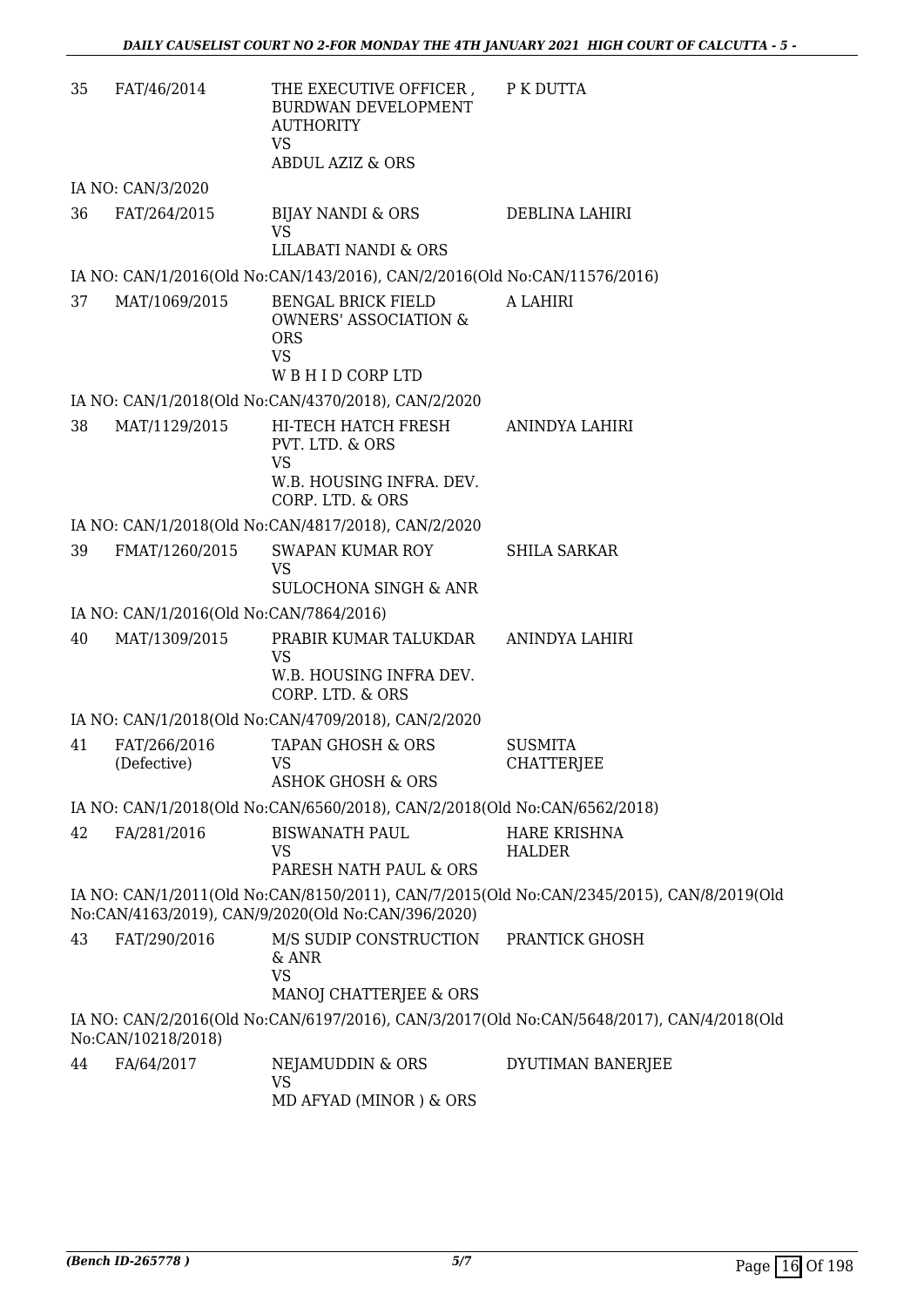| 45 | FMAT/275/2018                            | PETRA STARKE<br>VS                                                         | <b>V WADEHRA</b>                     |
|----|------------------------------------------|----------------------------------------------------------------------------|--------------------------------------|
|    |                                          | BIKRAM YOGA COLLEGE OF<br><b>INDIA LP &amp; ORS</b>                        |                                      |
|    |                                          | IA NO: CAN/1/2018(Old No:CAN/3615/2018), CAN/3/2019(Old No:CAN/7223/2019)  |                                      |
| 46 | FAT/308/2018                             | NIRMALENDU KARMAKAR<br><b>VS</b>                                           | PINTU KARAR                          |
|    |                                          | RATHINDRA NATH<br>KARMAKAR & ANR                                           |                                      |
|    | IA NO: CAN/1/2019(Old No:CAN/9471/2019)  |                                                                            |                                      |
| 47 | FAT/317/2018                             | <b>GAUTAM SUR</b><br>VS<br><b>BIKASH BHOWMICK &amp; ORS</b>                | DEBNATH MAHATA                       |
|    | IA NO: CAN/1/2019(Old No:CAN/12538/2019) |                                                                            |                                      |
| 48 | FAT/449/2018                             | JAGABANDHU NANDI & ORS                                                     | KINGSUK MONDAL                       |
|    |                                          | VS<br>NISITH PUILE & ANR                                                   |                                      |
|    | IA NO: CAN/1/2020(Old No:CAN/552/2020)   |                                                                            |                                      |
| 49 | FAT/523/2018                             | PINTU GIRI                                                                 | <b>UTTIYA RAY</b>                    |
|    | (Defective)                              | <b>VS</b><br><b>SUNIL ADAK &amp; ORS</b>                                   |                                      |
|    | IA NO: CAN/1/2018(Old No:CAN/7536/2018)  |                                                                            |                                      |
| 50 | FAT/79/2019                              | KALABARAN SHIT & ORS<br><b>VS</b><br>NILANJAN KUNDU & ORS                  | <b>SOUNAK</b><br><b>BHATTACHARYA</b> |
|    | IA NO: CAN/1/2019(Old No:CAN/1942/2019)  |                                                                            |                                      |
| 51 | FAT/192/2019                             | PANKAJ KUMAR GHOSH                                                         | <b>ANJAN BANERJEE</b>                |
|    |                                          | <b>VS</b><br>MINOR SK MD JUBAIR R/P<br><b>BY SK YEAKUB</b>                 |                                      |
|    |                                          | IA NO: CAN/1/2019(Old No:CAN/5534/2019), CAN/2/2019(Old No:CAN/11619/2019) |                                      |
| 52 | FAT/340/2019                             | <b>SMT MAMATA MAZUMDER</b><br>& ORS                                        | <b>HIRONMAY GHOSH</b>                |
|    |                                          | <b>VS</b><br>SIKHA MAJUMDAR                                                |                                      |
|    |                                          | IA NO: CAN/1/2019(Old No:CAN/7190/2019), CAN/2/2019(Old No:CAN/7191/2019)  |                                      |
| 53 | FAT/346/2019                             | <b>IBRAHIM &amp; ORS</b>                                                   | MD. M. NAZAR                         |
|    |                                          | VS<br><b>ABID &amp; ORS</b>                                                | <b>CHOWDHURY</b>                     |
|    |                                          | IA NO: CAN/1/2019(Old No:CAN/9707/2019), CAN/2/2019(Old No:CAN/9788/2019)  |                                      |
| 54 | FAT/516/2019<br>(Defective)              | THE STATE OF WEST<br><b>BENGAL</b>                                         | ANIRUDDHA SEN                        |
|    |                                          | VS<br><b>SRADDHANANDA BASU</b>                                             |                                      |
|    |                                          | IA NO: CAN/1/2020(Old No:CAN/1434/2020), CAN/2/2020(Old No:CAN/1435/2020)  |                                      |
| 55 | FAT/549/2019                             | PARBATI JANA<br>VS                                                         | <b>MUKTESWAR MAITY</b>               |
|    |                                          | ANUPAMA SAHOO & ORS.                                                       |                                      |
|    |                                          |                                                                            |                                      |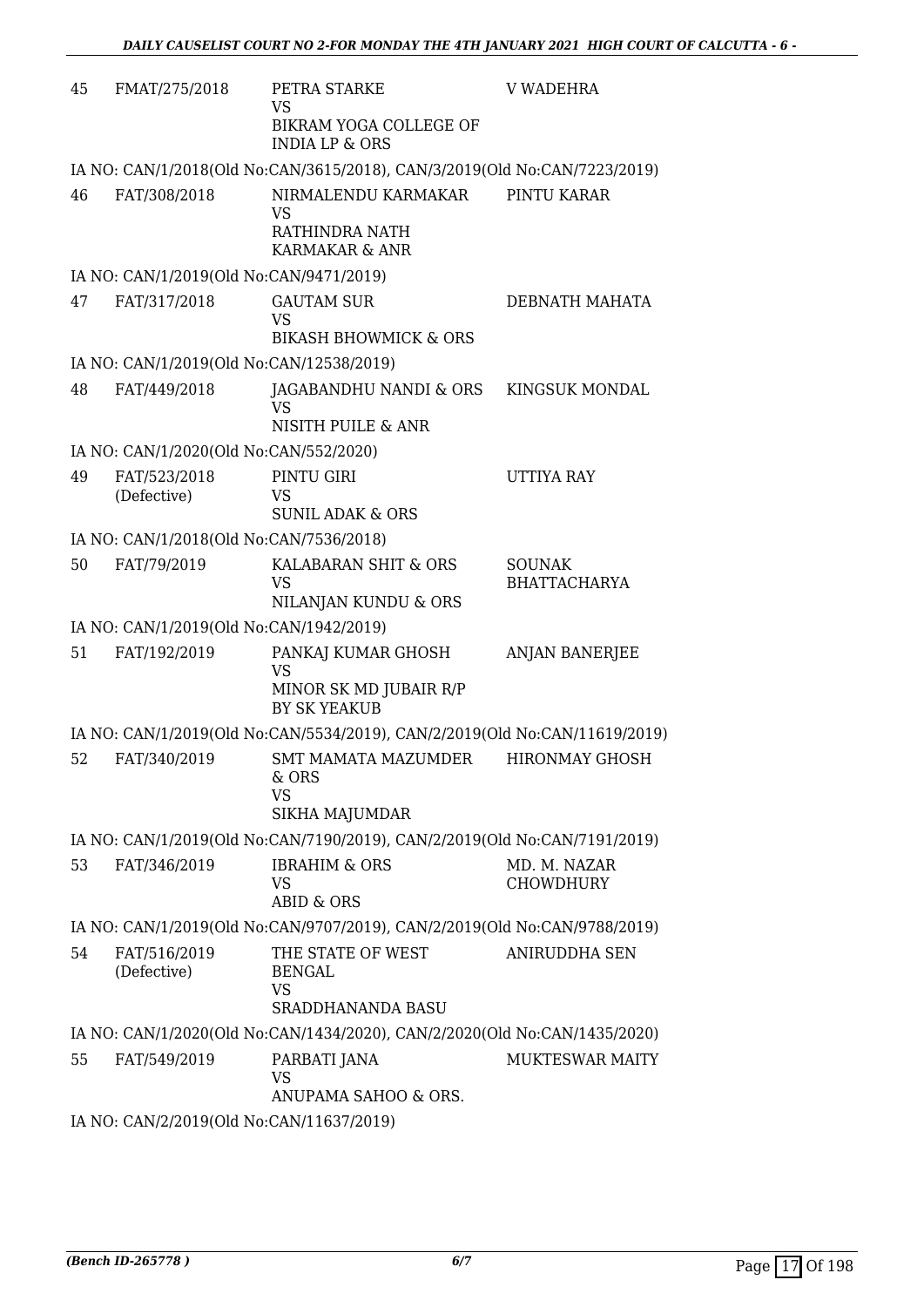| 56 | FMAT/113/2020 | <b>GOPAL MUKHERJEE</b><br>VS |
|----|---------------|------------------------------|
|    |               | SITARAM MUKHERJEE &<br>ORS.  |

SANTIMAY BHATTACHARYYA

## IA NO: CAN/1/2020(Old No:CAN/1091/2020)

| 57 | FAT/140/2020 | THE STATE OF WEST    | ANIRUDDHA SEN |
|----|--------------|----------------------|---------------|
|    | (Defective)  | BENGAL REP BY LAND   |               |
|    |              | ACOUISTION COLLECTOR |               |
|    |              | VS                   |               |
|    |              | ANIRUDDHA BANERJEE   |               |
|    |              |                      |               |

IA NO: CAN/1/2020(Old No:CAN/2944/2020), CAN/2/2020(Old No:CAN/2946/2020)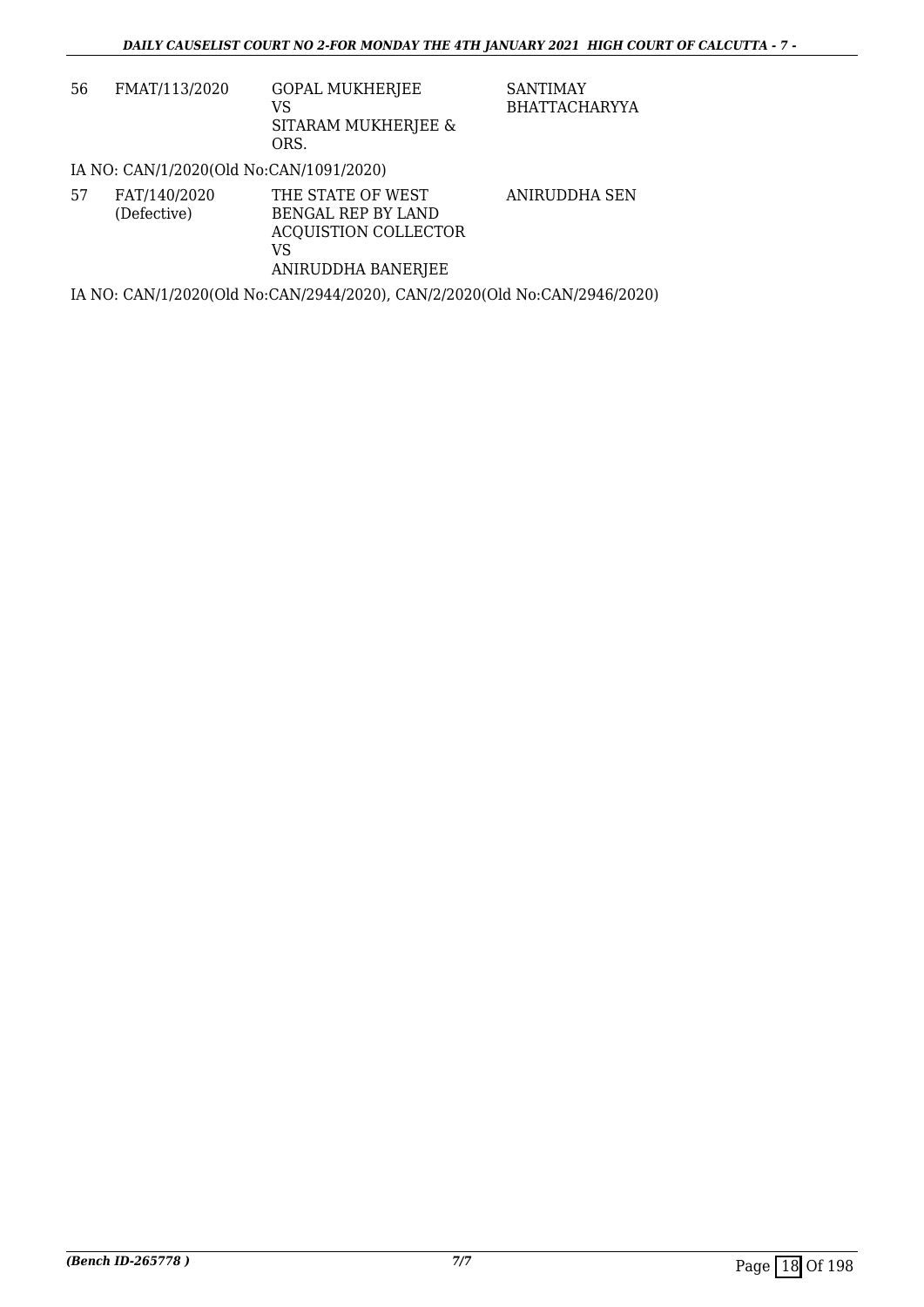

## **Appellate Side**

**DAILY CAUSELIST For Monday The 4th January 2021**

**COURT NO. 12**

**DIVISION BENCH (DB-V)**

### **AT 10:45 AM HON'BLE JUSTICE SOUMEN SEN HON'BLE JUSTICE SAUGATA BHATTACHARYYA ( VIA VIDEO CONFERENCE )**

#### **ON AND FROM MONDAY, THE 7TH DECEMBER, 2020 - APPEALS RELATING TO EDUCATION UNDER GROUP-II AND APPLICATIONS CONNECTED THERETO; HEARING OF WRIT APPEALS IRRESPECTIVE OF CLASSIFICATION INCLUDING APPLICATIONS CONNECTED THERETO;**

**HEARING OF CIVIL APPEALS, IRRESPECTIVE OF CLASSIFICATION, FILLED TILL 2018.**

**NOTE: NO MENTIONING WILL BE ALLOWED WITHOUT PRIOR NOTICE TO THE OTHER SIDE, EXCEPT CONTEMPT MATTERS. APPLICATIONS WILL BE GIVEN THE PREFERENCE.**

**NOTE: MATTERS WILL BE TAKEN UP THROUGH PHYSICAL HEARING ONLY WHEN BOTH THE PARTIES ARE AGREED**

|   |                                         | <b>APPLICATION</b>                                                                  |                                        |
|---|-----------------------------------------|-------------------------------------------------------------------------------------|----------------------------------------|
| 1 | MAT/1526/2019                           | THE DIRECTOR OF PENSION &<br><b>ANR</b><br><b>VS</b>                                | <b>ARINDAM</b><br><b>CHATTOPADHYAY</b> |
|   |                                         | SUBHADRA PRADHAN & ORS                                                              |                                        |
|   |                                         | IA NO: CAN/1/2019(Old No:CAN/12401/2019), CAN/2/2019(Old No:CAN/12403/2019)         |                                        |
| 2 | MAT/1527/2019                           | THE DIRECTOR OF PENSION &<br><b>ANR</b><br><b>VS</b><br>GITA RANI MAITY & ORS       | ARINDAM CHAKRABORTY                    |
|   |                                         | IA NO: CAN/1/2019(Old No:CAN/12408/2019), CAN/2/2019(Old No:CAN/12409/2019)         |                                        |
| 3 | MAT/1528/2019                           | THE DIRECTOR OF PENSION &<br>ANR<br><b>VS</b><br>ANJANA MAITY & ORS                 | <b>ARINDAM</b><br><b>CHATTOPADHYAY</b> |
|   |                                         | IA NO: CAN/1/2019(Old No:CAN/12410/2019), CAN/2/2019(Old No:CAN/12411/2019)         |                                        |
| 4 | MAT/1529/2019                           | THE DIRECTOR OF PENSION &<br><b>ANR</b><br><b>VS</b><br>AMALABALA DAS & ORS         | <b>ARINDAM</b><br><b>CHATTOPADHYAY</b> |
|   |                                         | IA NO: CAN/2/2019(Old No:CAN/12414/2019), CAN/3/2019(Old No:CAN/12415/2019)         |                                        |
| 5 | MAT/1530/2019                           | THE DIRECTOR OF PENSION &<br>ANR<br><b>VS</b><br>LAKSHMI RANI SAMANTA & ORS         | <b>ARINDAM</b><br><b>CHATTOPADHYAY</b> |
|   |                                         | IA NO: CAN/1/2019(Old No:CAN/12406/2019), CAN/2/2019(Old No:CAN/12407/2019)         |                                        |
| 6 | MAT/1858/2019                           | THE DIR. OF PENSION PF & GR.<br>INS. & ANR.<br><b>VS</b><br>SUBHADRA PRADHAN & ORS. | <b>ARINDAM</b><br><b>CHATTOPADHYAY</b> |
|   | IA NO: CAN/1/2020(Old No:CAN/1077/2020) |                                                                                     |                                        |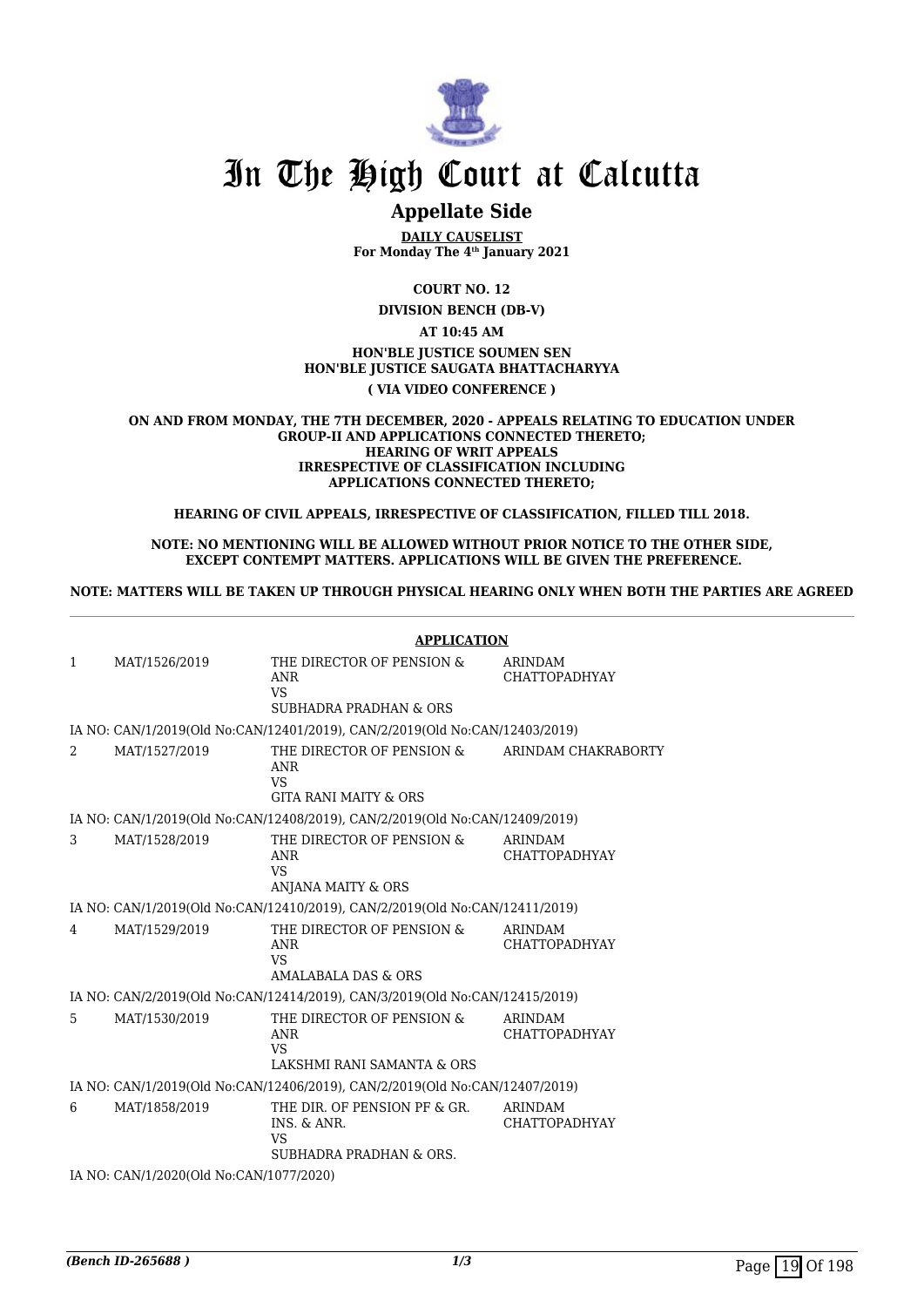| 7  | MAT/2000/2019                           | SUBRATA PRAMANIK<br>VS<br>STATE OF WEST BENGAL & ORS                                     | MANORANJAN JANA                        |             |
|----|-----------------------------------------|------------------------------------------------------------------------------------------|----------------------------------------|-------------|
|    | IA NO: CAN/1/2020(Old No:CAN/204/2020)  |                                                                                          |                                        |             |
| 8  | MAT/60/2020                             | BHABANI BHATTACHARYA<br>VS                                                               | MARTTANDA PRATAP<br><b>CHAKRABARTY</b> |             |
|    |                                         | STATE OF WEST BENGAL & ORS                                                               |                                        |             |
|    | IA NO: CAN/1/2020(Old No:CAN/747/2020)  |                                                                                          |                                        |             |
| 9  | MAT/222/2020                            | SAKTI KUMAR BARDHAN<br>VS<br>STATE OF WEST BENGAL &ORS                                   | NRIPENDRA NATH<br><b>MONDAL</b>        |             |
|    |                                         | IA NO: CAN/1/2020(Old No:CAN/1440/2020), CAN/2/2020(Old No:CAN/1441/2020)                |                                        |             |
| 10 | MAT/266/2020                            | MD. HIFZUR RAHMAN<br><b>VS</b><br>STATE OF WEST BENGAL & ORS.                            | TANUJA BASAK                           |             |
|    | IA NO: CAN/1/2020(Old No:CAN/2750/2020) |                                                                                          |                                        |             |
| 11 | MAT/318/2020                            | AMITAVA CHATTERJEE<br>VS                                                                 | TAPATI SAMANTA                         |             |
|    |                                         | STATE OF WEST BENGAL &ORS                                                                |                                        |             |
|    | IA NO: CAN/1/2020(Old No:CAN/2110/2020) |                                                                                          |                                        |             |
| 12 | MAT/368/2020                            | THE HEADMISTRESS AND<br>SECRETARY, MANAGING<br><b>COMMITTEE</b><br>VS                    | <b>BISWAJIT DAS</b>                    |             |
|    |                                         | ANITA MAJUMDER & ORS                                                                     |                                        |             |
|    | IA NO: CAN/1/2020(Old No:CAN/2505/2020) |                                                                                          |                                        |             |
| 13 | MAT/375/2020                            | SMT SUMONA ROY NEE SAHA<br>VS<br>STATE OF WEST BENGAL & ORS                              | ARPAN GUHA                             |             |
|    | IA NO: CAN/1/2020(Old No:CAN/2499/2020) |                                                                                          |                                        |             |
| 14 | MAT/394/2020                            | D.K MAHAPATRA MEMBER SEC.,<br>6TH PAY COM. GOVT. OF WB                                   | SUDESHNA DAS<br>MAZUMDER               |             |
|    |                                         | VS<br>RANAGHAT OBR BRIHATTARA GR.<br>TEACHERS' ASS. & ORS.                               |                                        |             |
|    |                                         | IA NO: CAN/1/2020(Old No:CAN/2834/2020), CAN/2/2020(Old No:CAN/2836/2020)                |                                        |             |
|    | wt15 MAT/188/2020                       | D.K. MAHAPATRA<br>VS<br>RANAGHAT OBR BRIHATTARA GR.<br>TEACHERS' ASS. & ORS.             | SUDESHNA MAZUMDER                      |             |
|    | IA NO: CAN/4/2020                       |                                                                                          |                                        |             |
| 16 | MAT/686/2020                            | WEST BENGAL BOARD OF<br>SECONDARY EDUCATION AND<br>ORS<br><b>VS</b><br>MD ARSHAD AND ORS | KOYELI BHATTACHARYA                    |             |
|    | IA NO: CAN/1/2020                       |                                                                                          |                                        |             |
| 17 | MAT/700/2020                            | Union of India<br><b>VS</b>                                                              | rajesh shah                            |             |
|    |                                         | md garib nawaz and ors                                                                   |                                        |             |
|    | IA NO: CAN/1/2020, CAN/2/2020           |                                                                                          |                                        |             |
|    | wt18 MAT/701/2020                       | UNION OF INDIA<br><b>VS</b><br>EBTESHAM KHATOON AND ORS.                                 | RAJESH GHOSH                           | RAJESH SHAH |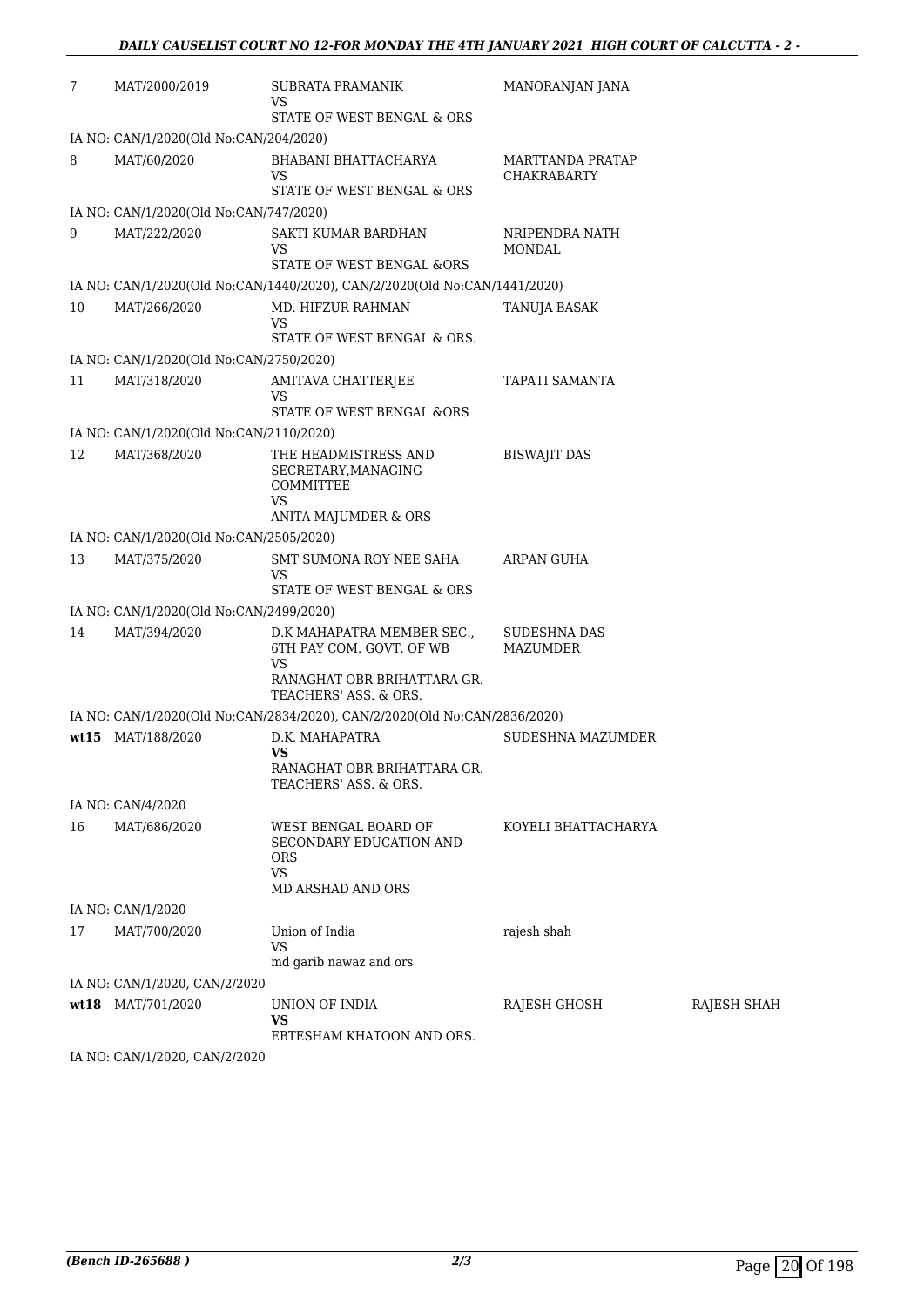19 MAT/814/2020 HAFIZ AMIRUDDIN AND ORS. VS KHANPUR ALHAJ AFIATUNNESSA MADHUAMIK SIKSHA KENDRA AND ORS. SAIKAT CHATTERJEE

IA NO: CAN/1/2020, CAN/2/2020, CAN/3/2020

#### **FOR HEARING**

| 20 | MAT/1138/2019 | FARUK AHMED KHAN & ORS     | CHANDRACHUR |
|----|---------------|----------------------------|-------------|
|    |               | VS.                        | CHATTERJEE  |
|    |               | STATE OF WEST BENGAL & ORS |             |

IA NO: CAN/3/2020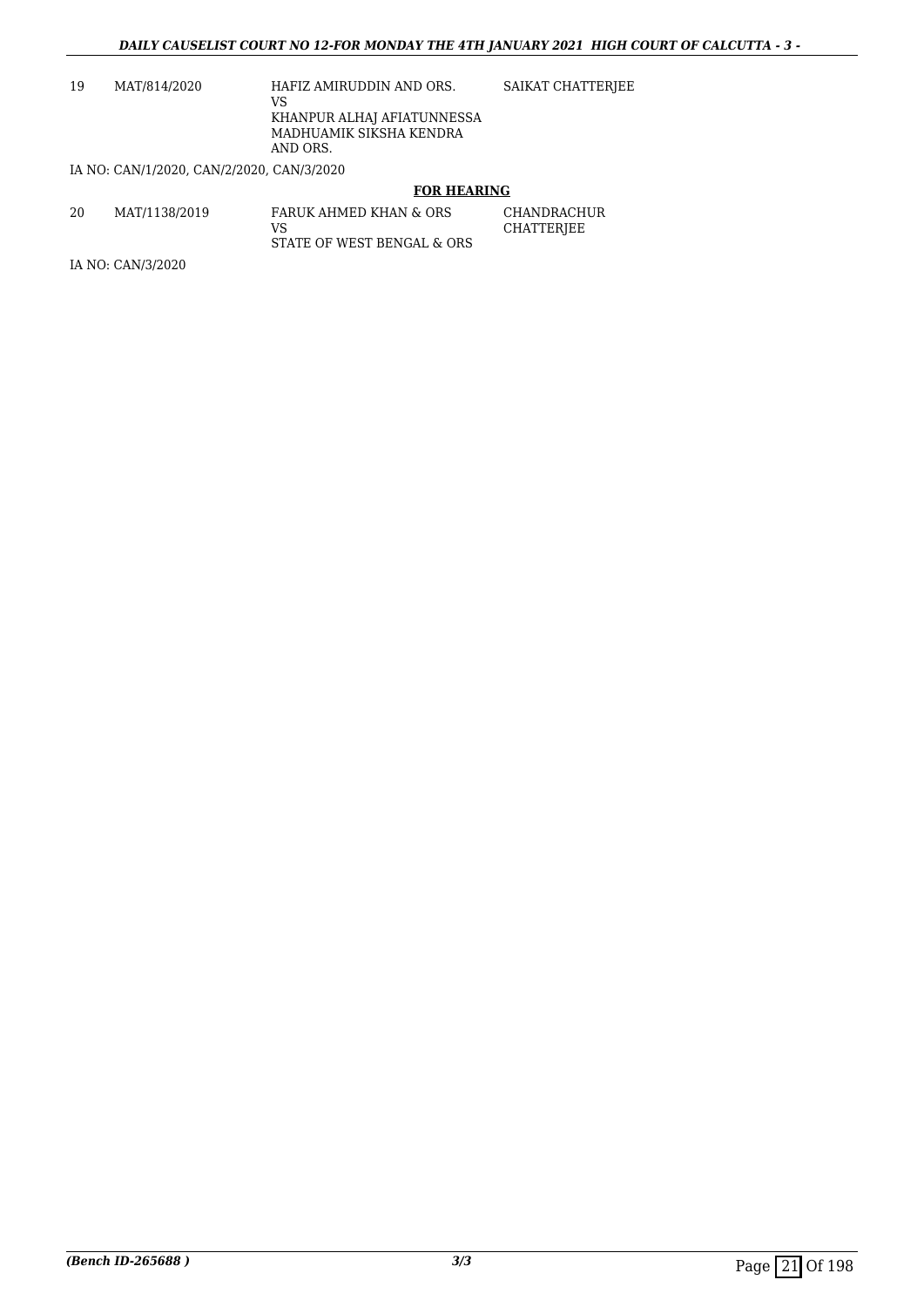

## **Appellate Side**

**DAILY CAUSELIST For Monday The 4th January 2021**

**COURT NO. 28**

**DIVISION BENCH (DB - VI)**

**AT 10:45 AM HON'BLE JUSTICE JOYMALYA BAGCHI**

**HON'BLE JUSTICE SUVRA GHOSH**

**(VIA VIDEO CONFERENCE)**

**ON AND FROM MONDAY, THE 7TH DECEMBER, 2020 -- ISSUED ON 1ST DECEMBER,2020 IS MODIFIED TO THE FOLLOWING EXTENT.**

**ANTICIPATORY BAIL UNDER SECTION 438 OF THE CODE OF CRIMINAL PROCEDURE INCLUDING MODIFICATION/CANCELLATION AND RELAXATION OF THE SAME;**

**BAIL UNDER SECTION 439 OF THE CODE OF CRIMINAL PROCEDURE (PUNISHMENT ABOVE 7 YEARS) INCLUDING MODIFICATION/CANCELLATION AND RELAXATION OF THE SAME;**

**DEATH REFERENCE CASES (INCLUDING ADMISSION OF CRIMINAL APPEALS RELATING TO SUCH REFERENCE AGAINST THE SAME CONVICTION ORDER);**

**ADMISSION OF CRIMINAL APPEALS; HEARING OF CRIMINAL APPEALS & APPLICATIONS CONNECTED THERETO INCLUDING APPLICATION FOR SUSPENSION OF SENTENCE IN PENDING APPEALS ;**

**CRIMINAL APPEALS RELATING TO CRIMES AGAINST WOMEN.**

**NOTE : MATTERS WILL BE TAKEN UP THROUGH PHYSICAL HEARING ONLY WHEN BOTH THE PARTIES ARE AGREED.**

|                |                | <b>APPLICATION FOR BAIL</b>                                  |                             |  |
|----------------|----------------|--------------------------------------------------------------|-----------------------------|--|
| 1              | CRM/10487/2020 | MUKUL MUKHERJEE<br>VS<br>State of West Bengal                | SANTANU TALUKDAR            |  |
| $\overline{a}$ | CRM/10707/2020 | PRATAP MONDAL<br>VS.<br>State of West Bengal                 | <b>JISAN IQUBAL HOSSAIN</b> |  |
| 3              | CRM/10708/2020 | SK AKBAR ALI@UJJWAL<br>VS.<br>State of West Bengal           | NILENDU SEKHAR GHOSH        |  |
| 4              | CRM/10709/2020 | CHAINA GHOSH<br>VS.<br>State of West Bengal                  | NILADRI SEKHAR GHOSH        |  |
| 5              | CRM/10718/2020 | MINTU SK. @SEKH<br>VS<br>THE STATE OF WEST BENGAL            | <b>JISAN IQUBAL HOSSAIN</b> |  |
| 6              | CRM/10719/2020 | <b>MRINMOY DEBNATH</b><br>VS.<br>State of West Bengal        | PARTHA SARATHI MANDAL       |  |
| 7              | CRM/10721/2020 | SUDHA DAS@SUDHA<br>HALDER@TELI<br>VS<br>State of West Bengal | RIMPY MUKHERJEE             |  |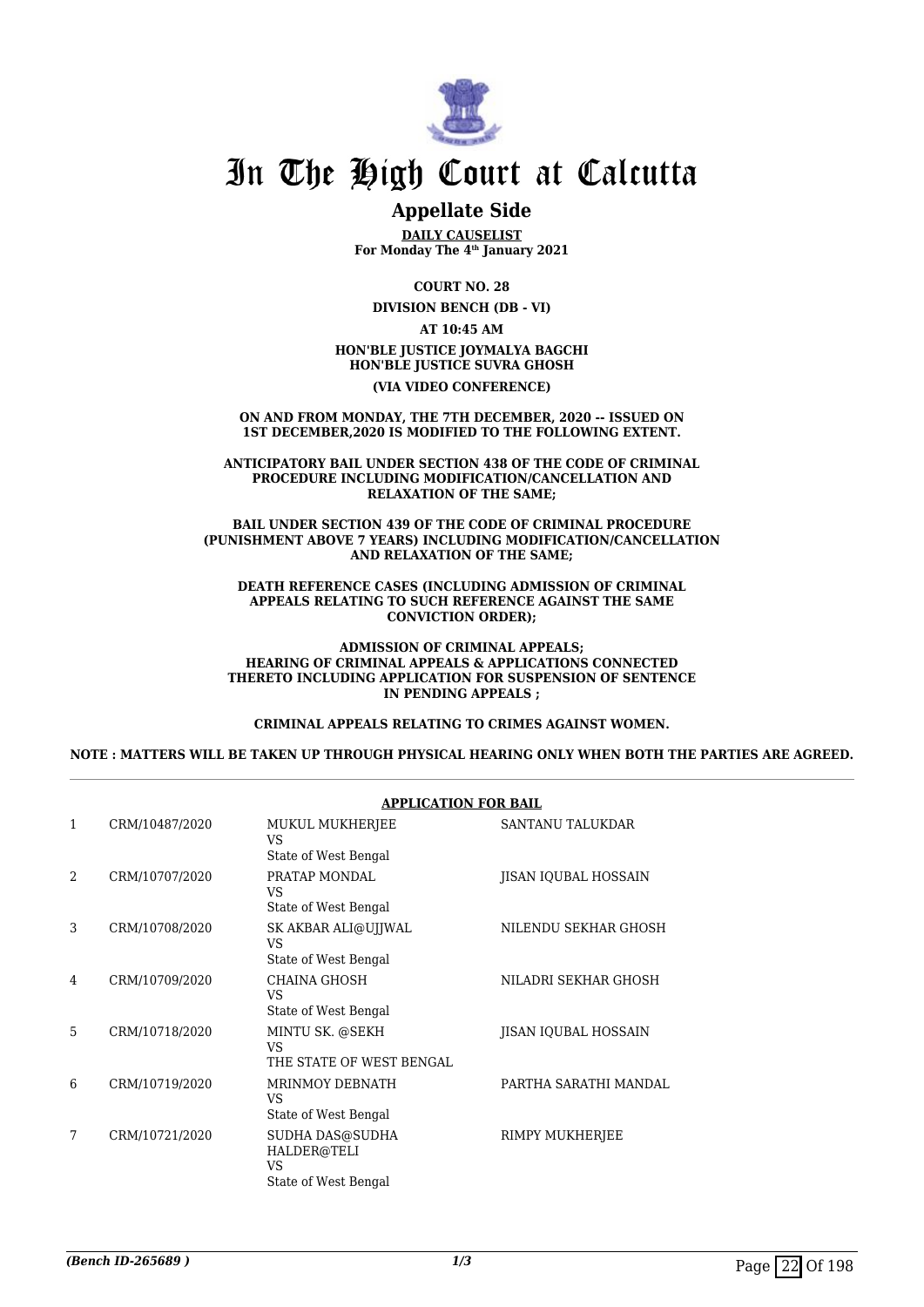## *DAILY CAUSELIST COURT NO 28-FOR MONDAY THE 4TH JANUARY 2021 HIGH COURT OF CALCUTTA - 2 -*

| 8  | CRM/10724/2020 | SENAUL SK<br>VS<br>State of West Bengal                                          | ARUP KUMAR BHOWMICK                |
|----|----------------|----------------------------------------------------------------------------------|------------------------------------|
| 9  | CRM/10725/2020 | NUR NABI CHOWDHURY @ KALO<br><b>CHOWDHURY</b><br>VS.<br>THE STATE OF WEST BENGAL | DHANANJAY BANERJEE                 |
| 10 | CRM/10726/2020 | <b>IMTEYAZ AHMED</b><br>VS.<br>State of West Bengal                              | SK TOSLIM ALI                      |
| 11 | CRM/10729/2020 | HARUN UR REASHID@MIA<br><b>VS</b><br>State of West Bengal                        | <b>BUSRA KHATUN</b>                |
| 12 | CRM/10734/2020 | AMIT DAS AND AND ANR<br>VS<br>State of West Bengal                               | ANINDYA HALDER                     |
| 13 | CRM/10736/2020 | NABAB MONDAL@NAWAB<br><b>MONDAL</b><br>VS.<br>State of West Bengal               | AMANUL ISLAM                       |
| 14 | CRM/10738/2020 | PARESH HALDER<br>VS.<br>State of West Bengal                                     | Sumanta Das                        |
| 15 | CRM/10739/2020 | <b>SUKUMAR SARKAR</b><br>VS<br>State of West Bengal                              | <b>BUSRA KHATUN</b>                |
| 16 | CRM/10742/2020 | PATIT PABAN BAGDI@BALAI<br>BAGDI<br>VS<br>State of West Bengal                   | PATIT PABAN BAGDI                  |
| 17 | CRM/10743/2020 | MAHIUDDIN MALI @<br>MOHIRUDDIN<br>VS<br>THE STATE OF WEST BENGAL                 | ARNAB CHATTERJEE                   |
| 18 | CRM/10746/2020 | JOYDEB DAS<br>VS<br>State of West Bengal                                         | SHIBAJI KUMAR DAS                  |
|    |                | APPLICATION FOR ANTICIPATORY BAIL                                                |                                    |
| 19 | CRM/10675/2020 | PARIMAL MONDAL@PABAN<br>MANDAL<br><b>VS</b><br>State of West Bengal              | SOUPAL CHATTERJEE                  |
| 20 | CRM/10676/2020 | <b>SWAPAN DAS</b><br>VS<br>State of West Bengal                                  | RAJESH NASKAR                      |
| 21 | CRM/10677/2020 | LALCHAND SK.<br>VS<br>State of West Bengal                                       | <b>SONALI DAS</b>                  |
| 22 | CRM/10678/2020 | PRADYOT KR KANDAR<br>VS<br>State of West Bengal                                  | <b>MAZHAR HOSSAIN</b><br>CHOWDHURY |
| 23 | CRM/10680/2020 | HABIBUL MONDAL<br>VS<br>State of West Bengal                                     | MAZHAR HOSSAIN<br>CHOWDHURY        |
| 24 | CRM/10681/2020 | ASADUL SK.<br>VS<br>State of West Bengal                                         | <b>SONALI DAS</b>                  |
| 25 | CRM/10684/2020 | SWAPAN KUMAR PAYRA @<br>SWAPAN PAYRA AND ORS<br>VS<br>THE STATE OF WEST BENGAL   | SOUMYA NAG                         |
| 26 | CRM/10689/2020 | MD SHAHID KHAN@KALLU<br><b>VS</b><br>State of West Bengal                        | SHASHANKA SHEKHAR<br>SAHA          |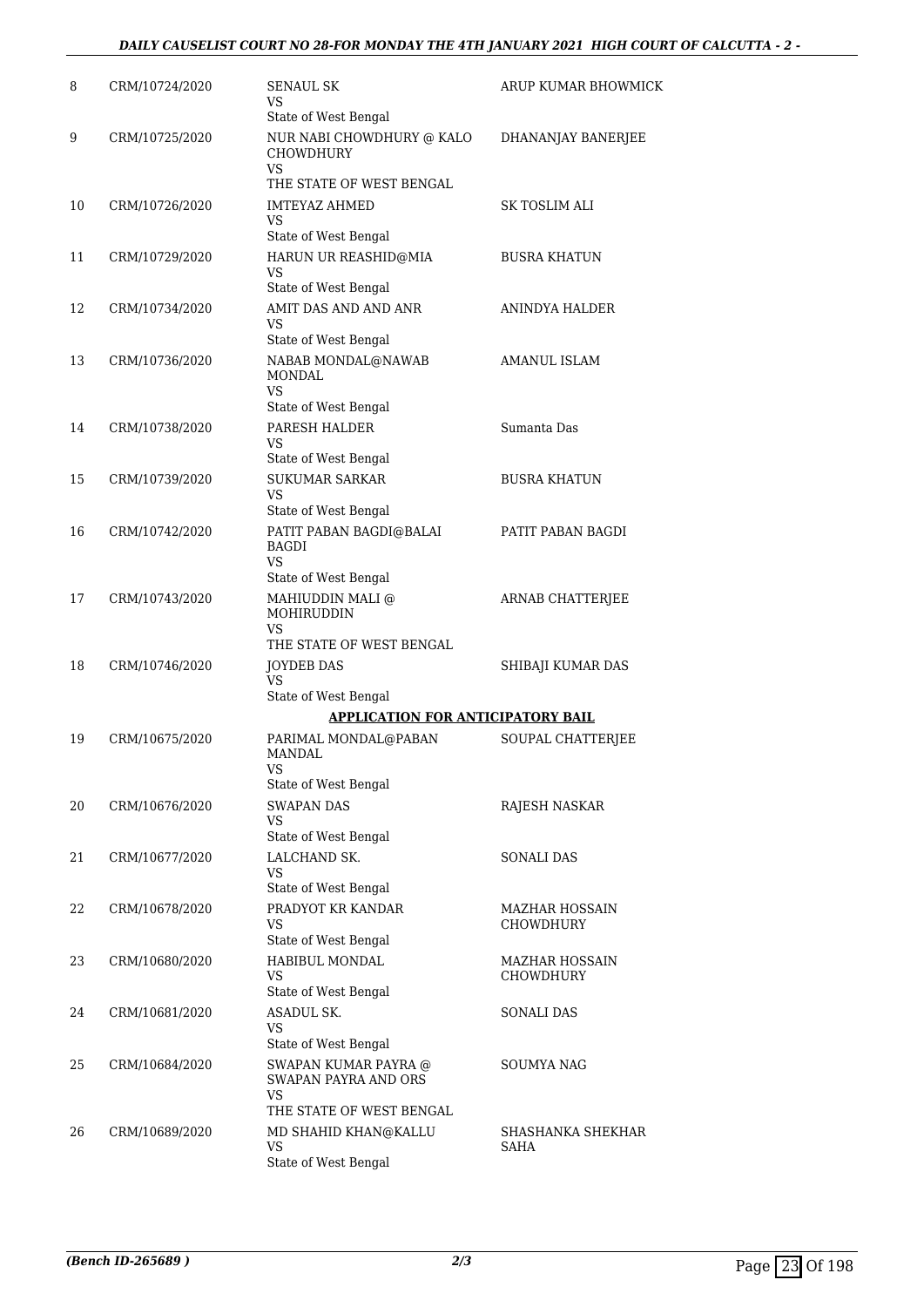## *DAILY CAUSELIST COURT NO 28-FOR MONDAY THE 4TH JANUARY 2021 HIGH COURT OF CALCUTTA - 3 -*

| 27 | CRM/10690/2020 | NILADRI SEKHAR BISWAS<br>@NILADRI BISWAS AND ANR<br>VS<br>State of West Bengal       | PARTHA SARATHI DAS                      |
|----|----------------|--------------------------------------------------------------------------------------|-----------------------------------------|
| 28 | CRM/10694/2020 | <b>BASANTI MONDAL</b><br><b>VS</b><br>State of West Bengal                           | <b>SANANDA</b><br><b>BHATTACHARYYA</b>  |
| 29 | CRM/10695/2020 | PRADIP BAJAJ<br><b>VS</b><br>State of West Bengal                                    | <b>MRITYUNJOY CHATTERIEE</b>            |
| 30 | CRM/10696/2020 | <b>SM FAROUE AHAMED</b><br><b>VS</b><br>State of West Bengal                         | LAKSHMINATH<br><b>BHATTACHAYA</b>       |
| 31 | CRM/10697/2020 | MONIRA BEGUM @ MANIRA<br>MALLIK @ MONIRA BEEGUM<br><b>VS</b><br>State of West Bengal | PAYEL SHOME                             |
| 32 | CRM/10700/2020 | PRAKASH BARMAN<br><b>VS</b><br>STATE OF WEST BENGAL AND<br>ORS.                      | <b>BUSRA KHATOON</b>                    |
| 33 | CRM/10701/2020 | UTTAM PATRA<br><b>VS</b><br>State of West Bengal                                     | <b>GOBINDA CHANDRA</b><br><b>BAIDYA</b> |
| 34 | CRM/10703/2020 | HRIDAY BARMAN AND ANR<br><b>VS</b><br>STATE OF WEST BENGAL AND<br>ORS.               | <b>BUSRA KHATOON</b>                    |
| 35 | CRM/10704/2020 | MAHAFUJ ALI PIYADA<br><b>VS</b><br>State of West Bengal                              | LAKSHMINATH<br><b>BHATTACHARYA</b>      |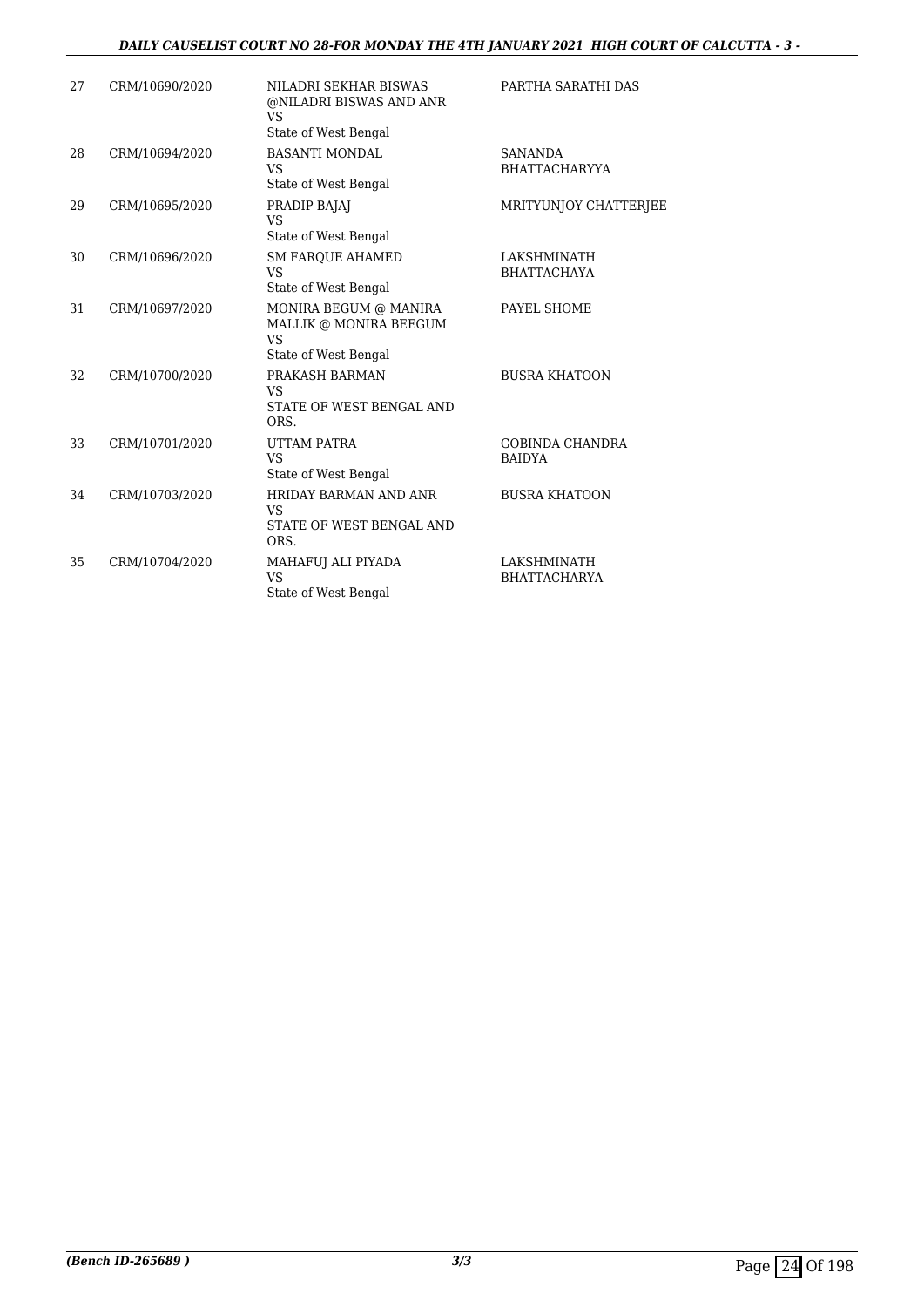

## **Appellate Side**

**DAILY CAUSELIST For Monday The 4th January 2021**

**COURT NO. 5**

**DIVISION BENCH (DB - VII) AT 10:45 AM HON'BLE JUSTICE SUBRATA TALUKDAR HON'BLE JUSTICE SUBHASIS DASGUPTA (VIA VIDEO CONFERENCE)**

**ON AND FROM MONDAY, THE 7TH DECEMBER, 2020 - APPEALS RELATING TO SERVICE UNDER GROUP VI AND APPLICATIONS CONNECTED THERETO;**

**HEARING OF WRIT APPEALS IRRESPECTIVE OF CLASSIFICATION INCLUDING APPLICATIONS CONNECTED THERETO.**

**NOTE: (1) MATTERS WILL BE TAKEN UP THROUGH PHYSICAL HEARING ONLY WHEN BOTH THE PARTIES ARE AGREED.**

**(2) FIXED MATTERS MARKED IN EACH GROUP WILL BE CALLED ON FIRST FROM THE GROUP.**

|                 |                                                                           | <b>APPLICATION (SERVICE MATTERS)</b>                                                                          |                                                                                                                |  |  |
|-----------------|---------------------------------------------------------------------------|---------------------------------------------------------------------------------------------------------------|----------------------------------------------------------------------------------------------------------------|--|--|
| 1               | FMA/2447/2007<br>(Reconstructed)                                          | MILLY DEY<br><b>VS</b><br>BURN STANDARD CO. LTD.                                                              | <b>SUSMITA PAL</b>                                                                                             |  |  |
|                 | CAN/9/2020(Old No:CAN/2539/2020)                                          |                                                                                                               | IA NO: CAN/6/2011(Old No:CAN/10189/2011), CAN/7/2016(Old No:CAN/11913/2016), CAN/8/2018(Old No:CAN/5206/2018), |  |  |
| 2               | FMA/3517/2015                                                             | THE CHAIRMAN, SELTCTION<br>COMMITTEE & CHIF EXECU.<br><b>OFFICER &amp; AN</b><br>VS<br><b>GAYATRI DALAI</b>   | <b>SALIL KUMAR MAITI</b>                                                                                       |  |  |
|                 |                                                                           | IA NO: CAN/2/2016(Old No:CAN/5716/2016), CAN/3/2016(Old No:CAN/5926/2016)                                     |                                                                                                                |  |  |
| 3               | MAT/1742/2016                                                             | UNION OF INDIA & ORS<br>VS<br>IRLA NO 19461373, DR RAM<br><b>KRISHNA PATHAK &amp; ANR</b>                     | ARPA CHAKRABORTY                                                                                               |  |  |
|                 |                                                                           | IA NO: CAN/1/2016(Old No:CAN/10372/2016), CAN/2/2016(Old No:CAN/10375/2016)                                   |                                                                                                                |  |  |
| wt4             | MAT/1427/2015                                                             | THE DEPUTY INSPECTOR<br>GENERAL, SHQ, BSF,<br><b>VS</b><br>IRLA NO.19461373, DR. RAM<br><b>KRISHNA PATHAK</b> | RITWIK PATTANAYAK                                                                                              |  |  |
|                 |                                                                           | IA NO: CAN/1/2016(Old No:CAN/8136/2016), CAN/2/2016(Old No:CAN/8137/2016)                                     |                                                                                                                |  |  |
| 5               | MAT/624/2019                                                              | BIMALENDU SEKHAR KAYAL<br><b>VS</b><br>UNION BANK OF INDIA & ORS                                              | M.R. SARBADHIKARI                                                                                              |  |  |
| 6               | MAT/795/2019                                                              | RAJAT MAHATA<br>VS<br>UNION OF INDIA & ORS                                                                    | <b>SK MUJIBAR RAHMAN</b>                                                                                       |  |  |
|                 | IA NO: CAN/1/2019(Old No:CAN/11998/2019)                                  |                                                                                                               |                                                                                                                |  |  |
| $7\phantom{.0}$ | MAT/1231/2019                                                             | <b>RANA BOURI</b><br><b>VS</b><br>STATE OF WEST BENGAL & ORS                                                  | <b>ARUNAVA GANGULY</b>                                                                                         |  |  |
|                 | IA NO: CAN/1/2019(Old No:CAN/8844/2019), CAN/2/2019(Old No:CAN/8845/2019) |                                                                                                               |                                                                                                                |  |  |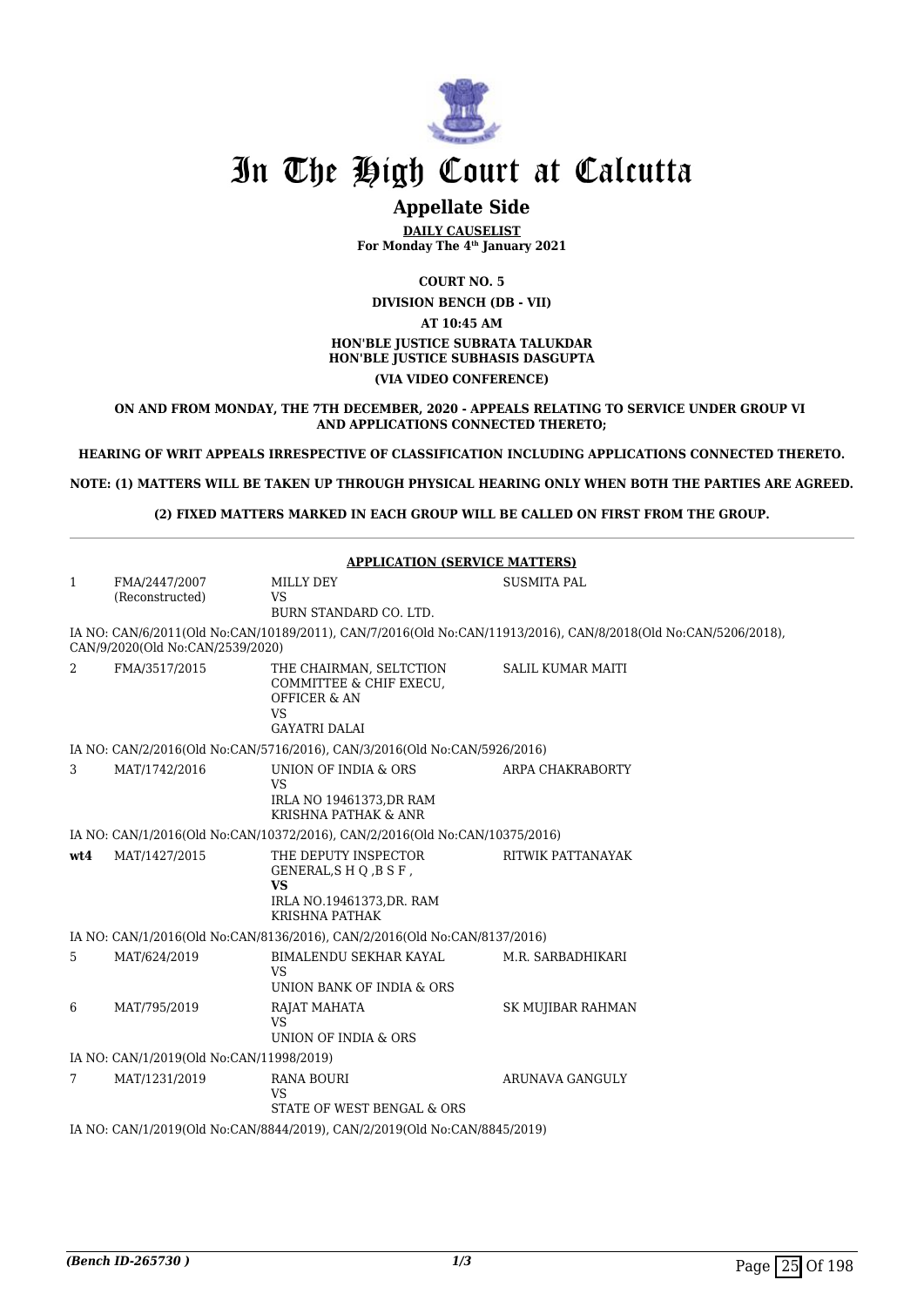| 8                      | MAT/1339/2019<br>(Defective)                                                                                                                                                                                                                                                                                              | SAJAL KUMAR PAUL & ANR<br>VS                                                                                                                                                                                                                                                                        | <b>AVIJIT SARKAR</b>                                                                        |
|------------------------|---------------------------------------------------------------------------------------------------------------------------------------------------------------------------------------------------------------------------------------------------------------------------------------------------------------------------|-----------------------------------------------------------------------------------------------------------------------------------------------------------------------------------------------------------------------------------------------------------------------------------------------------|---------------------------------------------------------------------------------------------|
|                        |                                                                                                                                                                                                                                                                                                                           | THE SECRETARY , MINISTRY OF<br>FOOD & AGRICULTURE & ORS                                                                                                                                                                                                                                             |                                                                                             |
|                        |                                                                                                                                                                                                                                                                                                                           | IA NO: CAN/1/2019(Old No:CAN/10830/2019), CAN/2/2019(Old No:CAN/10831/2019)                                                                                                                                                                                                                         |                                                                                             |
| 9                      | MAT/1415/2019                                                                                                                                                                                                                                                                                                             | <b>SANKAR KUMAR DAS</b><br>VS                                                                                                                                                                                                                                                                       | ANIRBAN MITRA                                                                               |
|                        |                                                                                                                                                                                                                                                                                                                           | ALLAHABAD BANK & ORS                                                                                                                                                                                                                                                                                |                                                                                             |
|                        | IA NO: CAN/1/2019(Old No:CAN/10162/2019)                                                                                                                                                                                                                                                                                  |                                                                                                                                                                                                                                                                                                     |                                                                                             |
| 10                     | FMA/1457/2019                                                                                                                                                                                                                                                                                                             | LICI & ORS.<br>VS<br>HIMACHAL CHAKRABORTY & ORS.                                                                                                                                                                                                                                                    | JAHADAR ALAM                                                                                |
|                        | IA NO: CAN/1/2020(Old No:CAN/862/2020)                                                                                                                                                                                                                                                                                    |                                                                                                                                                                                                                                                                                                     |                                                                                             |
| 11                     | MAT/1675/2019                                                                                                                                                                                                                                                                                                             | DR. ABHRANEEL KAR<br>VS<br>STATE OF WEST BENGAL & ORS                                                                                                                                                                                                                                               | TARUN DAS SARMA                                                                             |
|                        |                                                                                                                                                                                                                                                                                                                           |                                                                                                                                                                                                                                                                                                     |                                                                                             |
|                        |                                                                                                                                                                                                                                                                                                                           |                                                                                                                                                                                                                                                                                                     |                                                                                             |
|                        |                                                                                                                                                                                                                                                                                                                           | VS                                                                                                                                                                                                                                                                                                  | CHATTOPADHYAY                                                                               |
|                        |                                                                                                                                                                                                                                                                                                                           |                                                                                                                                                                                                                                                                                                     |                                                                                             |
| 13                     | MAT/1929/2019                                                                                                                                                                                                                                                                                                             | BIRENDRA PRASAD SINGH                                                                                                                                                                                                                                                                               | ARINDAM CHATTERJEE                                                                          |
|                        |                                                                                                                                                                                                                                                                                                                           | EASTERN COALFEILDS LTD                                                                                                                                                                                                                                                                              |                                                                                             |
|                        |                                                                                                                                                                                                                                                                                                                           | IA NO: CAN/1/2019(Old No:CAN/12629/2019), CAN/2/2019(Old No:CAN/12630/2019)                                                                                                                                                                                                                         |                                                                                             |
|                        |                                                                                                                                                                                                                                                                                                                           | <b>APPEALS FOR HEARING</b>                                                                                                                                                                                                                                                                          |                                                                                             |
| 14                     | FMA/868/2017                                                                                                                                                                                                                                                                                                              | JNAN RANAJAN DAS & ORS                                                                                                                                                                                                                                                                              | <b>MRINAL RANJAN</b>                                                                        |
|                        |                                                                                                                                                                                                                                                                                                                           |                                                                                                                                                                                                                                                                                                     |                                                                                             |
|                        |                                                                                                                                                                                                                                                                                                                           |                                                                                                                                                                                                                                                                                                     |                                                                                             |
| 15                     | MAT/419/2018                                                                                                                                                                                                                                                                                                              | THE STATE OF W B & ORS                                                                                                                                                                                                                                                                              | ITI DUTTA                                                                                   |
|                        | (No P.B.)                                                                                                                                                                                                                                                                                                                 | <b>VS</b><br>MANIKA DHARA PAL & ORS                                                                                                                                                                                                                                                                 |                                                                                             |
| 16                     | MAT/423/2018                                                                                                                                                                                                                                                                                                              | SOUMITRA SENGUPTA                                                                                                                                                                                                                                                                                   | SASTHI CHARAN DHARA                                                                         |
|                        |                                                                                                                                                                                                                                                                                                                           |                                                                                                                                                                                                                                                                                                     |                                                                                             |
| 17                     | MAT/435/2018                                                                                                                                                                                                                                                                                                              | SWAPAN NAHA                                                                                                                                                                                                                                                                                         | D. DHAMALI                                                                                  |
|                        |                                                                                                                                                                                                                                                                                                                           | VS                                                                                                                                                                                                                                                                                                  |                                                                                             |
|                        |                                                                                                                                                                                                                                                                                                                           |                                                                                                                                                                                                                                                                                                     |                                                                                             |
|                        |                                                                                                                                                                                                                                                                                                                           |                                                                                                                                                                                                                                                                                                     |                                                                                             |
|                        |                                                                                                                                                                                                                                                                                                                           | VS.                                                                                                                                                                                                                                                                                                 |                                                                                             |
|                        |                                                                                                                                                                                                                                                                                                                           |                                                                                                                                                                                                                                                                                                     |                                                                                             |
|                        | $(2$ PBS $)$                                                                                                                                                                                                                                                                                                              | COMMODITEIS SUPPLY CORP LTD<br>& ANR                                                                                                                                                                                                                                                                |                                                                                             |
|                        |                                                                                                                                                                                                                                                                                                                           | ANIMESH BASKEY & ORS                                                                                                                                                                                                                                                                                |                                                                                             |
| 20                     | FMA/1689/2018                                                                                                                                                                                                                                                                                                             | UNITED BANK OF INDIA                                                                                                                                                                                                                                                                                | SOURAV CHAKRABORTY                                                                          |
|                        |                                                                                                                                                                                                                                                                                                                           | <b>GOUR GOPAL MONDAL &amp; ORS</b>                                                                                                                                                                                                                                                                  |                                                                                             |
|                        | IA NO: CAN/2/2020                                                                                                                                                                                                                                                                                                         |                                                                                                                                                                                                                                                                                                     |                                                                                             |
| 21                     | FMA/679/2019<br>$(3+3)$ P.B.S.)                                                                                                                                                                                                                                                                                           | SUBRATA NATH<br>VS.                                                                                                                                                                                                                                                                                 | <b>BIJOY BIKRAM DAS</b>                                                                     |
|                        |                                                                                                                                                                                                                                                                                                                           | UNION OF INDIA & ORS                                                                                                                                                                                                                                                                                |                                                                                             |
|                        |                                                                                                                                                                                                                                                                                                                           | <b>VS</b>                                                                                                                                                                                                                                                                                           | SWAPAN KUMAR NANDI                                                                          |
|                        |                                                                                                                                                                                                                                                                                                                           |                                                                                                                                                                                                                                                                                                     |                                                                                             |
|                        | (6 P.B.S.)                                                                                                                                                                                                                                                                                                                | VS<br>CENTRAL BANK OF INDIA & ORS                                                                                                                                                                                                                                                                   |                                                                                             |
| 12<br>wt18<br>19<br>23 | IA NO: CAN/1/2019(Old No:CAN/11688/2019)<br>MAT/1910/2019<br>IA NO: CAN/1/2020(Old No:CAN/1330/2020)<br>(Defective)<br>(3 P.B.S.)<br>IA NO: CAN/3/2019(Old No:CAN/6479/2019)<br>(No P.B.)<br>IA NO: CAN/2/2019(Old No:CAN/11322/2019)<br>WPA/14145/2017<br>MAT/1578/2018<br>(4 P.B.)<br>wt22 FMA/680/2019<br>FMA/696/2019 | MATA SHANKAR SHUKLA<br>UNION OF INDIA &ORS<br><b>VS</b><br>VS<br><b>SBSTC &amp; ORS</b><br>VS<br>STATE OF WEST BENGAL & ORS<br>UNION OF INDIA & ORS<br>SWAPAN NAHA<br>UNION OF INDIA & ORS<br>WEST BENGAL ESSENTIAL<br>VS.<br>VS.<br>UNION OF INDIA & ORS<br>SUBRATA NATH<br>SUBHASIS BANDYOPADHYAY | DEBASISH<br><b>PRAMANIK</b><br><b>INDRANATH MITRA</b><br>SANJAY SAHA<br>RANAJIT CHATTERTJEE |

IA NO: CAN/2/2018(Old No:CAN/4548/2018)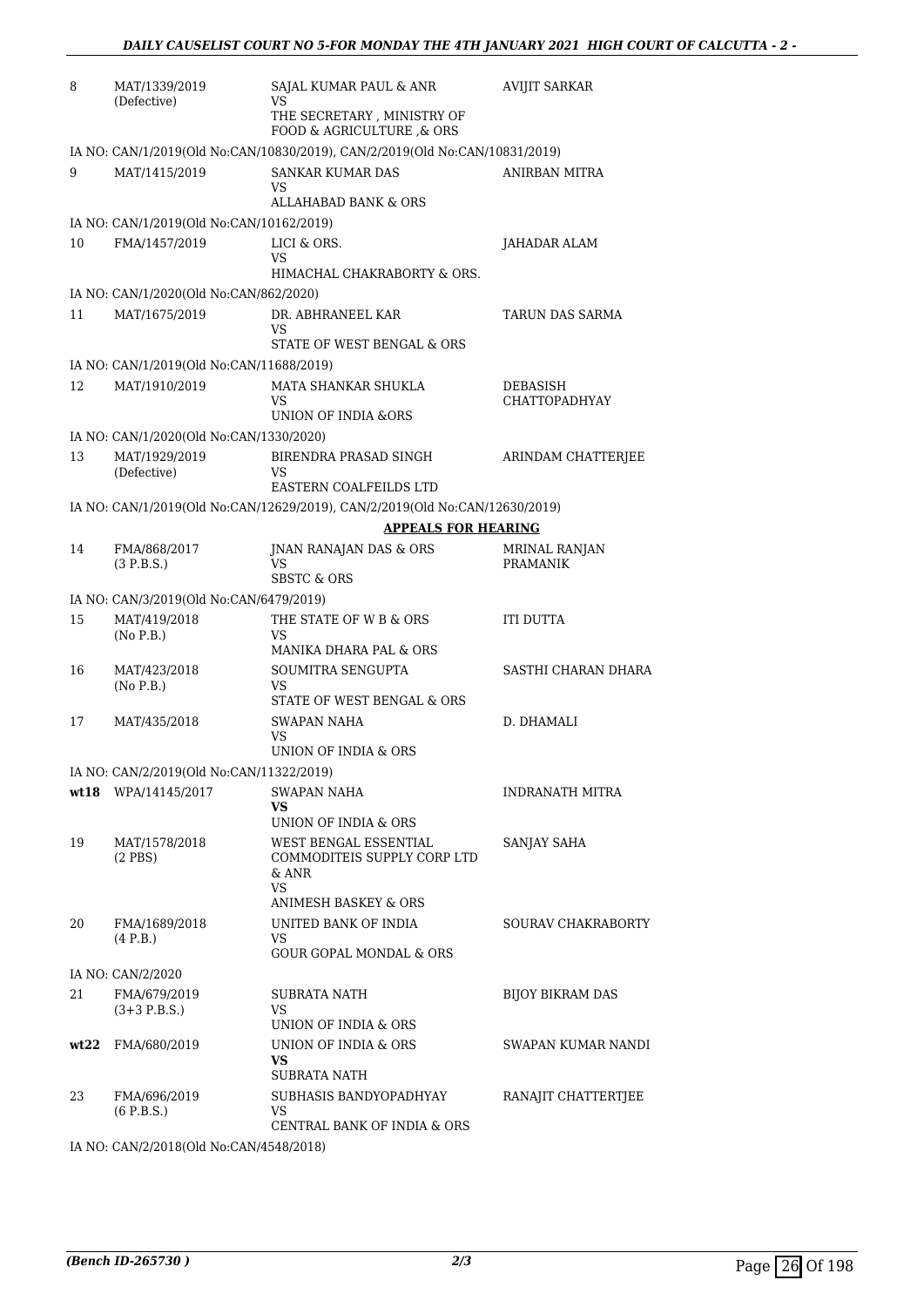## *DAILY CAUSELIST COURT NO 5-FOR MONDAY THE 4TH JANUARY 2021 HIGH COURT OF CALCUTTA - 3 -*

| 24   | FMA/697/2019<br>$(2$ PBS $)$                         | WEST BENGAL ESSENTIAL<br>COMMODITIES SUPPLY CORP LTD<br>& ANR<br>VS.<br>PRAVAKAR NASKAR & ORS                                        | SANJAY SAHA            |
|------|------------------------------------------------------|--------------------------------------------------------------------------------------------------------------------------------------|------------------------|
| 25   | FMA/698/2019<br>$(2$ PBS $)$                         | WB ESSENTIAL COMMO SUPPLY<br><b>CORP LTD &amp; ANR</b><br>VS                                                                         | SANJAY SAHA            |
| 26   | FMA/699/2019<br>$(2$ PBS $)$                         | <b>FALGUNI JANA &amp; ORS</b><br><b>WEST BENGAL ESSENTIAL</b><br>COMMODITIES SUPPLY CORP LTD<br>$&$ ANR<br>VS.<br>KUNTAL GHOSH & ORS | SANJAY SAHA            |
| 27   | FMA/706/2019<br>$(2$ PBS $)$                         | WEST BENGAL ESSENTIAL<br>COMMODITES SUPPLY CORP LTD<br>& ANR<br><b>VS</b><br>SIMANTA HANSDA & ORS                                    | SANJAY SAHA            |
| 28   | FMA/707/2019<br>$(2$ PBS $)$                         | WEST BENGAL ESSENTIAL<br>COMMODITES SUPPLY CORP LTD<br>& ANR<br><b>VS</b><br>KRISHNENDU BHOWMICK & ORS                               | SANJAY SAHA            |
| 29   | FMA/708/2019<br>$(2$ PBS $)$                         | WB ESSENTIAL COMMO SUPPLY<br><b>CORP LTD &amp; ANR</b><br>VS.<br>JAITRA ACHARYA & ORS                                                | SANJAY SAHA            |
| 30   | FMA/818/2019<br>$(Pt-I+OB+2nd J.COPY + 2 VS$<br>P.B. | UNION OF INDIA & ORS<br>JAGADISH CHANDRA LASKAR                                                                                      | <b>SWAPAN BANERJEE</b> |
| wt31 | FMA/819/2019                                         | JAGADISH CHANDRA LASKAR<br>VS.<br>UNION OF INDIA & ORS                                                                               | PRATIK MAJUMDER        |
| 32   | MAT/577/2020                                         | <b>JAYANTA SARKAR</b><br>VS.<br>NATIONAL JUTE BOARD                                                                                  | VICTOR CHATTERJEE      |
|      | IA NO: CAN/1/2020, CAN/2/2020                        |                                                                                                                                      |                        |
| 33   | FMA/657/2020<br>(2 P.B.S.)                           | PASCHIM BANGA GRAMIN BANK<br>VS<br>CHINMAY MAJUMDAR                                                                                  | SURASRI BAIDYA         |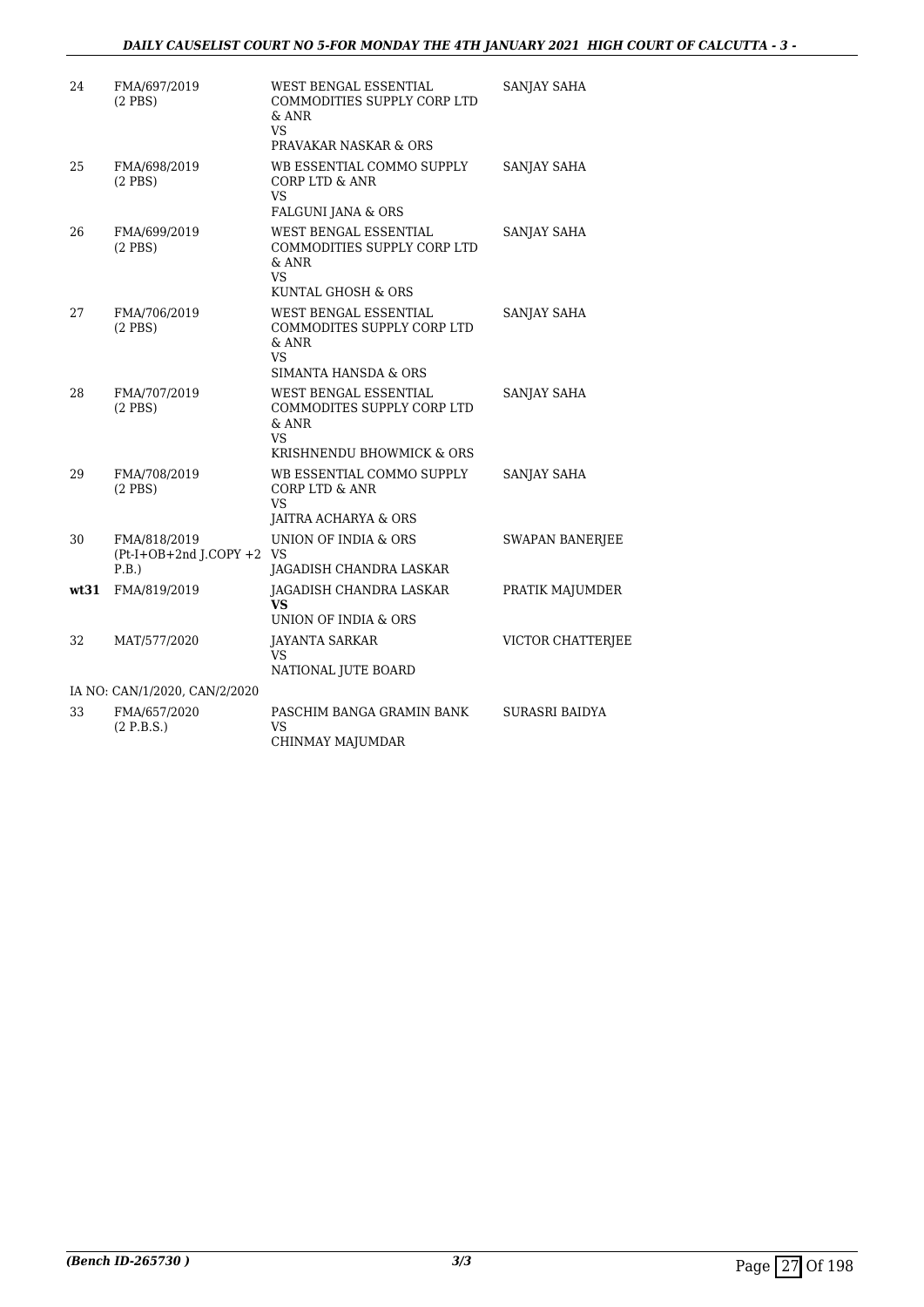

# **Appellate Side**

**DAILY CAUSELIST For Monday The 4th January 2021**

**COURT NO. 25**

**SINGLE BENCH (SB - I)**

**AT 10:45 AM**

#### **HON'BLE JUSTICE TAPABRATA CHAKRABORTY**

#### **(VIA VIDEO CONFERENCE)**

**ON AND FROM MONDAY, THE 7TH DECEMBER, 2020 - MATTERS (INCLUDING MOTIONS) UNDER ARTICLE 226 OF THE CONSTITUTION RELATING TO SECONDARY AND HIGHER SECONDARY EDUCATION UNDER GROUP II INCLUDING SERVICES AND APPLICATION CONNECTED THERETO AND EDUCATIONAL MATTERS NOT ASSIGNED TO ANY OTHER BENCH.**

**NOTE: MATTERS WILL BE TAKEN UP THROUGH PHYSICAL HEARING ONLY WHEN BOTH THE PARTIES ARE AGREED**

|   |                | <b>MOTION</b>                                                                                             |                             |
|---|----------------|-----------------------------------------------------------------------------------------------------------|-----------------------------|
| 1 | WPA/17385/2017 | <b>ASHIM BERA</b><br><b>VS</b><br>STATE OF WEST BENGAL &ORS                                               | N DUTTA                     |
| 2 | WPA/8179/2020  | SHIBU JOARDDER<br><b>VS</b><br>STATE OF WEST BENGAL AND<br>ORS.                                           | SIDDHARTHA SANKAR<br>MANDAL |
| 3 | WPA/8277/2020  | <b>TAPAS KUMAR PAN</b><br><b>VS</b><br>WEST BENGAL CENTRAL<br>SCHOOL SERVICE COMMISSION<br><b>AND ORS</b> | <b>ASISH DUTTA</b>          |
| 4 | WPA/8396/2020  | SOUMYASREE BHOWMIK DAS<br><b>VS</b><br>STATE OF WEST BENGAL AND<br>ORS.                                   | SHUVRO PROKASH LAHIRI       |
| 5 | WPA/8588/2020  | SISIR KUMAR SENAPATI<br><b>VS</b><br>STATE OF WEST BENGAL AND<br>ORS.                                     | <b>SUBIR SABUD</b>          |
| 6 | WPA/8658/2020  | HARISANKAR KHATUA<br><b>VS</b><br>STATE OF WEST BENGAL AND<br>ORS.                                        | <b>SAMIR HALDER</b>         |
| 7 | WPA/8681/2020  | <b>SHAMSAD ALAM</b><br><b>VS</b><br>STATE OF WEST BENGAL AND<br>ORS.                                      | TANUJA BASAK                |
| 8 | WPA/8994/2020  | TARULATA CHAUDHURI(MAJI)<br><b>VS</b><br>STATE OF WEST BENGAL AND<br>ORS.                                 | PRADIP PAUL                 |
| 9 | WPA/9022/2020  | <b>ALPANA DAS</b><br>VS<br>STATE OF WEST BENGAL AND<br>ORS.                                               | DEBABRATA DAS GUPTA         |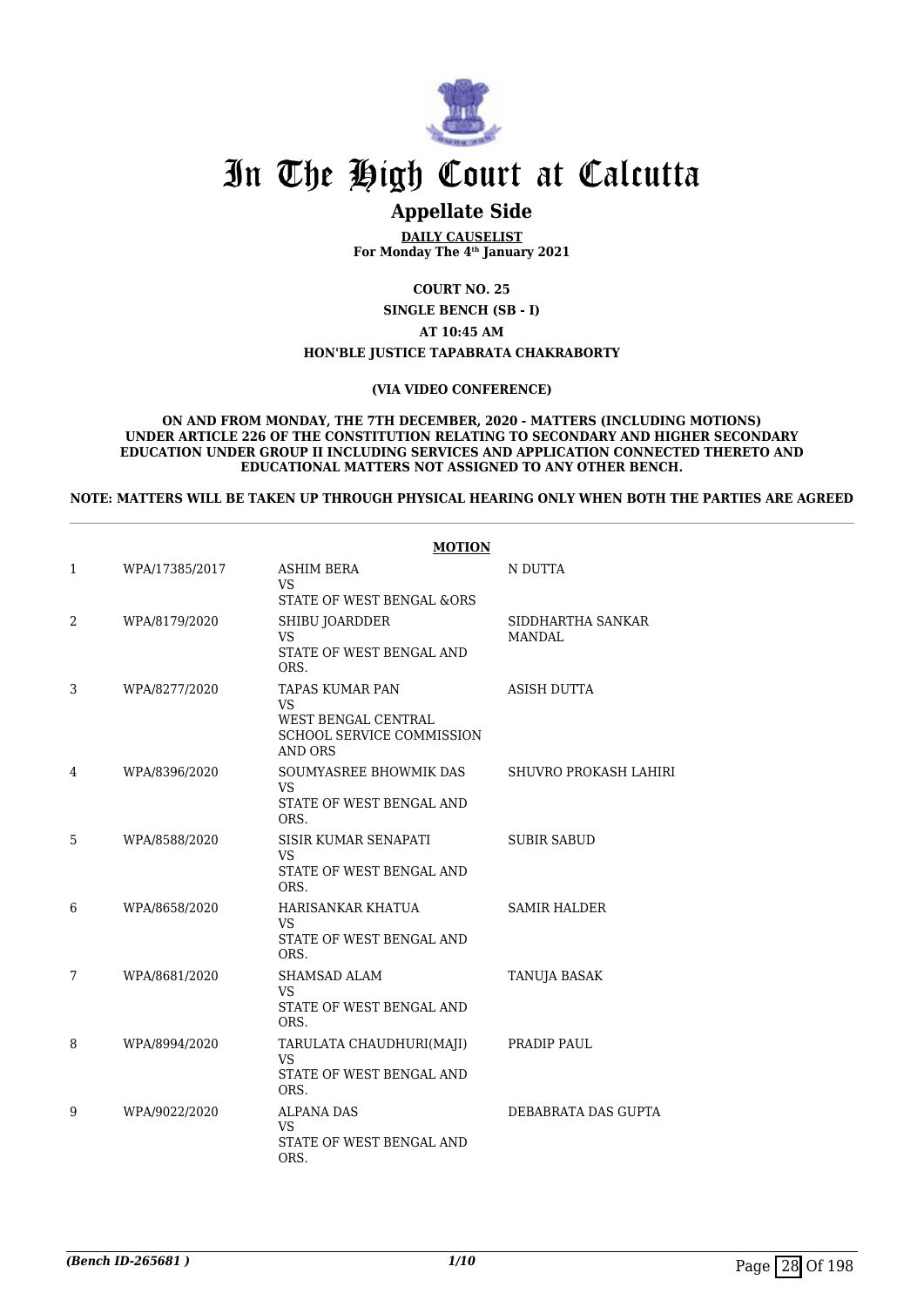### *DAILY CAUSELIST COURT NO 25-FOR MONDAY THE 4TH JANUARY 2021 HIGH COURT OF CALCUTTA - 2 -*

| 10 | WPA/9024/2020                    | ATANU GHOSH<br>VS.                                                     | DEBABRATA DAS GUPTA   |
|----|----------------------------------|------------------------------------------------------------------------|-----------------------|
|    |                                  | STATE OF WEST BENGAL AND<br>ORS.                                       |                       |
| 11 | WPA/9039/2020                    | BIRAJ KUMAR MITRA<br><b>VS</b>                                         | DEBABRATA DAS GUPTA   |
|    |                                  | STATE OF WEST BENGAL AND<br>ORS.                                       |                       |
| 12 | WPA/9042/2020                    | SWAGATA SINGHA SARKAR<br>VS.                                           | DEBABRATA DAS GUPTA   |
|    |                                  | STATE OF WEST BENGAL AND<br>ORS.                                       |                       |
| 13 | WPA/9487/2020                    | <b>SIKHA BISWAS</b><br>VS                                              | TANUJA BASAK          |
|    |                                  | STATE OF WEST BENGAL AND<br>ORS.                                       |                       |
| 14 | WPA/9577/2020                    | KAKOLI DAS<br>VS.                                                      | SITAL CHAKRABORTY     |
|    |                                  | THE G.M, GUN SHELL FACTORY,<br>COSSIPORE-CUM-THE<br>PRESIDENT AND ORS. |                       |
| 15 | WPA/9726/2020                    | CHANCHAL KUMAR SANNIGRAHI                                              | TANUJA BASAK          |
|    |                                  | VS.<br>STATE OF WEST BENGAL AND<br>ORS.                                |                       |
| 16 | WPA/9780/2020                    | JYOTIRMOY BASU<br>VS                                                   | SANJUKTA DUTTA        |
|    |                                  | WEST BENGAL BOARD OF<br>SECONDARY EDU AND ORS                          |                       |
| 17 | WPA/10000/2020                   | <b>ISHITA BARICK</b><br>VS.                                            | ASHOK KUMAR JHA       |
|    |                                  | STATE OF WEST BENGAL AND<br>ORS.                                       |                       |
| 18 | WPA/10040/2020                   | TAMAL GHOSH<br>VS                                                      | SHUVRO PROKASH LAHIRI |
|    |                                  | STATE OF WEST BENGAL AND<br>ORS.                                       |                       |
| 19 | WPA/10093/2020<br>$(05-01-2021)$ | BIPLAB MONDAL AND ORS<br>VS.                                           | TANUJA BASAK          |
|    |                                  | STATE OF WEST BENGAL AND<br>ORS.                                       |                       |
| 20 | WPA/10104/2020                   | PARTHASARATHI DAS AND ORS<br>VS                                        | SOUGATA MITRA         |
|    |                                  | THE STATE OF WEST BENGAL<br>AND ORS                                    |                       |
| 21 | WPA/10106/2020                   | UMESH KUMAR MAHATO                                                     | <b>GOPA BISWAS</b>    |
|    |                                  | <b>VS</b><br>STATE OF WEST BENGAL AND<br>ORS.                          |                       |
| 22 | WPA/10363/2020                   | MITA SASMAL BAG<br>VS.                                                 | SOMESH KUMAR GHOSH    |
|    |                                  | THE STATE OF WEST BENGAL<br>AND ORS                                    |                       |
| 23 | WPA/10371/2020                   | HARIHAR BONDOPADHAYA<br>VS                                             | MRINAL KANTI MAITY    |
|    |                                  | STATE OF WEST BENGAL AND<br>ORS.                                       |                       |
| 24 | WPA/10540/2020                   | PANCHALI GUHA<br>VS                                                    | <b>ABHRADIP MAITY</b> |
|    |                                  | STATE OF WEST BENGAL AND<br>ORS.                                       |                       |
| 25 | WPA/10541/2020                   | ARPAN KUAMR GHOSH<br>VS.                                               | AMITABRATA ROY        |
|    |                                  | STATE OF WEST BENGAL AND<br>ORS.                                       |                       |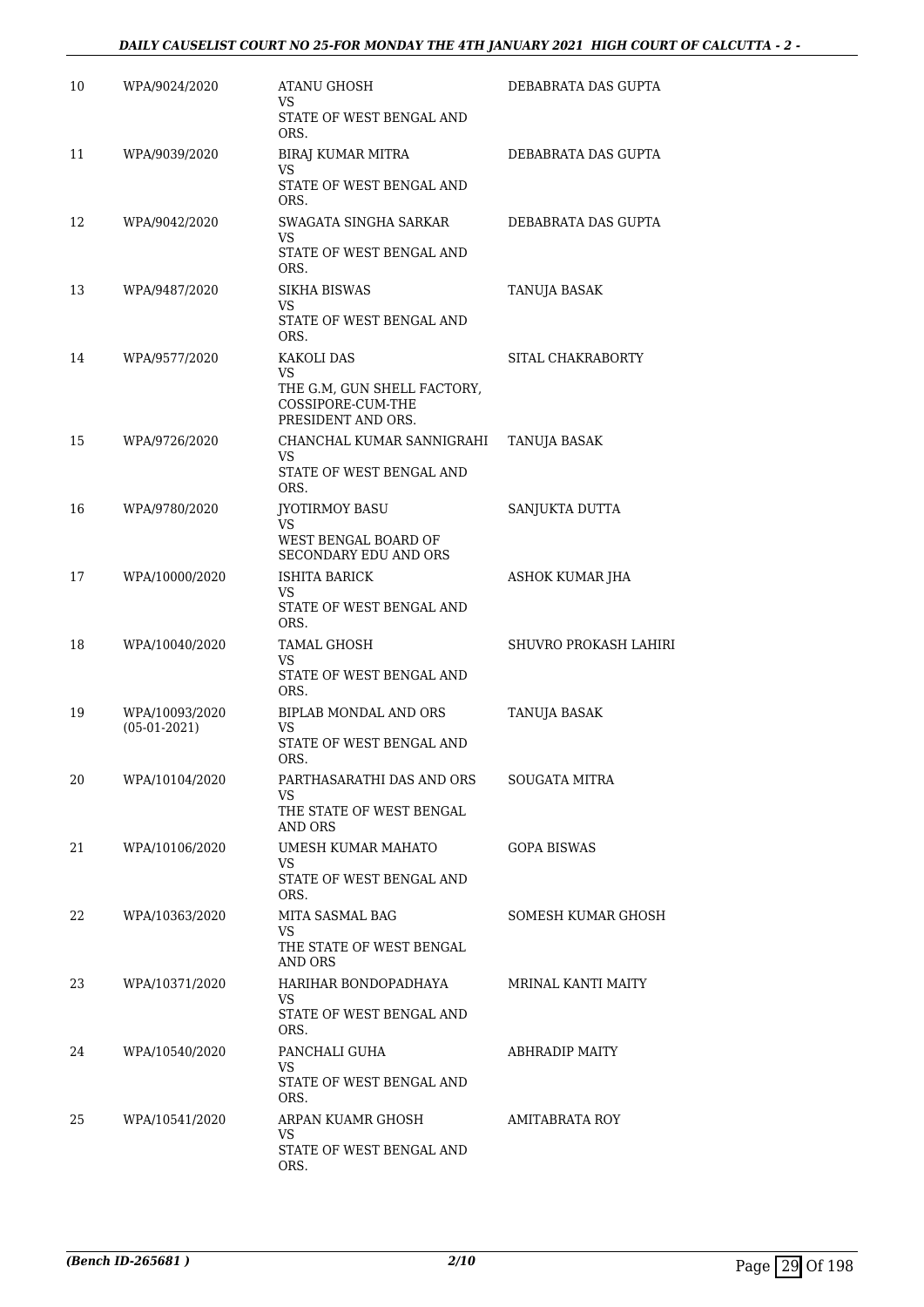### *DAILY CAUSELIST COURT NO 25-FOR MONDAY THE 4TH JANUARY 2021 HIGH COURT OF CALCUTTA - 3 -*

| 26 | WPA/10544/2020 | JAHANGIR HOSSAIN GAYEN<br>VS<br>STATE OF WEST BENGAL AND           | ANANAY CHAKRABORTY    |
|----|----------------|--------------------------------------------------------------------|-----------------------|
| 27 | WPA/10559/2020 | ORS.<br>JOYASHREE JANA                                             | TAMAL TARU PANDA      |
|    |                | VS<br>STATE OF WEST BENGAL AND<br>ORS.                             |                       |
| 28 | WPA/10561/2020 | KRISHNA KANTI DAS<br>VS<br>STATE OF WEST BENGAL AND<br>ORS.        | TAMAL TARU PANDA      |
| 29 | WPA/10580/2020 | ANINDYA BANDHU GUHA<br>VS.<br>STATE OF WEST BENGAL AND<br>ORS.     | <b>SUMAN BANERIEE</b> |
| 30 | WPA/10584/2020 | SONALI DAS PARAMANICK<br>VS<br>STATE OF WEST BENGAL AND<br>ORS.    | MD.KUTUBUDDIN         |
| 31 | WPA/10590/2020 | MANDIRA DUTTA<br>VS<br>STATE OF WEST BENGAL AND<br>ORS.            | <b>SUMAN BANERJEE</b> |
| 32 | WPA/10641/2020 | JIBAN ROY AND ORS<br><b>VS</b><br>STATE OF WEST BENGAL AND<br>ORS. | SOMESH KUMAR GHOSH    |
| 33 | WPA/10646/2020 | SUBHRADIPTA DAS AND ORS<br>VS<br>STATE OF WEST BENGAL AND<br>ORS.  | SOMESH KUMAR GHOSH    |
| 34 | WPA/10652/2020 | PAROMITA MONDAL AND ORS<br>VS<br>STATE OF WEST BENGAL AND<br>ORS.  | SOMESH KUMAR GHOSH    |
| 35 | WPA/10670/2020 | MOUSUMI CHATTERJEE<br>VS<br>THE STATE OF WEST BENGAL<br>AND ORS    | <b>SOUGATA MITRA</b>  |
| 36 | WPA/10685/2020 | KEYA MUKHOPADHYAY<br>VS<br>THE STATE OF WEST BENGAL<br>AND ORS     | TANUJA BASAK          |
| 37 | WPA/10720/2020 | NIRMAL KUMAR DAS<br>VS<br>STATE OF WEST BENGAL AND<br>ORS.         | SUBHRANGHSU PANDA     |
| 38 | WPA/10747/2020 | MD ASHIQUE IKBAL MANDAL<br>VS<br>STATE OF WEST BENGAL AND<br>ORS.  | SUDIPTA DASGUPTA      |
| 39 | WPA/10771/2020 | MALAY KUMAR SAHA<br>VS.<br>STATE OF WEST BENGAL AND<br>ORS.        | BISWAJIT DE           |
| 40 | WPA/10793/2020 | RINKU MAJUMDER<br>VS<br>STATE OF WEST BENGAL AND<br>ORS.           | RAGHUNAYH DAS         |
| 41 | WPA/10795/2020 | MD EHIYA BISWAS<br>VS<br>STATE OF WEST BENGAL AND<br>ORS.          | SK NAYEEMUL HOQUE     |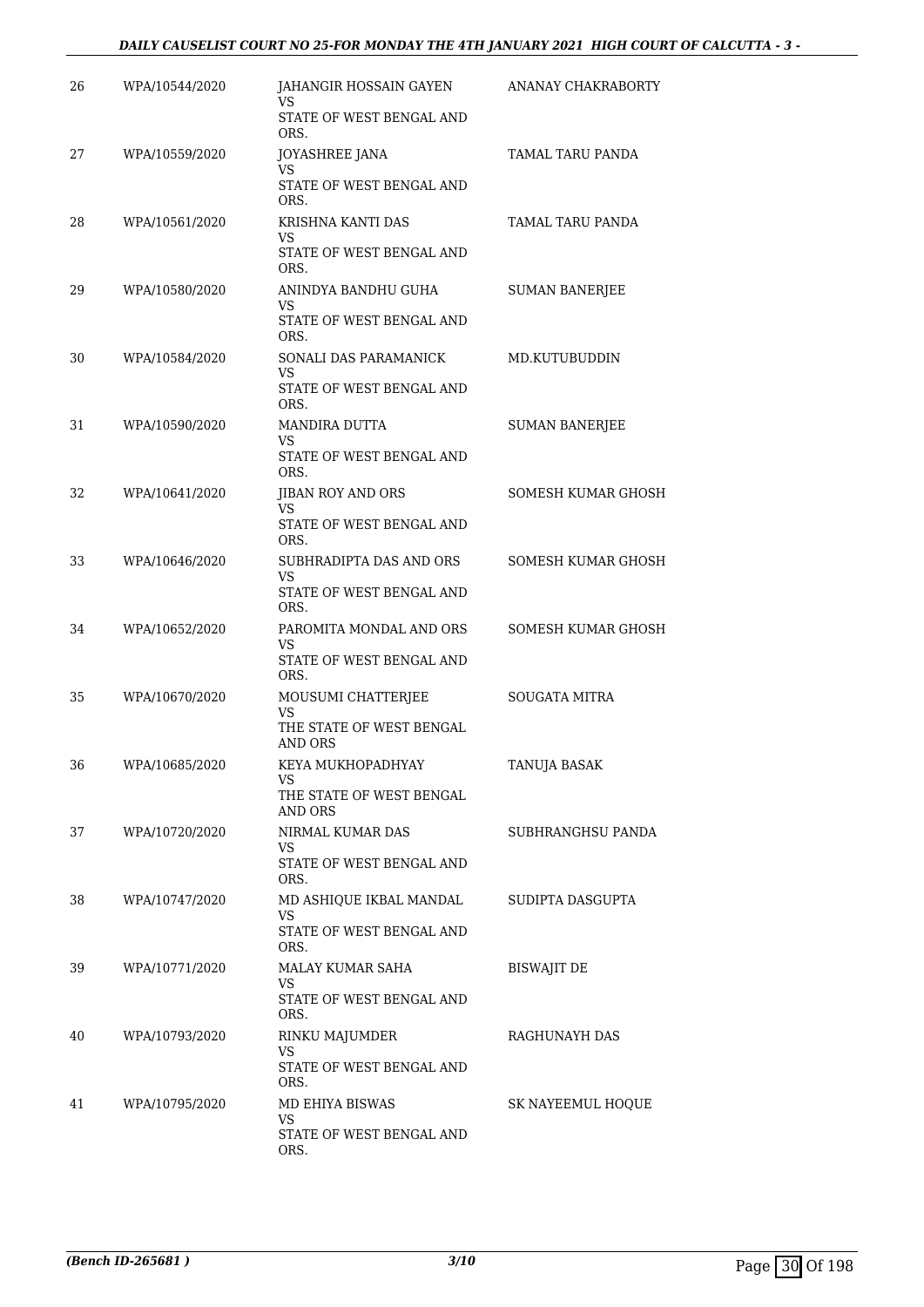### *DAILY CAUSELIST COURT NO 25-FOR MONDAY THE 4TH JANUARY 2021 HIGH COURT OF CALCUTTA - 4 -*

| 42 | WPA/10846/2020 | TANIMA GHOSH NANDI<br>VS                      | <b>SUBIR SABUD</b>          |
|----|----------------|-----------------------------------------------|-----------------------------|
| 43 | WPA/10873/2020 | State of West Bengal<br><b>SUSANTA MANDAL</b> | SATYAJIT MAHATA             |
|    |                | VS.<br>STATE OF WEST BENGAL AND<br>ORS.       |                             |
| 44 | WPA/10877/2020 | ARUN KR SINHAMAHAPATRA<br>VS                  | ARUNAVA PATI                |
|    |                | STATE OF WEST BENGAL AND<br>ORS.              |                             |
| 45 | WPA/10888/2020 | SOHIDUL SHAIKH<br>VS                          | ARGHYA CHAKRABORTI          |
|    |                | STATE OF WEST BENGAL AND<br>ORS.              |                             |
| 46 | WPA/10892/2020 | RAJIB SHAIKH<br>VS                            | ARGHAY CHAKRABORTI          |
|    |                | STATE OF WEST BENGAL AND<br>ORS.              |                             |
| 47 | WPA/10911/2020 | SUBHASH MAHATO<br>VS                          | <b>SOUGATA MITRA</b>        |
|    |                | STATE OF WEST BENGAL AND<br>ORS.              |                             |
| 48 | WPA/10943/2020 | RANGAJABA CHOUDHURY<br>VS                     | SABITA KHUTIA BHUNYA        |
|    |                | STATE OF WEST BENGAL AND<br>ORS.              |                             |
| 49 | WPA/10995/2020 | DIPAK KUMAR JANA<br><b>VS</b>                 | ANIL KUMAR<br>CHATTOPADHYAY |
|    |                | STATE OF WEST BENGAL AND<br>ORS.              |                             |
| 50 | WPA/11003/2020 | KAMALA ROY<br>VS.                             | <b>ARINDAM SEN</b>          |
|    |                | STATE OF WEST BENGAL AND<br>ORS.              |                             |
| 51 | WPA/11110/2020 | BAPPADITYA MODAK<br>VS                        | Omar Faruk Gazi             |
|    |                | STATE OF WEST BENGAL AND<br>ORS.              |                             |
| 52 | WPA/11126/2020 | SWAPAN KUMAR MALLICK<br>VS FOR STRUMP.        | <b>TAPAS MAITY</b>          |
|    |                | STATE OF WEST BENGAL AND<br>ORS.              |                             |
| 53 | WPA/11225/2020 | DEBASIS BHOWMIK<br>VS.                        | K.M. HOSSAIN                |
|    |                | STATE OF WEST BENGAL AND<br>ORS.              |                             |
| 54 | WPA/11232/2020 | SANDIPAN MITRA<br>VS                          | SUNIT KUMAR ROY             |
|    |                | STATE OF WEST BENGAL AND<br>ORS.              |                             |
| 55 | WPA/11249/2020 | KANAKLATA MAHAPATRA<br>VS                     | BIBEKANANDA TRIPATHY        |
|    |                | STATE OF WEST BENGAL AND<br>ORS.              |                             |
| 56 | WPA/11273/2020 | SAMBIT SARKAR<br>VS.                          | MAHADEB SARKAR              |
|    |                | STATE OF WEST BENGAL AND<br>ORS.              |                             |
| 57 | WPA/11293/2020 | APARAJITA KARMAKAR<br>VS.                     | TANUJA BASAK                |
|    |                | STATE OF WEST BENGAL AND<br>ORS.              |                             |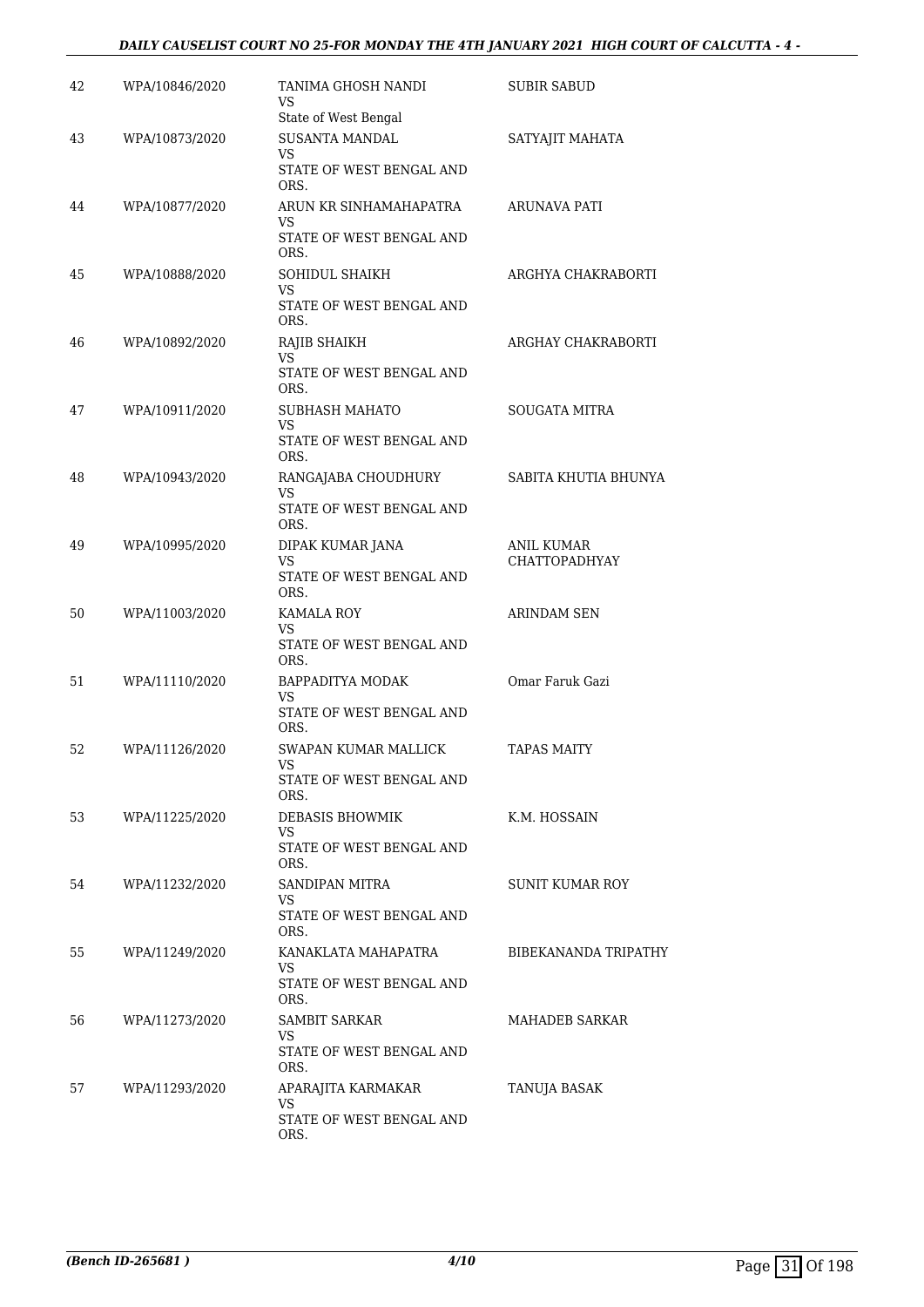### *DAILY CAUSELIST COURT NO 25-FOR MONDAY THE 4TH JANUARY 2021 HIGH COURT OF CALCUTTA - 5 -*

| 58 | WPA/11301/2020                          | BYTE INFOTECH AND ANOTHER<br>VS                         | <b>BIPLAB RANJAN BOSE</b> |
|----|-----------------------------------------|---------------------------------------------------------|---------------------------|
|    |                                         | STATE OF WEST BENGAL AND<br>ORS.                        |                           |
| 59 | WPA/11306/2020                          | PRADIP KUMAR MAHANTI<br>VS                              | TANUJA BASAK              |
|    |                                         | STATE OF WEST BENGAL AND<br>ORS.                        |                           |
| 60 | WPA/11324/2020                          | <b>AVIJIT DAS</b><br>VS                                 | RIMPY MUKHERJEE           |
|    |                                         | STATE OF WEST BENGAL AND<br>ORS.                        |                           |
| 61 | WPA/11357/2020                          | SMT RUPALI MITRA<br>VS                                  | RAJU BHATTACHARYA         |
|    |                                         | STATE OF WEST BENGAL AND<br>ORS.                        |                           |
| 62 | WPA/11366/2020                          | SAMARESH JAMRA<br>VS                                    | KESHAB CHANDRA DAS        |
|    |                                         | STATE OF WEST BENGAL AND<br>ORS.                        |                           |
| 63 | WPA/11386/2020                          | NARGIS SULTANA<br>VS                                    | KESHAB CHANDRA DAS        |
|    |                                         | STATE OF WEST BENGAL AND<br>ORS.                        |                           |
| 64 | WPA/11390/2020                          | <b>BHASKAR ROY CHOUDHURY</b><br>VS                      | TANUJA BASAK              |
|    |                                         | STATE OF WEST BENGAL AND<br>ORS.                        |                           |
| 65 | WPA/11428/2020                          | ANIL KUMAR BISWAS<br>VS                                 | <b>SANKAR HALDER</b>      |
|    |                                         | STATE OF WEST BENGAL AND<br>ORS.                        |                           |
| 66 | WPA/11669/2020                          | MANISHA MUNIAN<br>VS                                    | SIMANTIKA DASGUPTA        |
|    |                                         | STATE OF WEST BENGAL AND<br>ORS.                        |                           |
| 67 | WPA/11983/2020                          | DEBABRATA GUPTA<br>VS                                   | <b>SYED MANSUR ALI</b>    |
|    |                                         | STATE OF WEST BENGAL AND<br>ORS.                        |                           |
|    |                                         | <b>MOTION 2</b>                                         |                           |
| 68 | WPA/3871/1978                           | CHITTARANJAN ROY<br>VS                                  |                           |
|    |                                         | SECRETARY, W.B.B.S.E.                                   |                           |
|    | IA NO: CAN/1/1999(Old No:CAN/6206/1999) |                                                         |                           |
| 69 | WPA/1585/2008                           | MRINAL KANTI SARKAR<br>VS<br>STATE OF WEST BENGAL & ORS | JAMUNA SAHA               |
| 70 | WPA/27490/2008                          | MARGINA KHATUN (BIBI)                                   | KAZI AHMED HOSSAIN        |
|    |                                         | VS.<br>STATE OF WEST BENGAL & ORS                       |                           |
| 71 | WPA/403/2009                            | DHIRAJ NATH SARKAR                                      | SANAT CHOWDHURI           |
|    |                                         | VS<br>STATE OF WEST BENGAL & ORS                        |                           |
|    | IA NO: CAN/1/2010(Old No:CAN/2259/2010) |                                                         |                           |
| 72 | WPA/26570/2014                          | <b>BENU KR SAUDAGAR</b><br>VS                           | SAPTASINDHU BANERJEE      |
|    |                                         | STATE OF WEST BENGAL & ORS                              |                           |
| 73 | WPA/29766/2015                          | SOMRAJ MONDAL<br>VS.                                    | SIMANTIKA DASGUPTA        |
|    |                                         | STATE OF WEST BENGAL                                    |                           |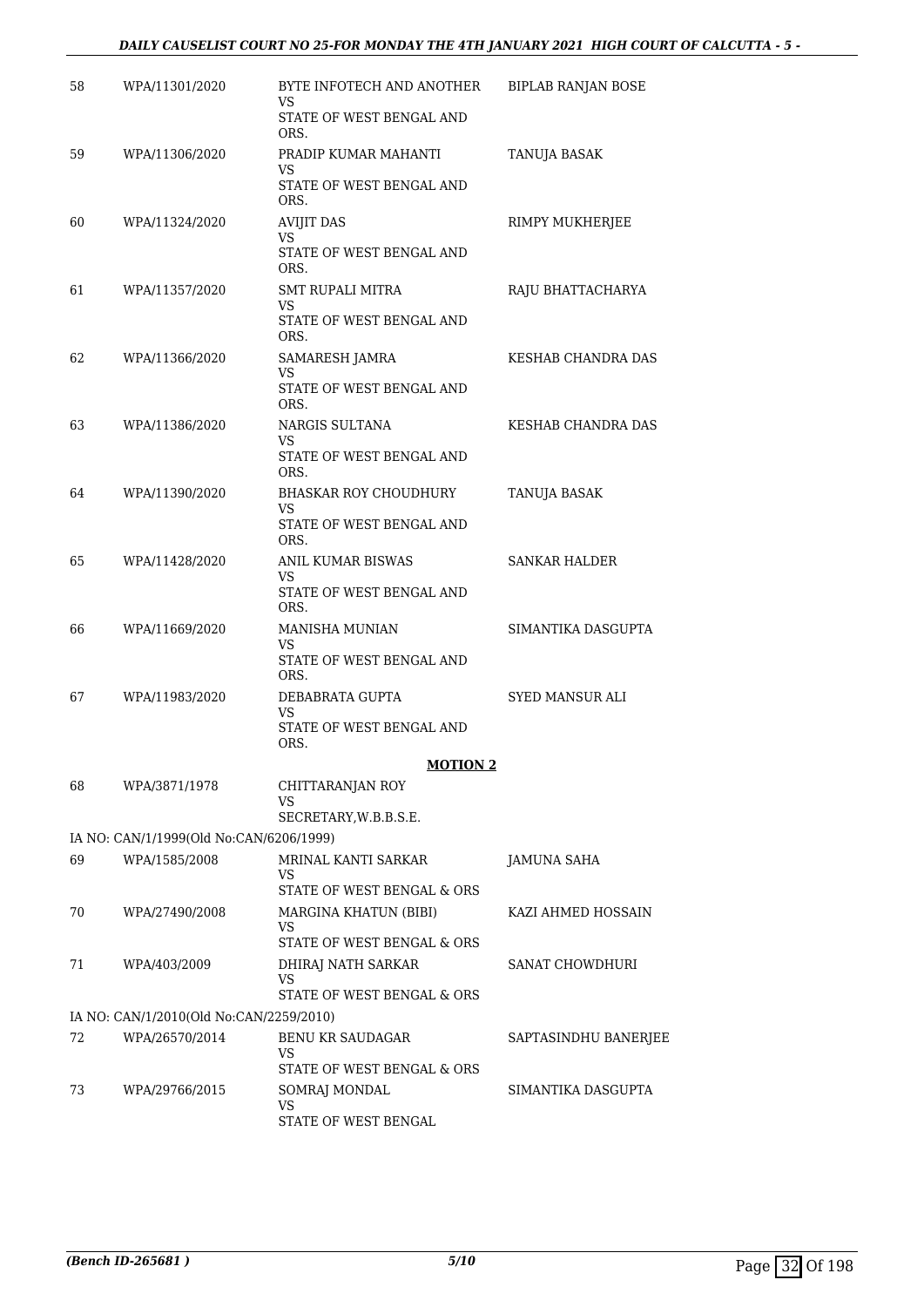### *DAILY CAUSELIST COURT NO 25-FOR MONDAY THE 4TH JANUARY 2021 HIGH COURT OF CALCUTTA - 6 -*

| 74 | WPA/29767/2015 | RAJIB SARDAR<br>VS                                  | SIMANTIKA DASGUPTA                                                                                          |
|----|----------------|-----------------------------------------------------|-------------------------------------------------------------------------------------------------------------|
|    |                | STATE OF WEST BENGAL                                |                                                                                                             |
| 75 | WPA/13581/2016 | TIYASHA NANDY<br>VS                                 | ATREYEE DE GANGULY                                                                                          |
|    |                | STATE OF WEST BENGAL & ORS                          |                                                                                                             |
| 76 | WPA/8381/2017  | MANGALI HAZRA                                       | <b>GOUTAM BANERJEE</b>                                                                                      |
|    |                | VS<br>STATE OF WEST BENGAL & ORS                    |                                                                                                             |
| 77 | WPA/16540/2017 | ABDUL JUBBAR SHAIKH & ORS                           | TANUJA BASAK                                                                                                |
|    |                | VS<br>STATE OF WEST BENGAL & ORS                    |                                                                                                             |
| 78 | WPA/20803/2017 | ARUP KUMAR BERA                                     | RAMESHWAR SINHA                                                                                             |
|    |                | VS                                                  |                                                                                                             |
|    |                | STATE OF WEST BENGAL & ORS                          |                                                                                                             |
| 79 | WPA/21999/2017 | MD. SAKIR HOSSAIN<br><b>VS</b>                      | NIBEDITA BARUI                                                                                              |
|    |                | STATE OF WEST BENGAL & ORS.                         |                                                                                                             |
| 80 | WPA/22639/2017 | JYOTSNA PATRA (MANDAL) &<br><b>ORS</b><br><b>VS</b> | RASOMAY MANDAL                                                                                              |
|    |                | STATE OF WEST BENGAL & ORS                          |                                                                                                             |
| 81 | WPA/23877/2017 | <b>ABDUR RASHID</b>                                 | <b>S S MONDAL</b>                                                                                           |
|    |                | VS<br>STATE OF WEST BENGAL & ORS                    |                                                                                                             |
| 82 | WPA/31462/2017 | <b>SULATA MONDAL</b>                                | S. JANA                                                                                                     |
|    |                | VS<br>STATE OF WEST BENGAL & ORS                    |                                                                                                             |
| 83 | WPA/2196/2018  | KAIMARI JUNIOR HIGH SCHOOL                          | D MONDAL                                                                                                    |
|    |                | & ANR<br>VS<br>STATE OF WEST BENGAL & ORS           |                                                                                                             |
| 84 | WPA/6443/2018  | TAPATI KALAPAHAR                                    | ANUSUYA BANERJEE                                                                                            |
|    |                | VS<br>STATE OF WEST BENGAL & ORS                    |                                                                                                             |
| 85 | WPA/19329/2018 | BASUNDHARA MAJUMDER                                 | SHIBAJI KUMAR DAS                                                                                           |
|    |                | VS<br>STATE OF WEST BENGAL & ORS                    |                                                                                                             |
| 86 | WPA/19641/2018 | MISSION HIGH SCHOOL                                 | <b>BISWAJIT DAS</b>                                                                                         |
|    |                | VS                                                  |                                                                                                             |
|    |                | STATE OF WEST BENGAL & ORS                          | IA NO: CAN/1/2018(Old No:CAN/8663/2018), CAN/2/2018(Old No:CAN/8664/2018), CAN/3/2018(Old No:CAN/8665/2018) |
| 87 | WPA/19787/2018 | <b>LITTAN SARKAR</b>                                | <b>SOUGATA MITRA</b>                                                                                        |
|    |                | VS                                                  |                                                                                                             |
|    |                | STATE OF WEST BENGAL & ORS                          |                                                                                                             |
| 88 | WPA/19795/2018 | TULSI MAHATO<br>VS                                  | <b>SOUGATA MITRA</b>                                                                                        |
|    |                | STATE OF WEST BENGAL & ORS                          |                                                                                                             |
| 89 | WPA/21968/2018 | NIBEDITA MODNAL<br>VS                               | <b>AK BISWAS</b>                                                                                            |
|    |                | STATE OF WEST BENGAL & ORS                          |                                                                                                             |
| 90 | WPA/300/2019   | SUBHAS CHANDRA BASU                                 | SOBHAN MAJUMDER                                                                                             |
|    |                | VS<br>STATE OF WEST BENGAL & ORS                    |                                                                                                             |
| 91 | WPA/492/2019   | <b>SUJIT PATRA</b>                                  | BIBEKANANDA TRIPATHY                                                                                        |
|    |                | VS                                                  |                                                                                                             |
|    |                | STATE OF WEST BENGAL & ORS.                         |                                                                                                             |
| 92 | WPA/2059/2019  | PUNAM DEVI & ORS<br>VS                              | RAJ DIP RAY                                                                                                 |
|    |                | STATE OF WEST BENGAL & ORS                          |                                                                                                             |
| 93 | WPA/2826/2019  | SHREEPARNA BANIK<br>VS                              | <b>UJJAL RAY</b>                                                                                            |
|    |                | STATE OF WEST BENGAL & ORS                          |                                                                                                             |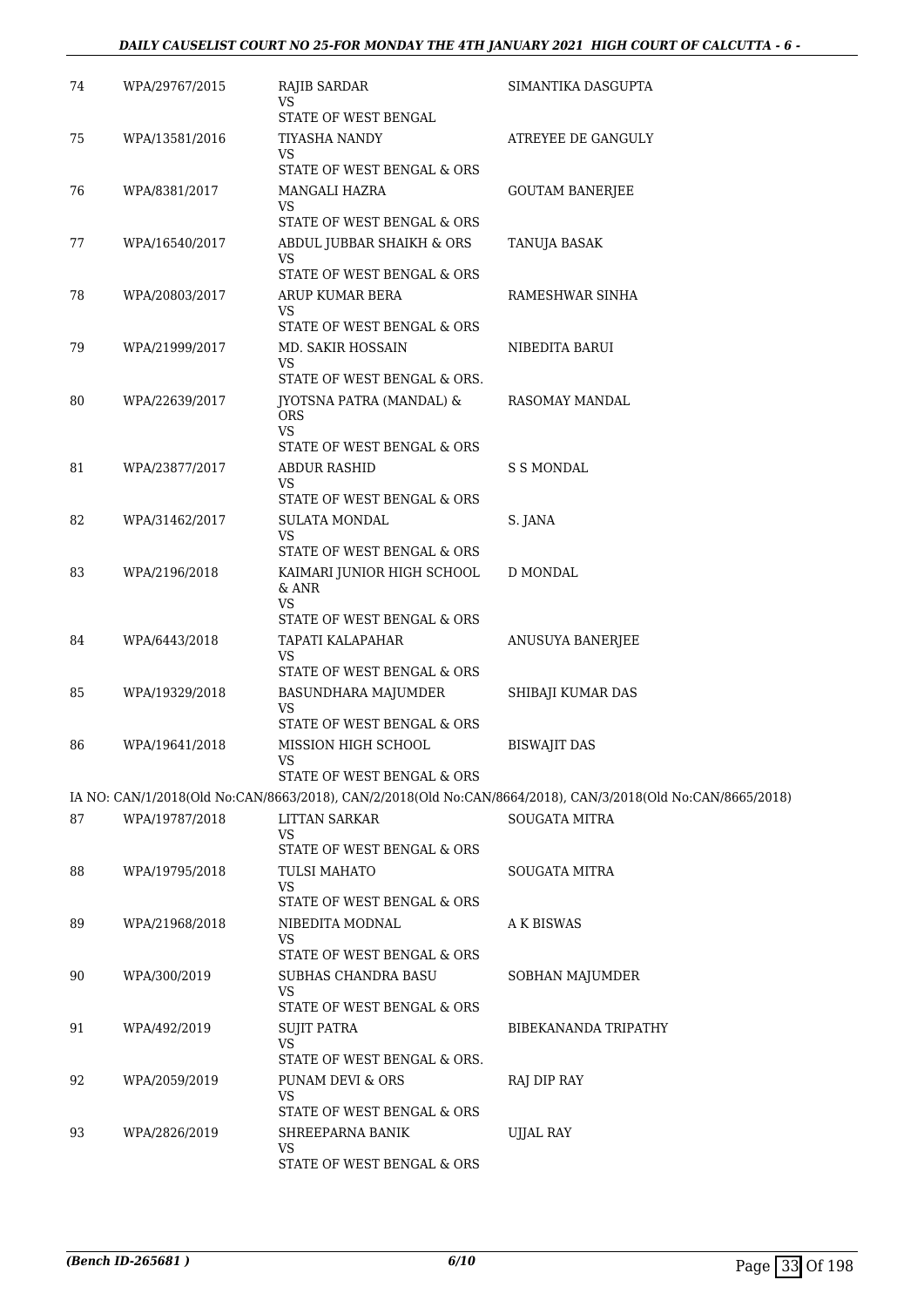### *DAILY CAUSELIST COURT NO 25-FOR MONDAY THE 4TH JANUARY 2021 HIGH COURT OF CALCUTTA - 7 -*

| 94<br>WPA/2862/2019<br><b>GOURIS PANDA</b><br><b>ABHISHEK BISWAS</b><br>VS<br>STATE OF WEST BENGAL & ORS<br>95<br>WPA/3086/2019<br>SUDIPTA GHOSH<br>SAKTI PADA JANA<br>VS<br>STATE OF WEST BENGAL & ORS<br>96<br>WPA/9060/2019<br>SUBIR DAS<br>KRISHNA KESHAB PAUL<br>VS<br>STATE OF WEST BENGAL & ORS<br>97<br>KRISHNA PADA SANTRA<br>WPA/15633/2019<br>MANIK LAL PAUL<br>VS<br>STATE OF WEST BENGAL & ORS<br>WPA/17076/2019<br>UMASANKAR DHAL<br>ARKA BHATTACHARYA<br>98<br>VS<br>STATE OF WEST BENGAL & ORS<br>99<br>SUNIT KUMAR ROY<br>WPA/17149/2019<br>PRESIDENT, MANAGING<br>COMMITTEE OF BARHRA HIGH<br><b>SCHOOL &amp; ANR</b><br><b>VS</b><br>STATE OF WEST BENGAL & ORS<br>100<br>WPA/17160/2019<br>RITA BISWAS (BAIDYA) & ORS<br>TAPASH KUMAR MONDAL<br><b>VS</b><br>STATE OF WEST BENGAL & ORS<br>101<br>TAPAS KR DEY<br>WPA/17195/2019<br>KANDAN MANDAL<br>VS<br>STATE OF WEST BENGAL & ORS<br>102<br>WPA/17203/2019<br>SHARMILA GUHA NEOGI (DAS)<br>DILIP KR SADHU<br>VS<br>STATE OF WEST BENGAL & ORS<br>103<br>WPA/17210/2019<br>SHASHI SINHA @ SHASHI KIRAN<br>CHANDAN DUTTA<br>VS<br>STATE OF WEST BENGAL & ORS<br><b>SWAPAN KR DAS</b><br>104<br>WPA/17235/2019<br>DEBASISH<br><b>CHATTOPADHYAY</b><br>VS<br>STATE OF WEST BENGAL & ORS<br>105<br>WPA/17266/2019<br>ANIRBAN KHATUA<br>TANUJA BASAK<br>VS<br>STATE OF WEST BENGAL & ORS<br>106<br>WPA/17311/2019<br>KOUSIK PANDA<br>SANTI PADA PAHARI<br>VS<br>STATE OF WEST BENGAL & ORS<br><b>GITA BASAK</b><br>107<br>WPA/17330/2019<br>SUDIP GUHA<br>VS<br>STATE OF WEST BENGAL & ORS.<br>108<br>ASIM KUMAR DAS<br>WPA/17372/2019<br>JAHANARA BIBI<br>VS<br>STATE OF WEST BENGAL & ORS<br>109<br>WPA/17423/2019<br>DEBASIS GORAI<br>ASISH DUTTA<br>VS.<br>W B CENTRAL SCHOOL SERVICE<br><b>COMMISSION &amp; ORS</b><br>110<br>WPA/17567/2019<br>BISWANATH BASAK<br>RAJA BISWAS<br>VS<br>STATE OF WEST BENGAL & ORS<br><b>GOUTAM BERA</b><br>111<br>WPA/17580/2019<br>SAKTIPADA JANA<br>VS.<br>STATE OF WEST BENGAL & ORS<br>ATIS KR. BISWAS<br>112<br>WPA/17652/2019<br><b>HUJIADUR BISWAS</b><br><b>VS</b><br>STATE OF WEST BENGAL & ORS.<br>113<br>WPA/17910/2019<br>DEB KR SINGHAMANKI<br>AMIT PROKASH LAHIRI<br>VS |  |                            |  |
|-----------------------------------------------------------------------------------------------------------------------------------------------------------------------------------------------------------------------------------------------------------------------------------------------------------------------------------------------------------------------------------------------------------------------------------------------------------------------------------------------------------------------------------------------------------------------------------------------------------------------------------------------------------------------------------------------------------------------------------------------------------------------------------------------------------------------------------------------------------------------------------------------------------------------------------------------------------------------------------------------------------------------------------------------------------------------------------------------------------------------------------------------------------------------------------------------------------------------------------------------------------------------------------------------------------------------------------------------------------------------------------------------------------------------------------------------------------------------------------------------------------------------------------------------------------------------------------------------------------------------------------------------------------------------------------------------------------------------------------------------------------------------------------------------------------------------------------------------------------------------------------------------------------------------------------------------------------------------------------------------------------------------------------------------------------------------------------------------------------------------------------------------------------------------------------------------|--|----------------------------|--|
|                                                                                                                                                                                                                                                                                                                                                                                                                                                                                                                                                                                                                                                                                                                                                                                                                                                                                                                                                                                                                                                                                                                                                                                                                                                                                                                                                                                                                                                                                                                                                                                                                                                                                                                                                                                                                                                                                                                                                                                                                                                                                                                                                                                               |  |                            |  |
|                                                                                                                                                                                                                                                                                                                                                                                                                                                                                                                                                                                                                                                                                                                                                                                                                                                                                                                                                                                                                                                                                                                                                                                                                                                                                                                                                                                                                                                                                                                                                                                                                                                                                                                                                                                                                                                                                                                                                                                                                                                                                                                                                                                               |  |                            |  |
|                                                                                                                                                                                                                                                                                                                                                                                                                                                                                                                                                                                                                                                                                                                                                                                                                                                                                                                                                                                                                                                                                                                                                                                                                                                                                                                                                                                                                                                                                                                                                                                                                                                                                                                                                                                                                                                                                                                                                                                                                                                                                                                                                                                               |  |                            |  |
|                                                                                                                                                                                                                                                                                                                                                                                                                                                                                                                                                                                                                                                                                                                                                                                                                                                                                                                                                                                                                                                                                                                                                                                                                                                                                                                                                                                                                                                                                                                                                                                                                                                                                                                                                                                                                                                                                                                                                                                                                                                                                                                                                                                               |  |                            |  |
|                                                                                                                                                                                                                                                                                                                                                                                                                                                                                                                                                                                                                                                                                                                                                                                                                                                                                                                                                                                                                                                                                                                                                                                                                                                                                                                                                                                                                                                                                                                                                                                                                                                                                                                                                                                                                                                                                                                                                                                                                                                                                                                                                                                               |  |                            |  |
|                                                                                                                                                                                                                                                                                                                                                                                                                                                                                                                                                                                                                                                                                                                                                                                                                                                                                                                                                                                                                                                                                                                                                                                                                                                                                                                                                                                                                                                                                                                                                                                                                                                                                                                                                                                                                                                                                                                                                                                                                                                                                                                                                                                               |  |                            |  |
|                                                                                                                                                                                                                                                                                                                                                                                                                                                                                                                                                                                                                                                                                                                                                                                                                                                                                                                                                                                                                                                                                                                                                                                                                                                                                                                                                                                                                                                                                                                                                                                                                                                                                                                                                                                                                                                                                                                                                                                                                                                                                                                                                                                               |  |                            |  |
|                                                                                                                                                                                                                                                                                                                                                                                                                                                                                                                                                                                                                                                                                                                                                                                                                                                                                                                                                                                                                                                                                                                                                                                                                                                                                                                                                                                                                                                                                                                                                                                                                                                                                                                                                                                                                                                                                                                                                                                                                                                                                                                                                                                               |  |                            |  |
|                                                                                                                                                                                                                                                                                                                                                                                                                                                                                                                                                                                                                                                                                                                                                                                                                                                                                                                                                                                                                                                                                                                                                                                                                                                                                                                                                                                                                                                                                                                                                                                                                                                                                                                                                                                                                                                                                                                                                                                                                                                                                                                                                                                               |  |                            |  |
|                                                                                                                                                                                                                                                                                                                                                                                                                                                                                                                                                                                                                                                                                                                                                                                                                                                                                                                                                                                                                                                                                                                                                                                                                                                                                                                                                                                                                                                                                                                                                                                                                                                                                                                                                                                                                                                                                                                                                                                                                                                                                                                                                                                               |  |                            |  |
|                                                                                                                                                                                                                                                                                                                                                                                                                                                                                                                                                                                                                                                                                                                                                                                                                                                                                                                                                                                                                                                                                                                                                                                                                                                                                                                                                                                                                                                                                                                                                                                                                                                                                                                                                                                                                                                                                                                                                                                                                                                                                                                                                                                               |  |                            |  |
|                                                                                                                                                                                                                                                                                                                                                                                                                                                                                                                                                                                                                                                                                                                                                                                                                                                                                                                                                                                                                                                                                                                                                                                                                                                                                                                                                                                                                                                                                                                                                                                                                                                                                                                                                                                                                                                                                                                                                                                                                                                                                                                                                                                               |  |                            |  |
|                                                                                                                                                                                                                                                                                                                                                                                                                                                                                                                                                                                                                                                                                                                                                                                                                                                                                                                                                                                                                                                                                                                                                                                                                                                                                                                                                                                                                                                                                                                                                                                                                                                                                                                                                                                                                                                                                                                                                                                                                                                                                                                                                                                               |  |                            |  |
|                                                                                                                                                                                                                                                                                                                                                                                                                                                                                                                                                                                                                                                                                                                                                                                                                                                                                                                                                                                                                                                                                                                                                                                                                                                                                                                                                                                                                                                                                                                                                                                                                                                                                                                                                                                                                                                                                                                                                                                                                                                                                                                                                                                               |  |                            |  |
|                                                                                                                                                                                                                                                                                                                                                                                                                                                                                                                                                                                                                                                                                                                                                                                                                                                                                                                                                                                                                                                                                                                                                                                                                                                                                                                                                                                                                                                                                                                                                                                                                                                                                                                                                                                                                                                                                                                                                                                                                                                                                                                                                                                               |  |                            |  |
|                                                                                                                                                                                                                                                                                                                                                                                                                                                                                                                                                                                                                                                                                                                                                                                                                                                                                                                                                                                                                                                                                                                                                                                                                                                                                                                                                                                                                                                                                                                                                                                                                                                                                                                                                                                                                                                                                                                                                                                                                                                                                                                                                                                               |  |                            |  |
|                                                                                                                                                                                                                                                                                                                                                                                                                                                                                                                                                                                                                                                                                                                                                                                                                                                                                                                                                                                                                                                                                                                                                                                                                                                                                                                                                                                                                                                                                                                                                                                                                                                                                                                                                                                                                                                                                                                                                                                                                                                                                                                                                                                               |  |                            |  |
|                                                                                                                                                                                                                                                                                                                                                                                                                                                                                                                                                                                                                                                                                                                                                                                                                                                                                                                                                                                                                                                                                                                                                                                                                                                                                                                                                                                                                                                                                                                                                                                                                                                                                                                                                                                                                                                                                                                                                                                                                                                                                                                                                                                               |  |                            |  |
|                                                                                                                                                                                                                                                                                                                                                                                                                                                                                                                                                                                                                                                                                                                                                                                                                                                                                                                                                                                                                                                                                                                                                                                                                                                                                                                                                                                                                                                                                                                                                                                                                                                                                                                                                                                                                                                                                                                                                                                                                                                                                                                                                                                               |  |                            |  |
|                                                                                                                                                                                                                                                                                                                                                                                                                                                                                                                                                                                                                                                                                                                                                                                                                                                                                                                                                                                                                                                                                                                                                                                                                                                                                                                                                                                                                                                                                                                                                                                                                                                                                                                                                                                                                                                                                                                                                                                                                                                                                                                                                                                               |  |                            |  |
|                                                                                                                                                                                                                                                                                                                                                                                                                                                                                                                                                                                                                                                                                                                                                                                                                                                                                                                                                                                                                                                                                                                                                                                                                                                                                                                                                                                                                                                                                                                                                                                                                                                                                                                                                                                                                                                                                                                                                                                                                                                                                                                                                                                               |  |                            |  |
|                                                                                                                                                                                                                                                                                                                                                                                                                                                                                                                                                                                                                                                                                                                                                                                                                                                                                                                                                                                                                                                                                                                                                                                                                                                                                                                                                                                                                                                                                                                                                                                                                                                                                                                                                                                                                                                                                                                                                                                                                                                                                                                                                                                               |  |                            |  |
|                                                                                                                                                                                                                                                                                                                                                                                                                                                                                                                                                                                                                                                                                                                                                                                                                                                                                                                                                                                                                                                                                                                                                                                                                                                                                                                                                                                                                                                                                                                                                                                                                                                                                                                                                                                                                                                                                                                                                                                                                                                                                                                                                                                               |  |                            |  |
|                                                                                                                                                                                                                                                                                                                                                                                                                                                                                                                                                                                                                                                                                                                                                                                                                                                                                                                                                                                                                                                                                                                                                                                                                                                                                                                                                                                                                                                                                                                                                                                                                                                                                                                                                                                                                                                                                                                                                                                                                                                                                                                                                                                               |  |                            |  |
|                                                                                                                                                                                                                                                                                                                                                                                                                                                                                                                                                                                                                                                                                                                                                                                                                                                                                                                                                                                                                                                                                                                                                                                                                                                                                                                                                                                                                                                                                                                                                                                                                                                                                                                                                                                                                                                                                                                                                                                                                                                                                                                                                                                               |  |                            |  |
|                                                                                                                                                                                                                                                                                                                                                                                                                                                                                                                                                                                                                                                                                                                                                                                                                                                                                                                                                                                                                                                                                                                                                                                                                                                                                                                                                                                                                                                                                                                                                                                                                                                                                                                                                                                                                                                                                                                                                                                                                                                                                                                                                                                               |  |                            |  |
|                                                                                                                                                                                                                                                                                                                                                                                                                                                                                                                                                                                                                                                                                                                                                                                                                                                                                                                                                                                                                                                                                                                                                                                                                                                                                                                                                                                                                                                                                                                                                                                                                                                                                                                                                                                                                                                                                                                                                                                                                                                                                                                                                                                               |  |                            |  |
|                                                                                                                                                                                                                                                                                                                                                                                                                                                                                                                                                                                                                                                                                                                                                                                                                                                                                                                                                                                                                                                                                                                                                                                                                                                                                                                                                                                                                                                                                                                                                                                                                                                                                                                                                                                                                                                                                                                                                                                                                                                                                                                                                                                               |  |                            |  |
|                                                                                                                                                                                                                                                                                                                                                                                                                                                                                                                                                                                                                                                                                                                                                                                                                                                                                                                                                                                                                                                                                                                                                                                                                                                                                                                                                                                                                                                                                                                                                                                                                                                                                                                                                                                                                                                                                                                                                                                                                                                                                                                                                                                               |  |                            |  |
|                                                                                                                                                                                                                                                                                                                                                                                                                                                                                                                                                                                                                                                                                                                                                                                                                                                                                                                                                                                                                                                                                                                                                                                                                                                                                                                                                                                                                                                                                                                                                                                                                                                                                                                                                                                                                                                                                                                                                                                                                                                                                                                                                                                               |  |                            |  |
|                                                                                                                                                                                                                                                                                                                                                                                                                                                                                                                                                                                                                                                                                                                                                                                                                                                                                                                                                                                                                                                                                                                                                                                                                                                                                                                                                                                                                                                                                                                                                                                                                                                                                                                                                                                                                                                                                                                                                                                                                                                                                                                                                                                               |  |                            |  |
|                                                                                                                                                                                                                                                                                                                                                                                                                                                                                                                                                                                                                                                                                                                                                                                                                                                                                                                                                                                                                                                                                                                                                                                                                                                                                                                                                                                                                                                                                                                                                                                                                                                                                                                                                                                                                                                                                                                                                                                                                                                                                                                                                                                               |  |                            |  |
|                                                                                                                                                                                                                                                                                                                                                                                                                                                                                                                                                                                                                                                                                                                                                                                                                                                                                                                                                                                                                                                                                                                                                                                                                                                                                                                                                                                                                                                                                                                                                                                                                                                                                                                                                                                                                                                                                                                                                                                                                                                                                                                                                                                               |  |                            |  |
|                                                                                                                                                                                                                                                                                                                                                                                                                                                                                                                                                                                                                                                                                                                                                                                                                                                                                                                                                                                                                                                                                                                                                                                                                                                                                                                                                                                                                                                                                                                                                                                                                                                                                                                                                                                                                                                                                                                                                                                                                                                                                                                                                                                               |  |                            |  |
|                                                                                                                                                                                                                                                                                                                                                                                                                                                                                                                                                                                                                                                                                                                                                                                                                                                                                                                                                                                                                                                                                                                                                                                                                                                                                                                                                                                                                                                                                                                                                                                                                                                                                                                                                                                                                                                                                                                                                                                                                                                                                                                                                                                               |  |                            |  |
|                                                                                                                                                                                                                                                                                                                                                                                                                                                                                                                                                                                                                                                                                                                                                                                                                                                                                                                                                                                                                                                                                                                                                                                                                                                                                                                                                                                                                                                                                                                                                                                                                                                                                                                                                                                                                                                                                                                                                                                                                                                                                                                                                                                               |  |                            |  |
|                                                                                                                                                                                                                                                                                                                                                                                                                                                                                                                                                                                                                                                                                                                                                                                                                                                                                                                                                                                                                                                                                                                                                                                                                                                                                                                                                                                                                                                                                                                                                                                                                                                                                                                                                                                                                                                                                                                                                                                                                                                                                                                                                                                               |  |                            |  |
|                                                                                                                                                                                                                                                                                                                                                                                                                                                                                                                                                                                                                                                                                                                                                                                                                                                                                                                                                                                                                                                                                                                                                                                                                                                                                                                                                                                                                                                                                                                                                                                                                                                                                                                                                                                                                                                                                                                                                                                                                                                                                                                                                                                               |  |                            |  |
|                                                                                                                                                                                                                                                                                                                                                                                                                                                                                                                                                                                                                                                                                                                                                                                                                                                                                                                                                                                                                                                                                                                                                                                                                                                                                                                                                                                                                                                                                                                                                                                                                                                                                                                                                                                                                                                                                                                                                                                                                                                                                                                                                                                               |  |                            |  |
|                                                                                                                                                                                                                                                                                                                                                                                                                                                                                                                                                                                                                                                                                                                                                                                                                                                                                                                                                                                                                                                                                                                                                                                                                                                                                                                                                                                                                                                                                                                                                                                                                                                                                                                                                                                                                                                                                                                                                                                                                                                                                                                                                                                               |  |                            |  |
|                                                                                                                                                                                                                                                                                                                                                                                                                                                                                                                                                                                                                                                                                                                                                                                                                                                                                                                                                                                                                                                                                                                                                                                                                                                                                                                                                                                                                                                                                                                                                                                                                                                                                                                                                                                                                                                                                                                                                                                                                                                                                                                                                                                               |  |                            |  |
|                                                                                                                                                                                                                                                                                                                                                                                                                                                                                                                                                                                                                                                                                                                                                                                                                                                                                                                                                                                                                                                                                                                                                                                                                                                                                                                                                                                                                                                                                                                                                                                                                                                                                                                                                                                                                                                                                                                                                                                                                                                                                                                                                                                               |  |                            |  |
|                                                                                                                                                                                                                                                                                                                                                                                                                                                                                                                                                                                                                                                                                                                                                                                                                                                                                                                                                                                                                                                                                                                                                                                                                                                                                                                                                                                                                                                                                                                                                                                                                                                                                                                                                                                                                                                                                                                                                                                                                                                                                                                                                                                               |  | STATE OF WEST BENGAL & ORS |  |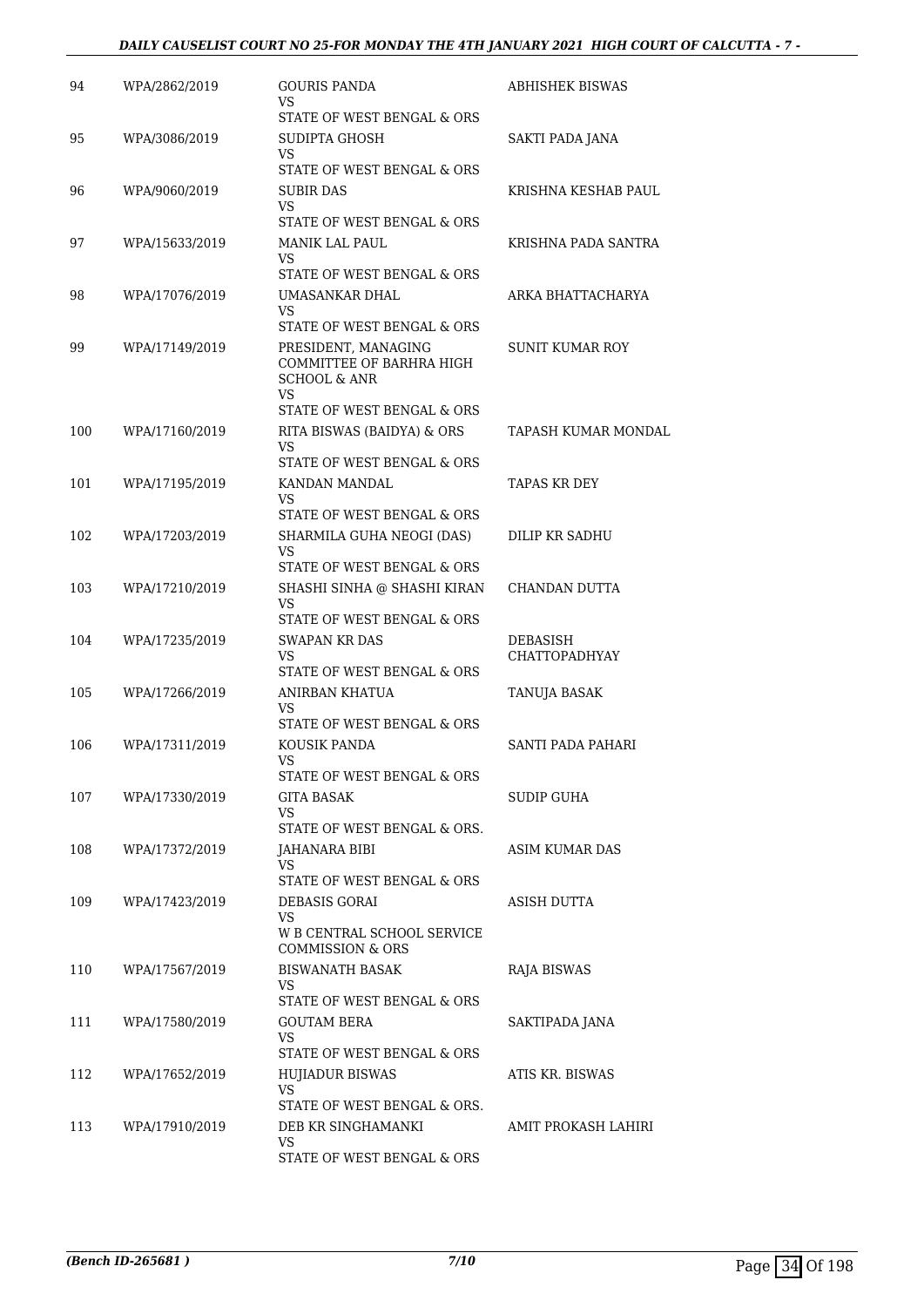| 114 | WPA/17952/2019 | SABINA KHATUN<br>VS<br>STATE OF WB & ORS                 | ATIS KUMAR BISWAS                       |
|-----|----------------|----------------------------------------------------------|-----------------------------------------|
| 115 | WPA/17960/2019 | ASHIS KUMAR SARKAR & ORS                                 | TANUJA BASAK                            |
|     |                | VS<br>STATE OF WEST BENGAL & ORS                         |                                         |
| 116 | WPA/18374/2019 | SAMAR KUMAR GHOSH<br>VS                                  | <b>JUIN DUTTA</b><br><b>CHAKRABORTY</b> |
|     |                | STATE OF WEST BENGAL & ORS                               |                                         |
| 117 | WPA/18642/2019 | BISWARANJAN BERA<br>VS<br>STATE OF WEST BENGAL & ORS     | SOMNATH KHANRA                          |
| 118 | WPA/21315/2019 | SUBRATA BANSH<br>VS                                      | SUBHENDU KUMAR HOTA                     |
|     |                | STATE OF WEST BENGAL & ORS                               |                                         |
| 119 | WPA/21375/2019 | SMT SUNANDA MANDAL<br>VS                                 | ASHOK KUMAR<br>MAJUMDER                 |
| 120 | WPA/21468/2019 | STATE OF WEST BENGAL & ORS<br><b>SUNITI KUNDU</b>        | <b>SUBIR SABUD</b>                      |
|     |                | <b>VS</b><br>STATE OF WEST BENGAL & ORS                  |                                         |
| 121 | WPA/21665/2019 | BISWAJIT DEBNATH & ORS                                   | SABNAM SULTANA                          |
|     |                | <b>VS</b><br>STATE OF WEST BENGAL & ORS                  |                                         |
| 122 | WPA/21726/2019 | ANJANA SANKAR NEE PAL                                    | PRABHAT TAPAN                           |
|     |                | VS<br>STATE OF WEST BENGAL & ORS.                        | <b>BANERJEE</b>                         |
| 123 | WPA/22186/2019 | SOMAK GHOSH                                              | SHAMEEK CHAKRABORTY                     |
|     |                | VS<br>UNION OF INDIA & ORS                               |                                         |
| 124 | WPA/22710/2019 | ASIF IKBAL MONDAL<br>VS                                  | DILIP KUMAR MAITI                       |
| 125 | WPA/22773/2019 | STATE OF WEST BENGAL & ORS<br>TUSHAR KANTI HALDER        | BAPIN BAIDYA                            |
|     |                | VS<br>STATE OF WEST BENGAL & ORS                         |                                         |
| 126 | WPA/22808/2019 | KARUNAMOYEE BERA                                         | PRIYABRATA GHOSH                        |
|     |                | VS<br>STATE OF WEST BENGAL & ORS                         |                                         |
| 127 | WPA/22838/2019 | MD. ANARUL SK.                                           | MOUMITA MONDAL                          |
|     |                | VS<br>STATE OF WEST BENGAL & ORS                         |                                         |
| 128 | WPA/22907/2019 | NIAMAT SHAIKH<br>VS.                                     | SANKAR HALDER                           |
|     |                | STATE OF WEST BENGAL & ORS                               |                                         |
| 129 | WPA/22929/2019 | <b>ANULA MANDAL</b><br>VS.<br>STATE OF WEST BENGAL & ORS | SANDIP GHOSH                            |
| 130 | WPA/23048/2019 | <b>SUMANA LAYEK</b>                                      | ARUNAVA PATI                            |
|     |                | VS<br>STATE OF WEST BENGAL & ORS                         |                                         |
| 131 | WPA/23052/2019 | SUJATA JANA                                              | GOUTAM ACHARYA                          |
|     |                | VS.<br>STATE OF WEST BENGAL & ORS                        |                                         |
| 132 | WPA/23260/2019 | KALYANI ROYCHOWDHURY                                     | PANKAJ HALDER                           |
|     |                | VS<br>STATE OF WEST BENGAL & ORS                         |                                         |
| 133 | WPA/23278/2019 | DIPTI RANJAN UPADHYAY                                    | PANKAJ HALDER                           |
|     |                | VS<br>STATE OF WEST BENGAL & ORS                         |                                         |
| 134 | WPA/23399/2019 | RANJIT KUMAR SASMAL & ORS                                | BIBEKANANDA TRIPATHY                    |
|     |                | VS<br>STATE OF WEST BENGAL & ORS                         |                                         |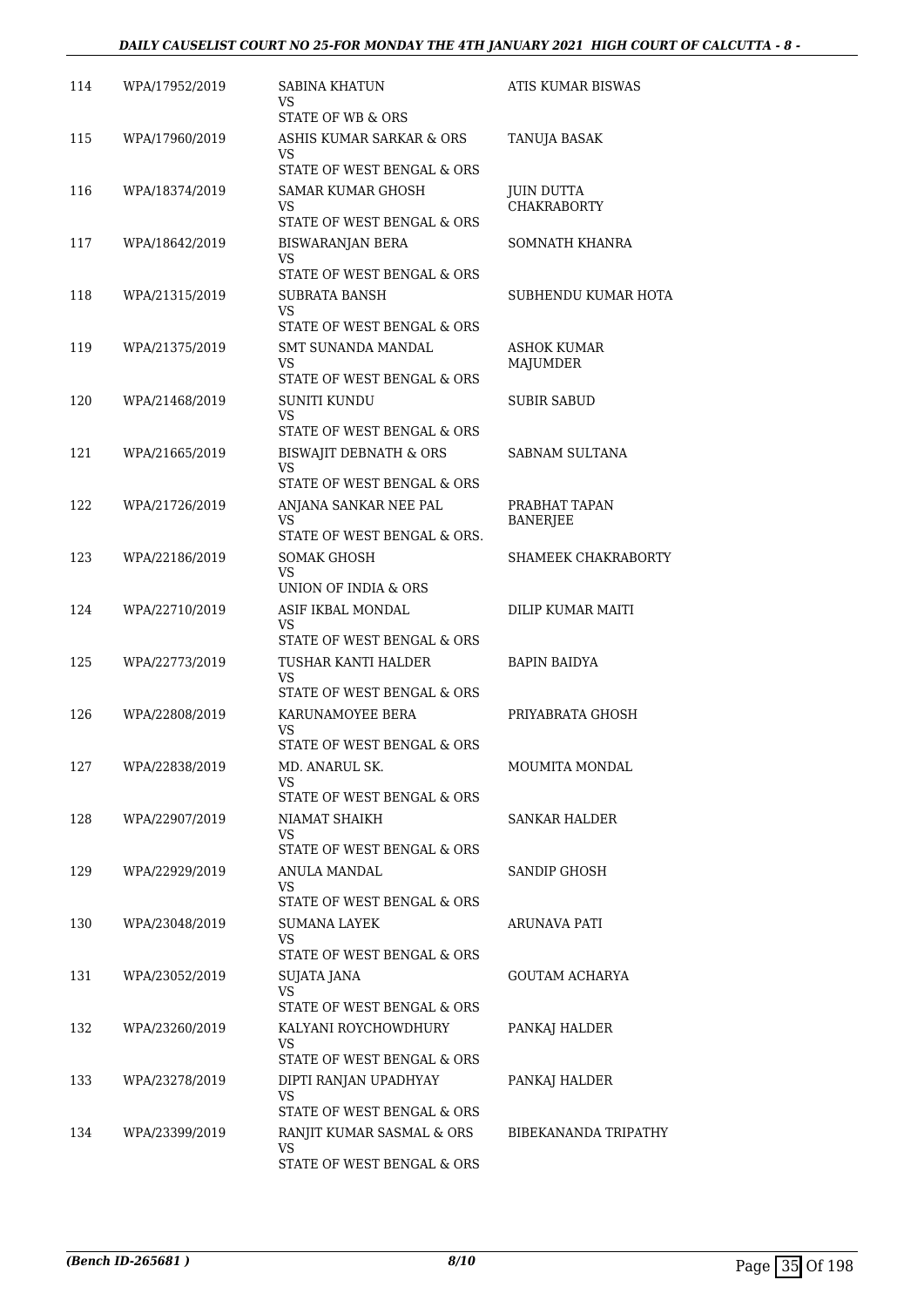## *DAILY CAUSELIST COURT NO 25-FOR MONDAY THE 4TH JANUARY 2021 HIGH COURT OF CALCUTTA - 9 -*

| 135 | WPA/23454/2019                          | MAHASIN KAMAL & ORS<br>VS                           | DONA GHOSH            |
|-----|-----------------------------------------|-----------------------------------------------------|-----------------------|
| 136 | WPA/23485/2019                          | STATE OF WEST BENGAL &ORS<br><b>RAKIB HOSSAIN</b>   | SUBIR HARA            |
|     |                                         | VS                                                  |                       |
| 137 |                                         | STATE OF WEST BENGAL & ORS                          |                       |
|     | WPA/24359/2019                          | SMT JHUMA SEN<br>VS                                 | DWIJADAS CHAKRABORTY  |
|     |                                         | STATE OF WEST BENGAL & ORS                          |                       |
| 138 | WPA/170/2020                            | KRISHANAPRASAD MAITY & ORS<br>VS                    | SATYAM MUKHERJEE      |
|     |                                         | STATE OF WEST BENGAL & ORS                          |                       |
| 139 | WPA/579/2020                            | RAJU KHAN & ORS<br>VS<br>STATE OF WEST BENGAL & ORS | <b>SALMAN SULTANA</b> |
| 140 | WPA/5018/2020                           | AKBAR ALI SHIAKH                                    | BALARAM DATTA         |
|     |                                         | VS                                                  |                       |
|     |                                         | STATE OF WEST BENGAL & ORS                          |                       |
| 141 | WPA/5071/2020                           | APARNA CHATTERJEE<br>VS                             | UTTAM KUMAR ROY       |
|     |                                         | STATE OF WEST BENGAL & ORS                          |                       |
| 142 | WPA/5072/2020                           | APARNA CHATTERJEE<br>VS                             | UTTAM KUMAR ROY       |
|     |                                         | STATE OF WEST BENGAL & ORS                          |                       |
| 143 | WPA/5073/2020                           | SUPATI CHARAN PAL<br><b>VS</b>                      | UTTAM KUMAR ROY       |
|     |                                         | STATE OF WEST BENGAL & ORS                          |                       |
| 144 | WPA/5074/2020                           | <b>SUBHA BANERJEE</b>                               | UTTAM KUMAR ROY       |
|     |                                         | VS<br>STATE OF WEST BENGAL & ORS                    |                       |
| 145 | WPA/5120/2020                           | <b>ITI KABIRAJ</b>                                  | SUBHARANSU PANDA      |
|     |                                         | VS<br>STATE OF WEST BENGAL & ORS                    |                       |
| 146 | WPA/5126/2020                           | LAZMI GHOSH & ANR                                   | BIDHU BHUSHAN DATTA   |
|     |                                         | VS                                                  |                       |
|     |                                         | STATE OF WEST BENGAL & ORS                          | PRADIP KR. PATRA      |
| 147 | WPA/5169/2020                           | NIRMALENDU MANDAL<br>VS                             |                       |
|     |                                         | STATE OF WEST BENGAL & ORS.                         |                       |
| 148 | WPA/5197/2020                           | TIYASA HALDER<br>VS                                 | MISTHI SAHA           |
|     |                                         | STATE OF WEST BENGAL & ORS                          |                       |
| 149 | WPA/5220/2020                           | UTPAL SARDAR                                        | ARITRA GHOSH          |
|     |                                         | VS<br>STATE OF WEST BENGAL & ORS                    |                       |
| 150 | WPA/6146/2020                           | RUDRA NARAYAN MISRA                                 | NIBEDITA PAL          |
|     |                                         | <b>VS</b><br>WBBSE&ORS                              |                       |
|     | IA NO: CAN/1/2020(Old No:CAN/4429/2020) |                                                     |                       |
| 151 | WPA/8046/2020                           | ALL POST GRADUATE TEACHERS                          | SIDDHARTHA SANKAR     |
|     |                                         | WELFARE ASSOCIATION AND<br>ANR<br>VS                | <b>MANDAL</b>         |
|     |                                         | THE STATE OF WEST BENGAL<br>AND ORS                 |                       |
| 152 | WPA/8113/2020                           | NILMANI BANER5JEE                                   | SOURAV PRASANNA       |
|     |                                         | VS<br>THE STATE OF WEST BENGAL<br>AND ORS           | MUKHERJEE             |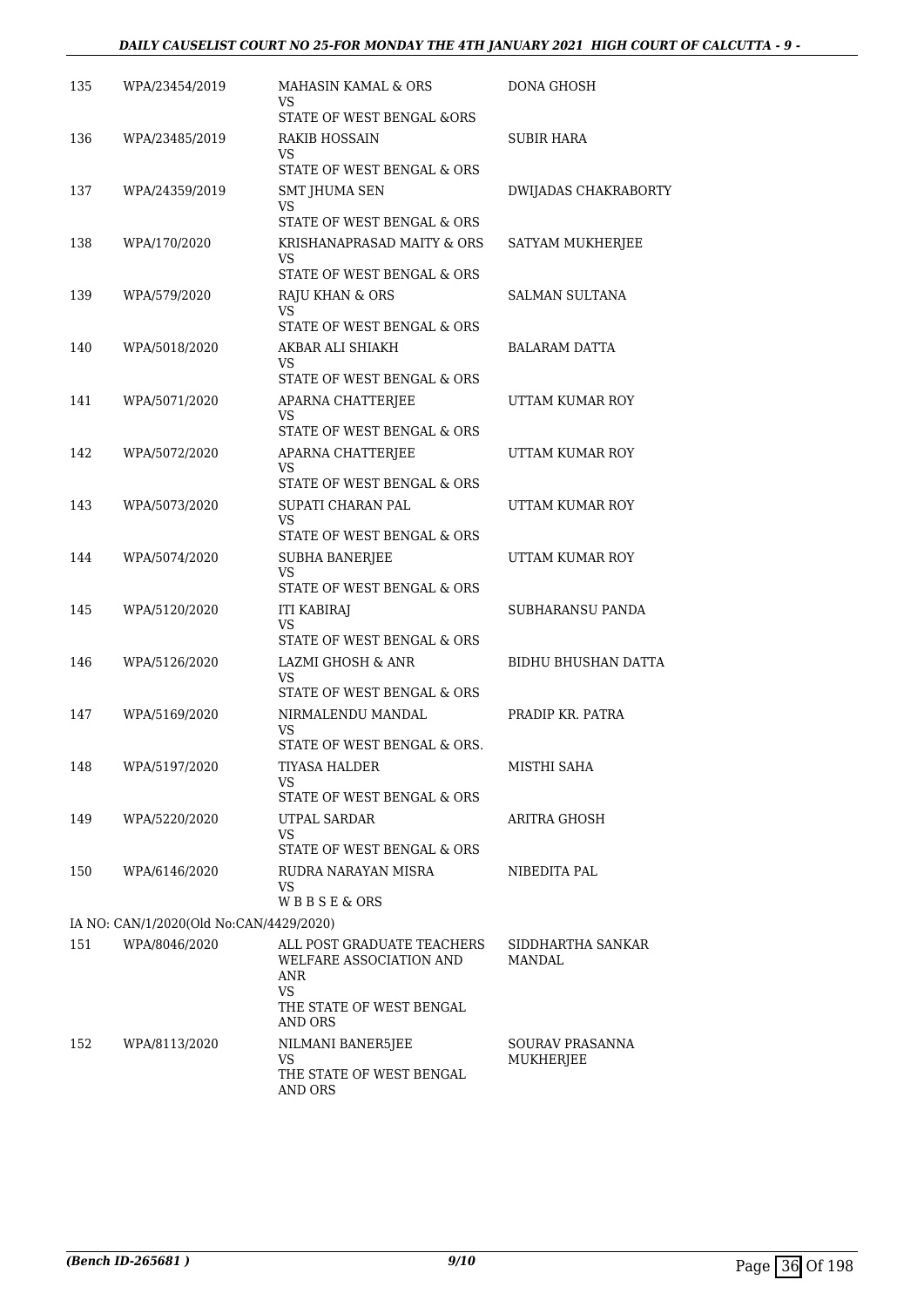| 153 | WPA/8557/2020                           | AMAR NATH MUKHERJEE AND<br>ORS<br>VS.                                        | MUKTESWAR MAITY       |
|-----|-----------------------------------------|------------------------------------------------------------------------------|-----------------------|
|     |                                         | STATE OF WEST BENGAL AND<br>ORS.                                             |                       |
| 154 | WPA/8592/2020                           | RAJANI KANTA MAHATO<br>VS<br>STATE OF WEST BENGAL AND<br>ORS.                | <b>ANWASHA HALDER</b> |
| 155 | WPA/8964/2020                           | MD. MAINUL HOQUE<br>VS<br>STATE OF WEST BENGAL AND<br>ORS.                   | MD YAMIN ALI          |
| 156 | WPA/9134/2020                           | KINGSHOOK GHOSH<br>VS<br>THE STATE OF WEST BENGAL<br><b>AND ORS</b>          | APURBA KUMAR GHOSH    |
| 157 | WPA/9388/2020                           | <b>ANIMESH MAITY</b><br>VS<br>STATE OF WEST BENGAL AND<br>ORS.               | <b>BANDANA MAITY</b>  |
| 158 | WPA/10284/2020                          | DEBDUTTA GHOSH<br>VS<br>THE CENTRAL BOARD OF<br><b>SECONDARY EDU AND ORS</b> | RAJDEEP HALDER        |
| 159 | WPA/10676/2020                          | ISMAIL MOLLAH<br>VS.<br>STATE OF WEST BENGAL AND<br>ORS.                     | PARTHA SARATHI DAS    |
|     |                                         | <b>PART HEARD MATTERS</b>                                                    |                       |
| 160 | WPA/8530/2019                           | CHAMPA RANI PAUL<br>VS.<br>STATE OF WEST BENGAL & ORS                        | KHAIRUL ALAM          |
|     |                                         | <b>CONTEMPT APPLICATION</b>                                                  |                       |
| 161 | CPAN/403/2020                           | SAKSHI GOPAL MAJI<br><b>VS</b>                                               | ARUP KRISHNA DAS      |
|     | IA NO: CAN/1/2020(Old No:CAN/5471/2020) | ANJANI KUMAR & ANR.                                                          |                       |
|     | wt162 WPA/23242/2019                    | SAKSHI GOPAL NAJI                                                            | ARUP KRISHNA DAS      |
|     |                                         | <b>VS</b><br>UNION OF INDIA & ORS                                            |                       |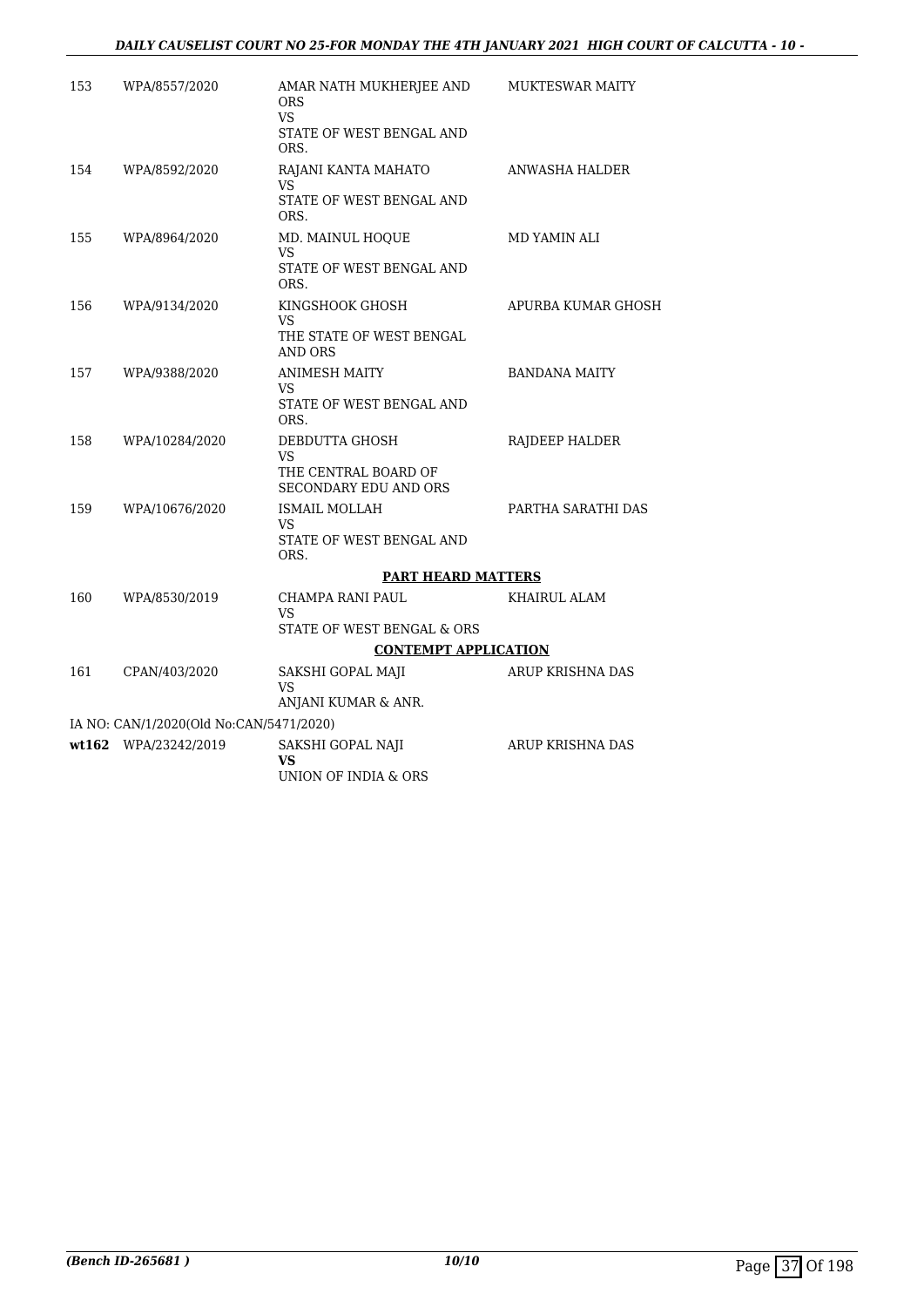

## **Appellate Side**

**DAILY CAUSELIST For Monday The 4th January 2021**

**COURT NO. 4**

**SINGLE BENCH (SB - II) AT 10:45 AM**

#### **HON'BLE JUSTICE ARINDAM SINHA**

#### **(VIA VIDEO CONFERENCE)**

**ON AND FROM MONDAY, THE 7TH DECEMBER, 2020 - MATTERS (INCLUDING MOTIONS) UNDER ARTICLE 226 OF THE CONSTITUTION RELATING TO MUNICIPALITIES AND PANCHAYATS UNDER GROUP V AND APPLICATIONS CONNECTED THERETO (EXCLUDING SERVICE MATTERS RELATING TO MUNICIPALITIES AND PANCHAYATS).**

**NOTE: MATTERS WILL BE TAKEN UP THROUGH PHYSICAL HEARING ONLY WHEN BOTH THE PARTIES ARE AGREED.**

**SPL. NOTE:**

#### **1. MENTIONING WILL BE ALLOWED AS PER NOTIFICATION DATED 27.12.2020. 2. PHYSICAL MENTIONING WILL NOT BE ALLOWED.**

|              |                                          | <b>TO BE MENTIONED</b>                                                                                      |                         |
|--------------|------------------------------------------|-------------------------------------------------------------------------------------------------------------|-------------------------|
| $\mathbf{1}$ | WPA/494/2016<br>(Non-Prosecution)        | <b>BIJU NAIR</b><br><b>VS</b><br>THE KOLKATA METROPOLITAN<br>DEVELOPMENT AUTHORITY &<br><b>ORS</b>          | ARNAB BASU MALLICK      |
|              | IA NO: CAN/1/2016(Old No:CAN/10380/2016) |                                                                                                             |                         |
|              |                                          | <b>FOR DISMISSAL</b>                                                                                        |                         |
| 2            | WPA/10907/2019                           | SHYAM BEHARI SETH<br><b>VS</b><br>STATE OF WEST BENGAL & ORS                                                | <b>ABHISEK BANERJEE</b> |
|              |                                          | IA NO: CAN/1/2020(Old No:CAN/5306/2020), CAN/2/2020(Old No:CAN/5307/2020)                                   |                         |
| 3            | WPA/22574/2019<br>$(04-01-2021)$         | SAMIRAN MONDAL<br>VS<br>STATE OF WEST BENGAL & ORS                                                          | RITA PATRA              |
|              |                                          | <b>FOR ORDERS</b>                                                                                           |                         |
| 4            | WPA/10817/2016                           | SUNIL KUMAR GHOSH<br><b>VS</b><br>STATE OF WEST BENGAL & ORS                                                | <b>SOURI GHOSAL</b>     |
| 5            | WPA/25518/2018                           | ADIP MANDAL<br><b>VS</b><br>STATE OF WEST BENGAL & ORS                                                      | TARUNJYOTI TEWARI       |
|              | IA NO: CAN/1/2020(Old No:CAN/2549/2020)  |                                                                                                             |                         |
| 6            | WPA/25983/2018                           | KALONI BIBI & ORS<br><b>VS</b><br>STATE OF WEST BENGAL & ORS                                                | KAUSHIK CHOUDHURY       |
| 7            | WPA/20956/2019<br>$(05-01-2021)$         | MURSHIDABAD COLLEGE OF<br>ENG. AND TECHNOLOGY & H.R.<br>D. & ORS<br><b>VS</b><br>STATE OF WEST BENGAL & ORS | <b>DONA GHOSH</b>       |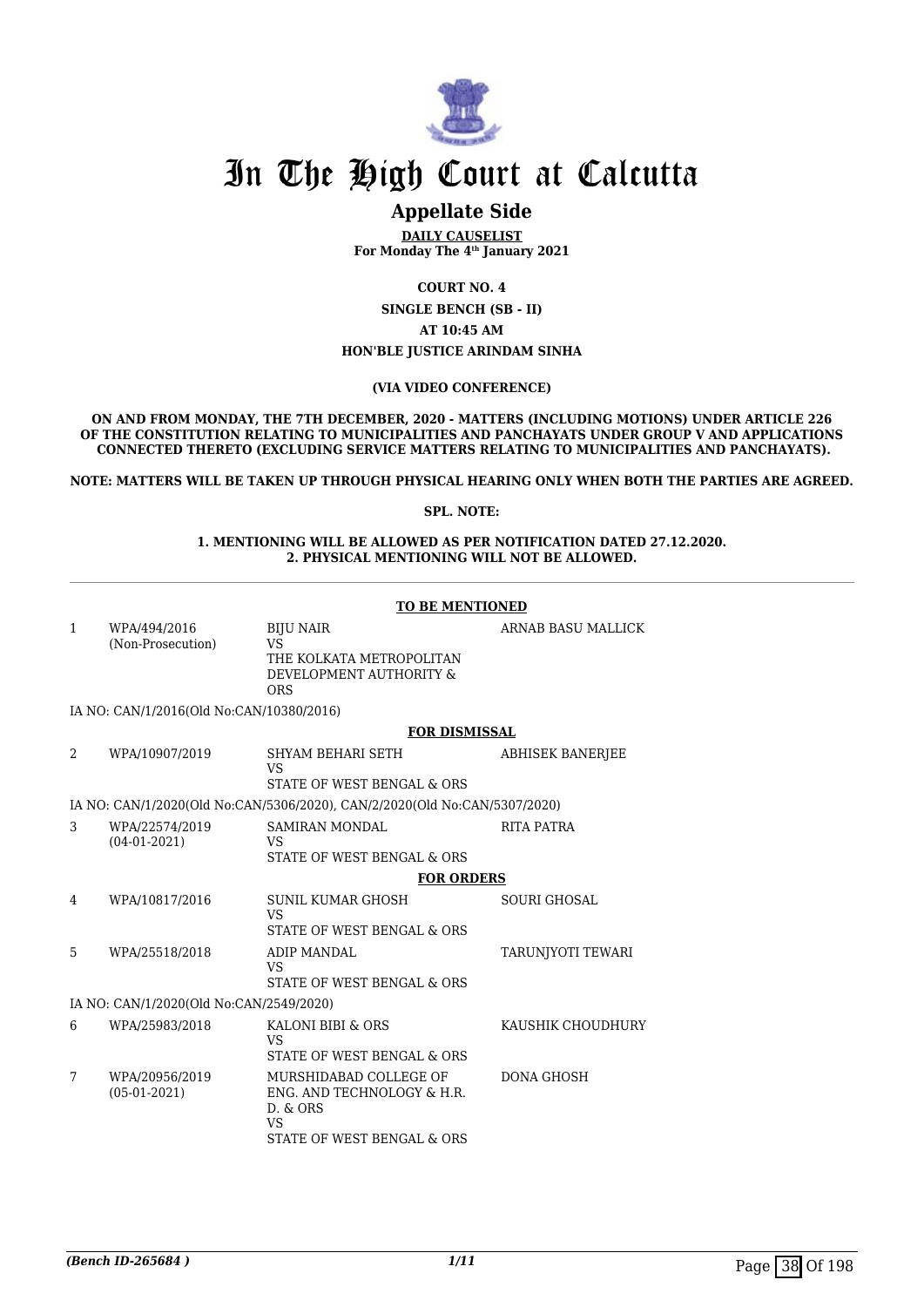| 8  | WPA/23604/2019                   | GANGADHAR MONDAL & ORS                                                                   | BHASKAR MANDAL            |
|----|----------------------------------|------------------------------------------------------------------------------------------|---------------------------|
|    |                                  | VS<br>STATE OF WEST BENGAL & ORS                                                         |                           |
| 9  | WPA/302/2020                     | ROSEDALE GARDEN APARTMENT<br><b>OWNERS ASSOCIATION</b><br><b>VS</b><br>NEW TOWN, KOLKATA | <b>BIMALENDU DAS</b>      |
|    |                                  | DEVELOPMENT AUTHORITY &<br><b>ORS</b>                                                    |                           |
| 10 | WPA/1964/2020                    | SAJAHAN MONDAL<br>VS.                                                                    | RAJU MONDAL               |
| 11 | WPA/2059/2020                    | STATE OF WEST BENGAL & ORS                                                               | ANIMESH PAUL              |
|    |                                  | GOUTAM MUKHERJEE & ANR<br>VS                                                             |                           |
|    |                                  | STATE OF WEST BENGAL & ORS                                                               |                           |
| 12 | WPA/2235/2020                    | SAMIR BHATTACHARYA<br>VS                                                                 | DYUTIMAN PAUL             |
|    |                                  | STATE OF WEST BENGAL & ORS                                                               |                           |
| 13 | WPA/3551/2020                    | <b>GOURHARI BHUNIA &amp; ORS</b><br>VS.                                                  | DHIMAN RAY                |
|    |                                  | STATE OF WEST BENGAL & ORS                                                               |                           |
|    |                                  | <b>MUNICIPALITY - MOTIONS</b>                                                            |                           |
| 14 | WPA/18628/2018<br>$(24-12-2020)$ | KEBIRE BEGUMN & ANR<br>VS                                                                | <b>SUMAN BANERJEE</b>     |
|    |                                  | STATE OF WEST BENGAL & ORS                                                               |                           |
| 15 | WPA/12433/2019                   | DURGA DAS & ORS<br>VS                                                                    | SANJIB KUMAR GHOSH        |
|    |                                  | STATE OF WEST BENGAL & ORS                                                               |                           |
| 16 | WPA/13558/2019                   | RATAN PROSAD KONAR<br>VS                                                                 | TARAPADA DAS              |
|    |                                  | STATE OF WEST BENGAL & ORS                                                               |                           |
| 17 | WPA/13567/2019                   | AKHTAR ALI LASKAR<br>VS                                                                  | JOYITA ROY                |
|    |                                  | KOLKATA MUNICIPAL<br><b>CORPORATION &amp; ORS</b>                                        |                           |
| 18 | WPA/13616/2019                   | PAPIYA MUKHERJEE<br>VS                                                                   | <b>SUSHOVON DEY</b>       |
|    |                                  | BAIDYABATI MUNICIPALITY &<br><b>ORS</b>                                                  |                           |
| 19 | WPA/13643/2019                   | RITA KUNDU @ RITA KUNDU<br>BISWAS                                                        | PARTHA SARKAR             |
|    |                                  | VS<br>STATE OF WEST BENGAL & ORS                                                         |                           |
| 20 | WPA/13673/2019                   | RABINDRANATH CHOWDHURY                                                                   | P K BHATTACHARYYA         |
|    |                                  | VS.<br>STATE OF WEST BENGAL & ORS                                                        |                           |
| 21 | WPA/13677/2019                   | MANIK MOHAN SAHA                                                                         | RAMKRISHNA BISWAS         |
|    |                                  | VS.                                                                                      |                           |
|    |                                  | STATE OF WEST BENGAL & ORS                                                               |                           |
| 22 | WPA/13699/2019                   | SK. MASUD KARIM<br>VS.<br>STATE OF WEST BENGAL & ORS                                     | DHANA KRISHNA<br>ADHIKARI |
| 23 | WPA/13700/2019                   | SUJIT SANKAR KUNDU                                                                       | SATYA RANJAN KUNDU        |
|    |                                  | VS.<br>THE BIDHAN NAGAR MUNICIPAL                                                        |                           |
|    |                                  | <b>CORPORATION &amp; ORS</b>                                                             |                           |
| 24 | WPA/13810/2019                   | MITHU HALDER & ORS<br>VS.                                                                | TANMAY CHOWDHURY          |
|    |                                  | THE KMC & ORS                                                                            |                           |
| 25 | WPA/16212/2019                   | SK. SADDAT HOSSAIN<br>VS.                                                                | SK. FARIDULLAH            |
|    |                                  | THE HMC & ORS                                                                            |                           |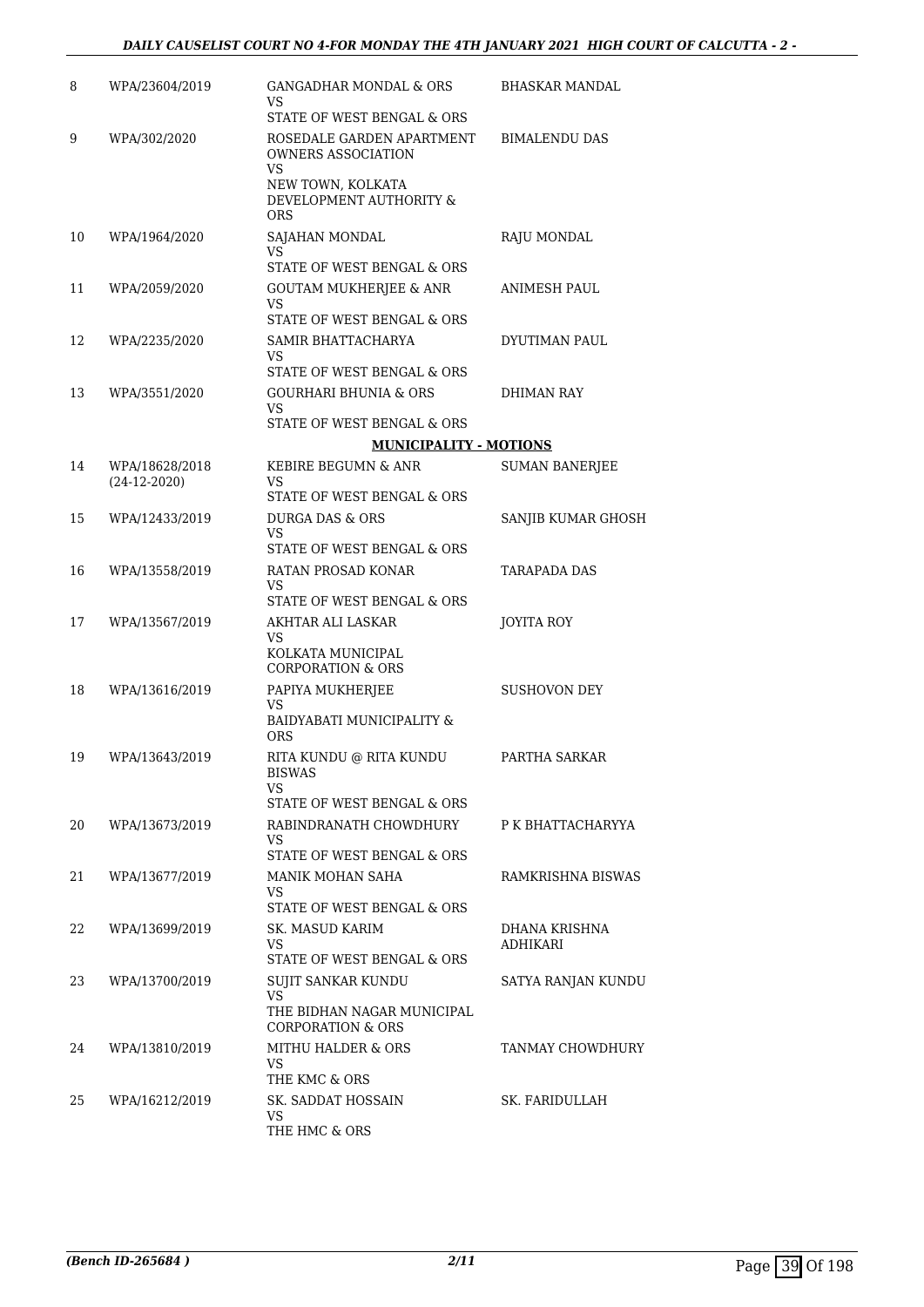## *DAILY CAUSELIST COURT NO 4-FOR MONDAY THE 4TH JANUARY 2021 HIGH COURT OF CALCUTTA - 3 -*

| 26 | WPA/17795/2019                   | SK SADDAT HOSSAIN<br>VS<br>HOWRAH MUNICIPAL<br><b>CORPORATION &amp; ORS</b>                     | SK FARIDULLAH         |
|----|----------------------------------|-------------------------------------------------------------------------------------------------|-----------------------|
| 27 | WPA/19035/2019<br>$(24-12-2020)$ | <b>NETAI DAS</b><br>VS.<br><b>BMUNICIPAL CORPORATION &amp;</b><br><b>ORS</b>                    | TRIPTIMOY TALUKDER    |
|    | IA NO: CAN/2/2020                |                                                                                                 |                       |
| 28 | WPA/20775/2019                   | ASIT KR CHAKRABORTY & ANR<br>VS.<br>STATE OF WEST BENGAL & ORS                                  | DONA GHOSH            |
| 29 | WPA/20876/2019                   | ALLEN LABORATORIES LTD &<br>ANR<br>VS.<br>BIDHANNAGAR MUNICIPAL<br><b>CORPORATION &amp; ORS</b> | ARUP KR CHATTERJEE    |
| 30 | WPA/21519/2019                   | <b>HEMANT PARAKH</b><br>VS                                                                      | <b>SUBHASIS SAHA</b>  |
| 31 | WPA/21613/2019                   | SAINTHIA MUNICIPALITY & ORS<br>SK AZEM ALI<br>VS<br>THE KOLKATA MUNICIPAL CORP<br>& ORS         | SONALI SENGUPTA       |
| 32 | WPA/22425/2019                   | TAPAN KUMAR KUNDU<br>VS<br>KOLKATA MUNICIPAL<br><b>CORPORATION ORS</b>                          | SUBHASHIS SAHA        |
| 33 | WPA/22432/2019                   | <b>RUMA KUNDU</b><br>VS<br>KOLKATA MUNICIPAL<br><b>CORPORATION &amp; ORS</b>                    | SUBHASHIS SAHA        |
| 34 | WPA/22433/2019                   | SANDIP BHATTACHARJEE<br>VS.<br>KOLKATA MUNICIPAL<br><b>CORPORATION &amp; ORS</b>                | SUBHASHIS SAHA        |
| 35 | WPA/22717/2019                   | MANOJ JAISWAL & ORS<br>VS<br>HOWRAH MUNICIPAL                                                   | ANIL KR CHATTOPADHYAY |
| 36 | WPA/23133/2019                   | <b>CORPORATION &amp; ORS</b><br>DIBASKAR SAHA<br>VS<br>STATE OF WEST BENGAL & ORS               | PRANTICK GHOSH        |
|    | IA NO: CAN/1/2020                |                                                                                                 |                       |
| 37 | WPA/23393/2019                   | KALYANI CHAKRABORTY<br><b>VS</b><br>STATE OF WEST BENGAL & ORS                                  | NILADRI SAHA          |
| 38 | WPA/23421/2019                   | M/S V.S. ADVERTISING<br>VS.<br>THE CHIEF EXECUTIVE OFFICER,<br>K. M. D. AUTHORITY & ORS         | DEBABEENA MUKHERJEE   |
| 39 | WPA/23443/2019                   | PALLY KALYAN SAMITY & ORS<br>VS<br>STATE OF WEST BENGAL & ORS                                   | EJAJ KHAN             |
| 40 | WPA/23576/2019                   | BISHNU DEY<br>VS<br>STATE OF WEST BENGAL & ORS                                                  | PRIYANKA CHATTERJEE   |
| 41 | WPA/23581/2019                   | PARESH CHANDRA GUPTA & ANR<br>VS<br>STATE OF WEST BENGAL & ORS                                  | ABDUL HADI            |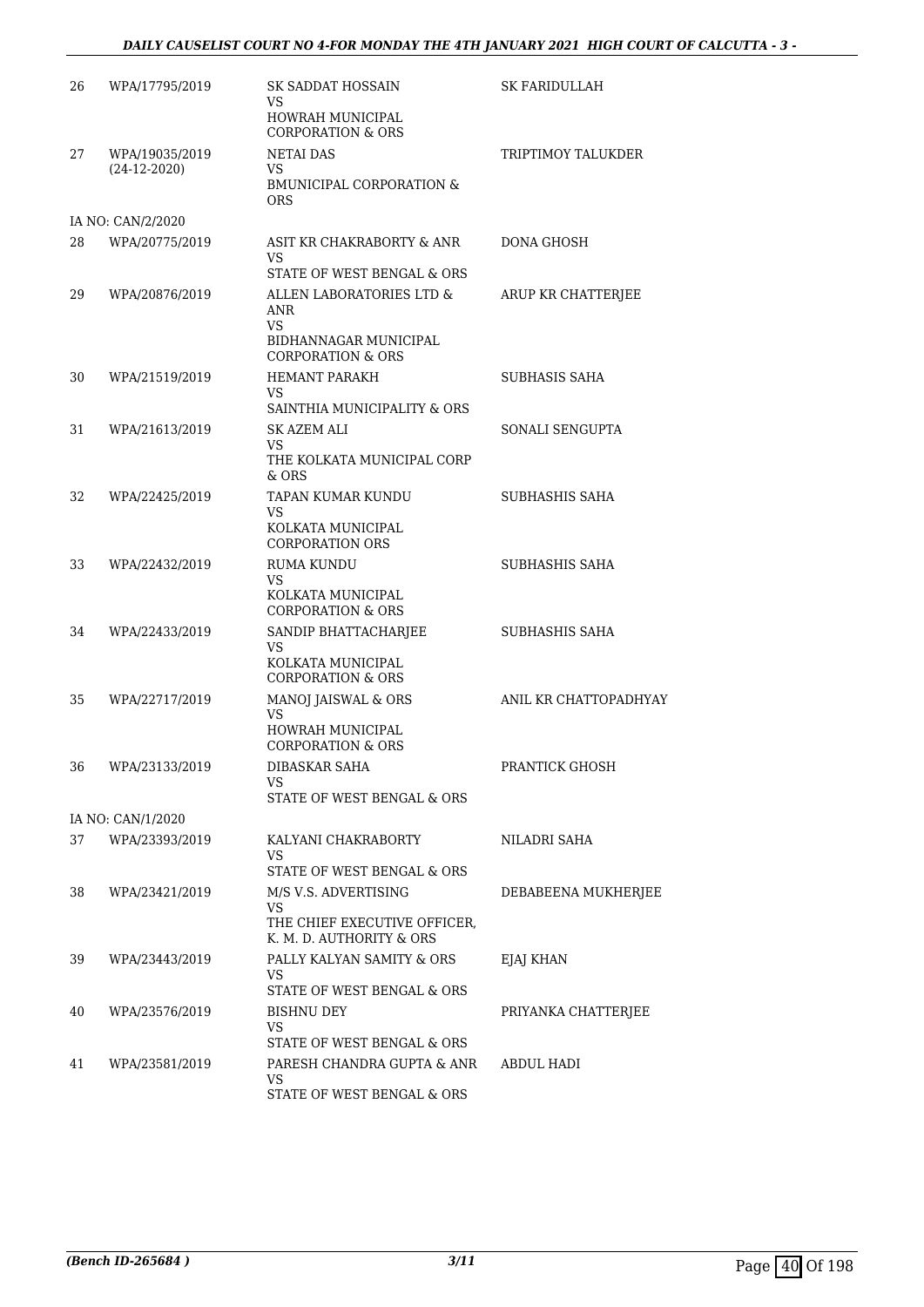| 42 | WPA/71/2020                             | <b>INDIA MOTOR PARTS &amp;</b><br><b>ACCESSORIES LTD &amp; ANR</b><br>VS               | AJAY GAGGAR                              |
|----|-----------------------------------------|----------------------------------------------------------------------------------------|------------------------------------------|
|    |                                         | THE KOLKATA MUNICIPAL<br><b>CORPORATION &amp; ORS</b>                                  |                                          |
|    | IA NO: CAN/1/2020(Old No:CAN/3522/2020) |                                                                                        |                                          |
| 43 | WPA/357/2020                            | <b>SK. ABDUL RASID</b><br>VS                                                           | PAMPA DEY DHABAL                         |
| 44 | WPA/641/2020                            | STATE OF WEST BENGAL & ORS<br>SUKAMAL BHATTACHARJEE<br>VS                              | DEBASHIS BANERJEE                        |
|    |                                         | KOLKATA MUNICIPAL<br><b>CORPORATION &amp; ORS</b>                                      |                                          |
| 45 | WPA/1155/2020                           | <b>JETHANAND THANWARDAS</b><br>VS<br>KOLKATA MUNICIPAL<br><b>CORPORATION &amp; ORS</b> | SUPRATIM<br>BHATTACHARJEE                |
| 46 | WPA/1216/2020                           | <b>ARATI DAS</b><br>VS<br>STATE OF WEST BENGAL & ORS                                   | AMIT BARAN DASH                          |
| 47 | WPA/1580/2020                           | SANJIT BISWAS<br>VS<br>KOLKATA MUNICIPAL<br><b>CORPORATION &amp; ORS</b>               | GIASUL ISLAM                             |
| 48 | WPA/1608/2020                           | <b>AFROZE RANDERIAN</b><br>VS<br>THE KOLKATA MUNICIPAL<br><b>CORPORATION &amp; ORS</b> | <b>BHUPENDRA GUPTA</b>                   |
| 49 | WPA/1806/2020                           | ANGUS JUTE WORKS<br>VS<br>CHAMPDANI MUNICIPALITY &<br>ORRS                             | KAJAL RAY                                |
| 50 | WPA/1839/2020                           | MAYA DEVI @ MAYA DEVI<br><b>PASWAN</b><br>VS<br>STATE OF WEST BENGAL & ORS             | SOUMYAJIT BHATTA                         |
| 51 | WPA/2064/2020                           | <b>SUBRATA GUPTA &amp; ORS</b><br>VS<br>STATE OF WEST BENGAL & ORS                     | <b>SULAANA BAGCHI (</b><br>BHATTACHARYA) |
|    |                                         | IA NO: CAN/1/2020(Old No:CAN/1781/2020), CAN/2/2020                                    |                                          |
|    |                                         | 52 WPA/2204/2020 SRISTHI RESIDENCY & ORS<br>VS                                         | DEBABRATA ROY                            |
|    |                                         | HOWRAH MUNICIPAL<br><b>CORPORATION &amp; ORS</b>                                       |                                          |
| 53 | WPA/2392/2020                           | RUPASRI SARKAR (DAS)<br>VS<br>KMC & ORS.                                               | DEBAKI NANDAN MAITI                      |
| 54 | WPA/2543/2020                           | SNR CONSTRUCTIONS PRIVATE<br><b>LIMITED &amp; ANR</b><br>VS<br>KOLKATA MUNICIPAL       | <b>ARNAB SARDAR</b>                      |
|    |                                         | <b>CORPORATION &amp; ORS</b>                                                           |                                          |
| 55 | WPA/2632/2020                           | AMIYO DAS<br>VS<br>THE HOWRAH MUNICIPAL<br><b>CORPORATION &amp; ORS</b>                | ASIF SOHIL TARAFDAR                      |
| 56 | WPA/3223/2020                           | <b>KHALEKUJJAMAN</b><br>VS<br>STATE OF WEST BENGAL & ORS                               | SK. JAYED HOSSAIN                        |
| 57 | WPA/3392/2020                           | DHARAM CHAND SONKAR<br>VS<br>KMC & ORS.                                                | PARTHA PRATIM<br>MUKHOPADHYAY            |
|    |                                         |                                                                                        |                                          |

IA NO: CAN/1/2020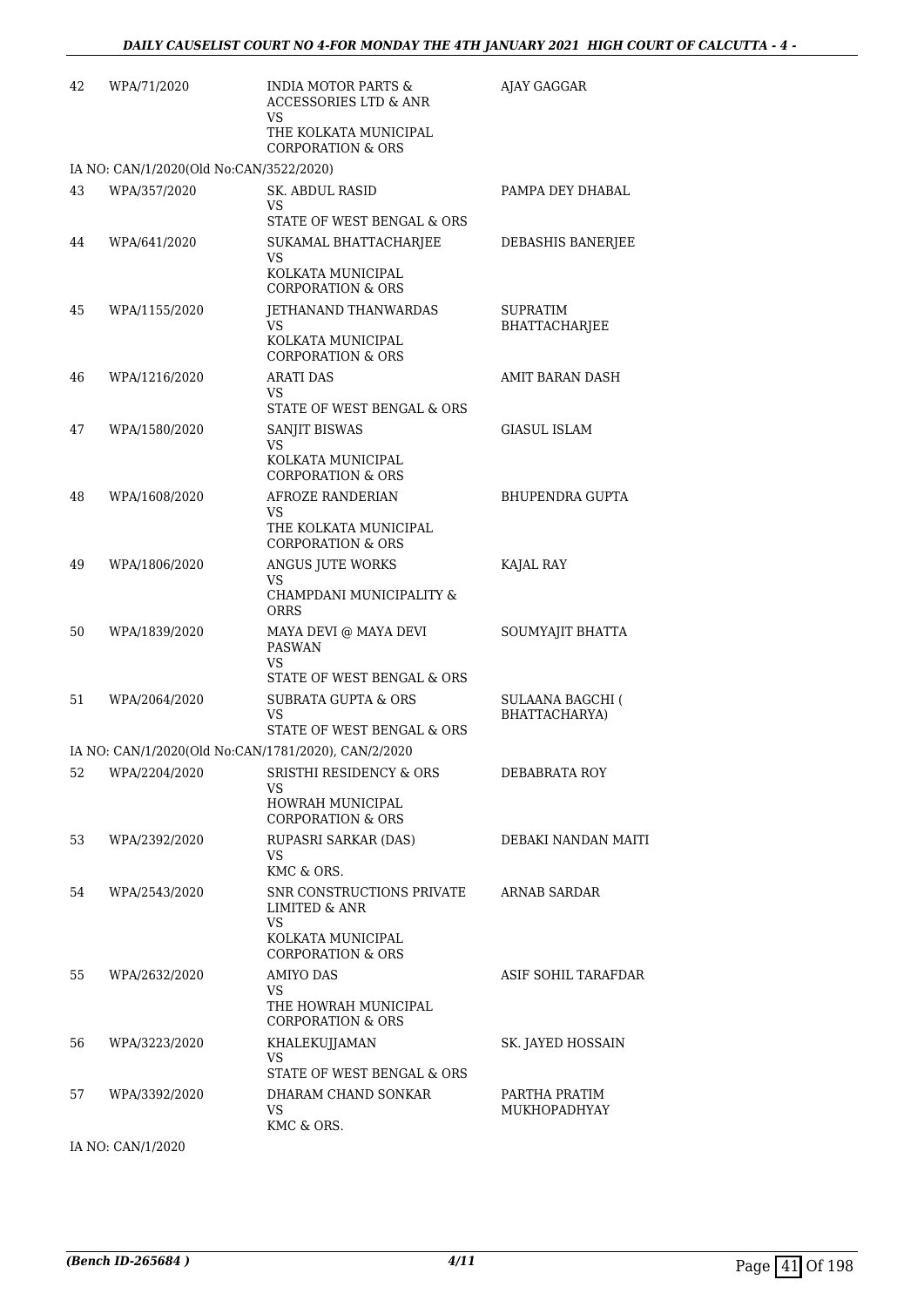| 58 | WPA/4254/2020                           | ASHRAF ALI MONDAL<br>VS                                                                  | INDRAJIT BHATTACHARJEE            |
|----|-----------------------------------------|------------------------------------------------------------------------------------------|-----------------------------------|
|    |                                         | STATE OF WEST BENGAL & ORS                                                               |                                   |
|    |                                         | IA NO: CAN/1/2020(Old No:CAN/3040/2020), CAN/2/2020(Old No:CAN/3048/2020)                |                                   |
| 59 | WPA/4386/2020                           | JADAV DAS<br>VS<br>STATE OF WEST BENGAL & ORS                                            | ANIGDHA SAHA                      |
| 60 | WPA/5468/2020                           | <b>SOURAV SINGH</b>                                                                      | VIKASH SINGH                      |
|    |                                         | VS<br>STATE OF WEST BENGAL & ORS                                                         |                                   |
|    | IA NO: CAN/1/2020(Old No:CAN/3169/2020) |                                                                                          |                                   |
| 61 | WPA/7144/2020                           | SHYAMAL SARKAR<br>VS<br>THE COOCHBEHAR<br>MUNICIPALITY ANDORS                            | <b>SUBHAS CH SARKAR</b>           |
|    | IA NO: CAN/1/2020                       |                                                                                          |                                   |
| 62 | WPA/7146/2020                           | SHYAMAL SARKAR<br>VS<br>THE COOCHBEHAR<br>MUNICIPALITY                                   | KUMAR SHIBENDRA<br><b>NARAYAN</b> |
|    | IA NO: CAN/1/2020                       |                                                                                          |                                   |
| 63 | WPA/7427/2020                           | JAGADISH PRASAD AGARWAL<br>VS<br>STATE OF WEST BENGAL AND<br>ORS.                        | <b>NEIL BASU</b>                  |
|    | IA NO: CAN/1/2020                       |                                                                                          |                                   |
| 64 | WPA/8388/2020                           | MUNNA SONKAR                                                                             | CHITTAPRIYA GHOSH                 |
|    |                                         | VS.<br>HOWRAH MUNICIPAL CORP AND<br><b>ORS</b>                                           |                                   |
| 65 | WPA/8682/2020                           | ASHISH KUMAR SARKAR<br>VS<br>BALURGHAT MUNICIPALITY AND                                  | ABHIJIT BORAL                     |
|    |                                         | <b>OTHERS</b>                                                                            |                                   |
| 66 | WPA/9280/2020                           | SRIKANTA DHARA<br>VS<br>State of West Bengal                                             | <b>BARNAMOY BASAK</b>             |
| 67 | WPA/9500/2020                           | MD. MOIZUDDIN                                                                            | <b>SYED NURUL AREFIN</b>          |
|    |                                         | VS<br>THE KOLKATA MUNICIPAL<br>CORPORATION                                               |                                   |
| 68 | WPA/9835/2020                           | SABIUNNESSA HEQUE                                                                        | <b>SYED NURUL AREFIN</b>          |
|    |                                         | VS.<br>THE MUNICIPAL COMMISSIONER,<br>KOLKATA MUNICIPAL<br><b>CORPORATION AND OTHERS</b> |                                   |
| 69 | WPA/9857/2020                           | ARUN KUMAR ROY AND ANR                                                                   | ABIR CHAKRABORTY                  |
|    |                                         | VS<br>STATE OF WEST BENGAL AND<br>ORS.                                                   |                                   |
| 70 | WPA/10905/2020                          | ARUN KUAMR SARDAR                                                                        | PAMPA DEY DHABAL                  |
|    |                                         | VS<br>STATE OF WEST BENGAL AND<br>ORS.                                                   |                                   |
| 71 | WPA/10984/2020                          | DEBAISH CHAKRABORTY                                                                      | PINGAL BHATTCHARYA                |
|    |                                         | VS<br>STATE OF WEST BENGAL AND<br>ORS.                                                   |                                   |
| 72 | WPA/11044/2020                          | ARUP CHAUDHURY                                                                           | AYANVA BHATTACHARYA               |
|    |                                         | VS.<br>STATE OF WEST BENGAL AND<br>ORS.                                                  |                                   |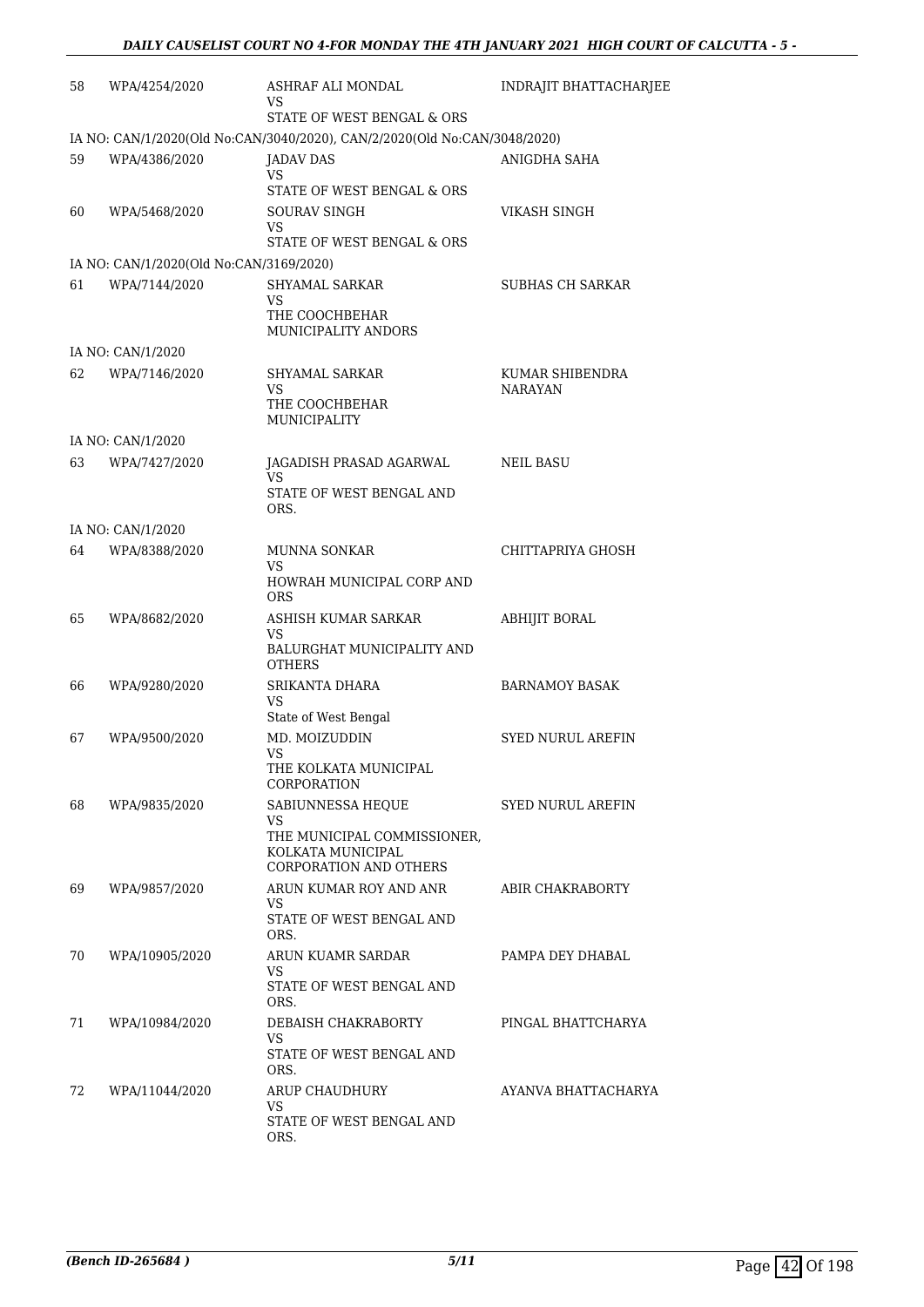| 73 | WPA/11981/2020                          | SOUMENDU ADHIKARI<br>VS                                            | MOYUKH MUKHERJEE                       |
|----|-----------------------------------------|--------------------------------------------------------------------|----------------------------------------|
|    |                                         | STATE OF WEST BENGAL AND<br>ORS.                                   |                                        |
|    |                                         | PANCHAYAT - MOTIONS                                                |                                        |
| 74 | WPA/22476/2015                          | <b>JAYANTA KUMAR PAIN</b><br>VS                                    | TARUN KANTI GHOSH                      |
|    |                                         | STATE OF WEST BENGAL & ORS                                         |                                        |
| 75 | WPA/23864/2017                          | JAHANARA DHALI & ORS<br>VS                                         | DEBNARAYAN PATRA                       |
|    |                                         | STATE OF WEST BENGAL & ORS                                         |                                        |
|    | IA NO: CAN/1/2018(Old No:CAN/5758/2018) |                                                                    |                                        |
| 76 | WPA/6500/2018                           | BASUDEB MONDAL & ORS<br>VS<br>STATE OF WEST BENGAL & ORS           | ANJAN BHATTACHARYA                     |
|    | IA NO: CAN/1/2018(Old No:CAN/9787/2018) |                                                                    |                                        |
| 77 | WPA/14457/2018                          | SAMIR KUMAR CHAKRABORTY<br>VS                                      | R. CHOWDHURY                           |
|    |                                         | STATE OF WEST BENGAL & ORS                                         |                                        |
| 78 | WPA/17344/2018                          | <b>CHAMPAK KUNDU &amp; ORS</b><br>VS<br>STATE OF WEST BENGAL & ORS | UTTAM KUMAR DE                         |
|    |                                         |                                                                    |                                        |
|    | IA NO: CAN/1/2019(Old No:CAN/6088/2019) |                                                                    |                                        |
| 79 | WPA/23466/2018                          | SHIB SANKAR PANDA<br>VS<br>STATE OF WEST BENGAL & ORS              | BISWAPRIYA SAMANTA                     |
| 80 | WPA/24803/2018                          | <b>GOLAM KIBRIYA SARKAR</b>                                        | <b>GAUS UL ALAM</b>                    |
|    |                                         | VS<br>STATE OF WEST BENGAL & ORS                                   |                                        |
| 81 | WPA/25488/2018                          | NEHA RISHI DAS @ NENA DAS<br>VS                                    | <b>GOURAB KUMAR NATH</b>               |
|    |                                         | STATE OF WEST BENGAL& ORS                                          |                                        |
| 82 | WPA/26326/2018                          | JAMAL MONDAL @ JAMALUDDIN<br>MOLLA<br>VS                           | <b>HIRANMAY PAIK</b>                   |
|    |                                         | STATE OF WEST BENGAL & ORS.                                        |                                        |
| 83 | WPA/34/2019                             | <b>SHIB SANKAR PANDA</b><br>VS                                     | <b>BISWAPRIYA SAMANTA</b>              |
|    |                                         | STATE OF WEST BENGAL & ORS.                                        |                                        |
| 84 | WPA/830/2019                            | UTTAM SINGH<br>VS<br>JANAI GRAM PANCHAYET & ORS                    | SHOVAN GHOSH                           |
| 85 | WPA/1834/2019                           | KALYANI MALICK & ORS                                               | RAFIKUL ISLAM SARDAR                   |
|    |                                         | VS<br>STATE OF WEST BENGAL & ORS                                   |                                        |
| 86 | WPA/1862/2019                           | <b>GOUR HARI GURAIN &amp; ORS</b>                                  | <b>SYED SHAMSUL AREFIN</b>             |
|    |                                         | VS<br>STATE OF WEST BENGAL & ORS                                   |                                        |
| 87 | WPA/5080/2019                           | MOFIJUL ISLAM                                                      | SARBANANDA SANYAL                      |
|    |                                         | VS<br>STATE OF WEST BENGAL & ORS                                   |                                        |
| 88 | WPA/5439/2019                           | TAPAN KUMAR KARMAKAR                                               | P. GOSWAMI                             |
|    |                                         | VS<br>STATE OF WEST BENGAL & ORS                                   |                                        |
| 89 | WPA/5933/2019                           | SUNIL DEBNATH & ORS                                                | MD. HABIBUR RAHMAN                     |
|    |                                         | VS<br>STATE OF WEST BENGAL & ORS                                   |                                        |
| 90 | WPA/7094/2019                           | MAHITESH SARDAR                                                    | GAUTAM NARAYAN                         |
|    |                                         | VS                                                                 | <b>BHATTACHARYA</b>                    |
|    |                                         | STATE OF WEST BENGAL & ORS                                         |                                        |
| 91 | WPA/7098/2019                           | KRISHNENDU KAR<br>VS.                                              | GAUTAM NARAYAN<br><b>BHATTACHARYAY</b> |
|    |                                         | STATE OF WEST BENGAL & ORS                                         |                                        |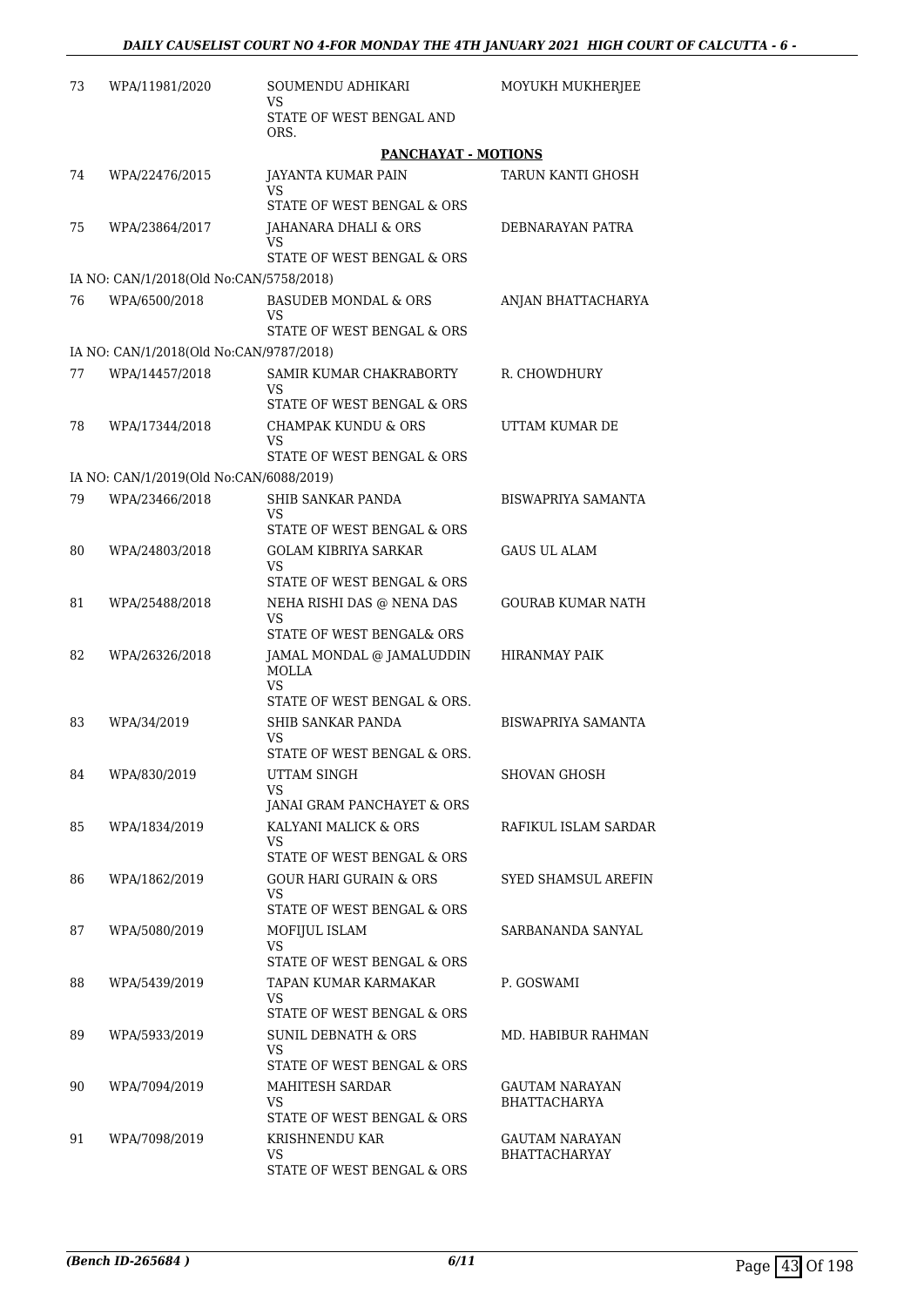| 92  | WPA/7101/2019  | GANESH MONDAL<br>VS<br>STATE OF WEST BENGAL & ORS                      | <b>GAUTAM NARAYAN</b><br><b>BHATTACHARYAY</b> |
|-----|----------------|------------------------------------------------------------------------|-----------------------------------------------|
| 93  | WPA/7103/2019  | KRISHNENDU MONDAL<br>VS.<br>STATE OF WEST BENGAL & ORS                 | GAUTAM NARAYAN<br><b>BHATTACHARYAY</b>        |
| 94  | WPA/7108/2019  | <b>SUJAY MONDAL</b><br>VS<br>STATE OF WEST BENGAL & ORS                | G.N. BHATTACHARYAY                            |
| 95  | WPA/7109/2019  | SUBAL CHANDRA DAS<br>VS.<br>STATE OF WEST BENGAL & ORS                 | G.N. BHATTACHARYAY                            |
| 96  | WPA/7126/2019  | <b>BIJAN KR MAJUMDER</b><br>VS<br>STATE OF WEST BENGAL & ORS           | <b>GOUTAM NARAYAN</b><br><b>BHATTACHARYAY</b> |
| 97  | WPA/7452/2019  | <b>SK ABU ABBASUDDIN</b><br>VS<br>STATE OF WEST BENGAL & ORS           | ABDUL MANNAN MOLLAH                           |
| 98  | WPA/9942/2019  | ABU TAHER MOLLA<br>VS.<br>STATE OF WEST BENGAL & ORS                   | KAMAL KANTA KAR                               |
| 99  | WPA/9984/2019  | DIPALI PAUL<br><b>VS</b><br>STATE OF WEST BENGAL & ORS                 | KAMAL KANTA KAR                               |
| 100 | WPA/10473/2019 | <b>GOLAM GAZI</b><br>VS.<br>STATE OF WEST BENGAL & ORS                 | TANMOY MUKHERJEE                              |
| 101 | WPA/11054/2019 | AJID MONDAL<br>VS.<br>STATE OF WEST BENGAL & ORS                       | SAUNAK BHATTACHARYYA                          |
| 102 | WPA/11708/2019 | SAKILA KHATUN (BEGAM)<br>VS<br>STATE OF WEST BENGAL & ORS              | PAMPA DEY (DHABAL)                            |
| 103 | WPA/12335/2019 | NARAYAN CHANDRA MAITY &<br>ORS<br>VS.<br>STATE OF WEST BENGAL & ORS    | MOUMITA GHOSH                                 |
| 104 | WPA/12674/2019 | UMESH CHANDRA DAS<br>VS<br>STATE OF WEST BENGAL & ORS                  | <b>TAPAN BHANJA</b>                           |
| 105 | WPA/14318/2019 | MD FARUK ZAMANM MANDAL &<br>ANR<br>VS<br>STATE OF WEST BENGAL & ORS    | RASAMOY MONDAL                                |
| 106 | WPA/15158/2019 | SUMITA PRAMANIK<br>VS<br>STATE OF WEST BENGAL & ORS                    | BHASKAR CHANDRA<br>MANNA                      |
| 107 | WPA/15159/2019 | SHYAMAPADA PANDA<br>VS.<br>STATE OF WEST BENGAL & ORS                  | <b>BHASKAR CHANDRA</b><br>MANNA               |
| 108 | WPA/15768/2019 | HASINA BIBI & MONDAL<br>VS.<br>STATE OF WEST BENGAL & ORS              | DEBASISH CHATTERJEE                           |
| 109 | WPA/16890/2019 | REKHA SANTRA @ REKHA SINGH<br><b>VS</b><br>STATE OF WEST BENGAL & ORS. | BISWAJIT GHOSH                                |
| 110 | WPA/17784/2019 | NAJMATUNNESA @<br>NAZMATUNNESA<br>VS<br>STATE OF WEST BENGAL & ORS     | <b>JOYEE MAITI</b>                            |
| 111 | WPA/18139/2019 | MADAN MOHAN CHAKRABORTY<br>VS<br>STATE OF WEST BENGAL & ORS            | SUBHAS JANA                                   |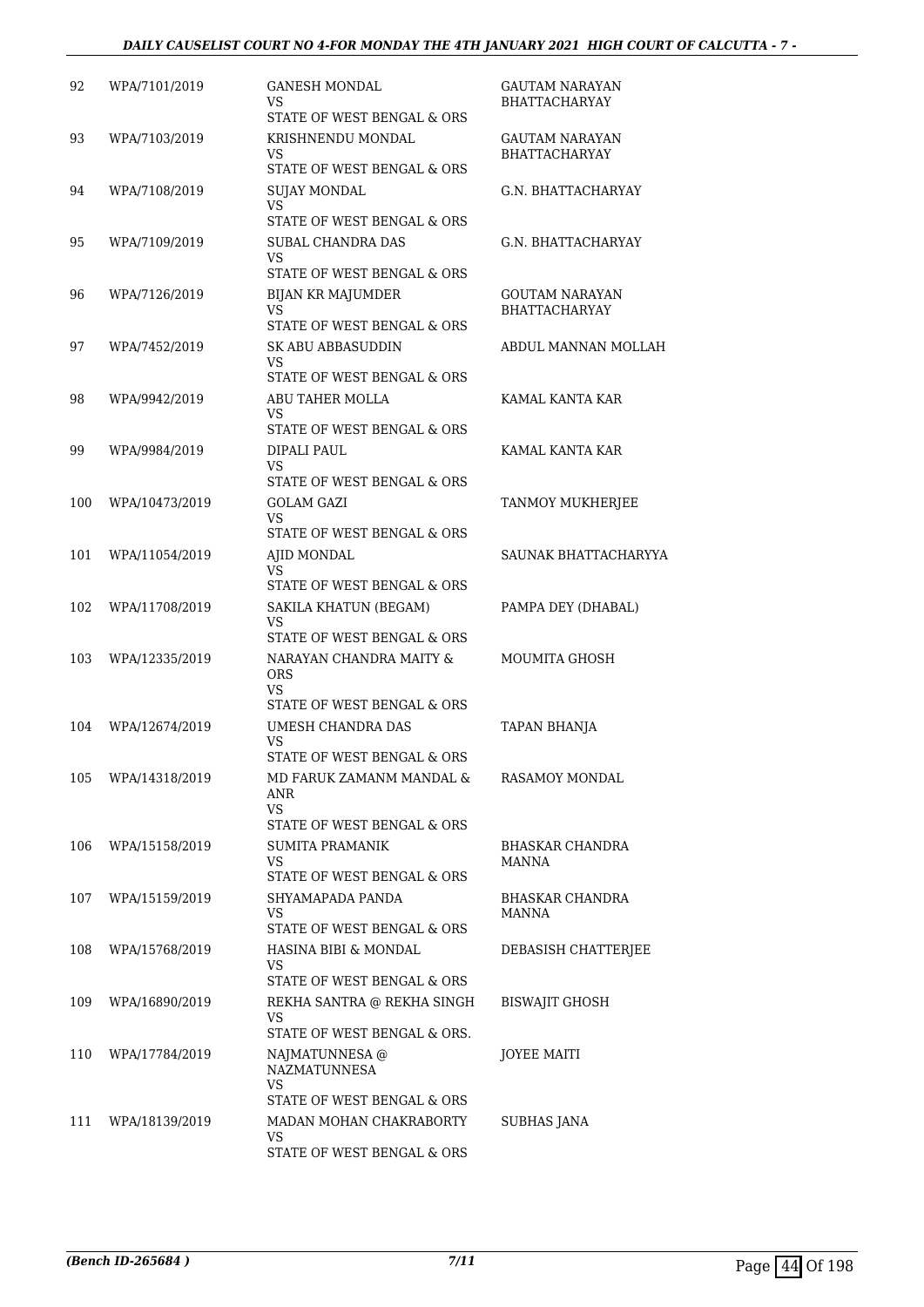| 112 | WPA/18309/2019                           | SUDAN KAIBARTA<br>VS<br>STATE OF WEST BENGAL & ORS                                                                                                   | PRATIP KUMAR<br><b>CHATTERJEE</b>       |
|-----|------------------------------------------|------------------------------------------------------------------------------------------------------------------------------------------------------|-----------------------------------------|
| 113 | WPA/18562/2019                           | MD MONIRUL HOSSAIN<br><b>CONSTRUCTION &amp; ANR</b><br>VS<br>STATE OF WEST BENGAL & ORS                                                              | MOUSUMI MITRA                           |
| 114 | WPA/18847/2019                           | SHELLEY GHOSH (KABIRAJ)<br>VS                                                                                                                        | SUBRANGSU PANDA                         |
|     |                                          | STATE OF WEST BENGAL & ORS                                                                                                                           |                                         |
| 115 | WPA/19118/2019                           | SK. SULEMAN & ORS<br>VS<br>STATE OF WEST BENGAL & ORS                                                                                                | <b>SOUMYA MAJUMDER</b>                  |
| 116 | WPA/19339/2019                           | MUSAFAR HOSSAIN GAYEN &<br><b>ORS</b><br>VS<br>STATE OF WEST BENGAL & ORS                                                                            | PRIYANKA MONDAL                         |
| 117 | WPA/19381/2019                           | ASHIM KHANRA<br>VS.                                                                                                                                  | CHUMKI DAS BAIRAGYA                     |
| 118 | WPA/19419/2019                           | STATE OF WEST BENGAL & ORS<br>NBCC VIBGYOR TOWERS OWNERS<br><b>ASSOCIATION &amp; ANR</b><br>VS<br>NEW TOWN KOLKATA DEV<br><b>AUTHORITY &amp; ORS</b> | <b>MANAS DASGUPTA</b>                   |
| 119 | WPA/19495/2019                           | UTTAM SAMANTA<br>VS                                                                                                                                  | SUKUMAR GHOSH                           |
| 120 | WPA/19668/2019                           | STATE OF WEST BENGAL & ORS<br><b>REAJUL ISLAM &amp; ANR</b><br>VS<br>STATE OF WEST BENGAL & ORS                                                      | KAZI M. RAHMAN                          |
| 121 | WPA/19847/2019                           | RABINDRA NATH DAS<br>VS<br>THE GOVT OF WEST BENGAL &<br>ORS                                                                                          | ARINDAM CHATTERJEE                      |
| 122 | WPA/19906/2019                           | <b>BASUDEB CHEL</b><br>VS<br>STATE OF WEST BENGAL 7 ORS                                                                                              | TIMIR BARAN SAHA                        |
| 123 | WPA/19947/2019                           | ABDUL SABUR $@$ SABUR MOLLA $\&$<br><b>ORS</b><br>VS<br>STATE OF WEST BENGAL & ORS                                                                   | MD HASANUZZAMAN                         |
| 124 | WPA/20105/2019                           | PRITILATA SARDAR<br>VS<br>STATE OF WEST BENGAL & ORS.                                                                                                | ABU TAFIK HASSAN                        |
|     | IA NO: CAN/1/2019(Old No:CAN/10473/2019) |                                                                                                                                                      |                                         |
| 125 | WPA/20107/2019                           | TAPAN KR. MONDAL & ORS.<br>VS<br>STATE OF WEST BENGAL & ORS.                                                                                         | KAMAKSHYA PRASAD<br><b>MUKHOPADHYAY</b> |
|     | IA NO: CAN/1/2019(Old No:CAN/10474/2019) |                                                                                                                                                      |                                         |
| 126 | WPA/20144/2019                           | MONALISA SEN PAL<br>VS                                                                                                                               | SUBHADIP PARMANIK                       |
| 127 | WPA/20266/2019                           | STATE OF WEST BENGAL & ORS<br><b>AUSTOPADA MAITY</b><br>VS<br>STATE OF WEST BENGAL & ORS                                                             | RANAJAY CHATTERJEE                      |
| 128 | WPA/20772/2019                           | SUPRIYA RANJAN GHOSH<br>VS<br>STATE OF WEST BENGAL & ORS                                                                                             | PRADIP KR GHOSH                         |
| 129 | WPA/20806/2019                           | ASIT KOLEY<br>VS<br>STATE OF WEST BENGAL & ORS                                                                                                       | KAMAL KANTA KAR                         |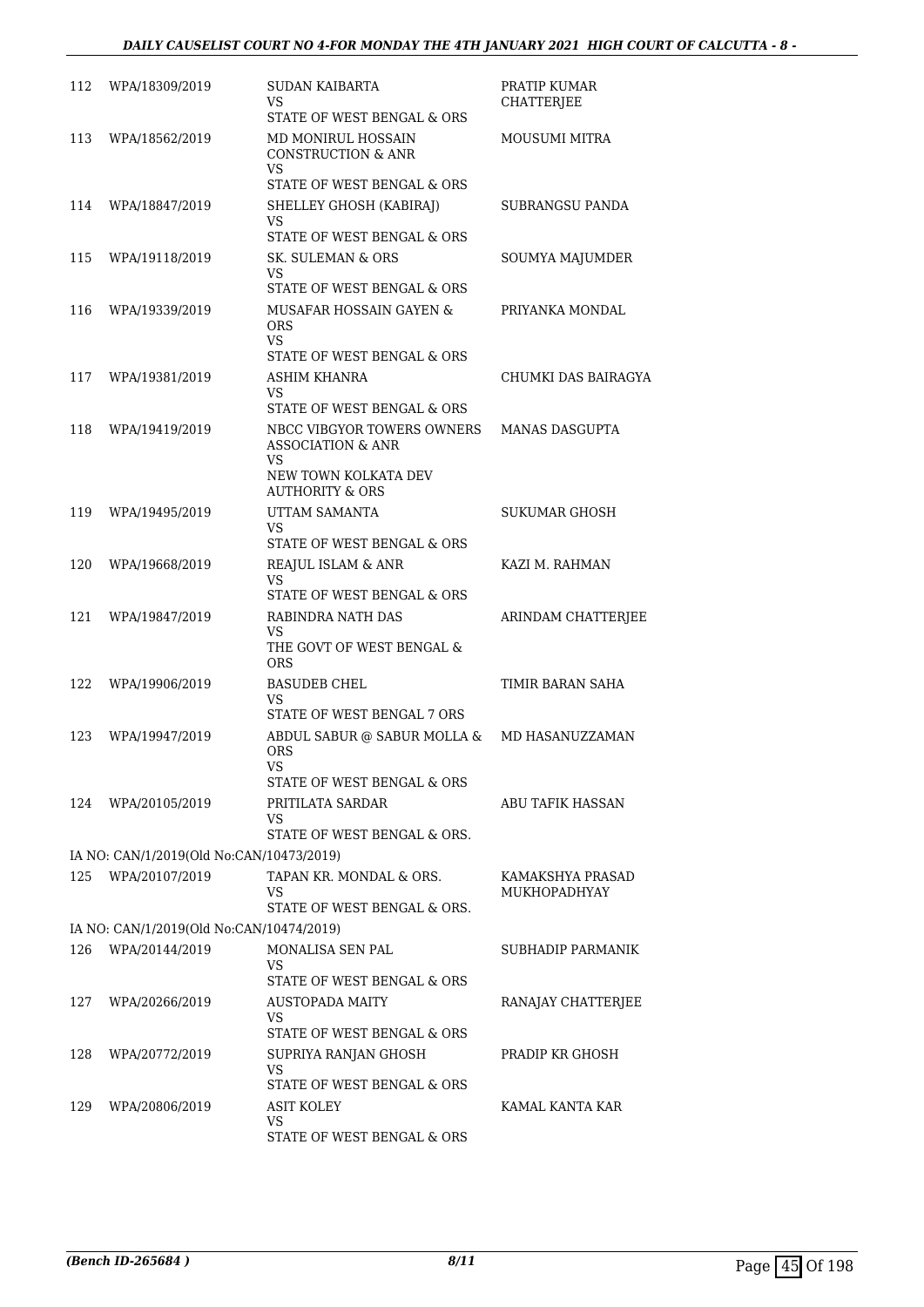| 130 | WPA/20818/2019                          | SK HASUNUDDIN @ JAMANUDDIN<br>VS                        | MD MAHMUD             |
|-----|-----------------------------------------|---------------------------------------------------------|-----------------------|
|     |                                         | STATE OF WEST BENGAL & ORS                              |                       |
| 131 | WPA/20949/2019                          | SABITA BHAKTA & ANR<br>VS.                              | YOUNSH MONDAL         |
|     |                                         | STATE OF WEST BENGAL & ORS                              |                       |
| 132 | WPA/20996/2019                          | GOPAL BISWAS @ GOPAL<br><b>CHANDRA BISWAS &amp; ANR</b> | AMAL KR BANERJEE      |
|     |                                         | VS<br>STATE OF WEST BENGAL & ORS                        |                       |
| 133 | WPA/21004/2019                          | SULEMAN ANSARY & ORS                                    | MADHU SUDAN MONDAL    |
|     |                                         | VS<br>STATE OF WEST BENGAL & ORS                        |                       |
| 134 | WPA/21190/2019                          | DILIP MONDAL & ANR                                      | MONIKA SINHA          |
|     |                                         | VS<br>STATE OF WEST BENGAL & ORS                        |                       |
| 135 | WPA/21531/2019                          | SK. SAHEB ALI & ANR                                     | PUNAM BASU            |
|     |                                         | VS.<br>STATE OF WEST BENGAL & ORS                       |                       |
|     | IA NO: CAN/1/2020                       |                                                         |                       |
| 136 | WPA/21683/2019                          | MD. ABUL BASAR KHAN                                     | MONIKA SINHA          |
|     |                                         | VS                                                      |                       |
|     |                                         | STATE OF WEST BENGAL & ORS                              |                       |
| 137 | WPA/22025/2019                          | SANJAY BHATTACHARJEE                                    | <b>DEBDUTTA BASU</b>  |
|     |                                         | VS<br>STATE OF WEST BENGAL & ORS                        |                       |
| 138 | WPA/22207/2019                          | MADHAI MONDAL & MADHAB                                  | <b>SANDIPAN MAITY</b> |
|     |                                         | CHANDRA MONDAL<br>VS                                    |                       |
|     |                                         | STATE OF WEST BENGAL & ORS                              |                       |
| 139 | WPA/22606/2019                          | RATAN KR DAS & ANR                                      | KAMAL KANTA KAR       |
|     |                                         | VS                                                      |                       |
|     |                                         | STATE OF WEST BENGAL & ORS                              |                       |
| 140 | WPA/22739/2019                          | LAKSHMI KANTA LAHA<br>VS.                               | ARJUN KUMAR SAMANTA   |
|     |                                         | STATE OF WEST BENGAL & ORS                              |                       |
| 141 | WPA/22753/2019                          | <b>SHYAM SUNDAR KUNDU</b><br>VS                         | AMRITA CHATTERJEE     |
|     |                                         | STATE OF WEST BENGAL & ORS                              |                       |
| 142 | WPA/22900/2019                          | MD. MAHIUDDIN<br>VS                                     | MD. HABIBUR RAHMAN    |
|     |                                         | STATE OF WEST BENGAL & ORS                              |                       |
|     | IA NO: CAN/1/2020                       |                                                         |                       |
| 143 | WPA/23371/2019                          | <b>MALA BAURI</b>                                       | SOUMIK GANGULI        |
|     |                                         | VS<br>STATE OF WEST BENGAL & ORS                        |                       |
|     | IA NO: CAN/1/2020(Old No:CAN/1056/2020) |                                                         |                       |
| 144 | WPA/24240/2019                          | FIROJ HUSSAIN                                           | <b>ARUP BANERJEE</b>  |
|     |                                         | VS                                                      |                       |
|     |                                         | STATE OF WEST BENGAL & ORS                              |                       |
| 145 | WPA/61/2020                             | NETAI DAS @ RUIDAS                                      | MD. MAHMUD            |
|     |                                         | VS<br>STATE OF WEST BENGAL & ORS                        |                       |
| 146 | WPA/301/2020                            | MONIRA KHATOON                                          | GAUTAM GURIA          |
|     |                                         | VS.                                                     |                       |
|     |                                         | STATE OF WEST BENGAL & ORS                              |                       |
| 147 | WPA/338/2020                            | RANJAN MAL & ORS                                        | SAIKAT CHATTERJEE     |
|     |                                         | VS.<br>UNION OF INDIA & ORS                             |                       |
| 148 | WPA/398/2020                            | AMAR MONDAL                                             | SARTHAK BURMAN        |
|     |                                         | VS                                                      |                       |
|     |                                         | STATE OF WEST BENGAL & ORS                              |                       |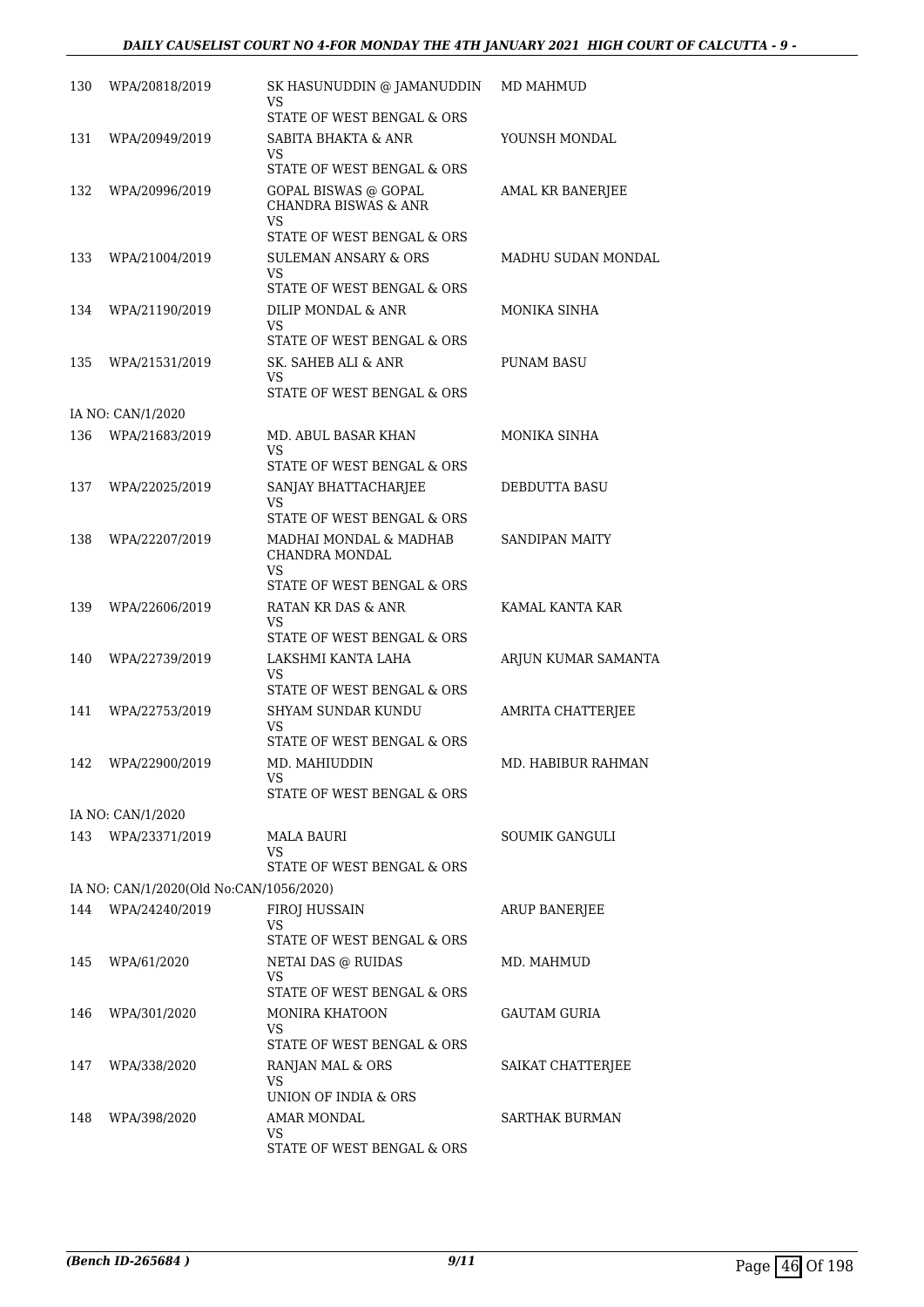## *DAILY CAUSELIST COURT NO 4-FOR MONDAY THE 4TH JANUARY 2021 HIGH COURT OF CALCUTTA - 10 -*

| 149 | WPA/574/2020                            | BULUYARA BIBI & ORS<br>VS                         | ARKA BHATTACHARYA                  |
|-----|-----------------------------------------|---------------------------------------------------|------------------------------------|
| 150 | WPA/694/2020                            | STATE OF WEST BENGAL & ORS<br>RUNA ROY & ORS      | ARUNAVA GANGULY                    |
|     |                                         | VS.<br>STATE OF WEST BENGAL & ORS                 |                                    |
| 151 | WPA/911/2020                            | AHMMED ALI LASKAR & ORS                           | SUDARSHANGHOSH                     |
|     |                                         | VS                                                |                                    |
|     |                                         | STATE OF WEST BENGAL & ORS                        |                                    |
| 152 | WPA/1034/2020                           | ARABINDA JANA<br>VS<br>STATE OF WEST BENGAL & ORS | BHASKAR CHANDRA<br><b>MANNA</b>    |
| 153 | WPA/1932/2020                           | BARNALI GHARAMI (SHIT)                            | SWADHIN PAN                        |
|     |                                         | VS                                                |                                    |
|     |                                         | STATE OF WEST BENGAL & ORS                        |                                    |
| 154 | WPA/1934/2020                           | MAUSUMI DAS<br>VS                                 | SWADHIN PAN                        |
|     |                                         | STATE OF WEST BENGAL & ORS                        |                                    |
| 155 | WPA/1935/2020                           | SATABDI MAHAJAN (MONDAL)<br>VS                    | SWADHIN PAN                        |
|     |                                         | STATE OF WEST BENGAL & ORS                        |                                    |
| 156 | WPA/1937/2020                           | DIPALI MONDAL (SARDAR)<br>VS                      | SWADHIN PAN                        |
|     |                                         | STATE OF WEST BENGAL & ORS                        |                                    |
| 157 | WPA/2158/2020                           | WARSI DAIRY FIRM                                  | <b>HASAN SHAMS</b>                 |
|     |                                         | VS<br>STATE OF WEST BENGAL & ORS                  |                                    |
| 158 | WPA/2282/2020                           | TAPAS KUMAR SADHUKHAN                             | SHAMBA CHAKRABORTY                 |
|     |                                         | VS                                                |                                    |
|     |                                         | STATE OF WEST BENGAL & ORS                        |                                    |
| 159 | WPA/2513/2020                           | YUNUS GAZI<br>VS                                  | RABIDNRA KUMAR<br>JAISWAL          |
|     |                                         | STATE OF WEST BENGAL & ORS                        |                                    |
| 160 | WPA/2544/2020                           | PARIMAL DAS<br>VS                                 | KALLOL KR MAITY                    |
|     |                                         | STATE OF WEST BENGAL & ORS                        |                                    |
| 161 | WPA/2700/2020                           | KABIR SAHAJI                                      | <b>INDRAIIT GHOSH</b>              |
|     |                                         | <b>VS</b><br>STATE OF WEST BENGAL & ORS           |                                    |
| 162 | WPA/2782/2020                           | <b>GOPAL MUKHERJEE</b>                            | <b>SANTIMAY</b>                    |
|     |                                         | VS                                                | <b>BHATTACHARYYA</b>               |
|     |                                         | STATE OF WEST BENGAL & ORS                        |                                    |
| 163 | WPA/6569/2020                           | MD. AFJAL HOQUE & ORS<br>VS                       | <b>SUNNY NANDY</b>                 |
|     |                                         | STATE OF WEST BENGAL & ORS                        |                                    |
|     | IA NO: CAN/1/2020(Old No:CAN/5351/2020) |                                                   |                                    |
| 164 | WPA/7042/2020                           | ACHINTA KUMAR SAM<br>VS                           | APURBA GHOSH                       |
|     |                                         | State of West Bengal                              |                                    |
|     | IA NO: CAN/1/2020                       |                                                   |                                    |
| 165 | WPA/7788/2020                           | <b>BALARAM DHIBAR</b><br>VS                       | DIPTENDU MONDAL                    |
|     |                                         | STATE OF WEST BENGAL AND<br>ORS.                  |                                    |
| 166 | WPA/9017/2020                           | SUNAND PRASAD SHAW<br>VS                          | PRATAP RANJAN<br><b>CHATTERJEE</b> |
|     |                                         | STATE OF WEST BENGAL AND<br>ORS.                  |                                    |
| 167 | WPA/10917/2020                          | ASHOK SAMANTA<br>VS                               | KRISHNENDU BHADRA                  |
|     |                                         | STATE OF WEST BENGAL AND<br>ORS.                  |                                    |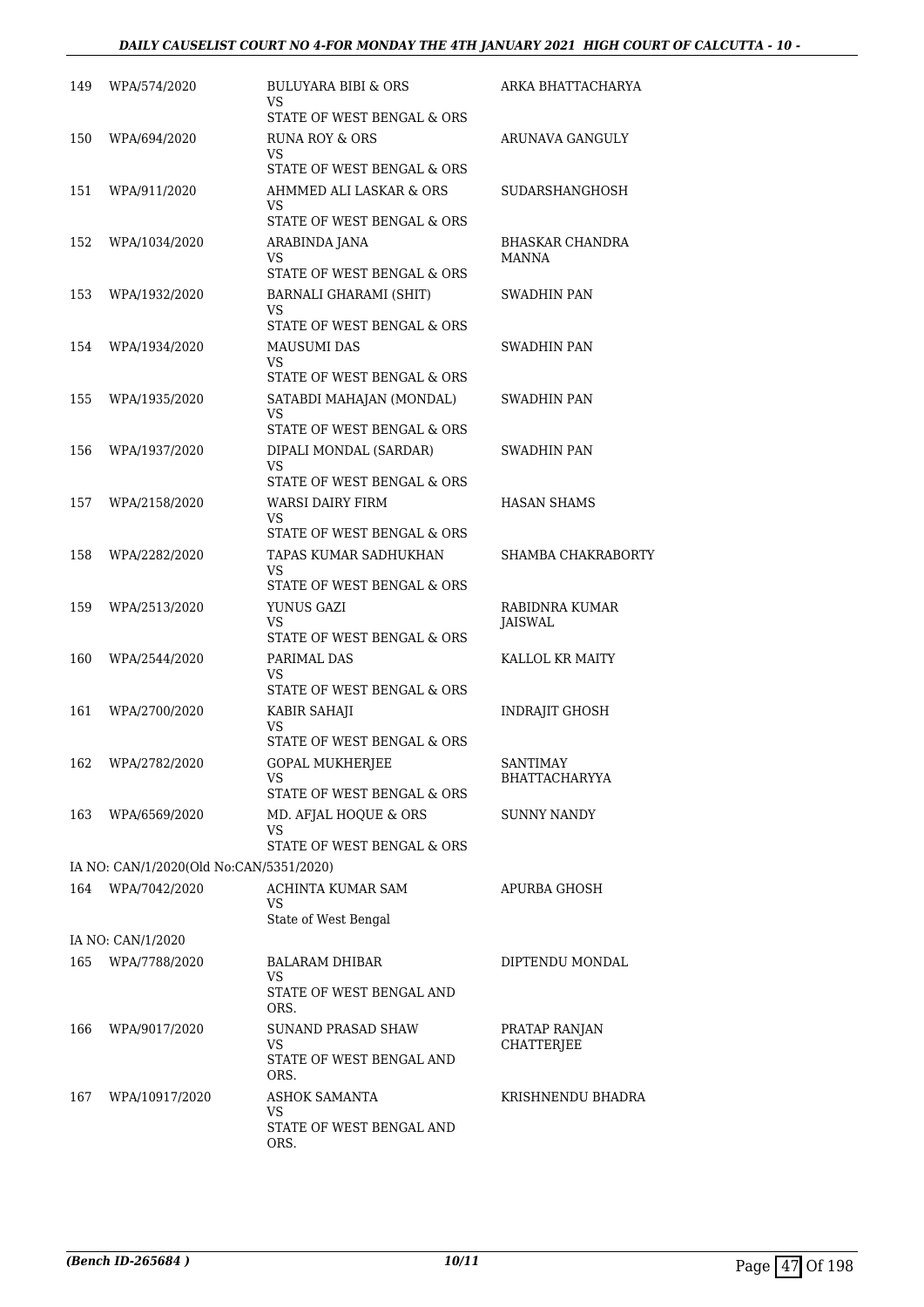168 WPA/11106/2020 REKHA SARKAR TIKADAR AND ORS VS STATE OF WEST BENGAL AND ORS.

SARTHAK BARMAN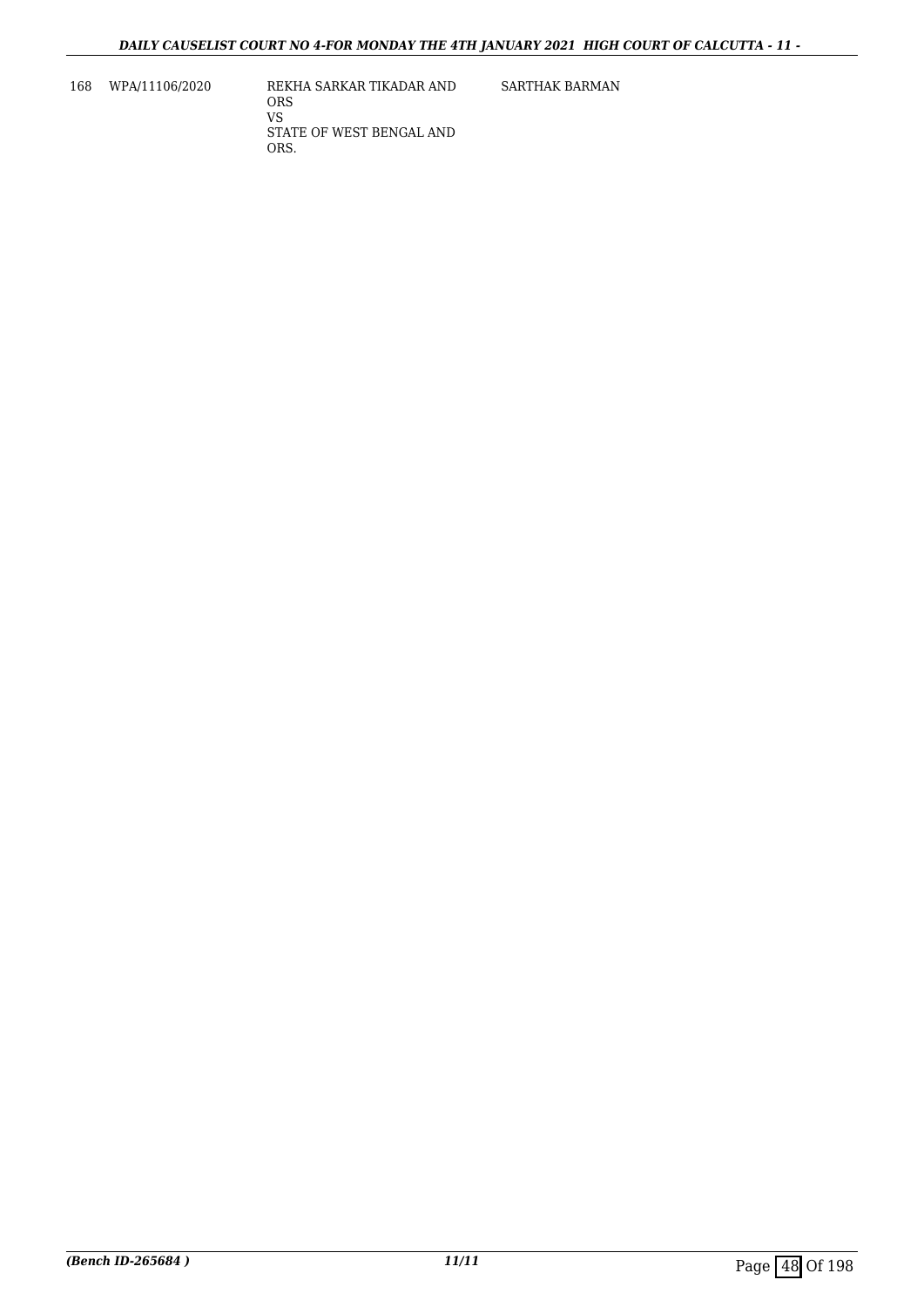

## **Appellate Side**

**DAILY CAUSELIST For Monday The 4th January 2021**

**COURT NO. 38**

**SINGLE BENCH (SB - IV)**

**AT 10:45 AM**

## **HON'BLE JUSTICE ASHIS KUMAR CHAKRABORTY**

**(VIA VIDEO CONFERENCE)**

**ON AND FROM MONDAY THE 7TH DECEMBER, 2020 ISSUED ON 1ST DECEMBER, 2020 IS MODIFIED TO THE FOLLOWING EXTENT - MATTERS (INCLUDING MOTIONS UNDER ARTICLE 226 OF THE CONSTITUTION OF INDIA RELATING TO LAND UNDER GROUP I INCLUDING APPLICATIONS CONNECTED THERETO.**

**NOTE: MATTERS WILL BE TAKEN UP THROUGH PHYSICAL HEARING ONLY WHEN BOTH THE PAR.TIES ARE AGREED**

**MENTIONING WILL BE PERMITTED ONLY ON THE VIRTUAL MODE INDICATING GROUP(S) OR SECTION(S) ALONG WITH GROUND OF URGENCY.**

|    | <b>MOTION</b>                           |                                                                                             |                                 |  |  |
|----|-----------------------------------------|---------------------------------------------------------------------------------------------|---------------------------------|--|--|
| 1  | WPA/4370/2019<br>(Chamber) (Top)        | <b>ABHISHEK SOM</b><br><b>VS</b><br>STATE OF WEST BENGAL & ORS.                             | ARKAPRAVA SEN                   |  |  |
|    | IA NO: CAN/2/2020(Old No:CAN/3113/2020) |                                                                                             |                                 |  |  |
| 2  | WPA/20681/2019                          | SUKUMAR BHATTACHARIYA<br><b>VS</b>                                                          | PRASAYAN MUKHERJEE              |  |  |
| 3  | WPA/20903/2019                          | STATE OF WEST BENGAL & ORS<br>ANIL KR. NASKAR<br><b>VS</b><br>STATE OF WEST BENGAL & ORS.   | DEBOBRATA SARDAR                |  |  |
| 4  | WPA/20975/2019                          | ADITYA RAY & ANR.<br><b>VS</b><br>UNION OF INDIA & ORS.                                     | <b>ARINDAM DAS</b>              |  |  |
| 5  | WPA/21235/2019                          | <b>ASHUTOSH SARDAR</b><br><b>VS</b><br>UNION OF INDIA & ORS                                 | <b>SARADA SHA</b>               |  |  |
| 6  | WPA/21387/2019                          | <b>GOURI KAR CHOWDHURI &amp; ORS</b><br><b>VS</b>                                           | <b>BISWAPRIYA SAMANTA</b>       |  |  |
| 7  | WPA/21537/2019                          | STATE OF WEST BENGAL & ORS<br>SK. MOZAFFAR & ORS<br><b>VS</b><br>STATE OF WEST BENGAL & ORS | <b>SK HEDAYATULLAH</b>          |  |  |
| 8  | WPA/21624/2019                          | <b>BRAJESHWARI NASKAR</b><br><b>VS</b><br>STATE OF WEST BENGAL & ORS                        | MD HASANUZZAMAN                 |  |  |
| 9  | WPA/21704/2019                          | JIWAN DAS BAJAJ<br><b>VS</b><br>STATE OF WEST BENGAL & ORS                                  | PAPIYA BANERJEE BIHANI          |  |  |
| 10 | WPA/22616/2019                          | SHIB DURGA MATSAYAJIBI<br>SAMABAY SAMITY LTD<br><b>VS</b><br>STATE OF WEST BENGAL & ORS     | <b>CHAITALI</b><br>MUKHOPADHYAY |  |  |
| 11 | WPA/22632/2019                          | SARFUDDIN SAHA<br><b>VS</b><br>STATE OF WEST BENGAL & ORS                                   | <b>TARUN KR DAS</b>             |  |  |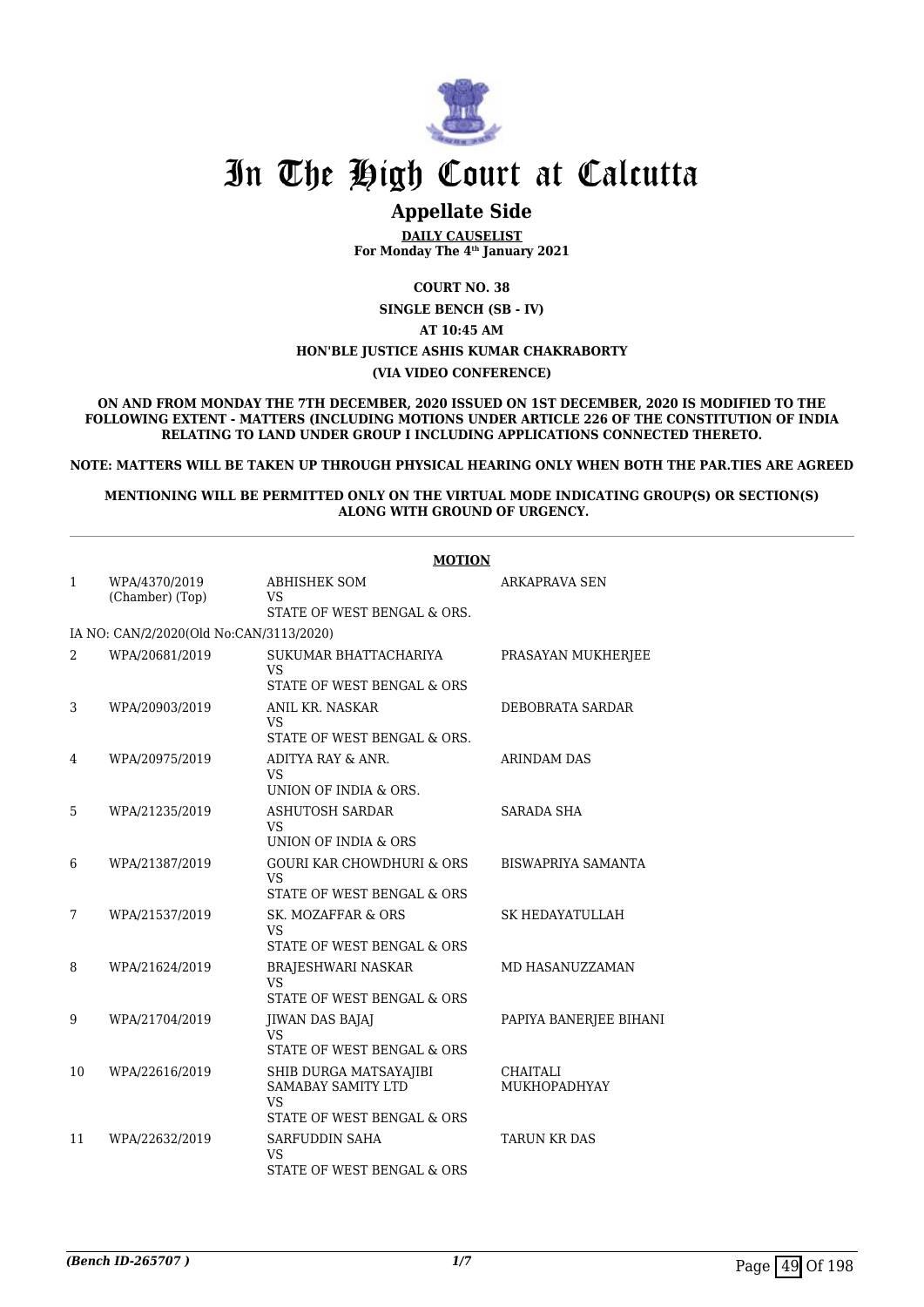| 12 | WPA/23742/2019 | MAZHAR HASSAN ALIAS HOSSAIN<br>VS<br>STATE OF WEST BENGAL & ORS                  | <b>AVIJIT ROY</b>         |
|----|----------------|----------------------------------------------------------------------------------|---------------------------|
| 13 | WPA/23944/2019 | NIRMAL UTHASINI<br>VS.<br>STATE OF WEST BENGAL & ORS                             | RATUL GHOSH               |
| 14 | WPA/23965/2019 | <b>AYESA &amp; ORS</b><br>VS<br>UNION OF INDIA & ORS                             | <b>DONA GHOSH</b>         |
| 15 | WPA/23968/2019 | SAMIUL HOQUE & ORS<br>VS.<br>UNION OF INDIA & ORS                                | DONA GHOSH                |
| 16 | WPA/24035/2019 | ANADI JANA & ORS<br>VS<br>STATE OF WEST BENGAL & ORS                             | KARTICK CHANDRA KAPAS     |
| 17 | WPA/24353/2019 | TARUN TAPAN NANDAN<br>VS<br>STATE OF WEST BENGAL & ORS                           | DYUTIMAN BANERJEE         |
| 18 | WPA/24354/2019 | ANANDA MONDAL & ANR<br>VS.<br>STATE OF WEST BENGAL & ORS                         | PARTHA PRATIM ROY         |
| 19 | WPA/312/2020   | <b>SUTAPA GUCHHAIT &amp; ANR</b><br><b>VS</b><br>STATE OF WEST BENGAL & ORS      | PANCHANAN HAJRA           |
| 20 | WPA/1446/2020  | ALEA BIBI<br>VS.<br>STATE OF WEST BENGAL & ORS                                   | PANNALAL<br>BANDYOPADHYAY |
| 21 | WPA/2413/2020  | PURNA CH. BISWAS & ORS<br>VS.<br>UNION OF INDIA & ORS                            | ARINDAM DAS               |
| 22 | WPA/2489/2020  | JAGANNATH DAS & ORS<br>VS<br>UNION OF INDIA & ORS                                | <b>DONA GHOSH</b>         |
| 23 | WPA/2499/2020  | NEPAL JOARDAR<br>VS<br>STATE OF WEST BENGAL & ORS                                | SARBANANDA SANYAL         |
| 24 | WPA/2534/2020  | DIBYENDU DEY ALIAS DIBYENDU<br><b>SARKAR</b><br>VS<br>STATE OF WEST BENGAL & ORS | SABYASACHI HAZRA          |
| 25 | WPA/2568/2020  | <b>ADHIR PRAMANIK</b><br><b>VS</b><br>STATE OF WEST BENGAL & ORS                 | DILIP KR SHYAMAL          |
| 26 | WPA/2605/2020  | SIKHA ROY & ANR<br>VS<br>STATE OF WEST BENGAL & ORS                              | PRADIP KR MAJUMDAR        |
| 27 | WPA/2607/2020  | <b>JAGABANDHU BISWAS</b><br>VS.<br>UNION OF INDIA & ORS                          | <b>ABHIJIT SARKAR</b>     |
| 28 | WPA/3057/2020  | MAHADEB JANA & ORS<br>VS<br>STATE OF WEST BENGAL & ORS                           | APURBA CHAKRABARTTY       |
| 29 | WPA/3126/2020  | PARBATI NATH DEY & ORS<br>VS.<br>STATE OF WEST BENGAL & ORS                      | MAHAMMAD MAHMUD           |
| 30 | WPA/3131/2020  | SUKHA RANJAN DAS & ORS<br><b>VS</b><br>STATE OF WEST BENGAL & ORS                | PARIKSHIT GOSWAMI         |
| 31 | WPA/3446/2020  | JHARNA DAS & ORS<br>VS<br>STATE OF WEST BENGAL & ORS                             | KIRAN KUMAR MAHATO        |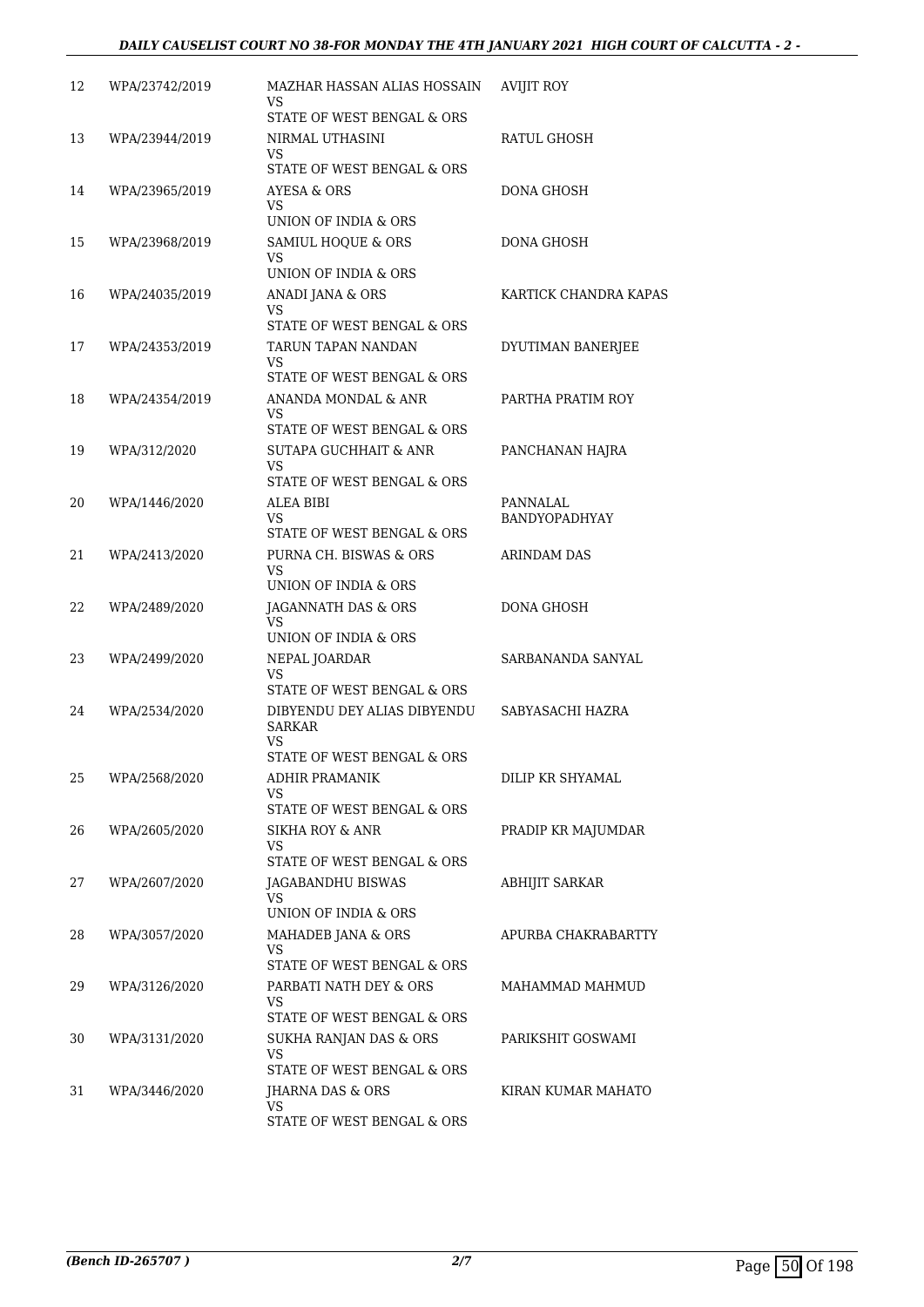| 32 | WPA/3640/2020     | PURNA CH. MANNA<br>VS<br>STATE OF WEST BENGAL & ORS.                                                                      | PARTHA PRATIM ROY                   |
|----|-------------------|---------------------------------------------------------------------------------------------------------------------------|-------------------------------------|
| 33 | WPA/3643/2020     | NIRMAL DOLUI<br>VS<br>STATE OF WEST BENGAL & ORS.                                                                         | SATYAM MUKHERJEE                    |
| 34 | WPA/3964/2020     | <b>SWAPAN BARIK &amp; ORS</b><br>VS                                                                                       | TANUSRI SANTRA                      |
| 35 | WPA/4118/2020     | STATE OF WEST BENGAL & ORS<br>DINESH CHANDRA PAL<br>VS<br>STATE OF WEST BENGAL & ORS                                      | DYUTIMAN BANERJEE                   |
| 36 | WPA/4542/2020     | <b>CHANDAN MUKHERJEE</b><br>VS<br>STATE OF WEST BENGAL & ORS                                                              | S.G. CHOWDHURY                      |
| 37 | WPA/5051/2020     | KANU PAUL CHOWDHURY<br>VS<br>UNION OF INDIA & ORS                                                                         | <b>MAYUKH MAITRA</b>                |
| 38 | WPA/5052/2020     | JHUNU PAUL CHOWDHURY & ORS<br>VS<br>UNION OF INDIA & ORS                                                                  | <b>MAYUKH MAITRA</b>                |
| 39 | WPA/5198/2020     | NIJAM ALI MONDAL<br>VS<br>STATE OF WEST BENGAL & ORS                                                                      | <b>ABDUR RAHAMAN</b>                |
| 40 | WPA/5258/2020     | HIMANGSHU SEKHAR TAH<br>VS<br>STATE OF WEST BENGAL & ORS                                                                  | GOURAV BANERJI                      |
| 41 | WPA/5542/2020     | RAMANUJ SINGH<br>VS<br>STATE OF WEST BENGAL& ORS                                                                          | AMRITO GOURAV KAR                   |
| 42 | WPA/7277/2020     | HARIPADA MONDAL AND OTHERS<br>VS<br>STATE OF WEST BENGAL AND<br>ORS.                                                      | <b>MUKTESWAR MAITY</b>              |
|    | IA NO: CAN/1/2020 |                                                                                                                           |                                     |
| 43 | WPA/7471/2020     | <b>SMT SATWANTI DEVI</b><br>VS<br>THE CHAIRMAN, SUB DIV<br>MAGISTRATE, SR CITIZEN<br>WELFARE AND MAIN TRIBUNAL<br>AND ANR | <b>ANJALI NAG</b>                   |
|    | IA NO: CAN/1/2020 |                                                                                                                           |                                     |
| 44 | WPA/7505/2020     | SUDHIR KUMAR UDGIRKKAR<br>VS<br>State of West Bengal                                                                      | ANAND JHA                           |
|    | IA NO: CAN/1/2020 |                                                                                                                           |                                     |
| 45 | WPA/7924/2020     | PRADIP MAITY<br>VS<br>STATE OF WEST BENGAL AND<br>ORS.                                                                    | SANTI PADA PAHARI                   |
| 46 | WPA/8254/2020     | <b>BHOLANATH HALDEWR AND ORS</b><br>VS<br>STATE OF WEST BENGAL AND<br>ORS.                                                | LAKSHMINATH<br><b>BHATTACHARYYA</b> |
| 47 | WPA/8473/2020     | MD ANAMUL SHEK<br>VS<br>STATE OF WEST BENGAL AND<br>ORS.                                                                  | <b>MANIKA SARKAR</b>                |
| 48 | WPA/8613/2020     | JITENDRANATH MAHANTY AND<br><b>ORS</b><br><b>VS</b><br>STATE OF WEST BENGAL AND<br>ORS.                                   | FALGUNI<br>BANDYOPADHYAY            |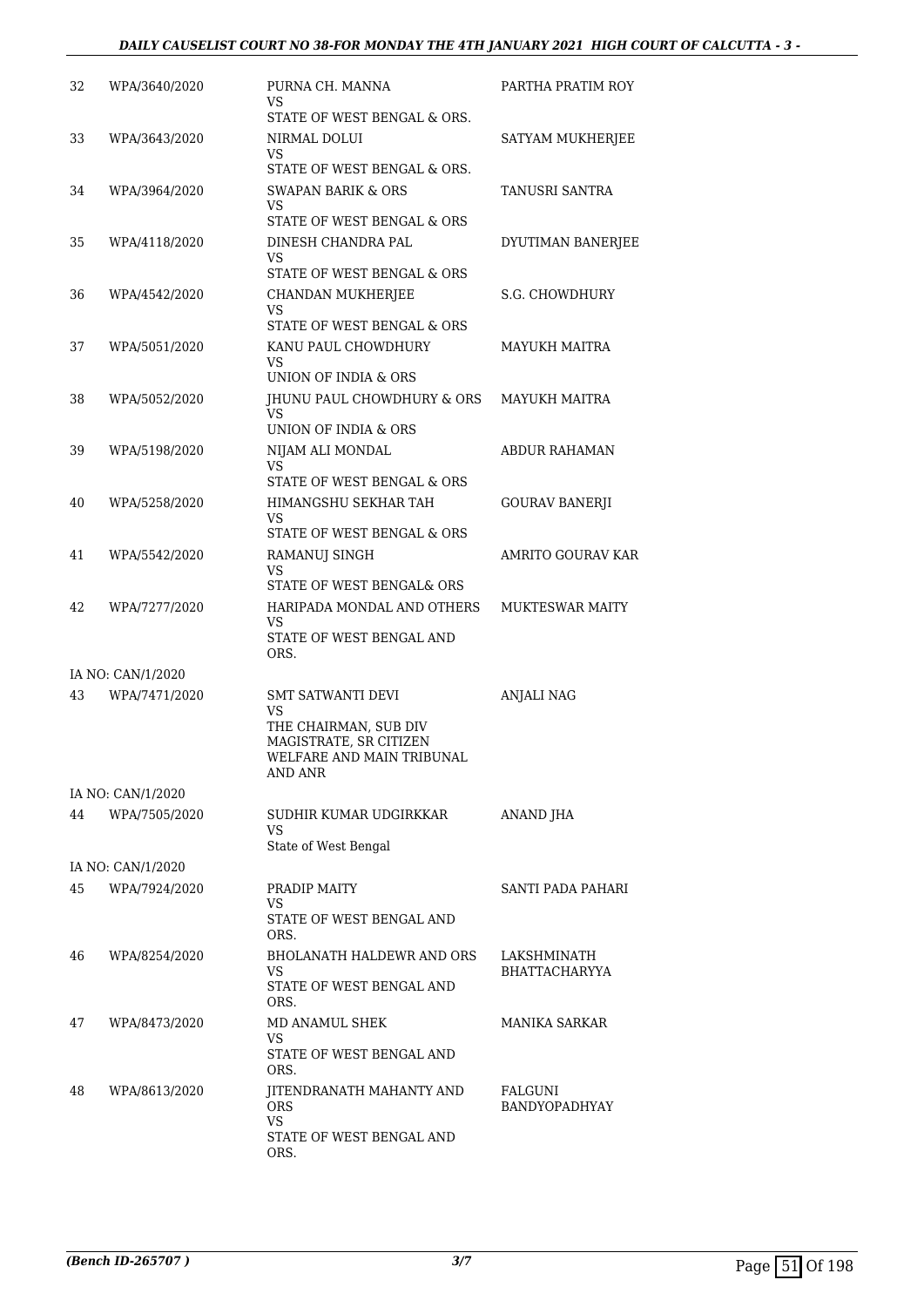| 49 | WPA/8617/2020 | PREMI ARORA<br>VS<br>STATE OF WEST BENGAL AND<br>ORS.                                                           | SOMNATH ROY<br><b>CHOWDHURY</b>        |
|----|---------------|-----------------------------------------------------------------------------------------------------------------|----------------------------------------|
| 50 | WPA/8629/2020 | ORTHO PHARMA PVT LTD AND<br>ANR<br><b>VS</b><br>WEST BENGAL SMALL<br>INDUSTRIES DEV. CORP LTD AND<br><b>ORS</b> | <b>SREETAMA BISWAS</b>                 |
| 51 | WPA/8719/2020 | MEGHNAD RANA @ MEGNAD<br>RANA<br><b>VS</b><br>STATE OF WEST BENGAL AND<br>ORS.                                  | SHAMIK CHATTERJEE                      |
| 52 | WPA/8750/2020 | MANGAL CHANDRA DAS<br>VS<br>STATE OF WEST BENGAL AND<br>ORS.                                                    | SUSMITA CHOWDHURY                      |
| 53 | WPA/8837/2020 | PALCON ABASAN PRIVATE<br>LIMITED<br><b>VS</b><br>THE STATE OF WEST BENGAL<br>AND ORS                            | <b>SOMNATH ROY</b><br><b>CHOWDHURY</b> |
| 54 | WPA/8905/2020 | SUPENDRA NATH BASAK AND<br><b>ORS</b><br><b>VS</b><br>STATE OF WEST BENGAL AND<br><b>ORS</b>                    | SARBANANDA SANYAL                      |
| 55 | WPA/8906/2020 | SUSHIL CHANDRA BISWAS AND<br><b>ORS</b><br>VS<br>STATE OF WEST BENGAL AND<br><b>ORS</b>                         | SARBANANDA SANYAL                      |
| 56 | WPA/8932/2020 | SIKIMUDDIN SK AND ANOTHER<br>VS<br>STATE OF WEST BENGAL AND<br>ORS.                                             | SUFI KAMAL                             |
| 57 | WPA/9202/2020 | JHARNA DAS<br>VS<br>State of West Bengal                                                                        | <b>MONIKA SARKAR</b>                   |
| 58 | WPA/9478/2020 | MANJU RANI MONDAL<br>VS<br>STATE OF WEST BENGAL AND<br>ORS.                                                     | MANIKA SARKAR                          |
| 59 | WPA/9520/2020 | PRAMITA GAYEN<br>VS.<br>STATE OF WEST BENGAL AND<br>ORS.                                                        | DILIP KUMAR SHYAMAL                    |
| 60 | WPA/9521/2020 | <b>GANESH CHAKRABORTY</b><br>VS.<br>STATE OF WEST BENGAL AND<br>ORS.                                            | DILIP KUMAR SHYAMAL                    |
| 61 | WPA/9523/2020 | MAA SHITALA BISHALAXMI<br>SANGHA REPD BY SUKHEN MITRA<br>VS<br>STATE OF WEST BENGAL AND<br>ORS.                 | DILIP KUMAR SHYAMAL                    |
| 62 | WPA/9524/2020 | SWAPAN KUMAR PAG<br>VS.<br>STATE OF WEST BENGAL AND<br>ORS.                                                     | DILIP KUMAR SHYAMAL                    |
| 63 | WPA/9525/2020 | DEBABRATA GURIA<br>VS<br>STATE OF WEST BENGAL AND<br>ORS.                                                       | DILIP KUMAR SHYAMAL                    |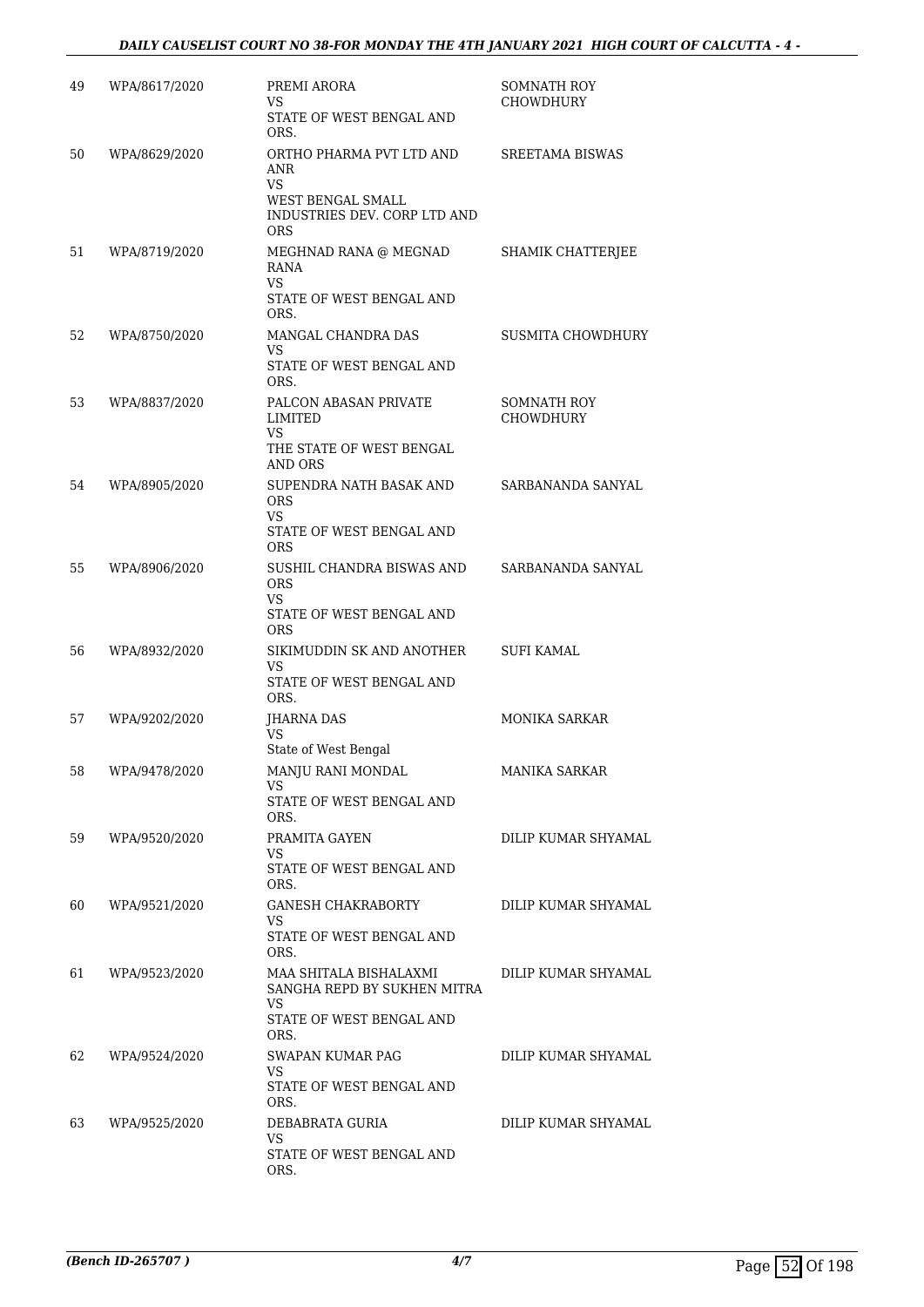| 64 | WPA/9528/2020              | UTTAM ROUTH<br>VS<br>STATE OF WEST BENGAL AND<br>ORS.                                                             | DILIP KUMAR SHYAMAL    |
|----|----------------------------|-------------------------------------------------------------------------------------------------------------------|------------------------|
| 65 | WPA/9529/2020              | NAMKHANA GRAMBARI<br>REPRESENTED BY AJOY KHATUA<br>VS<br>STATE OF WEST BENGAL AND<br>ORS.                         | DILIP KUMAR SHYAMAL    |
| 66 | WPA/9550/2020              | <b>SUSANTA MAITY</b><br>VS<br>UNION OF INDIA AND ORS.                                                             | SIDDHARTHA ROY         |
| 67 | WPA/9560/2020              | FABWORTH PROMOTERS PVT LTD<br>AND ANR<br>VS<br>KOLKATA METROPOLITAN DEV.<br><b>AUTHORITY AND ORS</b>              | ALAKNANDA DAS          |
| 68 | WPA/9681/2020              | PRABHA SINGH AND OTHERS<br>VS.<br>STATE OF WEST BENGAL AND<br>ORS.                                                | <b>SUMAN BANERJEE</b>  |
| 69 | WPA/9722/2020              | DINESH KUMAR AGARWALA<br><b>VS</b><br>State of West Bengal                                                        | JAMIRUDDIN KHAN        |
| 70 | WPA/9843/2020<br>(Chamber) | SHYAMA PRASAD DEY PAUL AND<br>ANR<br>VS<br>STATE OF WEST BENGAL AND<br>ORS.                                       | ARKADIPTA SENGUPTA     |
|    | IA NO: CAN/1/2020          |                                                                                                                   |                        |
| 71 | WPA/9880/2020              | RAMA PRASAD SARKAR<br>VS<br>STATE OF WEST BENGAL AND<br>ORS.                                                      |                        |
| 72 | WPA/9938/2020              | RAFIKUL LASKAR<br>VS<br>THE STATE OF WEST BENGAL<br>AND ANR                                                       | MANABENDRA THAKUR      |
| 73 | WPA/9972/2020              | <b>BIDYUT KUMAR BISWAS</b><br>VS<br>UNION OF INDIA AND ORS.                                                       | <b>GIASUDDIN MOLLA</b> |
| 74 | WPA/10141/2020             | AKASHTORI CO-OPERATIVE<br><b>HOUSING SOCIETY LIMITED AND</b><br>ANOTHER<br>VS<br>STATE OF WEST BENGAL AND<br>ORS. | SANJAY SAHA            |
| 75 | WPA/10142/2020             | AINUDDIN SEK<br>VS.<br>STATE OF WEST BENGAL AND<br>ORS.                                                           | ARITRA SANKAR RAY      |
| 76 | WPA/10143/2020             | KALPANA PAL<br>VS                                                                                                 | ARITRA SHANKAR RAY     |
| 77 | WPA/10151/2020             | State of West Bengal<br><b>TAIMINA BIBI</b><br>VS.<br>STATE OF WEST BENGAL AND<br>ORS.                            | ARITRA SHANKAR RAY     |
| 78 | WPA/10416/2020             | DEBASHIS CHAKRABORTY<br>VS<br>UNION OF INDIA AND OTHERS                                                           | TANUSRI SANTRA         |
| 79 | WPA/10568/2020             | SANTANU MONDAL<br>VS.<br>THE ADDITIONAL LAND<br><b>ACQUISITION OFFICER</b>                                        | NITAI CHANDRA SAHA     |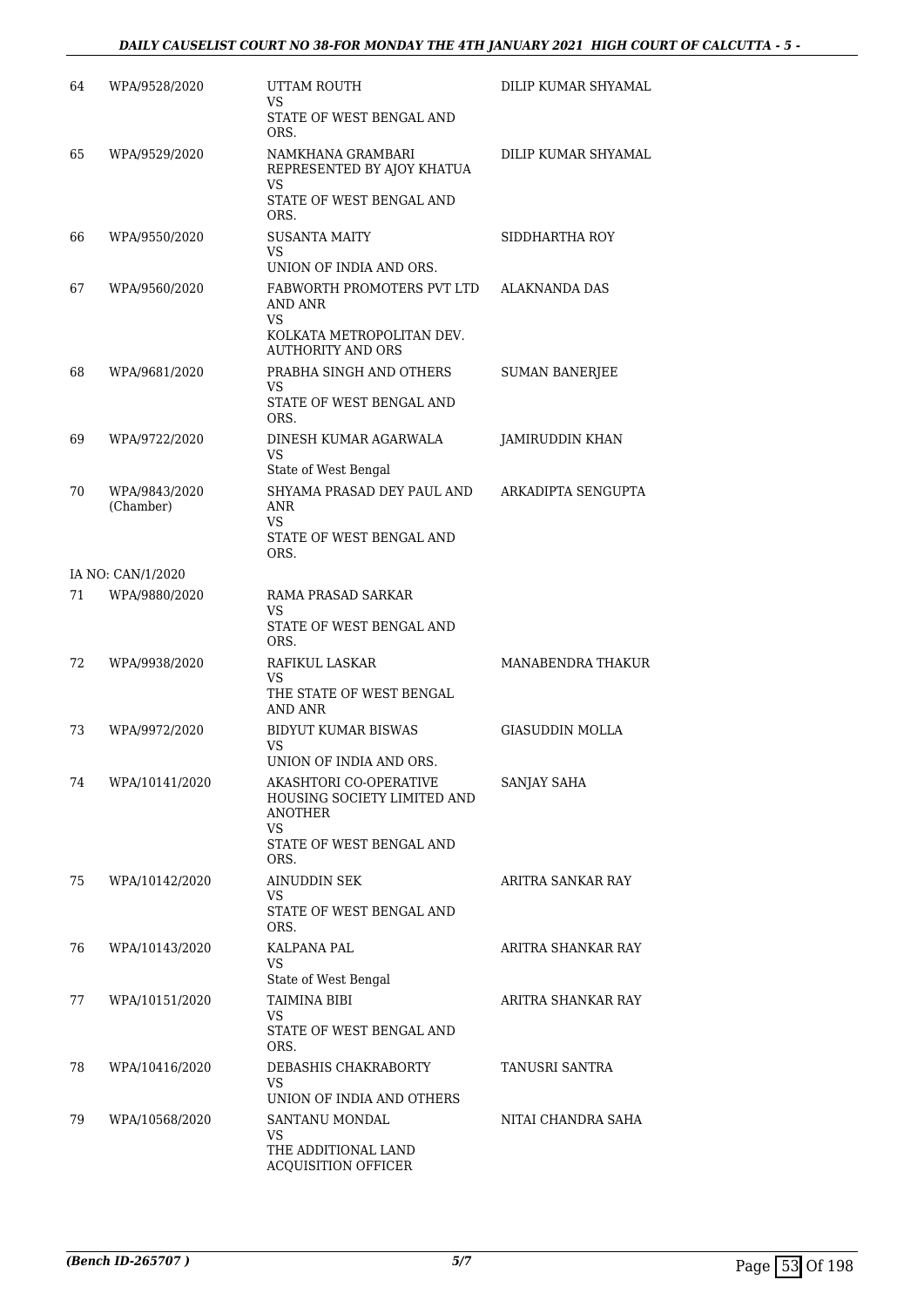## *DAILY CAUSELIST COURT NO 38-FOR MONDAY THE 4TH JANUARY 2021 HIGH COURT OF CALCUTTA - 6 -*

| WPA/10579/2020 | MD.MAJEDAR RAHAMAN<br>VS                                                        | <b>BISWAJIT SAMANTA</b>                                                                                                                                                                                           |
|----------------|---------------------------------------------------------------------------------|-------------------------------------------------------------------------------------------------------------------------------------------------------------------------------------------------------------------|
|                | STATE OF WEST BENGAL AND<br>ORS.                                                |                                                                                                                                                                                                                   |
| WPA/10762/2020 | RAJENDRA KUMAR BIDASARIA                                                        | SURANJAN SAHA                                                                                                                                                                                                     |
|                | STATE OF WEST BENGAL AND<br>ORS.                                                |                                                                                                                                                                                                                   |
| WPA/10808/2020 | TAPAN KUMAR MANNA                                                               | GOURAB GHOSH                                                                                                                                                                                                      |
|                | STATE OF WEST BENGAL AND<br>ORS.                                                |                                                                                                                                                                                                                   |
| WPA/10869/2020 | SHANKAR PRAMANICK                                                               | SARBANANDA SANYAL                                                                                                                                                                                                 |
|                | STATE OF WEST BENGAL AND<br>ORS.                                                |                                                                                                                                                                                                                   |
| WPA/10874/2020 | PRADIP MONDAL                                                                   | SARBANANDA SANYAL                                                                                                                                                                                                 |
|                | STATE OF WEST BENGAL AND<br>ORS.                                                |                                                                                                                                                                                                                   |
| WPA/10936/2020 | <b>CHANDRANI BISWAS</b>                                                         | <b>DEBASISH</b><br>CHATTOPADHYAY                                                                                                                                                                                  |
|                | STATE OF WEST BENGAL AND<br>ANR.                                                |                                                                                                                                                                                                                   |
| WPA/11005/2020 | <b>AMIT GHOSH</b>                                                               | SOMESH KUMAR GHOSH                                                                                                                                                                                                |
|                | UNION OF INDIA AND ORS.                                                         |                                                                                                                                                                                                                   |
| WPA/11169/2020 | HOTEL AL SANA PVT LTD AND<br><b>ORS</b><br>VS.<br>STATE OF WEST BENGAL AND      | <b>SAMIK SARKAR</b>                                                                                                                                                                                               |
|                | ORS.                                                                            |                                                                                                                                                                                                                   |
|                | <b>VS</b><br>UNION OF INDIA AND ORS.                                            | K.M. HOSSAIN                                                                                                                                                                                                      |
| WPA/11229/2020 | BIMAL PAL AND ANR                                                               | ABHIJIT SARKAR                                                                                                                                                                                                    |
|                | THE STATE OF WEST BENGAL<br><b>AND ORS</b>                                      |                                                                                                                                                                                                                   |
| WPA/11444/2020 | BISHAN M. AGARWAL<br>VS                                                         | SAYAK RANJAN GANGULY                                                                                                                                                                                              |
|                | <b>B.M.DEALERS LLP</b>                                                          | SAYAK RANJAN GANGULY                                                                                                                                                                                              |
|                | VS.                                                                             |                                                                                                                                                                                                                   |
|                |                                                                                 | SAYAK RANJAN GANGULY                                                                                                                                                                                              |
|                | VS<br>UNION OF INDIA AND ORS.                                                   |                                                                                                                                                                                                                   |
| WPA/11477/2020 | KISHAN M. AGARWAL                                                               | SAYAN RANJAN GANGULY                                                                                                                                                                                              |
|                | UNION OF INDIA AND ORS.                                                         |                                                                                                                                                                                                                   |
| WPA/11480/2020 | K.K. COMMODITIES LLP<br>(FORMERLY KNOWN AS K.K.<br>COMMODITIES PVT. LTD)<br>VS. | SAYAK RANJAM GANGULY                                                                                                                                                                                              |
| WPA/11483/2020 | <b>B.M.A MERCHANDISE LLP</b>                                                    | SAYAK RANJAN GANGULY                                                                                                                                                                                              |
|                | VS                                                                              |                                                                                                                                                                                                                   |
| WPA/11487/2020 | B.K. MERCHANTILE LLP                                                            | SAYAK RANJAN GANGULY                                                                                                                                                                                              |
|                | VS<br>STATE OF WEST BENGAL AND<br>ORS.                                          |                                                                                                                                                                                                                   |
|                | WPA/11224/2020<br>WPA/11447/2020<br>WPA/11453/2020                              | VS<br>VS<br>VS<br>VS<br><b>VS</b><br>VS<br><b>GOPAL MUKHERJEE</b><br>VS<br>UNION OF INDIA AND ORS.<br>UNION OF INDIA AND ORS.<br>B.K. MARCHANTILE LLP<br>VS<br>UNION OF INDIA AND ORS.<br>UNION OF INDIA AND ORS. |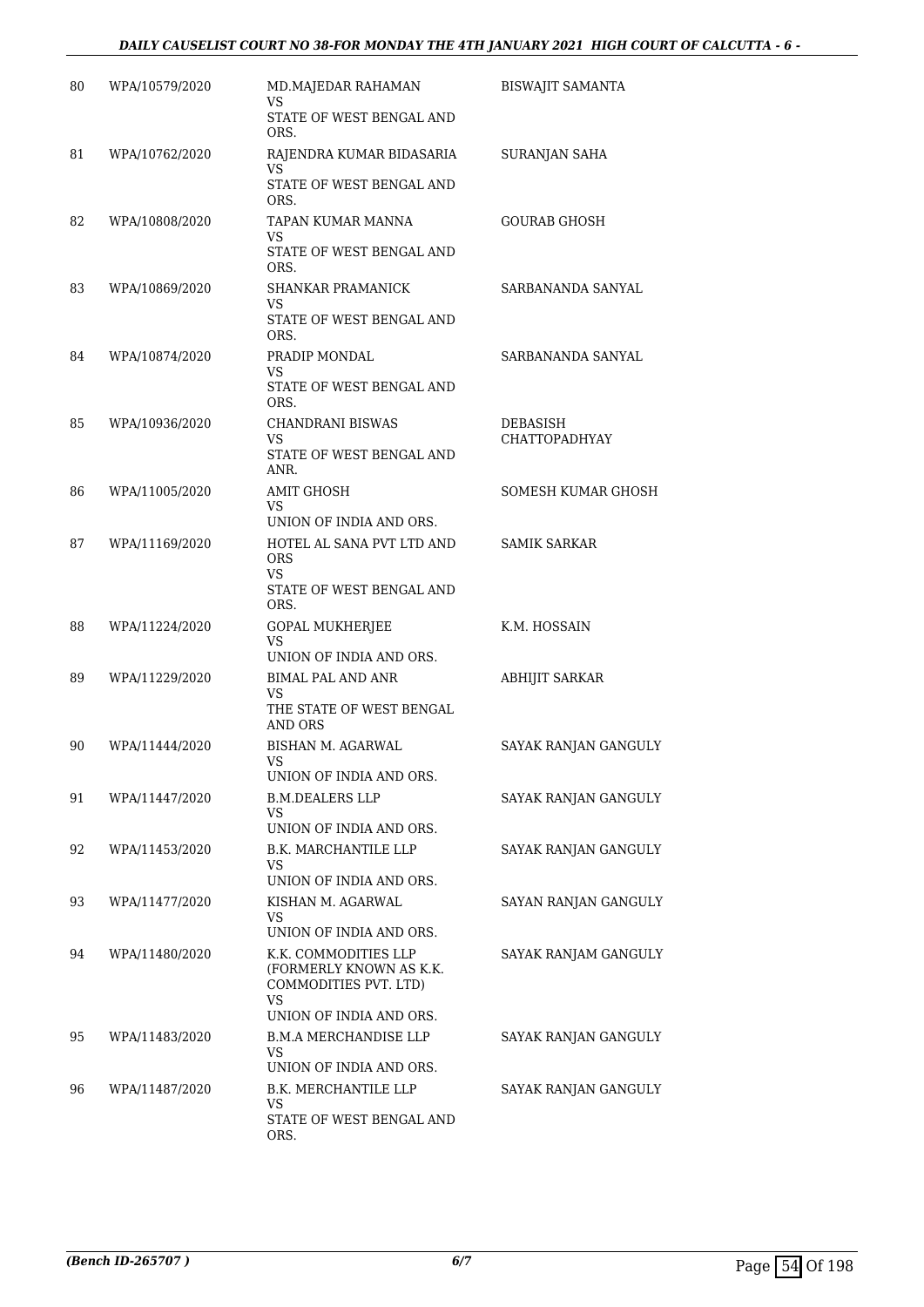## *DAILY CAUSELIST COURT NO 38-FOR MONDAY THE 4TH JANUARY 2021 HIGH COURT OF CALCUTTA - 7 -*

| 97  | WPA/11490/2020 | MANNALAL SUREKA TRUST<br>VS<br>UNION OF INDIA AND ORS.       | SAYAK RANJAN GANGULY               |
|-----|----------------|--------------------------------------------------------------|------------------------------------|
| 98  | WPA/11493/2020 | BISHAN M. AGARWAL<br>VS<br>UNION OF INDIA AND ORS.           | SAYAK RANJAN GANGULY               |
| 99  | WPA/11541/2020 | RAHUL AMIN MALLICK<br>VS<br>STATE OF WEST BENGAL AND<br>ORS. | LAKSHMINATH<br><b>BHATTACHARYA</b> |
| 100 | WPA/11611/2020 | SWAGATA BOSE<br>VS<br>STATE OF WEST BENGAL AND<br>ORS.       | PRASANTA KUMAR<br>PAKRASHI         |
| 101 | WPA/11662/2020 | SANJIB KUNDU<br>VS<br>STATE OF WEST BENGAL AND<br>ORS.       | SIDHANT CHOWDHURY                  |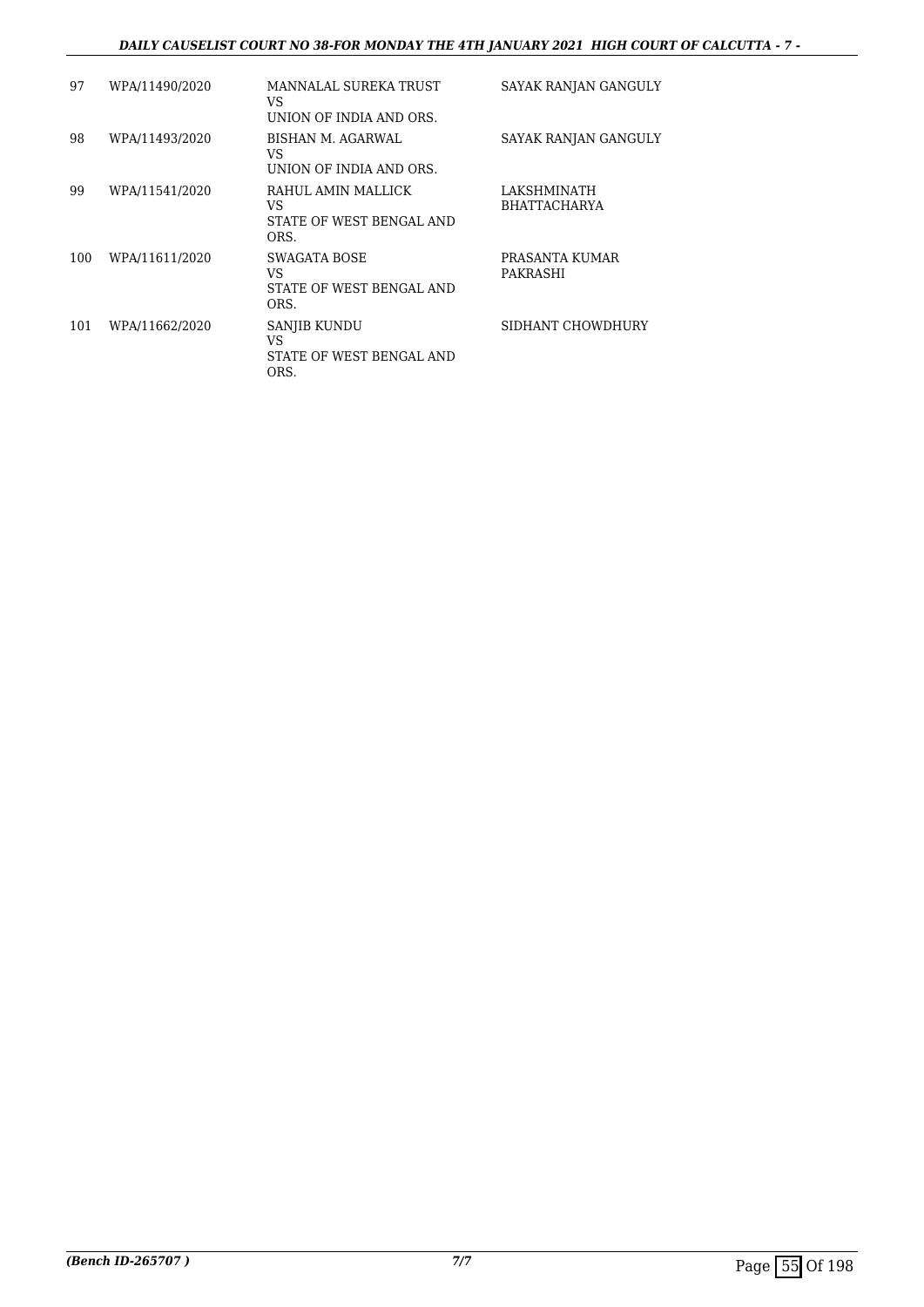

## **Appellate Side**

**DAILY CAUSELIST For Monday The 4th January 2021**

**COURT NO. 30 SINGLE BENCH (SB - V) AT 10:45 AM HON'BLE JUSTICE SHIVAKANT PRASAD**

#### **(VIA VIDEO CONFERENCE)**

**ON AND FROM MONDAY, THE 7TH DECEMBER, 2020 - ADMISSION AND HEARING OF CRIMINAL APPEALS INCLUDING BAIL (PUNISHMENT UPTO 7 YEARS);**

**ADMISSION OF CRIMINAL MOTIONS AND HEARING OF CRIMINAL REVISIONS ARISING OUT OF D.V.ACT; HEARING OF CRIMINAL APPEALS;**

**HEARING OF CRIMINAL APPEALS RELATING TO 'CRIMES AGAINST WOMEN';**

**MATTERS RELATING TO CONTEMPT (CIVIL) OF SUB-ORDINATE COURTS TO BE HEARD BY A JUDGE SITTING SINGLY.**

**NOTE: MATTERS WILL BE TAKEN UP THROUGH PHYSICAL HEARING ONLY WHEN BOTH THE PARTIES ARE AGREED.**

|   | <b>TO BE MENTIONED</b>                    |                                                                                               |                           |        |  |  |
|---|-------------------------------------------|-----------------------------------------------------------------------------------------------|---------------------------|--------|--|--|
| 1 | CRA/424/1988                              | AZIZ ANSARY (IN JAIL)<br><b>VS</b><br>THE STATE OF W.B.                                       | S.K.SAHA                  | N.Y.A. |  |  |
|   | IA NO: CRAN/1/2019(Old No:CRAN/394/2019)  |                                                                                               |                           |        |  |  |
| 2 | CRR/160/2019<br>(Correction)              | PALASH KUMAR DEBNATH & ORS<br><b>VS</b><br>DIPALI DEBNATH                                     | <b>SUJAY KUMAR HALDER</b> |        |  |  |
| 3 | CRA/496/2019<br>(Correction)              | NUSTARY KHATOON<br><b>VS</b><br>STATE OF WEST BENGAL                                          | ARJIT BHUSAN BAGCHI       |        |  |  |
|   | IA NO: CRAN/1/2019(Old No:CRAN/3715/2019) |                                                                                               |                           |        |  |  |
| 4 | CRR/3804/2019<br>(Non-Prosecution)        | MONOTOSH DEY@MONA<br>DA@ZIARUL GAZI<br><b>VS</b><br><b>STATE OF WEST BENGAL</b>               | CHANCHAL KUMAR DEY        |        |  |  |
| 5 | CRR/1652/2020<br>(Correction)             | AVIJIT GORAIN ALIAS AVIJIT<br><b>GARAI ALIAS ABHIJIT GARAI</b><br><b>VS</b><br>PRIYANKA GARAI | SANDEEP PRASAD SHAW       |        |  |  |
|   |                                           | <b>APPLICATION FOR BAIL</b>                                                                   |                           |        |  |  |
| 6 | CRM/12907/2017                            | <b>ANIL KADEL</b><br><b>VS</b><br>VISHNU KUMAR TOSAWAR @<br>VISHNU TOSAWAD & ORS              | P. MAITY                  |        |  |  |
| 7 | CRM/8544/2020                             | MD. SAMSUL ISLAM SAON<br><b>VS</b><br>State of West Bengal                                    | <b>BISWAJIT MITRA</b>     |        |  |  |
| 8 | CRM/11019/2020                            | <b>BHADU SARKAR</b><br><b>VS</b><br>State of West Bengal                                      | PARTHA SARATHI DAS        |        |  |  |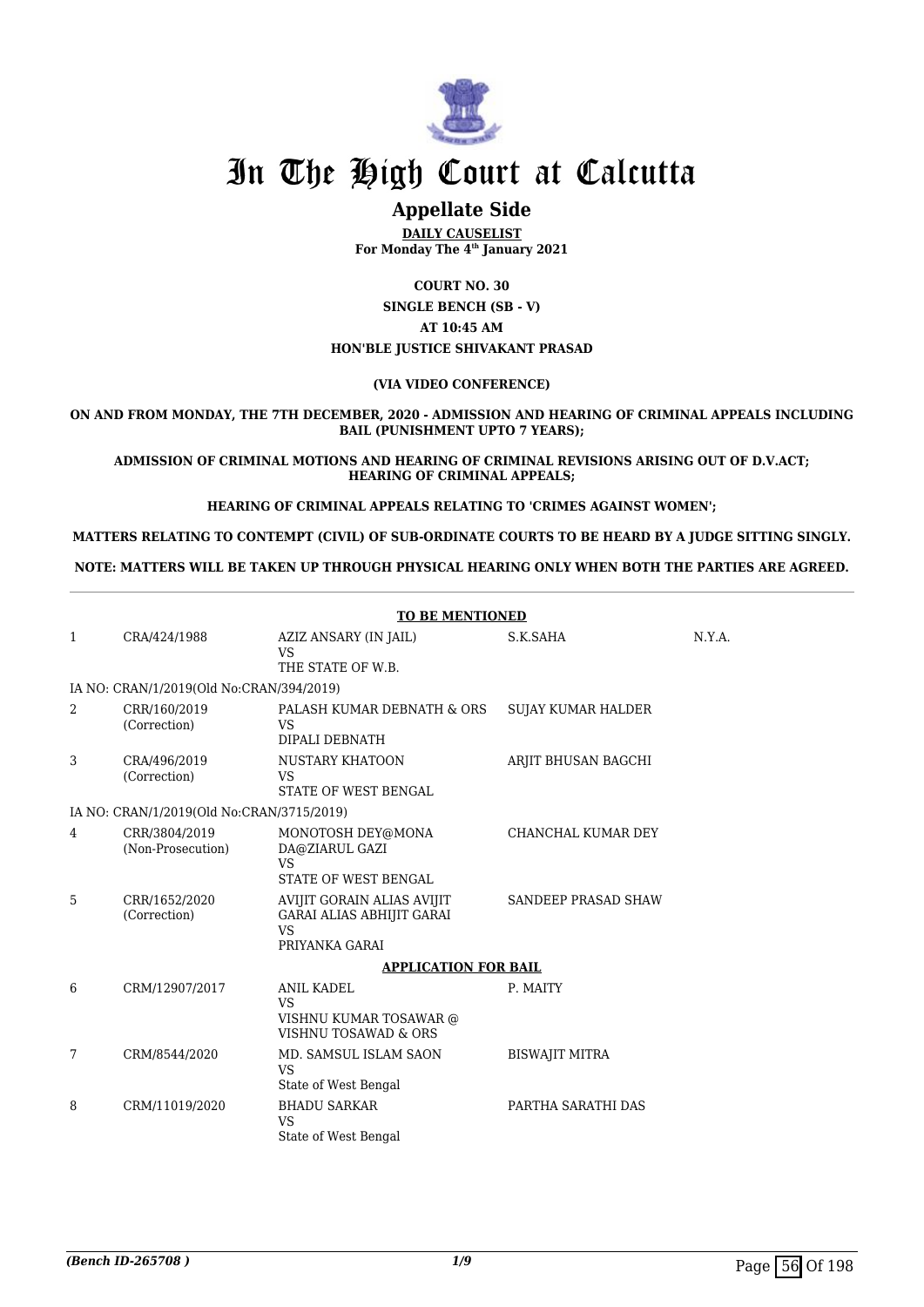| 9           | CRM/11050/2020                            | SAIYAD MAJED ALI AND ORS<br>VS                                                | MRITYUNJOY CHATTERJEE                                                                                                                                                                                                             |
|-------------|-------------------------------------------|-------------------------------------------------------------------------------|-----------------------------------------------------------------------------------------------------------------------------------------------------------------------------------------------------------------------------------|
|             |                                           | State of West Bengal                                                          |                                                                                                                                                                                                                                   |
| 10          | CRM/11142/2020                            | UTTAM DEBNATH @ UTTAM<br><b>CHANDRA DEBNATH</b><br><b>VS</b>                  | <b>BUSRA KHATUN</b>                                                                                                                                                                                                               |
|             |                                           | State of West Bengal                                                          |                                                                                                                                                                                                                                   |
| 11          | CRM/11161/2020                            | NARUGOPAL DEBNATH<br>VS                                                       | MRITYUNJOY CHATTERJEE                                                                                                                                                                                                             |
|             |                                           | State of West Bengal                                                          |                                                                                                                                                                                                                                   |
|             |                                           | <b>CANCELLATION OF BAIL</b>                                                   |                                                                                                                                                                                                                                   |
| 12          | CRM/1570/2019                             | SHIB SHANKAR RUNGTA (HUF)<br>REP BY KARTA SHIB SANKAR<br><b>RUNGTA</b><br>VS  | <b>ANJAN DATTA</b>                                                                                                                                                                                                                |
|             |                                           | STATE OF WEST BENGAL & ORS                                                    |                                                                                                                                                                                                                                   |
| 13          | CRM/1620/2019                             | <b>DULALI DAS</b><br>VS                                                       | RANJIT KR. ROY                                                                                                                                                                                                                    |
|             |                                           | STATE OF WEST BENGAL & ORS.                                                   |                                                                                                                                                                                                                                   |
| 14          | CRM/8638/2019                             | TANUSHRI MITRA & ANR<br>VS                                                    | DEBAPRATIM GUHA                                                                                                                                                                                                                   |
|             |                                           | STATE OF WEST BENGAL & ANR                                                    |                                                                                                                                                                                                                                   |
| 15          | CRM/1204/2020                             | SARJINA BIBI                                                                  | KALYAN KUMAR                                                                                                                                                                                                                      |
|             |                                           | VS<br>STATE OF WEST BENGAL & ORS                                              | BHATTACHARJEE                                                                                                                                                                                                                     |
| 16          | CRM/1966/2020                             | KISHOR JAISWAL<br>VS                                                          | RANJIT KUMAR ROY                                                                                                                                                                                                                  |
|             |                                           | STATE OF WEST BENGAL & ORS                                                    |                                                                                                                                                                                                                                   |
| 17          | CRM/2206/2020                             | <b>SMT SUSMITA SARKAR</b>                                                     | GOPAL CHANDRA                                                                                                                                                                                                                     |
|             |                                           | VS<br>BISHNUPADA BHOWMICK @<br>KRISHNA DADA & ANR                             | <b>MONDAL</b>                                                                                                                                                                                                                     |
| 18          | CRM/2851/2020                             | MARIA RINKI BISWAS<br>VS                                                      | <b>SOFIA NESAR</b>                                                                                                                                                                                                                |
|             |                                           | STATE OF WEST BENGAL & ORS                                                    |                                                                                                                                                                                                                                   |
|             |                                           | IA NO: CRAN/1/2020(Old No:CRAN/4250/2020), CRAN/2/2020(Old No:CRAN/4742/2020) |                                                                                                                                                                                                                                   |
| 19          | CRM/10705/2020                            | SUKHENDU KUMAR DUTTA<br>VS<br>STATE OF WEST BENGAL AND<br>ANR                 | KAMALESH CHADNRA<br>SAHA                                                                                                                                                                                                          |
| 20          | CRM/11234/2020                            | State of West Bengal<br>VS                                                    | MD SABIR AHMED                                                                                                                                                                                                                    |
|             |                                           | MANINDRA NATH DAS                                                             |                                                                                                                                                                                                                                   |
|             |                                           | <b>BAIL IN CONNECTION WITH APPEAL</b>                                         |                                                                                                                                                                                                                                   |
| 21          | CRA/348/2016                              | SUBHANKAR BASU @ SUVANKAR<br><b>BOSE @ SUBHANKAR BOSE</b>                     | S D ADHIKARY                                                                                                                                                                                                                      |
|             |                                           | VS                                                                            |                                                                                                                                                                                                                                   |
|             |                                           | STATE OF WEST BENGAL                                                          |                                                                                                                                                                                                                                   |
|             | IA NO: CRAN/2/2017(Old No:CRAN/5274/2017) |                                                                               |                                                                                                                                                                                                                                   |
| 22          | CRA/556/2017                              | MD JAMAL @ JAMALUDDIN KHAN<br>& ANR<br>VS                                     | S NAG                                                                                                                                                                                                                             |
|             |                                           | STATE OF WEST BENGAL                                                          |                                                                                                                                                                                                                                   |
| CRAN/9/2020 |                                           |                                                                               | IA NO: CRAN/3/2018(Old No:CRAN/2106/2018), CRAN/4/2019(Old No:CRAN/1145/2019), CRAN/5/2020(Old No:CRAN/3530/2020),<br>CRAN/6/2020(Old No:CRAN/3532/2020), CRAN/7/2020(Old No:CRAN/4568/2020), CRAN/8/2020(Old No:CRAN/4569/2020), |
| 23          | CRA/146/2019                              | MD. ILLIYAS @ ILLU & ANR                                                      | MD. AAMMAR ZAKI                                                                                                                                                                                                                   |
|             |                                           | VS.<br>STATE OF WEST BENGAL                                                   |                                                                                                                                                                                                                                   |

IA NO: CRAN/3/2020(Old No:CRAN/498/2020)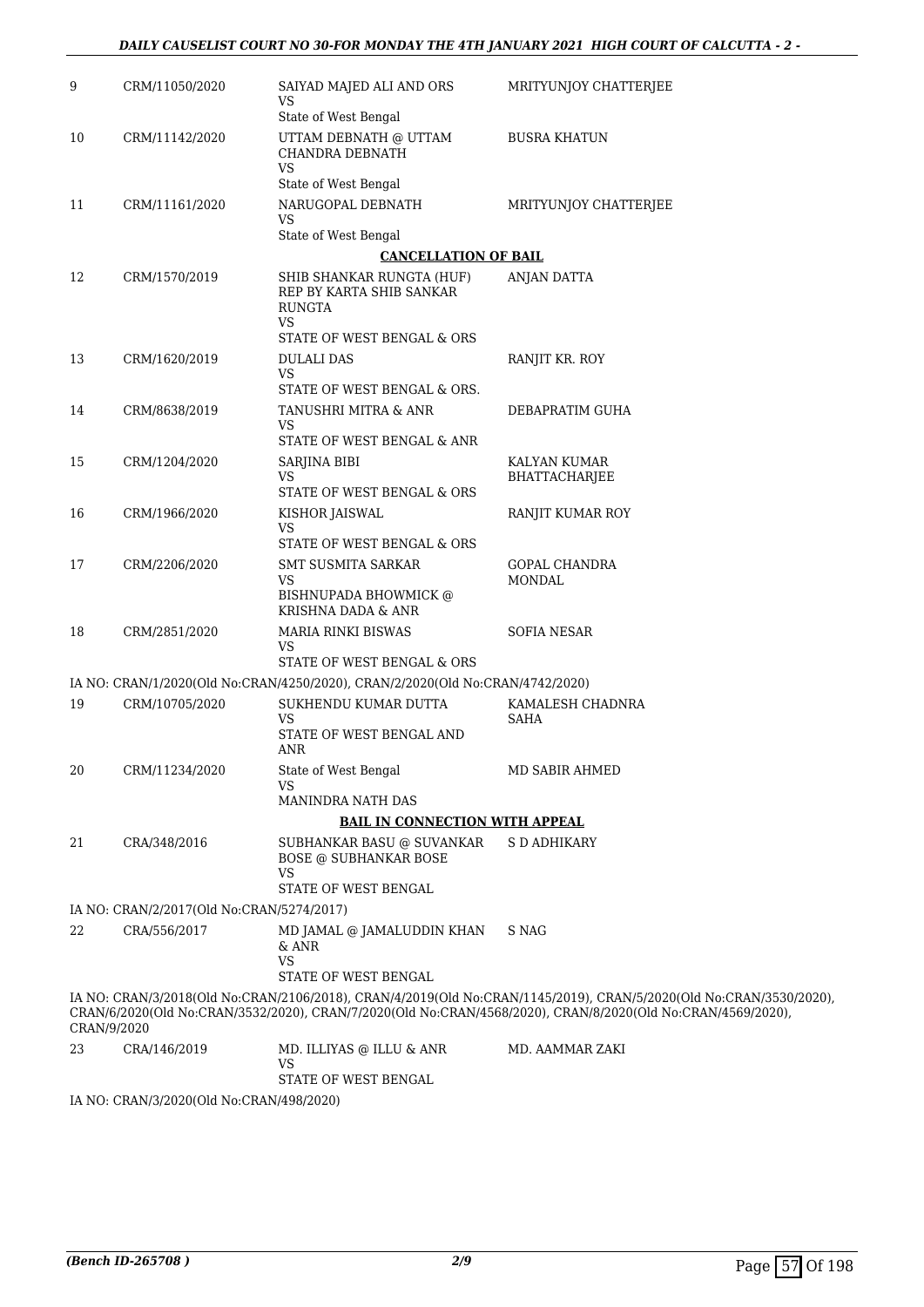| 24   | CRA/173/2019                              | BAPPA PASWAN @ BIJOY<br>VS<br>STATE OF WEST BENGAL                                                    | DEBABRATA SARKER     |
|------|-------------------------------------------|-------------------------------------------------------------------------------------------------------|----------------------|
|      | IA NO: CRAN/2/2019(Old No:CRAN/2743/2019) |                                                                                                       |                      |
| 25   | CRA/364/2019                              | <b>SANCHOY ROY</b><br>VS                                                                              | ARUNAVA GANGULY      |
|      |                                           | STATE OF WEST BENGAL                                                                                  |                      |
|      | IA NO: CRAN/2/2020(Old No:CRAN/530/2020)  |                                                                                                       |                      |
| 26   | CRA/540/2019                              | DEBABRATA SAHA @ DEBOBRATA AVISHEK BHANDARI<br>SAHA<br>VS.<br>STATE OF WEST BENGAL                    |                      |
|      | IA NO: CRAN/2/2019(Old No:CRAN/4479/2019) |                                                                                                       |                      |
| 27   | CRA/705/2019                              | PRABIR BISWAS & ANR<br>VS<br>STATE OF WEST BENGAL                                                     | AMIT SINGH           |
|      | IA NO: CRAN/2/2020(Old No:CRAN/139/2020)  |                                                                                                       |                      |
| 28   | CRA/22/2020                               | JAYABRATA GANGULY<br>VS<br>STATE OF WEST BENGAL                                                       | KAZI M RAHMAN        |
|      | IA NO: CRAN/1/2020                        |                                                                                                       |                      |
| wt29 | CRA/65/2020                               | SHATADIPA CHOUDHURY@<br>SHATADIPA CHOWDHURY<br>VS                                                     | ADITYA TIWARI        |
|      |                                           | STATE OF WEST BENGAL& ANR                                                                             |                      |
| 30   | CRA/104/2020                              | BISWAJIT BAYEN (DAS)<br>VS.<br>STATE OF WEST BENGAL                                                   | <b>MANAS KR DAS</b>  |
|      | IA NO: CRAN/1/2020                        |                                                                                                       |                      |
| 31   | CRA/142/2020                              | SANJIB ROY @ SANJIB RAY<br>VS<br>STATE OF WEST BENGAL                                                 | KOUSTAV BAGCHI       |
|      |                                           | IA NO: CRAN/1/2020(Old No:CRAN/4567/2020), CRAN/2/2020                                                |                      |
| 32   | CRA/156/2020                              | <b>SUBODH NAG</b>                                                                                     | MD HAFIZ ALI         |
|      |                                           | VS<br>STATE OF WEST BENGAL                                                                            |                      |
|      |                                           | IA NO: CRAN/1/2020(Old No:CRAN/4599/2020), CRAN/2/2020                                                |                      |
|      |                                           | <b>APPLICATION</b>                                                                                    |                      |
| 33   | CRA/505/2018                              | <b>SWAPAN GHOSH</b><br>VS                                                                             | U S CHATTOPADHYAY    |
|      |                                           | STATE OF WEST BENGAL<br>IA NO: CRAN/1/2018(Old No:CRAN/3673/2018), CRAN/2/2019(Old No:CRAN/1645/2019) |                      |
| 34   | CRR/2715/2019                             | PANKAJ SIKDAR & ORS                                                                                   | SANDHYA DAS ADHIKARI |
|      |                                           | VS<br>STATE OF WEST BENGAL& ANR                                                                       |                      |
|      | IA NO: CRAN/1/2019(Old No:CRAN/4549/2019) |                                                                                                       |                      |
|      |                                           | <u>MOTION</u>                                                                                         |                      |
| 35   | CRR/3903/2017                             | DILBAR ALI MALLICK<br>VS                                                                              | PARVEZ ALAM          |
| 36   | CRR/745/2018                              | STATE OF WEST BENGAL & ANR.<br>SMT. RADHARANI PRADHAN                                                 | SMT. RADHARANI       |
|      |                                           | VS<br>STATE OF WEST BENGAL & ORS                                                                      | PRADHAN (INPERSON)   |
| wt37 | CRR/2013/2018                             | RADHARANI PRADHAN<br>VS                                                                               | <b>ANJAN DATTA</b>   |
|      |                                           | STATE OF WEST BENGAL & ORS                                                                            |                      |
|      | IA NO: CRAN/5/2020(Old No:CRAN/1329/2020) |                                                                                                       |                      |
| 38   | CRR/1041/2018                             | <b>BISWAJIT SARDER</b><br>VS<br>LATA SARDAR                                                           | RITUPARNA DE GHOSH   |
|      | IA NO: CRAN/1/2018(Old No:CRAN/1276/2018) |                                                                                                       |                      |
|      |                                           |                                                                                                       |                      |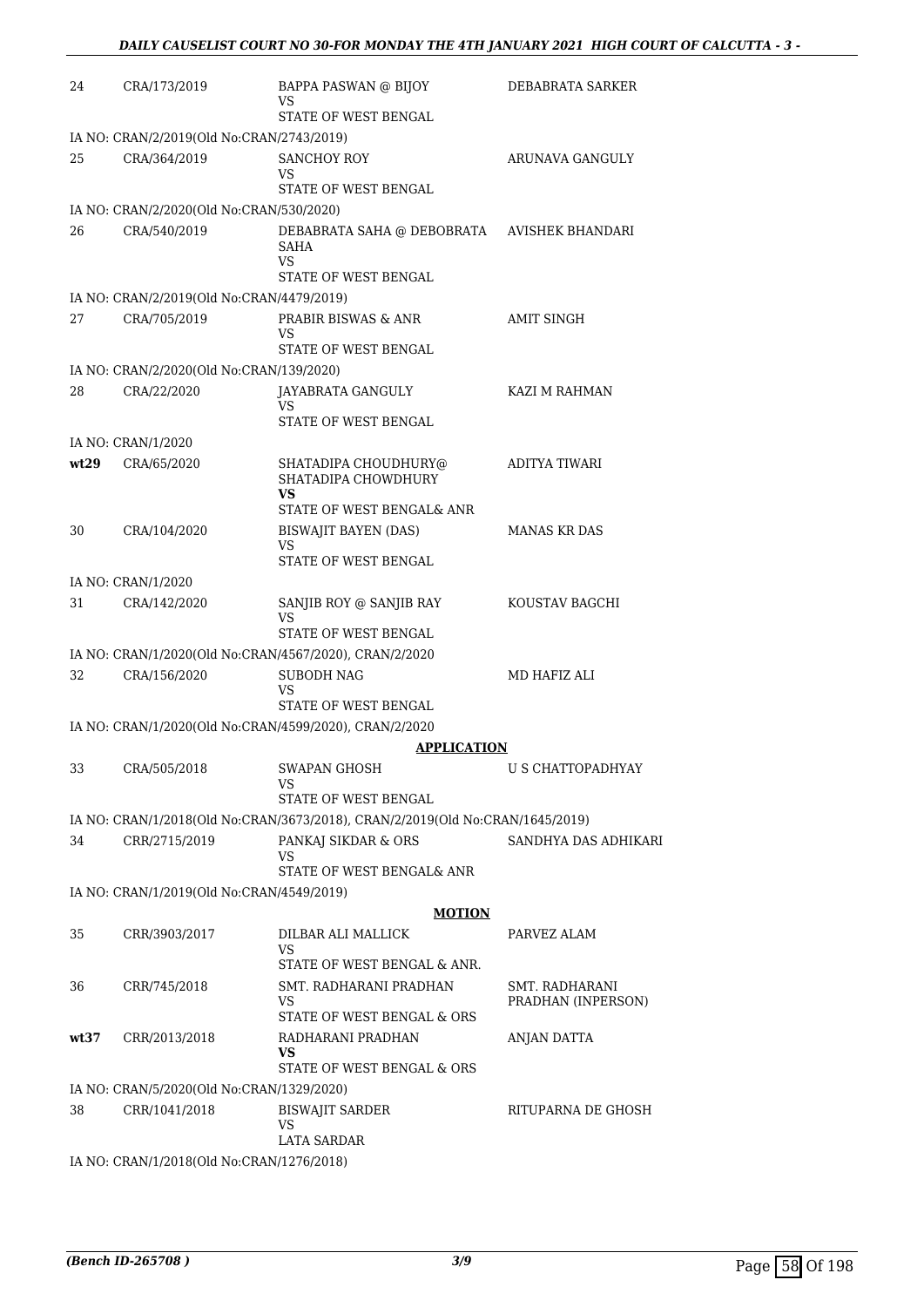### *DAILY CAUSELIST COURT NO 30-FOR MONDAY THE 4TH JANUARY 2021 HIGH COURT OF CALCUTTA - 4 -*

| 39 | CRR/2139/2018                             | CHABI CHOWDHURY & ANR<br>VS                            | S MAJI                   |
|----|-------------------------------------------|--------------------------------------------------------|--------------------------|
|    |                                           | SWAPAN KUMAR PAUL & ORS                                |                          |
| 40 | CRR/2201/2018                             | PALLABI DEBNATH<br>VS.                                 | SUJAY KUMAR HALDER       |
|    |                                           | STATE OF WEST BENGAL & ANR.                            |                          |
| 41 | CRR/2280/2018                             | SAMIM RAHAMAN                                          | R GHATAK                 |
|    |                                           | VS<br>NASIMA KHATUN & ANR                              |                          |
| 42 | CRR/3066/2018                             | KONA PRADHAN                                           | SOURAV PAUL              |
|    |                                           | VS<br>DEBASISH PRADHAN                                 |                          |
| 43 | CRR/3326/2018                             | ARINDAM BISWAS                                         | A BHATTACHARYA           |
|    |                                           | VS                                                     |                          |
|    |                                           | STATE OF WEST BENGAL & ANR                             |                          |
| 44 | CRR/3342/2018                             | <b>BIPLAB MUKHERJEE</b><br>VS                          | S SANYAL                 |
|    |                                           | PIYALI MUKHERJEE & ANR                                 |                          |
| 45 | CRR/159/2019                              | EBRAHIM MOMIN @ SOFI & ORS<br>VS                       | DIPAYAN KUNDU            |
|    |                                           | STATE OF WEST BENGAL                                   |                          |
| 46 | CRR/194/2019                              | REKHA SHAW<br>VS                                       | SAURISH RAY              |
|    |                                           | <b>SHIV KUMR SHAW &amp; ANR</b>                        |                          |
|    | IA NO: CRAN/1/2019(Old No:CRAN/5022/2019) |                                                        |                          |
| 47 | CRR/353/2019                              | ANSUMAN BANERJEE & ORS.                                | PROSENJIT MUKHERJEE      |
|    | (Report of Reg.<br>Administration)        | VS<br>STATE OF WEST BENGAL & ANR                       |                          |
|    |                                           | IA NO: CRAN/1/2019(Old No:CRAN/1192/2019), CRAN/3/2020 |                          |
| 48 | CRR/594/2019                              | <b>SUBIR PAUL &amp; ORS</b>                            | TIRTHANKAR DHALI         |
|    |                                           | VS                                                     |                          |
|    |                                           | STATE OF WEST BENGAL & ANR                             |                          |
| 49 | CRR/662/2019                              | SANKAR PARAMANIK @ SHANKAR<br>PARAMANIK<br>VS.         | <b>SOUMIK PRAMANICK</b>  |
|    |                                           | STATE OF WEST BENGAL & ANR                             |                          |
| 50 | CRR/668/2019                              | AMARENDRA SINGH<br>VS                                  | <b>SOUMYA MAZUMDER</b>   |
|    |                                           | VARSHA SINGH & ANR                                     |                          |
| 51 | CRR/717/2019                              | <b>BISWAJIT SAMANTA</b><br>VS                          | <b>SYED NURUL AREFIN</b> |
|    |                                           | ARATI SAMANTA                                          |                          |
| 52 | CRR/1450/2019                             | <b>BISHNU SAHA</b><br>VS                               | PRANTICK GHOSH           |
|    |                                           | STATE OF WEST BENGAL & ANR                             |                          |
|    | IA NO: CRAN/1/2019(Old No:CRAN/3552/2019) |                                                        |                          |
| 53 | CRR/1979/2019                             | PRABIR KUMAR DAS<br>VS                                 | APAN SAHA                |
|    |                                           | PRITILATA DAS                                          |                          |
| 54 | CRR/2016/2019                             | SABITA HALDER                                          | <b>ARUN NASKAR</b>       |
|    |                                           | VS<br>STATE OF WEST BENGAL                             |                          |
| 55 | CRR/2086/2019                             | PITAM KAR & ORS                                        | ARUNAVA GANGULY          |
|    |                                           | VS<br>SMT NANDINI KAR DAS & ANR                        |                          |
| 56 | CRR/2201/2019                             | MOHIUDDIN AHMED                                        | MD YOUNUSH MONDAL        |
|    |                                           | VS.<br>STATE OF WEST BENGAL & ANR                      |                          |
| 57 | CRR/2521/2019                             | SHANKAR PARAMANIK @ SANKAR<br>PRAMANIK                 | SOUMAJIT CHATTERJEE      |
|    |                                           | VS                                                     |                          |
|    |                                           | STATE OF WEST BENGAL & ANR                             |                          |

IA NO: CRAN/2/2019(Old No:CRAN/4850/2019)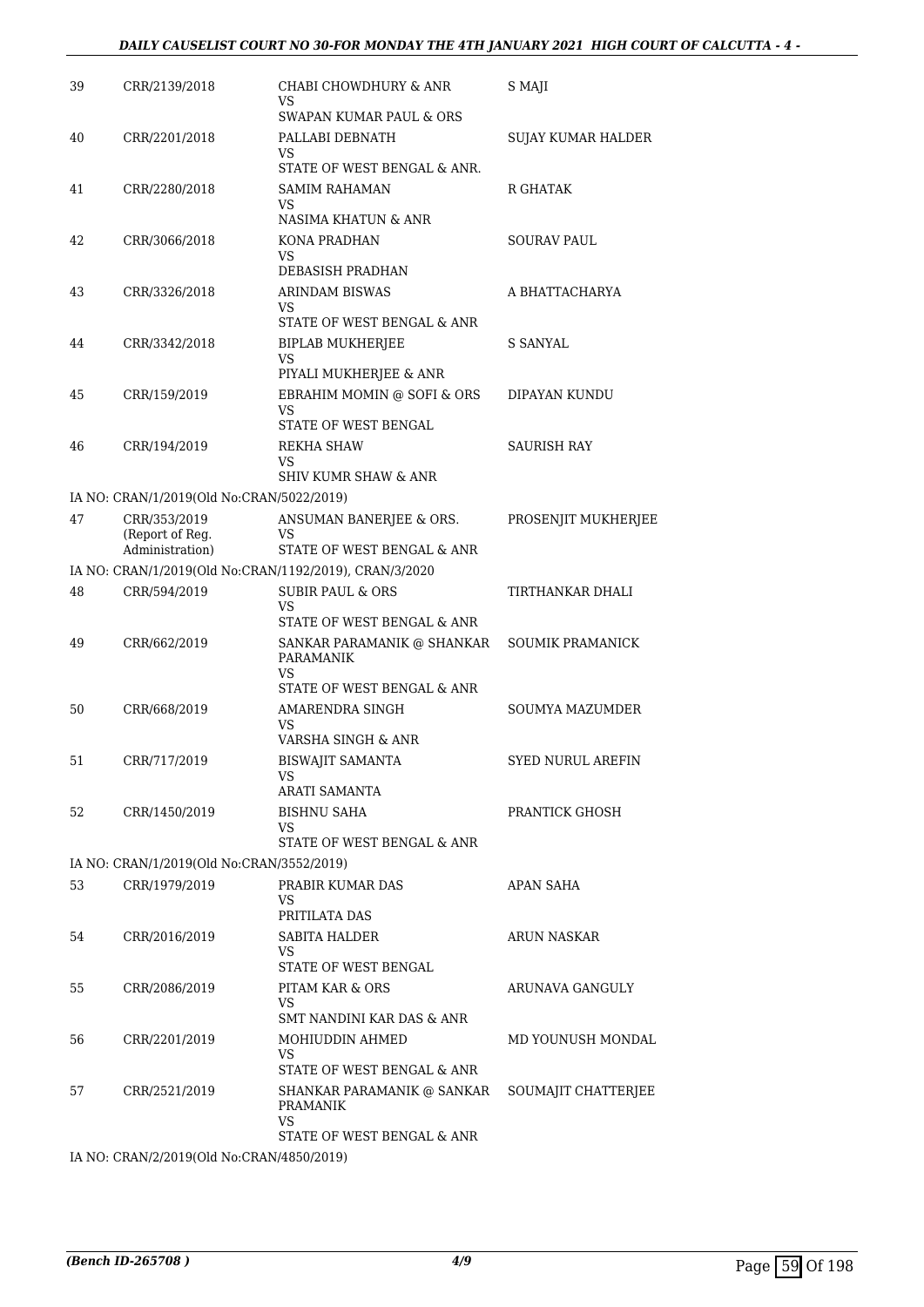| 58 | CRR/2539/2019                                              | <b>SMT APARNA BHAKTA</b><br>VS<br>ASHIS KUMAR BHAKTA | MOHINI MOHAN BETAL    |
|----|------------------------------------------------------------|------------------------------------------------------|-----------------------|
| 59 | CRR/2612/2019                                              | <b>SOMNATH KUNDU</b><br>VS                           | ARPAN MONDAL          |
|    |                                                            | SMT ANJU KUNDU & ANR                                 |                       |
| 60 | IA NO: CRAN/1/2019(Old No:CRAN/3652/2019)<br>CRR/2904/2019 | AMIT KUMAR CHATTERJEE                                | TUTUN DAS             |
|    |                                                            | VS                                                   |                       |
|    |                                                            | STATE OF WEST BENGAL & ANR                           |                       |
| 61 | CRR/2911/2019                                              | CHAITANYA SINGHANIA & ANR.                           | <b>BINAY KR. JAIN</b> |
|    |                                                            | VS<br>KHUSBOO SINGHANIA                              |                       |
| 62 | CRR/3096/2019                                              | SUSANTA PAL<br>VS                                    | SUDAKSHINA DEY        |
|    |                                                            | STATE OF WEST BENGAL & ANR                           |                       |
|    | IA NO: CRAN/1/2019(Old No:CRAN/4720/2019)                  |                                                      |                       |
| 63 | CRR/3551/2019                                              | <b>GOUTAM SEMBI &amp; ORS</b><br>VS                  | <b>SOMEN BANERJEE</b> |
|    |                                                            | SOMA SEMBI (CHAKRABORTY)                             |                       |
| 64 | CRR/3641/2019                                              | <b>RENU TEWARI</b><br>VS                             | DEV KUMAR SHARMA      |
|    |                                                            | ANADA KUMAR TIWARI & ORS                             |                       |
| 65 | CRR/3864/2019                                              | DR. SAHIL SANGHI                                     | <b>ANITA KUNDU</b>    |
|    |                                                            | VS<br>STATE OF WEST BENGAL& ANR                      |                       |
| 66 | CRR/21/2020                                                | DIPIKA GHOSH                                         | MD. SABIR AHMED       |
|    |                                                            | VS<br>BHIM CHANDRA GHOSH & ORS                       |                       |
| 67 | CRR/46/2020                                                | <b>SWARUP GUHA ROY</b>                               | ANAMITRA BANERJEE     |
|    |                                                            | VS<br>STATE OF WEST BENGAL & ANR                     |                       |
| 68 | CRR/184/2020                                               | DEB SANKAR BHATTACHARYA @<br>DEBSANKAR BHATTACHARYA  | ALI AHSAN ALAMGIR     |
|    |                                                            | VS<br>STATE OF WEST BENGAL& ANR                      |                       |
| 69 | CRR/227/2020                                               | <b>SANDIP BAG</b>                                    | SANTANU MAJI          |
|    |                                                            | VS                                                   |                       |
|    |                                                            | SUSMITA BAG ( PANJA)<br><b>JOYJIT CHOWDHURY</b>      |                       |
| 70 | CRR/470/2020                                               | VS                                                   | KRISHNA YADAV         |
|    |                                                            | STATE OF WEST BENGAL & ANR                           |                       |
| 71 | CRR/558/2020                                               | TARUN KUMAR MUKHERJEE<br>VS                          | MD ZOHAIB RAUF        |
|    |                                                            | SHUVECHHA MUKHERJEE                                  |                       |
| 72 | CRR/600/2020                                               | <b>SUPRAVAT ROY</b>                                  | SUBRATA               |
|    |                                                            | VS<br>STATE OF WEST BENGAL & ANR                     | BHATTACHARJYA         |
| 73 | CRR/667/2020                                               | PRIYANKA MALIK                                       | ASHOK KR CHOWDHURY    |
|    |                                                            | VS<br>STATE OF WEST BENGAL & ANR                     |                       |
| 74 | CRR/853/2020                                               | SHREYA BERA                                          | DWIDHITI BHADURI      |
|    |                                                            | VS<br><b>VEDANT BHAGAT</b>                           |                       |
| 75 | CRR/861/2020                                               | <b>SOMA CHOWDHURY</b>                                | CHAITALI              |
|    |                                                            | VS<br>RABI SHANKAR CHOWDHURY                         | MUKHOPADHYAY          |
|    |                                                            | &ORS                                                 |                       |
| 76 | CRR/983/2020                                               | ABDUL FARUK@ABUL FARUK<br>VS                         | <b>SUJOY SARKAR</b>   |
|    |                                                            | CHANDRANI FARUK & ANR                                |                       |
| 77 | CRR/986/2020                                               | PAPIYA SAHA @ PAPIA SAHA                             | SNEHANSU MAJUMDER     |
|    |                                                            | VS<br>ABHIJIT SAHA & ORS.                            |                       |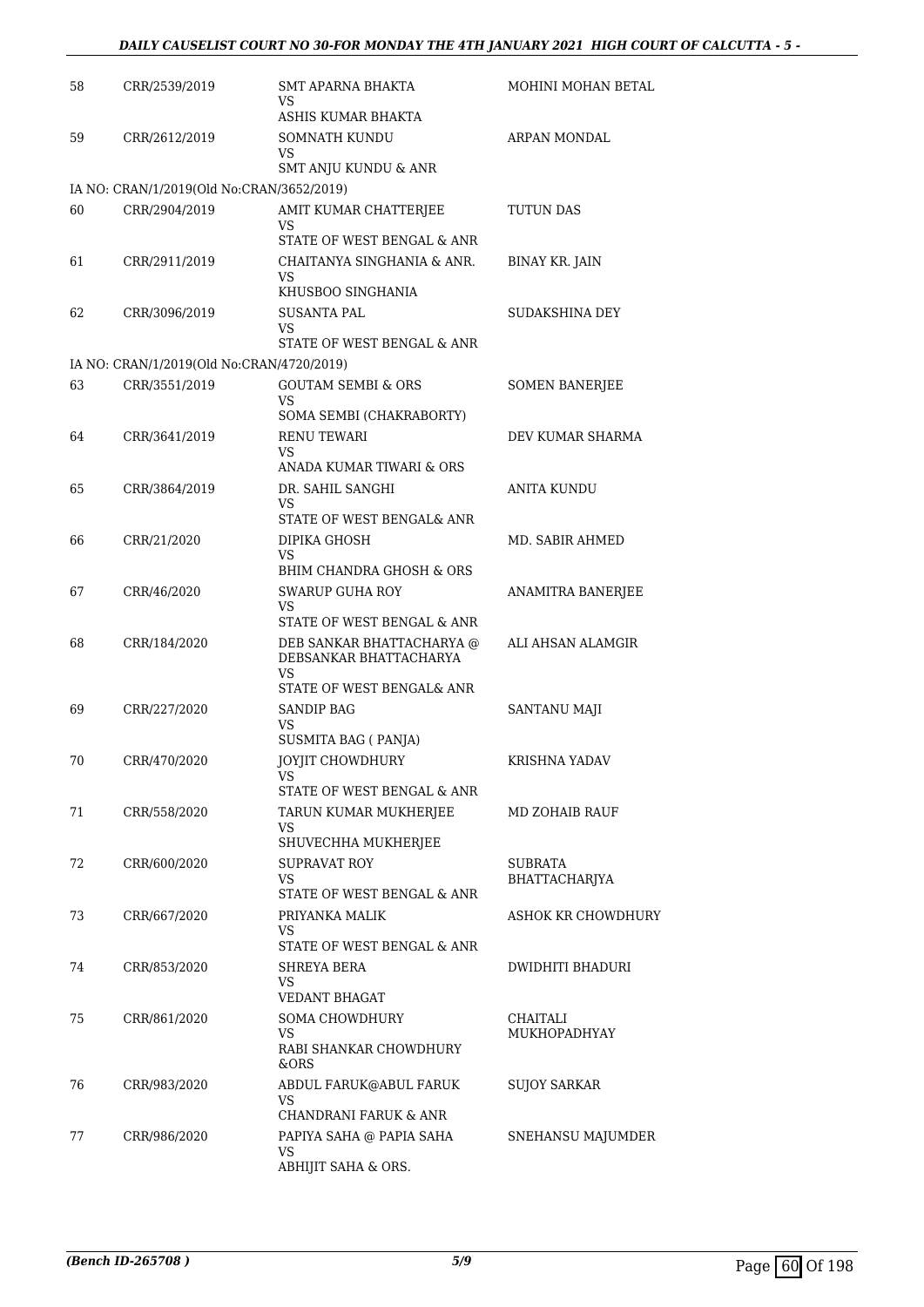| 78   | CRR/992/2020                                               | LAKSHMI ROY & ANR<br>VS.<br>STATE OF WEST BENGAL & ANR        | SANANDA<br><b>BHATTACHARYYA</b> |
|------|------------------------------------------------------------|---------------------------------------------------------------|---------------------------------|
| 79   | CRR/1016/2020                                              | SOURAV MONDAL<br>VS                                           | ABHISHEK DE                     |
| 80   | CRR/1070/2020                                              | STATE OF WEST BENGAL & ANR<br><b>ARPITA GUIN</b><br>VS        | ALI AHSAN ALAMGIR               |
|      |                                                            | STATE OF WEST BENGAL & ORS.                                   |                                 |
| wt81 | IA NO: CRAN/1/2020(Old No:CRAN/3151/2020)<br>CRR/1069/2020 |                                                               | ALI AHSAN ALAMGIR               |
|      |                                                            | ARPITA GUIN<br>VS.<br>STATE OF WEST BENGAL & ORS.             |                                 |
|      |                                                            | IA NO: CRAN/1/2020(Old No:CRAN/3150/2020), CRAN/2/2020        |                                 |
| wt82 | CRR/1071/2020                                              | <b>ARPITA GUIN &amp; ANR</b>                                  | ALI AHSAN ALAMGIR               |
|      |                                                            | VS                                                            |                                 |
|      |                                                            | STATE OF WEST BENGAL & ANR                                    |                                 |
|      |                                                            | IA NO: CRAN/1/2020(Old No:CRAN/3152/2020), CRAN/2/2020        |                                 |
| 83   | CRR/1449/2020                                              | SAHANAWAZ TARAFDER<br>VS.<br>State of West Bengal             | SUNNY NONDY                     |
| 84   | CRR/1774/2020                                              | BACCHU MONDAL @ BACHHU<br><b>MONDAL</b>                       | ALI HASAN ALAMGIR               |
|      |                                                            | VS.<br>STATE OF WEST BENGAL AND<br>ORS.                       |                                 |
| 85   | CRR/1776/2020                                              | <b>ANINDYA DEB</b><br>VS                                      | <b>SUBHAMOY KARMAKAR</b>        |
|      |                                                            | DEBJANI DEB                                                   |                                 |
| 86   | CRR/1801/2020                                              | <b>GOLAM RASUL GAZI</b><br>VS<br>State of West Bengal AND ANR | <b>ABHIJIT SARKAR</b>           |
| 87   | CRR/1807/2020                                              | SUJASUDDIN MOLLA                                              | ANIL KUMAR                      |
|      |                                                            | VS<br>State of West Bengal AND ANR                            | <b>CHATTOPADHYAY</b>            |
| 88   | CRR/1843/2020                                              | IMAMAUL HUSSAIN AND ORS<br>VS                                 | MD ZEESHANUDDIN                 |
|      |                                                            | State of West Bengal AND ANR                                  |                                 |
| 89   | CRR/1846/2020                                              | HASNUR GAZI ALIAS MEJUR                                       | MD YOUNUSH MONDAL               |
|      |                                                            | VS<br>STATE OF WEST BENGAL AND<br>ORS.                        |                                 |
| 90   | CRR/1854/2020                                              | SAKTIPADA SANNIGRAHI AND<br>ANR<br>VS                         | DEBISREE ADHIKARY               |
|      |                                                            | State of West Bengal                                          |                                 |
| 91   | CRR/1855/2020                                              | KALYAN PANDA AND ANR<br>VS.                                   | DEBISREE ADHIKARY               |
| 92   | CRR/1860/2020                                              | State of West Bengal<br>TUKU SK @ KHAIRUL SEKH                | PRITHVIRAJ SINHA ROY            |
|      |                                                            | VS                                                            |                                 |
| 93   | CRR/1868/2020                                              | State of West Bengal AND ANR<br>ARNIK CHAKI                   |                                 |
|      |                                                            | VS<br><b>ANUMITA LAHIRI</b>                                   | ANIRBAN BANERJEE                |
| 94   | CRR/1876/2020                                              | <b>BISWANATH GHOSH</b><br>VS                                  | SUDHESHNA DAS                   |
| 95   | CRR/1899/2020                                              | SRMB SRIJAN PVT LTD AND ANR<br><b>SUBRATA MAJI</b><br>VS      | SUMALYA CHAKRABORTY             |
|      |                                                            | State of West Bengal AND ANR                                  |                                 |
| 96   | CRR/1905/2020                                              | <b>ADWAITA SARKAR</b><br>VS                                   | Jeenia Rudra                    |
|      |                                                            | State of West Bengal and Anr                                  |                                 |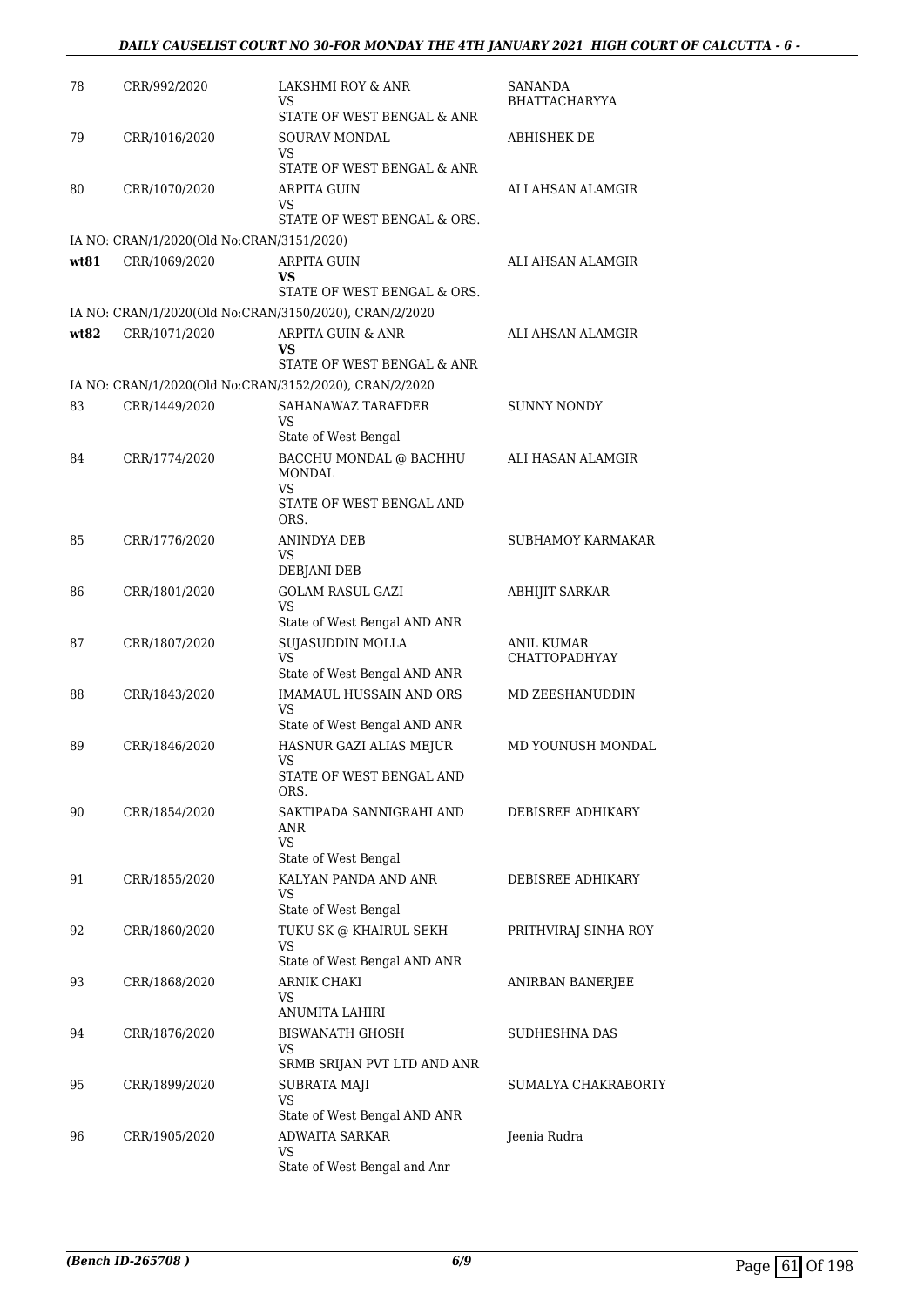| 97  | CRR/1917/2020                             | TINKU BHOWMIK<br>VS                                                          | DIPAYAN DAN             |
|-----|-------------------------------------------|------------------------------------------------------------------------------|-------------------------|
|     |                                           | <b>SOMNATH BHOWMIK</b>                                                       |                         |
| 98  | CRR/1922/2020                             | PARTHA SARATHI BANERJEE<br>VS                                                | Rupraj Banerjee         |
|     |                                           | <b>KASTURI BASU</b>                                                          |                         |
| 99  | CRR/1924/2020                             | <b>BIMAN DAS AND ORS</b><br>VS                                               | SUNIL KUMAR SARKAR      |
|     |                                           | STATE OF WEST BENGAL AND<br>ORS.                                             |                         |
|     |                                           | <b>CONTESTED APPLICATION</b>                                                 |                         |
| 100 | CRR/3045/2018                             | MD FAIYAZ                                                                    | F RAHMAN                |
|     |                                           | VS.<br>KASIDA BEGUM & ANR                                                    |                         |
|     |                                           | <b>ADMISSION OF CRIMINAL APPEAL</b>                                          |                         |
| 101 | CRA/328/2019                              | GURUPADA GHOSH<br>VS                                                         | AVANTIKA SANYAL         |
|     |                                           | STATE OF WEST BENGAL & ORS                                                   |                         |
| 102 | CRA/370/2019                              | <b>SURESH THAKUR</b><br>VS                                                   | <b>UDDIPAN BANERIEE</b> |
|     |                                           | STATE OF WEST BENGAL                                                         |                         |
|     |                                           | IA NO: CRAN/1/2019(Old No:CRAN/2874/2019), CRAN/2/2020(Old No:CRAN/581/2020) |                         |
| 103 | CRA/600/2019                              | GAFUR SK. @ GOFUR SK.<br>VS<br>STATE OF WEST BENGAL & ANR.                   | PROSENJIT MUKHERJEE     |
|     | IA NO: CRAN/1/2019(Old No:CRAN/4043/2019) |                                                                              |                         |
| 104 | CRA/626/2019                              | SHYAMAL PRADHAN                                                              | SRINJOY SENGUPTA        |
|     |                                           | <b>VS</b><br>STATE OF WEST BENGAL & ORS                                      |                         |
| 105 | CRA/642/2019                              | ROKEYA BIBI(KHAN)                                                            | AMRITA CHEL             |
|     |                                           | VS.<br>SK. NASIR ALI & ANR                                                   |                         |
| 106 | CRA/653/2019                              | TAPAS DAS                                                                    | <b>SUBIR DEBNATH</b>    |
|     |                                           | VS<br>STATE OF WEST BENGAL                                                   |                         |
|     | IA NO: CRAN/1/2019(Old No:CRAN/4254/2019) |                                                                              |                         |
| 107 | CRA/675/2019                              | MD WASIM<br>VS                                                               | AVISHEK BHANDARI        |
|     |                                           | STATE OF WEST BENGAL                                                         |                         |
|     | IA NO: CRAN/1/2019(Old No:CRAN/4450/2019) |                                                                              |                         |
| 108 | CRA/677/2019                              | M/S MURALIDHAR RAJKUMAR<br>VS                                                | AMAJIT DE               |
|     |                                           | STATE OF WEST BENGAL & ANR                                                   |                         |
| 109 | CRA/679/2019                              | ALLOIS LAKRA @ ALOIS LASKAR<br>VS<br>STATE OF WEST BENGAL                    | JYOTIRMOY ADHIKARI      |
| 110 | CRA/684/2019                              | SRIKANTA SAMANTA & ORS                                                       |                         |
|     |                                           | VS<br>STATE OF WEST BENGAL                                                   | BHASKAR HUTAIT          |
| 111 | CRA/700/2019                              | SABITA SHAW                                                                  | DEBASIS SUR             |
|     |                                           | VS<br>STATE OF WEST BENGAL & ANR                                             |                         |
|     | IA NO: CRAN/1/2019(Old No:CRAN/4692/2019) |                                                                              |                         |
| 112 | CRA/735/2019                              | SUJIT MONDAL<br>VS                                                           | MANIKA SARKAR           |
|     |                                           | STATE OF WEST BENGAL                                                         |                         |
|     | IA NO: CRAN/1/2019(Old No:CRAN/4901/2019) |                                                                              |                         |
| 113 | CRA/8/2020                                | ISMAIL SK<br>VS                                                              | TAPODIP GUPTA           |
|     |                                           | STATE OF WEST BENGAL                                                         |                         |
|     | IA NO: CRAN/1/2020(Old No:CRAN/27/2020)   |                                                                              |                         |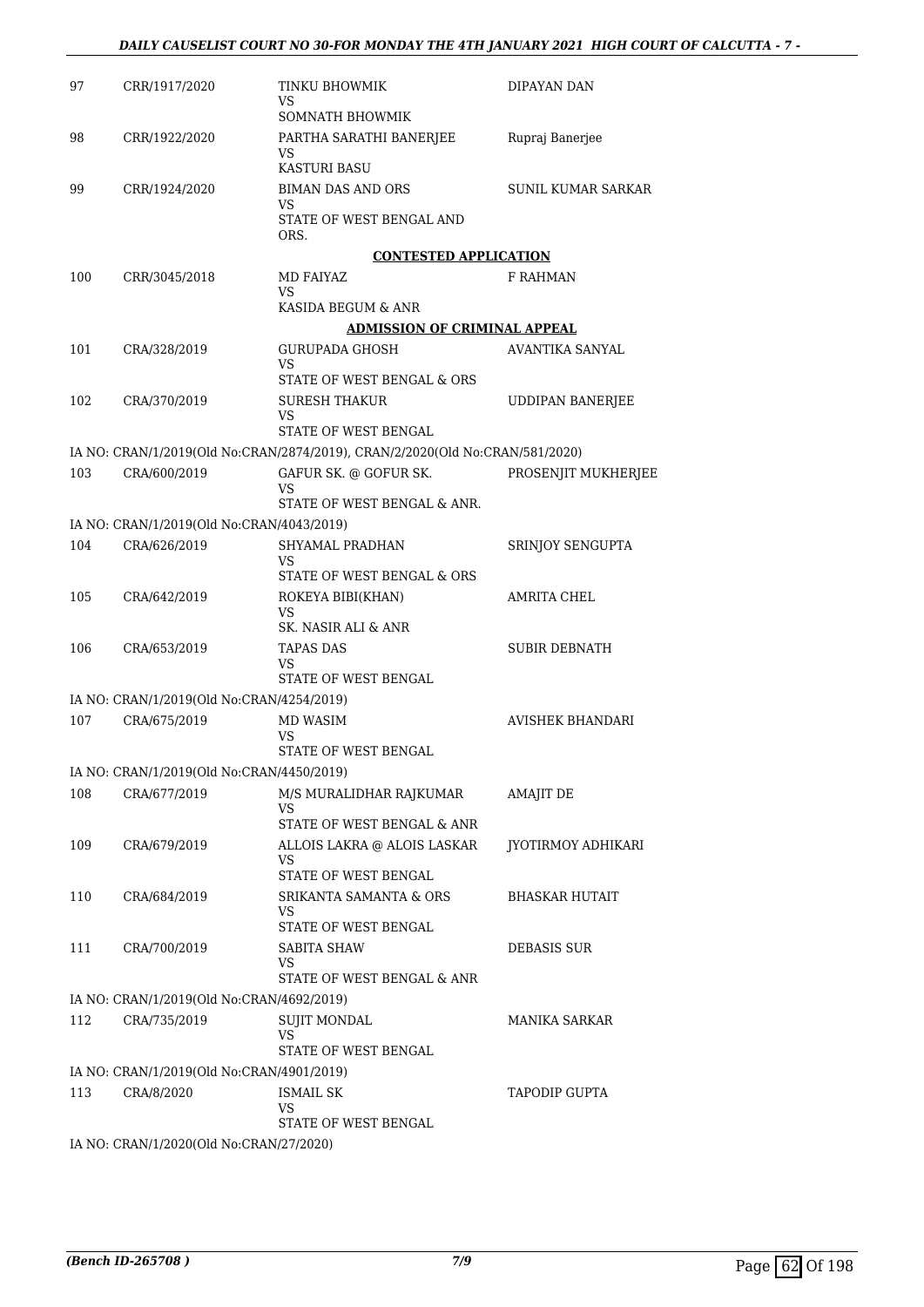| 114 | CRA/21/2020                               | JAHANGIR HOSSAIN@JAHANGIR<br><b>SEIKH</b><br>VS                                       | S S SAHA              |
|-----|-------------------------------------------|---------------------------------------------------------------------------------------|-----------------------|
|     |                                           | STATE OF WEST BENGAL                                                                  |                       |
|     | IA NO: CRAN/1/2020(Old No:CRAN/156/2020)  |                                                                                       |                       |
| 115 | CRA/33/2020                               | <b>SUMAN BAURI</b><br>VS                                                              | RAJENDRA BANERJEE     |
|     |                                           | STATE OF WEST BENGAL & ANR                                                            |                       |
|     | IA NO: CRAN/1/2020(Old No:CRAN/280/2020)  |                                                                                       |                       |
| 116 | CRA/42/2020                               | PURNA SAHA<br>VS<br>STATE OF WEST BENGAL                                              | SRIMOYEE MUKHERJEE    |
|     | IA NO: CRAN/1/2020(Old No:CRAN/312/2020)  |                                                                                       |                       |
| 117 | CRA/74/2020                               | RATAN KR. ROY @ RATAN ROY                                                             | PRIYANKAR GANGULY     |
|     |                                           | VS<br>STATE OF WEST BENGAL                                                            |                       |
| 118 | CRA/100/2020                              | SALIL SINGHA@TUTUN                                                                    | KAUSIK BISWAS         |
|     |                                           | VS<br>STATE OF WEST BENGAL & ANR                                                      |                       |
|     | IA NO: CRAN/1/2020(Old No:CRAN/860/2020)  |                                                                                       |                       |
| 119 | CRA/105/2020                              | RAJU BHATTACHARYA<br>VS                                                               | DEBAPRIYA ROY         |
|     |                                           | STATE OF WEST BENGAL                                                                  |                       |
|     | IA NO: CRAN/1/2020(Old No:CRAN/913/2020)  |                                                                                       |                       |
| 120 | CRA/154/2020                              | <b>GAYANTHA PANDEY @</b><br><b>GAYANATH PANDEY</b><br>VS                              | PROSENJIT MUKHERJEE   |
|     |                                           | STATE OF WEST BENGAL & ANR                                                            |                       |
| 121 | CRA/190/2020                              | DAYA SINDHU GURIA<br>VS<br>STATE OF WEST BENGAL                                       | PRABIR MAJI           |
|     |                                           | IA NO: CRAN/1/2020(Old No:CRAN/4231/2020), CRAN/2/2020(Old No:CRAN/4233/2020)         |                       |
| 122 | CRA/207/2020                              | <b>REKHA SHAW</b>                                                                     | DIPANKAR SAHA         |
|     |                                           | VS<br>STATE OF WEST BENGAL AND<br>ORS.                                                |                       |
|     | IA NO: CRAN/1/2020                        |                                                                                       |                       |
| 123 | CRA/263/2020                              | JIT MALLICK@ALAMGIR<br>VS                                                             | <b>RUPSA SREEMANI</b> |
|     |                                           | State of West Bengal AND ANR                                                          |                       |
|     | IA NO: CRAN/1/2020                        |                                                                                       |                       |
|     |                                           | <b>LEAVE TO APPEAL</b>                                                                |                       |
| 124 | CRMSPL/145/2017                           | SANKARI BASU                                                                          | <b>SREETAMA ROY</b>   |
|     |                                           | VS<br>STATE OF WEST BENGAL & ANR.                                                     |                       |
| 125 | CRMSPL/35/2019                            | <b>GOLAM MAINUDDIN</b>                                                                | PROSENJIT MUKHERJEE   |
|     |                                           | VS<br>STATE OF WEST BENGAL & ANR                                                      |                       |
|     | IA NO: CRAN/1/2020(Old No:CRAN/536/2020)  |                                                                                       |                       |
| 126 | CRMSPL/59/2019                            | HEALTH POINT (A UNIT OF<br>HEALTH CARE RESEARCH<br>CENTRE)<br>VS<br>SOMNATH SEN & ANR | <b>SUDAKSHINA DEY</b> |
|     | IA NO: CRAN/1/2019(Old No:CRAN/4574/2019) |                                                                                       |                       |
| 127 | CRMSPL/60/2019                            | BUREAU OF INDIAN STANDARDS                                                            | JAGANNATH GANGULY     |
|     |                                           | VS<br>M/S. DEY MINERALS PVT LTD &<br><b>ORS</b>                                       |                       |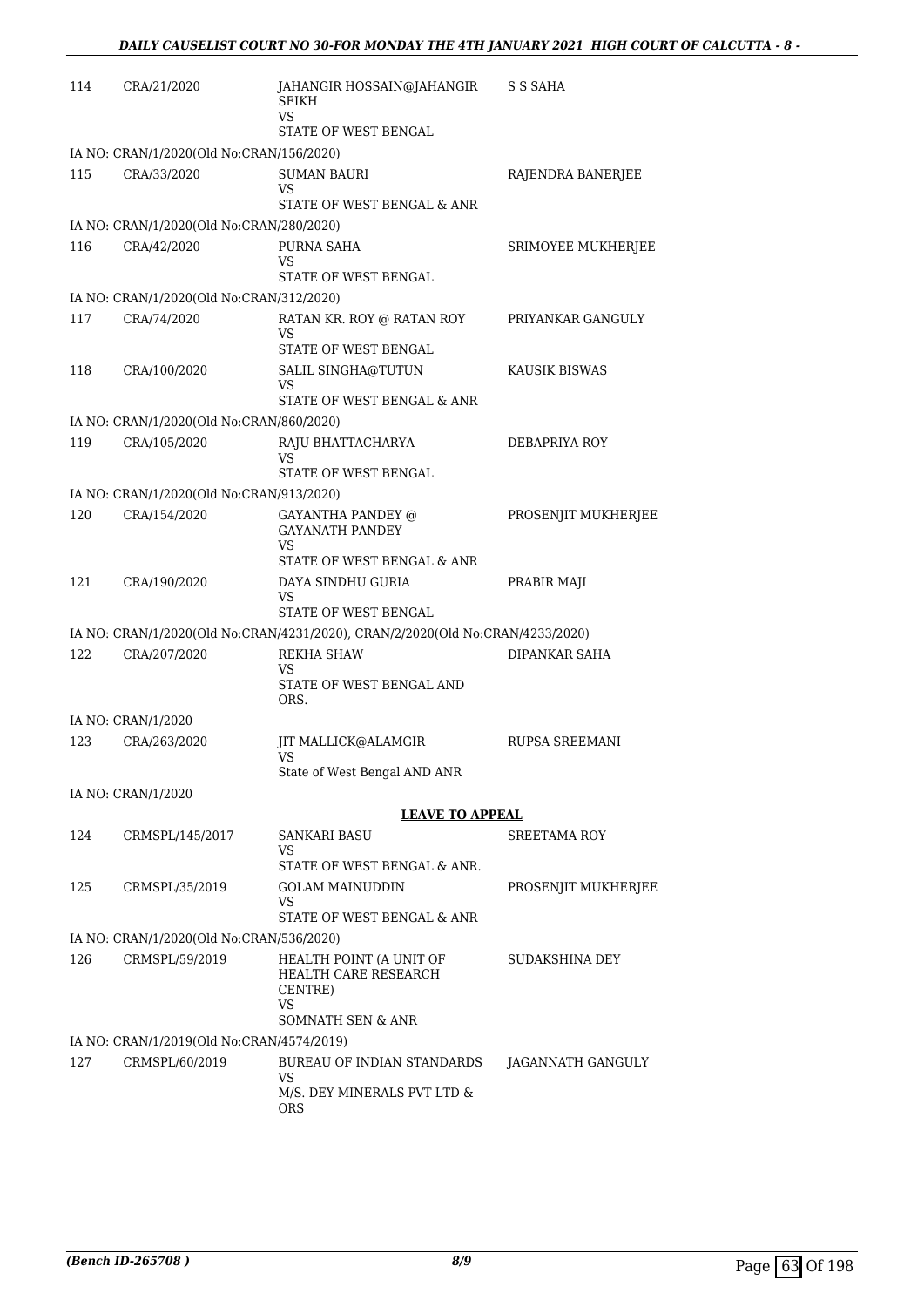| 128   | CRMSPL/61/2019                            | NEELA RANI @ NILA KHATA, REP<br>BY DULAL BHUINYA<br>VS.<br><b>SHILA BARDHAN</b> | ARUSHI RATHORE                  |
|-------|-------------------------------------------|---------------------------------------------------------------------------------|---------------------------------|
| 129   | CRMSPL/62/2019                            | <b>AJAY KUMAR</b><br>VS.                                                        | ABHRA MUKHERJEE                 |
|       |                                           | PASUPATI DAS & ORS                                                              |                                 |
| 130   | CRMSPL/63/2019                            | MRIDUL CHANDA<br>VS.<br>STATE OF WEST BENGAL & ORS                              | <b>SUBRATA</b><br>BHATTACHARJYA |
|       | IA NO: CRAN/1/2020                        |                                                                                 |                                 |
| 131   | CRMSPL/2/2020                             | DILIP BOSE<br>VS<br>STATE OF WEST BENGAL& ANR                                   | NARAYAN CHNADRA<br>GHOSH        |
|       | IA NO: CRAN/1/2020(Old No:CRAN/51/2020)   |                                                                                 |                                 |
| 132   | CRMSPL/3/2020                             | <b>M/S TODI INVESTORS</b><br>VS                                                 | SUBHAMOY PATRA                  |
|       |                                           | <b>BIDISHA DEY</b>                                                              |                                 |
| 133   | CRMSPL/4/2020                             | <b>UCO BANK</b><br>VS.<br>STATE OF WEST BENGAL & ORS                            | P.C. GHOSE                      |
| 134   | CRMSPL/8/2020                             | MAGMA FINCORP LIMITED<br>VS                                                     | <b>ASHOK KUMAR SINGH</b>        |
|       |                                           | AMIT KUMAR MISHRA @ AMIT<br><b>MISHRA</b>                                       |                                 |
| 135   | CRMSPL/9/2020                             | M/S. MURALIDHAR RAJKUMAR<br>VS<br>STATE OF WEST BENGAL & ORS.                   | <b>AMAJIT DE</b>                |
|       | IA NO: CRAN/1/2020(Old No:CRAN/604/2020)  |                                                                                 |                                 |
| 136   | CRMSPL/11/2020                            | M/S HINDUSTHAN NATIONAL                                                         | SUDESHNA BAGCHI                 |
|       |                                           | <b>GLASS @ INDUSTRIES LTD</b><br>VS                                             |                                 |
|       |                                           | <b>BIMAL SAMANTA</b>                                                            |                                 |
|       | IA NO: CRAN/1/2020(Old No:CRAN/1271/2020) |                                                                                 |                                 |
| 137   | CRMSPL/12/2020                            | <b>DIPAK SAHA</b><br>VS.<br>STATE OF WEST BENGAL & ORS                          | <b>SREEPARNA DAS</b>            |
|       |                                           | <b>CONTEMPT APPLICATION</b>                                                     |                                 |
| 138   | CPAN/174/2020                             | CHANDAN NATH SEN<br>VS.                                                         | <b>UJJAL RAY</b>                |
|       |                                           | AMBIKA CHARAN SEN                                                               |                                 |
| wt139 | SAT/313/2015                              | AMBIKA CHARAN SEN<br>VS.<br><b>GOBINDA CHANDRA SEN &amp; ORS</b>                | SUHRID SUR                      |
|       | IA NO: CAN/3/2016(Old No:CAN/9270/2016)   |                                                                                 |                                 |
| 140   | CPAN/408/2020                             | KANAILAL CHAKRABORTY & ANR<br>VS                                                | ARIF ALI                        |
|       | IA NO: CAN/1/2020(Old No:CAN/5524/2020)   | MAINAK BANERJEE & ORS                                                           |                                 |
|       |                                           | <b>PART HEARD MATTERS</b>                                                       |                                 |
| 141   | CRR/1040/2018                             | SHIRDI INDUSTRIES LTD<br>VS                                                     | N SENGUPTA                      |
|       |                                           | STATE OF WEST BENGAL & ANR                                                      |                                 |
|       |                                           | <b>APPEAL HEARING</b>                                                           |                                 |
| 142   | CRA/443/2019                              | CHINTU AGARWAL<br>VS<br>STATE OF WEST BENGAL                                    | DEV KUMAR SHARMA                |
|       |                                           |                                                                                 |                                 |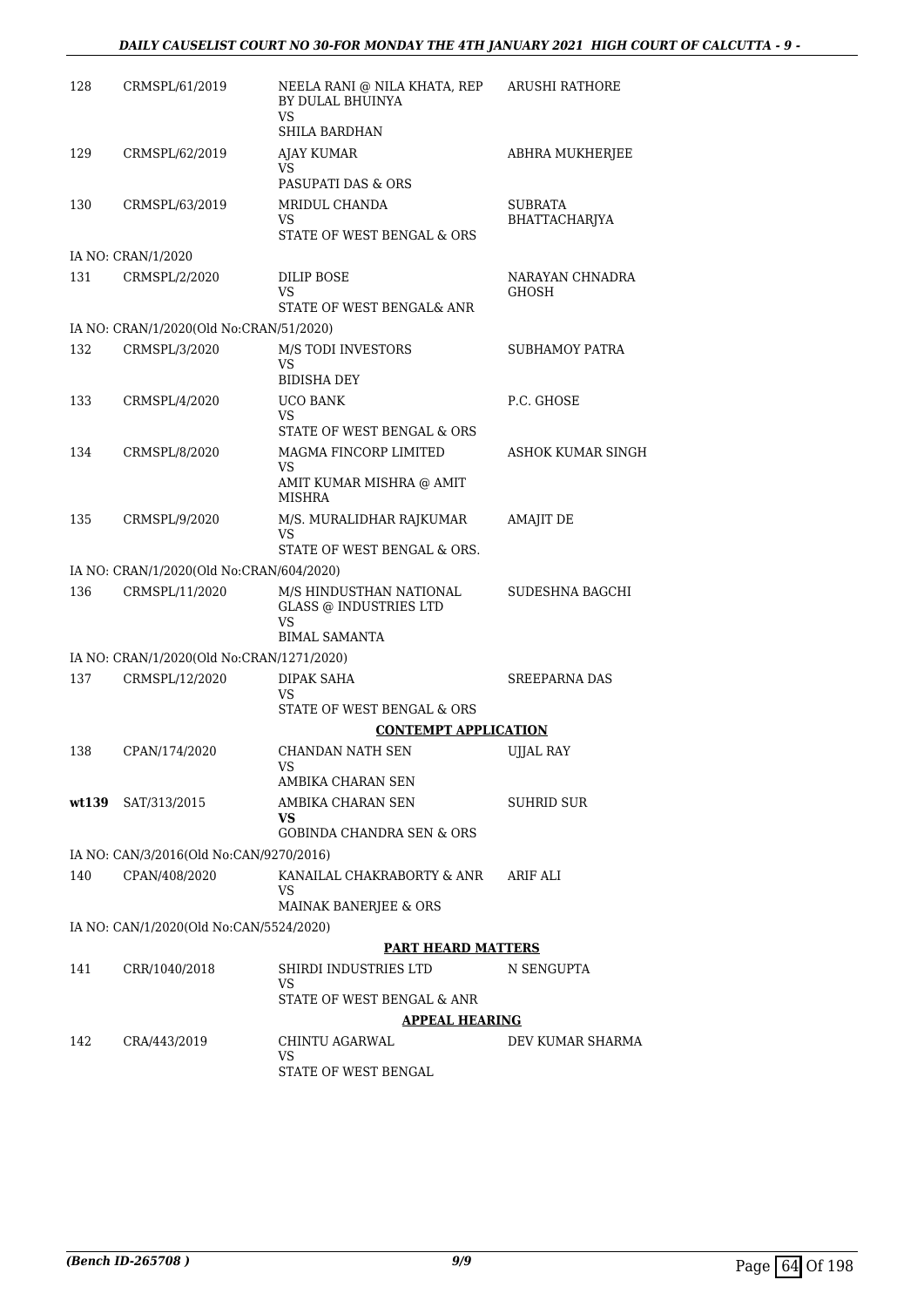

## **Appellate Side**

**DAILY CAUSELIST For Monday The 4th January 2021**

## **COURT NO. 13**

**SINGLE BENCH (SB - VI)**

## **AT 10:45 AM**

## **HON'BLE JUSTICE RAJASEKHAR MANTHA**

## **(VIA VIDEO CONFERENCE)**

**ON AND FROM MONDAY, THE 7TH DECEMBER, 2020 -MATTERS (INCLUDING MOTIONS) UNDER ARTICLE 226 OF THE CONSTITUTION RELATING TO MADRASAH EDUCATION UNDER GROUP II AND APPLICATIONS CONNECTED THERETO ;**

**MATTERS (INCLUDING MOTIONS) UNDER ARTICLE 226 OF THE CONSTITUTION RELATING TO APPOINTMENT AND SERVICE CONDITION OF PARA TEACHER UNDER GROUP-II AND APPLICATIONS CONNECTED THERETO;**

**MATTERS (INCLUDING MOTIONS) UNDER ARTICLE 226 OF THE CONSTITUTION OF INDIA RELATING TO CO-OPERATIVE SOCIETIES UNDER GROUP-V INCLUDING SERVICE MATTERS AND APPLICATIONS CONNECTED THERETO;**

**APPEALS RELATING TO ALL CLAIM CASES INCLUDING APPLICATIONS CONNECTED THERETO (EXCLUDING ADMISSION OF APPEALS UNDER SECTION 30 OF THE EMPLOYEES' COMPENSATION ACT, 1923);**

**NOTE :**

**1. MENTIONING WILL BE ALLOWED UPON BEING LISTED AS "TO BE MENTIONED", ONLY IN THE VIRTUAL MODE AS PER NOTIFICATION NO. 4286-RG DATED 27.11.2020. FOLLOWING THE PRESCRIBED PROCEDURE.**

**2. NO MENTIONING FOR HEARING SHALL BE ENTERTAINED UNTIL FURTHER ORDERS. 3. ALL THE LISTED MATTERS WILL BE TAKEN UP SERIALLY.**

**4. MONDAY, WEDNESDAY & FRIDAY GR-II MOTION (MADRASAH, PARA- TEACHER) WILL BE TAKEN UP FIRST. THEREAFTER, GR-V MOTION (CO-OP. SOC.) WILL BE TAKEN UP UP.TO 3 P.M. 5. TUESDAY & THURSDAY GR-V MOTION (CO-OP. SOC.) WILL BE TAKEN UP FIRST. THEREAFTER, GR-II MOTION (MADRASAH, PARA- TEACHER) WILL BE TAKEN UP UPTO 3 P.M.**

**6. EVERY FRIDAY, AFTER COMPLETION THE O.S. MATTERS, AGAIN, A.S. MATTERS SHALL BE TAKEN UP SERIALLY, IF TIME PERMITS.**

**7. MOTOR ACCIDENT CLAIM CASES (APPLICATION) SHALL ORDINARILY BE TAKEN UP FROM 3 P.M. , HOWEVER, IF THE MOTIONS LIST IS EXHAUSTED MACC MATTERS SHALL BE TAKEN UP**

## **IMMEDIATELY THEREAFTER**

## **SPECIALLY FIXED MATTERS**

| WPA/14592/2014                            | SMT SAROJ AGARWAL    | A SEN |
|-------------------------------------------|----------------------|-------|
| $(18-1-2021 \text{ AT } 3.00 \text{ VS})$ |                      |       |
| P.M.                                      | UNION OF INDIA & ORS |       |

## **GR-II (MOTION)**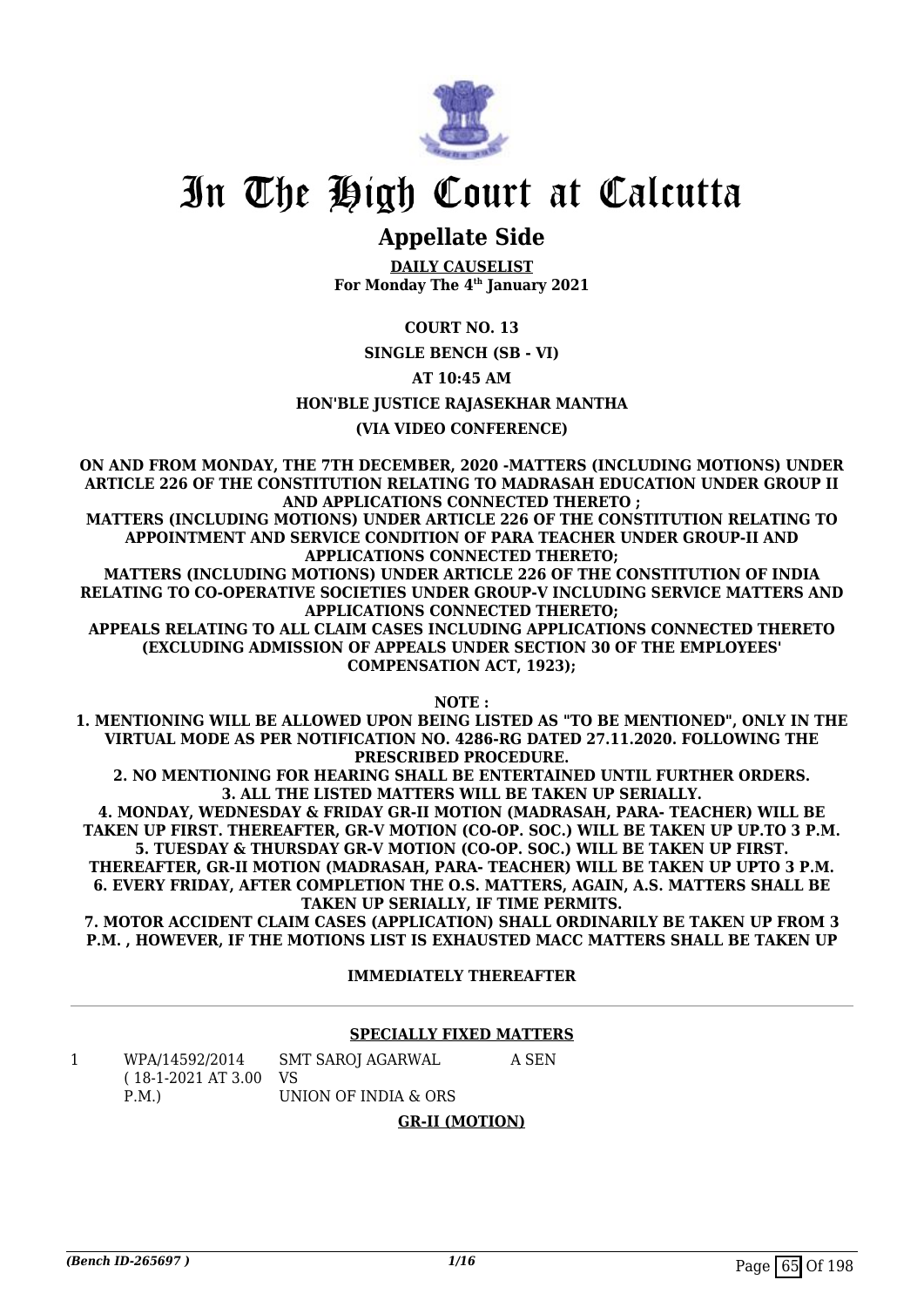| STATE OF WEST BENGAL &<br><b>ORS</b><br>3<br>WPA/3962/2020<br>SK.SHARIF<br>SARIFUL ISLAM<br>VS<br><b>MALLICK</b><br>STATE OF WEST BENGAL &<br><b>ORS</b><br><b>ASIT KR DE</b><br>WPA/4298/2020<br>KASHEM ALI KHAN<br>4<br><b>VS</b><br>STATE OF WEST BENGAL &<br><b>ORS</b><br>WPA/4303/2020<br>SK. JAMAL UDDIN AHMED<br>ASIT KR DE<br>5<br><b>VS</b> |  |
|-------------------------------------------------------------------------------------------------------------------------------------------------------------------------------------------------------------------------------------------------------------------------------------------------------------------------------------------------------|--|
|                                                                                                                                                                                                                                                                                                                                                       |  |
|                                                                                                                                                                                                                                                                                                                                                       |  |
|                                                                                                                                                                                                                                                                                                                                                       |  |
|                                                                                                                                                                                                                                                                                                                                                       |  |
| STATE OF WEST BENGAL &<br><b>ORS</b>                                                                                                                                                                                                                                                                                                                  |  |
| WPA/4774/2020<br>MOSAMMAT AMINA BIBI<br>SK. HOSSAIN ALI<br>6<br><b>VS</b><br>STATE OF WEST BENGAL &<br><b>ORS</b>                                                                                                                                                                                                                                     |  |
| KHODABAKS MOLLA<br>SK. HOSSAIN ALI<br>7<br>WPA/4775/2020<br><b>VS</b><br>STATE OF WEST BENGAL &<br><b>ORS</b>                                                                                                                                                                                                                                         |  |
| WPA/4776/2020<br>MD. MOBARAK ALI SK.<br>SK. HOSSAIN ALI<br>8<br><b>VS</b><br>STATE OF WEST BENGAL &<br><b>ORS</b>                                                                                                                                                                                                                                     |  |
| WPA/5093/2020<br><b>SULTAN MAHMUD</b><br>RASOMAY MANDAL<br>9<br>VS.<br>STATE OF WEST BENGAL &<br><b>ORS</b>                                                                                                                                                                                                                                           |  |
| 10<br>WPA/5107/2020<br>SWAGUPTA KHATUN & ORS<br>ANINDYA BOSE<br><b>VS</b><br>STATE OF WEST BENGAL &<br><b>ORS</b>                                                                                                                                                                                                                                     |  |
| 11<br>MD AZAD HOSSAIN AND<br>WPA/8728/2020<br>SAMIRUL SARKAR<br>ANOTHER<br>VS.<br>STATE OF WEST BENGAL<br>AND ORS.                                                                                                                                                                                                                                    |  |
| WPA/9018/2020<br>MD. HAFIZUR RAHAMAN<br>S.M. ISMAIL<br>12<br><b>MOLLAH</b><br><b>VS</b><br>STATE OF WEST BENGAL<br>AND ORS.                                                                                                                                                                                                                           |  |
| 13<br>WPA/9034/2020<br><b>AINUL HAQUE</b><br>TARASANKAR<br>VS.<br><b>SAMANTA</b><br>STATE OF WEST BENGAL<br>AND ORS.                                                                                                                                                                                                                                  |  |
| WPA/10208/2020<br>SHAMIMA SULTANA<br><b>SAHELI MUKHERJEE</b><br>14<br>VS<br>STATE OF WEST BENGAL<br>AND ORS.                                                                                                                                                                                                                                          |  |

IA NO: CAN/1/2020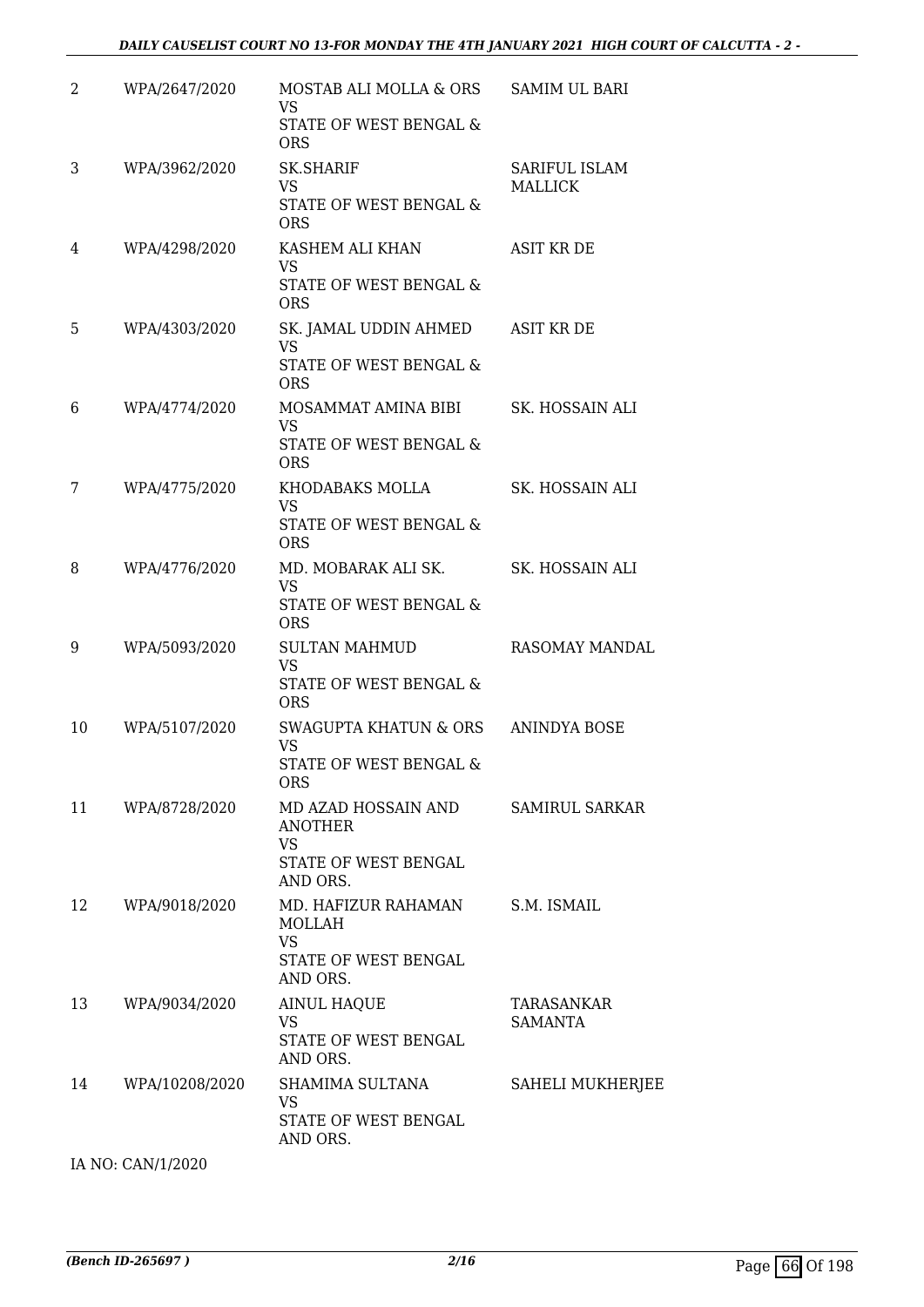| 15   | WPA/10288/2020                | NASREEN SHAZDA<br>VS.<br>STATE OF WEST BENGAL<br>AND ORS.                          | <b>MANIKA ROY</b>                |
|------|-------------------------------|------------------------------------------------------------------------------------|----------------------------------|
| wt16 | WPA/20560/2019                | NASREEN SHAZDA<br>VS<br>STATE OF WEST BENGAL &<br><b>ORS</b>                       | <b>MANIKA ROY</b>                |
| 17   | WPA/10695/2020                | SK MD SADRUDDIN<br><b>VS</b><br><b>STATE OF WEST BENGAL</b><br>AND ORS.            | <b>SYED NURUL SREFIN</b>         |
| 18   | WPA/10791/2020                | MD. MUSHA HAQUE<br><b>VS</b><br>THE STATE OF WEST<br><b>BENGAL AND ORS</b>         | <b>SAIRA BANU</b>                |
| 19   | WPA/10803/2020                | RUPALI ISLAM (KARMAKAR)<br><b>VS</b><br>THE STATE OF WEST<br><b>BENGAL AND ORS</b> | <b>GOPA BISWAS</b>               |
| 20   | WPA/11075/2020                | SK. AFTABUDDIN<br><b>VS</b><br>STATE OF WEST BENGAL<br>AND ORS.                    | <b>SYED NURUL AREFIN</b>         |
| 21   | WPA/11083/2020                | <b>SUTAPA MANNA</b><br><b>VS</b><br>STATE OF WEST BENGAL<br>AND ORS.               | SANTANU MAJI                     |
| 22   | WPA/11200/2020                | HASNATARA KHATOON<br><b>VS</b><br>STATE OF WEST BENGAL<br>AND ORS.                 | <b>MAHAMMAD</b><br><b>MAHMUD</b> |
| 23   | WPA/11422/2020                | MD. GOLAM MUSTAFA<br><b>VS</b><br>WEST BENGAL MADRASAH<br>SERVICE COMMISSION       | <b>SALMAN HASAN</b>              |
| 24   | WPA/11970/2020                | <b>SK LALON</b><br>VS<br>State of West Bengal                                      | PROSENJIT<br><b>MUKHERJEE</b>    |
|      |                               | <b>CO-OPERATIVE SOCIETY - MOTIONS</b>                                              |                                  |
| 25   | WPA/2689/2020<br>(05/01/2021) | KAMAL CHAKRABORTY &<br>ANR<br><b>VS</b><br>STATE OF WEST BENGAL &<br><b>ORS</b>    | <b>MADAN MOHAN RAY</b>           |
| 26   | WPA/3673/2020                 | NIRMAL KR. SARAF<br>VS<br>STATE OF WEST BENGAL &<br>ORS.                           | <b>AMRITA PANDEY</b>             |
| 27   | WPA/4975/2020                 | HARIPADA PAYRA<br>VS<br>ADDL. REGISTRAR OF CO-<br>OPRATIVE SOCITIES & ORS          | ASIS<br><b>BHATTACHARYYA</b>     |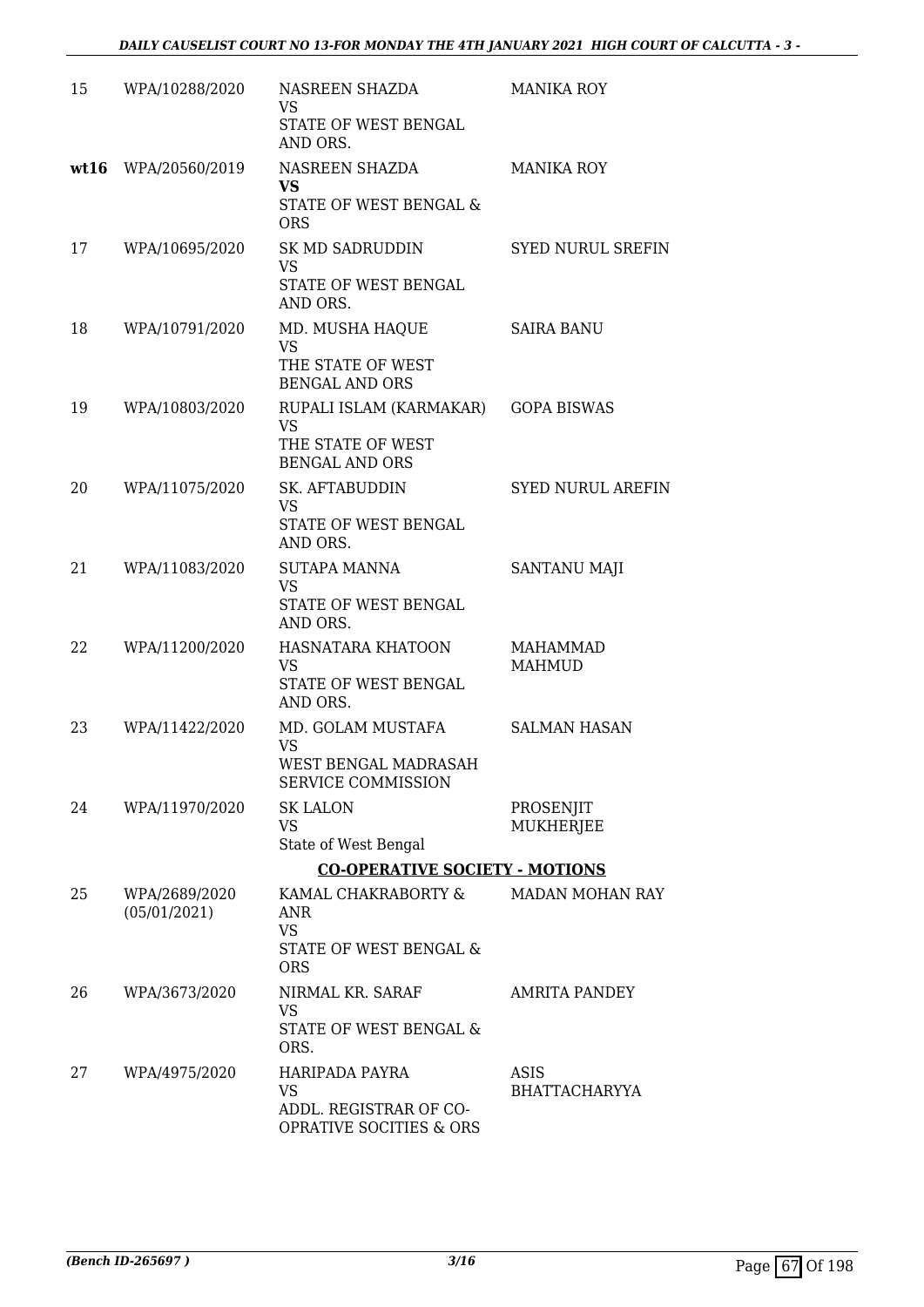| 28 | WPA/5174/2020       | RUPANTARI CO-<br><b>COPERATIVE HOUSING</b><br><b>SOCIETY LTD &amp; ANR</b><br><b>VS</b><br>STATE OF WEST BENGAL &<br><b>ORS</b> | MD IDRISH                             |
|----|---------------------|---------------------------------------------------------------------------------------------------------------------------------|---------------------------------------|
| 29 | WPA/8210/2020       | ANANDPUR SAMABAYA<br>KRISHI UNNAYAN SAMITY<br><b>LIMITEDAND OTHERS</b><br>VS<br>STATE OF WEST BENGAL<br>AND ORS.                | <b>SANKAR HALDER</b>                  |
| 30 | WPA/10355/2020      | SUROJIT MONDAL<br>VS<br>STATE OF WEST BENGAL<br>AND ORS.                                                                        | SWETA SAHA                            |
| 31 | WPA/11279/2020      | NANDIGRAM CO-<br><b>OPOERATIVE SOCIETY</b><br>MARKETING SOC LTD AND<br><b>ANR</b><br>VS.<br>STATE OF WEST BENGAL<br>AND ORS.    | <b>VIJAY VERMA</b>                    |
| 32 | WPA/11352/2020      | MD JAMIRUDDIN<br>VS.<br>STATE OF WEST BENGAL<br>AND ORS.                                                                        | <b>ASDIF DEWAN</b>                    |
|    |                     | <b>CONTEMPT APPLICATION</b>                                                                                                     |                                       |
| 33 | CPAN/1433/2019      | <b>RITA GHOSH</b><br><b>VS</b><br><b>SUNIL GHOSH &amp; ANR</b>                                                                  | ARUN KUMAR GHOSH                      |
|    | wt34 WPA/17482/2018 | <b>RITA GHOSH</b><br>VS<br>STATE OF WEST BENGAL&<br><b>ORS</b>                                                                  | A. NASKAR                             |
| 35 | WPA/18563/2019      | <b>SAHEB MURMU</b><br><b>VS</b><br>STATE OF WEST BENGAL &<br><b>ORS</b>                                                         | <b>SAMIR KUMAR</b><br><b>ADHIKARI</b> |
|    | wt36 CPAN/494/2020  | SAHEB MURMU<br><b>VS</b><br>AYESHA RANI                                                                                         | <b>SAMIR KUMAR</b><br>ADHIKARI        |
|    |                     | <b>APPLICATION</b>                                                                                                              |                                       |
| 37 | WPCR/4/2018         | ALHAJ INTAJ ALI SHAH ANIRBAN GHOSH<br>VS.<br>STATE OF WEST BENGAL &<br><b>ORS</b>                                               |                                       |
|    | wt38 WPA/10631/2018 | ALHAJ INTAJ ALI SHAH<br>VS.<br>STATE OF WEST BENGAL &<br><b>ORS</b>                                                             | ANIRBAN GHOSH                         |
|    |                     |                                                                                                                                 |                                       |

IA NO: CAN/1/2019(Old No:CAN/11647/2019), CAN/2/2019(Old No:CAN/11668/2019), CAN/3/2020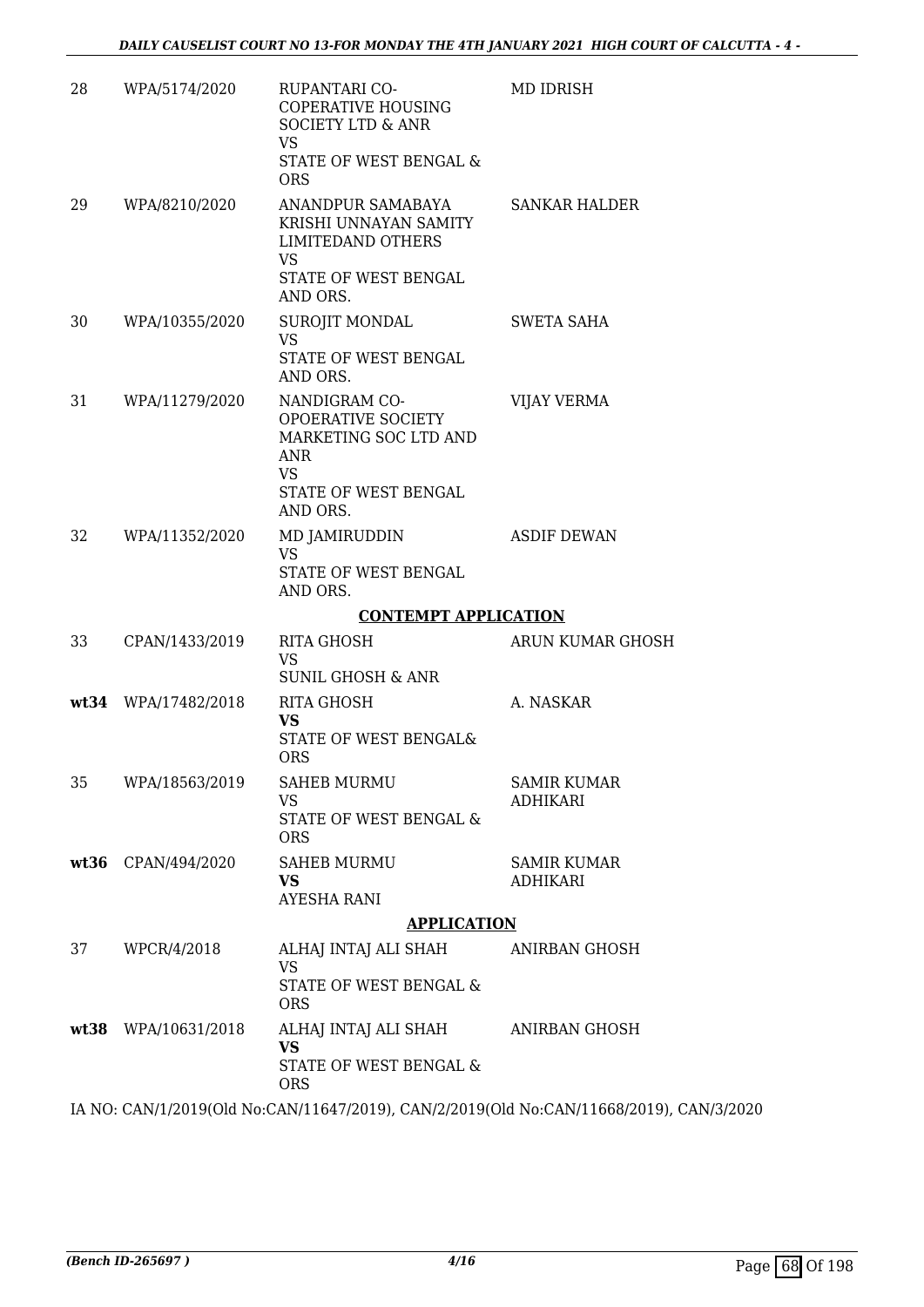| 39   | WPA/3018/2018                           | BIDHAN CHAUDHURY<br>VS                                                                         | <b>BIDYUT K BANERJEE</b>             |  |  |
|------|-----------------------------------------|------------------------------------------------------------------------------------------------|--------------------------------------|--|--|
|      |                                         | <b>GIC HOUSING FINANCE</b><br><b>LIMITED &amp; ORS</b>                                         |                                      |  |  |
|      |                                         | IA NO: CAN/1/2019(Old No:CAN/8909/2019), CAN/2/2020(Old No:CAN/1277/2020)                      |                                      |  |  |
| 40   | WPA/13079/2019                          | ROSHNI CHATTERJEE<br><b>SARKAR</b><br><b>VS</b>                                                | MADHURIMA SARKAR                     |  |  |
|      |                                         | STATE OF WEST BENGAL &<br><b>ORS</b>                                                           |                                      |  |  |
|      | IA NO: CAN/1/2020(Old No:CAN/2166/2020) |                                                                                                |                                      |  |  |
| 41   | WPA/6799/2020                           | CHANDRA SEKHAR PANDIT<br>VS<br>STATE OF WEST BENGAL &<br><b>ORS</b>                            | <b>SANDIP KUMAR</b><br><b>MONDAL</b> |  |  |
|      | IA NO: CAN/1/2020(Old No:CAN/5759/2020) |                                                                                                |                                      |  |  |
|      |                                         | <b>APPLICATION (MACC)</b>                                                                      |                                      |  |  |
| 42   | FMA/451/2013                            | KHAIRUNNESA BIBI & ORS                                                                         | <b>KRISHANU BANIK</b>                |  |  |
|      | $(1$ Pb & $2$ LCR)                      | VS<br>ORIENTAL INSURANCE CO.<br>LTD. & ANR                                                     |                                      |  |  |
|      | IA NO: CAN/1/2013(Old No:CAN/8493/2013) |                                                                                                |                                      |  |  |
| 43   | FMA/1294/2013                           | THE ORIENTAL INSURANCE<br>CO. LTD<br><b>VS</b><br><b>SHYAMALI DEBNATH &amp; ORS</b>            | PARIMAL KUMAR<br>PAHARI              |  |  |
|      | IA NO: CAN/3/2017(Old No:CAN/6467/2017) |                                                                                                |                                      |  |  |
|      | wt44 COT/39/2013                        | SHYAMALI DEBNATH &                                                                             | SIMA GHOSH                           |  |  |
|      |                                         | ORS.                                                                                           |                                      |  |  |
|      |                                         | <b>VS</b><br>ORIENTAL INSURANCE CO.                                                            |                                      |  |  |
|      |                                         | LTD. & ANR.                                                                                    |                                      |  |  |
| 45   | FMA/3288/2013                           | THE ORIENTAL INSURANCE<br>CO. LTD.<br>VS                                                       | KAMAL KRISHNA DAS                    |  |  |
|      |                                         | RAMDULAL PRADHAN &<br>ANR.                                                                     |                                      |  |  |
|      | IA NO: CAN/2/2017(Old No:CAN/169/2017)  |                                                                                                |                                      |  |  |
| 46   | COT/72/2014                             | PUSPA PATRA                                                                                    | KRISHANU BANIK                       |  |  |
|      |                                         | <b>VS</b>                                                                                      |                                      |  |  |
|      |                                         | NATIONAL INSURANCE<br><b>COMPANY LTD &amp; ANR</b>                                             |                                      |  |  |
| wt47 | FMA/2436/2014                           | NATIONAL INSURANCE CO.                                                                         | PARIMAL KUMAR                        |  |  |
|      |                                         | <b>LTD</b><br><b>VS</b>                                                                        | PAHARI                               |  |  |
|      |                                         | PUSPA PATRA & ANR<br>IA NO: CAN/1/2014(Old No:CAN/8067/2014), CAN/2/2016(Old No:CAN/1875/2016) |                                      |  |  |
| 48   | FMA/1435/2015                           | SUTAPA HORE @ HARE &                                                                           | <b>JAYANTA BANERJEE</b>              |  |  |
|      |                                         |                                                                                                |                                      |  |  |
|      |                                         | ANR<br><b>VS</b>                                                                               |                                      |  |  |
|      |                                         | THE ORIENTAL INSURANCE<br>CO. LTD & ANR                                                        |                                      |  |  |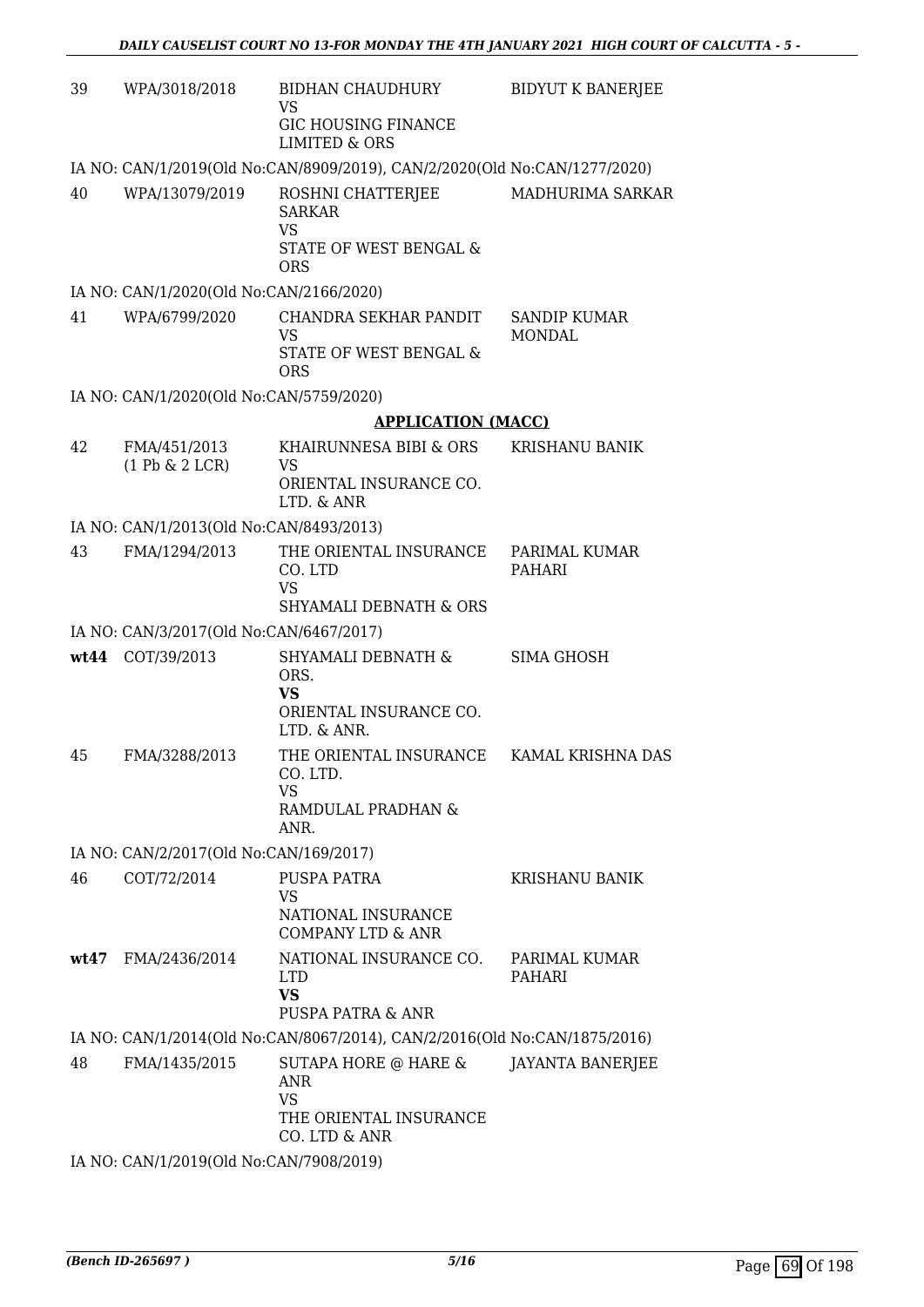| 49   | FMAT/721/2016                            | SWAPAN KUMAR BERA<br>VS                                                    | DYUTIMAN BANERJEE                                                                         |
|------|------------------------------------------|----------------------------------------------------------------------------|-------------------------------------------------------------------------------------------|
|      |                                          | LAKSHMAN BHOWMIK &<br>ANR                                                  |                                                                                           |
|      | IA NO: CAN/1/2018(Old No:CAN/3454/2018)  |                                                                            |                                                                                           |
| 50   | FMAT/791/2016                            | SAHANARA SEIKH & ORS                                                       | ALI IMAM SHAH                                                                             |
|      |                                          | VS<br>NEW INDIA ASSURANCE &<br><b>ANR</b>                                  |                                                                                           |
|      | IA NO: CAN/1/2017(Old No:CAN/3841/2017)  |                                                                            |                                                                                           |
| wt51 | FMA/898/2013                             | THE NEW INDIA<br>ASSURANCE CO. LTD<br>VS<br>SAHANARA SEIKH & ORS           | PARIMAL KUMAR<br>PAHARI                                                                   |
| 52   | FMA/2293/2016                            | NATIONAL INSURANCE CO.<br>LTD.<br><b>VS</b>                                | SAIBALENDU<br><b>BHOWMIK</b>                                                              |
|      |                                          | RASHMI KUMARI & ORS                                                        |                                                                                           |
|      |                                          | IA NO: CAN/1/2015(Old No:CAN/10780/2015), CAN/3/2017(Old No:CAN/7114/2017) |                                                                                           |
| 53   | FMA/2702/2016                            | <b>BIVA PAUL &amp; ORS</b>                                                 | <b>SAIDUR RAHAMAN</b>                                                                     |
|      |                                          | <b>VS</b><br>THE TATA AIG GENERAL<br><b>INSURANCE CO LTD &amp; ANR</b>     |                                                                                           |
|      | IA NO: CAN/1/2018(Old No:CAN/4421/2018)  |                                                                            |                                                                                           |
| 54   | FMA/3668/2016                            | RINKU SAHA & ORS                                                           | <b>SAIDUR RAHAMAN</b>                                                                     |
|      |                                          | <b>VS</b><br>NATIONAL INSURANCE CO<br>LTD & ORS                            |                                                                                           |
|      | IA NO: CAN/1/2017(Old No:CAN/10930/2017) |                                                                            |                                                                                           |
| 55   | FMAT/444/2017                            | BAJAJ ALLIANZ GEN.<br>INSURANCE CO. LTD.<br><b>VS</b>                      | RAJESH SINGH                                                                              |
|      |                                          | <b>MUHADHARI HALDAR &amp;</b><br><b>ORS</b>                                |                                                                                           |
|      | No:CAN/7792/2019)                        |                                                                            | IA NO: CAN/1/2017(Old No:CAN/4881/2017), CAN/3/2019(Old No:CAN/7020/2019), CAN/4/2019(Old |
| 56   | FMAT/1191/2017                           | ABUL KASHEM SK. & ANR.<br><b>VS</b><br>NATIONAL IN. CO. LTD. &<br>ANR.     | <b>SAIDUR RAHAMAN</b>                                                                     |
|      | IA NO: CAN/1/2018(Old No:CAN/928/2018)   |                                                                            |                                                                                           |
| 57   | FMAT/522/2018                            | RABEYA BIBI<br>VS<br><b>BINA DAS &amp; ORS</b>                             | L M GHOSH                                                                                 |
|      | IA NO: CAN/1/2019(Old No:CAN/8225/2019)  |                                                                            |                                                                                           |
| 58   | FMAT/1220/2018                           | <b>BANGA BARMAN</b>                                                        | SHILADITYA BARMA                                                                          |
|      |                                          | VS<br>MAHABIR BARMAN & ANR                                                 |                                                                                           |
|      |                                          | IA NO: CAN/1/2019(Old No:CAN/441/2019), CAN/2/2019(Old No:CAN/442/2019)    |                                                                                           |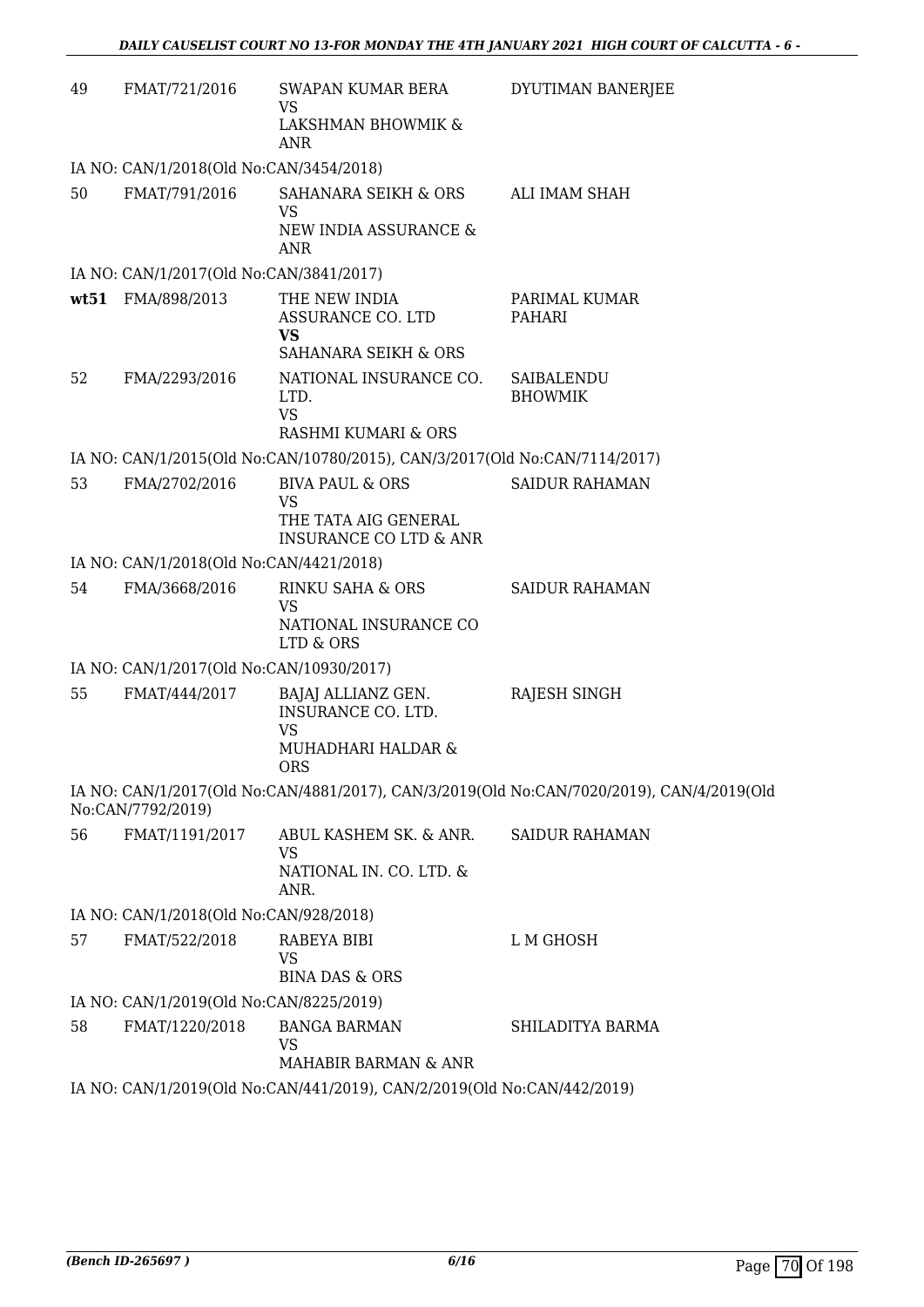| 59 | FMAT/1221/2018                           | SAMSUR NEHAR & ORS<br>VS<br>SIRAJ ALI & ANR                                         | SHILADITYA BARMA               |
|----|------------------------------------------|-------------------------------------------------------------------------------------|--------------------------------|
|    |                                          | IA NO: CAN/1/2019(Old No:CAN/443/2019), CAN/2/2019(Old No:CAN/444/2019)             |                                |
| 60 | FMAT/1222/2018                           | TAPI SAHA (BISWAS) & ORS<br><b>VS</b><br>ANIMESH MISHRA & ANR                       | SHILADITYA BARMA               |
|    |                                          | IA NO: CAN/1/2018(Old No:CAN/10247/2018), CAN/2/2018(Old No:CAN/10248/2018)         |                                |
| 61 | FMAT/1050/2019                           | THE NATIONAL INSURANCE<br><b>COMPANY LTD</b><br><b>VS</b><br>DIPALI PADYALI & ORS   | DEB NARAYAN RAY                |
|    | IA NO: CAN/1/2019(Old No:CAN/10654/2019) |                                                                                     |                                |
| 62 | FMAT/1268/2019                           | SURENDAR KAUR SINGH<br>VS<br>UNITED IND. IN. CO. LTD. &<br>ANR.                     | SUBHANKAR<br>MANDAL            |
|    | IA NO: CAN/1/2020(Old No:CAN/875/2020)   |                                                                                     |                                |
| 63 | FMAT/1355/2019                           | THE UNITED INDIA<br><b>INSURANCE CO. LTD</b><br><b>VS</b><br>KAMNNA HALDER & ORS    | <b>SANJAY PAUL</b>             |
|    | IA NO: CAN/1/2020(Old No:CAN/364/2020)   |                                                                                     |                                |
| 64 | FMAT/1359/2019                           | MAMONI SINGHA (ROY) &<br>ORS.<br><b>VS</b><br>BAJAJ ALLIANZ G.I. CO. LTD.<br>& ANR. | SUDIP<br>BANDYOPADHYAY         |
|    | IA NO: CAN/1/2020(Old No:CAN/2279/2020)  |                                                                                     |                                |
| 65 | FMAT/57/2020                             | LUTFA BIBI & ORS.<br>VS<br>NATIONAL IN. CO. LTD. &<br>ANR.                          | NILADR SAHA                    |
|    |                                          | IA NO: CAN/1/2020(Old No:CAN/1317/2020), CAN/2/2020(Old No:CAN/1336/2020)           |                                |
| 66 | FMAT/90/2020                             | KANIKA MONDAL & ORS<br>VS<br>ORIENTAL INSURANCE CO.<br>LTD & ANR                    | NILADRI SAHA                   |
|    |                                          | IA NO: CAN/1/2020(Old No:CAN/1337/2020), CAN/2/2020(Old No:CAN/1343/2020)           |                                |
| 67 | FMAT/205/2020                            | THE NEW INDIA<br>ASSURANCE CO. LTD.<br>VS<br>PARINITA CHOWDHURY &<br><b>ORS</b>     | RAJDEEP<br><b>BHATTACHARYA</b> |
|    |                                          | IA NO: CAN/2/2020(Old No:CAN/2073/2020), CAN/3/2020(Old No:CAN/2074/2020)           |                                |
| 68 | FMAT/302/2020                            | BAJAJ ALLIANZ GENERAL<br>INSURANCE COMPANY LTD.<br>VS<br>SWARAJ AGARWAL & ANR       | RAJESH SINGH                   |
|    |                                          | IA NO: CAN/1/2020(Old No:CAN/2768/2020), CAN/2/2020(Old No:CAN/2769/2020)           |                                |
|    |                                          | <b>ACCIDENT CLAIM CASES</b>                                                         |                                |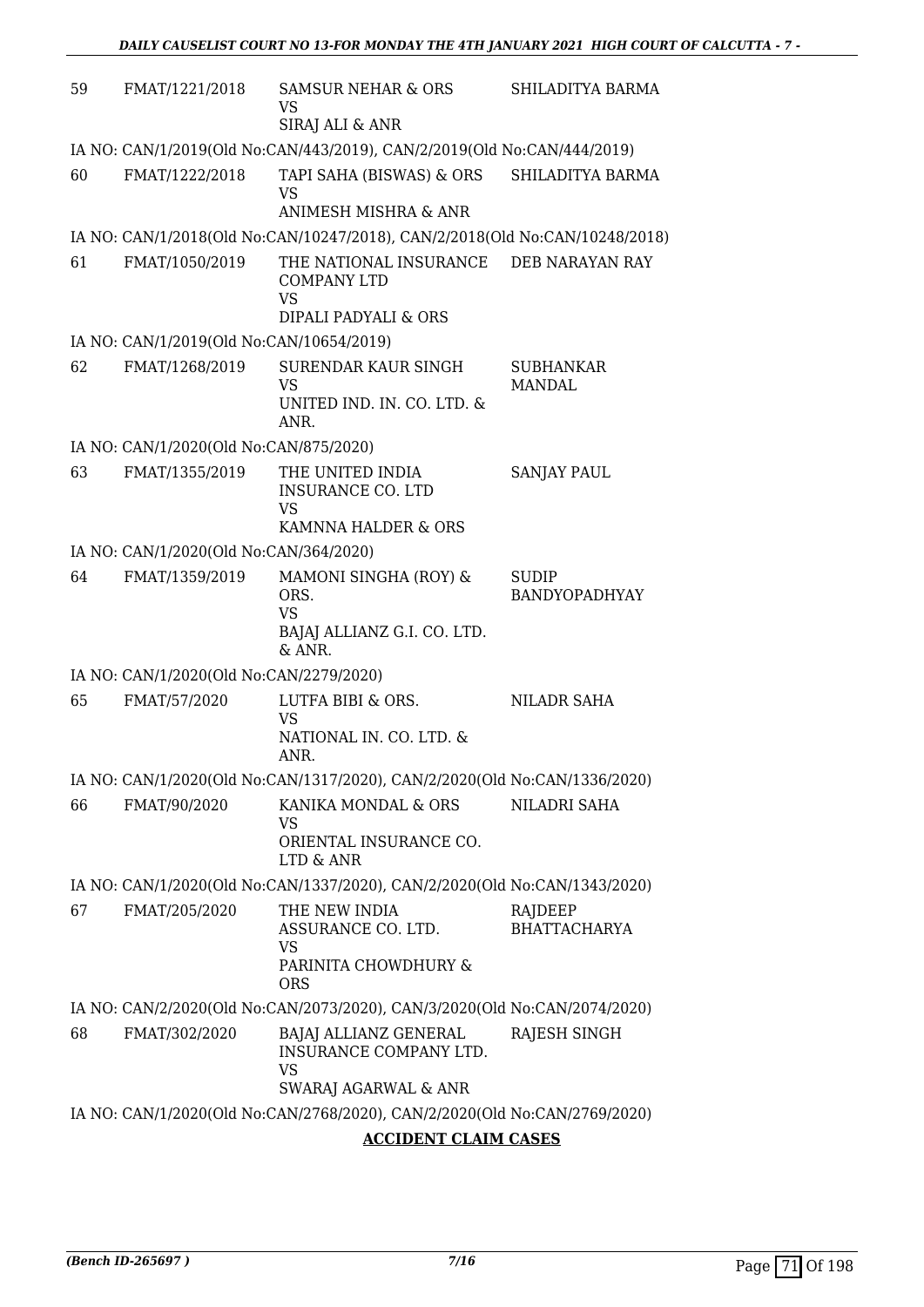| 69 | FMA/983/2011                            | AGNI ORAO @ LAKRA<br>VS<br>UNION OF INDIA & ORS.                                         | KAZI M RAHAMAN                 |
|----|-----------------------------------------|------------------------------------------------------------------------------------------|--------------------------------|
| 70 | FMAT/1575/2011                          | PURNIMA ROY & ORS<br><b>VS</b><br>NATIONAL INSURANCE CO.<br>LTD. & ORS                   | JAYANTA KR.<br><b>MANDAL</b>   |
|    | IA NO: CAN/1/2012(Old No:CAN/6195/2012) |                                                                                          |                                |
| 71 | FMA/747/2012<br>(1 LCR)                 | AJEMA BEWA & ORS.<br>VS<br>NATIONAL INSURANCE CO.<br>LTD.                                | <b>SAIDUR RAHMAN</b>           |
|    |                                         | IA NO: CAN/1/2017(Old No:CAN/5302/2017), CAN/2/2017(Old No:CAN/5303/2017)                |                                |
| 72 | FMA/1245/2012<br>(1 LCR)                | MAMATA SUTRADHAR &<br>OTH.<br><b>VS</b><br>THE NATIONAL INSURANCE                        | AMIT RANJAN ROY                |
|    | IA NO: CAN/1/2017(Old No:CAN/6987/2017) | CO. LTD. & OTH.                                                                          |                                |
| 73 | FMA/69/2013                             | SAKHALAL SAHA & ANR.<br><b>VS</b><br>BR, MGR., NEW INDIA<br>ASSURANCE CO. LTD. &<br>ANR. | <b>SAIDUR RAHAMAN</b>          |
|    | IA NO: CAN/1/2017(Old No:CAN/5774/2017) |                                                                                          |                                |
| 74 | FMA/709/2013                            | JAULASHI BIBI & ORS<br><b>VS</b>                                                         | <b>AMARENDRA NATH</b><br>HAZRA |
|    |                                         | KANANBALA GHOSH & ANR.                                                                   |                                |
|    |                                         | IA NO: CAN/1/2017(Old No:CAN/8233/2017), CAN/2/2017(Old No:CAN/8234/2017)                |                                |
| 75 | FMA/1170/2013                           | MANORANJAN SARKAR &<br>ANR.<br><b>VS</b><br>RELIANCE G.I CO. LTD. &<br>ANR.              | <b>SAIDUR RAHAMAN</b>          |
|    | IA NO: CAN/1/2017(Old No:CAN/3171/2017) |                                                                                          |                                |
| 76 | FMA/1336/2013                           | SATISH CHANDRA JOGI<br>VS<br>UNITED INDIA INSURENCE<br>$&$ ANR                           | SAIDUR RAHAMAN                 |
|    | IA NO: CAN/1/2018(Old No:CAN/3695/2018) |                                                                                          |                                |
| 77 | FMA/1451/2013                           | THE ORIENTAL INSURANCE<br>CO. LTD.<br><b>VS</b><br>AMIYA JANA & ORS.                     | RAJESH SINGH                   |
|    |                                         | IA NO: CAN/1/2013(Old No:CAN/3774/2013), CAN/2/2017(Old No:CAN/4097/2017)                |                                |
| 78 | FMA/2020/2013                           | ASHA GOPE & ANR.<br>VS<br>THE UNITED INDIA<br><b>INSURANCE COMPANY</b><br>LIMITED & ANR. | AMIT RANJAN ROY                |
|    | IA NO: CAN/1/2016(Old No:CAN/6439/2016) |                                                                                          |                                |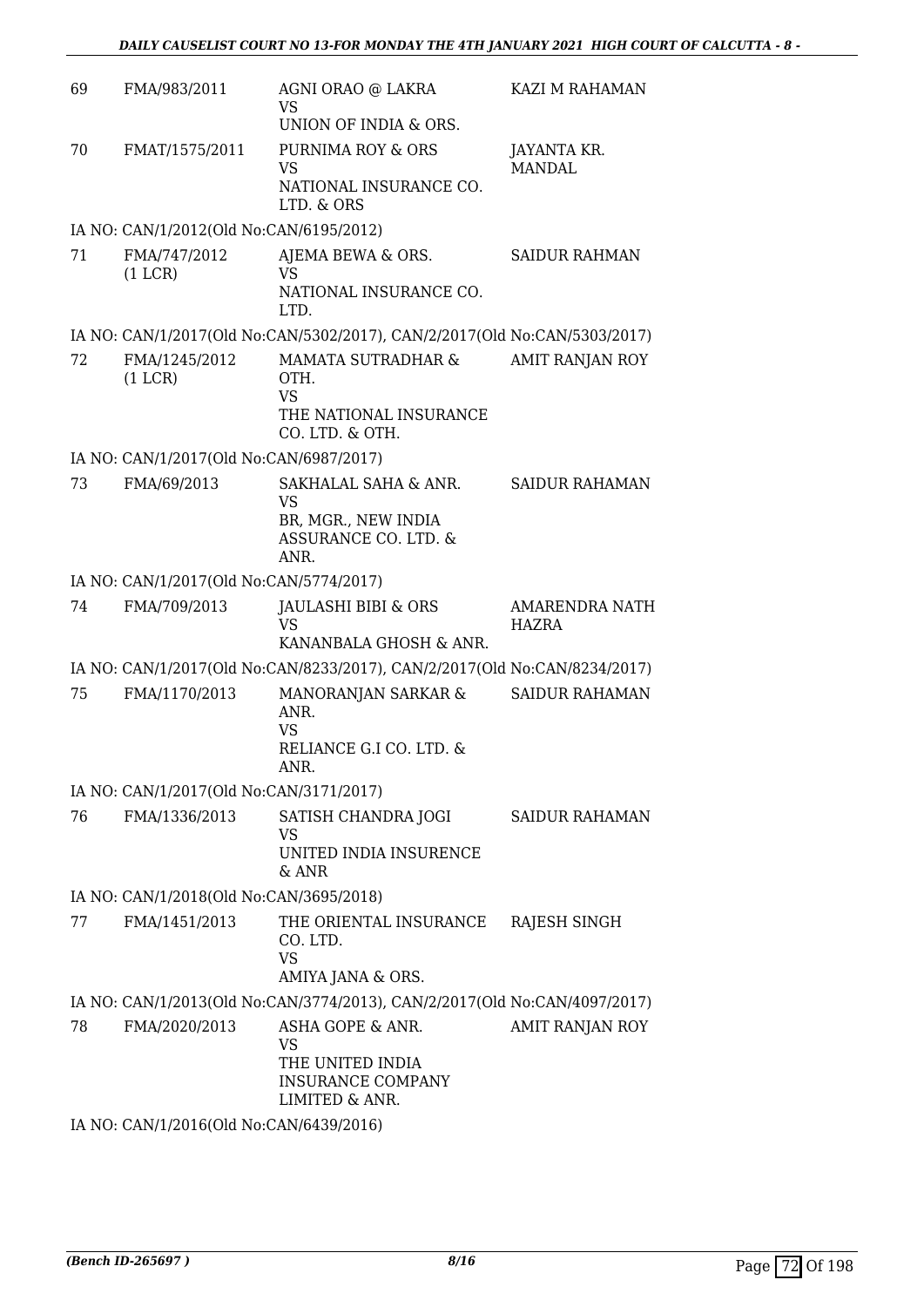| 79 | FMA/2123/2013                           | PUSHPA DAS & ANR.<br>VS<br>NATIONAL INSURANCE CO.                                                    | KRISHANU BANIK        |
|----|-----------------------------------------|------------------------------------------------------------------------------------------------------|-----------------------|
|    |                                         | LTD. & ANR.                                                                                          |                       |
|    | IA NO: CAN/1/2016(Old No:CAN/2632/2016) |                                                                                                      |                       |
| 80 | FMAT/314/2014                           | THE NATIONAL INSURANCE<br>COMPANY LTD.<br><b>VS</b><br>SANTANA MONDAL                                | <b>SANJAY PAUL</b>    |
|    |                                         | (WIDOW) & ORS                                                                                        |                       |
|    |                                         | IA NO: CAN/1/2014(Old No:CAN/3554/2014), CAN/2/2014(Old No:CAN/3555/2014)                            |                       |
| 81 | FMAT/371/2014                           | SONALI DEY & ORS.<br>VS<br>NATIONAL INSURANCE CO.<br>LTD. & ANR.                                     | JAYANTA KR.<br>MANDAL |
|    | IA NO: CAN/1/2017(Old No:CAN/7536/2017) |                                                                                                      |                       |
| 82 | FMAT/669/2014                           | HANUMAN KUMAR SINGH<br>$&$ ANR<br><b>VS</b><br>RELIANCE GENERAL<br><b>INSURANCE CO LTD &amp; ANR</b> | <b>SAIDUR RAHAMAN</b> |
|    | IA NO: CAN/1/2017(Old No:CAN/6962/2017) |                                                                                                      |                       |
| 83 | FMA/751/2014                            | HASINA BIBI & ORS<br><b>VS</b><br>NEW INDIA ASSURANCE                                                | <b>KRISHANU BANIK</b> |
|    |                                         | CO. LTD. & ANR                                                                                       |                       |
|    | IA NO: CAN/2/2016(Old No:CAN/7432/2016) |                                                                                                      |                       |
| 84 | FMA/2055/2014                           | PRAKASH MAITY @<br>PRAKASH CH. MAITY<br><b>VS</b><br>PRATAP MAITY & ANR                              | <b>SOUMAK BERA</b>    |
|    |                                         | IA NO: CAN/2/2015(Old No:CAN/5288/2015), CAN/3/2017(Old No:CAN/7548/2017)                            |                       |
| 85 | FMA/2430/2014                           | ATIKUR RAHAMAN & ANR<br><b>VS</b><br>THE DIVISIONAL MANAGER,<br>RELIANCE GEN. INS. CO.<br>LTD. & ORS | <b>SAIDUR RAHAMAN</b> |
|    | IA NO: CAN/2/2017(Old No:CAN/5277/2017) |                                                                                                      |                       |
| 86 | FMA/2439/2014                           | UNITED INDIA INS. CO.<br>LTD.<br><b>VS</b><br>SANDHYA CHANDA & ORS.                                  | PARIMAL KR. PAHARI    |
|    |                                         | IA NO: CAN/1/2014(Old No:CAN/8135/2014), CAN/2/2017(Old No:CAN/5713/2017)                            |                       |
| 87 | FMAT/118/2015                           | SUNIL KR. BANERJEE<br>VS<br>ORIENTAL INSURANCE CO.<br>LTD. & ANR.                                    | <b>SAIDUR RAHAMAN</b> |
|    | IA NO: CAN/1/2017(Old No:CAN/5947/2017) |                                                                                                      |                       |
| 88 | FMAT/568/2015                           | SAMSUL HAQUE & ORS.<br>VS<br>NEW INDIA ASSURANCE<br>CO. LTD. & ANR.                                  | SAIDUR RAHAMAN        |
|    | IA NO: CAN/1/2017(Old No:CAN/901/2017)  |                                                                                                      |                       |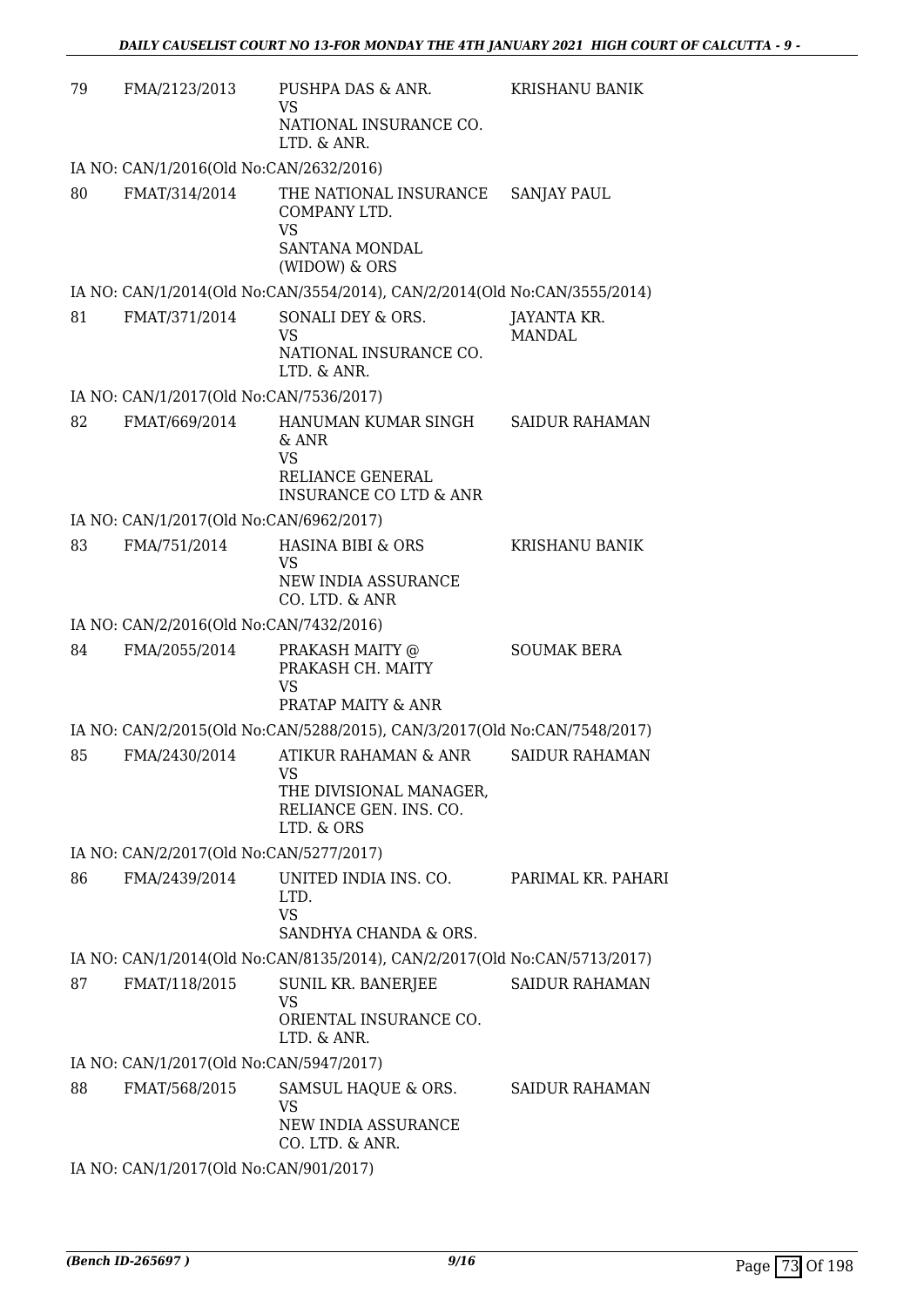| 89 | FMAT/1065/2015                                          | SITESH GHOSH<br>VS                                                                                                                                                | <b>SAIDUR RAHAMAN</b>                                                                     |
|----|---------------------------------------------------------|-------------------------------------------------------------------------------------------------------------------------------------------------------------------|-------------------------------------------------------------------------------------------|
|    |                                                         | THE NEW INDIA<br>ASSURANCE CO.<br>LTD, MALDA BRANCH & ANR                                                                                                         |                                                                                           |
| 90 | FMA/1405/2015                                           | MADHABI MONDAL                                                                                                                                                    | <b>KRISHANU BANIK</b>                                                                     |
|    |                                                         | VS<br>UNITED INDIA INSURANCE<br><b>COMPANY &amp; ORS</b>                                                                                                          |                                                                                           |
|    |                                                         | IA NO: CAN/1/2015(Old No:CAN/2494/2015), CAN/2/2017(Old No:CAN/7959/2017)                                                                                         |                                                                                           |
| 91 | FMAT/351/2016                                           | SANJIDA KHATUN MINOR<br>REPRESENTED BY MIRZA<br><b>GOLAM ASPIA</b><br><b>VS</b><br>THE NATIONAL<br><b>INSUARANCE COMPANY</b><br>LTD. TARAKESWAR BRANCH<br>$&$ ANR | MD. Z. HOSSAIN                                                                            |
|    |                                                         | IA NO: CAN/2/2017(Old No:CAN/1284/2017), CAN/3/2017(Old No:CAN/8704/2017)                                                                                         |                                                                                           |
| 92 | FMAT/483/2016                                           | PRAN KRISHNA<br>BANDYOPADHYAY<br><b>VS</b><br>THE NEW INDIA<br>ASSURANCE CO. LTD.& ANR                                                                            | <b>ASHIQUE MONDAL</b>                                                                     |
|    | IA NO: CAN/1/2016(Old No:CAN/5084/2016)                 |                                                                                                                                                                   |                                                                                           |
| 93 | FMAT/1278/2016                                          | SHRIRAM G.I CO. LTD.<br>VS<br>NURALAM HALDAR @<br>NOOR ALAM HALDAR &                                                                                              | RAJESH SINGH                                                                              |
|    |                                                         | ANR.                                                                                                                                                              |                                                                                           |
| 94 | IA NO: CAN/1/2017(Old No:CAN/843/2017)<br>FMA/2881/2016 | NURBANU BIBI                                                                                                                                                      | KAZI M RAHMAN                                                                             |
|    |                                                         | VS<br>UNION OF INDIA & ORS.                                                                                                                                       |                                                                                           |
|    |                                                         | IA NO: CAN/2/2011(Old No:CAN/11384/2011), CAN/3/2020(Old No:CAN/2002/2020)                                                                                        |                                                                                           |
| 95 | FMA/3017/2016                                           | <b>UDAYAN BOURI</b><br>VS<br>THE NEW INDIA<br><b>ASSURANCE COMPANY</b><br><b>LIMITED &amp; ANR</b>                                                                | AMIT RANJAN ROY                                                                           |
|    | IA NO: CAN/3/2017(Old No:CAN/4991/2017)                 |                                                                                                                                                                   |                                                                                           |
| 96 | FMA/3381/2016                                           | NATIONAL INSURANCE CO.<br>LTD.<br><b>VS</b><br>SUCHITRA PARICHHA &<br>ORS.                                                                                        | RAJESH SINGH                                                                              |
|    | No:CAN/12385/2019)                                      |                                                                                                                                                                   | IA NO: CAN/3/2015(Old No:CAN/5823/2015), CAN/5/2017(Old No:CAN/6523/2017), CAN/6/2019(Old |
| 97 | FMA/3616/2016                                           | SK. TUPAI<br>VS<br>NATIONAL INSURANCE<br><b>COMPANY LTD</b>                                                                                                       | A,R. ROY                                                                                  |
|    | IA NO. CANIJI (2017) OLI No. CANIEE CAIZO17)            |                                                                                                                                                                   |                                                                                           |

IA NO: CAN/1/2017(Old No:CAN/5564/2017)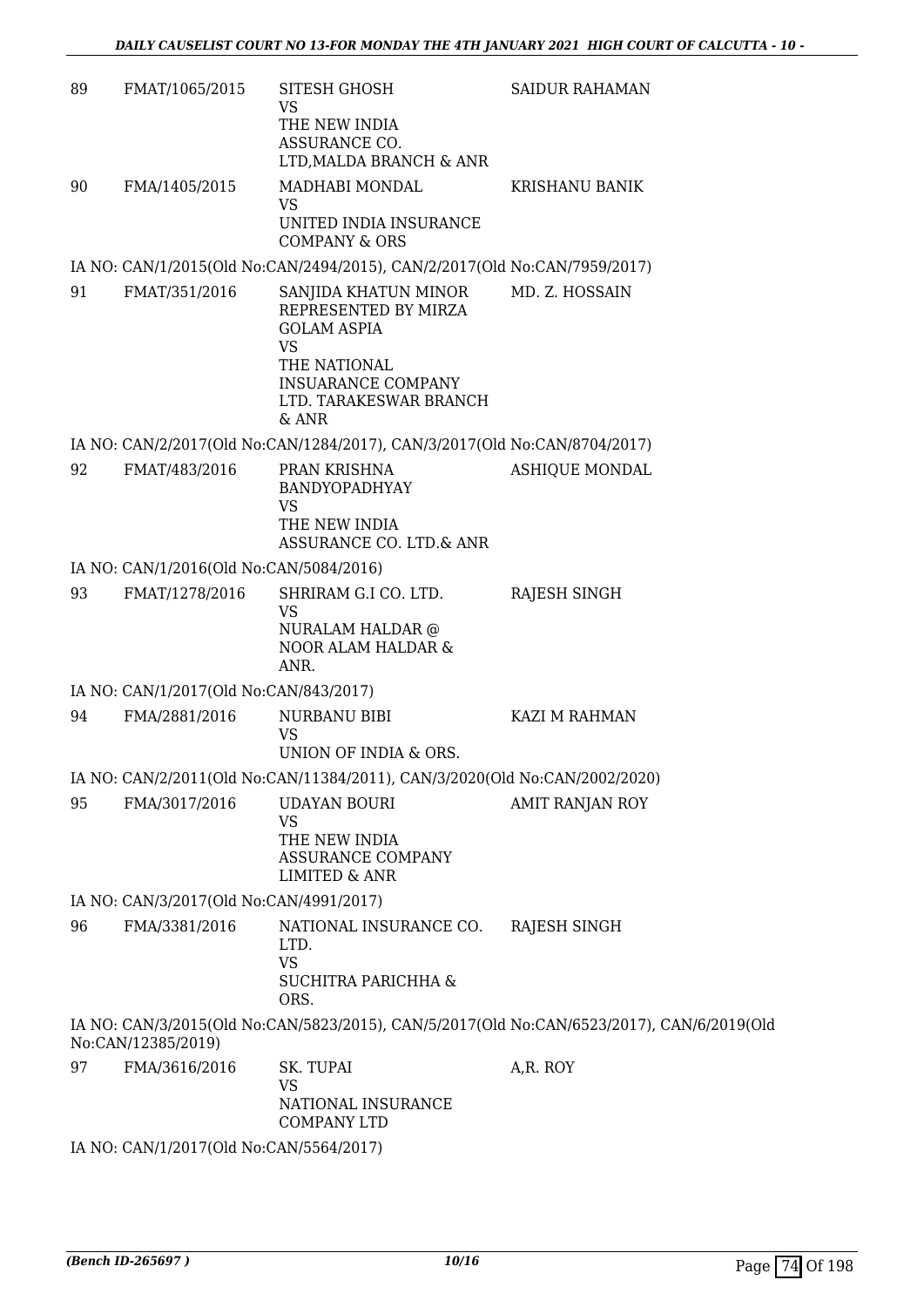| 98  | FMA/73/2017                                              | <b>ICICI LOMBARD GENERAL</b><br><b>INSURANCE CO. LTD</b><br>VS.<br><b>SMT LAKSHMI GHOSH &amp;</b><br><b>ORS</b> | PARIMAL KUMAR<br>PAHARI        |
|-----|----------------------------------------------------------|-----------------------------------------------------------------------------------------------------------------|--------------------------------|
|     | IA NO: CAN/1/2016(Old No:CAN/6898/2016)                  |                                                                                                                 |                                |
| 99  | FMAT/154/2017                                            | SMT. SHEPHALI JANA &<br><b>ORS</b><br><b>VS</b><br>THE NATIONAL INSURANCE                                       | <b>AMIT RANJAN ROY</b>         |
|     |                                                          | <b>COMPANY LIMITED &amp; ORS</b>                                                                                |                                |
| 100 | IA NO: CAN/1/2017(Old No:CAN/2294/2017)<br>FMAT/188/2017 | JHUMA GORAI & ORS                                                                                               | KRISHANU BANIK                 |
|     |                                                          | <b>VS</b><br>BAJAJ ALLIANZ GENERAL<br><b>INSURANCE COMPANY LTD</b><br>$&$ ANR                                   |                                |
|     | IA NO: CAN/1/2017(Old No:CAN/10791/2017)                 |                                                                                                                 |                                |
| 101 | FMAT/203/2017                                            | RELIANCE GENERAL<br><b>INSURANCE CO LTD</b><br><b>VS</b><br>SAHIDUL @ BABU ALI<br>PIYADA & ORS                  | KAMAL KRISHNA DAS              |
|     |                                                          | IA NO: CAN/1/2017(Old No:CAN/4623/2017), CAN/2/2017(Old No:CAN/4627/2017)                                       |                                |
| 102 | FMAT/351/2017                                            | ICICI LOMBARD GEN.<br>INSURANCE CO. LTD.<br><b>VS</b><br>ADARI MAJHI & ORS                                      | PARIMAL KUMAR<br>PAHARI        |
|     | IA NO: CAN/1/2017(Old No:CAN/6429/2017)                  |                                                                                                                 |                                |
| 103 | FMAT/353/2017                                            | ICICI LOMBARD GEN.<br>INSURANCE CO. LTD.<br><b>VS</b><br><b>GULBAN BIBI &amp; ORS</b>                           | PARIMAL KUMAR<br><b>PAHARI</b> |
|     | IA NO: CAN/1/2017(Old No:CAN/6430/2017)                  |                                                                                                                 |                                |
| 104 | FMA/455/2017                                             | NATIONAL INSURANCE<br><b>COMPANY LTD</b><br><b>VS</b><br>NITA RANI OJHA & ORS                                   | <b>SUCHARITA PAUL</b>          |
|     | IA NO: CAN/2/2017(Old No:CAN/3972/2017)                  |                                                                                                                 |                                |
| 105 | FMA/459/2017                                             | THE NEW INDIA<br>ASSURANCE COMPANY LTD<br>VS.<br>SAGAR BAGCHI (MINOR) &<br><b>ORS</b>                           | RAJESH SINGH                   |
|     | IA NO: CAN/2/2017(Old No:CAN/6504/2017)                  |                                                                                                                 |                                |
| 106 | FMAT/549/2017                                            | SHEFALI ROY & ORS<br>VS<br>NEW INDIA ASSURANCE<br><b>COMPANY &amp; ANR</b>                                      | <b>KRISHANU BANIK</b>          |
|     | IA NO: CAN/1/2017(Old No:CAN/9364/2017)                  |                                                                                                                 |                                |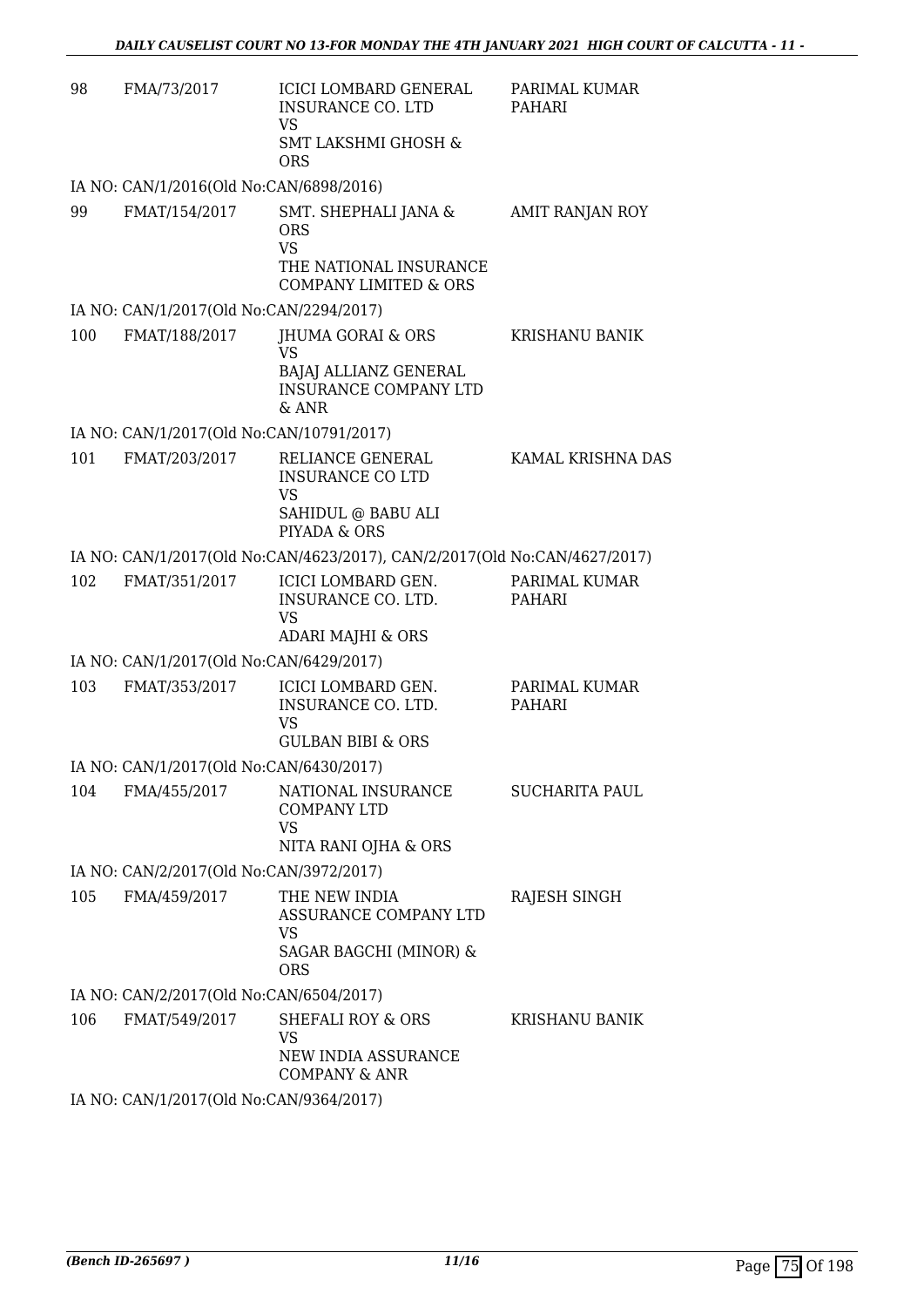| 107 | FMAT/628/2017                            | NICLTD<br>VS                                                                                               | P K PAHARAI                 |
|-----|------------------------------------------|------------------------------------------------------------------------------------------------------------|-----------------------------|
|     |                                          | TARIF CHOWDHURY & ANR                                                                                      |                             |
|     |                                          | IA NO: CAN/1/2017(Old No:CAN/6431/2017), CAN/2/2019(Old No:CAN/1142/2019)                                  |                             |
| 108 | FMAT/643/2017                            | THE N I C LTD<br>VS<br>NIVA HAZRA & ORS                                                                    | <b>D N RAY</b>              |
|     |                                          | IA NO: CAN/1/2017(Old No:CAN/6358/2017), CAN/2/2017(Old No:CAN/6359/2017)                                  |                             |
| 109 | FMAT/660/2017                            | BAJAJ ALLIANZ GENERAL<br>INSURANCE COMPANY LTD.<br>VS                                                      | R. SINGH                    |
|     |                                          | <b>SAROGI DAS &amp; ORS</b>                                                                                |                             |
|     |                                          | IA NO: CAN/1/2017(Old No:CAN/8604/2017), CAN/2/2017(Old No:CAN/8612/2017)                                  |                             |
| 110 | FMAT/801/2017                            | UMA KHATUN & ORS<br><b>VS</b><br>THE NATIONAL INSURANCE<br>CO LTD & ANR                                    | AMIT RANJAN ROY             |
|     | IA NO: CAN/1/2017(Old No:CAN/10707/2017) |                                                                                                            |                             |
| 111 | FMAT/863/2017                            | THE UNITED INDIA<br>INSURANCE CO. LTD.<br><b>VS</b><br><b>SMT SABITRI BALA ROY &amp;</b><br><b>ORS</b>     | <b>SANJOY PAUL</b>          |
|     |                                          | IA NO: CAN/1/2017(Old No:CAN/7793/2017), CAN/2/2020(Old No:CAN/634/2020)                                   |                             |
| 112 | FMAT/1100/2017                           | POLY ROY<br><b>VS</b><br>NICL & ORS                                                                        | <b>AMIT RANJAN ROY</b>      |
|     | IA NO: CAN/1/2017(Old No:CAN/10472/2017) |                                                                                                            |                             |
| 113 | FMAT/1150/2017                           | ICICI LOMBARD GENERAL<br>INSURNACE CO. LTD.<br><b>VS</b><br>SMT. ANIMA DUTTA & ORS                         | PARIMAL KUMAR<br>PAHARI     |
|     | IA NO: CAN/1/2017(Old No:CAN/10259/2017) |                                                                                                            |                             |
| 114 | FMAT/1159/2017                           | THE SECRETARY &<br>CURATOR, VICTORIA<br>MEMORIAL HALL & ANR<br><b>VS</b><br><b>ASHA DEVI.</b>              | PRADYOT KUMAR<br><b>DAS</b> |
|     | IA NO: CAN/2/2020(Old No:CAN/2369/2020)  |                                                                                                            |                             |
| 115 | FMAT/1169/2017                           | HDFC ERGO GENERAL<br><b>INSURANCE COMPANY</b><br><b>LIMITED</b><br><b>VS</b><br>UDAY KUMAR BHAGAT &<br>ANR | RAJESH SINGH                |
|     |                                          | IA NO: CAN/1/2017(Old No:CAN/10571/2017), CAN/2/2017(Old No:CAN/10581/2017)                                |                             |
| 116 | FMAT/1175/2017                           | NATIONAL INSURANCE CO.<br>LTD.<br><b>VS</b><br>ARCHANA MANDAL & ORS.                                       | <b>SAMIM AHAMMED</b>        |
|     |                                          | IA NO: CAN/1/2017(Old No:CAN/11515/2017), CAN/2/2017(Old No:CAN/11518/2017)                                |                             |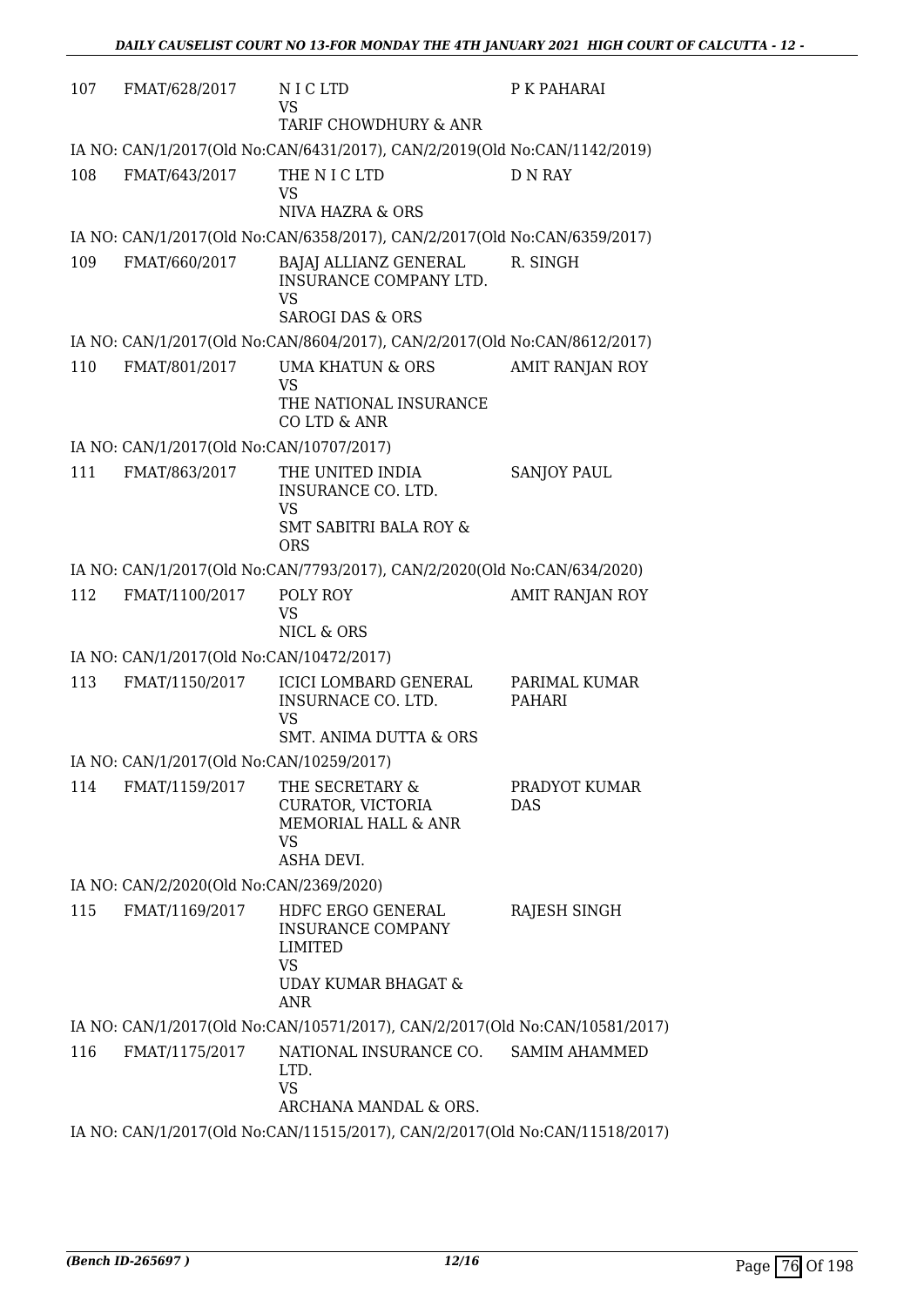| 117 | FMAT/1176/2017                           | NATIONAL IN. CO. LTD.<br>VS                                                       | <b>SAMIM AHAMMED</b>               |
|-----|------------------------------------------|-----------------------------------------------------------------------------------|------------------------------------|
|     |                                          | SELIM MALLICK & ANR.                                                              |                                    |
|     |                                          | IA NO: CAN/1/2017(Old No:CAN/11513/2017), CAN/2/2017(Old No:CAN/11514/2017)       |                                    |
| 118 | FMAT/1216/2017                           | THE UNITED INDIA<br><b>INSURANCE CO LTD</b><br><b>VS</b><br>RAMBILASH SHAW & ANR  | <b>SANJOY PAUL</b>                 |
|     | IA NO: CAN/1/2017(Old No:CAN/10760/2017) |                                                                                   |                                    |
| 119 | FMAT/1298/2017                           | NATIONAL INSURANCE CO.<br><b>LTD</b><br><b>VS</b><br>DIL KUMARI LIMBU & ANR       | S. AHAMMED                         |
|     |                                          | IA NO: CAN/1/2017(Old No:CAN/11763/2017), CAN/2/2017(Old No:CAN/11772/2017)       |                                    |
| 120 | FMAT/1322/2017                           | MITHURANI PANDA & ORS<br><b>VS</b><br>UNION OF INDIA & ORS                        | SK ABU ABBAS UDDIN                 |
|     | IA NO: CAN/1/2018(Old No:CAN/7662/2018)  |                                                                                   |                                    |
| 121 | FMAT/54/2018                             | <b>SARASWATI MAITY &amp; ORS</b><br><b>VS</b><br>THE ORIENTAL INS CO LTD<br>& ANR | AMIT RANJAN ROY                    |
|     | IA NO: CAN/1/2018(Old No:CAN/2108/2018)  |                                                                                   |                                    |
| 122 | FMA/962/2018                             | ANOWARA BEGAM & ORS                                                               | <b>SAIDUR RAHAMAN</b>              |
|     |                                          | VS<br>UNITED INDIA INSURANCE<br><b>COMPANY LTD &amp; ANR</b>                      |                                    |
|     | IA NO: CAN/1/2018(Old No:CAN/4422/2018)  |                                                                                   |                                    |
| 123 | FMAT/1288/2018                           | <b>SUSHIL RANA &amp; ANR</b><br>VS<br>UNION OF INDIA                              | <b>SHAHINA HAQUE</b>               |
| 124 | FMAT/683/2019                            | LAKSHMIRANI BERA & ORS<br><b>VS</b><br><b>UNION OF INDIA</b>                      | RAJENDRA KUMAR<br><b>MITTAL</b>    |
| 125 | FMAT/1158/2019                           | ANIMA SARKAR (DOLAI)<br>VS<br>UNION OF INDIA                                      | RAJENDRA KUMAR<br><b>MITTAL</b>    |
|     |                                          | <b>HEARING ASSIGNED</b>                                                           |                                    |
| 126 | WPA/13095/2018                           | C.D. EQUIFINANCE PRIVATE AJAY GAGGAR                                              |                                    |
|     | (GR. III)                                | <b>LIMITED</b>                                                                    |                                    |
|     |                                          | <b>VS</b><br>STATE OF WEST BENGAL &<br><b>ORS</b>                                 |                                    |
|     |                                          | IA NO: CAN/1/2018(Old No:CAN/5793/2018), CAN/3/2020(Old No:CAN/708/2020)          |                                    |
| 127 | WPA/4427/2019                            | <b>BALLY JUTE COMPANY</b><br>LIMITED<br><b>VS</b>                                 | <b>ANANTA KUMAR</b><br><b>SHAW</b> |
|     |                                          | STATE OF WEST BENGAL &<br><b>ORS</b>                                              |                                    |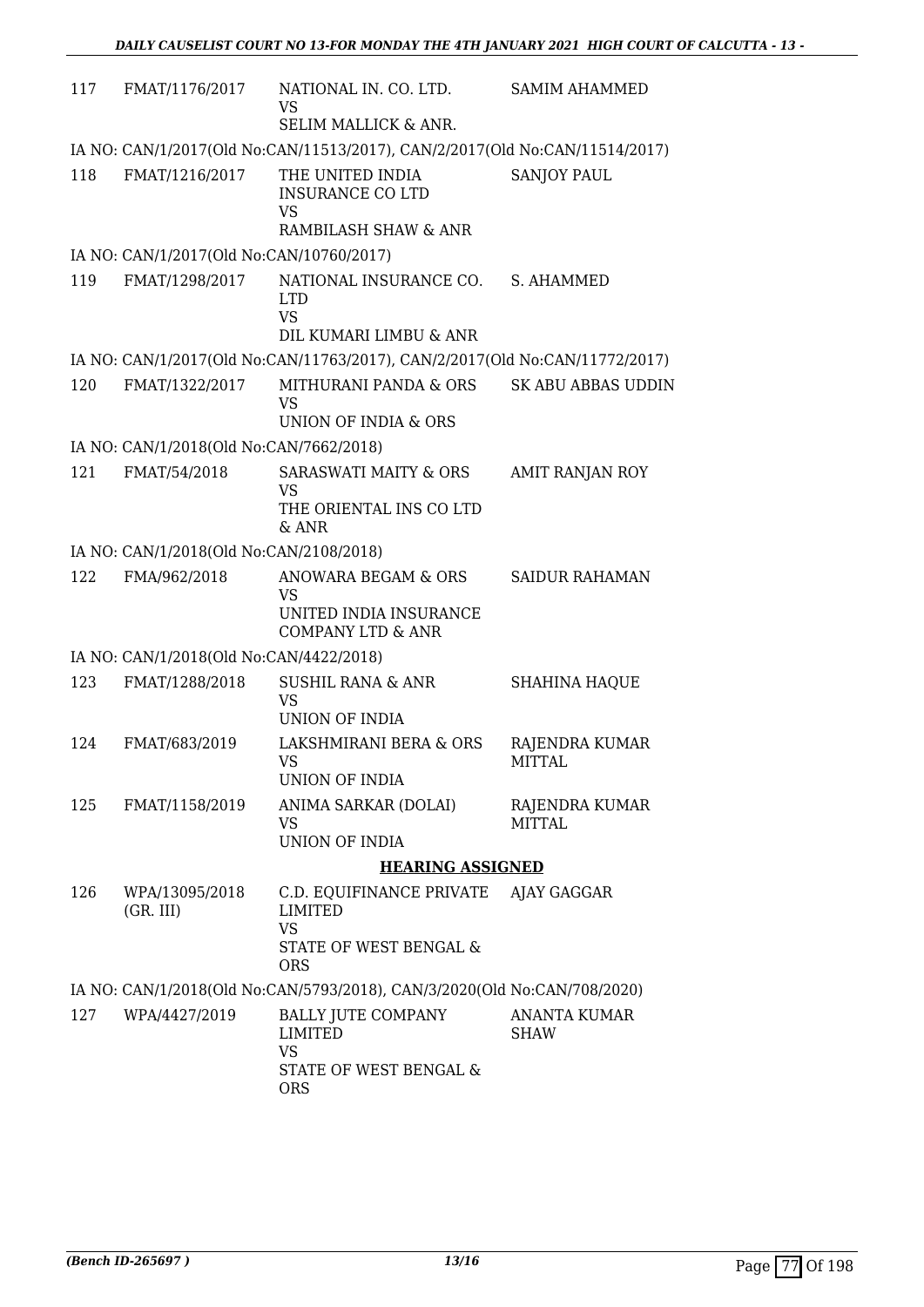|     | wt128 WPA/19173/2018                    | BALLY JUTE COMPANY<br><b>LIMITED</b>                                                     | A. K. SHAW                                                                                 |
|-----|-----------------------------------------|------------------------------------------------------------------------------------------|--------------------------------------------------------------------------------------------|
|     |                                         | <b>VS</b><br>STATE OF WEST BENGAL &<br><b>ORS</b>                                        |                                                                                            |
|     |                                         | <b>HEARING</b>                                                                           |                                                                                            |
| 129 | FMA/137/2011                            | MAYA DAS & ANR.<br>VS                                                                    | <b>SAIDUR RAHAMAN</b>                                                                      |
|     |                                         | NEW INDIA ASSURANCE<br>CO. LTD. & ANR.                                                   |                                                                                            |
|     | IA NO: CAN/1/2011(Old No:CAN/5526/2011) |                                                                                          |                                                                                            |
| 130 | FMA/201/2011                            | SMT.MANJU PAL<br>VS<br>NEW INDIA ASSURANCE<br>CO.LTD. & ORS                              | JAYANTA KR.<br><b>MANDAL</b>                                                               |
| 131 | COT/88/2013                             | PRADYUMNA KR. SAHU &<br>ANR<br><b>VS</b><br>THE NEW INDIA<br>ASSURANCE CO. LTD. &<br>ANR | JAYANTA KR.<br><b>MANDAL</b>                                                               |
|     | wt132 FMA/1130/2013                     | THE NEW INDIA<br>ASSURANCE CO. LTD<br><b>VS</b><br>PRADYUMNA KUMAR SAHU<br>& ORS         | KAMAL KRISHNA DAS                                                                          |
|     | No:CAN/704/2019)                        |                                                                                          | IA NO: CAN/1/2012(Old No:CAN/8443/2012), CAN/2/2013(Old No:CAN/11138/2013), CAN/3/2019(Old |
| 133 | FMA/2290/2013                           | SOMA MISTRI & ORS.<br><b>VS</b><br>THE ORIENTAL INSURANCE<br>CO. LTD. & ANR.             | <b>SAIDUR RAHAMAN</b>                                                                      |
|     | IA NO: CAN/1/2015(Old No:CAN/35/2015)   |                                                                                          |                                                                                            |
| 134 | FMA/625/2014                            | MAMPI GHOSH & ORS<br>VS <b>N</b>                                                         | SIMA GHOSH                                                                                 |
|     |                                         | THE NATIONAL INSURANCE<br>CO. LTD. & ORS                                                 |                                                                                            |
| 135 | FMAT/1423/2014                          | SARASWATI DEVI & ORS<br><b>VS</b><br>NATIONAL INSURANCE CO.<br>LTD & ORS                 | <b>SK. ABU ABBAS</b><br><b>UDDIN</b>                                                       |
|     | IA NO: CAN/1/2018(Old No:CAN/1666/2018) |                                                                                          |                                                                                            |
| 136 | FMA/1796/2014                           | SIKHA LAHA<br>VS<br>ANUPAM MONDAL                                                        | S BHATTACHARJYA                                                                            |
| 137 | FMA/28/2015                             | NEW IND. ASSURANCE CO.<br>LTD.<br><b>VS</b><br><b>MOUMITA PAUL &amp; ORS</b>             | <b>SOUMENDRA NATH</b><br><b>GANGULY</b>                                                    |
|     | IA NO: CAN/1/2019(Old No:CAN/1692/2019) |                                                                                          |                                                                                            |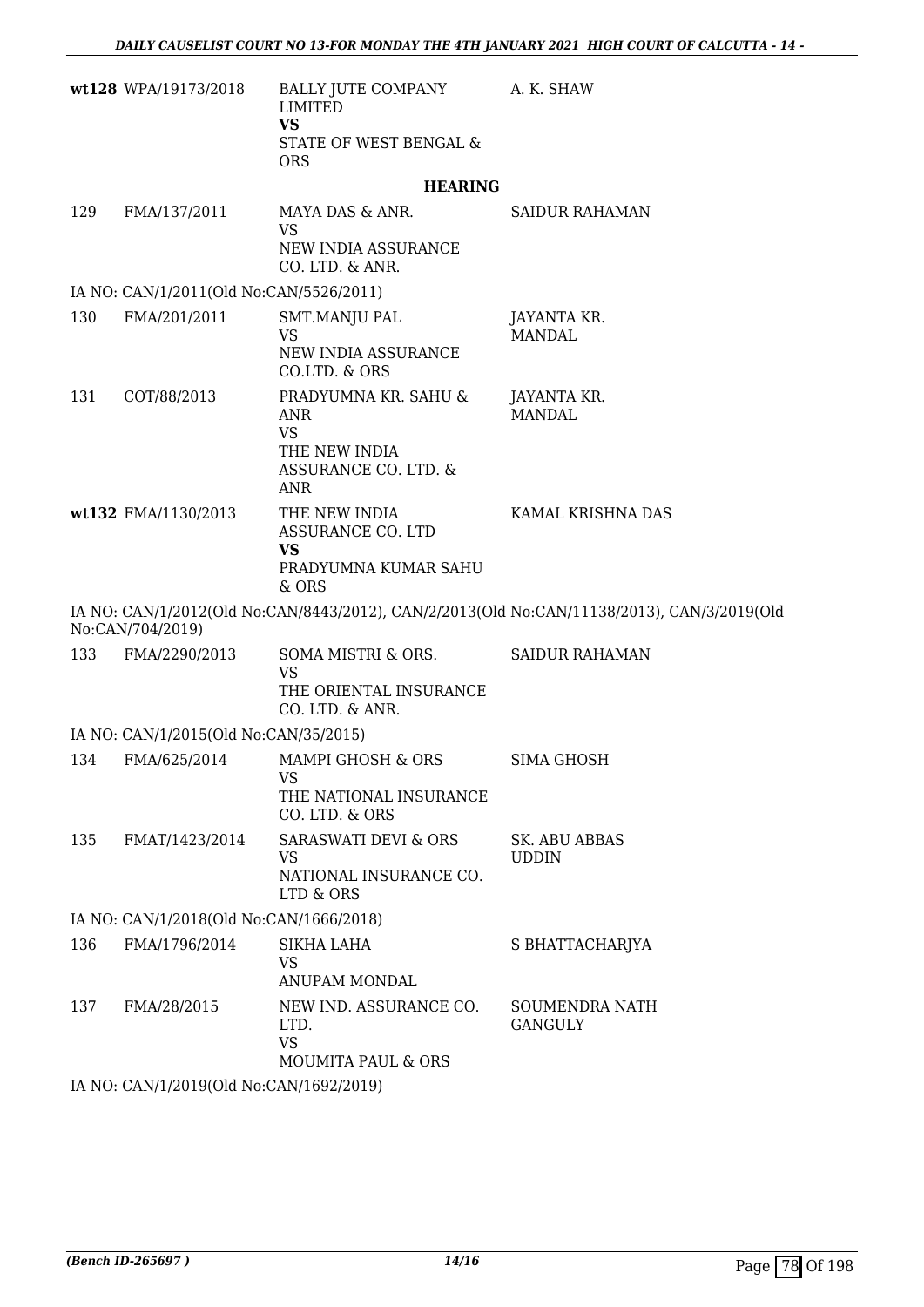| 138 | FMA/191/2015                            | ICICI LOMBARD GENERALL<br><b>INSURANCE CO. LTD</b><br><b>VS</b><br>SK. MUKTAR ALI @ SK.<br><b>MUKTAR &amp; ANR</b> | PARIMAL KUMAR<br>PAHARI        |
|-----|-----------------------------------------|--------------------------------------------------------------------------------------------------------------------|--------------------------------|
|     |                                         | IA NO: CAN/1/2014(Old No:CAN/10926/2014), CAN/2/2017(Old No:CAN/5714/2017)                                         |                                |
| 139 | FMAT/255/2015                           | VIJAY KR. SAHU<br><b>VS</b><br>NEW INDIA ASSURANCE                                                                 | SK. ABU ABBASUDDIN             |
|     |                                         | CO. LTD. & ANR.                                                                                                    |                                |
| 140 | FMA/2166/2015                           | AYESA BIBI & ORS<br><b>VS</b><br>THE BAJAJ ALLIANZ<br>GENERAL INSURANCE CO.<br>LTD & ANR                           | SUBHAS CHANDRA<br>HAJRA        |
|     | IA NO: CAN/1/2016(Old No:CAN/1815/2016) |                                                                                                                    |                                |
| 141 | FMA/3357/2015                           | SANTOSH SAHA & ANR<br>VS                                                                                           | JAYANTA KUMAR<br><b>MANDAL</b> |
|     |                                         | MANAGING DIRECTOR,<br>CALCUTTA STATE TRANS.<br>CORP.                                                               |                                |
| 142 | FMA/2212/2016                           | RENUKA PAIK & ORS.<br><b>VS</b><br>BAJAJ ALLIANZ G.I CO. LTD.<br>& ORS.                                            | JAYANTA KR.<br><b>MANDAL</b>   |
|     | IA NO: CAN/1/2019(Old No:CAN/7006/2019) |                                                                                                                    |                                |
| 143 | FMA/484/2017                            | BNAJAJ ALLIANZ GENERAL<br>INSURENCE COMPANY<br><b>LIMITED</b><br><b>VS</b><br>ETIRANI ROY & ORS                    | RAJESH SINGH                   |
| 144 | FMA/485/2017                            | BAJAJ ALLIANZ GENERAL<br><b>INSURANCE CO LTD</b><br><b>VS</b><br><b>BRINDABATI MAITI &amp; ORS</b>                 | RAJESH SINGH                   |
| 145 | FMAT/137/2018                           | DULALI BHAKTA & ANR<br><b>VS</b><br>THE NEW INDIA<br>ASSURANCE CO LTD & ANR                                        | S RAHAMAN                      |
|     | IA NO: CAN/1/2018(Old No:CAN/8930/2018) |                                                                                                                    |                                |
| 146 | FMAT/1109/2018                          | THE DM MALDA<br>VS                                                                                                 | <b>SANJAY PAUL</b>             |
|     |                                         | JHARNA PRAMANIK                                                                                                    |                                |
|     |                                         | IA NO: CAN/1/2019(Old No:CAN/1425/2019), CAN/2/2019(Old No:CAN/1430/2019)                                          |                                |
|     | wt147 COT/83/2019                       | JHARNA PRAMANIK<br><b>VS</b><br>THE DISTRICT MAGISTRATE<br>,MALDA                                                  | <b>SAIDUR RAHAMAN</b>          |
| 148 | FMAT/132/2019                           | PRAFULLA CHOWDHURY &<br>ANR<br><b>VS</b>                                                                           | <b>SAIDUR RAHAMAN</b>          |
|     |                                         | NATIONAL INSURANCE CO<br>LTD & ANR                                                                                 |                                |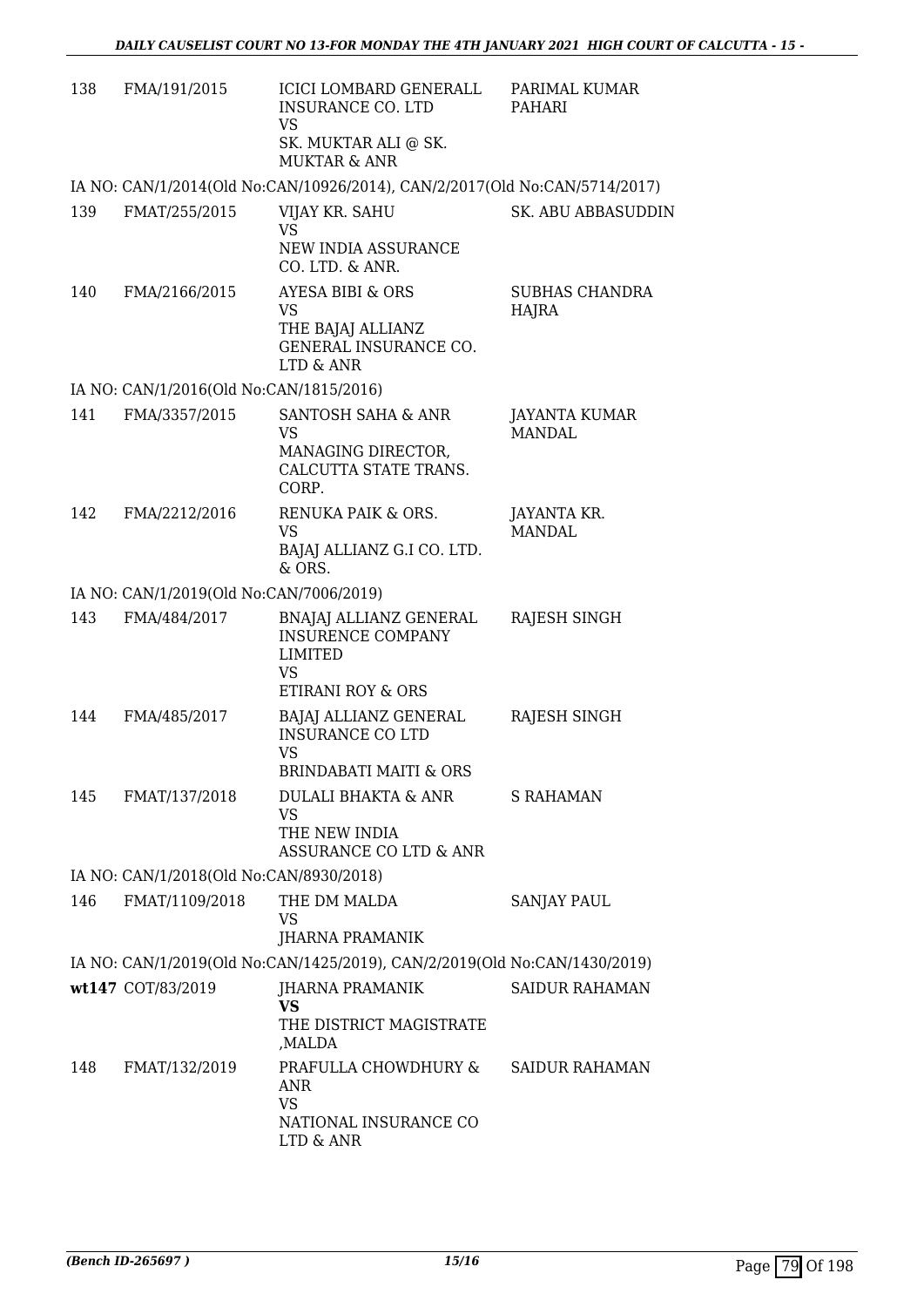| 149 | FMAT/259/2019     | KRISHNA SARKAR ROY &<br>ANR<br><b>VS</b><br>THE NATIONAL INSURANCE<br>$CO$ . LTD $\&$ ANR               | SAIDUR RAHAMAN                  |
|-----|-------------------|---------------------------------------------------------------------------------------------------------|---------------------------------|
| 150 | FMAT/263/2019     | <b>FAIJUN BIBI &amp; ORS</b><br><b>VS</b><br>THE ORIENTAL INSURANCE<br><b>COMPANY LIMITED &amp; ANR</b> | <b>SAIDUR RAHAMAN</b>           |
| 151 | FMAT/276/2019     | SANTANA HAZRA & ORS<br>VS.<br>THE NATIONAL INSURANCE<br>CO LTD & ANR                                    | <b>SAIDUR RAHAMAN</b>           |
| 152 | FMA/277/2019      | THE NATIONAL INSURANCE<br>CO LTD<br>VS<br>TANUJA BIBI & ORS                                             | <b>SANJOY PAUL</b>              |
|     |                   | IA NO: CAN/1/2018(Old No:CAN/794/2018), CAN/2/2018(Old No:CAN/4920/2018)                                |                                 |
|     | wt153 COT/36/2018 | TANUJA BIBI & ORS<br><b>VS</b><br>NATIONAL INSURANCE CO.<br>LTD & ANR                                   | <b>JAYANTA KUMAR</b><br>MANDAL. |
| 154 | FMAT/300/2019     | RAJESHWARI TIRKEY XAKA<br>$\&$ ORS<br><b>VS</b><br>THE NATIONAL INSURANCE<br>CO. LTD & ANR              | <b>SAIDUR RAHAMAN</b>           |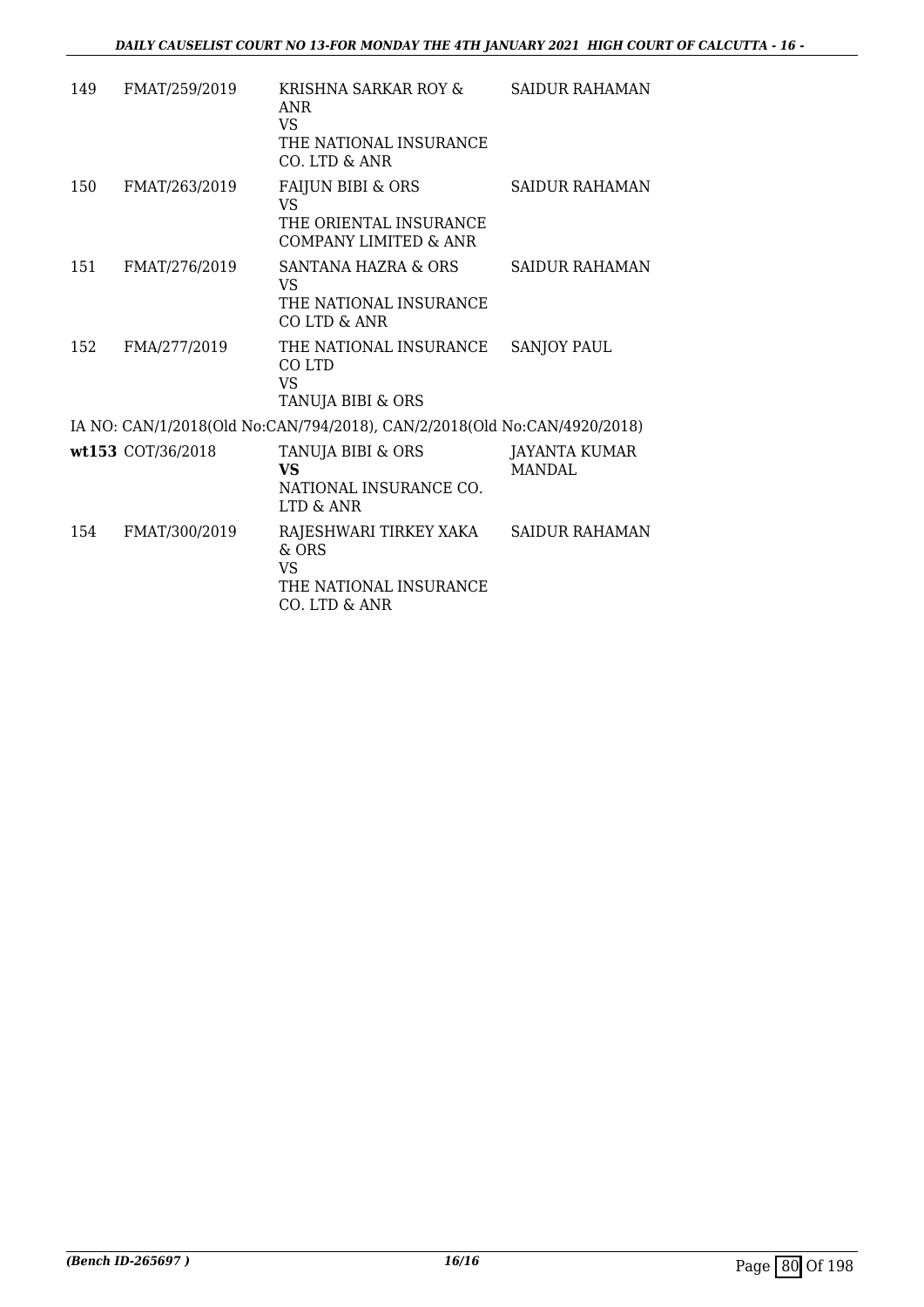

# In The High Court at Calcutta

# **Appellate Side**

**DAILY CAUSELIST For Monday The 4th January 2021**

**COURT NO. 8**

**SINGLE BENCH (SB - VII)**

**AT 10:45 AM**

#### **HON'BLE JUSTICE SABYASACHI BHATTACHARYYA**

**(VIA VIDEO CONFERENCE)**

**ON AND FROM MONDAY, THE 7TH DECEMBER, 2020 – MATTERS (INCLUDING MOTIONS ) UNDER ARTICLE 226 OF THE CONSTITUTION RELATING TO RESIDUARY UNDER GROUP IX [EXCLUDING ELECTRICITY MATTERS AND MATTERS UNDER PUBLIC PREMISES (UNAUTHORISED OCCUPANTS) ACT, 1971] INCLUDING APPLICATIONS CONNECTED THERETO.**

**NOTE : ORIGINAL SIDE MATTERS WILL BE TAKEN UP FROM 10:45 A.M. TO 1:00 P.M. EVERYDAY.**

**NOTE : APPELLATE SIDE MATTERS WILL BE TAKEN UP FROM 2:00 P.M. TO 4:00 P.M. OR IMMEDIATELY AFTER COMPLETION OF ORIGINAL SIDE MATTERS, WHICHEVER IS EARLIER.**

#### **NOTE : MENTIONING SHALL BE ENTERTAINED ONLY ON THE FIRST WORKING DAY OF THE WEEK AT THE FIRST SITTING OF THE COURT.**

| <b>FOR ORDERS</b> |                                          |                                                                                            |                   |  |
|-------------------|------------------------------------------|--------------------------------------------------------------------------------------------|-------------------|--|
| 1                 | WPA/8073/2020                            | M/S. BHATTACHARJEE<br><b>CONSTRUCTION AND ANR</b><br><b>VS</b><br>Union of India AND ORS   | <b>RISHOV DAS</b> |  |
|                   |                                          | <b>EXTENSION OF INTERIM ORDER</b>                                                          |                   |  |
| 2                 | WPA/3194/2018                            | REGAL UDYOG PVT. LTD. &<br><b>ANR</b><br><b>VS</b><br>STATE OF WEST BENGAL &<br><b>ORS</b> | <b>M.S TIWARI</b> |  |
|                   | IA NO: CAN/2/2019(Old No:CAN/10228/2019) |                                                                                            |                   |  |
|                   |                                          | <b>TO BE MENTIONED</b>                                                                     |                   |  |
| 3                 | WPA/8279/2020                            | RIZIA BIBI<br><b>VS</b><br>State of West Bengal                                            | molly saha        |  |
| 4                 | WPA/8314/2020                            | MIRA CHOEWDHURY @<br><b>RAYCHOWDHURY</b><br><b>VS</b><br>STATE OF WEST BENGAL AND<br>ORS.  | PRONOY BASAK      |  |
| 5                 | WPA/8795/2020                            | RATHINDAR MAJUMDAR AND<br><b>ANR</b><br><b>VS</b><br>STATE OF WEST BENGAL AND<br>ORS.      | ANUJ KUMAR MISHRA |  |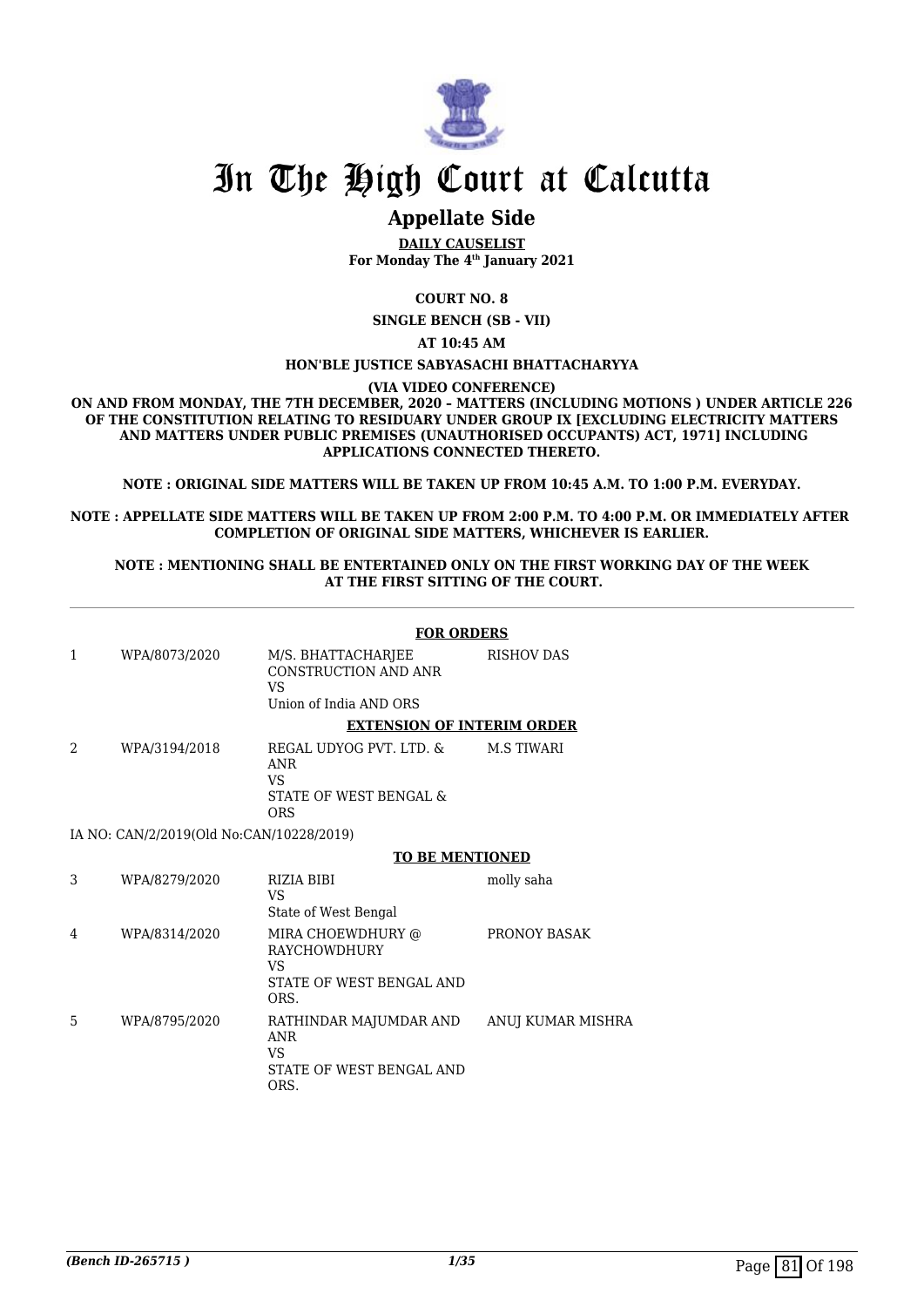| 6   | WPA/8993/2020                           | NATIONAL PROJECTS<br>CONSTRUCTION<br>CORPORATION LIMITED<br><b>VS</b>                            | RESHMI MUKHERJEE       |
|-----|-----------------------------------------|--------------------------------------------------------------------------------------------------|------------------------|
|     |                                         | PUNJAB NATIONAL BANK AND<br><b>OTHERS</b>                                                        |                        |
| 7   | WPA/9179/2020<br>(FOR CORRECTION)       | EMAMI AGROTECH LIMITED<br>VS<br>DEPUTY AGRICULTURAL<br>MARKETING ADVISER AND                     | AMAL KUMAR SAHA        |
|     |                                         | <b>ORS</b>                                                                                       |                        |
|     | IA NO: CAN/1/2020                       |                                                                                                  |                        |
| wt8 | WPA/6882/2020                           | EMAMI EGROTECH LTD<br>VS<br>DEPUTY AGRICULTURE                                                   | AMAL KR. SAHA          |
|     |                                         | MARKETING ADVISER& ORS                                                                           |                        |
|     | IA NO: CAN/1/2020(Old No:CAN/5957/2020) |                                                                                                  |                        |
| 9   | WPA/9270/2020                           | M/SBENGAL INDUSTRIAL<br>CORPORATION<br><b>VS</b>                                                 | ARINDAM CHATTOPADHYAY  |
|     |                                         | State of West Bengal                                                                             |                        |
| 10  | WPA/9272/2020                           | AMAR KUMAR SINGHA ROY<br><b>VS</b><br>State of West Bengal                                       | ARINDAM CHATTOPADHYAY  |
| 11  | WPA/9311/2020                           | SURAJIT BHUNIA                                                                                   | PRADIP PAUL            |
|     |                                         | VS<br>STATE OF WEST BENGAL AND<br>ORS.                                                           |                        |
| 12  | WPA/9597/2020                           | <b>KRISHNA DAS</b>                                                                               | MADHUMITA SARKAR       |
|     |                                         | VS<br>STATE OF WEST BENGAL AND<br>ORS.                                                           |                        |
| 13  | WPA/9679/2020                           | ADPROBUS TECHNOLOGIES<br>PRIVATE LIMITED AND<br><b>ANOTHER</b><br>VS<br>STATE OF WEST BENGAL AND | BADAL DHARA            |
| 14  | WPA/9709/2020                           | ORS.<br>JHUMUR GHOSH                                                                             | <b>SUBHADEEP GHOSH</b> |
|     |                                         | <b>VS</b>                                                                                        |                        |
|     |                                         | STATE OF WEST BENGAL AND<br>ORS.                                                                 |                        |
| 15  | WPA/9719/2020                           | TAPAN KANTI BERA<br><b>VS</b><br>State of West Bengal                                            | ARPITA CHOWDHURY       |
| 16  | WPA/9724/2020                           | SMT SATMINDAR KAUR AND<br>ANR<br>VS                                                              | TRIPTIMOY TALUKDER     |
|     |                                         | STATE OF WEST BENGAL AND<br>ORS.                                                                 |                        |
| 17  | WPA/9737/2020                           | <b>ASHOK BHOWMIK</b><br>VS<br>STATE OF WEST BENGAL AND<br>ORS.                                   | <b>SONAM BASU</b>      |
| 18  | WPA/9813/2020                           | HRIDAY NARAYAN SINGH<br>VS<br>State of West Bengal                                               | MD. DILWAR KHAN        |
| 19  | WPA/9814/2020                           | BRIJISH KUMAR SINGH<br><b>VS</b><br>Union of India                                               | MD. DILWAR KHAN        |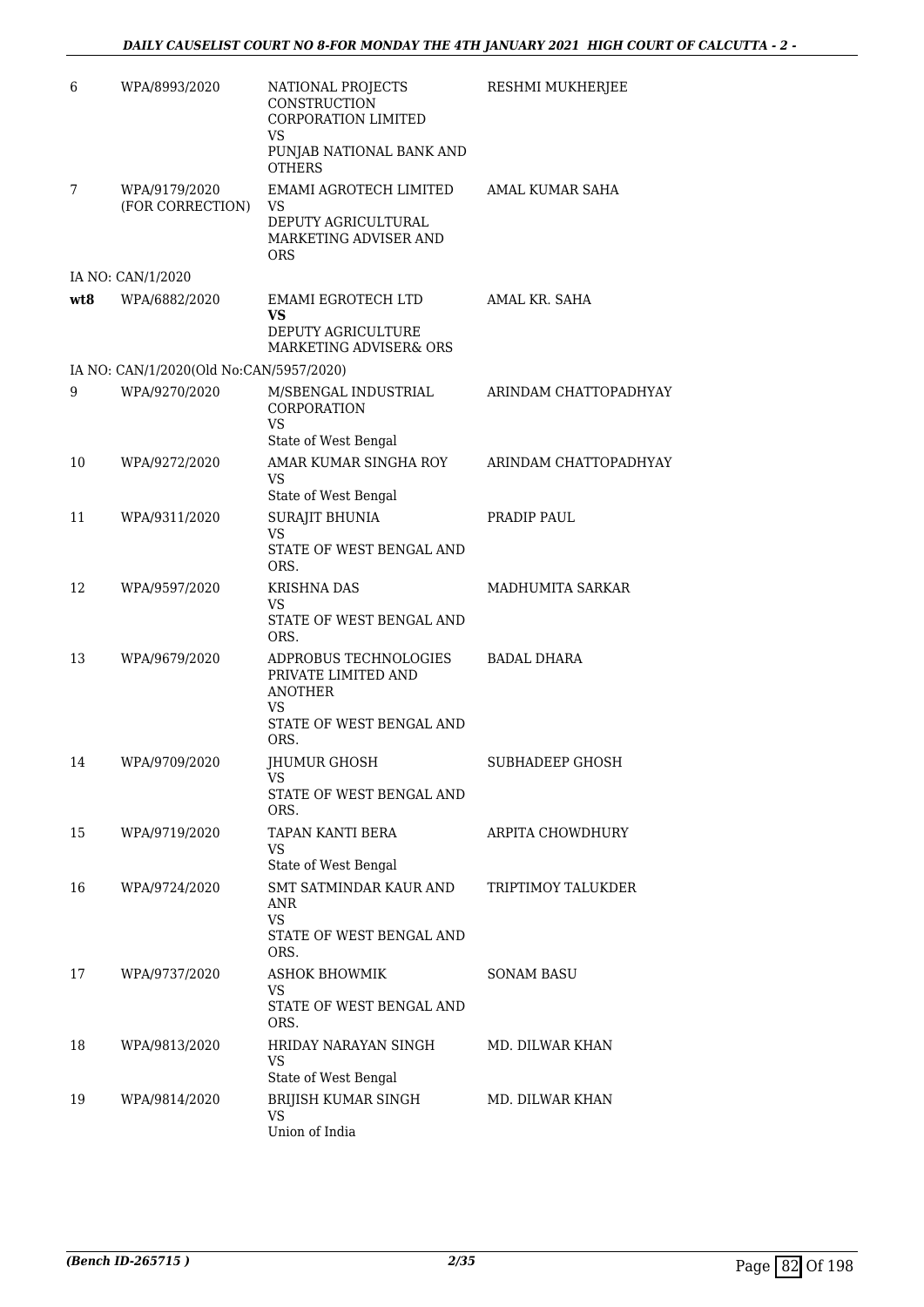### *DAILY CAUSELIST COURT NO 8-FOR MONDAY THE 4TH JANUARY 2021 HIGH COURT OF CALCUTTA - 3 -*

| 20 | WPA/9825/2020  | PANKAJ KUMAR SINGH<br>VS<br>UNION OF INDIA AND<br><b>ANOTHER</b>                                                           | MD DILWAR KHAN         |
|----|----------------|----------------------------------------------------------------------------------------------------------------------------|------------------------|
| 21 | WPA/9867/2020  | LOTIKA RAY<br>VS.<br>STATE OF WEST BENGAL AND<br>ORS.                                                                      | <b>SRINJOY DAS</b>     |
| 22 | WPA/9881/2020  | partha sarathi kar<br>VS<br>STATE OF WEST BENGAL AND<br>ORS.                                                               | Baidurya Ghosal        |
| 23 | WPA/9965/2020  | SUCHANDRA SEAL RAKSHIT<br><b>VS</b><br>STATE OF WEST BENGAL AND<br>ORS.                                                    | SANGEETA ROY           |
| 24 | WPA/9983/2020  | <b>SUKDEB HALDER</b><br>VS<br>STATE OF WEST BENGAL AND<br>ORS.                                                             | ANINDYA HALDER         |
| 25 | WPA/9987/2020  | SUBHAS CHANDRA<br><b>BHATTACHARYYA</b><br>VS<br>STATE OF WEST BENGAL AND                                                   | ANINDYA HALDER         |
| 26 | WPA/9990/2020  | ORS.<br>SRMB SRIJAN PVT LTD AND<br><b>ANR</b><br>VS                                                                        | PAROMITA PURKAIT       |
| 27 | WPA/9999/2020  | UNION OF INDIA AND ORS.<br>SNEHAMAY GUCHAIT<br><b>VS</b><br>THE DISTRICT MAGISTRATE,<br>PASCHIM MEDINPUR AND<br><b>ORS</b> | SARBESH PAL            |
| 28 | WPA/10011/2020 | PROSUN BANERJEE AND ANR<br>VS<br>UNION OF INDIA AND ORS.                                                                   | ARIF ALI               |
| 29 | WPA/10013/2020 | NIAZ MOHAMMAD<br>VS<br>STATE OF WEST BENGAL AND<br>ORS.                                                                    | MD. ABDUL HASSAN       |
| 30 | WPA/10023/2020 | KALA CHAND MUKHERJEE<br>VS<br>STATE OF WEST BENGAL AND<br>ORS.                                                             | <b>SAMRAT DEY PAUL</b> |
| 31 | WPA/10044/2020 | <b>SAGAR NAG RAY</b><br>VS.<br>UNION OF INDIA AND<br><b>ANOTHER</b>                                                        | RAJASHREE BHOWMICK     |
| 32 | WPA/10046/2020 | YAGNIK MAZUMDER<br>VS<br>UNION OF INDIA AND ORS.                                                                           | RAJASHREE BHOWMICK     |
| 33 | WPA/10048/2020 | DEEPAK CHHOTALAL<br><b>BADIYANI</b><br>VS.<br>UNION OF INDIA AND<br><b>ANOTHER</b>                                         | RAJASHREE BHOWMICK     |
| 34 | WPA/10051/2020 | BAPI DUTTA<br>VS<br>STATE OF WEST BENGAL AND<br>ORS.                                                                       | <b>TAPAN PAL</b>       |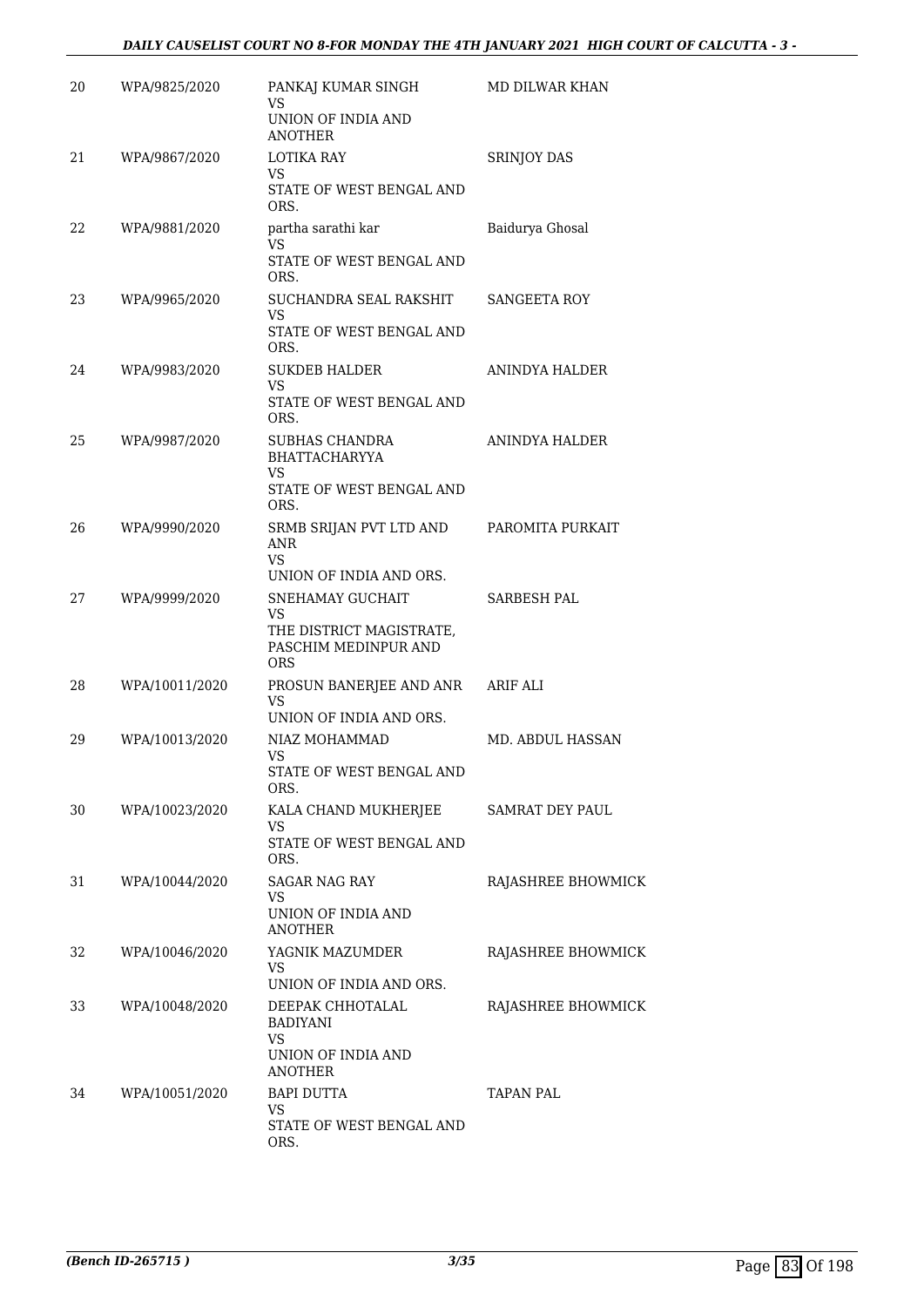| 35   | WPA/10052/2020                          | SUBHENDU KUMAR DAS<br><b>VS</b>                        | RAJSHREE BHOWMICK                                                                                            |
|------|-----------------------------------------|--------------------------------------------------------|--------------------------------------------------------------------------------------------------------------|
|      |                                         | UNION OF INDIA AND<br><b>ANOTHER</b>                   |                                                                                                              |
| 36   | WPA/10053/2020                          | NANDAKISHORE BANGUR<br>VS                              | RAJASHREE BHOWMICK                                                                                           |
|      |                                         | UNION OF INDIA AND ORS.                                |                                                                                                              |
|      |                                         | <b>APPLICATION</b>                                     |                                                                                                              |
| 37   | WPA/18440/2019                          | ARCHON POWERINFRA INDIA<br><b>PVT LTD</b><br><b>VS</b> | <b>JEENIA RUDRA</b>                                                                                          |
|      |                                         | THE INDIAN OIL<br><b>CORPORATION &amp; ORS</b>         |                                                                                                              |
|      |                                         |                                                        | IA NO: CAN/1/2019(Old No:CAN/11340/2019), CAN/3/2020(Old No:CAN/3997/2020), CAN/4/2020(Old No:CAN/3998/2020) |
| wt38 | WPA/1404/2020                           | ARCHON POWERINFRA INDIA<br>PVT LTD                     | <b>JEENIA RUDRA</b>                                                                                          |
|      |                                         | <b>VS</b><br>INDIAN OIL CORPORATION &<br>ORS           |                                                                                                              |
| 39   | WPA/5353/2020                           | SOURAV BHATTACHARYYA<br>VS                             | RIMPY MUKHERJEE                                                                                              |
|      |                                         | STATE OF WEST BENGAL &<br><b>ORS</b>                   |                                                                                                              |
|      | IA NO: CAN/1/2020                       |                                                        |                                                                                                              |
|      |                                         | <b>CONTEMPT APPLICATION</b>                            |                                                                                                              |
| 40   | WPCRC/42/2020                           | <b>BISWAJIT BHADURI</b><br><b>VS</b><br>PREETI SUDAN   | SHIBAJI KUMAR DAS                                                                                            |
| wt41 | WPA/25541/2018                          | DR. BISWAJIT BHADURI                                   | <b>SAMIK SARKAR</b>                                                                                          |
|      |                                         | <b>VS</b><br>UNION OF INDIA & ORS                      |                                                                                                              |
| 42   | CPAN/393/2020                           | PURNIMA DAS MAHANTA<br>(BISWAS)                        | ARJUN SAMANTA                                                                                                |
|      |                                         | <b>VS</b><br>N.R SEKAR RAJU                            |                                                                                                              |
|      | IA NO: CAN/1/2020(Old No:CAN/5205/2020) |                                                        |                                                                                                              |
| wt43 | WPA/16452/2019                          | PURNIMA DAS MAHANTA<br>(BISWAS)                        | ARJUN SAMANTA                                                                                                |
|      |                                         | <b>VS</b>                                              |                                                                                                              |
|      |                                         | UNION OF INDIA & ORS                                   |                                                                                                              |
|      |                                         | <b>URGENT MOTION</b>                                   |                                                                                                              |
| 44   | WPA/22279/2019                          | AMAR NATH SAH<br>VS<br>UNION OF INDIA & ORS            | PRAN GOPAL DAS                                                                                               |
|      | IA NO: CAN/1/2020                       |                                                        |                                                                                                              |
| 45   | WPA/865/2020                            | <b>SUBIR CHATTERJEE</b><br><b>VS</b>                   | SOMNATH NAG                                                                                                  |
|      |                                         | STATE OF WEST BENGAL &<br><b>ORS</b>                   |                                                                                                              |
|      | IA NO: CAN/1/2020                       |                                                        |                                                                                                              |
| 46   | WPA/5256/2020                           | MOHAMMAD ISHA<br>VS                                    | MANOJ KUMAR ROY                                                                                              |
|      |                                         | STATE OF WEST BENGAL &<br><b>ORS</b>                   |                                                                                                              |
| 47   | WPA/8035/2020                           | ANIRUDDHA MAITI<br><b>VS</b><br>State of West Bengal   | DEBASISH DAS                                                                                                 |
|      |                                         |                                                        |                                                                                                              |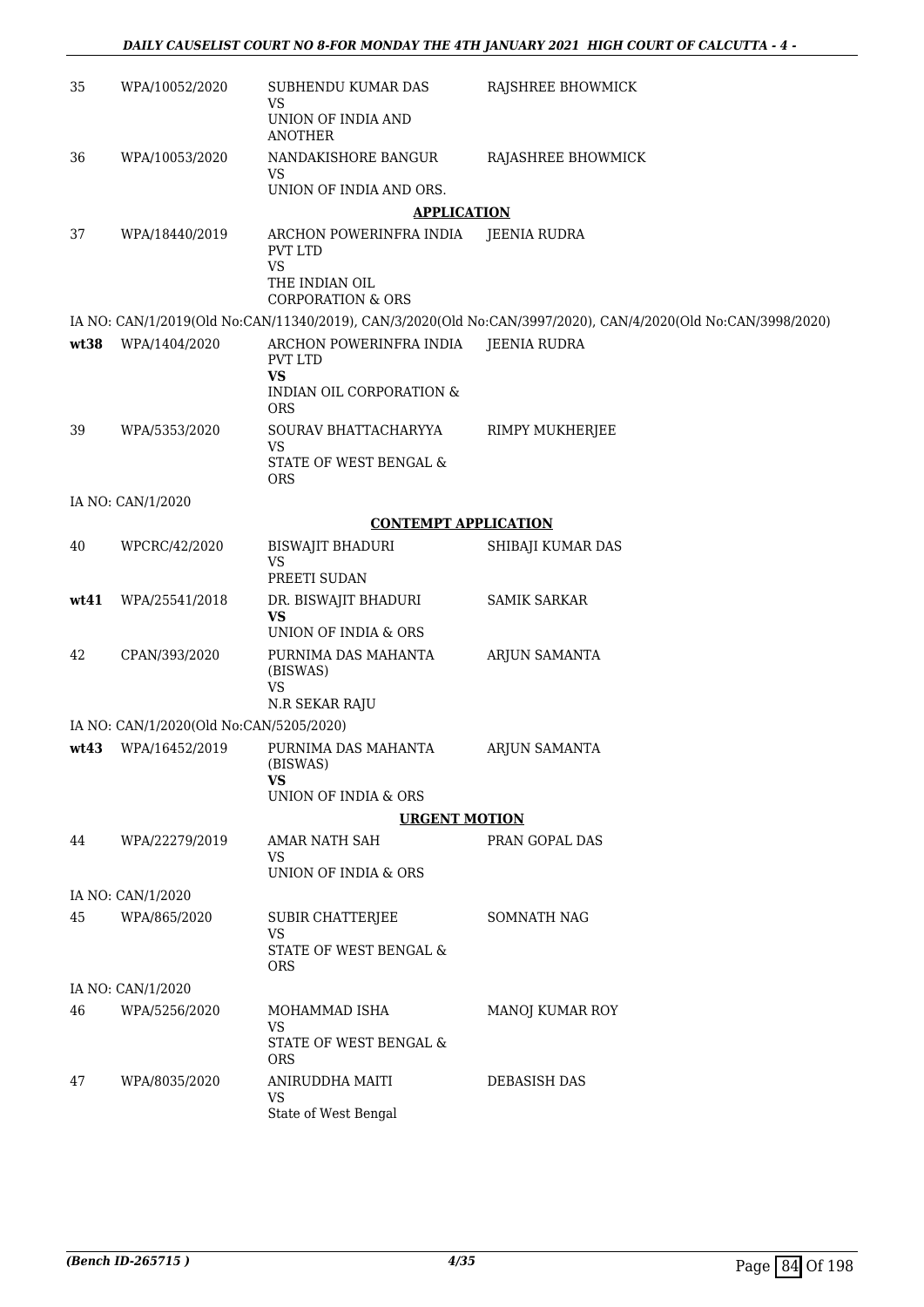| 48 | WPA/8184/2020             | <b>SUKRIT PODDAR</b><br>VS<br>WEST BENGAL POLLUTION<br>CONTROL BOARD AND<br><b>OTHERS</b>                | <b>SOUMEN DAS</b>       |
|----|---------------------------|----------------------------------------------------------------------------------------------------------|-------------------------|
| 49 | WPA/8563/2020             | M/S VICTORY CASTING LTD<br>AND ANR<br>VS<br>CANARA BANK AND ANR                                          | S K BAJORIA             |
| 50 | WPA/8580/2020             | AMRITA SINGH<br>VS<br>STATE OF WEST BENGAL AND<br>ORS.                                                   | NABANKUR PAUL           |
| 51 | WPA/8779/2020             | UNITED BANK OF INDIA<br>EMPLOYEES ASS., W.B. AND<br>ANR<br>VS<br>PUNJUB NATIONAL BANK<br><b>AND ORS</b>  | ALOTRIYA MUKHERJEE      |
| 52 | WPA/9222/2020             | P.B. UDYOG REPRESENTED BY<br>ITS SOLE PROPRIETOR SRI<br><b>BIVAS DE</b><br>VS<br>THE STATE BANK OF INDIA | PRANTICK GHOSH          |
| 53 | WPA/9677/2020             | SHEO CHARAN AGARWAL<br><b>VS</b><br>Union of India                                                       | PRABHAT KUMAR SINGH     |
| 54 | WPA/9713/2020             | PRATIMA DEVI MEHTA<br>VS.<br>STATE OF WEST BENGAL AND<br>ORS.                                            | <b>GOUTAM MISRA</b>     |
| 55 | WPA/9828/2020             | HABUL MONDAL AND ORS<br>VS.<br>STATE OF WEST BENGAL AND<br>ORS.                                          | SUDARSHAN GHOSH         |
| 56 | WPA/10315/2020            | KSHETRIYA SHERI GANDHI<br><b>ASHRAM AND ANR</b><br>VS<br>STATE OF WEST BENGAL AND<br>ORS.                | <b>SUJIT SAHA</b>       |
| 57 | WPA/10777/2020<br>(TOP 1) | RISHIKES TIWARI<br>VS<br>STATE OF WEST BENGAL AND<br>ORS.                                                | RAGHUNATH DAS           |
|    |                           | <b>NEW MOTION</b>                                                                                        |                         |
| 58 | WPA/2337/2020             | BINOD BEHARI JANA & ORS<br>VS<br>UNION OF INDIA & ORS                                                    | <b>GHANASHYAM PATRA</b> |
| 59 | WPA/7918/2020             | <b>GOUTAM SHAW</b><br>VS<br>STATE OF WEST BENGAL AND<br>ORS.                                             | TIRTHANKAR MUKHERJEE    |
| 60 | WPA/10035/2020            | RAHUL PALIT<br><b>VS</b><br>STATE OF WEST BENGAL AND<br>ORS.                                             | SAMIR ROY CHOWDHURY     |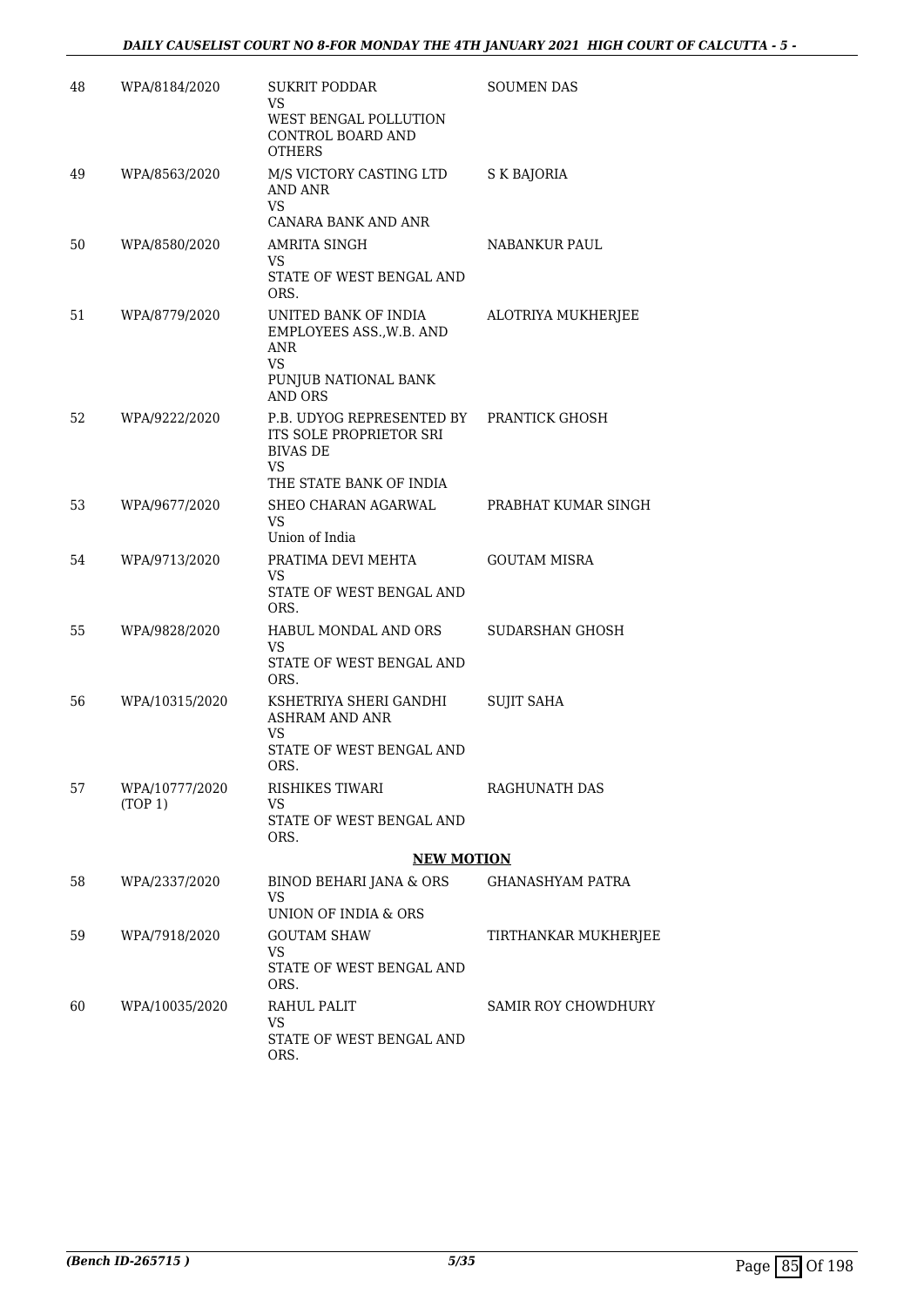| 61 | WPA/10212/2020 | HOOGHLY INFRASTRUCTURE<br>PRIVATE LIMITED AND<br><b>ANOTHER</b><br>VS<br><b>CHAIRPERSON THE</b><br><b>INSURANCE REGULATORY</b><br>DEVELOPMENT AUTHORITY<br><b>AND OTHERS</b> | ANIRUDHA AGRAWLLA                      |
|----|----------------|------------------------------------------------------------------------------------------------------------------------------------------------------------------------------|----------------------------------------|
| 62 | WPA/10429/2020 | TULU SENGUPTA<br>VS.<br>STATE OF WEST BENGAL AND<br>ORS.                                                                                                                     | MD.YUSUF ALI                           |
| 63 | WPA/10463/2020 | ASPIYARI BEGAM<br><b>VS</b><br>THE SUPERINTENDENT OF<br>POLICE, PURBA BARDHAMAN<br><b>AND OTHERS</b>                                                                         | PUNDARI KAKSHA<br><b>BHATTACHARYAY</b> |
| 64 | WPA/10467/2020 | TEEAS CHAKRABORTY<br>VS<br><b>GENERAL MANAGER (P)</b><br><b>U.C.O. BANK AND OTHERS</b>                                                                                       | PUNDARI KAKSHA<br><b>BHATTACHARYYA</b> |
| 65 | WPA/10854/2020 | NARENDRANATH ROY<br>VS.<br>STATE OF WEST BENGAL AND<br>ORS.                                                                                                                  | OINDRILA GHOSH                         |
| 66 | WPA/10868/2020 | ARINDAM SAMANTA AND ANR BHASKAR CHANDRA MANNA<br>VS.<br>STATE OF WEST BENGAL AND<br>ORS.                                                                                     |                                        |
| 67 | WPA/10872/2020 | <b>BASAR ALI MALLICK</b><br>VS.<br>STATE OF WEST BENGAL AND<br>ORS.                                                                                                          | BHASKAR CHANDRA MANNA                  |
| 68 | WPA/10931/2020 | ASHOK KUMAR SHAW<br>VS.<br>STATE OF WEST BENGAL AND<br>ORS.                                                                                                                  | RAFIKUL ISLAM SARDAR                   |
| 69 | WPA/10951/2020 | RATNESWAR GHOSH<br>VS<br>THE STATE OF WEST BENGAL<br>AND ORS                                                                                                                 | <b>SUDARSAN HALDER</b>                 |
| 70 | WPA/11014/2020 | M/S. PAYAL DEALERS PVT LTD<br>AND ANR<br>VS.<br>STATE OF WEST BENGAL AND<br>ORS.                                                                                             | PRASANT AGARWAL                        |
| 71 | WPA/11017/2020 | PAYAL DEALERS PVT LTD AND<br>ANR<br><b>VS</b><br>State of West Bengal                                                                                                        | PARASANT AGARWAL                       |
| 72 | WPA/11023/2020 | PAYAL DEALERS PVT LTD AND<br>ANR<br>VS.<br>STATE OF WEST BENGAL AND<br>ORS.                                                                                                  | PRASHANTA AGARWAL                      |
| 73 | WPA/11029/2020 | BIJAY KUMAR BHUWANIA<br>VS<br>STATE OF WEST BENGAL AND<br>ORS.                                                                                                               | Baidurya Ghosal                        |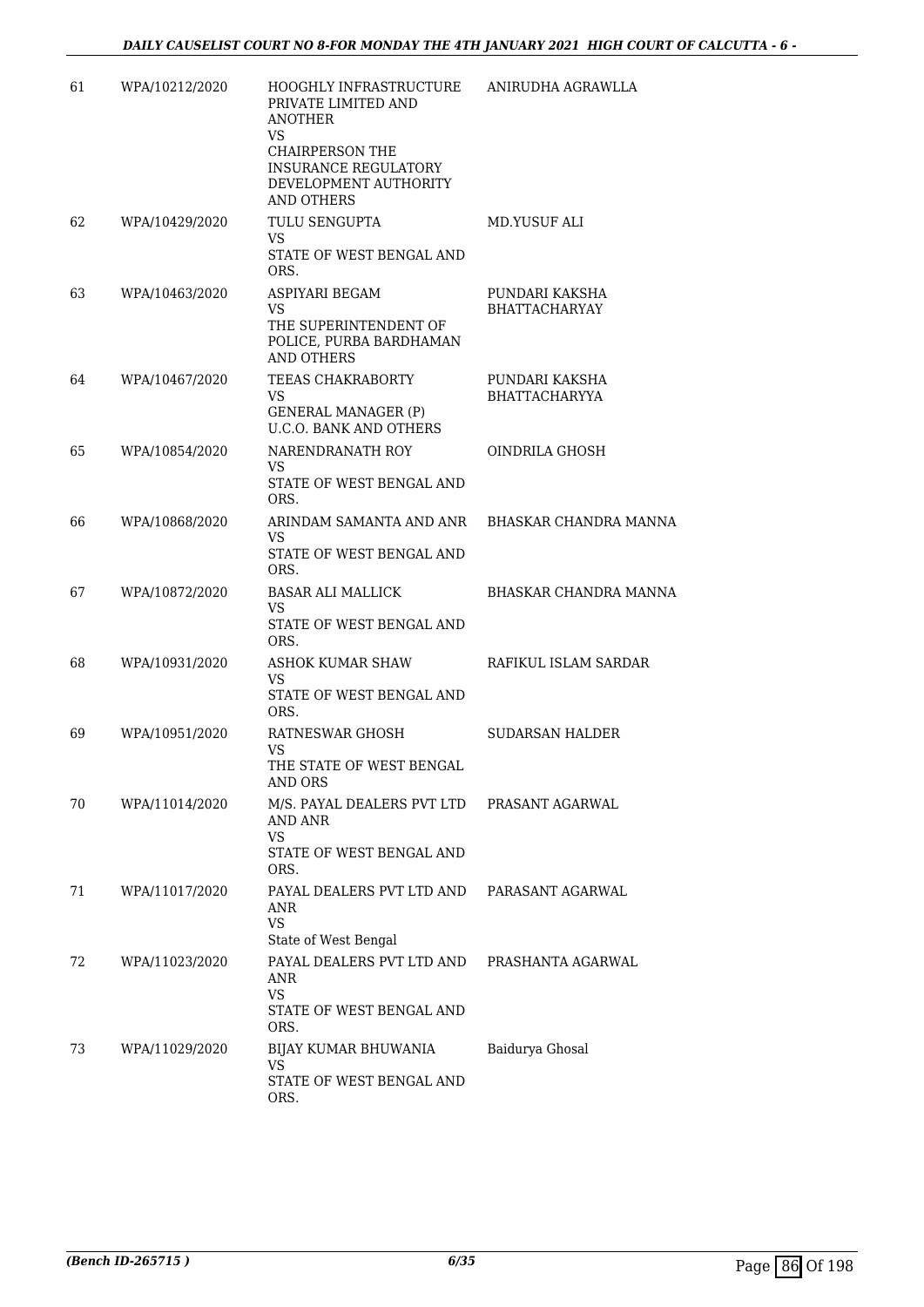| 74 | WPA/11030/2020 | PAYAL DEALERS PVT LTD AND<br>ANR<br><b>VS</b>                             | PRASHANTA AGARWAL                  |
|----|----------------|---------------------------------------------------------------------------|------------------------------------|
|    |                | STATE OF WEST BENGAL AND<br>ORS.                                          |                                    |
| 75 | WPA/11032/2020 | PAYAL DEALERS PVT LTD AND<br>ANR<br>VS                                    | PRASHANT AGARWAL                   |
|    |                | STATE OF WEST BENGAL AND<br>ORS.                                          |                                    |
| 76 | WPA/11033/2020 | PAYAL DEALERS PVT LTD<br>VS                                               | PRASHANT AGARWAL                   |
|    |                | STATE OF WEST BENGAL AND<br>ORS.                                          |                                    |
| 77 | WPA/11036/2020 | PAYAL DEALERS PVT LTD AND<br>ANR<br><b>VS</b>                             | PRASHANT AGARWAL                   |
|    |                | STATE OF WEST BENGAL AND<br>ORS.                                          |                                    |
| 78 | WPA/11038/2020 | PAYAL DEALERS PVT LTD AND<br>ANR<br>VS                                    | PRASHANT AGARWAL                   |
|    |                | STATE OF WEST BENGAL AND<br>ORS.                                          |                                    |
| 79 | WPA/11039/2020 | PAYAL DEALERS PVT LTD AND<br>ANR<br><b>VS</b>                             | PRASANT AGARWAL                    |
|    |                | STATE OF WEST BENGAL AND<br>ORS.                                          |                                    |
| 80 | WPA/11041/2020 | PAYAL DEALERS PVT LTD AND<br>ANR<br><b>VS</b><br>STATE OF WEST BENGAL AND | PRASHANT AGARWAL                   |
| 81 | WPA/11094/2020 | ORS.<br>PALLAB MOHAN                                                      | PALLAB MOHAN                       |
|    |                | <b>CHAKRABORTI</b><br>VS<br>State of West Bengal                          | <b>CHAKABORTI</b>                  |
| 82 | WPA/11096/2020 | <b>MANIJA BIBI</b><br>VS                                                  | <b>GOLAM NURE IMROHI</b>           |
| 83 | WPA/11149/2020 | State of West Bengal<br>INDRANIL BHATTACHARYA                             | SATRAJIT SINHA ROY                 |
|    |                | VS<br>STATE OF WEST BENGAL AND<br>ORS.                                    |                                    |
| 84 | WPA/11167/2020 | KALAYANI PATRA<br>VS                                                      | ARUN KUMAR CHAKRABORTY             |
|    |                | STATE OF WEST BENGAL AND<br>ORS.                                          |                                    |
| 85 | WPA/11171/2020 | AJOY MONDAL AND OTHERS<br>VS<br>STATE OF WEST BENGAL AND<br>ORS.          | <b>SUCHINDRAM</b><br>BHATTACHARJEE |
| 86 | WPA/11187/2020 | <b>SUJATA SARKAR</b><br>VS                                                | TANMOY KHAN                        |
|    |                | STATE OF WEST BENGAL AND<br>ORS.                                          |                                    |
| 87 | WPA/11219/2020 | P M B DAS<br>VS                                                           | Madhurima Sarkar                   |
|    |                | STATE OF WEST BENGAL AND<br>ORS.                                          |                                    |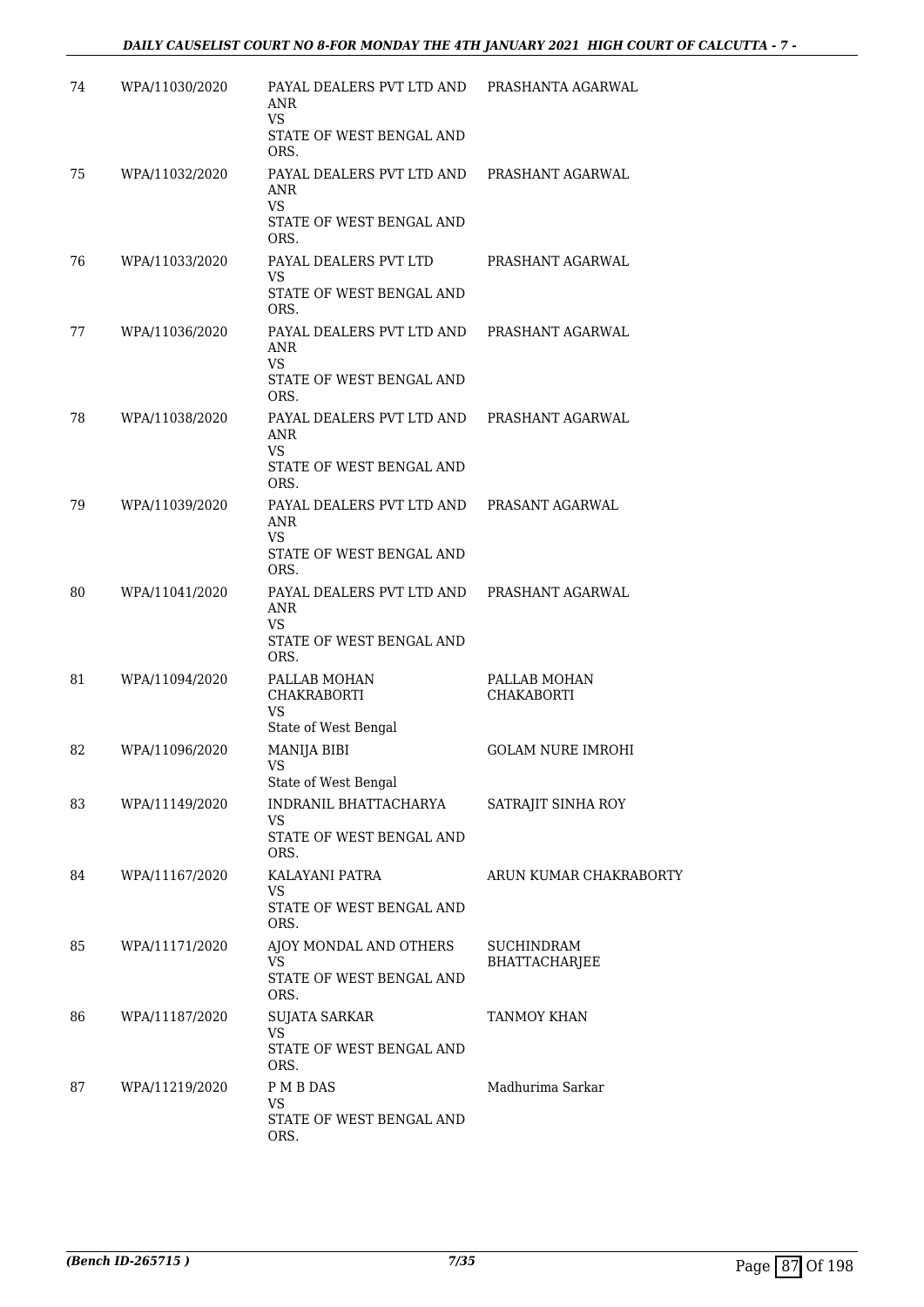## *DAILY CAUSELIST COURT NO 8-FOR MONDAY THE 4TH JANUARY 2021 HIGH COURT OF CALCUTTA - 8 -*

| 88  | WPA/11220/2020 | <b>SANA ZAHID</b><br>VS<br>STATE OF WEST BENGAL AND      | Madhurima Sarkar         |
|-----|----------------|----------------------------------------------------------|--------------------------|
|     |                | ORS.                                                     |                          |
| 89  | WPA/11233/2020 | FROSTEES INDIA PVT LTD<br>VS<br>STATE OF WEST BENGAL AND | KUSHAL DAS               |
|     |                | ORS.                                                     |                          |
| 90  | WPA/11261/2020 | PAPAN SARKAR                                             | KAMAL KANTA KAR          |
|     |                | VS<br>STATE OF WEST BENGAL AND<br>ANR                    |                          |
| 91  | WPA/11268/2020 | PIJUS MIRJA                                              | SANDIP KR MONDAL         |
|     |                | <b>VS</b><br>STATE OF WEST BENGAL AND<br>ORS.            |                          |
| 92  | WPA/11285/2020 | SONAKSHI MITRA@SHREE<br>MIRA<br>VS                       | KAPIL CHANDRA SAHOO      |
|     |                | UNION OF INDIA AND ORS.                                  |                          |
| 93  | WPA/11291/2020 | <b>SURENDRA DAS</b>                                      | SANJIB SETH              |
|     |                | VS<br>STATE OF WEST BENGAL AND<br>ORS.                   |                          |
| 94  | WPA/11315/2020 | <b>GOPAL KUMAR SEN AND</b><br><b>ANOTHER</b>             | Sanjib Dawn              |
|     |                | VS<br>STATE OF WEST BENGAL AND<br>ORS.                   |                          |
| 95  | WPA/11326/2020 | <b>BASANTI MAITY</b>                                     | <b>SALIL KUMAR MAITI</b> |
|     |                | <b>VS</b><br>UNION OF INDIA AND ORS.                     |                          |
| 96  | WPA/11332/2020 | GOPI NATH GANGULY AND<br><b>ANOTHER</b>                  | <b>MANASI ROY</b>        |
|     |                | <b>VS</b><br>STATE OF WEST BENGAL AND<br>ORS.            |                          |
| 97  | WPA/11370/2020 | NIRANJAN KUMAR BASU                                      | SANTANU MUKHERJEE        |
|     |                | VS<br>STATE OF WEST BENGAL AND<br>ORS.                   |                          |
| 98  | WPA/11375/2020 | SUSANTA KUMAR BAENRJEE                                   | SANTOSH KUMAR RAY        |
|     |                | VS<br>STATE OF WEST BENGAL AND<br>ANR                    |                          |
| 99  | WPA/11383/2020 | PRASANTA MANNA                                           | RAFIKUL ISLAM SARDAR     |
|     |                | VS.<br>STATE OF WEST BENGAL AND<br>ORS.                  |                          |
| 100 | WPA/11388/2020 | SK SALAM                                                 | DEBASIS SUR              |
|     |                | VS.<br>STATE OF WEST BENGAL AND<br>ORS.                  |                          |
| 101 | WPA/11393/2020 | SANAT PAKIRA                                             | KESHAB CHANDRA DAS       |
|     |                | <b>VS</b><br>STATE OF WEST BENGAL AND<br>ORS.            |                          |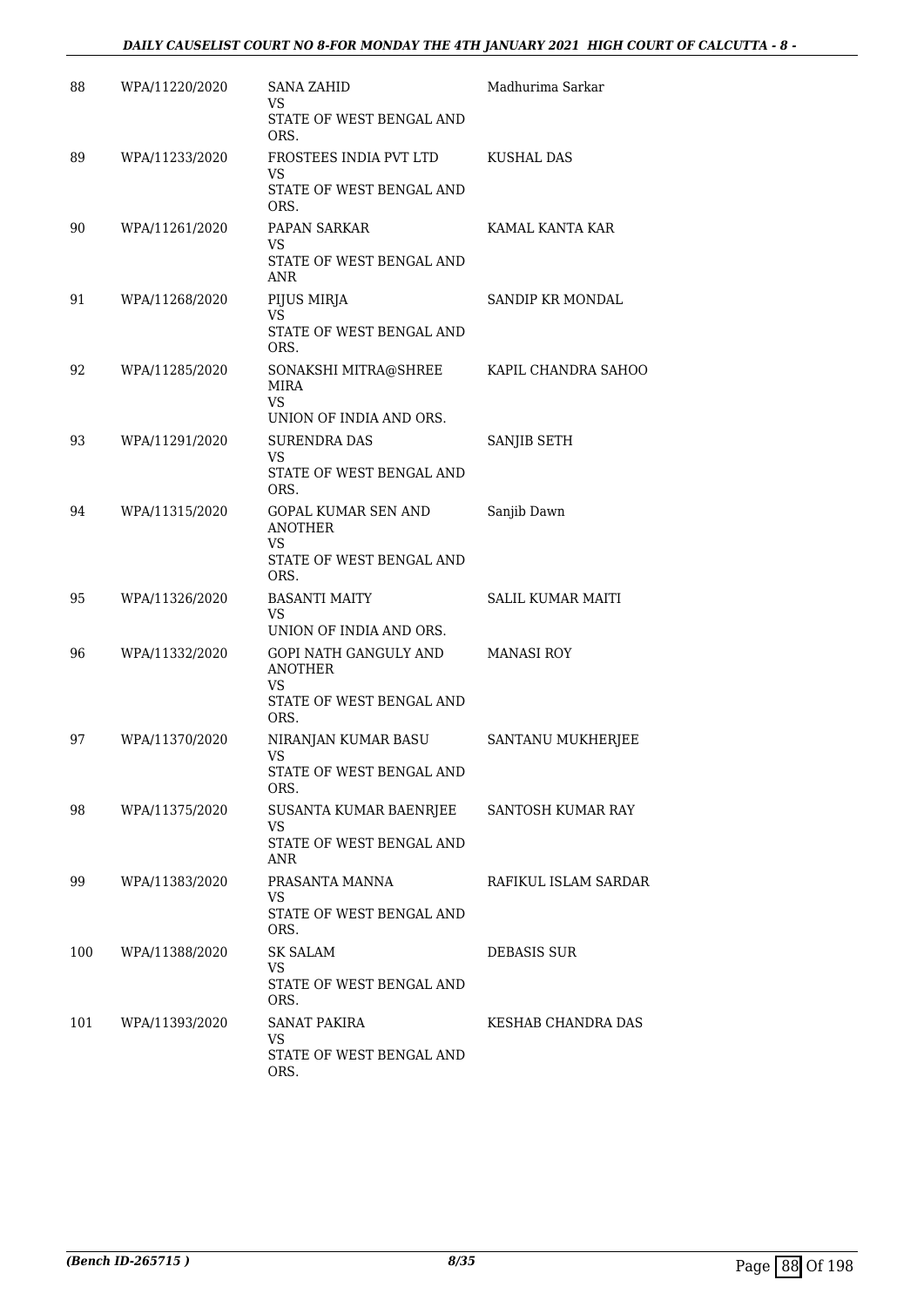| 102 | WPA/11421/2020 | RANAGHAT OBR BRIHATTARA<br><b>GRADUATE TEACHERS</b><br><b>ASSOCIATION AND ANR</b><br>VS<br>STATE OF WEST BENGAL AND<br>ORS. | DIPTENDU MANDAL               |
|-----|----------------|-----------------------------------------------------------------------------------------------------------------------------|-------------------------------|
| 103 | WPA/11427/2020 | SIDDHARTHA SANKAR PAL<br>AND ORS<br><b>VS</b><br>THE STATE OF WEST BENGAL<br>AND ORS                                        | <b>MAINAK GANGULY</b>         |
| 104 | WPA/11431/2020 | <b>BIJOY BISWAS AND ORS</b><br>VS<br>THE UNION OF INDIA AND<br><b>ORS</b>                                                   | MAINAK GANGULY                |
| 105 | WPA/11435/2020 | KIC RESOURCES LIMITED<br>AND ANOTHER<br>VS<br>STATE OF WEST BENGAL AND<br>ORS.                                              | KUM KUM MUKHERJEE             |
| 106 | WPA/11438/2020 | <b>ASIDON BEOYA</b><br>VS<br>STATE OF WEST BENGAL AND<br>ORS.                                                               | <b>GOBINDA CHANDRA BAIDYA</b> |
| 107 | WPA/11441/2020 | <b>FATEMA BEOWA</b><br><b>VS</b><br>STATE OF WEST BENGAL AND<br>ORS.                                                        | <b>GOBINDA CHANDRA BAIDYA</b> |
| 108 | WPA/11449/2020 | SAHIDON BEOWA ALIAS<br><b>SAHIDAN RAOA</b><br>VS<br>STATE OF WEST BENGAL AND<br>ORS.                                        | <b>GOBINDA CHANDRA BAIDYA</b> |
| 109 | WPA/11451/2020 | MIR ABUL KALAM AZAD<br>VS<br>STATE OF WEST BENGAL AND<br>ORS.                                                               | <b>SAMIRUL SARDAR</b>         |
| 110 | WPA/11462/2020 | NUZAT EQBAL AND ANR<br><b>VS</b><br>UNON OF INDIA AND ORS                                                                   | RAM CHANDRA GUCHAIT           |
| 111 | WPA/11478/2020 | PANCHANAN PANDIT<br><b>VS</b><br>STATE OF WEST BENGAL AND<br>ORS.                                                           | <b>BALARAM PANDIT</b>         |
| 112 | WPA/11485/2020 | SAMIR KUMAR DAS<br><b>VS</b><br>STATE OF WEST BENGAL AND<br>ORS.                                                            | <b>DEBASIS SUR</b>            |
| 113 | WPA/11489/2020 | M/S. JAGANNATH<br><b>CONSTRUCTION</b><br><b>VS</b><br>STATE OF WEST BENGAL AND<br>ORS.                                      | PHATICK CHANDRA DAS           |
| 114 | WPA/11502/2020 | BIJAY KUMAR GARODIA AND<br><b>ANOTHER</b><br><b>VS</b><br>BANK OF BARODA AND ORS.                                           | DEBASHIS KARMAKAR             |
| 115 | WPA/11511/2020 | SUBHASIS BHATTACHARYYA<br>VS<br>STATE OF WEST BENGAL AND<br>ORS.                                                            | MAHABOOB AHMED                |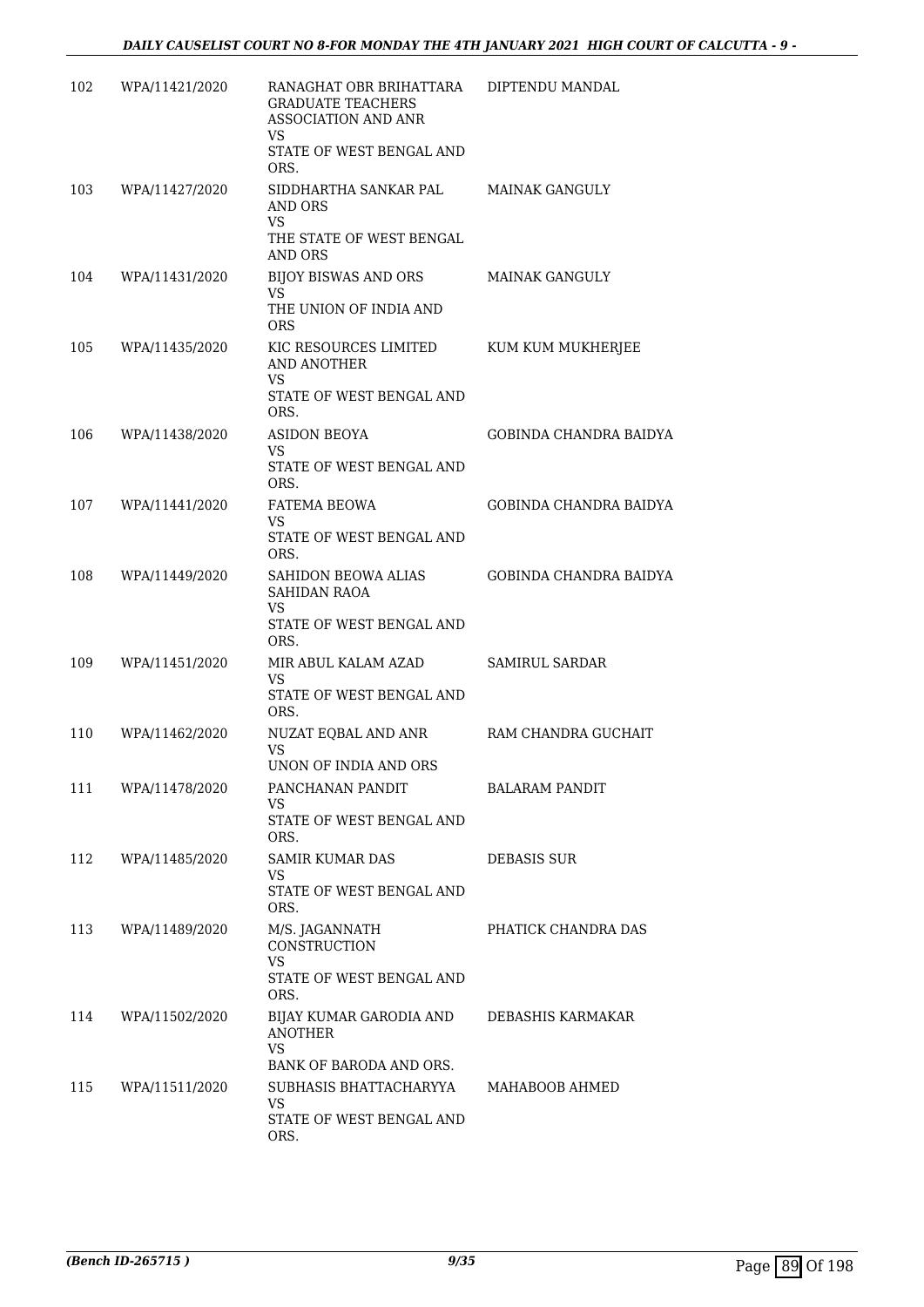| 116 | WPA/11514/2020    | SK. AMIR BADSHA<br>VS                                                                     | MAHABOOB AHMED      |
|-----|-------------------|-------------------------------------------------------------------------------------------|---------------------|
|     |                   | STATE OF WEST BENGAL AND<br>ORS.                                                          |                     |
| 117 | WPA/11518/2020    | JAMUNA CHUREWAL<br>VS                                                                     | DIPTOMOY TALUKDER   |
|     |                   | THE DISTRICT MAGISTRATE,<br><b>24 PARGANAS SOUTH AND</b><br><b>ORS</b>                    |                     |
| 118 | WPA/11519/2020    | ANISH CHAKRABORTY<br>VS<br>UNION OF INDIA AND ORS.                                        | KARUNAMOYEE SAMANTA |
| 119 | WPA/11523/2020    | <b>SHIPRA HALDER</b><br>VS<br>UNION OF INDIA AND ORS.                                     | KARUNAMOYEE SAMANTA |
| 120 | WPA/11537/2020    | AMERAN BEWA                                                                               | ABDUR RAKIB         |
|     |                   | <b>VS</b><br>STATE OF WEST BENGAL AND<br>ORS.                                             |                     |
| 121 | WPA/11548/2020    | ABHIJIT KUMAR ADHYA<br>VS                                                                 | SAUMYAJIT GHOSAL    |
|     |                   | STATE OF WEST BENGAL AND<br>ORS.                                                          |                     |
| 122 | WPA/11550/2020    | NASIR UDDIN HALDER<br>VS                                                                  | SUDARSHAN GHOSH     |
|     |                   | STATE OF WEST BENGAL AND<br>ORS.                                                          |                     |
| 123 | WPA/11632/2020    | ANANDA MARGA PRACARAKA<br>SAMGHA REP BY G.S. AND<br>ANR<br>VS<br>STATE OF WEST BENGAL AND | ANUJIT MOOKHERJI    |
|     |                   | ORS.                                                                                      |                     |
| 124 | WPA/11653/2020    | <b>MANISH KUMAR</b><br><b>VS</b><br>STEEL AUTHORITY OF INDIA<br><b>LIMITED AND OTHERS</b> | SIDHANT CHOWDHURY   |
| 125 | WPA/11678/2020    | SHRISTI SPML JV                                                                           | KAUSHIK CHOWDHURY   |
|     |                   | VS<br>KOLKATA MUNICIAL CORP<br>AND ORS                                                    |                     |
|     |                   | <b>NEW MOTION - 1</b>                                                                     |                     |
| 126 | WPA/23106/2019    | ALLAHABAD BANK THROUGH<br>ITS AUTHORISED OFFICER<br>VS                                    | <b>DHIMAN RAY</b>   |
|     |                   | STATE OF WEST BENGAL &<br>ANR                                                             |                     |
|     | IA NO: CAN/1/2020 |                                                                                           |                     |
| 127 | WPA/23827/2019    | ALLAHABAD BANK THROUGH<br><b>ITS AUTHORISED OFFICER</b><br>VS.                            | DHIMAN RAY          |
|     |                   | LEARNED DISTRICT<br>MAGISTRATE, MALDA & ORS                                               |                     |
|     | IA NO: CAN/1/2020 |                                                                                           |                     |
| 128 | WPA/737/2020      | ALLAHABAD BANK                                                                            | DHIMAN RAY          |
|     |                   | VS<br>STATE OF WEST BENGAL &<br>ORS.                                                      |                     |
|     | IA NO: CAN/1/2020 |                                                                                           |                     |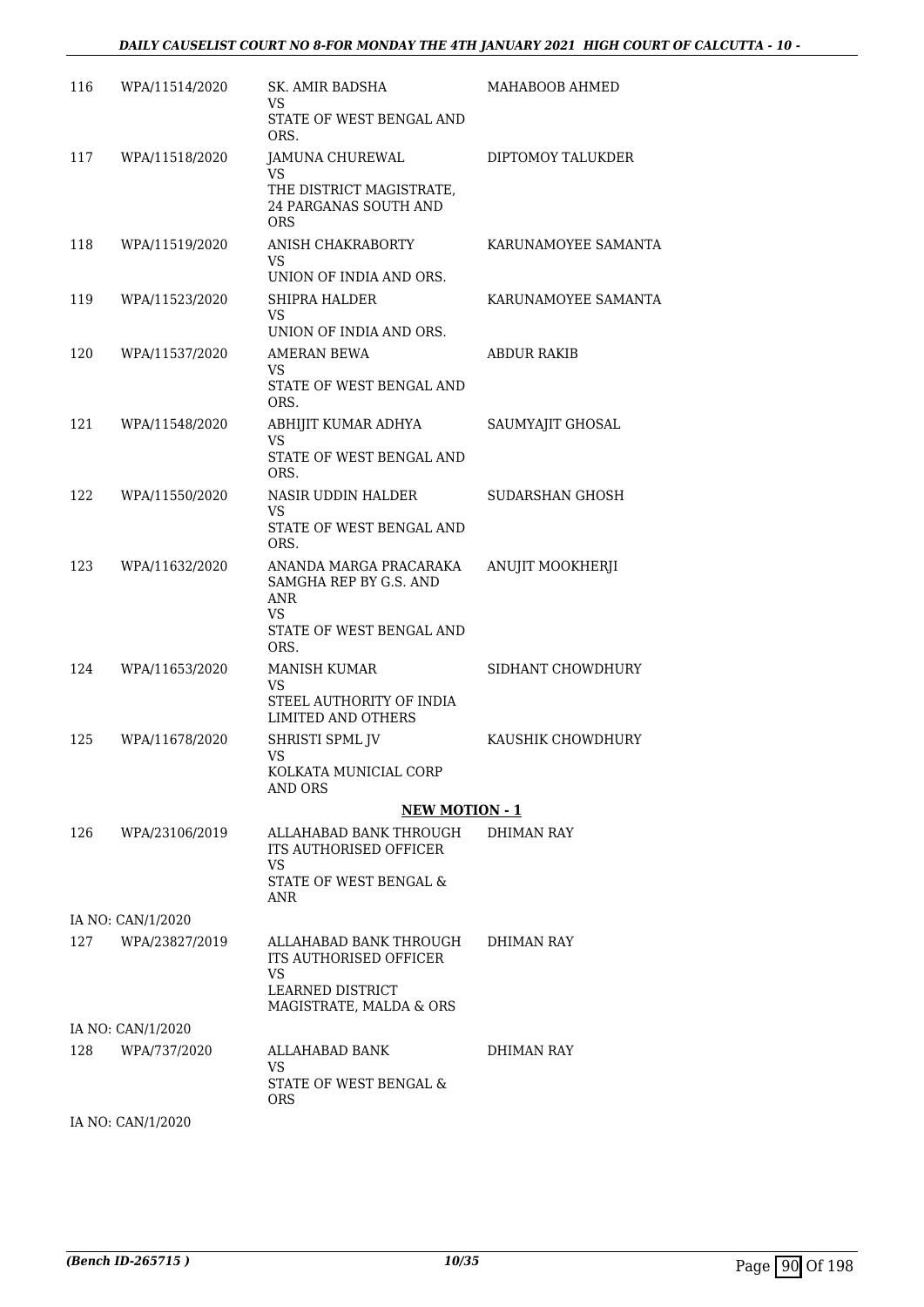| 129 | WPA/740/2020                  | ALLAHABAD BANK<br>VS<br>STATE OF WEST BENGAL &<br><b>ORS</b>                                                                                                     | <b>DHIMAN RAY</b>     |
|-----|-------------------------------|------------------------------------------------------------------------------------------------------------------------------------------------------------------|-----------------------|
|     | IA NO: CAN/1/2020             |                                                                                                                                                                  |                       |
| 130 | WPA/744/2020                  | ALLAHABAD BANK<br>VS<br>STATE OF WEST BENGAL &<br><b>ORS</b>                                                                                                     | DHIMAN RAY            |
|     | IA NO: CAN/1/2020             |                                                                                                                                                                  |                       |
| 131 | WPA/2684/2020                 | SRISHTIDHAR PAL                                                                                                                                                  | <b>MANAS KR DAS</b>   |
|     |                               | VS<br>STATE OF WEST BENGAL &<br><b>ORS</b>                                                                                                                       |                       |
| 132 | WPA/3079/2020                 | SHAMBHU MALAKAR<br><b>VS</b>                                                                                                                                     | ARJUN SAMANTA         |
|     |                               | UNION OF INDIA & ORS                                                                                                                                             |                       |
| 133 | IA NO: CAN/1/2020, CAN/2/2020 |                                                                                                                                                                  |                       |
|     | WPA/3832/2020                 | MPS GREENERY DEVELOPERS DILIP KUMAR SAILA<br>LTD & ANR<br>VS<br>STATE OF WEST BENGAL &<br><b>ORS</b>                                                             |                       |
| 134 | WPA/4520/2020                 | PADMOLOCHAN PARIA<br>VS.<br>STATE OF WEST BENGAL &<br><b>ORS</b>                                                                                                 | BHARAT CHANDRA SIMAI  |
| 135 | WPA/4521/2020                 | <b>MANTU GIRI &amp; ORS</b><br><b>VS</b><br>STATE OF WEST BENGAL &<br><b>ORS</b>                                                                                 | BHARAT CHANDRA SIMAI  |
| 136 | WPA/5090/2020                 | ASOKE KUMAR AGASTI<br>VS<br>STATE OF WEST BENGAL &                                                                                                               | SOURAV DUTTA          |
| 137 | WPA/8040/2020                 | <b>ORS</b><br><b>KALIDAS ROY</b><br>VS.<br>STATE OF WEST BENGAL AND                                                                                              | TANMAY CHOWDHURY      |
|     |                               | ORS.                                                                                                                                                             |                       |
| 138 | WPA/8083/2020                 | JOYDEV KHAN<br>VS<br>STATE OF WEST BENGAL AND<br>ORS.                                                                                                            | <b>AMAJIT DE</b>      |
| 139 | WPA/8521/2020                 | DHARAM CHAND AGARWAL<br>VS<br>STATE OF WEST BENGAL AND<br>ORS.                                                                                                   | SUPRIYO CHATTOPADHYAY |
| 140 | WPA/8820/2020                 | KRISHNAPADA GORAIN<br><b>VS</b><br>STATE OF WEST BENGAL AND<br>ORS.                                                                                              | MADHUSUDAN MANDAL     |
| 141 | WPA/9393/2020                 | IRADHA DAMODAR SALGRAM<br>JEW AND SRI SRI SHIB<br>THAKUR JEW REPD. BY<br>SHEBAITS SAJAL BARAN<br>GHOSH AND ORS.<br><b>VS</b><br>STATE OF WEST BENGAL AND<br>ORS. | SUBHAS CH. ATHA       |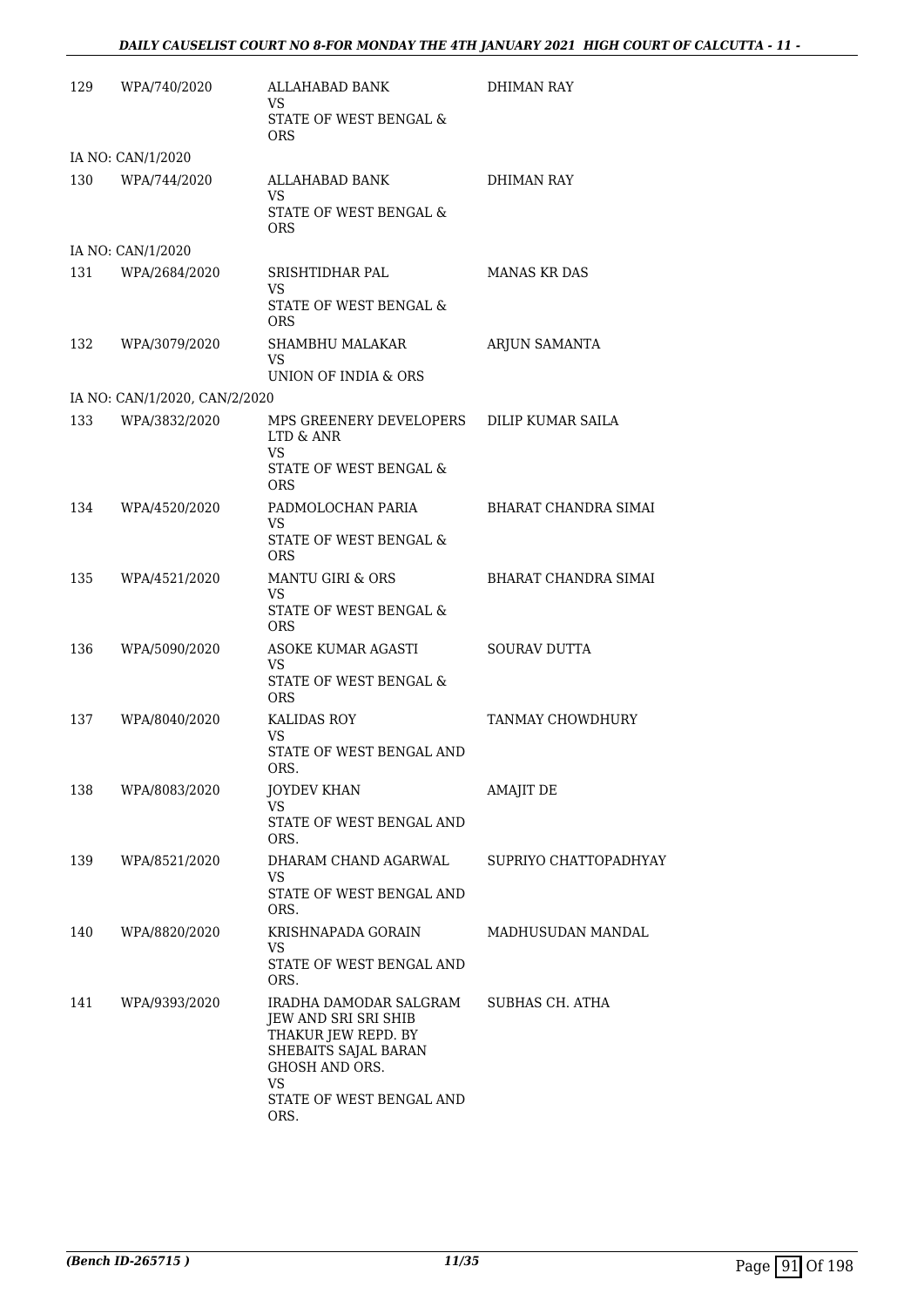| 142 | WPA/9579/2020     | DIBYENDU BOSE AND<br><b>OTHERS</b><br><b>VS</b>                                    | KARUNAMOYEE SAMANTA   |
|-----|-------------------|------------------------------------------------------------------------------------|-----------------------|
|     |                   | UNION OF INDIA AND ORS.                                                            |                       |
| 143 | WPA/9633/2020     | <b>NIRMALA MAITI</b><br>VS<br>STATE OF WEST BENGAL AND<br>ORS.                     | SUBHODIP CHAKRABORTY  |
| 144 | WPA/9969/2020     | <b>BHABASINDHU GARAI</b><br><b>VS</b><br>THE STATE OF WEST BENGAL<br>AND ORS       | SATRAJIT SINHA ROY    |
| 145 | WPA/10108/2020    | TAPAN KUMAR DAS AND ANR<br>VS<br>THE STATE OF WEST BENGAL<br>AND ORS               | DILIP KUMAR SHYAMAL   |
| 146 | WPA/10144/2020    | <b>SARALA MONDAL</b><br>VS<br>STATE OF WEST BENGAL AND<br>ORS.                     | DILIP KUMAR SHYAMAL   |
| 147 | WPA/10166/2020    | AMAN HIGHRISE PRIVATE<br>LIMITED<br>VS<br>STATE BANK OF INDIA AND<br><b>OTHERS</b> | KANAKENDU CHATTERJEE  |
| 148 | WPA/10171/2020    | SHAMPA<br>PURAKAYASTHA@GORAI<br><b>VS</b><br>State of West Bengal                  | JAMIRUDDIN KHAN       |
| 149 | WPA/10181/2020    | SHUBHASIS BISWAS AND<br><b>ANOTHER</b><br>VS<br>STATE OF WEST BENGAL AND<br>ORS.   | <b>ABHIJIT SARKAR</b> |
| 150 | WPA/10183/2020    | ASRAFUL MONDAL AND<br><b>ANOTHER</b><br>VS<br>STATE OF WEST BENGAL AND<br>ORS.     | MOHAIMENUL MONDAL     |
| 151 | WPA/10205/2020    | JOYDIP KUMAR SINHA<br>VS<br>State of West Bengal                                   | DILIP KUMAR SHYAMAL   |
| 152 | WPA/10231/2020    | <b>SURAJ MALICK</b><br><b>VS</b><br>STATE OF WEST BENGAL AND<br>ORS.               | ABHIJIT SARKAR        |
| 153 | WPA/10251/2020    | SANJAY NATH AND ORS<br>VS<br>THE STATE OF WEST BENGAL<br><b>AND ORS</b>            | SADIK ALI DHALI       |
| 154 | WPA/10285/2020    | JYOTSNA SARKAR<br><b>VS</b><br>STATE OF WEST BENGAL AND<br>ORS.                    | RAKESH BHATTACHARYYA  |
| 155 | WPA/10293/2020    | VICKY SINGH<br>VS<br>Union of India AND ANR.                                       | AMALAKSHA JANA        |
|     | IA NO: CAN/1/2020 |                                                                                    |                       |
| 156 | WPA/10326/2020    | LAKSHMI NARAYAN GHOSH<br><b>VS</b><br>STATE OF WEST BENGAL AND<br>ORS.             | TUHINA PARVIN         |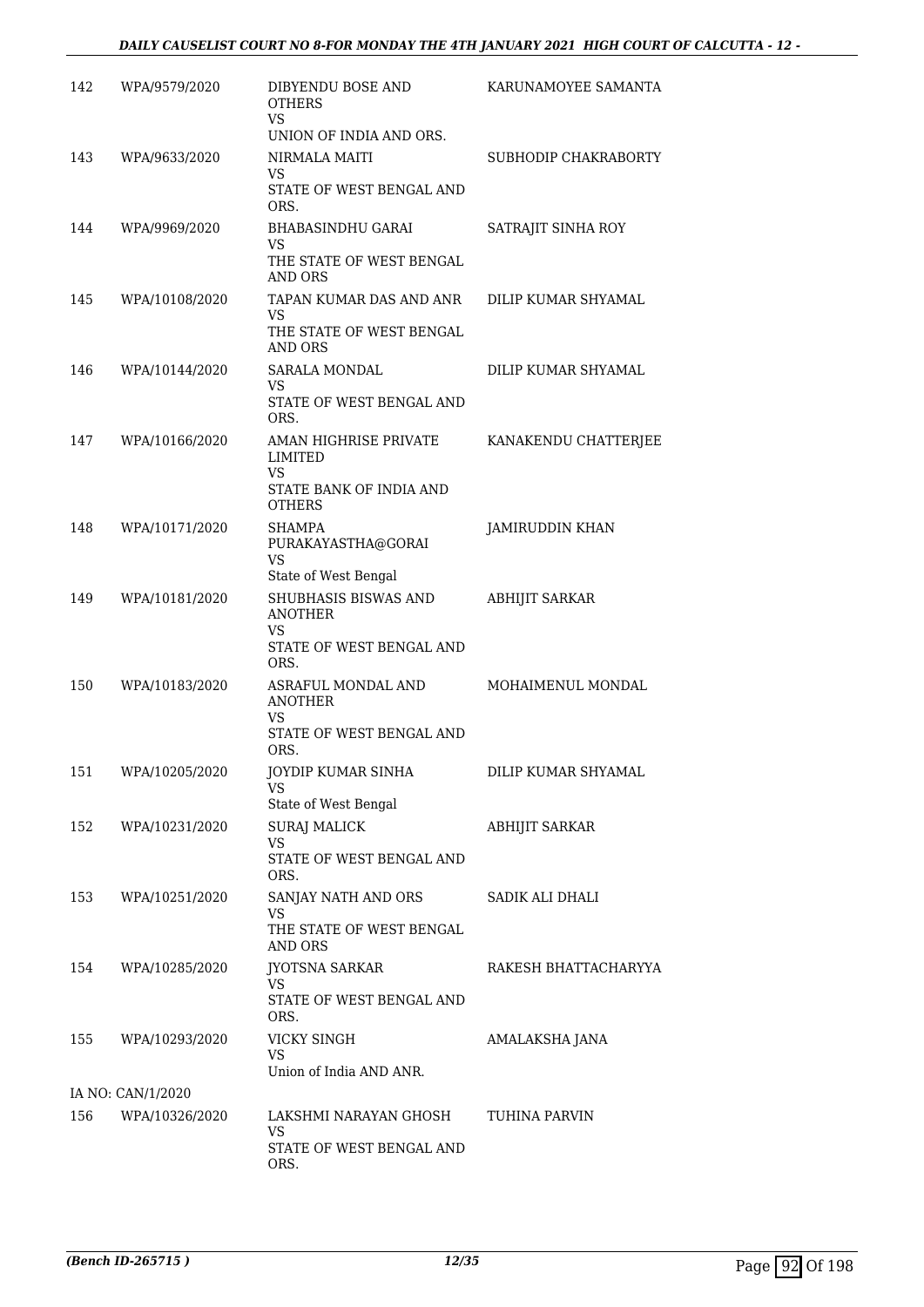| 157 | WPA/10327/2020 | ANJALI DAS AND ORS<br>VS.                                                               | SOMA MAL              |
|-----|----------------|-----------------------------------------------------------------------------------------|-----------------------|
|     |                | STATE OF WEST BENGAL AND<br>ORS.                                                        |                       |
| 158 | WPA/10329/2020 | AHAD ALI SK.<br>VS.<br>STATE OF WEST BENGAL AND<br>ORS.                                 | MD. ASRAFUL HUQ       |
| 159 | WPA/10335/2020 | VEEKAYEN PROPERTIES PVT.<br><b>LTD</b><br><b>VS</b><br>STATE OF WEST BENGAL AND<br>ORS. | ANISH KUMAR MUKHERJEE |
| 160 | WPA/10336/2020 | UDAY SANKAR NEOGI<br>VS<br>STATE OF WEST BENGAL AND<br>ORS.                             | DIPANKAR PAL          |
| 161 | WPA/10337/2020 | RUNU BHOWMICK<br>VS.<br>STATE OF WEST BENGAL AND<br>ORS.                                | JUIN CHAKRABORTY      |
| 162 | WPA/10338/2020 | GOURSHANKAR MAITY<br>VS<br>STATE OF WEST BENGAL AND<br>ORS.                             | <b>SOUMIK GANGULI</b> |
| 163 | WPA/10366/2020 | PRASANTA BISWAS<br>VS<br>UNION OF INDIA AND ORS.                                        | <b>TAPAN ROY</b>      |
| 164 | WPA/10368/2020 | <b>AJAY BARWAR</b><br><b>VS</b><br>STATE OF WEST BENGAL AND<br>ORS.                     | ARNAB SAHA            |
| 165 | WPA/10372/2020 | SAMAR KUMAR MONDAL<br><b>VS</b><br>UNITED INDIA INSURANCE<br><b>COMPANY LTD</b>         | ABHISHEK BANERJEE     |
| 166 | WPA/10375/2020 | <b>SUJIT MUKHERJEE</b><br>VS<br>STATE OF WEST BENGAL AND<br>ORS.                        | <b>HABIBUR RAHMAN</b> |
| 167 | WPA/10379/2020 | SK.SHAZAHAN MOLLA<br>VS<br>STATE OF WEST BENGAL AND<br>ORS.                             | SOUNAK BHATTACHARYA   |
| 168 | WPA/10383/2020 | SUSMITA IYENGAR<br>VS<br>STATE OF WEST BENGAL AND<br>ORS.                               | <b>MUNMUN GANGULY</b> |
| 169 | WPA/10393/2020 | HANUMAN MAJHI AND<br><b>OTHERS</b><br><b>VS</b><br>STATE OF WEST BENGAL AND<br>ORS.     | MANAS KUMAR DAS       |
| 170 | WPA/10397/2020 | GIRIDHARI SAU<br><b>VS</b><br>STATE OF WEST BENGAL AND<br>ORS.                          | CHUMKI BAIRAGYA       |
| 171 | WPA/10400/2020 | ARBIND SINGH AND<br><b>ANOTHER</b><br><b>VS</b><br>STATE OF WEST BENGAL AND<br>ORS.     | SANDIPAN BANERJEE     |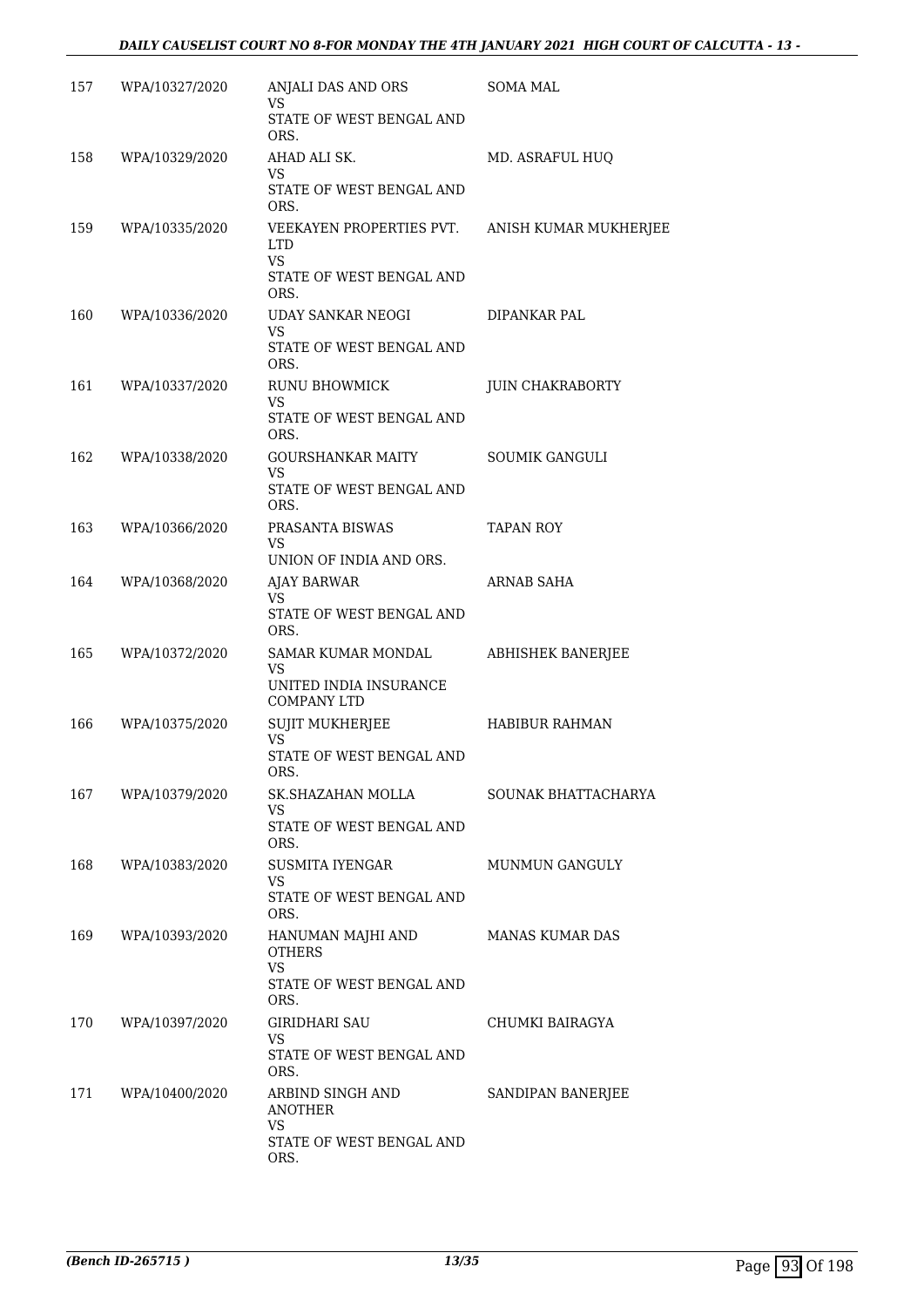| 172 | WPA/10403/2020 | <b>BINA BISWAS</b><br>VS                                                    | <b>NAMITA BASU</b>      |
|-----|----------------|-----------------------------------------------------------------------------|-------------------------|
|     |                | STATE OF WEST BENGAL AND<br>ORS.                                            |                         |
| 173 | WPA/10406/2020 | TANIA ADHIKARY NEE ROY<br>VS                                                | ARINDAM SEN             |
|     |                | STATE OF WEST BENGAL AND<br>ORS.                                            |                         |
| 174 | WPA/10408/2020 | <b>BISWAJIT MONDAL</b><br>VS                                                | KRISHNA DEO DAS         |
|     |                | STATE OF WEST BENGAL AND<br>ORS.                                            |                         |
| 175 | WPA/10411/2020 | <b>DULAL HALDAR</b><br><b>VS</b>                                            | KRISHNA DEO DAS         |
|     |                | STATE OF WEST BENGAL AND<br>ORS.                                            |                         |
| 176 | WPA/10424/2020 | SOMEN KUMAR DEY<br><b>VS</b>                                                | SAYANI BHATTACHARYA     |
|     |                | STATE BANK OF INDIA                                                         |                         |
| 177 | WPA/10426/2020 | <b>SAMIR SUTRADHAR</b><br>VS                                                | <b>ABHIJIT SARKAR</b>   |
|     |                | STATE OF WEST BENGAL AND<br>ORS.                                            |                         |
| 178 | WPA/10427/2020 | AJIJAR RAHAMAN MOLLA<br>ALIAS AZIZAR MOLLA                                  | <b>SOUMEN GAYEN</b>     |
|     |                | VS.<br>STATE OF WEST BENGAL AND<br>ORS.                                     |                         |
| 179 | WPA/10434/2020 | RISHI CHOWDHURY<br>VS                                                       | <b>AYUSH JAIN</b>       |
|     |                | UNION OF INDIA AND ORS.                                                     |                         |
| 180 | WPA/10437/2020 | LAXMI DAS @KARAN DAS<br>VS                                                  | PANKAJ HALDER           |
|     |                | STATE OF WEST BENGAL AND<br><b>ANOTHER</b>                                  |                         |
| 181 | WPA/10442/2020 | PROMOD RANJAN ROY AND<br><b>ANOTHER</b><br><b>VS</b>                        | <b>GARGI GOSWAMI</b>    |
|     |                | RESERVE BANK OF INDIA<br>AND OTHERS                                         |                         |
| 182 | WPA/10447/2020 | KAMAL KARMAKAR<br>VS                                                        | SUBHRANGSHU MAITI       |
|     |                | STATE OF WEST BENGAL AND<br>ORS.                                            |                         |
| 183 | WPA/10448/2020 | SMT KANIKA CHATTERJEE<br>VS                                                 | <b>BRATIN KUMAR ROY</b> |
|     |                | STATE OF WEST BENGAL AND<br>ORS.                                            |                         |
| 184 | WPA/10449/2020 | BANK OF INDIA THIKA<br><b>SHRAMIK SANGRAM</b><br>COMMITTEE(WB)<br><b>VS</b> | MANIKA SWARNOKAR        |
| 185 | WPA/10451/2020 | <b>BANK OF INDIA</b><br>MD. ECQULACH UDDIN @                                | <b>SURAJIT BASU</b>     |
|     |                | ACQULACHUDDIN AND ORS<br>VS.                                                |                         |
|     |                | THE STATE OF WEST BENGAL<br>AND ORS                                         |                         |
| 186 | WPA/10457/2020 | <b>ANUP MAJEE</b>                                                           | <b>ABDUR RAKIB</b>      |
|     |                | <b>VS</b><br>UNION OF INDIA AND ORS.                                        |                         |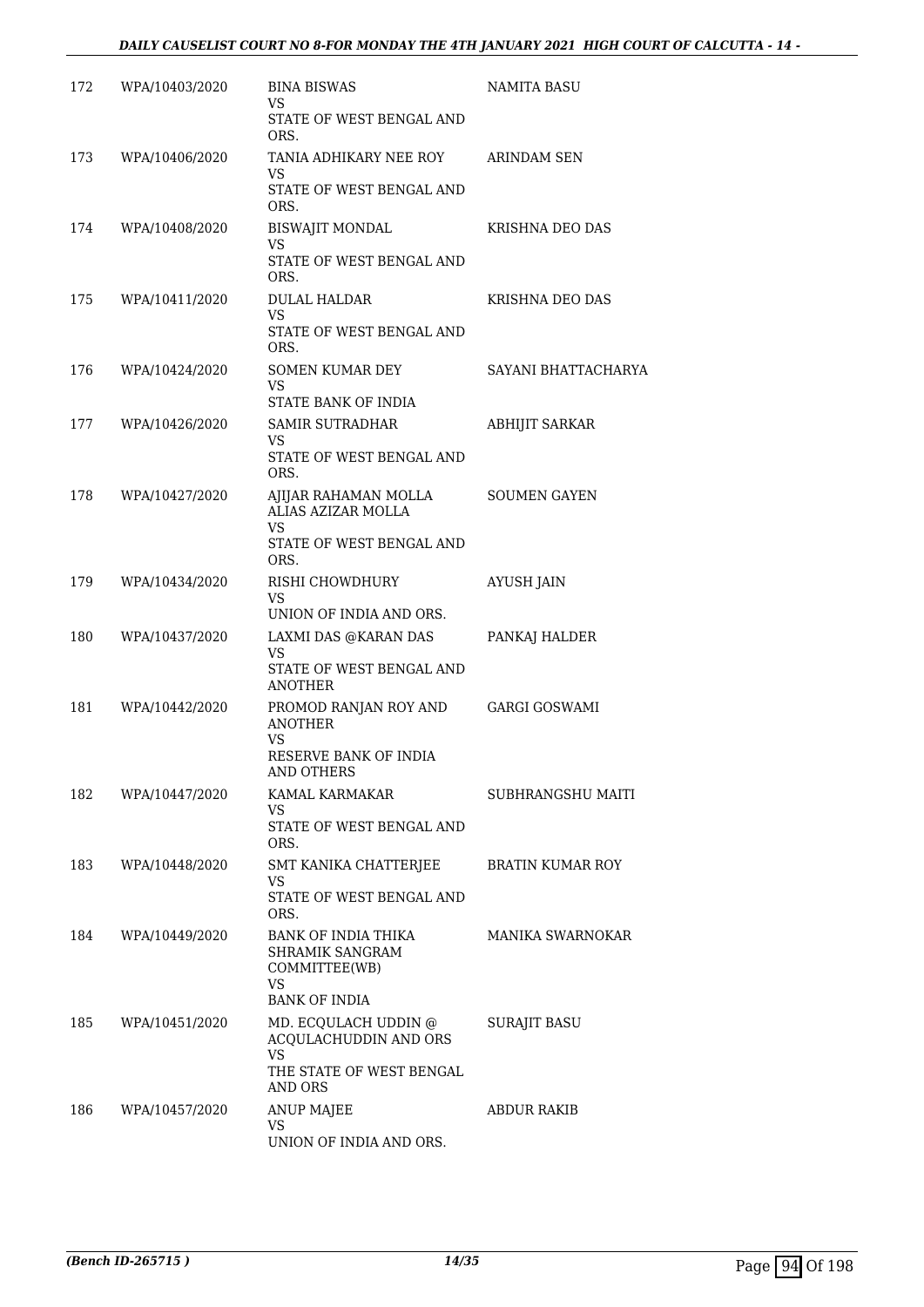| 187 | WPA/10460/2020 | <b>GOURBANGA WEIGHTS AND</b><br>MEASURES RAPAIRERS AND<br>DEALERS WELFARE<br><b>ASSSOCIATION AND ANR</b><br>VS<br>STATE OF WEST BENGAL AND<br>ORS. | DIPAYAN KUNDU               |
|-----|----------------|----------------------------------------------------------------------------------------------------------------------------------------------------|-----------------------------|
| 188 | WPA/10465/2020 | SUBRATA MAL AND ORS<br>VS.<br>STATE OF WEST BENGAL AND<br>ORS.                                                                                     | MAHAMMAD MAHMUD             |
| 189 | WPA/10466/2020 | <b>SHAIBAL ROUT AND</b><br><b>ANOTHER</b><br>VS.<br>STATE OF WEST BENGAL AND<br>ORS.                                                               | <b>BHARAT CHANDRA SIMAI</b> |
| 190 | WPA/10473/2020 | ANWARA KHATOON AND<br><b>OTHERS</b><br><b>VS</b><br>STATE OF WEST BENGAL AND<br>ORS.                                                               | JAHAR LAL RAY               |
| 191 | WPA/10482/2020 | SADHAN MITRA<br><b>VS</b><br>THE STATE BANK OF INDIA<br><b>AND ORS</b>                                                                             | TRIPTI PANDEY               |
| 192 | WPA/10486/2020 | AVIRIT DEY AND ORS<br>VS.<br>STATE OF WEST BENGAL AND<br>ORS.                                                                                      | MANORANJAN MAHATA           |
| 193 | WPA/10487/2020 | BAGRAJSINI KRISHI BHANDAR<br><b>PVT LTD AND ORS</b><br><b>VS</b><br>BANK OF BARODA AND ORS                                                         | ABHISHEK DUTTA              |
| 194 | WPA/10489/2020 | PINTU SHEE AND OTHERS<br>VS<br>STATE OF WEST BENGAL AND<br>ORS.                                                                                    | KAPIL CHANDRA SAHOO         |
| 195 | WPA/10493/2020 | <b>MALLIKA DAS</b><br><b>VS</b><br>STATE OF WEST BENGAL AND<br>ORS.                                                                                | ARPAN GUHA                  |
| 196 | WPA/10500/2020 | JAINCO PROJECTS INDIA<br>LIMITED<br>VS<br><b>SEBI AND OTHERS</b>                                                                                   | JATINDER SINGH DHATT        |
| 197 | WPA/10502/2020 | SUMITRA PARIA JANA<br>VS<br>STATE OF WEST BENGAL AND<br>ORS.                                                                                       | SIDDHARTHA SARKAR           |
| 198 | WPA/10506/2020 | GAYATRI DUTTA<br><b>CHAKRABORTY</b><br><b>VS</b><br>STATE OF WEST BENGAL AND<br>ORS.                                                               | NILENDRA NARAYAN RAY        |
| 199 | WPA/10511/2020 | SABITA BACHAR<br>VS<br>STATE OF WEST BENGAL AND<br>ORS.                                                                                            | MAINAK SWARNOKAR            |
| 200 | WPA/10513/2020 | <b>SONALI BIBI</b><br><b>VS</b><br>STATE OF WEST BENGAL AND<br>ORS.                                                                                | CHITTARANJAN GHOSH          |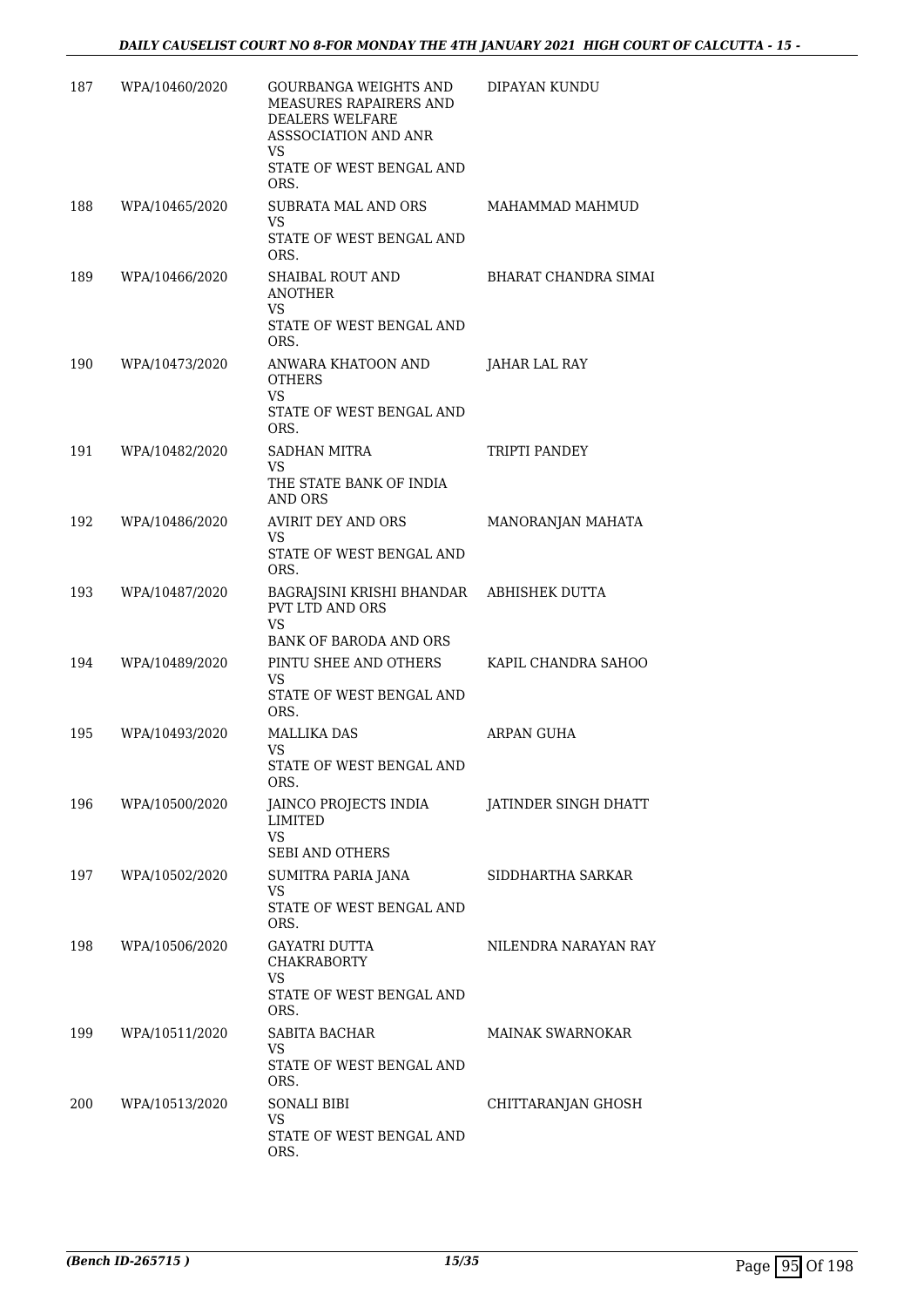| 201 | WPA/10516/2020 | <b>SWARUPAM KANTI DAS</b><br>VS<br>STATE OF WEST BENGAL AND<br>ORS.                                   | SARBANANDA SANYAL    |
|-----|----------------|-------------------------------------------------------------------------------------------------------|----------------------|
| 202 | WPA/10521/2020 | ABDA KHATOON AND ORS<br><b>VS</b><br>STATE OF WEST BENGAL AND<br>ORS.                                 | SARBANANDA SANYAL    |
| 203 | WPA/10527/2020 | MOUTUSHI CHAKRABORTY<br>VS<br>STATE OF WEST BENGAL AND<br>ORS.                                        | SOUMYA SANKAR CHINI  |
| 204 | WPA/10529/2020 | <b>MINARUL ISLAM</b><br>VS<br>STATE OF WEST BENGAL AND<br>ORS.                                        | ARGHYA CHAKRABARTI   |
| 205 | WPA/10536/2020 | JUGAL MAJI AND ANOTHER<br>VS.<br>UNION OF INDIA AND ORS.                                              | <b>SRIKANTA PAUL</b> |
| 206 | WPA/10545/2020 | RENUKA SARKAR<br>VS.<br>STATE OF WEST BENGAL AND<br>ORS.                                              | SHAMIK CHATTERJEE    |
| 207 | WPA/10554/2020 | JAYANTA KUMAR SAHA<br>VS<br>STATE OF WEST BENGAL AND<br>ORS.                                          | RAJIB KUMAR BASU     |
| 208 | WPA/10555/2020 | SANTANU MUKHERJEE<br><b>VS</b><br>KOLAKATA METROPOLITAN<br>DEVELOPMENT AUTHORITY<br>(KMDA) AND OTHERS | SANANDA GANGULI      |
| 209 | WPA/10560/2020 | KARTICK CHANDRA DAS<br>VS<br>THE DISTRICT MAGISTRATE,<br><b>HOWRAH</b>                                | AMAL KUMAR SAHA      |
| 210 | WPA/10565/2020 | KANGAN BERIA NETAJI<br>SANGHA<br>VS<br>STATE OF WEST BENGAL AND<br>ORS.                               | ABBAS IBRAHIM KHAN   |
| 211 | WPA/10574/2020 | SK.ABDUL SAID<br>VS<br>STATE OF WEST BENGAL AND<br>ORS.                                               | APURBA KUMAR DATTA   |
| 212 | WPA/10576/2020 | BASUDEB SARDER<br>VS.<br>STATE OF WEST BENGAL AND<br>ORS.                                             | TIMIR BARAN SAHA     |
| 213 | WPA/10581/2020 | UTPAL DUTTA<br><b>VS</b><br>STATE OF WEST BENGAL AND<br>ORS.                                          | <b>ASHOK HALDER</b>  |
| 214 | WPA/10585/2020 | SUSANTA KUNDU<br>VS.<br>STATE OF WEST BENGAL AND<br>ORS.                                              | KAJAL RAY            |
| 215 | WPA/10587/2020 | SUMAN GHOSH<br>VS<br>STATE OF WEST BENGAL AND<br>ORS.                                                 | KAJAL RAY            |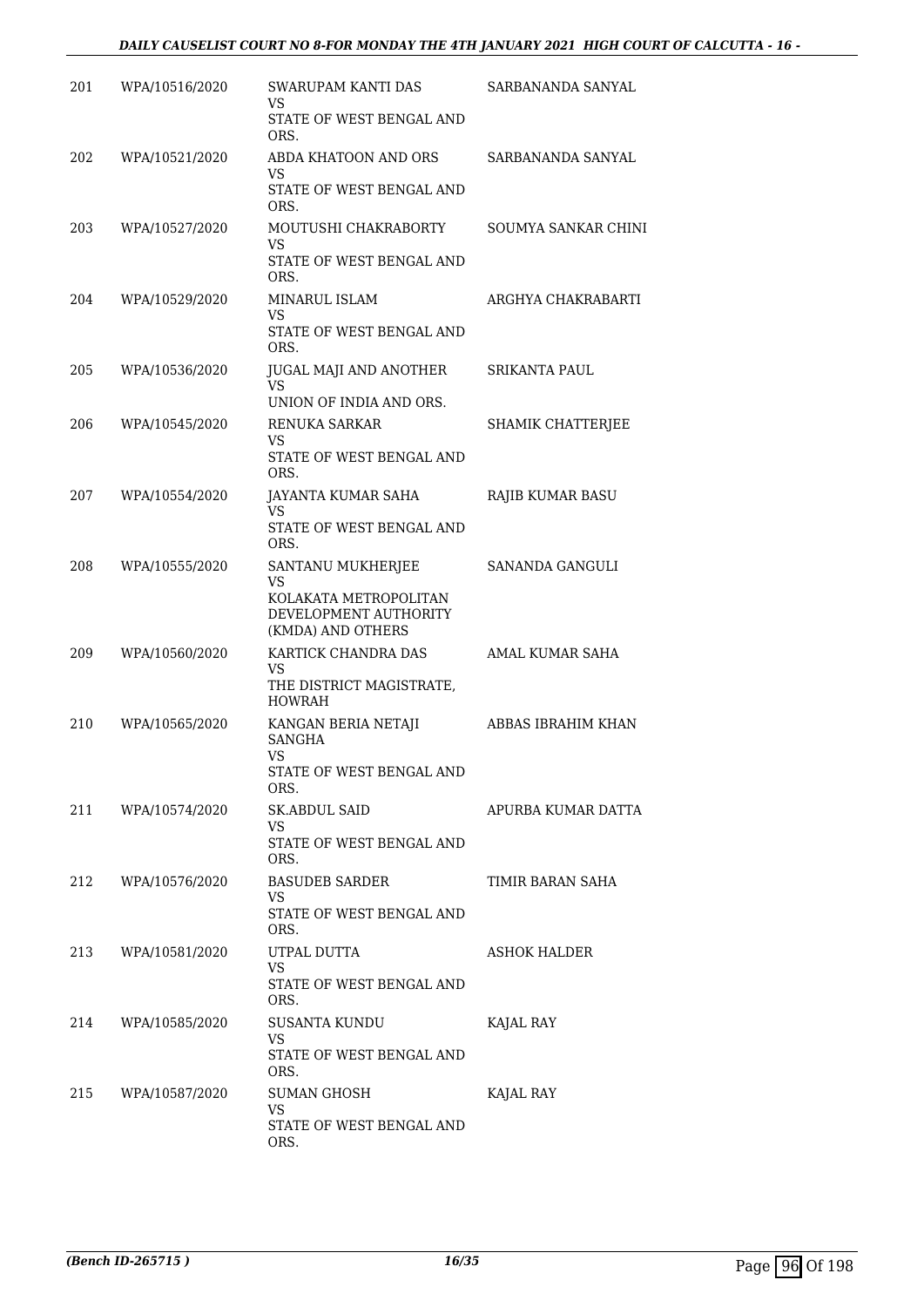| 216 | WPA/10593/2020 | SANTI SWARUP SARKAR<br>VS                                                        | SAIBAL KRISHNA DASGUPTA |
|-----|----------------|----------------------------------------------------------------------------------|-------------------------|
|     |                | STATE OF WEST BENGAL AND<br>ORS.                                                 |                         |
| 217 | WPA/10594/2020 | ADITYA BIRLA FINANCE LTD<br>VS                                                   | ASHOK KUMAR SINGH       |
|     |                | STATE OF WEST BENGAL AND<br>ORS.                                                 |                         |
| 218 | WPA/10596/2020 | ADITYA BIRLA FINANCE LTD<br>VS                                                   | ASHOK KUMAR SINGH       |
|     |                | STATE OF WEST BENGAL AND<br>ORS.                                                 |                         |
| 219 | WPA/10597/2020 | <b>SATISH ROSIN AND</b><br>TURPENTINE WORKS AND<br>ANR<br>VS.                    | NILAY SENGUPTA          |
|     |                | STATE OF WEST BENGAL AND<br>ORS.                                                 |                         |
| 220 | WPA/10598/2020 | ADITYA BIRLA FINANCE LTD<br>VS                                                   | ASHOK KUMAR SINGH       |
|     |                | STATE OF WEST BENGAL AND<br>ORS.                                                 |                         |
| 221 | WPA/10600/2020 | SOUMENDRA NATH BISWAS<br>(SAMBHUNATH BISWAS ALIAS<br>SAMBHU BISWAS)<br><b>VS</b> | CHANDAN KUMAR LAL       |
|     |                | BISHOP PHILLIP S. MASIH<br><b>AND ORS</b>                                        |                         |
| 222 | WPA/10603/2020 | ARNAB DUTTA<br>VS                                                                | <b>BISWARUP BISWAS</b>  |
|     |                | AUTHORIZED OFFICER,<br><b>CANARA BANK AND ORS</b>                                |                         |
| 223 | WPA/10604/2020 | ALFRED VINOD ANTONY<br>VS<br>MINISTRY OF CORPORATE<br>AFFAIRS                    | INDRAJIT BHATTACHARJEE  |
| 224 | WPA/10605/2020 | <b>SANATAN HALDER</b><br>VS                                                      | GOBINDA CHANDRA BAIDYA  |
|     |                | STATE OF WEST BENGAL AND<br>ORS.                                                 |                         |
| 225 | WPA/10606/2020 | SUKESH AGARWAL<br>VS                                                             | INDRAJIT BHATTACHARJEE  |
|     |                | MINISTRY OF CORPORATE<br>AFFAIRS                                                 |                         |
| 226 | WPA/10612/2020 | ANIL CHANDRA MANDAL AND DEBASISH CHATTOPADHYAY<br><b>ANOTHER</b><br><b>VS</b>    |                         |
|     |                | UNION OF INDIA AND ORS.                                                          |                         |
| 227 | WPA/10619/2020 | NILANJAN BAGCHI<br><b>VS</b><br>STATE OF WEST BENGAL AND<br>ORS.                 | AMANUL ISLAM            |
| 228 | WPA/10626/2020 | <b>MADAN BARIK</b><br>VS<br>STATE OF WEST BENGAL AND<br>ORS.                     | ASIT KUMAR BHATTACHARYA |
| 229 | WPA/10632/2020 | NANDA KUMAR MAITY<br>VS<br><b>UCO BANK</b>                                       | SANATAN MONDAL          |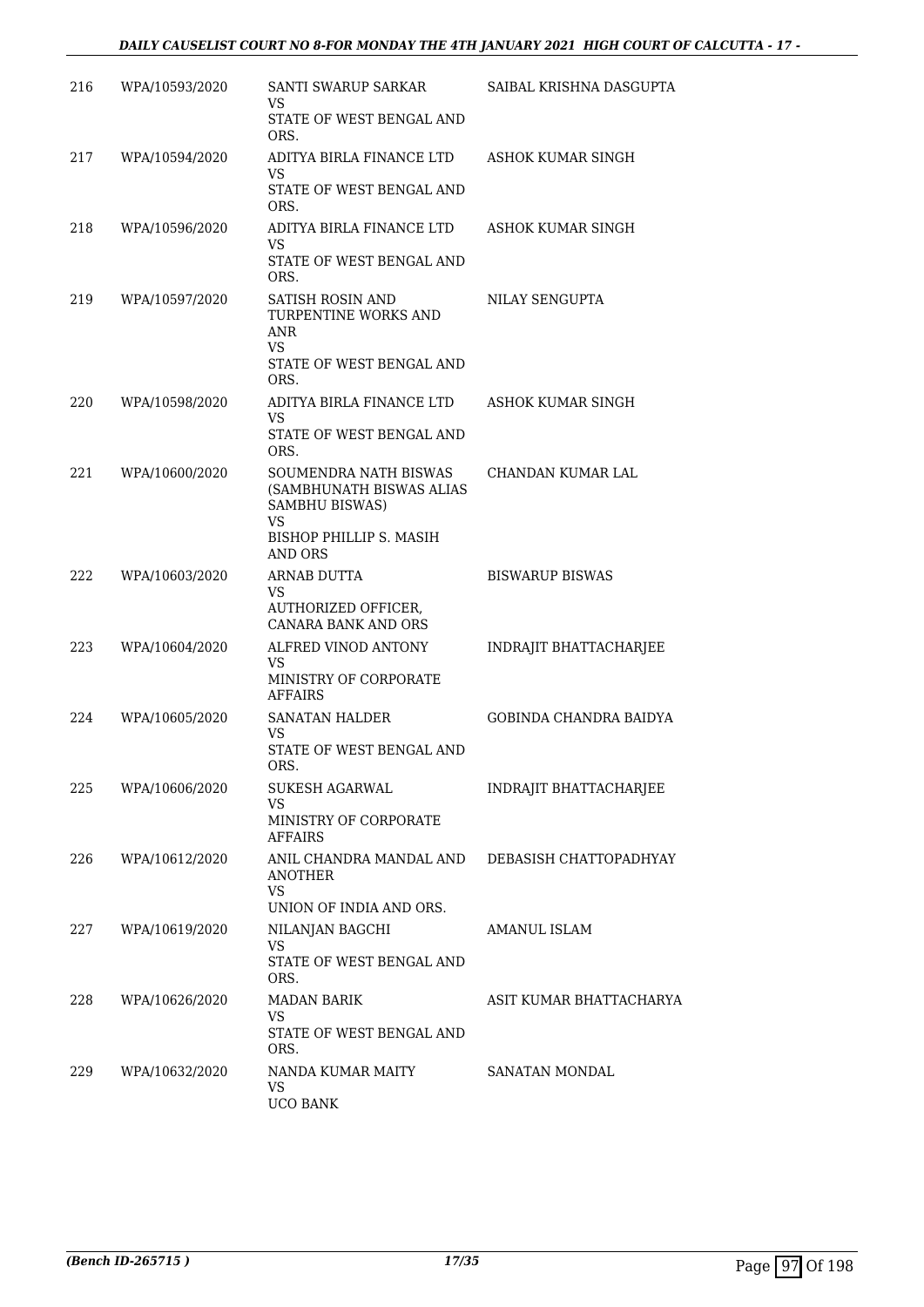| 230  | WPA/10636/2020 | <b>SHIB SANKAR GHOSH</b><br>VS                                                        | PRONAY BASAK                  |
|------|----------------|---------------------------------------------------------------------------------------|-------------------------------|
|      |                | STATE OF WEST BENGAL AND<br>ORS.                                                      |                               |
| 231  | WPA/10638/2020 | <b>BHOLANATH MONDAL</b><br>VS<br>STATE OF WEST BENGAL AND<br>ORS.                     | RAJDEEP BHATTACHARYA          |
| 232  | WPA/10639/2020 | DIBAKAR RANJAIT<br><b>VS</b><br>STATE OF WEST BENGAL AND<br>ORS.                      | DILIP KUMAR SHYAMAL           |
| 233  | WPA/10645/2020 | <b>GOBINDA NAIYA</b><br><b>VS</b><br>THE STATE OF WEST BENGAL<br><b>AND ORS</b>       | <b>ABDUR RAKIB</b>            |
| 234  | WPA/10660/2020 | <b>SABIR MALLICK</b><br>VS<br>STATE OF WEST BENGAL AND<br>ORS.                        | <b>JUIN DUTTA CHAKRABORTY</b> |
| 235  | WPA/10661/2020 | HASANUJJAMAN SK AND<br><b>OTHERS</b><br><b>VS</b><br>STATE OF WEST BENGAL AND<br>ORS. | <b>ARNAB SAHA</b>             |
| 236  | WPA/10662/2020 | GOBINDA CHANDRA MANNA<br>VS<br>STATE OF WEST BENGAL AND<br>ORS.                       | RAJNIL MUKHERJEE              |
| 237  | WPA/10668/2020 | MUKUNDA CHANDRA<br><b>KHATUA</b><br><b>VS</b><br>STATE OF WEST BENGAL AND<br>ORS.     | <b>SALIL KUMAR MAITY</b>      |
| 238  | WPA/10671/2020 | M/S. UCC-SI(JV)<br>VS<br><b>EASTERN COALFIELDS</b><br>LIMITED                         | ANUJIT MOOKHERJI              |
| 239  | WPA/10680/2020 | SAJAHAN SK.<br>STATE OF WEST BENGAL AND<br>ORS.                                       | LAL RATAN MANDAL              |
| 240  | WPA/10686/2020 | SAIYAD AJIJUL HOSSAIN<br>VS<br>STATE OF WEST BENGAL AND<br>ORS.                       | TUSHSAR SINHA<br>MAHAPATRA    |
| 241  | WPA/10694/2020 | RUPA HAJARI<br><b>VS</b><br>STATE OF WEST BENGAL AND<br>ORS.                          | JAYDIPTA MANDAL               |
| 242. | WPA/10696/2020 | BAPI NAIYA<br><b>VS</b><br>STATE OF WEST BENGAL AND<br>ORS.                           | JAYDIPTA MANDAL               |
| 243  | WPA/10699/2020 | MUKTI KHARA<br>VS<br>STATE OF WEST BENGAL AND<br>ORS.                                 | <b>SUJIT BHUNIA</b>           |
| 244  | WPA/10702/2020 | RAFIKUL ISLAM<br>VS<br>STATE OF WEST BENGAL AND<br>ORS.                               | ZIAUL HAQUE                   |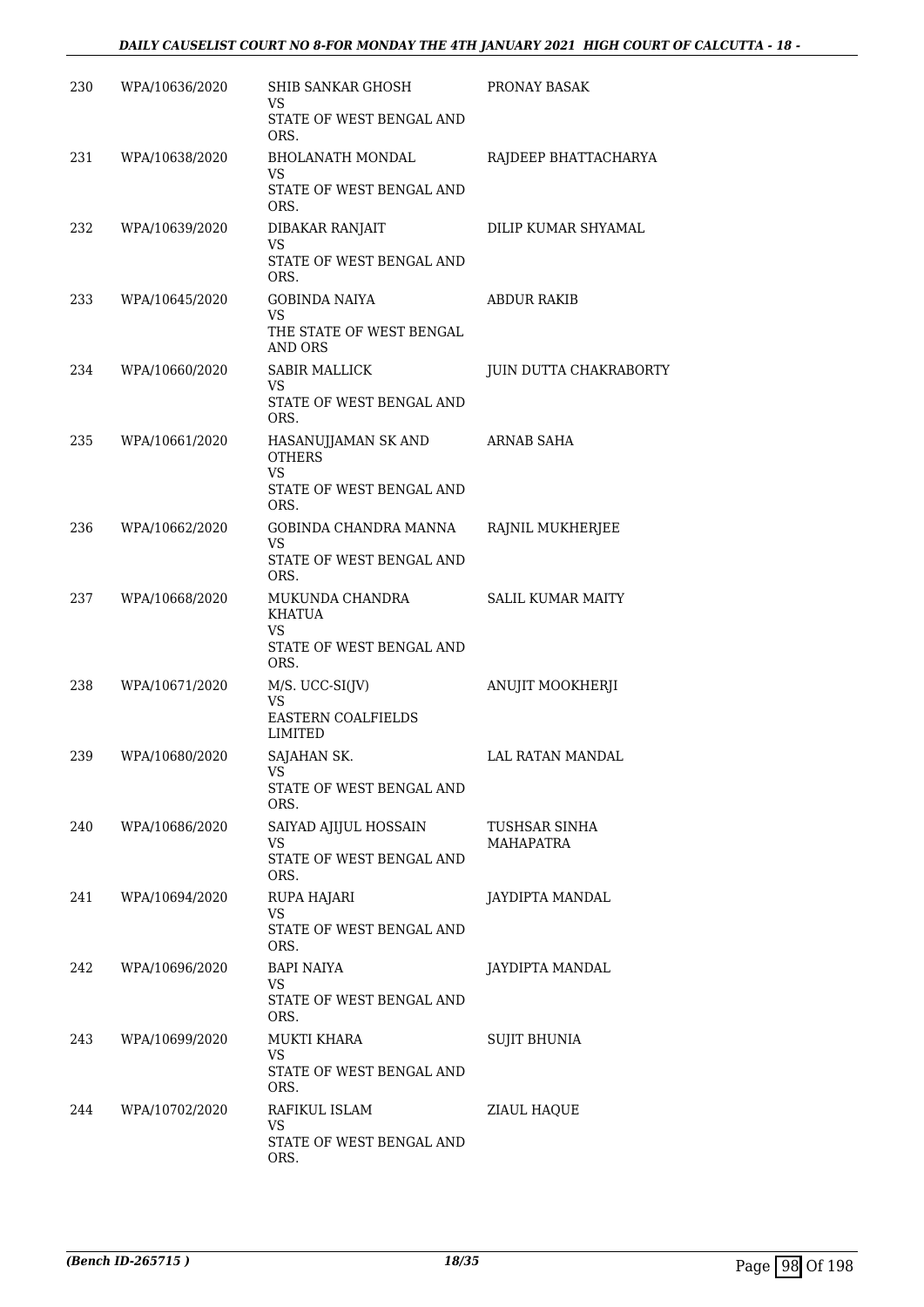| 245 | WPA/10727/2020 | <b>SOMA DAW</b><br>VS<br>STATE OF WEST BENGAL AND<br>ORS.                                     | DEBASISH CHATTOPADHYAY             |
|-----|----------------|-----------------------------------------------------------------------------------------------|------------------------------------|
| 246 | WPA/10731/2020 | MD. BASIRUDDIN MALLICK<br><b>VS</b><br>STATE OF WEST BENGAL AND<br>ORS.                       | <b>IBRAHIM SHAIKH</b>              |
| 247 | WPA/10733/2020 | <b>HIRANMOY PATRA</b><br>VS<br>THE MARKETING HEAD IOCL<br>MD AND ORS                          | <b>SRIKUMAR MANDAL</b>             |
| 248 | WPA/10744/2020 | KHAYANTA RANI MONDAL<br>VS<br>STATE OF WEST BENGAL AND<br>ORS.                                | <b>MOBAIDUR HOSSAIN</b>            |
| 249 | WPA/10752/2020 | EMAMI AGROTECH LIMITED<br>VS.<br>STATE OF WEST BENGAL AND<br>ORS.                             | RAHUL DHANUKA                      |
| 250 | WPA/10753/2020 | YOGESH KUAMR GARG<br><b>VS</b><br>UNION OF INDIA AND ORS.                                     | DIPENDRA NATH CHUNDER              |
| 251 | WPA/10754/2020 | SOMAFLYASH BRICKS IND. P.<br>LTD. AND ANR.<br><b>VS</b><br>D.M, HOOGHLY CHINSURAH<br>AND ORS. | Rituparna Ghosh                    |
| 252 | WPA/10767/2020 | KASHEM ALI MOLLA<br>VS<br>STATE OF WEST BENGAL AND<br>ORS.                                    | FARHANA KHATUN                     |
| 253 | WPA/10770/2020 | GOBINDA NASKAR ANR ANR<br><b>VS</b><br>STATE OF WEST BENGAL AND<br>ORS.                       | <b>ASIT KUMAR</b><br>BHATTACHARAYA |
| 254 | WPA/10773/2020 | SANTOSH GHOSH<br>VS<br>STATE OF WEST BENGAL AND<br>ORS.                                       | PRIYAKSHI BANERJEE                 |
| 255 | WPA/10778/2020 | RAFIKUL ALAM<br>VS<br>STATE OF WEST BENGAL AND<br>ORS.                                        | PRIYAKSHI BANERJEE                 |
| 256 | WPA/10784/2020 | <b>ABED ALI BISWAS</b><br>VS<br>STATE OF WEST BENGAL AND<br>ORS.                              | JAHARRAY123@GMAIL.COM              |
| 257 | WPA/10787/2020 | GAJENDRA PRASAD SINGH<br>AND ANR<br><b>VS</b><br>STATE OF WEST BENGAL AND<br>ORS.             | <b>MANIKA SARKAR</b>               |
| 258 | WPA/10790/2020 | JAHAR SHA<br><b>VS</b><br>State of West Bengal AND ANR                                        | SOUMYA NAG                         |
| 259 | WPA/10797/2020 | RATNA MONDAL<br><b>VS</b><br>STATE OF WEST BENGAL AND<br>ORS.                                 | <b>INDRANIL HALDER</b>             |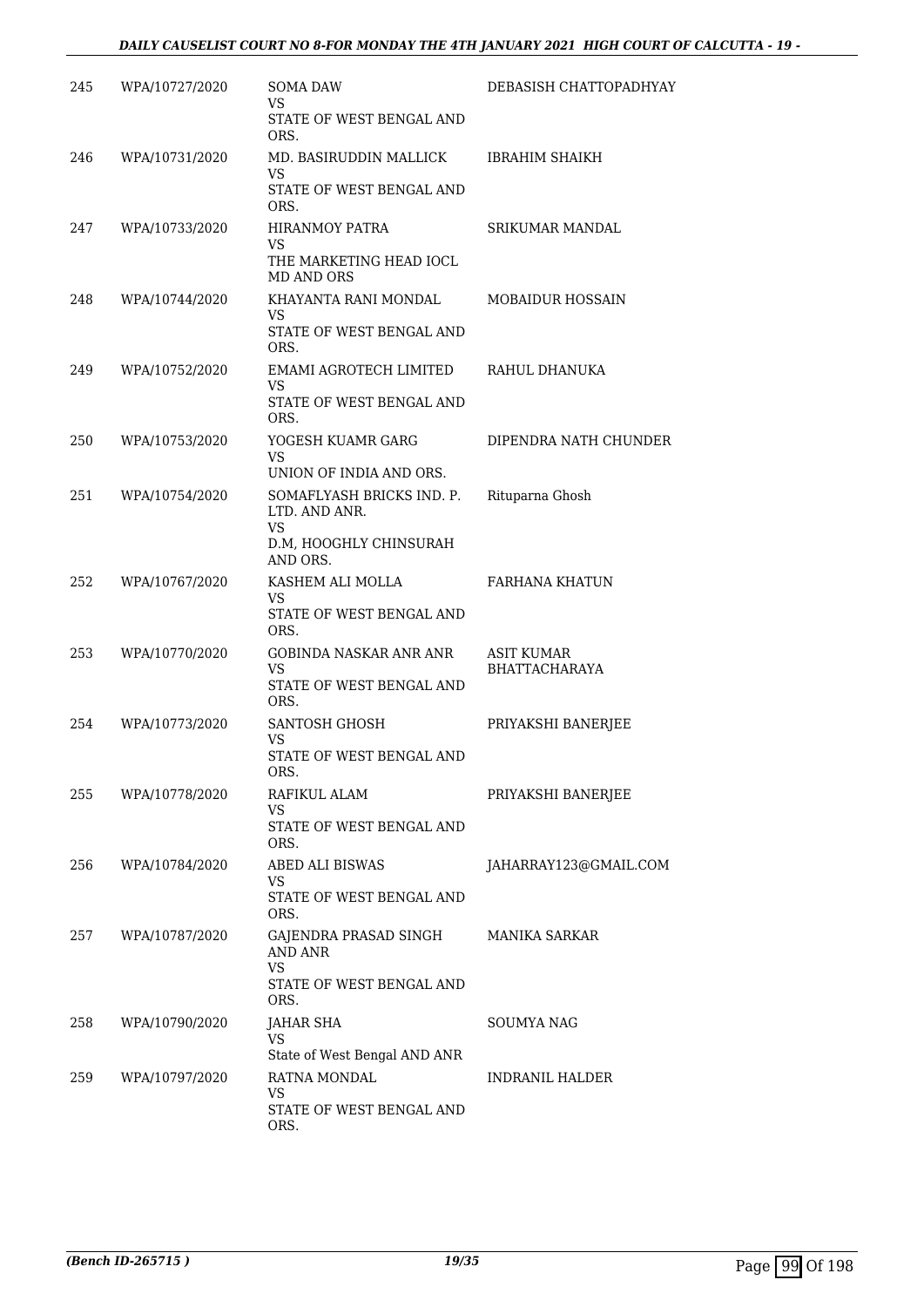| 260 | WPA/10802/2020 | NITISH CHOWDHURY AND<br><b>OTHERS</b><br><b>VS</b><br>STATE OF WEST BENGAL AND                       | <b>GOPA BISWAS</b>           |
|-----|----------------|------------------------------------------------------------------------------------------------------|------------------------------|
| 261 | WPA/10804/2020 | ORS.<br>NAREN GHOSH                                                                                  | <b>GOPA BISWAS</b>           |
|     |                | VS<br>THE UNION OF INDIA AND<br><b>ORS</b>                                                           |                              |
| 262 | WPA/10810/2020 | ABDUL RAJAK AND ANR<br>VS<br>STATE OF WEST BENGAL AND<br>ORS.                                        | <b>GOLAM KARIM CHOWDHURY</b> |
| 263 | WPA/10812/2020 | <b>SK.SOLAIMAN</b><br>VS<br>STATE OF WEST BENGAL AND<br>ORS.                                         | SURYA MAITY                  |
| 264 | WPA/10824/2020 | SAWARLAL AGARWAL<br>VS<br>STATE OF WEST BENGAL AND<br>ORS.                                           | DEBABRATA ROY                |
| 265 | WPA/10840/2020 | PRASANTA KUMAR GHOSH<br>VS<br>UNION OF INDIA AND ORS.                                                | Shahan Shah                  |
| 266 | WPA/10849/2020 | SUSMITA NASKAR<br>VS<br>STATE OF WEST BENGAL AND<br>ORS.                                             | MAIDUL ISLAM KAYAL           |
| 267 | WPA/10855/2020 | WEST BENGAL FINANCIAL<br>CORPORATION<br><b>VS</b><br>PUNJAB NATIONAL BANK                            | ABHIJIT SARKAR               |
| 268 | WPA/10858/2020 | DINESH AGARWAL<br>VS<br>STATE OF WEST BENGAL AND<br>ORS.                                             |                              |
| 269 | WPA/10865/2020 | MOHAMMAD ALI MONDAL<br>AND ANR<br>VS<br>STATE OF WEST BENGAL AND<br>ORS.                             | SOUMYA SUBHRA ROY            |
| 270 | WPA/10870/2020 | NILOY SAHA<br>VS<br>UNION OF INDIA AND ORS.                                                          | TRIPTIMOY TALUKDER           |
| 271 | WPA/10886/2020 | MITA SAHA<br>VS<br>STATE OF WEST BENGAL AND<br>ORS.                                                  | PARTHA PRATIM KANJILAL       |
| 272 | WPA/10890/2020 | M/S HICO MULTIFIN<br>PRODUCTS PVT LTD<br><b>VS</b><br>INDIAN CORPORATION LTD<br>AND ORS              | PRIYANKA AGARWAL             |
| 273 | WPA/10898/2020 | SANTANU MAJUMDAR AND<br>ANR<br><b>VS</b><br>THE PUNJAB NATIONAL BANK<br><b>AND ORS</b>               | SOURGATA CHATTERJEE          |
| 274 | WPA/10902/2020 | <b>GANTS MANUFACTURING</b><br>AND TRADING CO. PVT. LTD.<br><b>VS</b><br><b>IDBI BANK LTD AND ORS</b> | AKASH RAY                    |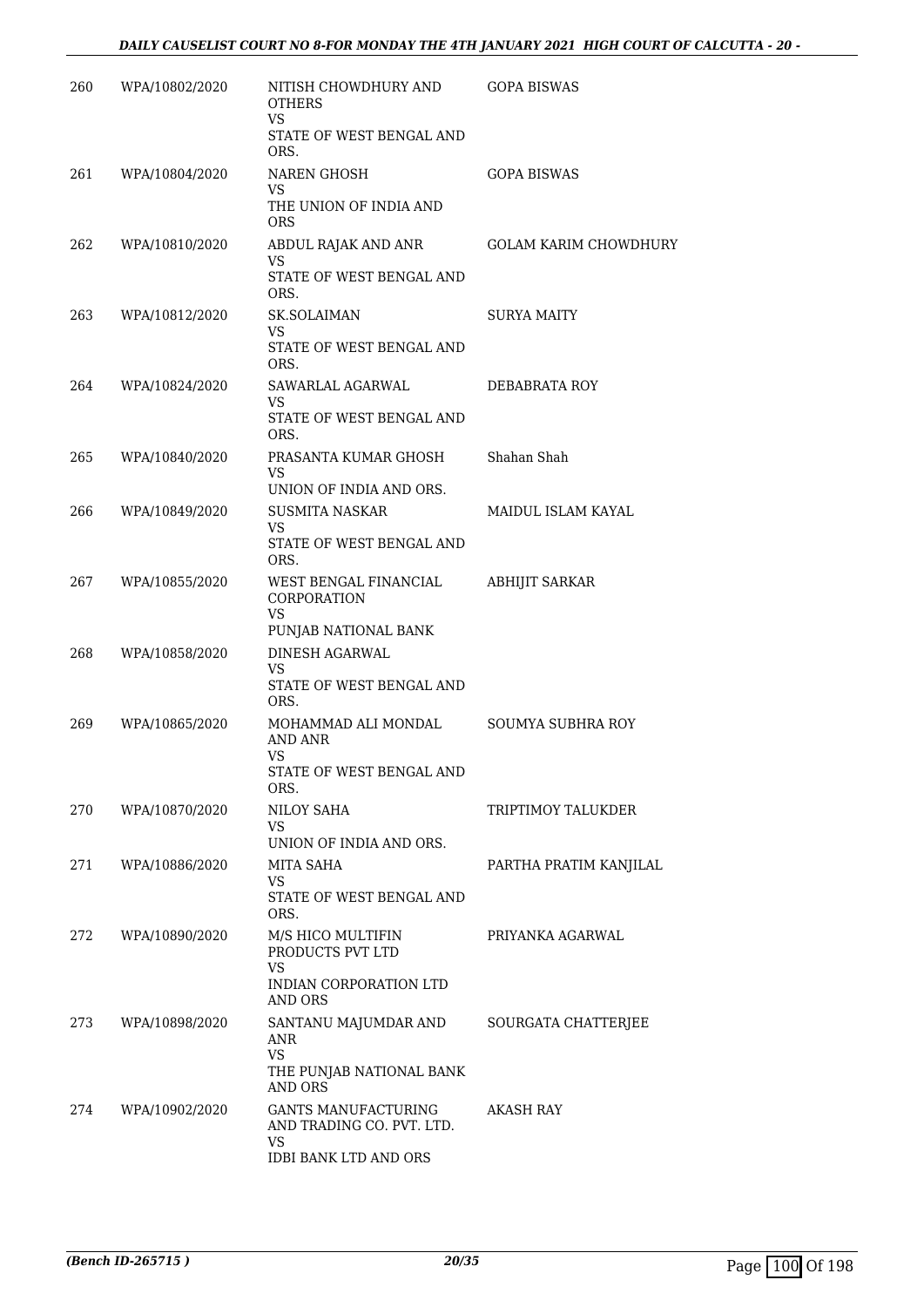| 275 | WPA/10903/2020 | DR. TAPAS KR GHOSH<br>VS                        | <b>ANISUR RAHMAN</b>                       |
|-----|----------------|-------------------------------------------------|--------------------------------------------|
|     |                | STATE OF WEST BENGAL AND<br>ORS.                |                                            |
| 276 | WPA/10904/2020 | <b>HIMANSU GHORUI</b><br>VS                     | DIPTENDU MONDAL                            |
|     |                | STATE OF WEST BENGAL AND<br>ORS.                |                                            |
| 277 | WPA/10912/2020 | AKBAR ALI MIDDYA<br>VS                          | NILAY SENGUPTA                             |
|     |                | STATE OF WEST BENGAL AND<br>ORS.                |                                            |
| 278 | WPA/10915/2020 | ATUL CHANDRA MAITY<br>VS                        | KAPIL CHANDRA SAHOO                        |
|     |                | THE STATE OF WEST BENGAL<br>AND ORS             |                                            |
| 279 | WPA/10920/2020 | SIPANKAR SAHA<br>VS                             | <b>SUMAN CHAKRABORTY</b>                   |
|     |                | STATE OF WEST BENGAL AND<br>ORS.                |                                            |
| 280 | WPA/10922/2020 | <b>ASHOK SAMANTA</b><br>VS                      | RIMPY MUKHERJEE                            |
|     |                | STATE OF WEST BENGAL AND<br>ORS.                |                                            |
| 281 | WPA/10924/2020 | KISHORE KR BHAN AND ORS<br>VS                   | <b>SUCHARITA ROY</b>                       |
|     |                | STATE OF WEST BENGAL AND<br>ORS.                |                                            |
| 282 | WPA/10934/2020 | SK ABU MUSA AND OTHERS<br>VS                    | TARASANKAR SAMANTA                         |
|     |                | STATE OF WEST BENGAL AND<br>ORS.                |                                            |
| 283 | WPA/10935/2020 | <b>BANSHIDHAR MAJHI</b><br>VS                   | PIJUSH KANTI HAJRA                         |
|     |                | STATE OF WEST BENGAL AND<br>ORS.                |                                            |
| 284 | WPA/10942/2020 | HARIPRIYA MANDAL<br>VS<br><b>ESTATE OFFICER</b> | ANINDA BHATTACHARYA                        |
| 285 | WPA/10944/2020 | MANIK CHANDRA MAHATO                            | <b>MD.ALI MANSOOR</b>                      |
|     |                | VS<br>STATE OF WEST BENGAL AND<br>ORS.          |                                            |
| 286 | WPA/10950/2020 | LAKSHMIKANTA PANDIT<br>VS                       | <b>ANIL KUMAR</b><br><b>CHATTOPADHYAYA</b> |
|     |                | STATE OF WEST BENGAL AND<br>ORS.                |                                            |
| 287 | WPA/10960/2020 | DEBDAS BAG<br>VS                                | RAMA PRASAD SARKAR                         |
|     |                | CANARA BANK AND OTHERS                          |                                            |
| 288 | WPA/10964/2020 | <b>SUSANTA ADHIKARY</b><br>VS.                  | KAMAL KANTA KAR                            |
|     |                | STATE OF WEST BENGAL AND<br>ORS.                |                                            |
| 289 | WPA/10973/2020 | SUJOY KUMAR GHOSH AND<br><b>ORS</b>             | <b>TANUKA BASU</b>                         |
|     |                | <b>VS</b><br>STATE OF WEST BENGAL AND<br>ORS.   |                                            |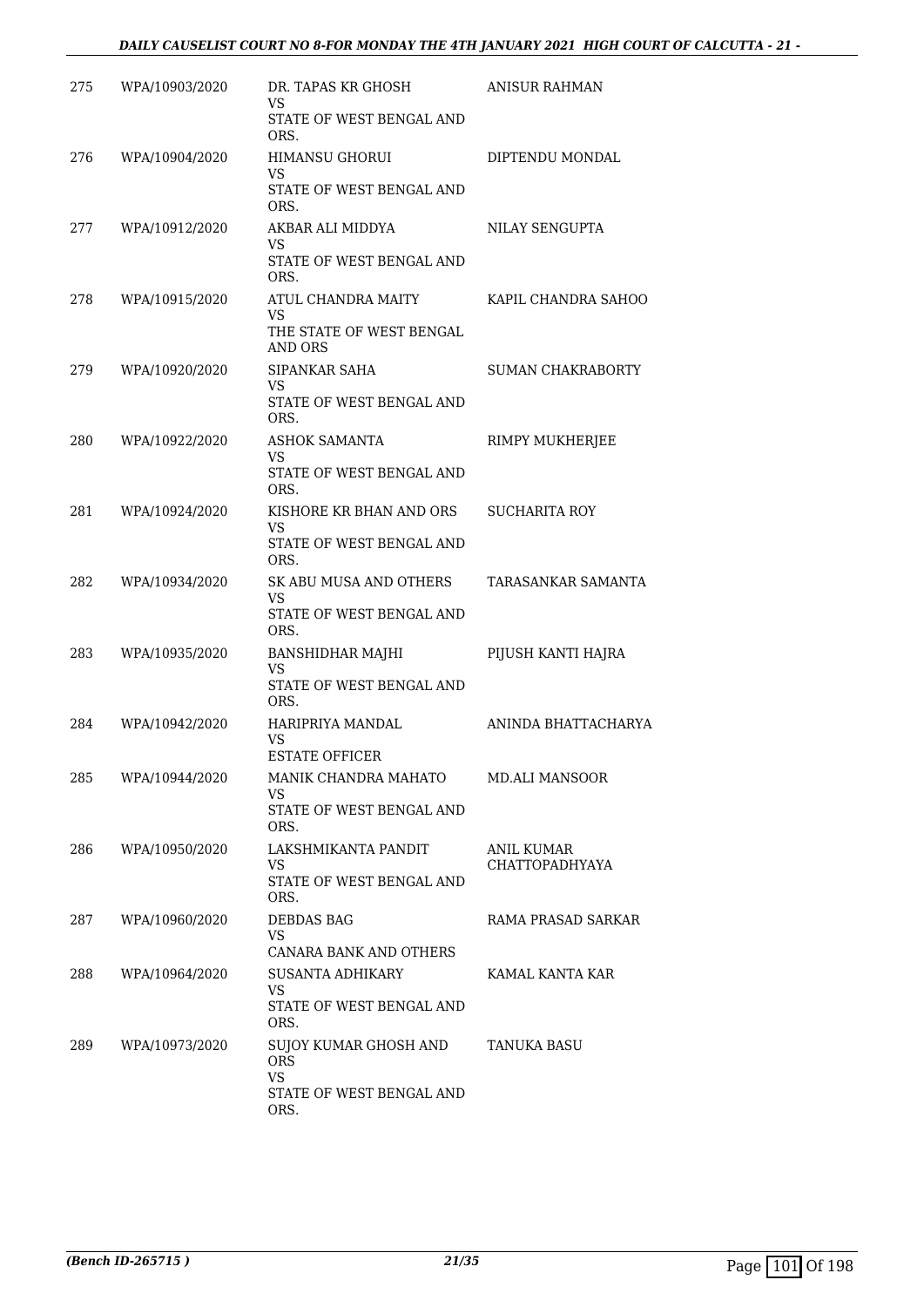#### *DAILY CAUSELIST COURT NO 8-FOR MONDAY THE 4TH JANUARY 2021 HIGH COURT OF CALCUTTA - 22 -*

| 290 | WPA/10978/2020 | DURJYADHANA RABIDAS<br>VS<br>STATE OF WEST BENGAL AND<br>ORS.                                                                 | PINAKI DHOLE                    |
|-----|----------------|-------------------------------------------------------------------------------------------------------------------------------|---------------------------------|
| 291 | WPA/10985/2020 | CHITTARANJAN RAY<br>VS<br>STATE OF WEST BENGAL AND<br>ORS.                                                                    | CHITTARANJAN RAY (IN<br>PERSON) |
| 292 | WPA/10986/2020 | RANJIT PATRA<br>VS<br>STATE OF WEST BENGAL AND<br>ORS.                                                                        | <b>BIKASH CHAKRABORTY</b>       |
| 293 | WPA/10989/2020 | <b>SUJATA DUTTA</b><br><b>VS</b><br>STATE OF WEST BENGAL AND<br>ORS.                                                          | NITAI CHANDRA SAHA              |
| 294 | WPA/10991/2020 | <b>GITA CHATTERJEE</b><br>VS<br>STATE OF WEST BENGAL AND<br>ORS.                                                              | NITAI CHANDRA SAHA              |
| 295 | WPA/10993/2020 | <b>SIMA PAL</b><br>VS<br>STATE OF WEST BENGAL AND<br>ORS.                                                                     | NITAI CHANDRA SAHA              |
| 296 | WPA/10996/2020 | GEETANJALI<br><b>INFRASTRUCTURE AND</b><br><b>EARTHMOVERS AND</b><br><b>ANOTHER</b><br>VS<br>STATE OF WEST BENGAL AND<br>ORS. | SAPTARSHI KUMAR MAL             |
| 297 | WPA/10997/2020 | SUBAL ALIAS BHIMA<br>CHANDRA MANNA<br>VS<br>STATE OF WEST BENGAL AND<br>ORS.                                                  | ARITRA SANKAR RAY               |
| 298 | WPA/10998/2020 | GEETANJALI<br>INFRASTRUCTURE AND<br><b>EARTHMOVERS AND</b><br>ANOTHER<br>VS<br>STATE OF WEST BENGAL AND<br>ORS.               | SAPTARSHI KUMAR MAL             |
| 299 | WPA/10999/2020 | JAMUNA PANDIT<br>VS<br>STATE OF WEST BENGAL AND<br>ORS.                                                                       | ANILKUMAR<br>CHATTOPADHYAY      |
| 300 | WPA/11006/2020 | HEMANTA KUMAR SARKAR<br>VS<br>STATE OF WEST BENGAL AND<br>ORS.                                                                | <b>MANAS KUMAR DAS</b>          |
| 301 | WPA/11018/2020 | <b>ABDUL HALIM</b><br>VS<br>STATE OF WEST BENGAL AND<br>ORS.                                                                  | ANINDA BHATTACHARYA             |
| 302 | WPA/11021/2020 | SANTOSH KUMAR ROY<br>VS<br>THE STATE OF WEST BENGAL<br>AND ORS                                                                | SARBANANDA SANYAL               |
| 303 | WPA/11022/2020 | ANIMA MONDAL<br>VS<br>STATE OF WEST BENGAL AND<br>ORS.                                                                        | DEBASISH GHOSH                  |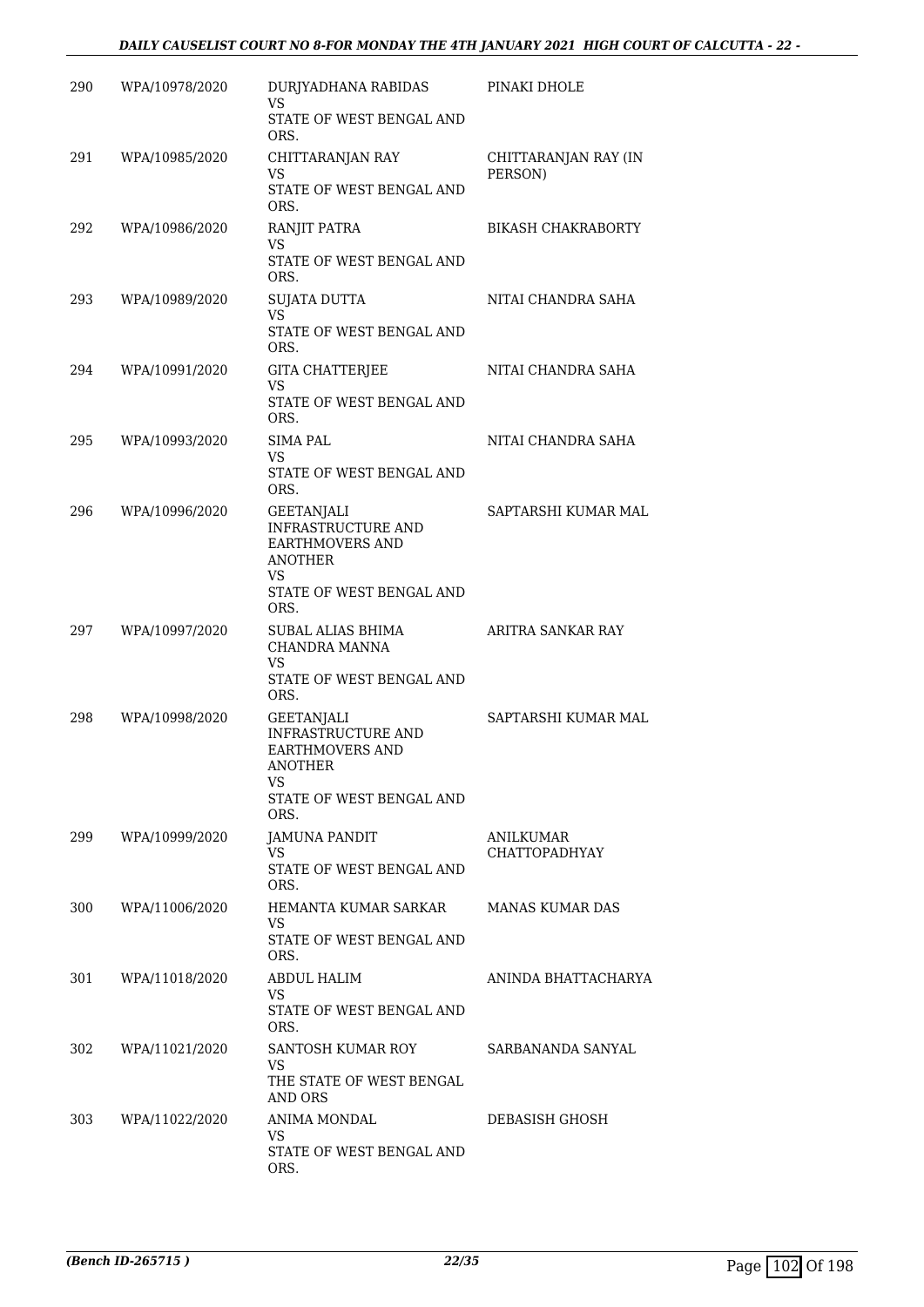| 304 | WPA/11027/2020 | DIPIKA MANDAL<br><b>VS</b><br>CHIEF MEDICAL OFFICER OF<br>HEALTH, RAMPURHAT                          | SAMIDDHA SANKAR<br><b>SENGUPTA</b> |
|-----|----------------|------------------------------------------------------------------------------------------------------|------------------------------------|
| 305 | WPA/11045/2020 | <b>IDFC FIRST BANK LIMITED</b><br><b>AND ANOTEHR</b><br><b>VS</b><br>STATE OF WEST BENGAL AND<br>ANR | <b>AMAR SINGH</b>                  |
| 306 | WPA/11062/2020 | <b>SUBIR MONDAL</b><br>VS<br>STATE OF WEST BENGAL AND<br>ORS.                                        | DEBAPRIYA MUKHERJEE                |
| 307 | WPA/11063/2020 | <b>BIJAY CHOWDHURY</b><br>VS<br>STATE OF WEST BENGAL AND<br>ORS.                                     | ANAND JHA                          |
| 308 | WPA/11065/2020 | <b>BURNPUR CEMENT LIMITED</b><br><b>AND ANOTHER</b><br>VS<br>RESERVE BANK OF INDIA<br>AND OTHERS     | SOUMALYA GANGULI                   |
| 309 | WPA/11079/2020 | SWAPAN MANDAL AND ORS.<br>VS<br>STATE OF WEST BENGAL AND<br>ORS.                                     | KAPIL CH. SAHOO                    |
| 310 | WPA/11085/2020 | <b>HOOGHLY PARKS AND</b><br><b>RESORTS LP</b><br>VS<br>STATE OF WEST BENGAL AND<br>ORS.              | MRINALINI MAJUMDAR                 |
| 311 | WPA/11086/2020 | SAROJN AGARWAL<br>VS<br>STATE OF WEST BENGAL AND<br>ORS.                                             | SHAMBA CHAKRABORTY                 |
| 312 | WPA/11091/2020 | UJJAL MONDAL REP BY AMIYA<br><b>MONDAL</b><br>VS.<br>STATE OF WEST BENGAL AND<br>ORS.                | MANORANJAN MAHATA                  |
| 313 | WPA/11095/2020 | <b>GOPAL SANTRA</b><br>VS<br>STATE OF WEST BENGAL AND<br>ORS.                                        | RAJESH NASKAR                      |
| 314 | WPA/11098/2020 | SHIV KUMAR BAJAJ<br>VS<br>BANK OF INDIA , ANDHERI<br>LARGE CORPORATE BRANCHA<br>AND ORS              | ANKITA GHOSH                       |
| 315 | WPA/11101/2020 | SK RASID ALI<br>VS<br>STATE OF WEST BENGAL AND<br>ORS.                                               | ANANYA CHAKRABORTY                 |
| 316 | WPA/11122/2020 | DEBASHIS BHATTACHARYYA<br>VS<br><b>UCO BANK @ ORS</b>                                                | SUNIL BARAN CHANDA                 |
| 317 | WPA/11129/2020 | ANUP KUILA<br>VS<br>STATE OF WEST BENGAL AND<br>ORS.                                                 | BHARAT CHANDRA SIMAI               |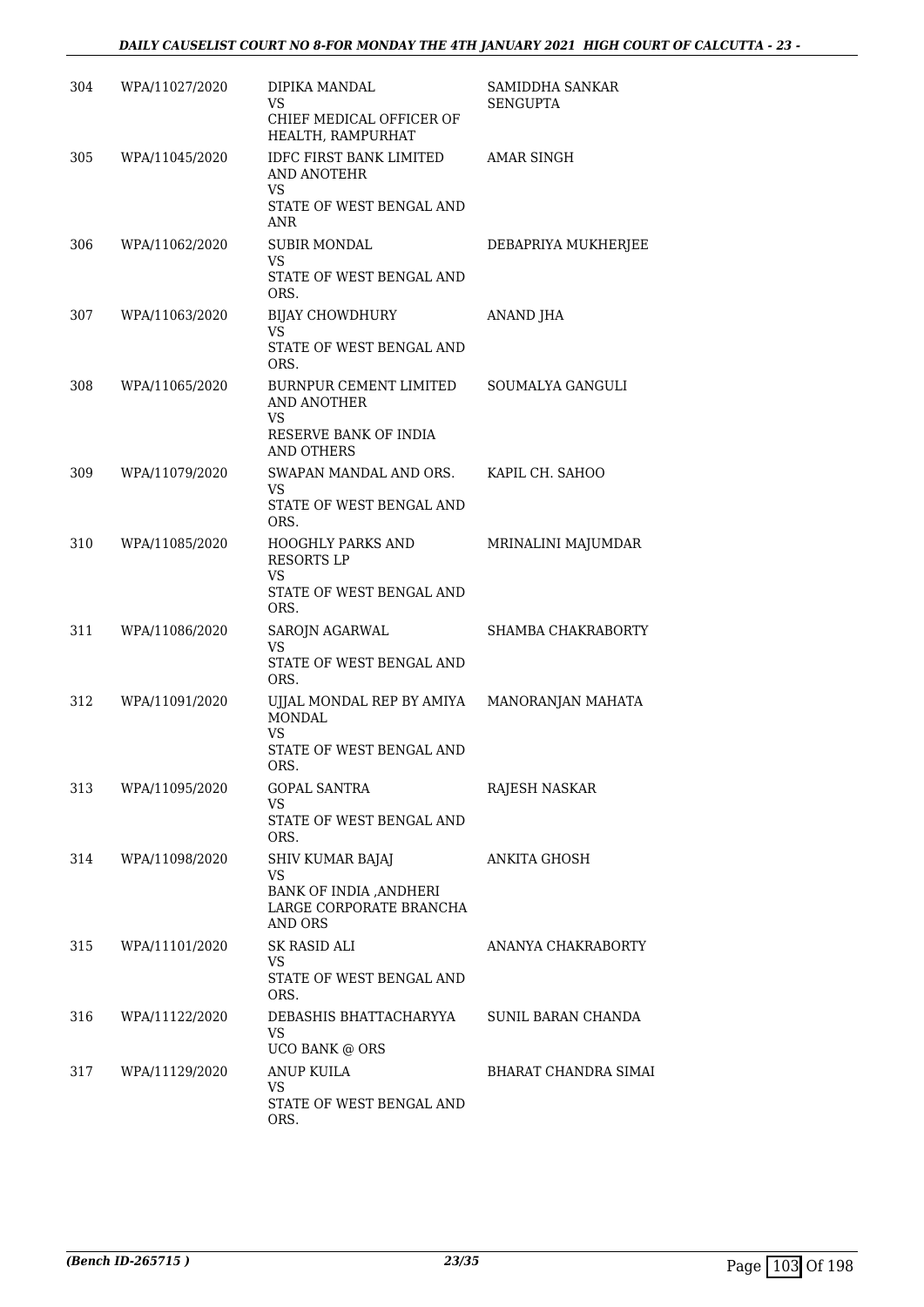| 318 | WPA/11145/2020 | PRASANTA KUMAR<br><b>BHATTACHARYA</b><br>VS<br>UNION OF INDIA AND ORS.                  | <b>DEBASHIS KARMAKAR</b> |
|-----|----------------|-----------------------------------------------------------------------------------------|--------------------------|
| 319 | WPA/11153/2020 | YASHPAL MEHRA<br>VS.<br>THE DENA BANK AND ORS                                           | SYED NURUL AREFIN        |
| 320 | WPA/11161/2020 | JYOTSNA BOSE<br>VS<br>STATE OF WEST BENGAL AND<br>ORS.                                  | <b>IBRAHIM SHAIKH</b>    |
| 321 | WPA/11165/2020 | SRIBASH CHANDRA DAS<br>VS<br>STATE OF WEST BENGAL AND<br>ORS.                           | UJJAL RAY                |
| 322 | WPA/11196/2020 | JAKIR HOSSAIN MOLLA<br>VS<br>STATE OF WEST BENGAL AND<br>ORS.                           | TUSHAR KANTI MUKHERJEE   |
| 323 | WPA/11201/2020 | ATANU PARAMANICK<br>VS.<br>STATE OF WEST BENGAL AND<br>ORS.                             | <b>SOUMEN PRADHAN</b>    |
| 324 | WPA/11204/2020 | UTTAM PAKHIRA<br>VS<br>STATE OF WEST BENGAL AND<br>ORS.                                 | KAPIL GUHA               |
| 325 | WPA/11214/2020 | <b>RITA ROY</b><br>VS<br>STATE OF WEST BENGAL AND<br>ORS.                               | ASHOK KUMAR CHOWDHURY    |
| 326 | WPA/11216/2020 | <b>AMIT KUMAR</b><br>VS<br>UNION OF INDIA AND ORS                                       | A. K. UPADHYAY           |
| 327 | WPA/11221/2020 | MD. BIN KASEM<br>VS<br>STATE OF WEST BENGAL AND<br>ORS.                                 | <b>SABNAM LASKAR</b>     |
| 328 | WPA/11222/2020 | ASHIS KUMAR CHAKRABORTY<br><b>AND OTHERS</b><br>VS.<br>STATE OF WEST BENGAL AND<br>ORS. | SANTANU DEB ROY          |
| 329 | WPA/11223/2020 | SK. WASIM AKRAM<br>VS<br>STATE OF WEST BENGAL AND<br>ORS.                               | SABNAM LASKAR            |
| 330 | WPA/11228/2020 | NURUL ISLAM GAZI AND ANR<br>VS<br>STATE OF WEST BENGAL AND<br>ORS.                      | MAIRA RAHMAN             |
| 331 | WPA/11234/2020 | MINATI SARKAR AND ANR<br>VS.<br>STATE OF WEST BENGAL AND<br>ORS.                        | IN PERSON(MINATI SARKAR) |
| 332 | WPA/11235/2020 | SK. PARVEJ MUSARAF<br>VS<br>STATE OF WEST BENGAL AND<br>ORS.                            | SABNAM LASKAR            |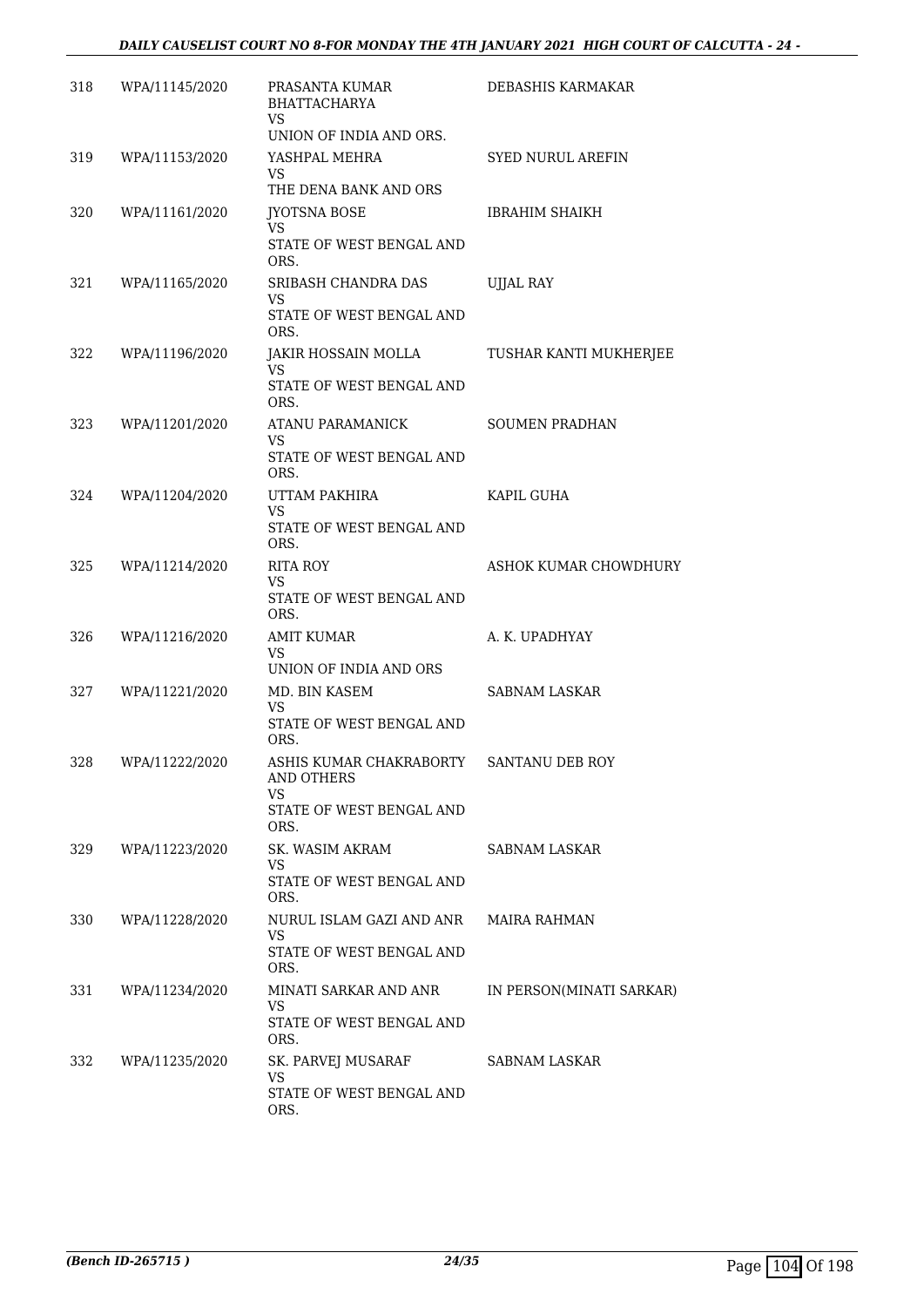### *DAILY CAUSELIST COURT NO 8-FOR MONDAY THE 4TH JANUARY 2021 HIGH COURT OF CALCUTTA - 25 -*

| 333 | WPA/11237/2020 | SK. PIYER<br>VS<br>STATE OF WEST BENGAL AND<br>ORS.                                 | <b>SABNAM LASKAR</b>       |
|-----|----------------|-------------------------------------------------------------------------------------|----------------------------|
| 334 | WPA/11240/2020 | JAMALUDDIN KHAN<br>VS<br>STATE OF WEST BENGAL AND<br>ORS.                           | SABNAM LASKAR              |
| 335 | WPA/11243/2020 | SK. INJAMUL<br>VS<br>STATE OF WEST BENGAL AND<br>ORS.                               | <b>SABNAM LASKAR</b>       |
| 336 | WPA/11250/2020 | <b>HASIBUR RAHAMAN</b><br>VS.<br>STATE OF WEST BENGAL AND<br>ORS.                   | <b>Bidyut Baran Biswas</b> |
| 337 | WPA/11251/2020 | ABDUL ANNAS KHAN<br>VS<br>STATE OF WEST BENGAL AND<br>ORS.                          | <b>GAUTAM GURIA</b>        |
| 338 | WPA/11255/2020 | SAHABUDDIN KHAN<br>VS<br>STATE OF WEST BENGAL AND<br>ORS.                           | SABNAM LASKAR              |
| 339 | WPA/11257/2020 | JYOTSNA DEY HALDER<br>VS<br>STATE OF WEST BENGAL AND<br>ORS.                        | <b>TUHINA PARVIN</b>       |
| 340 | WPA/11258/2020 | MD. JAKIR HOSSAIN<br>VS<br>STATE OF WEST BENGAL AND<br>ORS.                         | <b>SABNAM LASKAR</b>       |
| 341 | WPA/11262/2020 | SK. SUDDIN BISWAS<br>VS<br>STATE OF WEST BENGAL AND<br>ORS.                         | SOUMEN BHATTACHARJEE       |
| 342 | WPA/11275/2020 | <b>BANAMALI BERA AND ANR</b><br>VS<br>STATE BANK OF INDIA AND<br>ORS.               | <b>RUMA DAS MAITY</b>      |
| 343 | WPA/11281/2020 | MOUMITA GHOSH<br>GANGOPADHYAY<br>VS.<br>STATE OF WEST BENGAL AND<br>ORS.            | JAYASHREE PATRA            |
| 344 | WPA/11282/2020 | SWAPAN KUMAR JANA<br><b>VS</b><br>THE STATE OF WEST BENGAL<br>AND ORS               | PRADIP PAUL                |
| 345 | WPA/11297/2020 | <b>MOU ROY BISWAS</b><br>VS.<br>STATE OF WEST BENGAL AND<br>ORS.                    | SNEHA DUTA                 |
| 346 | WPA/11298/2020 | JIAUR RAHAMAN AND<br><b>OTHERS</b><br><b>VS</b><br>STATE OF WEST BENGAL AND<br>ORS. | D BANERJEE                 |
| 347 | WPA/11307/2020 | SANNU SINGH<br>VS<br>UNION OF INDIA AND ORS.                                        | ARUN KUMAR UPADHYAY        |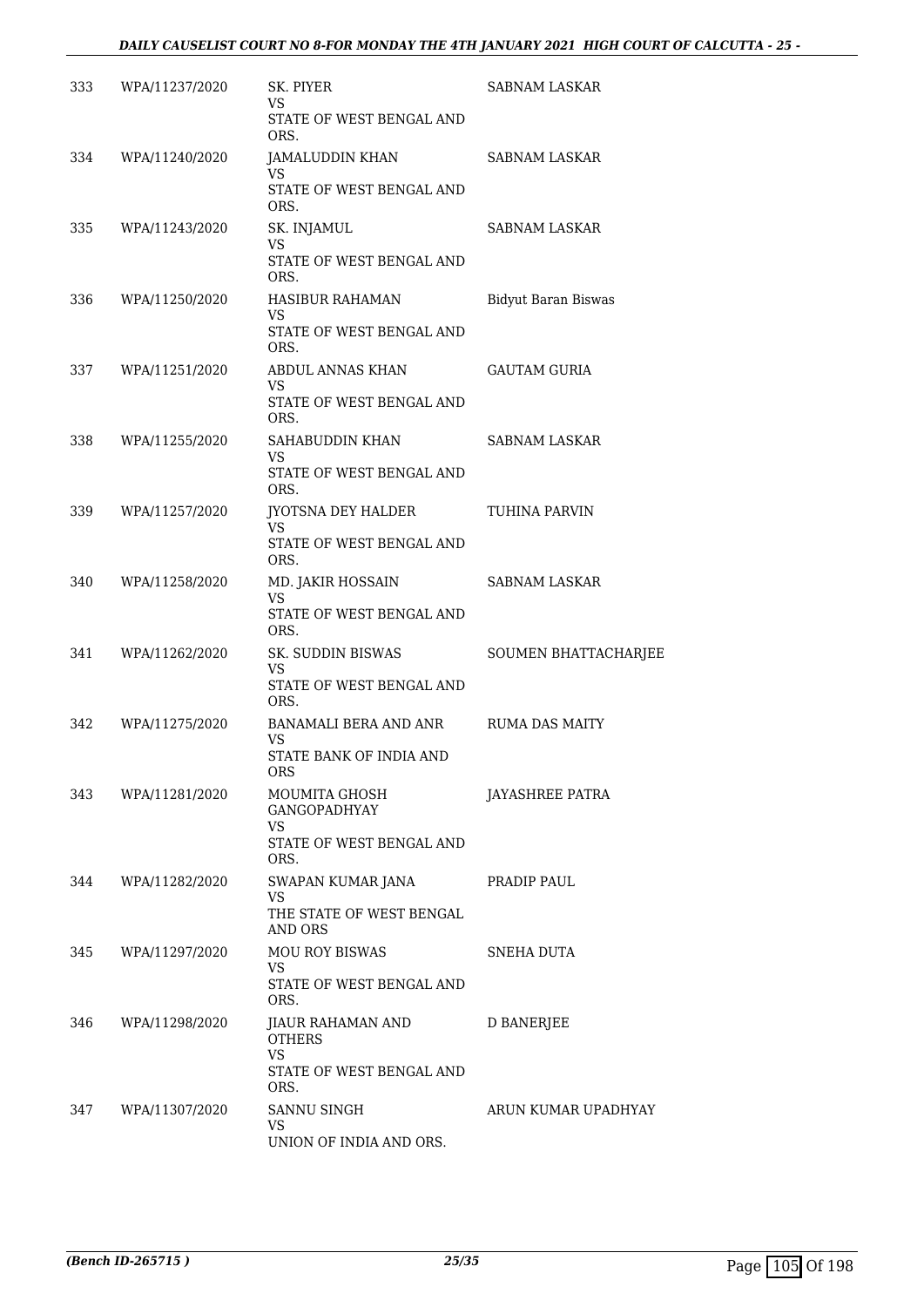#### *DAILY CAUSELIST COURT NO 8-FOR MONDAY THE 4TH JANUARY 2021 HIGH COURT OF CALCUTTA - 26 -*

| 348  | WPA/11309/2020 | JAGDISH PRASAD AGARWAL<br>VS<br>UNION OF INDIA AND ORS. | ARUN KUMAR UPADHYAY  |
|------|----------------|---------------------------------------------------------|----------------------|
| 349  | WPA/11312/2020 | <b>MALLIKA GHOSH</b><br>VS                              | ARKADIPTA SENGUPTA   |
|      |                | STATE OF WEST BENGAL AND<br>ORS.                        |                      |
| 350  | WPA/11316/2020 | DARSHANA DEVI SINGHAL<br>VS                             | ARUN KUMAR UPADHYAY  |
|      |                | UNION OF INDIA AND ORS.                                 |                      |
| 351  | WPA/11319/2020 | AJAY KUMAR SINGHAL<br>VS                                | ARUN KUMAR UPADHYAY  |
|      |                | UNION OF INDIA AND ORS.                                 |                      |
| 352  | WPA/11328/2020 | VEENA SINGHAL KUMARI<br>VS<br>UNION OF INDIA AND ORS.   | ARUN KUMAR UPADHYAY  |
| 353  | WPA/11330/2020 | <b>SOUVIK BANERJEE</b>                                  | ARUN KUAMR UPADHDYAY |
|      |                | <b>VS</b><br>UNION OF INDIA AND ORS.                    |                      |
| 354  | WPA/11335/2020 | DEBASREE BANERJEE                                       | ARUN KUKMAR UPADHYAY |
|      |                | VS<br>Union of India AND ORS                            |                      |
| 355  | WPA/11339/2020 | PUJA ARJUN PRASAD                                       | ARUN KUMAR UPADHYAY  |
|      |                | <b>VS</b><br>UNION OF INDIA AND ORS.                    |                      |
| 356  | WPA/11342/2020 | KRISHNENDU BERA                                         | <b>GOURAV DAS</b>    |
|      |                | VS<br>STATE OF WEST BENGAL AND<br>ORS.                  |                      |
| 357  | WPA/11343/2020 | HIMANSHU JHAWAR                                         | ARUN KUMAR UPADHYAY  |
|      |                | VS<br>UNION OF INDIA AND ORS.                           |                      |
| 358  | WPA/11360/2020 | <b>BANSAL ENTERPRISES</b><br>VS                         | TEESHAN DAS          |
|      |                | BANK OF BARODA AND ORS                                  |                      |
| 359  | WPA/11371/2020 | <b>BANDANA ROY</b><br><b>VS</b>                         | PRIYANSHI BANERJEE   |
|      |                | THE STATE OF WEST BENGAL<br><b>AND ORS</b>              |                      |
| 360. | WPA/11398/2020 | SUKESH AGARWAL<br><b>VS</b>                             | ARANI GUHA           |
|      |                | THE REGISTRAR OF<br>COMPANIES, WEST BENGAL              |                      |
| 361  | WPA/11402/2020 | PAKASH SINHA                                            | ARUNABHA DEB         |
|      |                | VS.<br>STATE OF WEST BENGAL AND<br>ORS.                 |                      |
| 362  | WPA/11403/2020 | DEBASHIS MITRA                                          | ARANI GUHA           |
|      |                | <b>VS</b><br>THE ORIENTAL BANK OF<br>COMMERCE           |                      |
|      |                | <b>NEW MOTION - 2</b>                                   |                      |
| 363  | WPA/878/2020   | M/S. SONAR BANGLA<br><b>CATERER &amp; ANR</b>           | SOMA KAR GHOSH       |
|      |                | VS<br>STATE OF WEST BENGAL &<br><b>ORS</b>              |                      |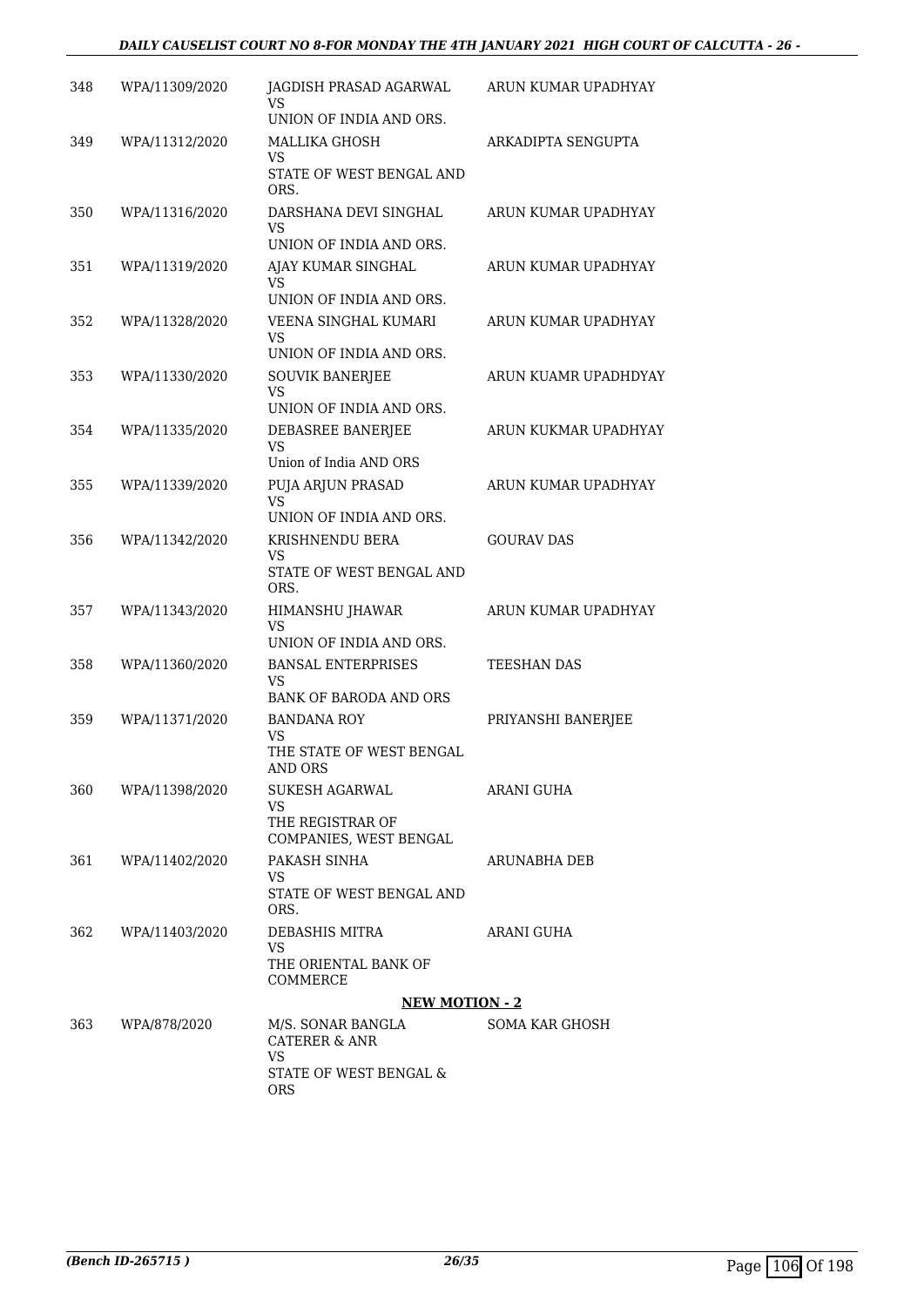|     | wt364 WPA/18675/2019 | UNITED ORDER & SUPP.<br>COOP. SO. LTD.<br><b>VS</b>                                         | <b>AMRITA MAJI</b> |
|-----|----------------------|---------------------------------------------------------------------------------------------|--------------------|
|     |                      | STATE OF WEST BENGAL &<br>ORS.                                                              |                    |
|     | IA NO: CAN/1/2020    |                                                                                             |                    |
| 365 | WPA/1724/2020        | SHIBA PROSAD BANERJEE                                                                       | <b>ANRITA MAJI</b> |
|     |                      | VS<br>STATE OF WEST BENGAL &<br>ORS                                                         |                    |
|     | IA NO: CAN/1/2020    |                                                                                             |                    |
| 366 | WPA/3525/2020        | AMIT DINDA<br>VS.<br>STATE OF WEST BENGAL &                                                 | ARUN BANDYOPADHYAY |
|     |                      | ORS.                                                                                        |                    |
| 367 | WPA/7443/2020        | SIMA MUKHERJEE<br>VS                                                                        | SAYAK KONAR        |
|     |                      | State of West Bengal                                                                        |                    |
|     | IA NO: CAN/1/2020    |                                                                                             |                    |
| 368 | WPA/7449/2020        | <b>JAYETA SAHA</b><br>VS                                                                    | <b>SAYAK KONAR</b> |
|     |                      | State of West Bengal                                                                        |                    |
|     | IA NO: CAN/1/2020    |                                                                                             |                    |
| 369 | WPA/7456/2020        | RIYA MONDAL<br>VS                                                                           | SAYAK KONAR        |
|     |                      | State of West Bengal                                                                        |                    |
|     | IA NO: CAN/1/2020    |                                                                                             |                    |
| 370 | WPA/8116/2020        | ATRYEYEE DEY<br>VS<br>State of West Bengal                                                  | <b>SAYAK KONAR</b> |
| 371 | WPA/8392/2020        | NATASHA GHOSH                                                                               | <b>SAYAK KONAR</b> |
|     |                      | VS.<br>STATE OF WEST BENGAL AND<br><b>ORS</b>                                               |                    |
| 372 | WPA/8397/2020        | LABANYA PRAMANIK                                                                            | <b>SAYAK KONAR</b> |
|     |                      | VS<br>STATE OF WEST BENGAL AND<br>ORS                                                       |                    |
| 373 | WPA/8400/2020        | MADHUMITA BAIRAGYA                                                                          | <b>SAYAK KONAR</b> |
|     |                      | VS.                                                                                         |                    |
|     |                      | STATE OF WEST BENGAL AND<br><b>ORS</b>                                                      |                    |
| 374 | WPA/8958/2020        | DURAGAPUR FERRO SCRAP<br>NIGAM LTD PERMANENT<br><b>EMPLOYEES UNION ANR ORS</b><br><b>VS</b> | <b>ANKITA POUL</b> |
|     |                      | Union of India AND ORS                                                                      |                    |
| 375 | WPA/8981/2020        | RAJESH KUMAR SARDAR<br>VS                                                                   | AMAR NATH SEN      |
|     |                      | STATE OF WEST BENGAL AND<br>ORS.                                                            |                    |
| 376 | WPA/9210/2020        | HCC - L AND T PURULIA JV<br><b>VS</b>                                                       | ASISH CHOUDHURY    |
|     |                      | <b>RECOVERY OFFICER</b><br>DURGAPUR REGIONAL SUB<br>OFFICE                                  |                    |
| 377 | WPA/9224/2020        | RAMJAN GAZI<br>VS                                                                           | PRANTICK GHOSH     |
|     |                      | THE BOARD OF WAKF                                                                           |                    |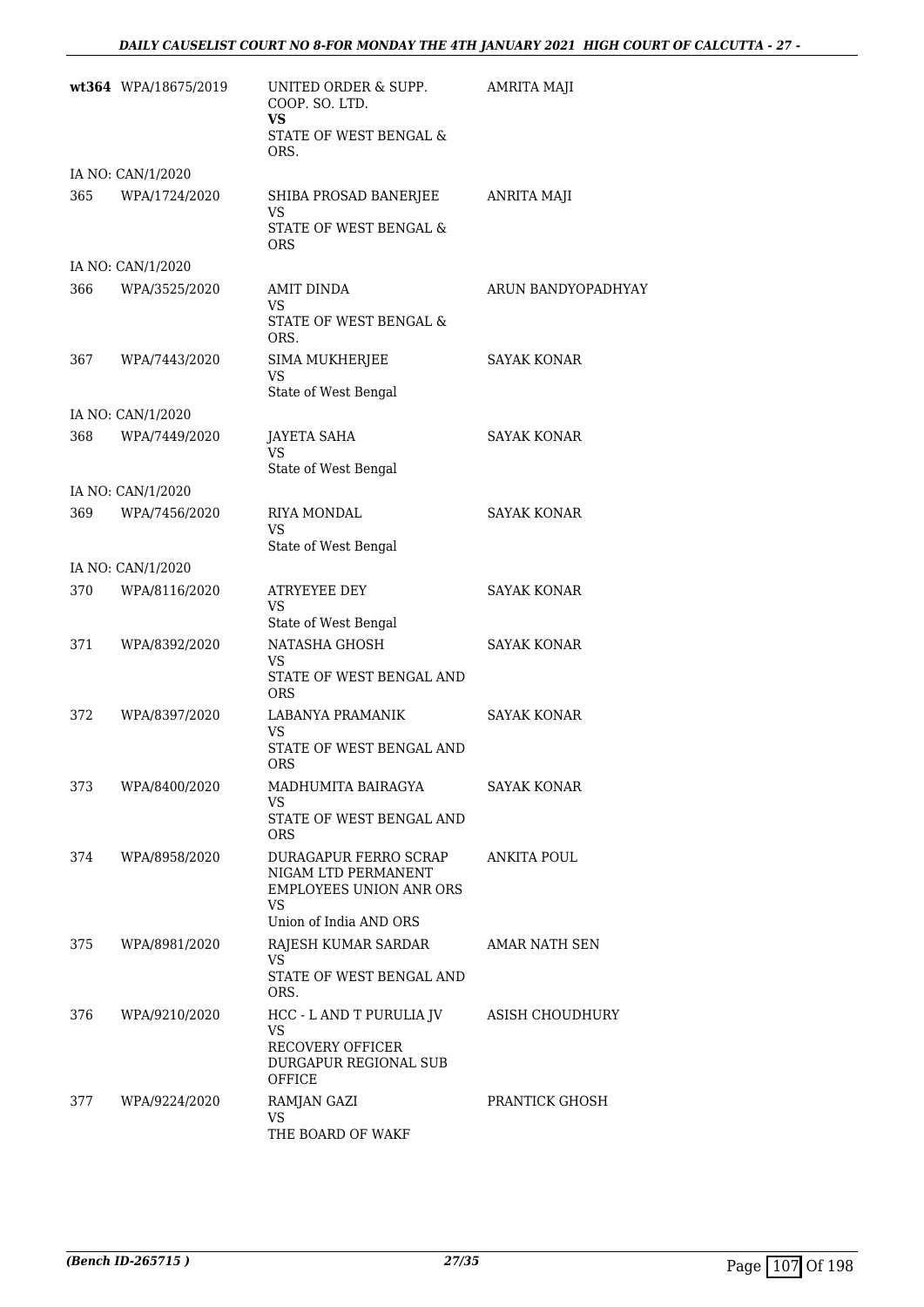| 378 | WPA/9307/2020     | SARAF TREXIM LTD. AND ANR<br>VS<br>STATE OF WEST BENGAL AND                                           | SANTANU CHATTERJEE                   |
|-----|-------------------|-------------------------------------------------------------------------------------------------------|--------------------------------------|
| 379 | WPA/9381/2020     | ORS.<br>UNITED STUDENTS AND<br>RESEARCH SCHOLARS<br><b>ASSOCIATION AND ANR</b>                        | INDRANUJ DUTTA                       |
|     |                   | <b>VS</b><br>STATE OF WEST BENGAL AND<br>ORS.                                                         |                                      |
| 380 | WPA/9499/2020     | SUNANDA SANTRA<br>VS<br>STATE OF WEST BENGAL AND<br>ORS.                                              | SYED MOSIHAR RAHAMAN                 |
|     | IA NO: CAN/1/2020 |                                                                                                       |                                      |
| 381 | WPA/9658/2020     | JAYARSHI BHATTACHARYA<br>VS<br>STATE OF WEST BENGAL AND<br>ORS.                                       | SALONI BHATTACHARJEE                 |
| 382 | WPA/9699/2020     | ISHWARI PRASAD TANTIA<br>AND ANR<br><b>VS</b><br><b>IDBI BANK LTD AND ORS</b>                         | R, N, GHOSE                          |
| 383 | WPA/9773/2020     | ANJALI BEGUM(SEKH<br>HAZERA)<br><b>VS</b><br>STATE OF WEST BENGAL AND<br>ORS.                         | PARTHA PRATIM<br><b>MUKHOPADHYAY</b> |
| 384 | WPA/9898/2020     | <b>SRISTIDHAR MAHATO</b><br>VS<br>STATE OF WEST BENGAL AND<br>ORS.                                    | DEBDEEP SINHA                        |
| 385 | WPA/10102/2020    | <b>SMT MANI BALA DAS</b><br><b>VS</b>                                                                 | MIT GUHAROY                          |
| 386 | WPA/10109/2020    | State of West Bengal AND ORS<br>KUSHOL CHANDRA KOERI<br><b>VS</b><br>STATE OF WEST BENGAL AND<br>ORS. | <b>GOPAL MONDAL</b>                  |
| 387 | WPA/10113/2020    | <b>AMENA BIBI</b><br>VS<br>STATE OF WEST BENGAL AND<br>ORS.                                           | <b>GOPAL MONDAL</b>                  |
| 388 | WPA/10127/2020    | DEBABRATA BHATTACHARYA<br>VS<br>STATE OF WEST BENGAL AND                                              | MAHAMMAD MAHMUD                      |
| 389 | WPA/10128/2020    | ORS.<br>SARJU PRASAD GUPTA AND<br>ANR<br>VS<br>STATE OF WEST BENGAL AND                               | RAJENDRA BANERJEE                    |
|     |                   | ORS.                                                                                                  |                                      |
| 390 | WPA/10130/2020    | NIAZ MOHAMMAD<br>VS.<br>STATE OF WEST BENGAL AND<br>ORS.                                              | PRASANTA PAKRASHI                    |
| 391 | WPA/10131/2020    | <b>BIMAN KUMAR SHEE</b><br><b>VS</b><br>STATE OF WEST BENGAL AND<br>ORS.                              | <b>SMIRUL SARDAR</b>                 |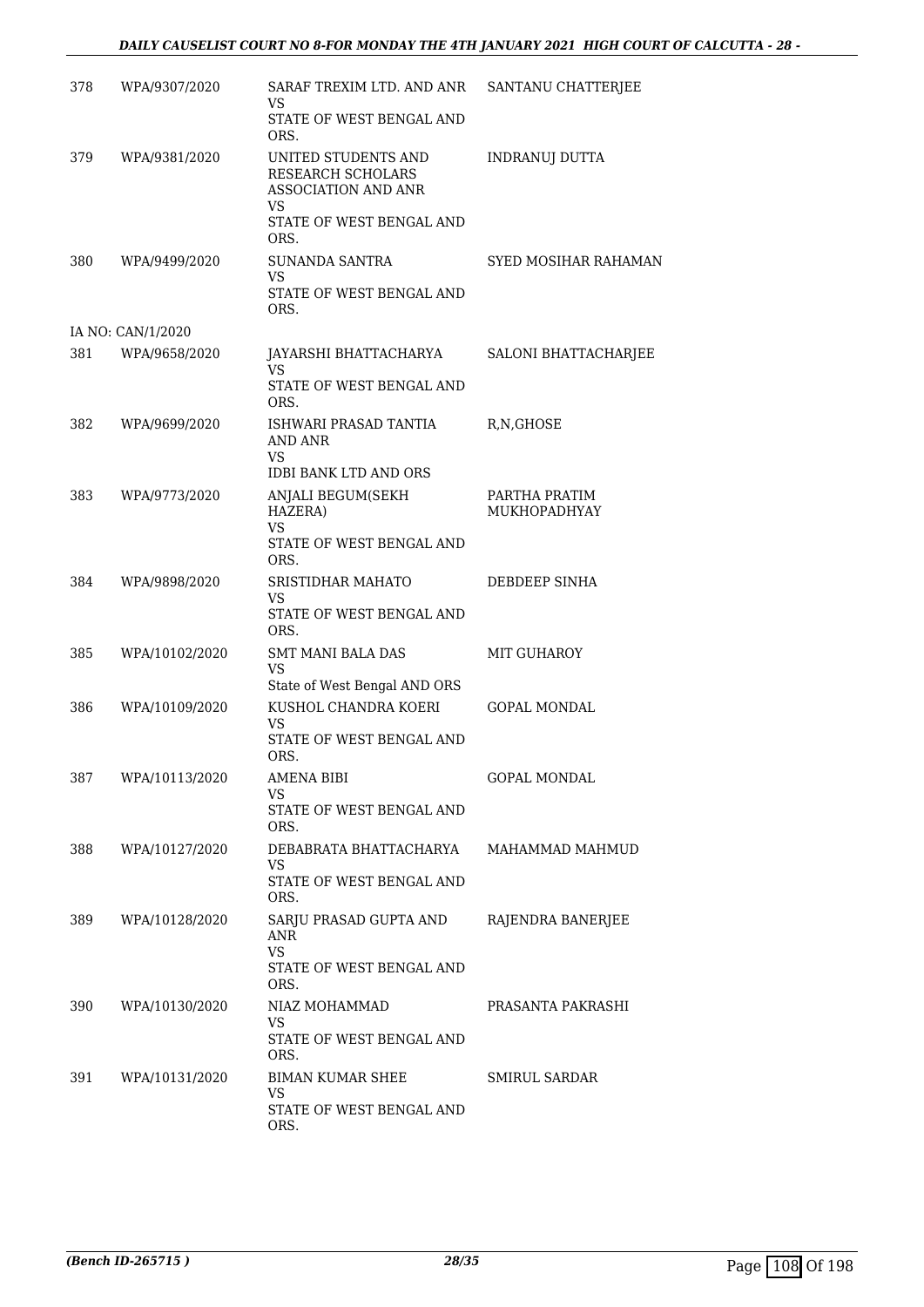| 392 | WPA/10135/2020 | BASIRHAT FOOD SUPPLY<br>MAHILA CO-OPERATIVE<br><b>SOCIETY LIMITED</b><br><b>VS</b>              | SATRAJIT SINHA ROY            |
|-----|----------------|-------------------------------------------------------------------------------------------------|-------------------------------|
|     |                | THE STATE OF WEST BENGAL<br>AND ORS                                                             |                               |
| 393 | WPA/10150/2020 | <b>SK.ABDUL RASHID</b><br>VS.<br>STATE OF WEST BENGAL AND<br>ORS.                               | <b>MAIDUL ISLAM KAYAL</b>     |
| 394 | WPA/10155/2020 | KAKOLI SARKAR<br>VS<br>INDIAN OIL CORPORATION<br>LIMITED AND OTHERS                             | <b>IBRAHIM SHAIKH</b>         |
| 395 | WPA/10157/2020 | PRANAB KUMAR BERA<br><b>VS</b><br>State of West Bengal                                          | SANDIP KUMAR MANDAL           |
| 396 | WPA/10161/2020 | SHAINE LEX ADVISORS LLP<br><b>VS</b><br>State of West Bengal                                    | <b>STEVEN SOURODIP BISWAS</b> |
| 397 | WPA/10165/2020 | <b>MAJET MONDAL</b><br><b>VS</b><br>STATE OF WEST BENGAL AND<br>ORS.                            | <b>ABDUL MURSHID</b>          |
| 398 | WPA/10169/2020 | SEKH IBRAHIM MONDAL<br>VS<br>STATE OF WEST BENGAL AND<br>ORS.                                   | <b>ABDUL MURSHID</b>          |
| 399 | WPA/10179/2020 | SIDDHARTHA PAL<br><b>VS</b><br>STATE OF WEST BENGAL AND<br>ORS.                                 | CHIRANJIB ROY                 |
| 400 | WPA/10188/2020 | GOURGOPAL PRADHAN<br><b>VS</b><br>STATE OF WEST BENGAL AND<br>ORS.                              | PAMPA DEY(DHABAL)             |
| 401 | WPA/10194/2020 | <b>GOUTAM KISHOR</b><br><b>ROYCHOWDHURY</b><br>VS<br>STATE OF WEST BENGAL AND<br>ORS.           | SARBANANDA SANYAL             |
| 402 | WPA/10206/2020 | SHEFALI AND GHOSH AND<br>ANOTHER<br>VS.<br>STATE OF WEST BENGAL AND<br>ORS.                     | SK JAYED HOSSAIN              |
| 403 | WPA/10210/2020 | EAST HOOGHLY POLYPLAST<br>PRIVATE LIMITED<br><b>VS</b><br>State of West Bengal                  | ANIRUDHA AGARWALLA            |
| 404 | WPA/10213/2020 | MEDIPOL PHARMACEUTICALS<br><b>INDIA PRIVATE LIMITED</b><br><b>VS</b><br>UNION OF INDIA AND ORS. | INDRAJIT DASGUPTA             |
| 405 | WPA/10225/2020 | MIRA BANERJEE AND ORS<br>VS<br>THE DISTRICT MAGISTRATE,<br>NORTH 24 PARGANAS AND<br><b>ORS</b>  | SOMNATH MUKHERJEE             |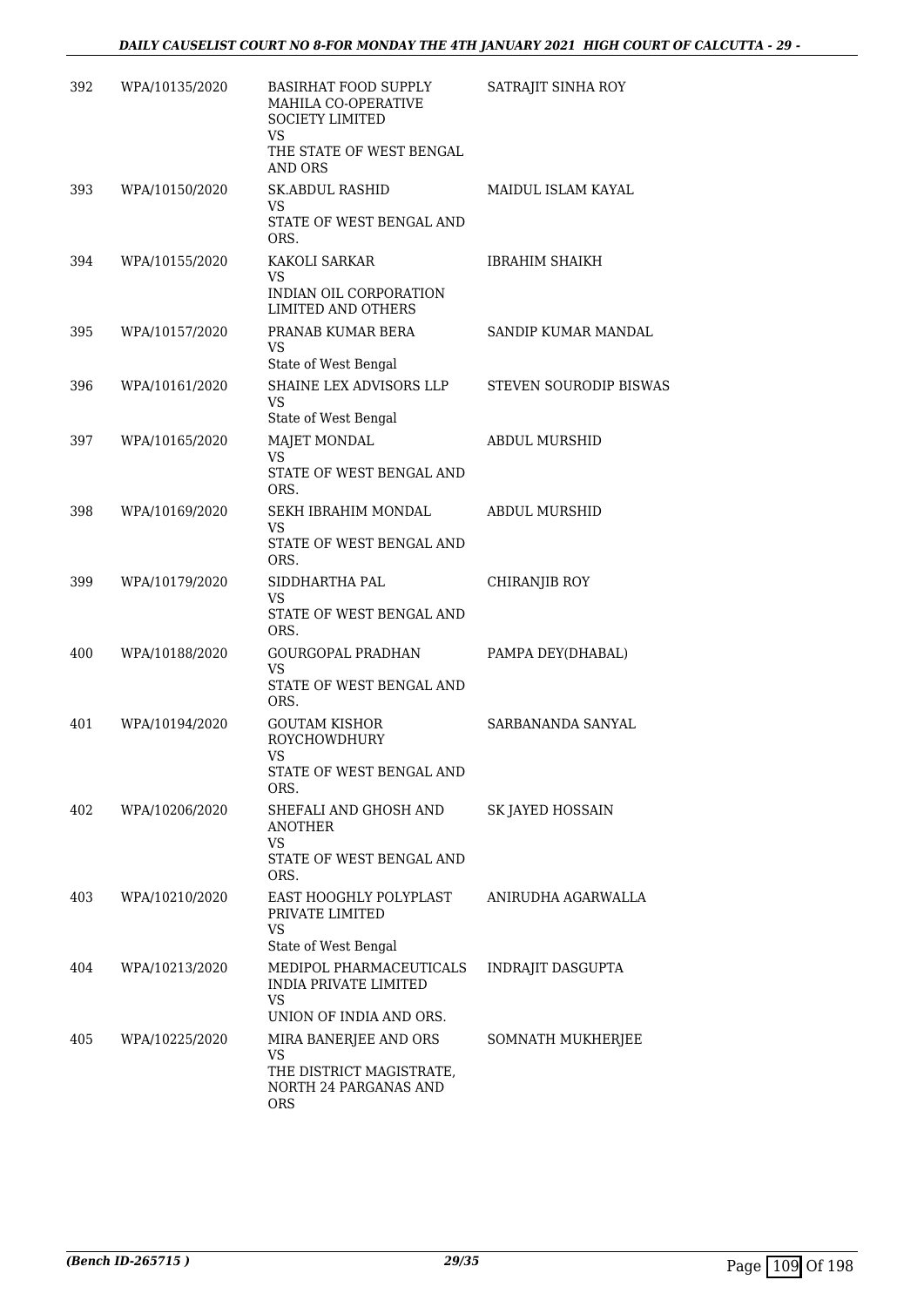| 406 | WPA/10229/2020     | SUKALYAN BANGA<br>VS<br>STATE OF WEST BENGAL AND<br>ORS.                      | <b>SK SUJAUDDIN</b>          |
|-----|--------------------|-------------------------------------------------------------------------------|------------------------------|
| 407 | WPA/10241/2020     | VISHAMBHAR SARAN<br><b>VS</b><br><b>BUERAU OF IMMIGRATION</b><br>AND ORS      | NIKITA JHUNJHUNWALA          |
| 408 | WPA/10247/2020     | SAROJ AGARWAL<br>VS<br><b>BUREAU OF IMMIGRATION</b><br>AND ORS                | NIKITA JHUNJHUNWALA          |
| 409 | WPA/10249/2020     | VISHAL AGARWAL<br><b>VS</b><br><b>BUREAU OF IMMIGRATION</b><br><b>AND ORS</b> | NIKITA JHUNJHUWALA           |
| 410 | WPA/10255/2020     | AMRI HOSPITALS LTD AND<br>ANR<br>VS<br>STATE OF WEST BENGAL AND<br>ORS.       | SANJAY GINODIA               |
| 411 | WPA/10259/2020     | SMT SHYAMALI ROY<br>VS<br>STATE OF WEST BENGAL AND<br>ORS.                    | ARUNIKA GHOSH                |
| 412 | WPA/10268/2020     | BAIDYANATH GHOSH<br>VS<br>STATE OF WEST BENGAL AND<br>ORS.                    | DEBABRATA DAS GUPTA          |
| 413 | WPA/10289/2020     | ANADI JANA AND ORS<br>VS<br>STATE OF WEST BENGAL AND<br>ORS.                  | PARDIP PAUL                  |
| 414 | WPA/10310/2020     | SAMARTH MEHTA AND ANR<br>VS<br>THE STATE OF WEST BENGAL<br>AND ORS            | ANURAG BAGARIA               |
| 415 | WPA/10311/2020     | JAKIR ALI MOLLA<br>VS<br>STATE OF WEST BENGAL AND<br>ORS.                     | ANINDITA AUDDY               |
| 416 | WPA/10319/2020     | MONORANJAN MANNA<br>VS<br>STATE OF WEST BENGAL AND<br>ORS.                    | PRASANTA KUMAR PAKRASHI      |
|     | 417 WPA/10444/2020 | PULAK MAJUMDER<br>VS<br>STATE OF WEST BENGAL AND<br>ORS.                      | MANDOBI CHOWDHURY            |
| 418 | WPA/10452/2020     | PINKI MAJI<br>VS<br>STATE OF WEST BENGAL AND<br>ORS.                          | HIMADRI KUMAR MAHATA         |
|     |                    | <b>SPECIALLY FIXED MATTERS</b>                                                |                              |
| 419 | WPA/21476/2018     | RABIN SARDAR<br>VS<br>STATE OF WEST BENGAL &<br><b>ORS</b>                    | MADHUSUDAN DUTTA<br>MAJUMDER |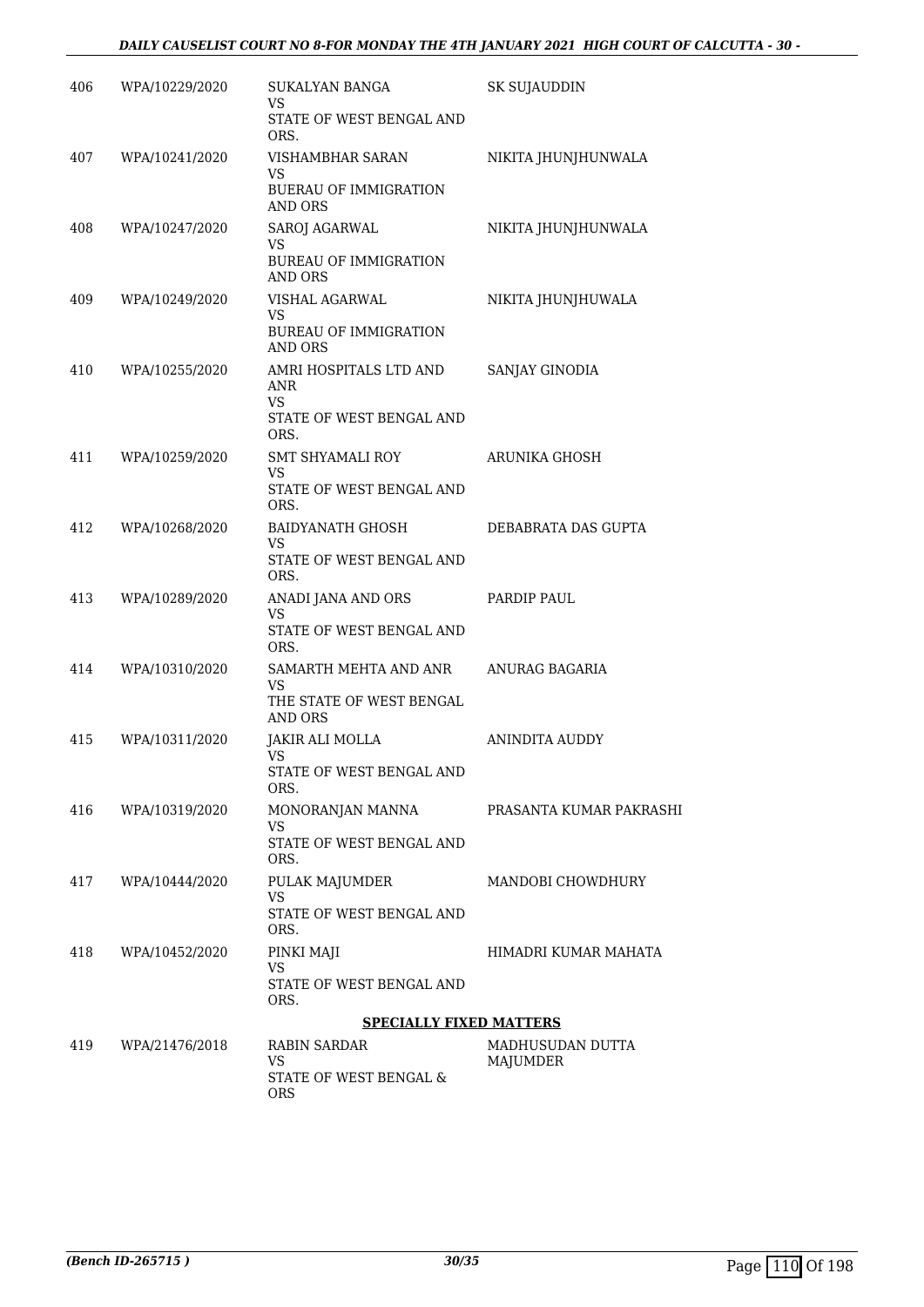| 420 | WPA/21981/2018                                            | HIGH GROWTH ADVISORY<br>PRIVATE LIMITED & ANR<br>VS                                        | S. RAY CHOWDHURY       |
|-----|-----------------------------------------------------------|--------------------------------------------------------------------------------------------|------------------------|
|     |                                                           | UNION OF INDIA & ORS                                                                       |                        |
| 421 | IA NO: CAN/2/2019(Old No:CAN/12674/2019)<br>WPA/9866/2019 | VIKASH KHEMKA, PRESIDENT<br>OF BENGAL TIMBER<br><b>IMPORTERS ASSO.</b><br>VS.              | <b>SUBHAMOY PATRA</b>  |
| 422 | WPA/11632/2019                                            | UNION OF INDIA & ORS<br><b>SWAPNA BISWAS</b><br><b>VS</b><br>STATE OF WEST BENGAL &<br>ORS | <b>INDRADEEP PAL</b>   |
| 423 | WPA/22300/2019                                            | <b>MESA MARULA INFRA</b><br>PROJECTS PVT LTD & ORS<br>VS<br>UNION OF INDIA & ORS           | ANIRBAN PRAMANIK       |
| 424 | WPA/22524/2019                                            | MRINAL ROY & & ANR<br>VS<br>STATE OF WEST BENGAL &<br><b>ORS</b>                           | KAJAL RAY              |
| 425 | WPA/22568/2019                                            | <b>HALIMA BIBI</b><br>VS.<br>STATE OF WEST BENGAL &<br>ORS                                 | DEBASHIS BANERJEE      |
| 426 | WPA/23049/2019                                            | JAGATBALLAVPUR HIGH<br><b>SCHOOL &amp; ORS</b><br>VS<br>STATE OF WEST BENGAL &<br>ORS      | ANWASHA HALDER         |
| 427 | WPA/23322/2019                                            | BIPLAB KUMAR BANERJEE<br><b>VS</b><br>STATE BANK OF INDIA & ORS                            | KALYANI BHATTACHARYA   |
| 428 | WPA/111/2020                                              | <b>SAMBIT PAUL</b><br>VS.<br>STATE OF WEST BENGAL &<br><b>ORS</b>                          | NITAI CHANDRA SAHA     |
|     | IA NO: CAN/1/2020                                         |                                                                                            |                        |
| 429 | WPA/413/2020                                              | NARAYAN CHANDRA SAHA<br>VS<br>STATE OF WEST BENGAL &                                       | DUKE BANERJEE          |
| 430 | WPA/1323/2020                                             | ORS<br>SAHAZADI BEGUM<br>VS<br>STATE OF WEST BENGAL &<br>ORS                               | <b>BISWAJIT HAZRA</b>  |
| 431 | WPA/2486/2020                                             | BROJA MOHAN GHOSH<br>VS<br>STATE OF WEST BENGAL &<br>ORS                                   | PRIYABRATA SAHA        |
| 432 | WPA/2603/2020                                             | SAHELA KHATUN<br>VS<br>STATE OF WEST BENGAL &<br>ORS                                       | <b>BISWAJIT TIWARI</b> |
| 433 | WPA/2767/2020                                             | COLUMBIA ASIA HOSPITAL<br>PVT LTD<br>VS.<br>STATE OF WEST BENGAL &<br><b>ORS</b>           | SHIBAJI KR DAS         |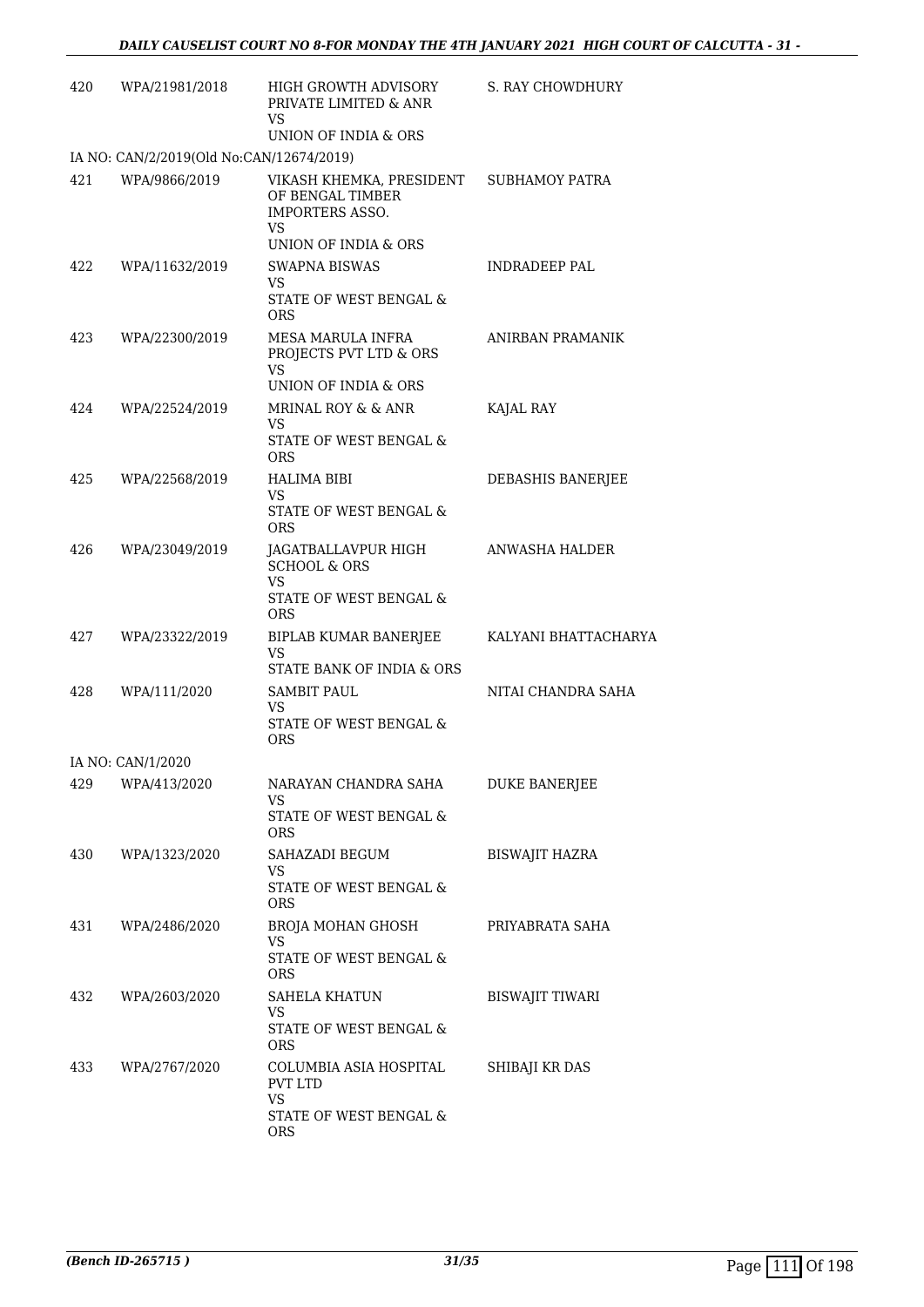| 434 | WPA/3410/2020                          | AKASH RUIA & ANR                                                         | DEBOLINA DEY          |
|-----|----------------------------------------|--------------------------------------------------------------------------|-----------------------|
|     |                                        | VS<br>THE DISTRICT MAGISTRATE<br>24PGS. SOUTH & ORS                      |                       |
| 435 | WPA/3574/2020                          | RELIABLE FACILITIES<br><b>SERVICES PVT.LTD</b><br>VS                     | PRASUN GHOSH          |
|     |                                        | CHITTARANJAN NATIONAL<br><b>CANCER INSTITUTE &amp; ORS</b>               |                       |
| 436 | WPA/3758/2020                          | M/S FITWELL<br><b>CONSTRUCTIONS &amp; ANR</b><br>VS                      | <b>BINAY KR JAIN</b>  |
|     |                                        | <b>BHARAT HEAVY ELECTRICALS</b><br>LIMITED (BHEL) & ORS                  |                       |
| 437 | WPA/3801/2020                          | RAJ KISHORE SINGH<br>VS                                                  | KOUSTAV BAGCHI        |
|     |                                        | STATE OF WEST BENGAL &<br>ORS                                            |                       |
| 438 | WPA/4610/2020                          | <b>BOLPUR MUNICIPALITY &amp;</b><br><b>ANR</b><br>VS                     | DEBABRATA DAS GUPTA   |
|     |                                        | UNION OF INDIA & ORS                                                     |                       |
|     |                                        | <b>UPGRADED MATTERS</b>                                                  |                       |
| 439 | WPA/2346/2018                          | <b>KRISHNA VENI</b><br>VS                                                | VINIT KUMAR CHOUBEY   |
|     |                                        | UNION OF INDIA & ORS                                                     |                       |
| 440 | WPA/7334/2018                          | <b>MANASI PARIA</b><br>VS                                                | A CHAKRABORTY         |
|     | IA NO: CAN/2/2020(Old No:CAN/917/2020) | UNION OF INDIA & ORS                                                     |                       |
| 441 | WPA/13684/2018                         | DR BAIJAYANTI BAUR & ORS                                                 | <b>SUMAN BANERJEE</b> |
|     |                                        | VS<br>STATE OF WEST BENGAL &<br>ORS                                      |                       |
| 442 | WPA/24284/2018                         | SKIPPER LIMITED & ANR<br>VS                                              | RAJSHREE KAJARIA      |
|     |                                        | <b>IRRIGATION &amp; WATER</b><br>RESOURCES DEPTT. GOVT. OF<br>U.P. & ORS |                       |
| 443 | WPA/24967/2018                         | <b>SK ASLAM</b>                                                          | <b>SAFILA KHANAM</b>  |
|     |                                        | VS<br>STATE OF WEST BENGAL &<br><b>ORS</b>                               |                       |
| 444 | WPA/2753/2019                          | BATESWAR MAITY & ANR                                                     | LIPIKA CHATTERJEE     |
|     |                                        | VS<br>STATE OF WEST BENGAL &<br><b>ORS</b>                               |                       |
| 445 | WPA/9615/2019                          | ESHITA JANA                                                              | KALIPADA CHAKRABORTY  |
|     |                                        | VS<br><b>WEST BENGAL NURSING</b><br>COUNCIL & ORS                        |                       |
| 446 | WPA/11721/2019                         | ANJU BANERJEE                                                            | PAROMITA JATI         |
|     |                                        | VS<br>THE SENIOR MANAGER, BANK<br>OF INDIA & ORS                         |                       |
| 447 | WPA/12397/2019                         | RAMA BHATTACHARYA<br>VS                                                  | MONOMOHAN BASU        |
|     |                                        | STATE OF WEST BENGAL &<br><b>ORS</b>                                     |                       |
| 448 | WPA/13806/2019                         | SONALI HATUA GIRI<br>VS<br>UNION OF INDIA & ORS                          | PRIYABRATA SAHA       |
|     |                                        |                                                                          |                       |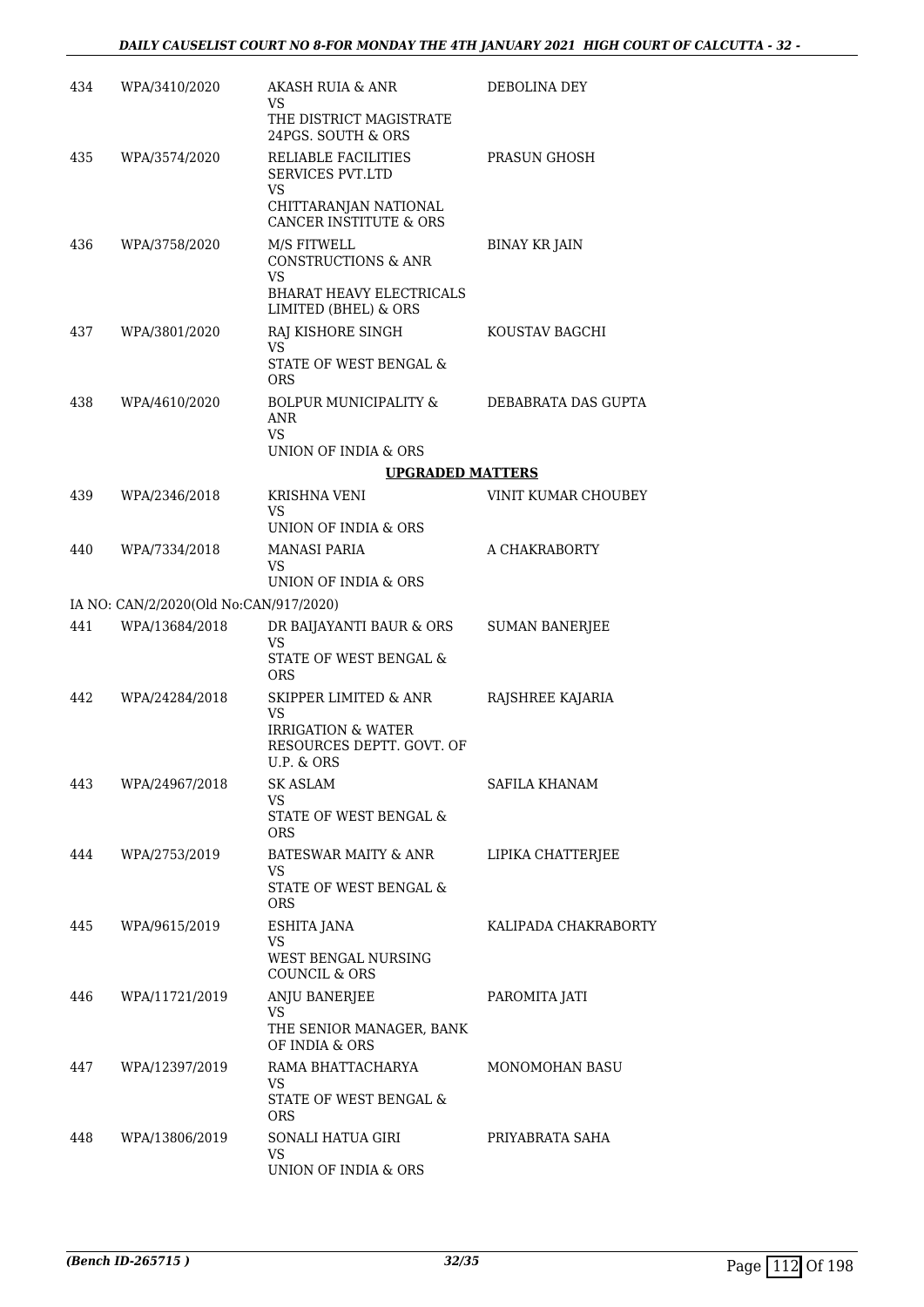| 449 | WPA/14149/2019                           | TAPAS DUTTA REP. BY<br><b>BISWAJIT GOSWAMI</b><br>VS    | MRITUNJOY HALDER                                                                                            |
|-----|------------------------------------------|---------------------------------------------------------|-------------------------------------------------------------------------------------------------------------|
|     |                                          | STATE OF WEST BENGAL &<br>ORS                           |                                                                                                             |
|     | IA NO: CAN/1/2019(Old No:CAN/12386/2019) |                                                         |                                                                                                             |
| 450 | WPA/20340/2019                           | SHIBA PRASAD BANERJEE<br><b>VS</b>                      | <b>SURYA MAITY</b>                                                                                          |
|     |                                          | STATE OF WEST BENGAL &<br><b>ORS</b>                    |                                                                                                             |
|     |                                          | IA NO: CAN/1/2020(Old No:CAN/182/2020), CAN/2/2020      |                                                                                                             |
| 451 | WPA/20997/2019                           | SK. IBRAHIM & ORS<br><b>VS</b>                          | <b>SOUMYA RAY</b>                                                                                           |
|     |                                          | STATE OF WEST BENGAL &<br><b>ORS</b>                    |                                                                                                             |
|     | CAN/4/2020, CAN/5/2020                   |                                                         | IA NO: CAN/1/2019(Old No:CAN/12042/2019), CAN/2/2020(Old No:CAN/271/2020), CAN/3/2020(Old No:CAN/272/2020), |
|     | wt452 WPA/5575/2007                      | SK. A. RAHIM & ORS.<br>VS                               | SOMIR KUMAR DAS KAR                                                                                         |
|     |                                          | STATE OF W.B.                                           |                                                                                                             |
|     | CAN/5/2018(Old No:CAN/80/2018)           |                                                         | IA NO: CAN/2/2009(Old No:CAN/9780/2009), CAN/3/2009(Old No:CAN/9782/2009), CAN/4/2018(Old No:CAN/79/2018),  |
| 453 | WPA/21578/2019                           | <b>AMIT SHARMA</b><br><b>VS</b>                         | <b>LAILA KHATUN</b>                                                                                         |
|     |                                          | STATE OF WEST BENGAL &<br><b>ORS</b>                    |                                                                                                             |
|     | IA NO: CAN/1/2020(Old No:CAN/595/2020)   |                                                         |                                                                                                             |
| 454 | WPA/21800/2019                           | KABITA MONDAL & ANR<br><b>VS</b>                        | <b>ARUN NASKAR</b>                                                                                          |
|     |                                          | STATE OF WEST BENGAL &<br><b>ORS</b>                    |                                                                                                             |
| 455 | WPA/22407/2019                           | HANSHREE APARTMENT<br>OWNERS ASSOCIATION<br><b>VS</b>   | <b>SHUVRADEEP ROY</b>                                                                                       |
|     |                                          | THE COMPETENT AUTHORITY<br>& ANR                        |                                                                                                             |
| 456 | WPA/22510/2019                           | ANIL KUMAR SINGH<br>VS                                  | <b>GANESH CHANDRA PATRA</b>                                                                                 |
|     |                                          | <b>UCO BANK &amp; ORS</b>                               |                                                                                                             |
| 457 | WPA/22715/2019                           | MALAY KR BANDYOPADHYAY<br>VS                            | <b>OOISEEROOP SINHA</b>                                                                                     |
|     |                                          | UNION OF INDIA & ORS                                    |                                                                                                             |
| 458 | WPA/23191/2019                           | PURNA CHANDRA DAS & ANR<br>VS<br>STATE OF WEST BENGAL & | HIMADRI KR MAHATA                                                                                           |
|     |                                          | <b>ORS</b>                                              |                                                                                                             |
| 459 | WPA/23817/2019                           | HI-TECH MEDICOS & ANR<br>VS                             | ARGHYA KAMAL DAS                                                                                            |
|     |                                          | UNION OF INDIA & ORS                                    |                                                                                                             |
| 460 | WPA/23824/2019                           | LATIB SK.<br><b>VS</b>                                  | <b>MANAS KUMAR DAS</b>                                                                                      |
|     |                                          | STATE OF WEST BENGAL &<br><b>ORS</b>                    |                                                                                                             |
| 461 | WPA/23941/2019                           | <b>UDAY GIRI</b><br><b>VS</b>                           | SHEKHAR BARMAN                                                                                              |
|     |                                          | STATE OF WEST BENGAL &<br><b>ORS</b>                    |                                                                                                             |
| 462 | WPA/107/2020                             | BANHI SIKHA KUNDU<br><b>VS</b>                          | SUDIP GHOSH CHOWDHURY                                                                                       |
|     |                                          | STATE OF WEST BENGAL &<br><b>ORS</b>                    |                                                                                                             |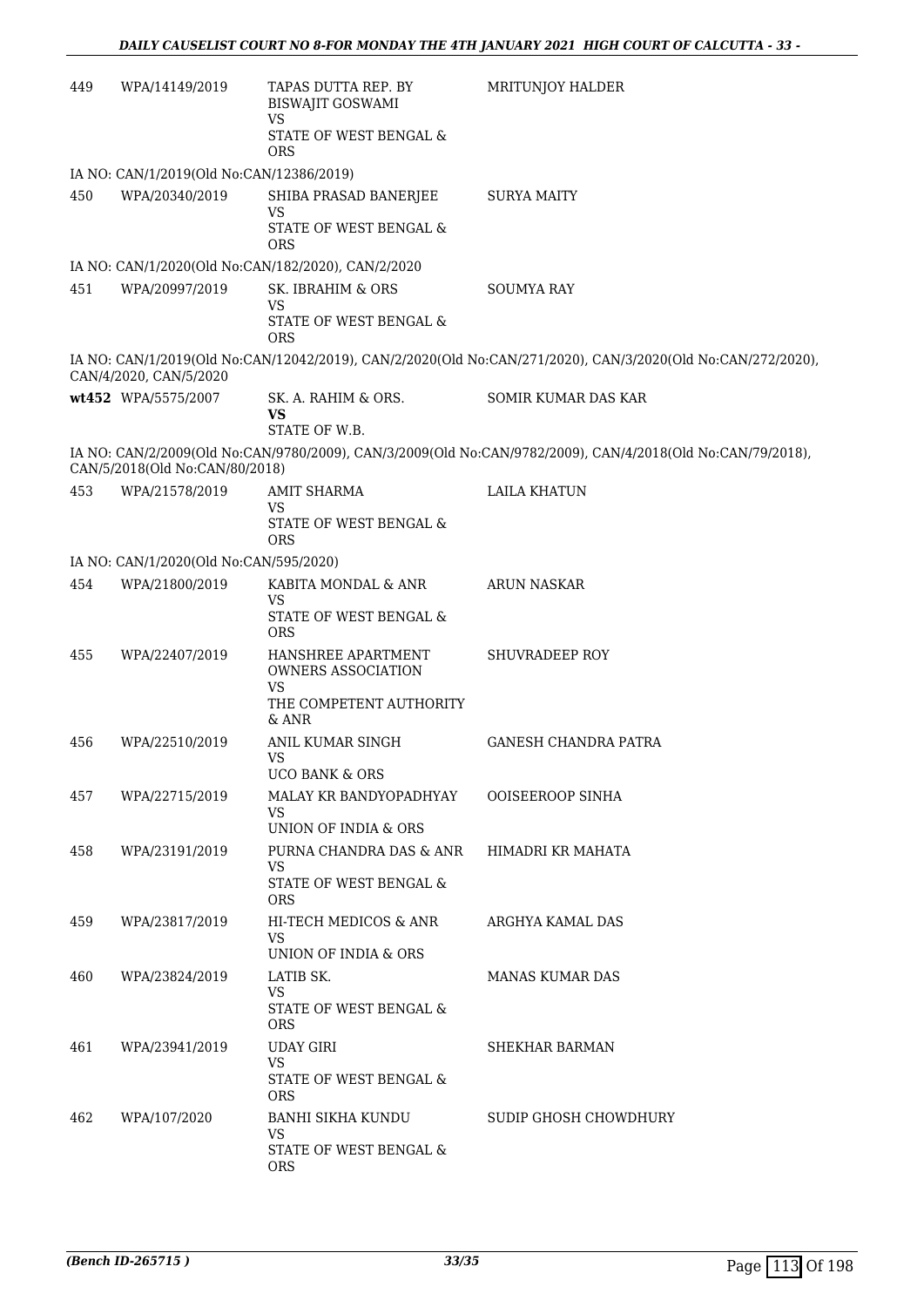| 463 | WPA/426/2020                            | AKSHAY NARAYAN SAHOO &<br><b>ORS</b><br><b>VS</b>                   | MANORANJAN JANA        |
|-----|-----------------------------------------|---------------------------------------------------------------------|------------------------|
|     |                                         | <b>BLOCK DEVELOPMENT</b><br>OFFICER, RAMNAGAR, BOLCK<br>$-1$ & NORS |                        |
|     | wt464 WPA/12866/2019                    | AKSHAY NARAYAN SAHOO<br>VS                                          | MANORANJAN JANA        |
|     |                                         | STATE OF WEST BENGAL &<br>ORS                                       |                        |
| 465 | WPA/466/2020                            | SAROJ KUMAR BOSE & ORS<br>VS                                        | ANIRUDDHA BHATACHARYA  |
|     |                                         | STATE OF WEST BENGAL &<br><b>ORS</b>                                |                        |
|     | IA NO: CAN/1/2020(Old No:CAN/1615/2020) |                                                                     |                        |
| 466 | WPA/470/2020                            | PASCHIM BANGA VIGYAN<br>MANCHA & ANR<br>VS                          | SALONI BHATTACHARJEE   |
|     |                                         | STATE OF WEST BENGAL &<br><b>ORS</b>                                |                        |
| 467 | WPA/695/2020                            | SYNTHICO MARKETING<br>PRIVATE LIMITED & ANR<br>VS                   | <b>SAYANTAK DAS</b>    |
|     |                                         | UNION OF INDIA & ORS                                                |                        |
|     | wt468 WPA/693/2020                      | SHRI ARIHANT MERCHANTS<br>PRIVATE LIMITED & ANR<br>VS               | <b>SAYANTAK DAS</b>    |
|     |                                         | UNION OF INDIA & ORS                                                |                        |
| 469 | WPA/1540/2020                           | <b>ASHOK RANJAN</b><br><b>CHAKRABORTY</b><br>VS                     | SOUJANYA BANDYOPADHYAY |
|     |                                         | THE CIEF MANAGER, STATE<br>BANK OF INDIA, ICHAPORE<br>BR. & ORS     |                        |
|     |                                         | <b>LISTED MOTION</b>                                                |                        |
| 470 | WPA/23971/2019                          | <b>ASOKE KUMAR</b><br><b>CHAKRABORTY</b><br>VS                      | RANJAN LASKAR          |
| 471 |                                         | UNION OF INDIA & ORS                                                |                        |
|     | WPA/4376/2020                           | TEJPAL RABIDAS & ORS                                                | <b>SUFI KAMAL</b>      |
|     |                                         | VS.<br>STATE OF WEST BENGAL &<br><b>ORS</b>                         |                        |
| 472 | WPA/7238/2020                           | SANJEEV SHARMA                                                      | ARANYA SAHA            |
|     |                                         | VS<br>State of West Bengal                                          |                        |
|     | IA NO: CAN/1/2020                       |                                                                     |                        |
| 473 | WPA/8232/2020                           | FAIDEAL SUPPLIES LTD AND ANIRUDDHA AGARWALLA<br>ANR<br>VS.          |                        |
|     |                                         | Union of India AND ORS                                              |                        |
| 474 | WPA/10082/2020                          | <b>BABLU OSTA</b><br>VS                                             | BHASKAR CHANDRA MANNA  |
|     |                                         | STATE OF WEST BENGAL AND<br>ORS.                                    |                        |
| 475 | WPA/10376/2020                          | ANJAN GHATAK<br>VS                                                  | NIKITA BARDHAN         |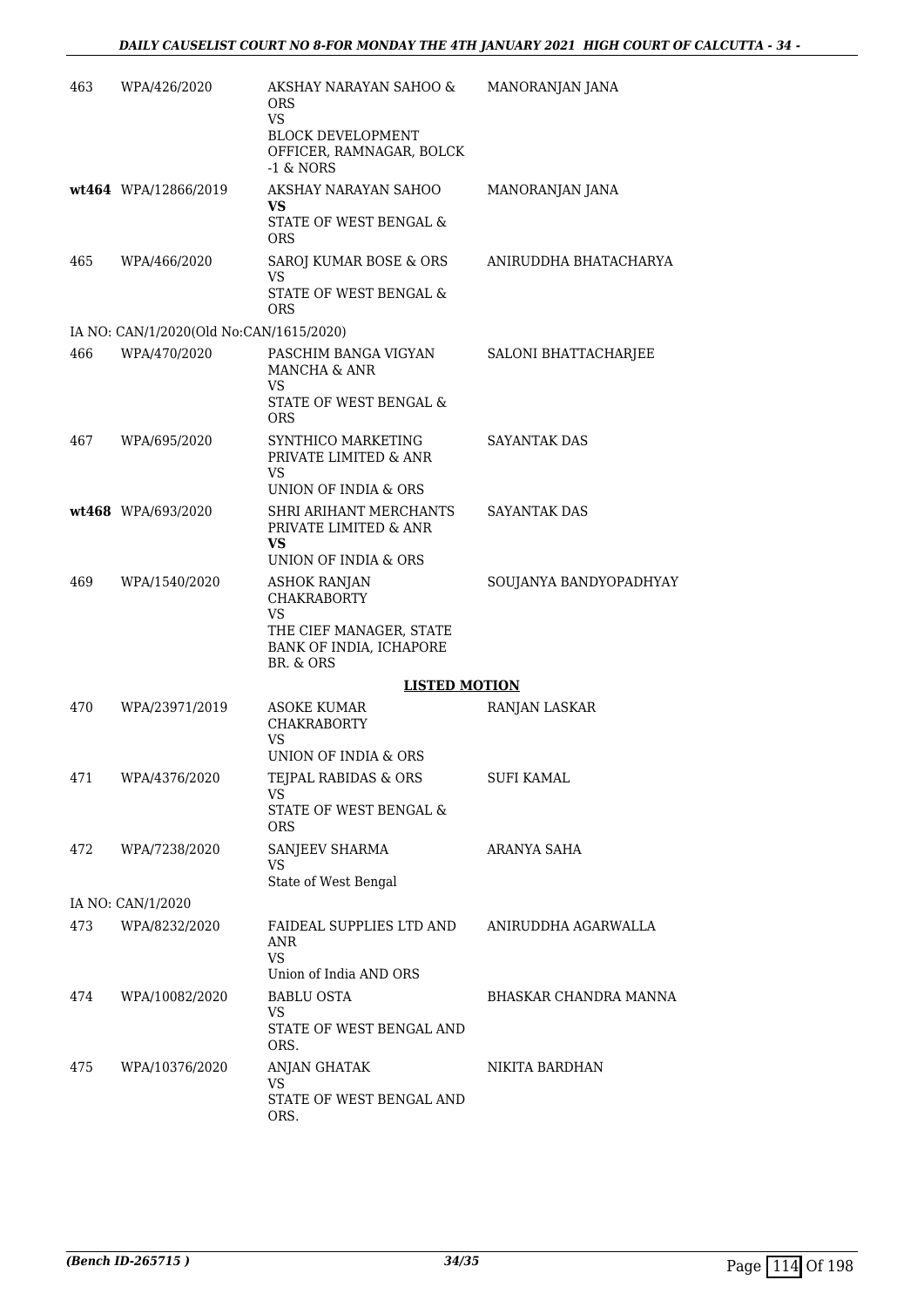## *DAILY CAUSELIST COURT NO 8-FOR MONDAY THE 4TH JANUARY 2021 HIGH COURT OF CALCUTTA - 35 -*

| 476 | WPA/11860/2020 | <b>SK ALAUDDIN</b><br>VS<br>STATE OF WEST BENGAL AND<br>ORS. | SOUMAJIT DAS MAHAPATRA |
|-----|----------------|--------------------------------------------------------------|------------------------|
| 477 | WPA/11968/2020 | KOUSHIK DAS<br>VS<br>STATE OF WEST BENGAL AND<br>ORS.        | SANGHITA CHATTERJEE    |
| 478 | WPA/11979/2020 | KARTIK KOLAY<br>VS<br>STATE OF WEST BENGAL AND<br>ORS.       | SNEHASIS JANA          |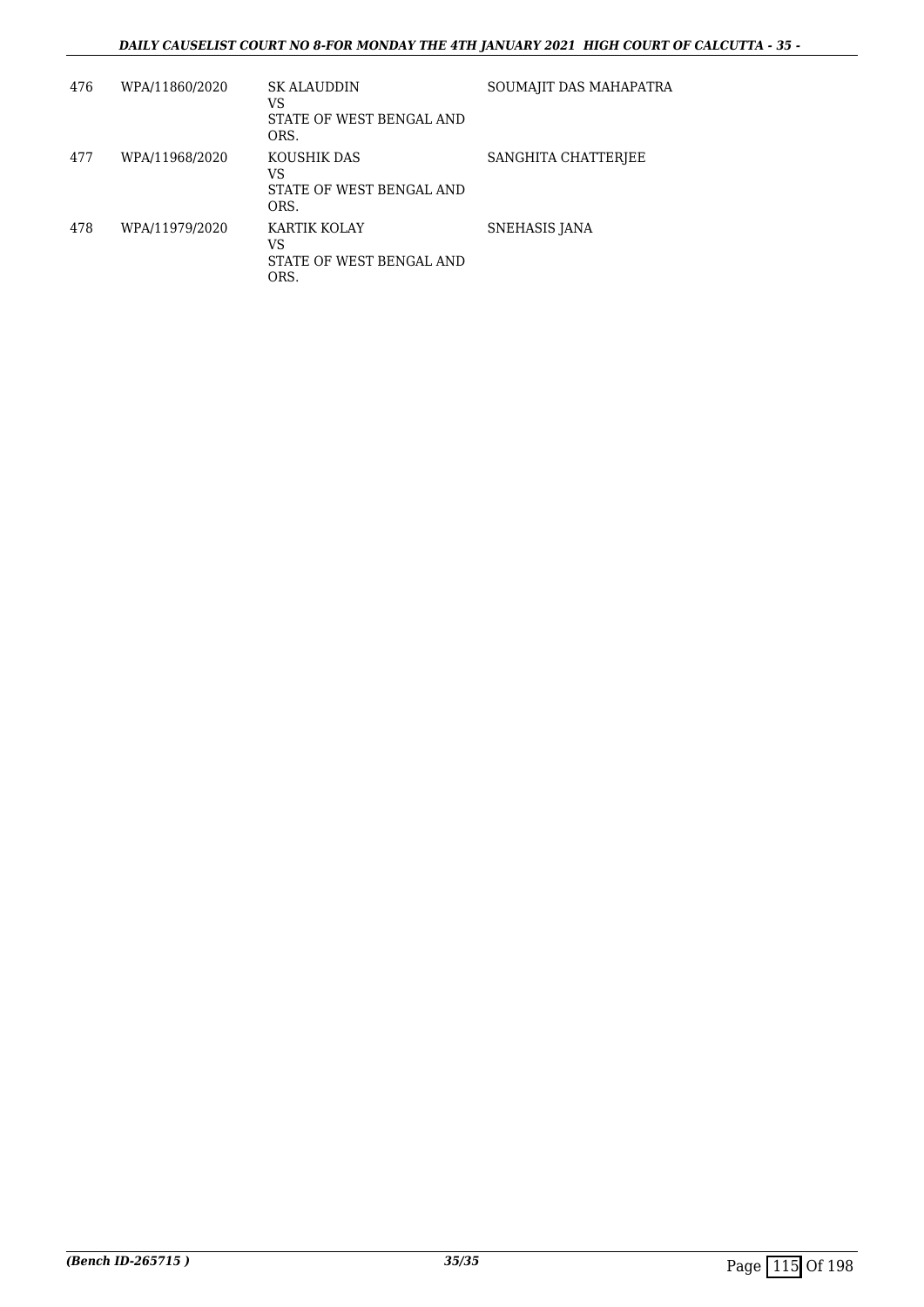

# In The High Court at Calcutta

## **Appellate Side**

**DAILY CAUSELIST For Monday The 4th January 2021**

**COURT NO. 26**

## **SINGLE BENCH (SB - IX)**

**AT 10:45 AM**

**HON'BLE JUSTICE SHEKHAR B. SARAF**

## **(VIA VIDEO CONFERENCE)**

## **ON AND FROM MONDAY, THE 7 TH DECEMBER, 2020 -- REGULATION OF INDUSTRIES & ESSENTIAL COMMODITIES & VARIOUS CENTRAL ORDERS UNDER GROUP VIII INCLUDING APPLICATIONS CONNECTED THERETO;**

## **REVENUE AND TAX LAWS (EXCLUDING LAND REVENUE) UNDER GROUP IV INCLUDING APPLICATIONS CONNECTED THERETO.**

## **NOTE : MATTERS WILL BE TAKEN UP THROUGH PHYSICAL HEARING WHEN BOTH THE PARTIES ARE AGREED.**

## **FIXED MATTER**

1 WPA/8405/2020 M/S. ANUTHAM EXIM PRIVATE LIMITED VS UNION OF INDIA AND ANR UDITA SARAF

IA NO: CAN/1/2020

## **GROUP - VIII**

( ESSENTIAL COMMODITIES )

| 2 | WPA/7318/2019  | <b>BISWAJIT DAS</b><br>VS<br>STATE OF WEST BENGAL &<br><b>ORS</b>                                                      | SABYASACHI HAZRA |
|---|----------------|------------------------------------------------------------------------------------------------------------------------|------------------|
| 3 | WPA/7442/2019  | <b>BENGAL FAIR PRICE SHOP</b><br>DEALER'S WELFARE<br>ASSOCIATION.HOOGHLY<br>VS<br>STATE OF WEST BENGAL &<br><b>ORS</b> | DIPIKA BANU      |
| 4 | WPA/10745/2019 | SAJAL DEY<br>VS<br>STATE OF WEST BENGAL &<br>ORS                                                                       | KRISHNENDU BERA  |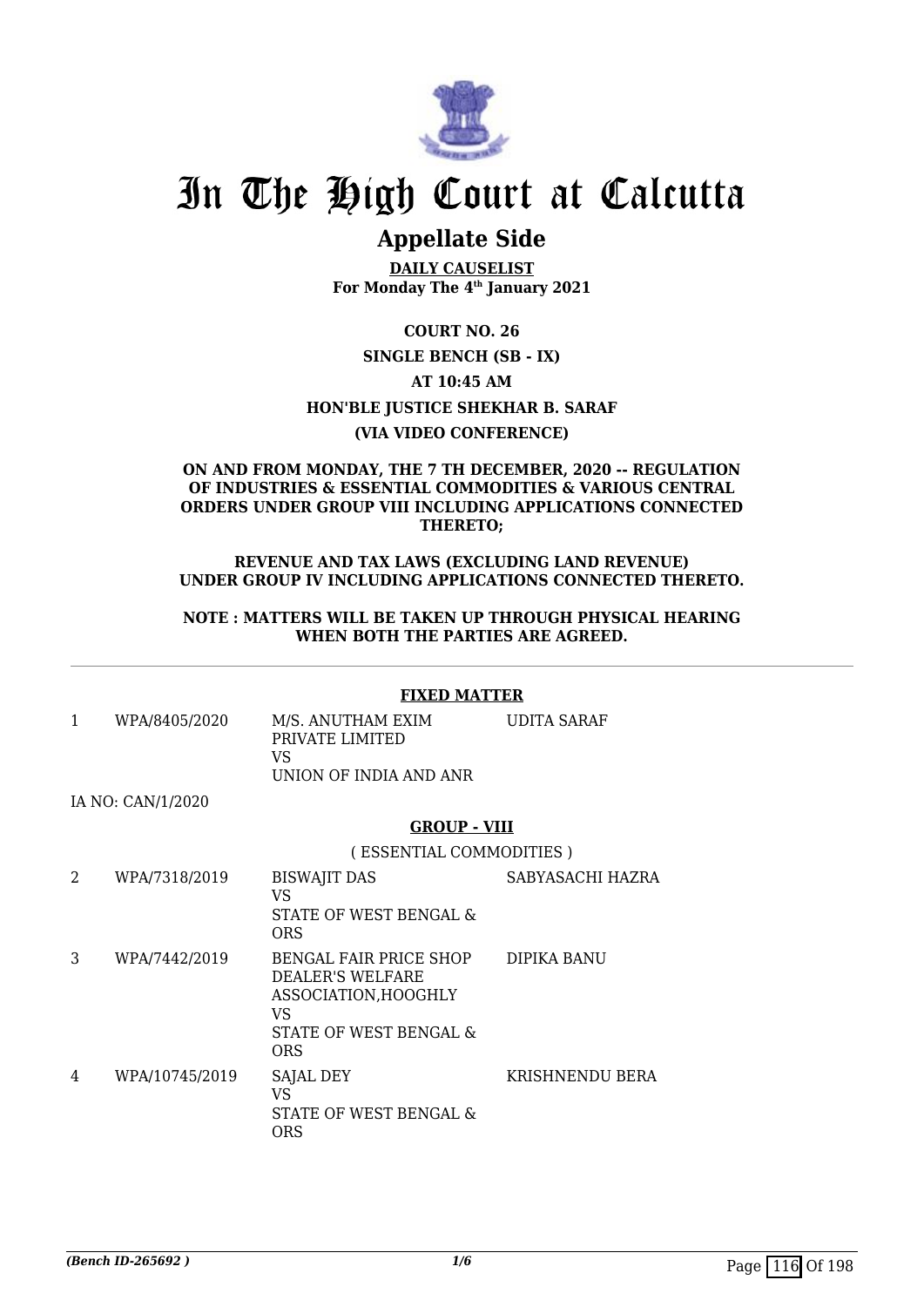| 5  | WPA/16327/2019 | <b>MOLIONA DOLAI</b><br>VS<br>UNION OF INDIA & ORS                                                              | AMAL CHANDRA DAS                        |
|----|----------------|-----------------------------------------------------------------------------------------------------------------|-----------------------------------------|
| 6  | WPA/16905/2019 | PRABIR MAITI<br><b>VS</b><br>STATE OF WEST BENGAL &<br><b>ORS</b>                                               | SUJIT KR. RATH                          |
| 7  | WPA/18261/2019 | <b>SHYAMAL KR SARKAR</b><br><b>VS</b><br>HINDUSTHAN PETROLEUM<br>CORPORATION LTD (HPCL)<br>& ORS                | <b>AMBU BINDU</b><br><b>CHAKRABORTY</b> |
| 8  | WPA/21165/2019 | ASHIKE KR SENGUPTA<br><b>VS</b><br>STATE OF WEST BENGAL &<br><b>ORS</b>                                         | <b>BIKASH CHANDRA</b><br><b>DAS</b>     |
| 9  | WPA/21582/2019 | DAKSHINNAGAR ADARSHA<br>KRETA SAMABAY SAMITY<br><b>LTD</b><br><b>VS</b><br>STATE OF WEST BENGAL &<br><b>ORS</b> | MD RAHMAN RAJA                          |
| 10 | WPA/3092/2020  | NIMAI CHAND PARIHARI &<br><b>ANR</b><br><b>VS</b><br>STATE OF WEST BENGAL &<br><b>ORS</b>                       | PINGAL<br><b>BHATTACHARYYA</b>          |
| 11 | WPA/3656/2020  | BIJAN KR. DAWN<br><b>VS</b><br>STATE OF WEST BENGAL &<br>ORS.                                                   | MANORANJAN JANA                         |
| 12 | WPA/5026/2020  | VIKAS KUMAR AGARWAL<br><b>VS</b><br>INDIAN OIL CORPORATION<br><b>LIMITED &amp; ORS</b>                          | <b>SOUMAVA</b><br><b>MUKHERJEE</b>      |
| 13 | WPA/8206/2020  | <b>SASI BISWAS</b><br><b>VS</b><br>Union of India AND ORS                                                       | <b>SHAMIM UL BARI</b>                   |
| 14 | WPA/8495/2020  | <b>BUYDDHADEV MAITY</b><br><b>VS</b><br>STATE OF WEST BENGAL<br>AND ORS.                                        | PINGAL<br><b>BHATTACHARYA</b>           |
| 15 | WPA/9810/2020  | JAN MOHAMMAD MONDAL<br><b>VS</b><br>STATE OF WEST BENGAL<br>AND ORS.                                            | MD. ABDUL ALIM                          |
| 16 | WPA/10026/2020 | AMINA RAHAMAN<br>VS<br>STATE OF WEST BENGAL<br>AND ORS.                                                         | MD. YUSUF ALI                           |
| 17 | WPA/10816/2020 | SOMA BISWAS GHOSH<br><b>VS</b><br>STATE OF WEST BENGAL<br>AND ORS.                                              | <b>SUBHANKAR DAS</b>                    |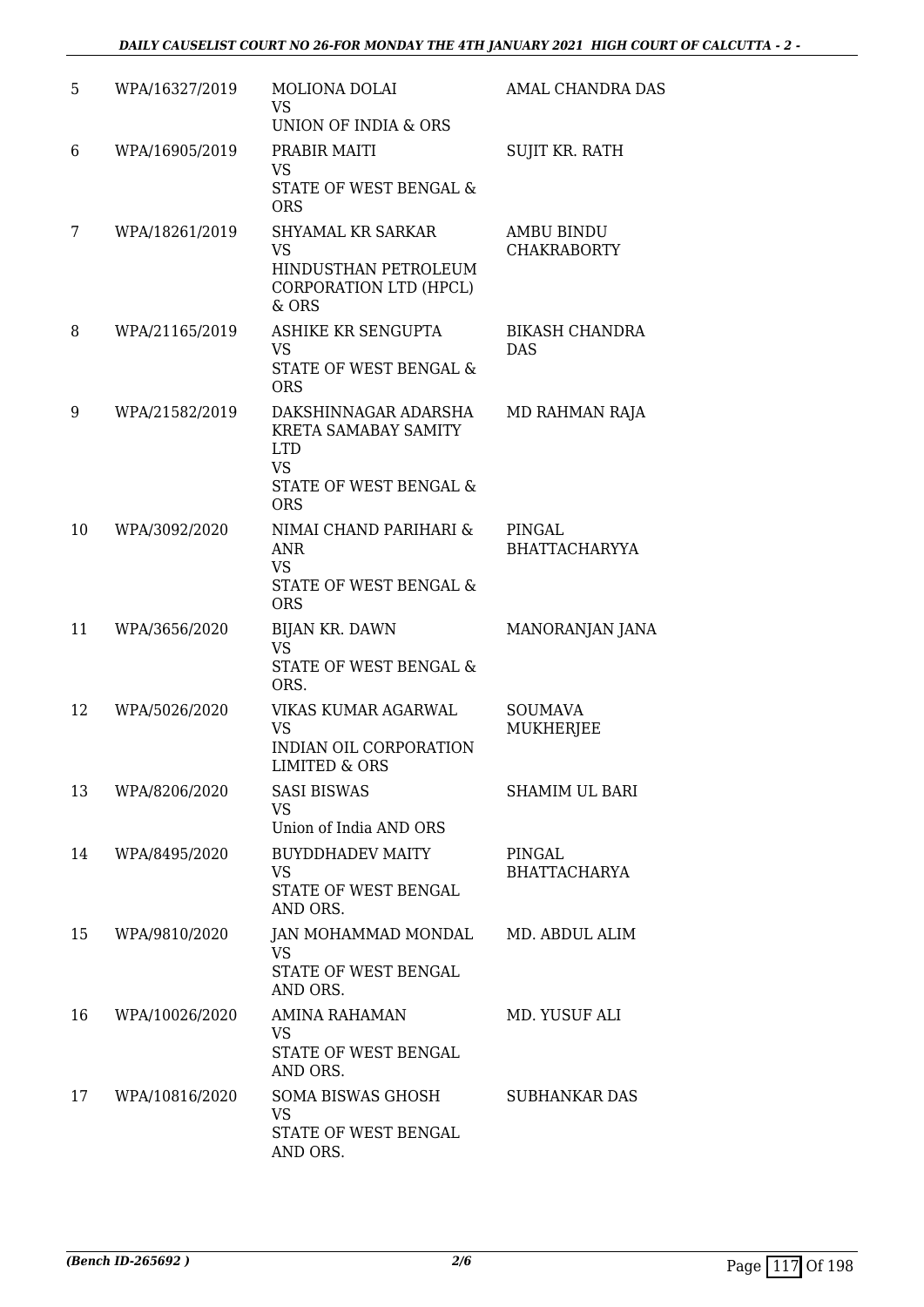| 18 | WPA/10953/2020 | AJOY KUMAR DAS<br><b>VS</b>                                                                                                              | MADAN MOHAN ROY                      |
|----|----------------|------------------------------------------------------------------------------------------------------------------------------------------|--------------------------------------|
|    |                | STATE OF WEST BENGAL<br>AND ORS.                                                                                                         |                                      |
|    |                | <b>MOTION</b>                                                                                                                            |                                      |
| 19 | WPA/3319/2019  | BROJEN KUMAR KOLEY<br><b>VS</b>                                                                                                          | BAIDURYA GHOSAL                      |
|    |                | STATE OF WEST BENGAL &<br><b>ORS</b>                                                                                                     |                                      |
| 20 | WPA/8909/2019  | NEW HOSIERY IMPEX PVT.<br>LTD.<br><b>VS</b>                                                                                              | <b>SUHDIR KUMAR</b><br>MEHTA         |
|    |                | ADDL. DIRECTOR<br>GENERAL, DIRECT. OF<br>REVENUE INTELLIGENCE &<br><b>ORS</b>                                                            |                                      |
| 21 | WPA/21225/2019 | M/S P.M. ENTERPRISES<br>(CAL) PVT. LTD. & ANR<br><b>VS</b>                                                                               | MONIRUZZAMAN                         |
|    |                | UNION OF INDIA & ORS                                                                                                                     |                                      |
| 22 | WPA/21711/2019 | ROBOTICS AUTOMATION (I) P C BOSE<br><b>PVT LTD</b><br><b>VS</b>                                                                          |                                      |
|    |                | FAST TRACK COURT,<br><b>BENCH-III &amp; ORS</b>                                                                                          |                                      |
| 23 | WPA/21967/2019 | M/S INDUSTRIAL TRADE<br>CORPORATION<br><b>VS</b><br>DEPUTY COMMISSIONER<br>OF SALES TAX,<br><b>BALLYGUNGE CHARGE &amp;</b><br><b>ORS</b> | <b>SHOVAN GHOSH</b>                  |
| 24 | WPA/21981/2019 | <b>SOHOM SHIPPING</b><br>SERVICES PVT. LTD. & ANR<br>VS<br>UNION OF INDIA & ORS                                                          | PROSENJIT DAS                        |
| 25 | WPA/21983/2019 | KAMALESH JAIRAMDAS<br>TEJWANI<br><b>VS</b><br>THE GOODS & SERVICES<br>TAX NETWORK & ORS                                                  | RAKHI DEY                            |
| 26 | WPA/22050/2019 | CEAT LIMITED & ANR<br>VS.<br>STATE OF WEST BENGAL &<br><b>ORS</b>                                                                        | <b>SOUVIK DUTTA</b>                  |
| 27 | WPA/23216/2019 | M/S. YIGH ENTERPRISE<br><b>VS</b><br>UNION OF INDIA & ORS                                                                                | <b>ABHISEK BARAN DAS</b>             |
| 28 | WPA/23238/2019 | SANJAY JAIN<br><b>VS</b><br>SALES TAX OFFICER,<br>TALTALA CHARGE & ORS                                                                   | <b>RITURAJ</b><br><b>CHAKRABORTY</b> |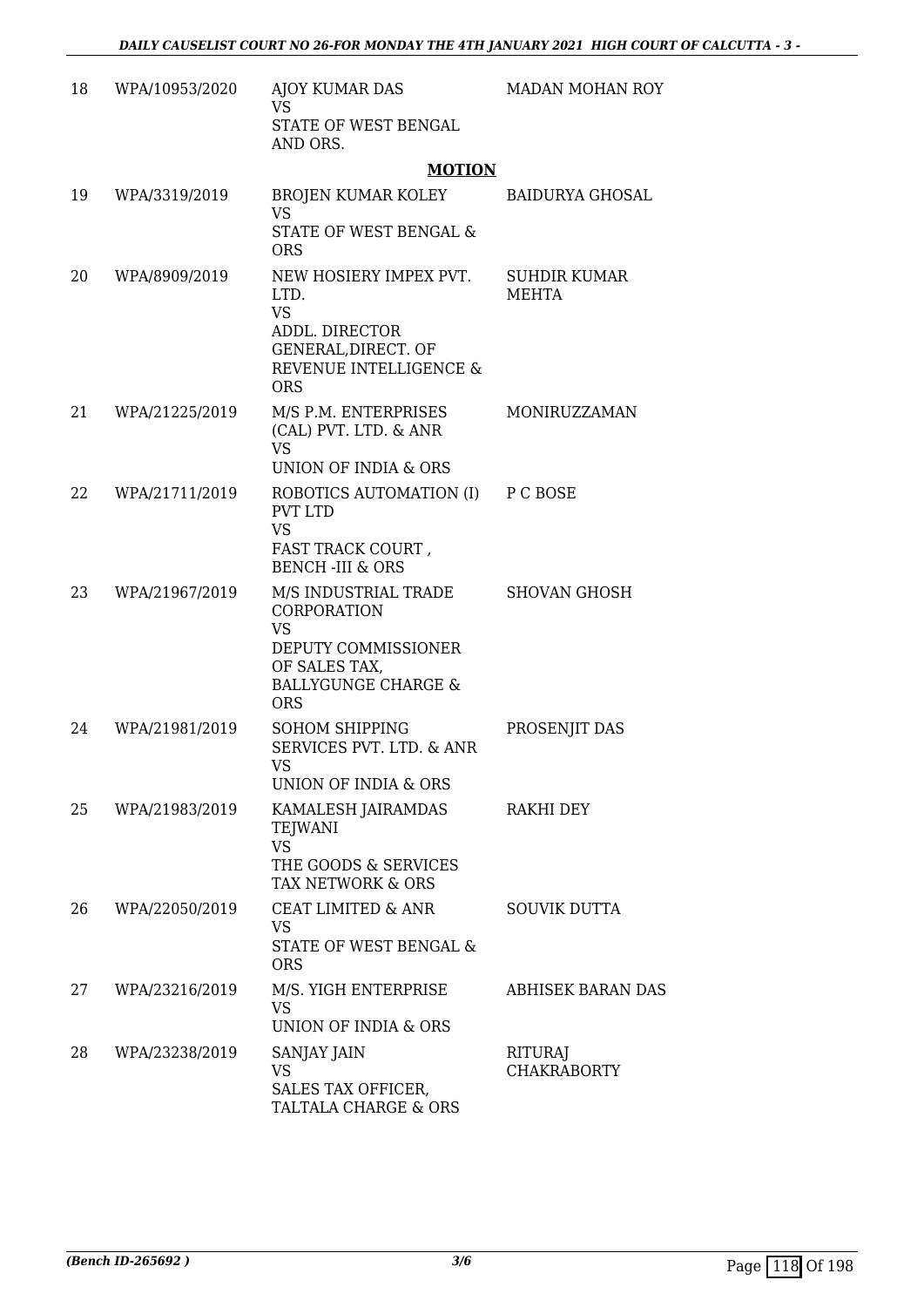| 29 | WPA/23349/2019 | L. MADANLAL<br>(ALUMINIUM) LIMITED<br><b>VS</b><br>JOINT COMMISSIONER,<br>CENTRAL AUDIT UNIT &<br><b>ORS</b>        | RAJARSHI<br><b>CHATTERJEE</b>       |
|----|----------------|---------------------------------------------------------------------------------------------------------------------|-------------------------------------|
| 30 | WPA/23515/2019 | EXOTIC FASHIONS PVT LTD<br><b>VS</b><br>SUPERITENSENT-RANG-<br>-I, BALLYGUNGE DIVISION &<br><b>ORS</b>              | PIYAL GUPTA                         |
| 31 | WPA/23690/2019 | M/S SIEMENS LTD<br><b>VS</b><br>SR. JOINT COMMISSIONER<br>OF COMMERCIAL<br>TAXES, CORPORATE<br>DIV&ORS              | PIYAL GUPTA                         |
| 32 | WPA/23953/2019 | KUNAL NANGALIA<br><b>VS</b><br>SALES TAX OFFICER,<br>RADHA BAZAR CHARGE,<br>W.B. & ORS                              | <b>BULBULI BASU</b>                 |
| 33 | WPA/23990/2019 | UNITED MACHINERY &<br><b>APPLIANCES</b><br><b>VS</b><br><b>SALES TAX OFFICER,</b><br>PRINCEP STREET CHARGE<br>& ORS | RAJARSHI<br><b>CHATTERJEE</b>       |
| 34 | WPA/24027/2019 | <b>BHANU PRASAD KHAN</b><br><b>VS</b><br><b>COMMISSIONER OF</b><br><b>INCOME TAX KOLKATA &amp;</b><br><b>ORS</b>    | <b>DEBANWITA</b><br><b>PRAMANIK</b> |
| 35 | WPA/82/2020    | M/S JCB INDIA LTD<br><b>VS</b><br>UNION OF INDIA & ORS                                                              | <b>HIMANGSU KR RAY</b>              |
| 36 | WPA/186/2020   | RANJITA JHA PROP. OF M/S<br><b>SHIVAM TRADERS</b><br><b>VS</b><br>STATE OF WEST BENGAL &<br><b>ORS</b>              | <b>SUPRIYON</b><br><b>MUKHERJEE</b> |
| 37 | WPA/187/2020   | RANJITA JHA PROP. OF M./S<br><b>SHIVAM TRADERS</b><br><b>VS</b><br>STATE OF WEST BENGAL &<br><b>ORS</b>             | SUPRIYO MUKHERJEE                   |
| 38 | WPA/236/2020   | ABDUL MANNAN KHAN<br><b>VS</b><br>THE GOODS & SERVICES<br>TAX COUNCIL& ORS                                          | DEBANUJ BASU<br><b>THAKUR</b>       |
| 39 | WPA/868/2020   | SMTC STEEL & POWER PVT.<br>LTD.<br><b>VS</b><br>ASST. COMMISSIONER OF<br>STATE TAX, GST & ORS                       | <b>SHOVAN GHOSH</b>                 |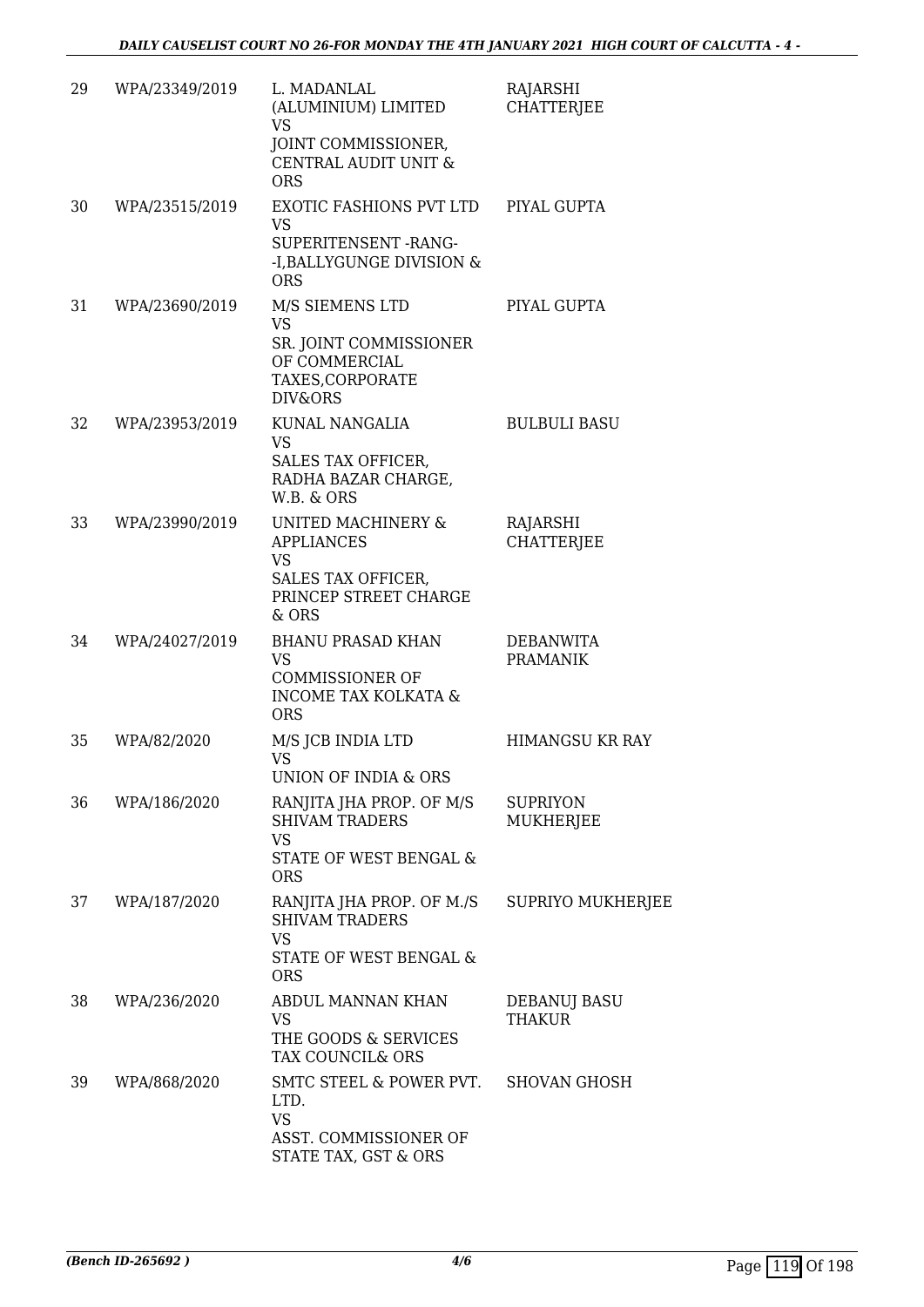| 40 | WPA/2512/2020     | THE BEGAL ROWING CLUB<br>$&$ ANR<br><b>VS</b><br>UNION OF INDIA & ORS                                                                       | ARNABI DUTTA                          |
|----|-------------------|---------------------------------------------------------------------------------------------------------------------------------------------|---------------------------------------|
| 41 | WPA/3531/2020     | ANANDA MARGA<br>PRACARAKA SAMGHA &<br>ANR.<br><b>VS</b><br>UNION OF INDIA & ORS.                                                            | ANUJIT MOOKHERJI                      |
| 42 | WPA/4416/2020     | VISHNU ENGG. CORP.<br><b>VS</b><br>UNION OF INDIA & ORS.                                                                                    | SHAKEEL MD.<br>AKHTER                 |
| 43 | WPA/4719/2020     | <b>B.S. POLYCRAFT &amp; ANR</b><br><b>VS</b><br><b>ASSISTANT</b><br>COMMISSIONER, RANGE<br>II, KHARDAH CENT, GST &<br>CX, KOL&O             | RAJARSHI<br><b>CHATTERJEE</b>         |
| 44 | WPA/4722/2020     | <b>B.S. POLYCRAFT &amp; ANR</b><br>VS<br><b>ASSISTANT</b><br>COMMISSIONER , RANGE<br><b>II, KARDAH &amp; ORS</b>                            | RAJARSHI<br><b>CHATTERJEE</b>         |
| 45 | WPA/4814/2020     | <b>MANAS KUMAR MAITRA</b><br><b>VS</b><br>UNION OF INDIA & ORS                                                                              | TAPAS SAHA                            |
| 46 | WPA/5239/2020     | M/S. JAYASHREE<br>ELECTROMECH PVT. LTD. &<br>ANR<br><b>VS</b><br>THE W B STATE<br><b>ELECTRICITY</b><br>TRANSMISSION COMPANY<br>LTD. & ORS  | <b>SUDEEP PAL</b><br><b>CHOUDHURI</b> |
|    | IA NO: CAN/1/2020 |                                                                                                                                             |                                       |
| 47 | WPA/8298/2020     | <b>VIJAY JAISWAL</b><br>VS<br>SUPERINTENDENT RANGE<br>1 SHYAMBAZAR DIVISION<br>KOLKATA GST BHAWAN<br><b>AND ORS</b>                         | <b>ABHIJIT DAS</b>                    |
| 48 | WPA/9059/2020     | SREI EQUIPMENT FINANCE<br>LTD AND ANR<br><b>VS</b><br>THE DY.COMM CGST AND<br>CS, KOLKOKA NORTH<br><b>COMMISSIONERATE AND</b><br><b>ORS</b> | <b>SUDESHNA</b><br><b>MAZUMDER</b>    |
| 49 | WPA/9356/2020     | GABANA AGGREGATES AND<br>PROJECTS PVT. LTD<br><b>VS</b><br>UNION OF INDIA AND ORS.                                                          | PRADIPTA BOSE                         |
| 50 | WPA/9507/2020     | SANGITA GOPE<br><b>VS</b><br>UNION OF INDIA AND ORS.                                                                                        | KASHISWAR GHOSAL                      |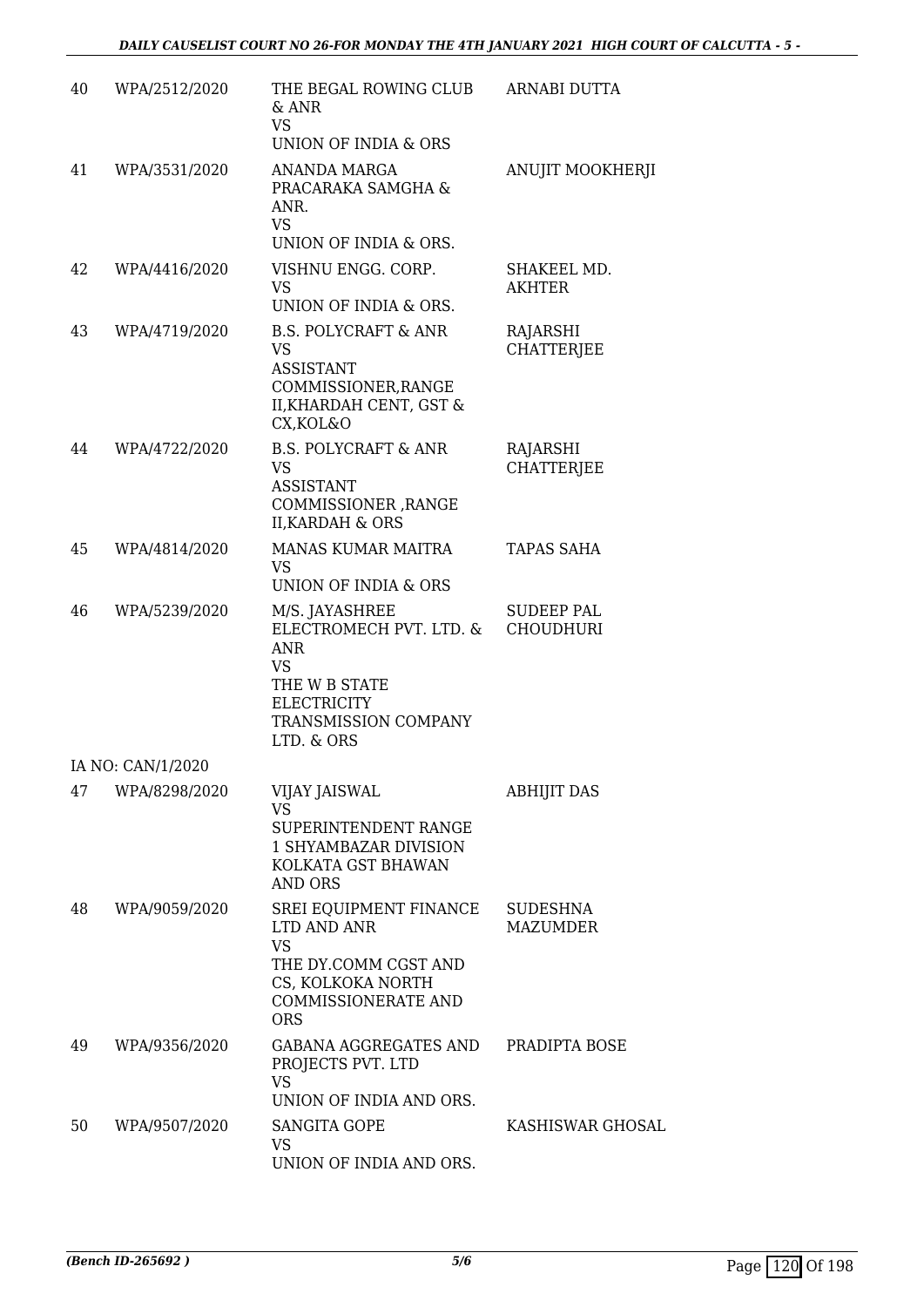| 51 | WPA/10207/2020                          | M/S BALAJI AGENCY<br><b>VS</b>                                                                                   | <b>NILOTPAL</b><br><b>CHOWDHURY</b>     |
|----|-----------------------------------------|------------------------------------------------------------------------------------------------------------------|-----------------------------------------|
|    |                                         | UNION OF INDIA AND ORS.                                                                                          |                                         |
| 52 | WPA/10658/2020                          | M/S. MINING AND<br><b>ENGINEERING</b><br><b>CORPORATION</b><br>VS.                                               | NILU CHOWDHURY                          |
|    |                                         | UNION OF INDIA AND ORS.                                                                                          |                                         |
| 53 | WPA/11392/2020                          | SANJAY KUMAR SOMANI<br>VS<br>DY. COMMISSIONER OF<br>REVENUE, ALIPURDUAR<br>ZONE AND ORS                          | PIYAL GUPTA                             |
|    |                                         | <b>APPLICATION</b>                                                                                               |                                         |
| 54 | WPA/10894/2011                          | SADHANA SINGH<br>VS.<br>UNION OF INDIA & ORS                                                                     | PINGAL<br><b>BHATTACHARYYA</b>          |
|    |                                         | IA NO: CAN/1/2020(Old No:CAN/2353/2020), CAN/2/2020(Old No:CAN/2355/2020)                                        |                                         |
| 55 | WPA/705/2019                            | <b>LAXMI BASFORE</b><br><b>VS</b><br>SR AREA MANAGER, INDIAN<br>OIL CORP LTD, SILIGURIA<br><b>AREA &amp; ORS</b> | <b>JUIN DUTTA</b><br><b>CHAKRABORTY</b> |
|    | IA NO: CAN/1/2020(Old No:CAN/2380/2020) |                                                                                                                  |                                         |
| 56 | WPA/7257/2019                           | <b>VIPUL ANAND SINGH</b><br>VS<br>INDIAN OIL CORPORATION<br>LTD & ORS                                            | <b>PINGAL</b><br><b>BHATTACHARYYA</b>   |
|    | IA NO: CAN/1/2020                       |                                                                                                                  |                                         |
| 57 | WPA/20551/2019                          | SHYAMPADA BHUNIA<br>VS<br>STATE OF WEST BENGAL &<br><b>ORS</b>                                                   | <b>SAYANTAN HAZRA</b>                   |
|    | wt58 CPAN/655/2020                      | SHYAMAPADA BHUINIA<br><b>VS</b><br>RABINDRANATH BAG AND<br>ANR                                                   | <b>SYANTAN HAZRA</b>                    |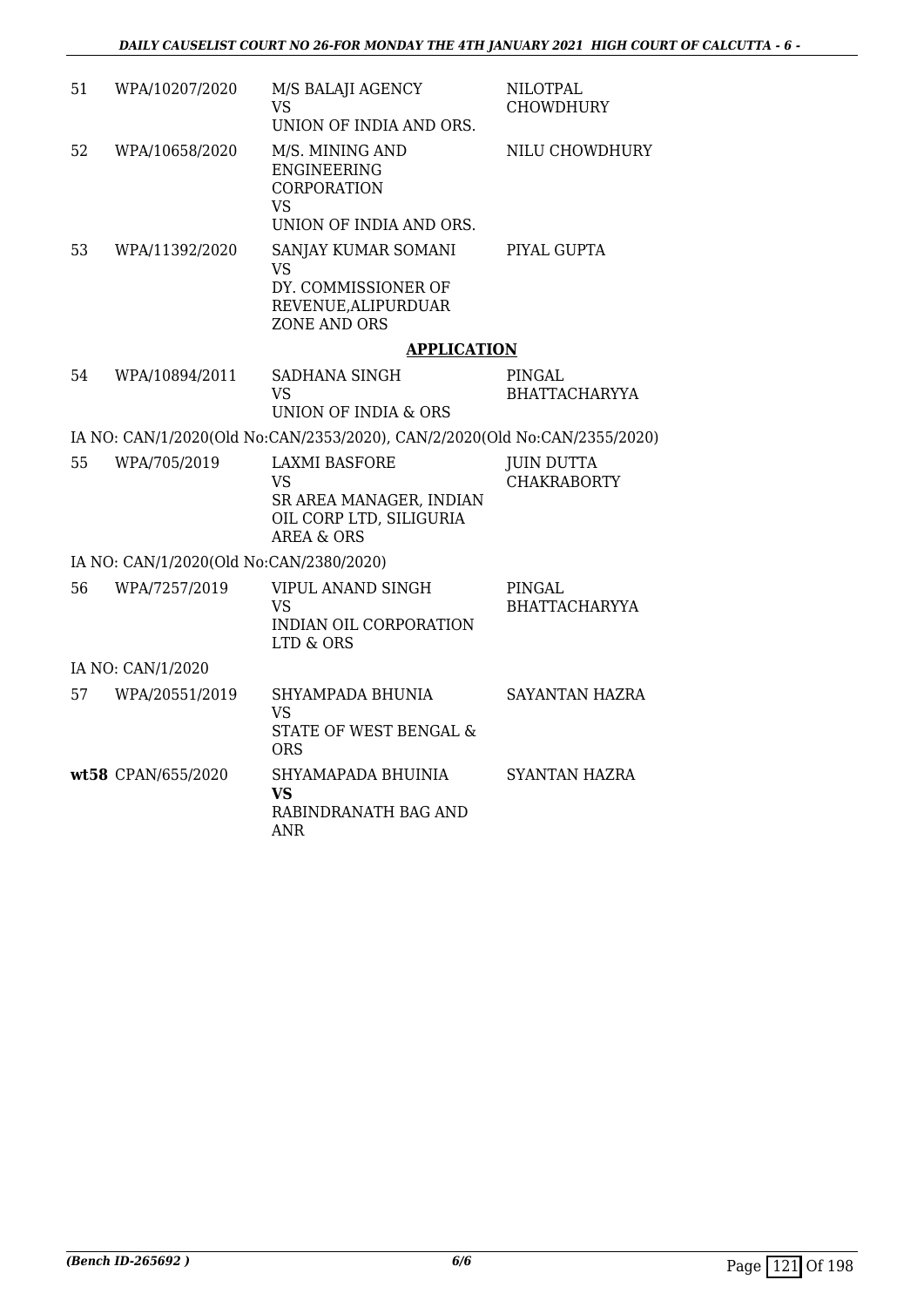

## In The High Court at Calcutta

## **Appellate Side**

**DAILY CAUSELIST For Monday The 4th January 2021**

**COURT NO. 15**

**SINGLE BENCH (SB - X) AT 10:45 AM HON'BLE JUSTICE RAJARSHI BHARADWAJ (VIA VIDEO CONFERENCE)**

#### **ON AND FROM MONDAY, THE 7TH DECEMBER, 2020 - MATTERS (INCLUDING MOTIONS) UNDER ARTICLE 226 OF THE CONSTITUTION RELATING TO PRIMARY EDUCATION UNDER GROUP-II INCLUDING SERVICES AND APPLICATIONS CONNECTED THERETO;**

**MATTERS (INCLUDING MOTIONS) UNDER ARTICLE 226 OF THE CONSTITUTION RELATING TO COLLEGES, UNIVERSITIES AND LIBRARIES UNDER GROUP - II INCLUDING SERVICES AND APPLICATIONS CONNECTED THERETO.**

**NOTE : EVERY MONDAY & TUESDAY NEW MOTION, URGENT MOTION AND MOTION WILL BE TAKEN UP SERIALLY.**

**NOTE : EVERY WEDNESDAY & THURSDAY URGENT MOTION AND MOTION WILL BE TAKEN UP SERIALLY.**

**NOTE : EVERY FRIDAY APPLICATION & MOTION WILL BE TAKEN UP SERIALLY.**

**NOTE : MENTIONING WILL BE ALLOWED ONLY ON VIRTUAL MODE.**

**NOTE : NO UPGRADATION WILL BE ALLOWED.**

**NOTE : MATTERS WILL BE TAKEN UP THROUGH PHYSICAL HEARING WHEN BOTH THE PARTIES ARE AGREED.**

|                |                                     | TO BE MENTIONED                                                     |                           |
|----------------|-------------------------------------|---------------------------------------------------------------------|---------------------------|
| 1              | WPA/11138/2020<br>(Non-Prosecution) | SAMPAT MAJI<br>VS.<br>STATE OF WEST BENGAL AND<br>ORS.              | MD ALAUDDIN MANDAL        |
|                |                                     | <b>NEW MOTION</b>                                                   |                           |
| $\mathfrak{D}$ | WPA/1989/2020                       | MD RAFIOUE ALAM & ORS<br>VS<br>STATE OF WEST BENGAL & ORS           | MD. M NAZAR<br>CHOWDHURY  |
| 3              | WPA/3391/2020                       | MD. ABUZER TAMANNAI & ORS.<br>VS.<br>STATE OF WEST BENGAL &<br>ORS. | MD. M. NAZAR<br>CHOWDHURY |
| 4              | WPA/10417/2020                      | MAIMUNA KHATUN<br>VS<br>STATE OF WEST BENGAL AND<br>ORS.            | KAMAL KANTA KAR           |

## **TO BE MENTIONED**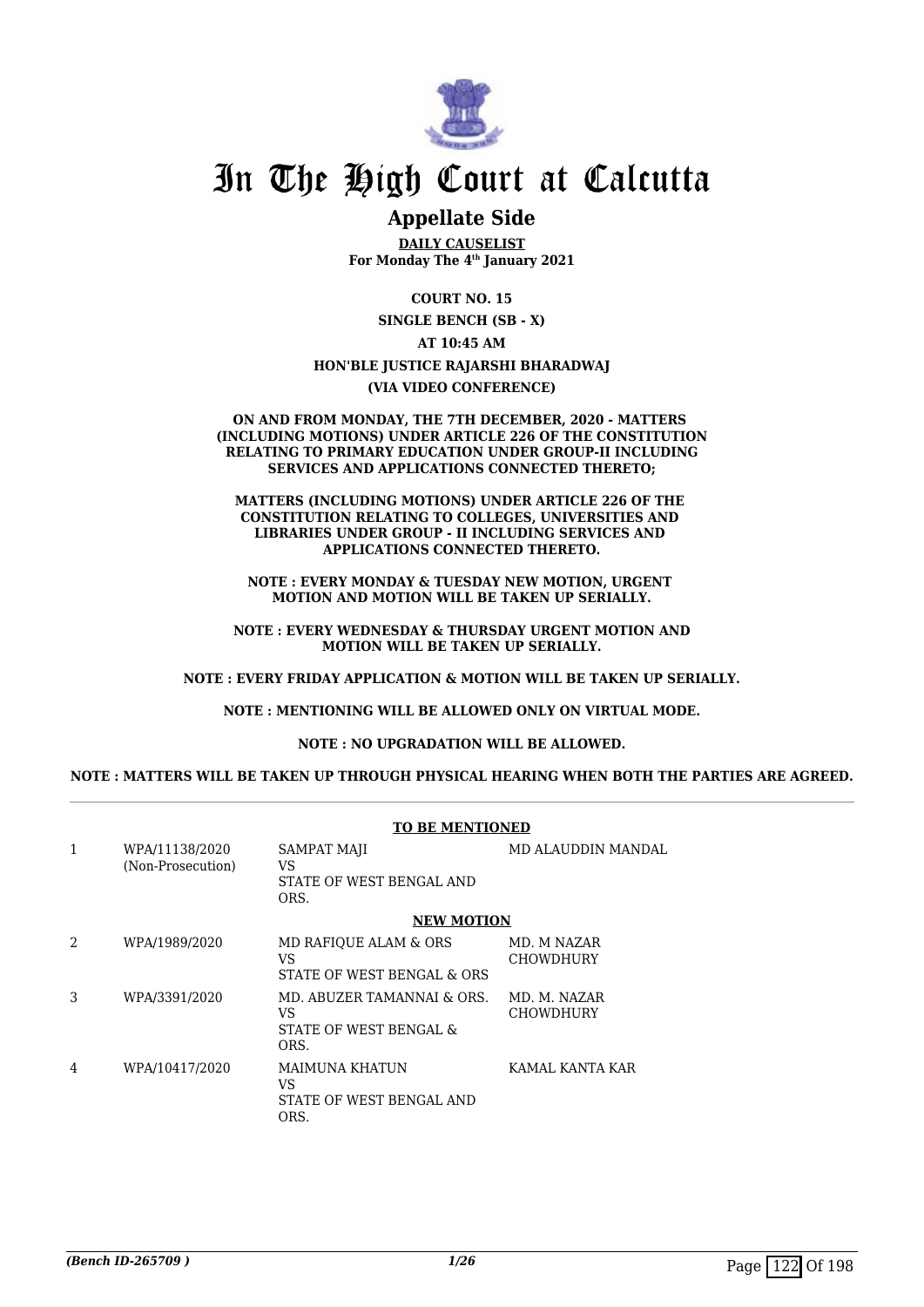| 5  | WPA/10436/2020 | <b>SAFIA KHATUN</b><br>VS<br>THE STATE OF WEST BENGAL                  | <b>NABANKUR PAUL</b> |
|----|----------------|------------------------------------------------------------------------|----------------------|
|    |                | ANDORS                                                                 |                      |
| 6  | WPA/10439/2020 | <b>MANAS PAL</b><br><b>VS</b>                                          | NABANKUR PAUL        |
|    |                | THE STATE OF WEST BENGAL<br><b>AND ORS</b>                             |                      |
| 7  | WPA/10478/2020 | NANDITA MONDAL<br><b>VS</b>                                            | PARTHA CHAKRABORTY   |
|    |                | STATE OF WEST BENGAL AND<br>ORS.                                       |                      |
| 8  | WPA/10497/2020 | PUJA SANTRA                                                            | SIDDHARTHA SARKAR    |
|    |                | VS<br>STATE OF WEST BENGAL AND<br>ORS.                                 |                      |
| 9  | WPA/10542/2020 | RAJU SEKH AND ANOTHER<br>VS                                            | <b>GOPA BISWAS</b>   |
|    |                | STATE OF WEST BENGAL AND<br>ORS.                                       |                      |
| 10 | WPA/10546/2020 | DAYAMAY MURMU                                                          | ARUNAVA PATI         |
|    |                | VS<br>STATE OF WEST BENGAL AND<br>ORS.                                 |                      |
| 11 | WPA/10548/2020 | PARTHA SARATHI PATRA<br><b>VS</b>                                      | ARUNAVA PATI         |
|    |                | State of West Bengal                                                   |                      |
| 12 | WPA/10553/2020 | ALAMGIR MONDAL AND<br><b>OTHERS</b><br>VS.<br>STATE OF WEST BENGAL AND | KUSHAL DAS           |
| 13 | WPA/10558/2020 | ORS.<br><b>SUJAN CHATTERJEE</b>                                        | DIBYENDU CHATTERJEE  |
|    |                | VS<br>STATE OF WEST BENGAL AND<br>ORS.                                 |                      |
| 14 | WPA/10564/2020 | SOUMEN SINGHA MAHAPATRA<br><b>AND ANR</b><br><b>VS</b>                 | TAMAL TARU PANDA     |
|    |                | STATE OF WEST BENGAL AND<br>ORS.                                       |                      |
| 15 | WPA/10567/2020 | NILUFAR RAHAMAN AND<br><b>OTHERS</b>                                   | PALASH MUKHERJEE     |
|    |                | <b>VS</b><br>STATE OF WEST BENGAL AND<br>ORS.                          |                      |
| 16 | WPA/10570/2020 | MANASH KUMAR SARKAR<br>VS.                                             | ANINDA BHATTACHARYA  |
|    |                | STATE OF WEST BENGAL AND<br>ORS.                                       |                      |
| 17 | WPA/10572/2020 | MANDIRA DAS BAIRAGYA AND<br><b>OTHERS</b><br><b>VS</b>                 | PALASH MUKHERJEE     |
|    |                | STATE OF WEST BENGAL AND<br>ORS.                                       |                      |
| 18 | WPA/10592/2020 | DR. GOUTAM KUMAR MAITY<br><b>VS</b>                                    | KANAI LAL SAMANTA    |
|    |                | STATE OF WEST BENGAL AND<br>ORS.                                       |                      |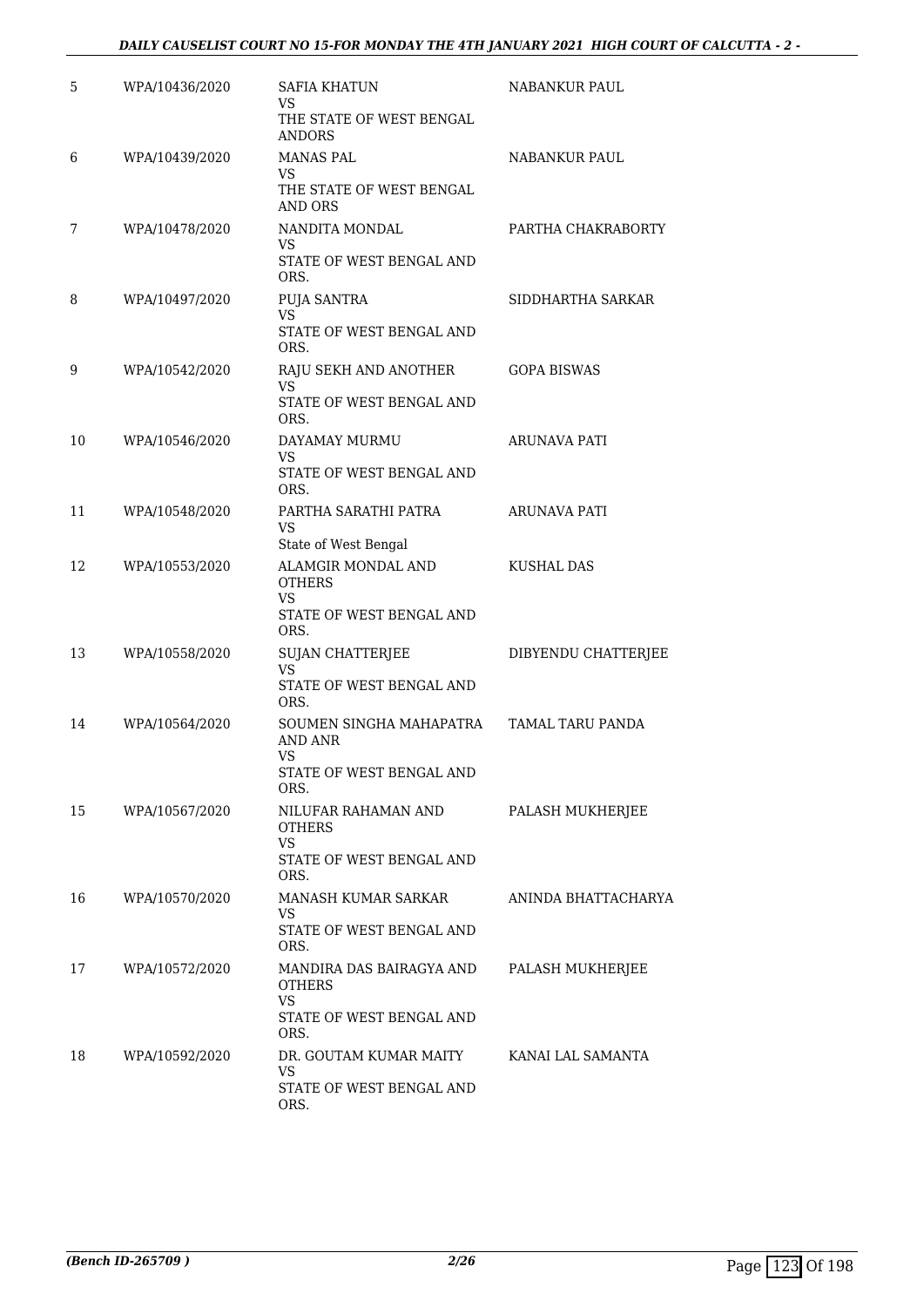## *DAILY CAUSELIST COURT NO 15-FOR MONDAY THE 4TH JANUARY 2021 HIGH COURT OF CALCUTTA - 3 -*

| 19 | WPA/10622/2020 | <b>SUBRATA BASAK</b><br>VS<br>STATE OF WEST BENGAL AND | PRAMITA BANERJEE                 |
|----|----------------|--------------------------------------------------------|----------------------------------|
|    |                | ORS.                                                   |                                  |
| 20 | WPA/10738/2020 | MD SAHABUDDIN<br><b>VS</b>                             | SUDIPTA DASGUPTA                 |
|    |                | STATE OF WEST BENGAL AND<br>ORS.                       |                                  |
| 21 | WPA/10745/2020 | JHUMA HATUI<br>VS.                                     | PRABIR KUMAR<br><b>CHOUDHURI</b> |
|    |                | STATE OF WEST BENGAL AND<br>ORS.                       |                                  |
| 22 | WPA/10746/2020 | <b>BARNALI KUIRI AND ORS</b><br>VS                     | ANWESHA HALDER                   |
|    |                | STATE OF WEST BENGAL AND<br>ORS.                       |                                  |
| 23 | WPA/10751/2020 | MOUSUMI DEY AND ORS                                    | SUDIPTA DASGUPTA                 |
|    |                | VS<br>STATE OF WEST BENGAL AND<br>ORS.                 |                                  |
| 24 | WPA/10758/2020 | SUBRATA DALUI AND ORS<br>VS                            | SUDIPTA DASGUPTA                 |
|    |                | STATE OF WEST BENGAL AND<br>ORS.                       |                                  |
| 25 | WPA/10765/2020 | <b>BASUDEB ADHIKARY</b><br>VS.                         | <b>GORA CHAND SAMANTA</b>        |
|    |                | STATE OF WEST BENGAL AND<br>ORS.                       |                                  |
| 26 | WPA/10768/2020 | SURAJIT DAS AND ORS<br>VS                              | <b>GOPAL DAS</b>                 |
|    |                | STATE OF WEST BENGAL AND<br>ORS.                       |                                  |
| 27 | WPA/10775/2020 | SANGITA MAITY AND ORS<br>VS                            | <b>GOPAL DAS</b>                 |
|    |                | STATE OF WEST BENGAL AND<br>ORS.                       |                                  |
| 28 | WPA/10796/2020 | REKHA MAITY                                            | BHASKAR CHANDRA                  |
|    |                | VS<br>STATE OF WEST BENGAL AND<br>ORS.                 | MANNA                            |
| 29 | WPA/10799/2020 | KUHELI GHOSH AND ORS<br>VS                             | SOMESH KR GHOSH                  |
|    |                | STATE OF WEST BENGAL AND<br>ORS.                       |                                  |
| 30 | WPA/10843/2020 | MAYNUDDIN KHAN<br>VS.                                  | NAYEEMUL HAQUE                   |
|    |                | STATE OF WEST BENGAL AND<br>ORS.                       |                                  |
| 31 | WPA/10859/2020 | <b>GOURANGA DAS AND OTHERS</b><br>VS                   | <b>GOPA BISWAS</b>               |
|    |                | STATE OF WEST BENGAL AND<br>ORS.                       |                                  |
| 32 | WPA/10875/2020 | <b>SOHAM GHORAI</b><br>VS.                             | JAYANTA<br><b>BHATTACHARYYA</b>  |
|    |                | STATE OF WEST BENGAL AND<br>ORS.                       |                                  |
| 33 | WPA/10876/2020 | <b>MANDIRA ROY</b><br><b>VS</b>                        | SANDIP GHOSH                     |
|    |                | STATE OF WEST BENGAL AND<br>ORS.                       |                                  |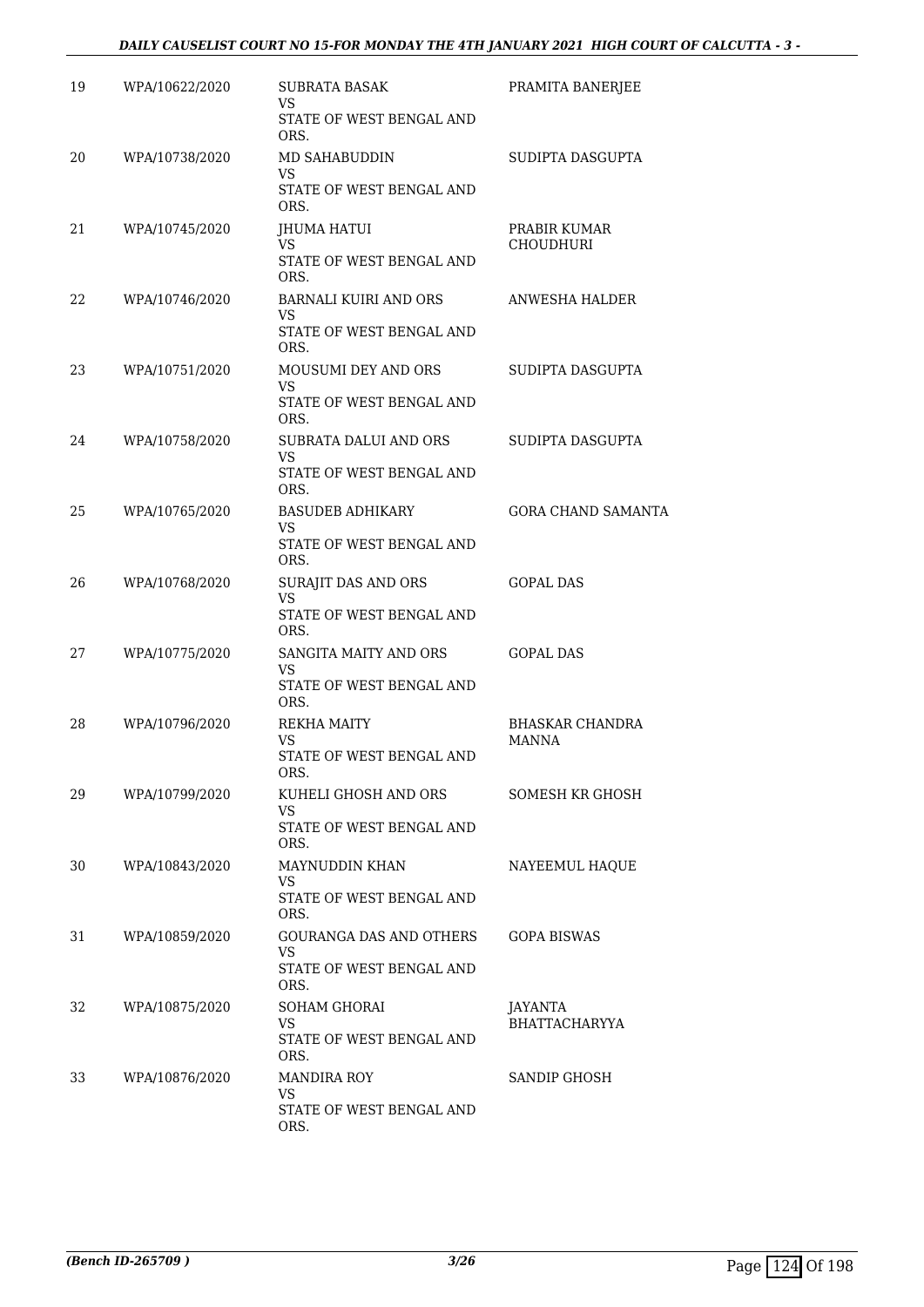## *DAILY CAUSELIST COURT NO 15-FOR MONDAY THE 4TH JANUARY 2021 HIGH COURT OF CALCUTTA - 4 -*

| 34 | WPA/10878/2020 | <b>KUNAL BAG</b><br>VS<br><b>STATE OF WEST BENGAL AND</b><br>ORS.             | JAYANTA<br><b>BHATTACHARYYA</b>    |
|----|----------------|-------------------------------------------------------------------------------|------------------------------------|
| 35 | WPA/10884/2020 | <b>SOMA BARMAN</b><br><b>VS</b><br><b>STATE OF WEST BENGAL AND</b><br>ORS.    | JAYANTA<br><b>BHATTACHARYYA</b>    |
| 36 | WPA/10956/2020 | FIROZ HOSSAIN MOLLA<br>VS<br>STATE OF WEST BENGAL AND                         | <b>GOLAM MOHAMMAD</b>              |
| 37 | WPA/10958/2020 | ORS.<br>SK.JAMSED ALI<br><b>VS</b><br>STATE OF WEST BENGAL AND<br>ORS.        | <b>GOLAM MOHAMMAD</b>              |
| 38 | WPA/10971/2020 | SRABANTI JANA<br>VS<br>STATE OF WEST BENGAL AND<br>ORS.                       | DILIP KUMAR SHYAMAL                |
| 39 | WPA/10972/2020 | PRADIP BARMAN<br>VS<br>STATE OF WEST BENGAL AND                               | DILIP KUMAR SHYAMAL                |
| 40 | WPA/10994/2020 | ORS.<br>GITA RANI MUKHERJEE<br>VS<br>STATE OF WEST BENGAL AND                 | SUBHRANGHUS PANDA                  |
| 41 | WPA/11001/2020 | ORS.<br>HEMLATA MAHATO<br>VS<br>STATE OF WEST BENGAL AND                      | PRIYANKA SAHA                      |
| 42 | WPA/11012/2020 | ORS.<br><b>SOUMITRA NEMO</b><br><b>VS</b><br>STATE OF WEST BENGAL AND<br>ORS. | TAMAL TARU PANDA                   |
| 43 | WPA/11040/2020 | PARTHA PRATIM MONDAL<br>VS<br>STATE OF WEST BENGAL AND<br>ORS.                | LAKSHMINATH<br><b>BHATTACHARYA</b> |
| 44 | WPA/11046/2020 | SABYASACHI MAHATA AND ANR<br>VS<br>UNION OF INDIA AND ORS.                    | SUDIPTA DASGUPTA                   |
| 45 | WPA/11060/2020 | <b>SAYAK GHOSH</b><br>VS<br>STATE OF WEST BENGAL AND<br>ORS.                  | ARITRA SHANKAR RAY                 |
| 46 | WPA/11093/2020 | CHANCHALA SAHANA<br>VS<br>STATE OF WEST BENGAL AND<br>ORS.                    | DIPA BHATTACHARYA                  |
| 47 | WPA/11097/2020 | NISHANATH CHATTERJEE<br>VS<br>STATE OF WEST BENGAL AND<br>ORS.                | DIPA BHATTACHARYA                  |
| 48 | WPA/11099/2020 | SK ASRAF ALI MONDAL<br>VS.<br>STATE OF WEST BENGAL AND<br>ORS.                | DIPA BHATTACHARYA                  |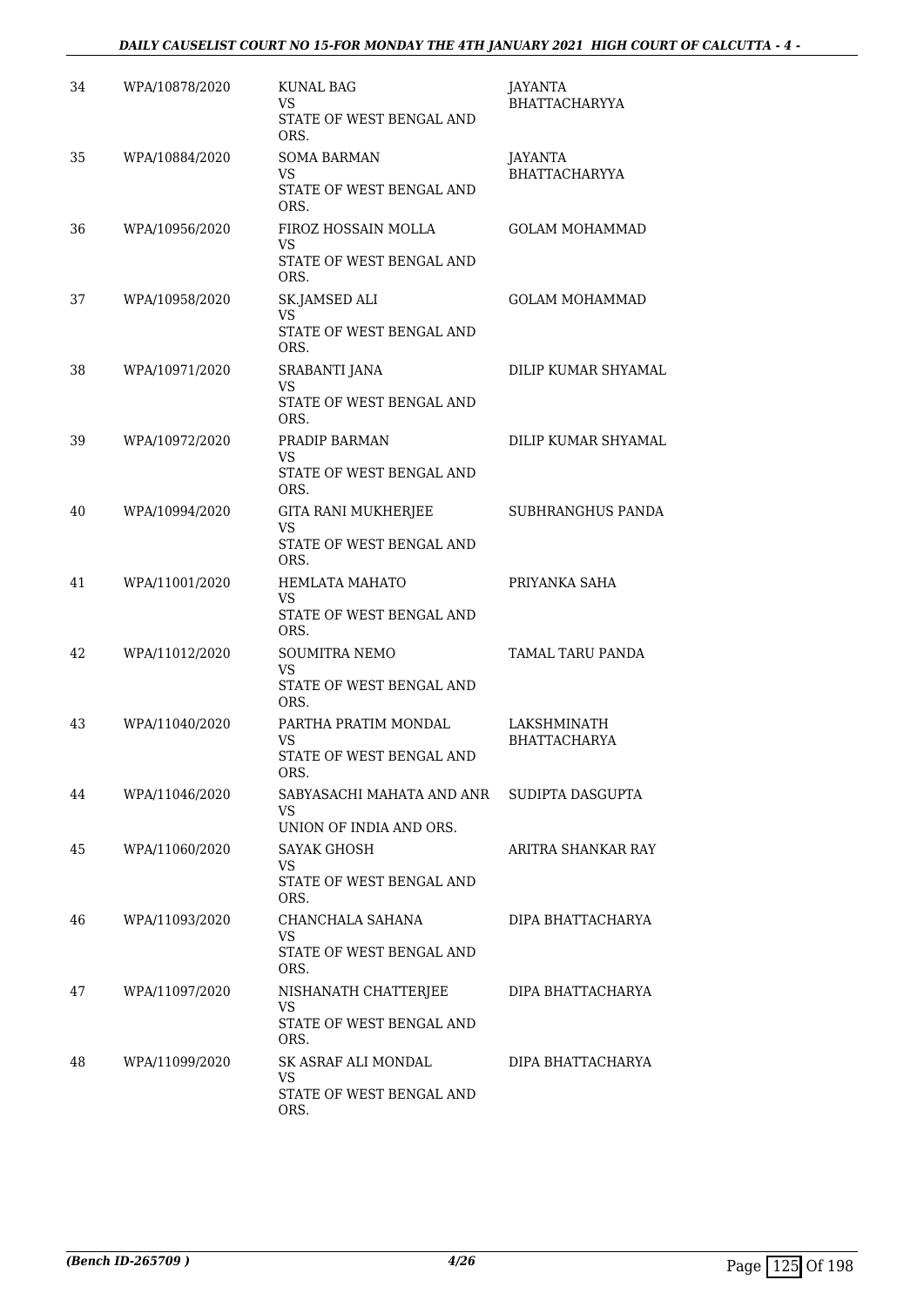| 49 | WPA/11103/2020 | MAYA GHOSH<br>VS<br>STATE OF WEST BENGAL AND<br>ORS.                | DIPA BHATTACHARYA              |
|----|----------------|---------------------------------------------------------------------|--------------------------------|
| 50 | WPA/11105/2020 | SANDHA RANI KOLEY<br>VS.<br>STATE OF WEST BENGAL AND<br>ORS.        | DIPA BHATTACHARYA              |
| 51 | WPA/11109/2020 | SWAPAN KUMAR GHOSH<br>VS<br><b>STATE OF WEST BENGAL AND</b><br>ORS. | NILAY BARAN MONDAL             |
| 52 | WPA/11113/2020 | MADAN MOHAN DAS<br><b>VS</b><br>State of West Bengal                | DIPA BHATTACHARYA              |
| 53 | WPA/11117/2020 | DEBABRATA MANDAL<br>VS<br>State of West Bengal                      | DIPA BHATTACHARYA              |
| 54 | WPA/11118/2020 | MOUSINA SUHANI<br>VS.<br>STATE OF WEST BENGAL AND<br>ORS.           | <b>SUNIT KUMAR ROY</b>         |
| 55 | WPA/11119/2020 | <b>MADAN MOHAN DAS</b><br>VS<br>State of West Bengal                | DIPA BHATTACHARYA              |
| 56 | WPA/11124/2020 | SHYAMA RANI MUKHERJEE<br>VS<br>State of West Bengal                 | DIPA BHATTACHARYA              |
| 57 | WPA/11128/2020 | DEBABRATA MANDAL<br>VS.<br>State of West Bengal                     | DIPA BHATTACHARYYA             |
| 58 | WPA/11131/2020 | JAGADISH PROSAD KOWAR<br>VS<br>State of West Bengal                 | DIPA BHATTACHARYA              |
| 59 | WPA/11133/2020 | <b>SAMIRAN BIBI</b><br>VS.<br>STATE OF WEST BENGAL AND<br>ORS.      | <b>BHARAT CHANDRA</b><br>SIMAI |
| 60 | WPA/11134/2020 | SHILPA SAMUI (ROY)<br>VS<br>STATE OF WEST BENGAL AND<br>ORS.        | ARKADIPTA SENGUPTA             |
| 61 | WPA/11137/2020 | <b>SUSHAMA NARU</b><br><b>VS</b><br>State of West Bengal            | DIPA BHATTACHARYYA             |
| 62 | WPA/11140/2020 | TARAK NATH GHOSH<br>VS.<br>State of West Bengal                     | DIPA BHATTACHARYYA             |
| 63 | WPA/11141/2020 | <b>ANNA GHOSH</b><br>VS<br>State of West Bengal                     | DIPA BHATTACHARYYA             |
| 64 | WPA/11142/2020 | NIRAPADA GHOSH<br><b>VS</b><br>State of West Bengal                 | DIPA BHATTACHARYYA             |
| 65 | WPA/11144/2020 | <b>BISWANATH GHOSH</b><br>VS<br>State of West Bengal                | DIPA BHATTACHARYYA             |
| 66 | WPA/11146/2020 | RADHARANI MANDI<br>VS<br>State of West Bengal                       | DIPA BHATTACHARYYA             |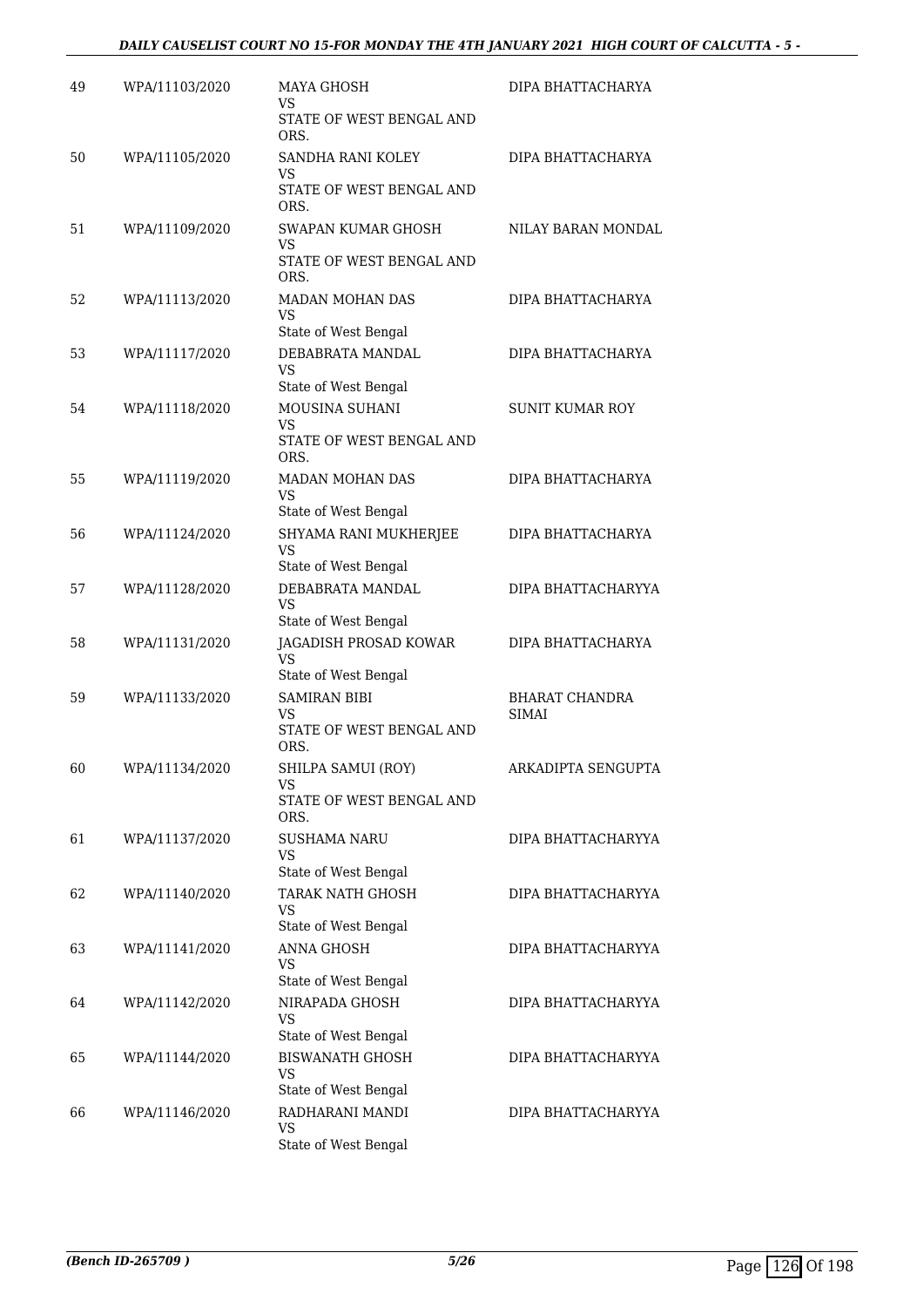| 67 | WPA/11151/2020 | PAPIA CHAKRABORTY<br>VS<br>STATE OF WEST BENGAL AND | ARGHYA CHAKRABARTI  |
|----|----------------|-----------------------------------------------------|---------------------|
|    |                | ORS.                                                |                     |
| 68 | WPA/11155/2020 | BAKUL CHANDRA SAMANTA<br>VS.                        | <b>BISWAJIT MAL</b> |
|    |                | STATE OF WEST BENGAL AND<br>ORS.                    |                     |
| 69 | WPA/11157/2020 | <b>GANGA RANI DAS</b><br>VS.                        | <b>BISWAJIT MAL</b> |
|    |                | STATE OF WEST BENGAL AND<br>ORS.                    |                     |
| 70 | WPA/11158/2020 | <b>BASANTI BESRA</b><br>VS                          | <b>BISWAJIT MAL</b> |
|    |                | STATE OF WEST BENGAL AND<br>ORS.                    |                     |
| 71 | WPA/11160/2020 | SWAPNA MAHATA AND OTHERS<br>VS                      | <b>BISWAJIT MAL</b> |
|    |                | STATE OF WEST BENGAL AND<br>ORS.                    |                     |
| 72 | WPA/11162/2020 | MIRA RANI KAR<br>VS                                 | <b>BISWAJIT MAL</b> |
|    |                | STATE OF WEST BENGAL AND<br>ORS.                    |                     |
| 73 | WPA/11164/2020 | TAPAN KUMAR TALADHI<br>VS.                          | <b>BISWAJIT MAL</b> |
|    |                | STATE OF WEST BENGAL AND<br>ORS.                    |                     |
| 74 | WPA/11166/2020 | AMAL KUMAR MITRA<br>VS.                             | <b>BISWAJIT MAL</b> |
|    |                | STATE OF WEST BENGAL AND<br>ORS.                    |                     |
| 75 | WPA/11168/2020 | SUSHAMA KHANRA<br><b>VS</b>                         | <b>BISWAJIT MAL</b> |
|    |                | STATE OF WEST BENGAL AND<br>ORS.                    |                     |
| 76 | WPA/11172/2020 | <b>MANAS RAY</b><br>VS                              | <b>SUDIP SARKAR</b> |
|    |                | STATE OF WEST BENGAL AND<br>ORS.                    |                     |
| 77 | WPA/11174/2020 | BAKUL CHANDRA SAMANTA<br>VS                         | <b>BISWAJIT MAL</b> |
|    |                | STATE OF WEST BENGAL AND<br>ORS.                    |                     |
| 78 | WPA/11175/2020 | <b>ARATI RAY</b><br>VS.                             | <b>SUDIP SARKAR</b> |
|    |                | STATE OF WEST BENGAL AND<br>ORS.                    |                     |
| 79 | WPA/11177/2020 | <b>BASANTI BESRA</b><br>VS                          | <b>BISWAJIT MAL</b> |
|    |                | STATE OF WEST BENGAL AND<br>ORS.                    |                     |
| 80 | WPA/11179/2020 | BHADRABATI PRADHAN<br>VS.                           | BISWAJIT MAL        |
|    |                | STATE OF WEST BENGAL AND<br>ORS.                    |                     |
| 81 | WPA/11180/2020 | SONALI GHOSH<br><b>VS</b>                           | Baidurya Ghosal     |
|    |                | STATE OF WEST BENGAL AND<br>ORS.                    |                     |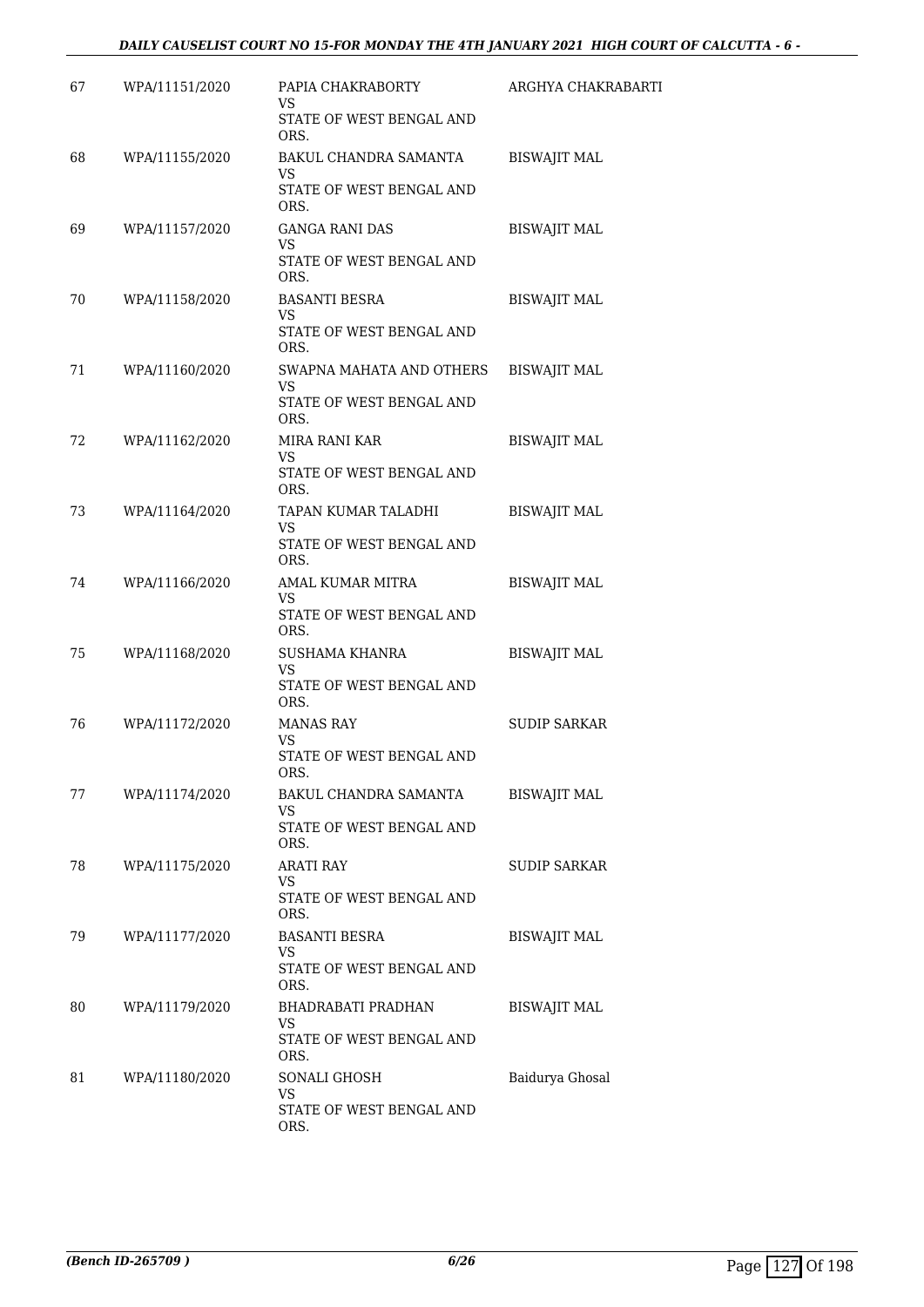## *DAILY CAUSELIST COURT NO 15-FOR MONDAY THE 4TH JANUARY 2021 HIGH COURT OF CALCUTTA - 7 -*

| 82 | WPA/11181/2020 | <b>ASHOKE KR BAGCHI</b><br>VS.                            | <b>SUDIP SARKAR</b>  |
|----|----------------|-----------------------------------------------------------|----------------------|
|    |                | STATE OF WEST BENGAL AND<br>ORS.                          |                      |
| 83 | WPA/11184/2020 | JUTHIKA RANI GHATAK<br><b>VS</b>                          | <b>BISWAJIT MAL</b>  |
|    |                | STATE OF WEST BENGAL AND<br>ORS.                          |                      |
| 84 | WPA/11186/2020 | PRAFULLA KUMAR SAMANTA<br>VS                              | <b>BISWAJIT MAL</b>  |
|    |                | STATE OF WEST BENGAL AND<br>ORS.                          |                      |
| 85 | WPA/11188/2020 | PARITOSH KR ROY<br>VS<br>STATE OF WEST BENGAL AND<br>ORS. | SABITA KHUTIA BHUNYA |
| 86 | WPA/11189/2020 | CHANDANA MAITI                                            | <b>BISWAJIT MAL</b>  |
|    |                | VS<br>STATE OF WEST BENGAL AND<br>ORS.                    |                      |
| 87 | WPA/11191/2020 | <b>MONI KUNDU</b><br>VS.                                  | SABITA KHUTIA BHUNYA |
|    |                | STATE OF WEST BENGAL AND<br>ORS.                          |                      |
| 88 | WPA/11192/2020 | SANTA BALA MANDAL<br>VS.                                  | <b>BISWAJIT MAL</b>  |
|    |                | STATE OF WEST BENGAL AND<br>ORS.                          |                      |
| 89 | WPA/11194/2020 | PARIMAL CHANDRA BHOWMIK<br>VS                             | SABITA KHUTIA BHUNYA |
|    |                | STATE OF WEST BENGAL AND<br>ORS.                          |                      |
| 90 | WPA/11195/2020 | SAUDAMINI BERA<br><b>VS</b>                               | <b>BISWAJIT MAL</b>  |
|    |                | STATE OF WEST BENGAL AND<br>ORS.                          |                      |
| 91 | WPA/11197/2020 | JHARESWAR TUDU<br>VS                                      | <b>SUDIP SARKAR</b>  |
|    |                | STATE OF WEST BENGAL AND<br>ORS.                          |                      |
| 92 | WPA/11199/2020 | SUBRATA CHATTERJEE<br><b>VS</b>                           | <b>SUDIP SARKAR</b>  |
|    |                | STATE OF WEST BENGAL AND<br>ORS.                          |                      |
| 93 | WPA/11202/2020 | KSHUDIRAM MANDAL<br>VS                                    | SANDIP GHOSH         |
|    |                | STATE OF WEST BENGAL AND<br>ORS.                          |                      |
| 94 | WPA/11203/2020 | <b>GITA RANI ROY</b><br>VS                                | <b>BISWAJIT MAL</b>  |
|    |                | STATE OF WEST BENGAL AND<br>ORS.                          |                      |
| 95 | WPA/11205/2020 | BISHNUPRIYA PRADHAN<br>VS                                 | <b>BISWAJIT MAL</b>  |
|    |                | STATE OF WEST BENGAL AND<br>ORS.                          |                      |
| 96 | WPA/11206/2020 | MADAN MOHAN SIT<br><b>VS</b>                              | SANDIP GHOSH         |
|    |                | STATE OF WEST BENGAL AND<br>ORS.                          |                      |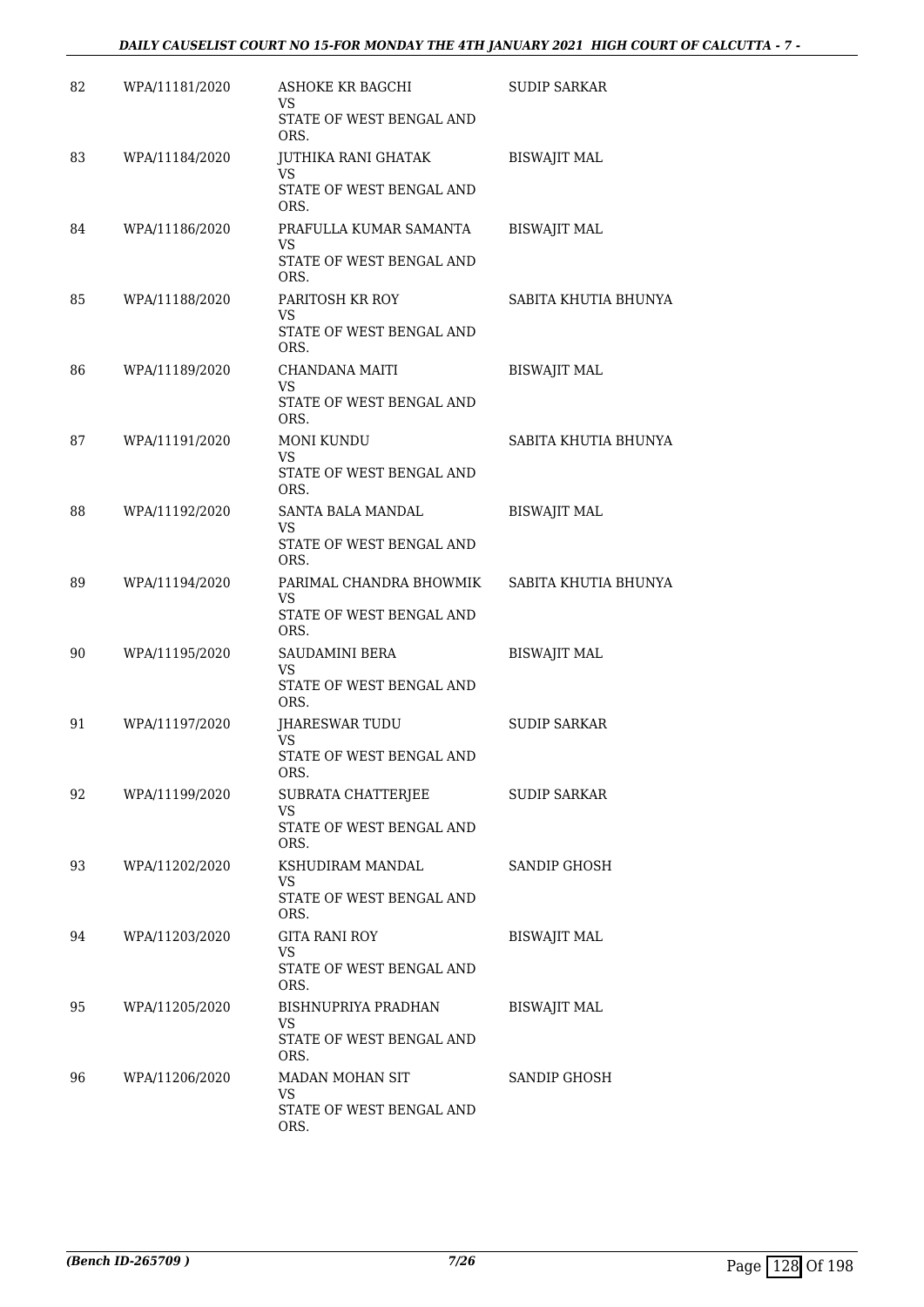## *DAILY CAUSELIST COURT NO 15-FOR MONDAY THE 4TH JANUARY 2021 HIGH COURT OF CALCUTTA - 8 -*

| 97  | WPA/11207/2020 | MANIK MANNA<br>VS.<br>STATE OF WEST BENGAL AND<br>ORS.                            | JAYANTA<br><b>BHATTACHARYYA</b> |
|-----|----------------|-----------------------------------------------------------------------------------|---------------------------------|
| 98  | WPA/11208/2020 | PUSPA SAMANTA<br><b>VS</b><br>STATE OF WEST BENGAL AND<br>ORS.                    | <b>BISWAJIT MAL</b>             |
| 99  | WPA/11209/2020 | SUBHASH CHANDRA PODDAR<br><b>VS</b><br>STATE OF WEST BENGAL AND<br>ORS.           | SABITA KHUTIA BHUNYA            |
| 100 | WPA/11211/2020 | BHADRABATI PRADHAN<br>VS<br>STATE OF WEST BENGAL AND<br>ORS.                      | <b>BISWAJIT MAL</b>             |
| 101 | WPA/11215/2020 | TARUN KUMAR SARDAR<br>VS.<br>STATE OF WEST BENGAL AND<br>ORS.                     | K.M. HOSSAIN                    |
| 102 | WPA/11218/2020 | <b>RANJAN SARDAR</b><br>VS<br>STATE OF WEST BENGAL AND<br>ORS.                    | K. M. HOSSAIN                   |
| 103 | WPA/11227/2020 | KALPANA SARKAR<br>VS<br>STATE OF WEST BENGAL AND<br>ORS.                          | SUDIPTA DASGUPTA                |
| 104 | WPA/11230/2020 | TANMAY MALAKAR @ TANMAY<br><b>MALAKAR</b><br>VS<br>STATE OF WEST BENGAL AND       | <b>BISWARUP BISWAS</b>          |
| 105 | WPA/11231/2020 | ORS.<br>PRIYA RANI MAITY AND ORS<br><b>VS</b><br>STATE OF WEST BENGAL AND<br>ORS. | SUDIPTA DASGUPTA                |
| 106 | WPA/11246/2020 | SHAHJAHAN MALLICK<br>VS<br>STATE OF WEST BENGAL AND<br>ORS.                       | <b>MOUMI YASMIN</b>             |
| 107 | WPA/11247/2020 | RANJIT KHATUA AND ORS<br>VS<br>THE STATE OF WEST BENGAL<br>AND ORS                | VISHAK BHATTACHARYA             |
| 108 | WPA/11248/2020 | SUDESHNA MAITI (MANNA)<br>VS.<br>STATE OF WEST BENGAL AND<br>ORS.                 | KAMAL KANTA KAR                 |
| 109 | WPA/11259/2020 | BIMAL KUMAR MAITY<br>VS.<br>STATE OF WEST BENGAL AND<br>ORS.                      | <b>MOUMI YASMIN</b>             |
| 110 | WPA/11269/2020 | ALOK JANA AND ORS<br><b>VS</b><br>STATE OF WEST BENGAL AND<br>ORS.                | UTAM BANERJEE                   |
| 111 | WPA/11270/2020 | SOUVIK KARMAKAR AND ORS<br>VS<br>THE STATE OF WEST BENGAL<br>AND ORS              | SK. ABU JAFOR                   |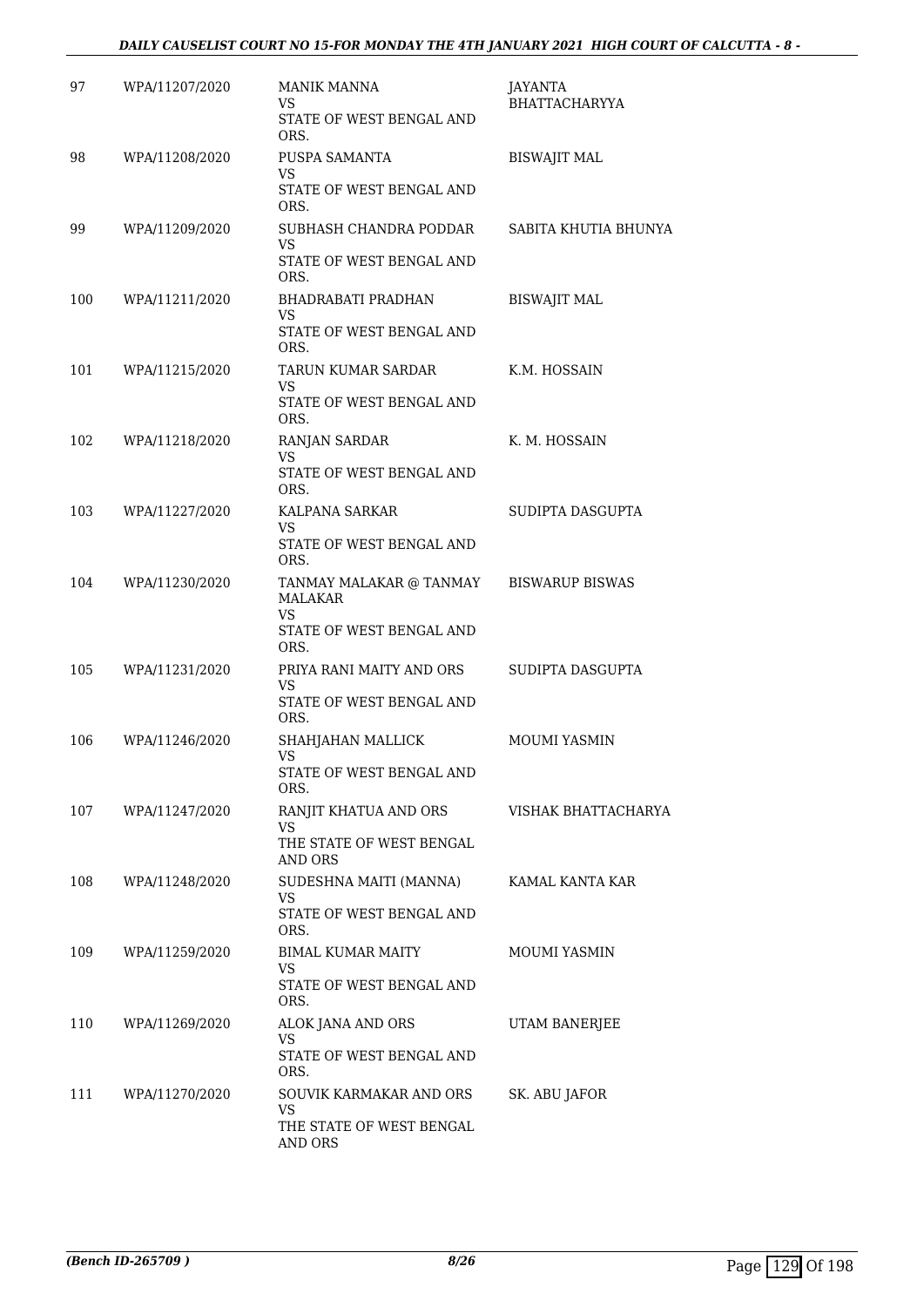| 112 | WPA/11277/2020     | MALABIKA SAHU @ MALABIKA GOUTAM ACHARYA<br>SAHU(DAS)<br><b>VS</b>                        |                           |
|-----|--------------------|------------------------------------------------------------------------------------------|---------------------------|
|     |                    | THE STATE OF WEST BENGAL<br>AND ORS                                                      |                           |
| 113 | WPA/11294/2020     | <b>SUSMITA SARDAR</b><br><b>VS</b><br>STATE OF WEST BENGAL AND<br>ORS.                   | SHJAHAN ALI               |
| 114 | WPA/11296/2020     | MD EJAJ AHMED AND ORS<br>VS.<br>STATE OF WEST BENGAL AND<br>ORS.                         | <b>GOPA BISWAS</b>        |
| 115 | WPA/11299/2020     | DR SATRUGHNA SINGH<br>VS.<br>STATE OF WEST BENGAL AND<br>ORS.                            | <b>SUBRATA GHOSH</b>      |
| 116 | WPA/11317/2020     | RAM KRISHNA MALIK AND ORS<br>VS<br>STATE OF WEST BENGAL AND<br>ORS.                      | TIRTHANKAR DEY            |
| 117 | WPA/11336/2020     | MAYNA MALI AND ANOTHER<br>VS<br>STATE OF WEST BENGAL AND<br>ORS.                         | SASTHI CHARAN DHARA       |
| 118 | WPA/11338/2020     | SOMNATH MANDAL AND<br><b>OTHERS</b><br><b>VS</b><br>STATE OF WEST BENGAL AND             | SASTHI CHARAN DHARA       |
| 119 | WPA/11341/2020     | ORS.<br>TAPASI CHAKRABORTY AND<br><b>OTHERS</b><br>VS.<br>STATE OF WEST BENGAL AND       | SASTHI CHARAN DHARA       |
| 120 | WPA/11346/2020     | ORS.<br>SHIPRA MAHATO<br>VS.<br>STATE OF WEST BENGAL AND                                 | SOMESH KUMAR GHOSH        |
|     | 121 WPA/11364/2020 | ORS.<br>SHIPRA MUKHERJEE AND<br><b>OTHERS</b><br>VS.<br>STATE OF WEST BENGAL AND<br>ORS. | <b>SOMESH KUMAR GHOSH</b> |
| 122 | WPA/11376/2020     | <b>BISWANATH DE</b><br><b>VS</b><br>STATE OF WEST BENGAL AND<br>ORS.                     | ARUP KUMAR SAHOO          |
| 123 | WPA/11467/2020     | SATADAL KARMAKAR AND<br>ANOTHER<br><b>VS</b><br>STATE OF WEST BENGAL AND<br>ORS.         | MOSTAFIJUR RAHAMAN        |
| 124 | WPA/11499/2020     | KUSUM HALDER<br>VS.<br>STATE OF WEST BENGAL AND<br>ORS.                                  | DIPTENDU MANDAL           |
| 125 | WPA/11560/2020     | DILIP DAS<br>VS.<br>STATE OF WEST BENGAL AND<br>ORS.                                     | DILIP KUMAR SADHU         |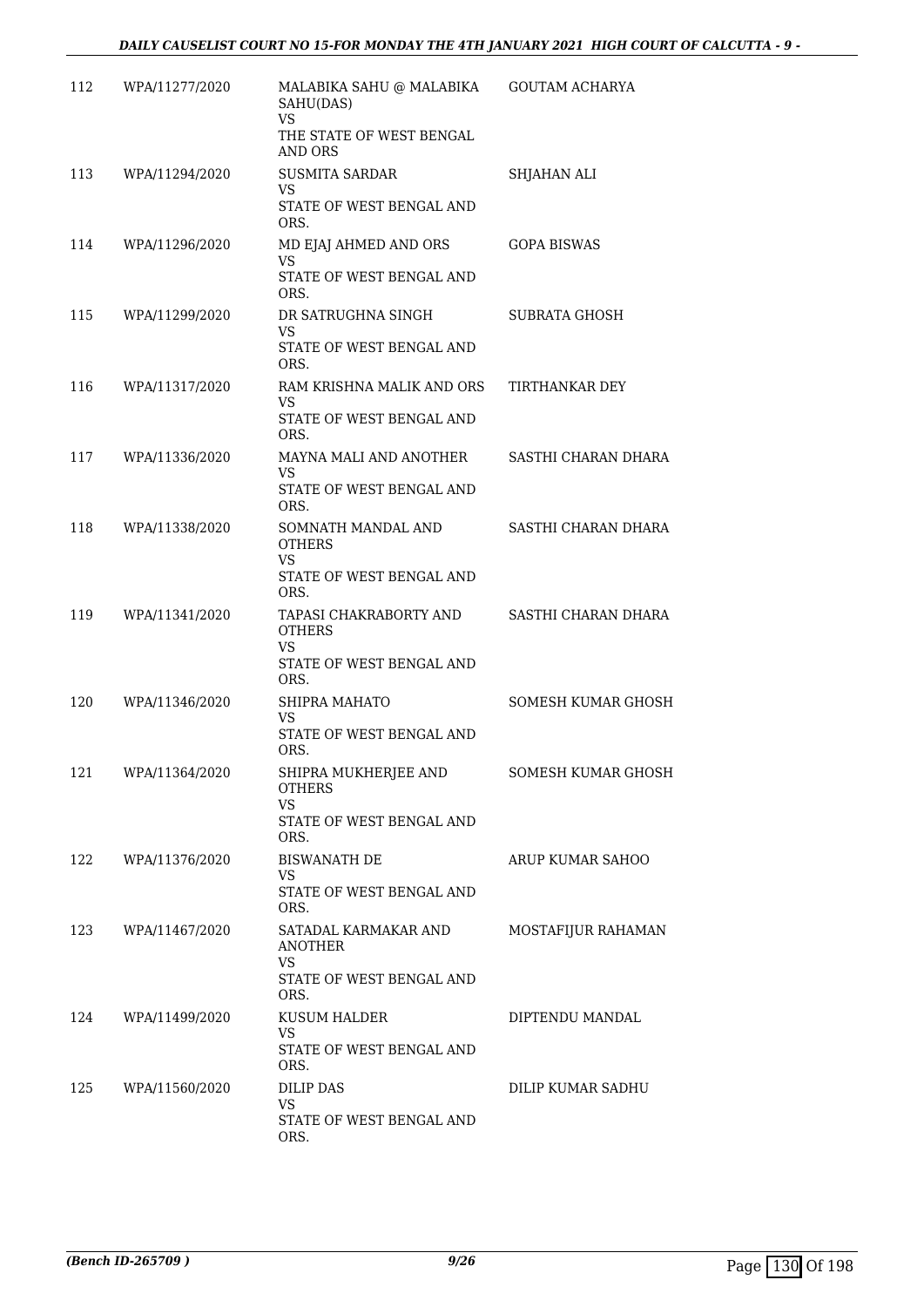## *DAILY CAUSELIST COURT NO 15-FOR MONDAY THE 4TH JANUARY 2021 HIGH COURT OF CALCUTTA - 10 -*

| 126 | WPA/11565/2020 | LAL MOHAMMAD SAIKH AND<br>ANR<br><b>VS</b>                                | <b>PRADYOT</b><br><b>BHATTACHARYA</b> |
|-----|----------------|---------------------------------------------------------------------------|---------------------------------------|
|     |                | STATE OF WEST BENGAL AND<br>ORS.                                          |                                       |
| 127 | WPA/11570/2020 | CHAYAN MAJUMDER<br><b>VS</b>                                              | PRALOY BHATTACHARYA                   |
|     |                | STATE OF WEST BENGAL AND<br>ORS.                                          |                                       |
| 128 | WPA/11576/2020 | HIMADRI MANDAL AND ORS<br><b>VS</b><br>STATE OF WEST BENGAL AND<br>ORS.   | PROLOY BHATTACHARYA                   |
| 129 | WPA/11578/2020 | <b>SAMIR MANDAL</b><br>VS<br>STATE OF WEST BENGAL AND<br>ORS.             | PRALOY<br><b>BHATTACHARJEE</b>        |
| 130 | WPA/11582/2020 | ESMORTARA KHATUN AND ANR<br><b>VS</b><br>STATE OF WEST BENGAL AND<br>ORS. | PRALOY BHATTACHARYA                   |
| 131 | WPA/11584/2020 | SABIR AHMED AND ANOTHER<br>VS<br>STATE OF WEST BENGAL AND<br>ORS.         | PRALOY<br>BHATTACHARJEE               |
| 132 | WPA/11588/2020 | RAJESH BISWAS AND OTHERS<br>VS.<br>STATE OF WEST BENGAL AND<br>ORS.       | <b>PRALOY</b><br>BHATTACHARJEE        |
| 133 | WPA/11589/2020 | PRANAB KUAMR ROY AND ORS<br><b>VS</b><br>STATE OF WEST BENGAL AND<br>ORS. | PRALOY KUMAR<br>BHATTACHARYA          |
| 134 | WPA/11591/2020 | DEBASIS BHUNIA<br>VS<br>STATE OF WEST BENGAL AND<br>ORS.                  | PRALOY<br><b>BHATTACHARJEE</b>        |
| 135 | WPA/11595/2020 | ANUP MONDAL AND ORS<br>VS<br>STATE OF WEST BENGAL AND<br>ORS.             | PROLOY BHATTACHARYA                   |
| 136 | WPA/11604/2020 | DR SUMANA GHOSAL<br>VS.<br>STATE OF WEST BENGAL AND<br>ORS.               | SAGNIK ROY CHOWDURY                   |
| 137 | WPA/11645/2020 | SUMAN MAITY AND ANR<br>VS<br>STATE OF WEST BENGAL AND<br>ORS.             | SANTU DAS ADHIKARI                    |
| 138 | WPA/11960/2020 | SUDIPTA DAS<br><b>VS</b><br>STATE OF WEST BENGAL AND<br>ORS.              | <b>GOPA BISWAS</b>                    |
| 139 | WPA/11980/2020 | DINABANDHU CHANDA AND<br>ANOTHER<br><b>VS</b><br>STATE OF WEST BENGAL AND | BANDHU BRATA BHULA                    |
| 140 | WPA/11984/2020 | ORS.<br>AHANA SINHA<br>VS<br>STATE OF WEST BENGAL AND<br>ORS.             | MALAY DHAR                            |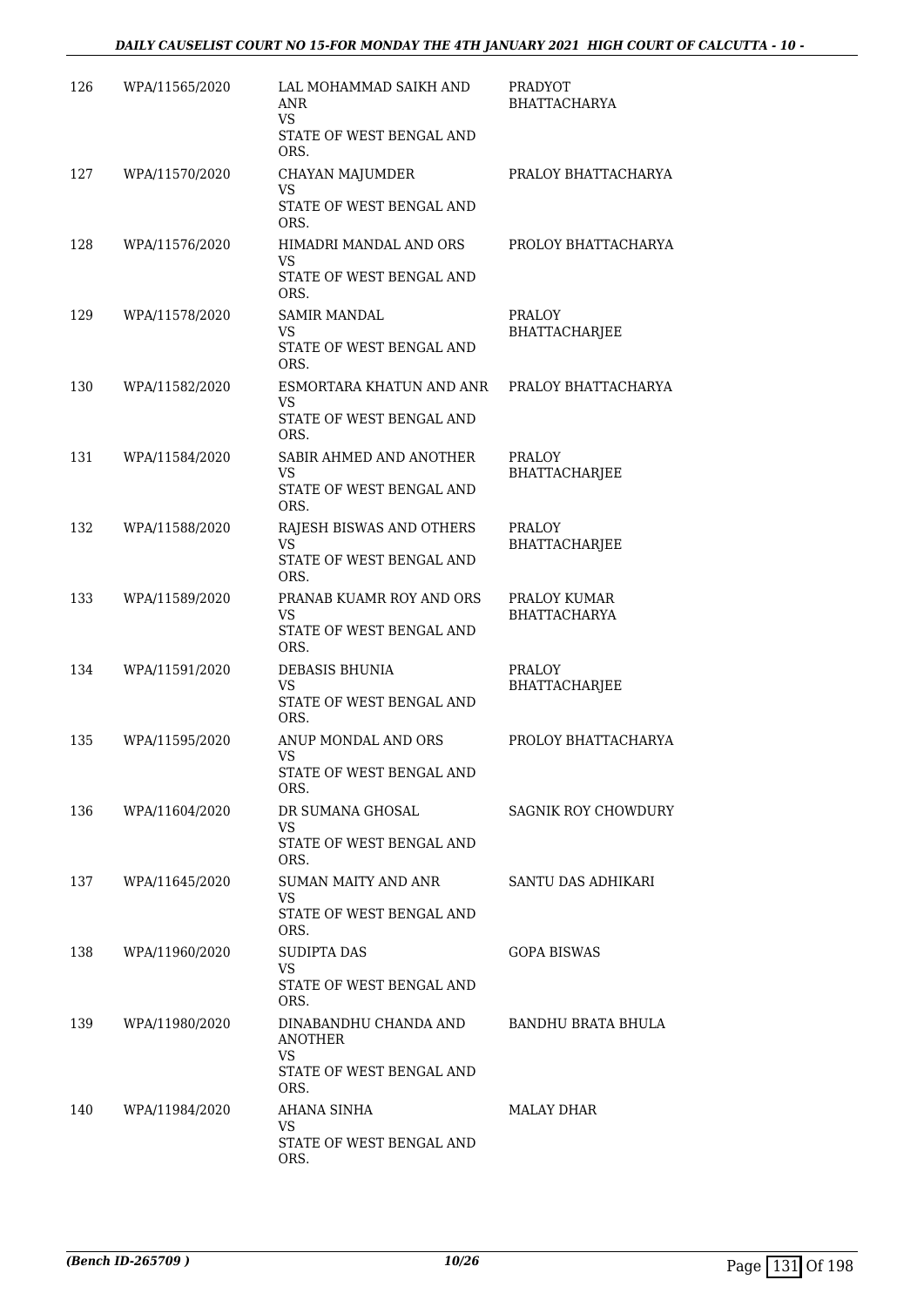| 141 | WPA/11985/2020    | RAHAMAN MONDAL AND ORS<br>VS                               | <b>SHAHANA NAZNIN</b> |
|-----|-------------------|------------------------------------------------------------|-----------------------|
|     |                   | STATE OF WEST BENGAL AND<br>ORS.                           |                       |
|     |                   | <b>URGENT MOTION</b>                                       |                       |
| 142 | WPA/22587/2018    | <b>MAMATA THOKDAR</b><br>VS                                | SAKTI PADA JANA       |
|     |                   | STATE OF WEST BENGAL & ORS                                 |                       |
|     | IA NO: CAN/1/2020 |                                                            |                       |
| 143 | WPA/22589/2018    | TARAKNATH HALDER<br>VS                                     | SAKTI PADA JANA       |
|     |                   | STATE OF WEST BENGAL & ORS                                 |                       |
|     | IA NO: CAN/1/2020 |                                                            |                       |
| 144 | WPA/22590/2018    | <b>JHINUK PANI</b><br>VS                                   | S P JANA              |
|     |                   | STATE OF WEST BENGAL & ORS                                 |                       |
|     | IA NO: CAN/1/2020 |                                                            |                       |
| 145 | WPA/24705/2018    | <b>BISWAJIT HALDER</b><br>VS                               | SAKTI PADA JANA       |
|     |                   | STATE OF WEST BENGAL & ORS                                 |                       |
|     | IA NO: CAN/1/2020 |                                                            |                       |
| 146 | WPA/24709/2018    | NIBEDITA HALDER<br>VS                                      | SAKTIPADA JANA        |
|     |                   | STATE OF WEST BENGAL & ORS                                 |                       |
|     | IA NO: CAN/1/2020 |                                                            |                       |
| 147 | WPA/24716/2018    | RIYA PRAMANIK<br>VS                                        | SAKTI PADA JANA       |
|     |                   | STATE OF WEST BENGAL & ORS                                 |                       |
|     | IA NO: CAN/1/2020 |                                                            |                       |
| 148 | WPA/6886/2019     | <b>ABDUL ENAM</b><br>VS                                    | SUDIPTA DASGUPTA      |
|     |                   | STATE OF WEST BENGAL & ORS                                 |                       |
| 149 | WPA/6887/2019     | <b>FARZANA KHATOON</b><br>VS<br>STATE OF WEST BENGAL & ORS | SUDIPTA DASGUPTA      |
|     |                   | <b>FARHAT FEROZ</b>                                        |                       |
| 150 | WPA/6888/2019     | VS<br>STATE OF WEST BENGAL & ORS                           | SUDITPA DASGUPTA      |
| 151 | WPA/6889/2019     | MD. SHADAB AKHTER                                          | BIKRAM BANERJEE       |
|     |                   | VS<br>STATE OF WEST BENGAL & ORS                           |                       |
| 152 | WPA/6890/2019     | MD. TAJDAR ALAM                                            | SUDIPTA DASGUPTA      |
|     |                   | VS<br>STATE OF WEST BENGAL & ORS                           |                       |
| 153 | WPA/6891/2019     | MD. JUNAID ALAM<br>VS                                      | SUDIPTA DASGUPTA      |
|     |                   | STATE OF WEST BENGAL & ORS                                 |                       |
| 154 | WPA/6892/2019     | MD. ANSAR ALAM<br><b>VS</b>                                | SUDIPTA DASGUPTA      |
|     |                   | STATE OF WEST BENGAL & ORS                                 |                       |
| 155 | WPA/6898/2019     | MD. AFZAL IMAM<br>VS                                       | SUDIPTA DASGUPTA      |
|     |                   | STATE OF WEST BENGAL & ORS                                 |                       |
| 156 | WPA/6900/2019     | VIKASH SHAW                                                | SUDIPTA DASGUPTA      |
|     |                   | VS                                                         |                       |
|     |                   | STATE OF WEST BENGAL & ORS                                 |                       |
| 157 | WPA/6902/2019     | CHANDRAKANT KESHRI<br>VS                                   | SUDIPTA DASGUPTA      |
|     |                   | STATE OF WEST BENGAL & ORS                                 |                       |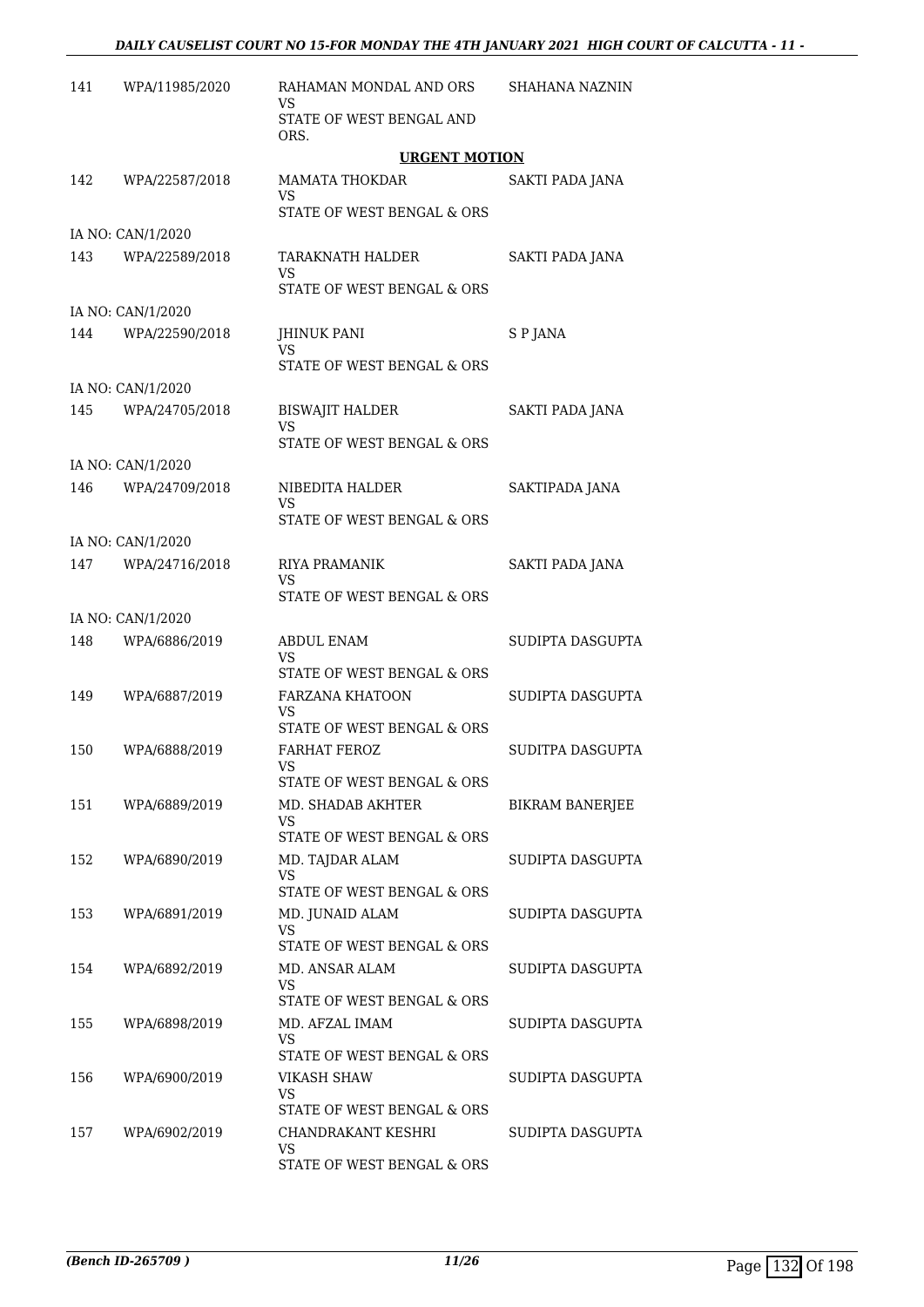| 158 | WPA/6940/2019                 | NASIM AKRAM<br>VS                                                  | SUDIPTA DASGUPTA               |
|-----|-------------------------------|--------------------------------------------------------------------|--------------------------------|
| 159 | WPA/6941/2019                 | STATE OF WEST BENGAL & ORS<br>KHALID AFROZ ANSARI                  | SUDIPTA DASGUPTA               |
|     |                               | VS<br>STATE OF WEST BENGAL & ORS                                   |                                |
| 160 | WPA/1205/2020                 | ATANU SAHA & ORS                                                   | SAMIRAN MANDAL                 |
|     |                               | VS<br>STATE OF WEST BENGAL & ORS                                   |                                |
| 161 | WPA/3901/2020                 | HILLOL MUKHERJEE<br>VS                                             | DONA GHOSH                     |
|     |                               | UNION OF INDIA & ORS                                               |                                |
|     | IA NO: CAN/1/2020             |                                                                    |                                |
| 162 | WPA/4651/2020                 | SK. LIAKAT ALI<br>VS<br>STATE OF WEST BENGAL & ORS                 | SHUVRO PROKASH<br>LAHIRI       |
|     | IA NO: CAN/1/2020, CAN/2/2020 |                                                                    |                                |
| 163 | WPA/5040/2020                 | PRITI SINGH<br>VS                                                  | MD. ALAUDDIN MANDAL            |
|     |                               | UNION OF INDIA & ORS                                               |                                |
| 164 | WPA/7921/2020                 | DR. PREMANJAN<br><b>BHATTACHARJEE</b><br><b>VS</b>                 | SUVAM SINHA                    |
|     |                               | State of West Bengal                                               |                                |
| 165 | WPA/8151/2020                 | DIPANKAR BHANDARI<br>VS                                            | <b>GOUTAM KUMAR MAITY</b>      |
|     |                               | State of West Bengal                                               |                                |
| 166 | WPA/8308/2020                 | SABUJ KOLI SEN<br>VS<br>VISWA BHARATI AND OTHERS                   | SALONI<br><b>BHATTACHARYYA</b> |
| 167 | WPA/8316/2020                 | SAUGATA CHATTOPADHYAY                                              | <b>SALONI</b>                  |
|     |                               | VS<br>VISWA BHARATI AND OTHERS                                     | BHATTACHARJEE                  |
| 168 | WPA/8428/2020                 | CHAKDAH HAPPY HOME AND<br><b>ORS</b><br>VS.                        | SAYANI BHATTACHARYA            |
|     |                               | STATE OF WEST BENGAL AND<br>ORS.                                   |                                |
| 169 | WPA/8452/2020                 | RADHARANI KHAN<br>VS.                                              | SUDIPTA DASGUPTA               |
|     |                               | STATE OF WEST BENGAL AND<br>ORS.                                   |                                |
| 170 | WPA/8774/2020                 | SOUMADEEP MUKHERJEE<br><b>VS</b>                                   | ASEEMDITPTA SANTRA             |
|     |                               | THE WEST BENGAL<br>UNIVERSITY OF HEALTH SC.<br><b>AND ORS</b>      |                                |
|     | wt171 WPA/8775/2020           | DEBANJANA MUKHERJEE<br><b>VS</b>                                   | ASUMDIPTA SANTRA               |
|     |                               | THE WEST BENGAL<br>UNIVERSITY OF HEALTH<br><b>SCIENCES AND ORS</b> |                                |
|     | wt172 WPA/8777/2020           | SAYANTANI MANDAL<br>VS                                             | ASUMDIPTA SANTRA               |
|     |                               | THE WEST BENGAL<br>UNIVERSITY OF HEALTH<br><b>SCIENCES</b>         |                                |
| 173 | WPA/9192/2020                 | CHANDRIMA PARIA<br>VS.                                             | KARTIK KUMAR ROY               |
|     |                               | STATE OF WEST BENGAL AND<br>ORS.                                   |                                |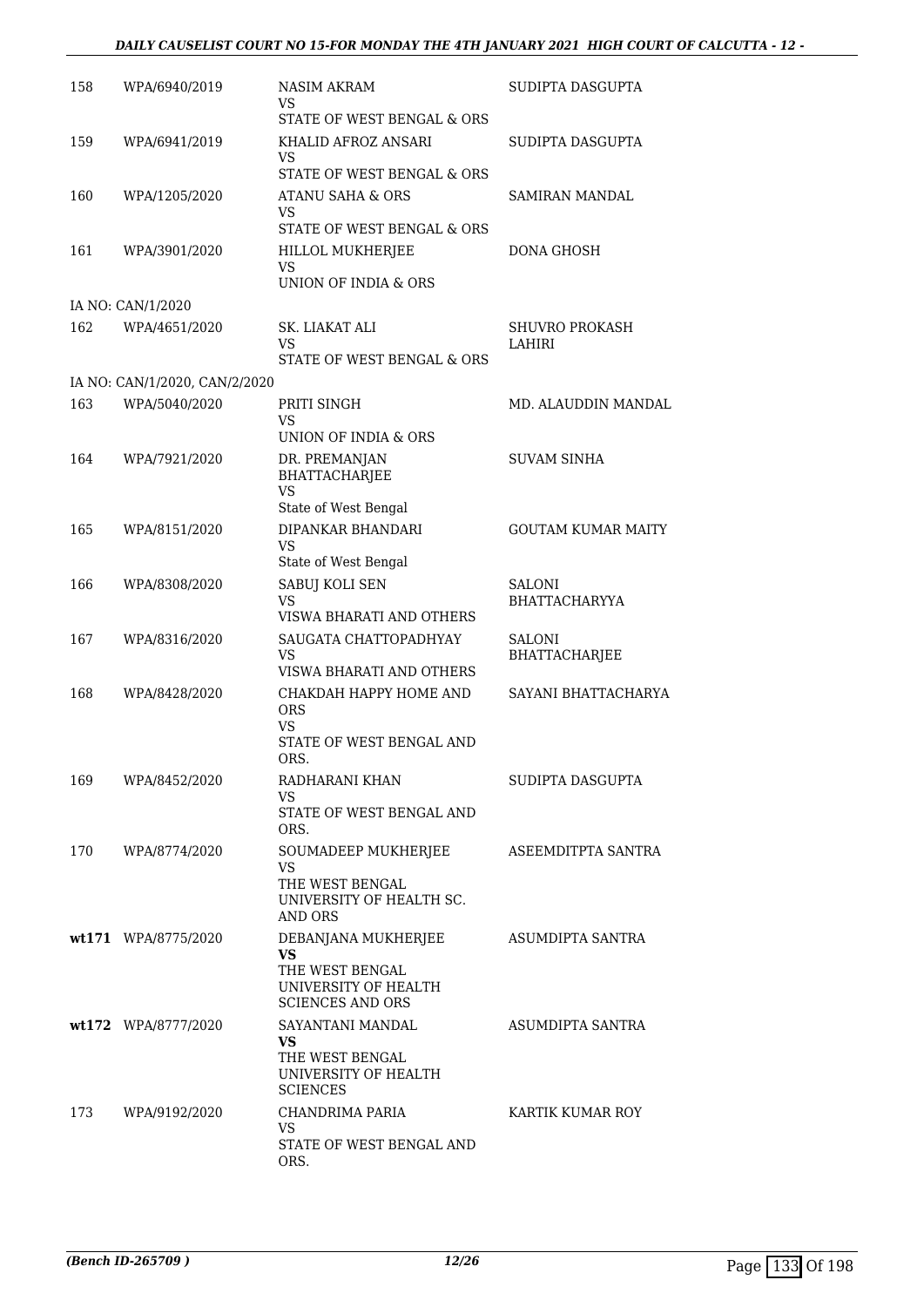## *DAILY CAUSELIST COURT NO 15-FOR MONDAY THE 4TH JANUARY 2021 HIGH COURT OF CALCUTTA - 13 -*

| 174 | WPA/9739/2020       | PAYEL BAG<br>VS                                                                     | SUDIPTA DASGUPTA        |
|-----|---------------------|-------------------------------------------------------------------------------------|-------------------------|
| 175 | WPA/9749/2020       | State of West Bengal<br>RINTI BOSE AND ORS<br>VS                                    | SALONI BHATTACHARYA     |
|     |                     | STATE OF WEST BENGAL AND<br>ORS.                                                    |                         |
| 176 | WPA/9849/2020       | SRABASTI MAZUMDER AND<br><b>OTHERS</b><br>VS<br>STATE OF WEST BENGAL AND<br>ORS.    | <b>BIKRAM BANERJEE</b>  |
| 177 | WPA/9918/2020       | <b>BIPLAB BERA AND OTHERS</b><br>VS<br>STATE OF WEST BENGAL AND<br>ORS.             | <b>GOPAL DAS</b>        |
|     | wt178 WPA/9912/2020 | WASIM AKRAM MANDAL AND<br>ORS<br>VS<br>STATE OF WEST BENGAL AND<br>ORS.             | ALI AHSAN ALAMGIR       |
|     | wt179 WPA/9914/2020 | ABDUL HALIM SEKH AND ORS<br>VS<br>STATE OF WEST BENGAL AND<br>ORS.                  | ALI AHSAN ALAMGIR       |
|     | wt180 WPA/9921/2020 | RAFIKUL ISLAM<br>VS<br>STATE OF WEST BENGAL AND<br>ORS.                             | RAJU MANDAL             |
|     | wt181 WPA/9922/2020 | SWAPAN KUMAR MONDAL<br>VS<br>STATE OF WEST BENGAL AND<br>ORS.                       | <b>GOPAL DAS</b>        |
|     | wt182 WPA/9923/2020 | ROZINA YASMIN<br><b>VS</b><br>STATE OF WEST BENGAL AND<br>ORS.                      | <b>GOPA BISWAS</b>      |
|     | wt183 WPA/9924/2020 | CHINTU CHANAK AND ORS<br>VS<br>STATE OF WEST BENGAL AND<br>ORS.                     | <b>BIKRAM BANERJEE</b>  |
|     | wt184 WPA/9925/2020 | RAKHI MAJUMDAR AND ORS<br>VS<br>STATE OF WEST BENGAL AND<br>ORS.                    | <b>BIKRAM BANERJEE</b>  |
|     | wt185 WPA/9926/2020 | ARNAB CHATTERJEE<br>VS<br>STATE OF WEST BENGAL AND<br>ORS.                          | SALOMI<br>BHATTACHARJEE |
|     | wt186 WPA/9927/2020 | PRASANTA KUMAR MAITY AND<br><b>OTHERS</b><br>VS<br>STATE OF WEST BENGAL AND<br>ORS. | <b>BIKRAM BANERJEE</b>  |
|     | wt187 WPA/9928/2020 | KUNAL DAS AND ORS<br>VS<br>STATE OF WEST BENGAL AND<br>ORS.                         | <b>BIKRAM BANERJEE</b>  |
|     | wt188 WPA/9929/2020 | NIBEDITA DEBSINGHA<br>VS<br>STATE OF WEST BENGAL AND<br>ORS.                        | SAKYA MAITY             |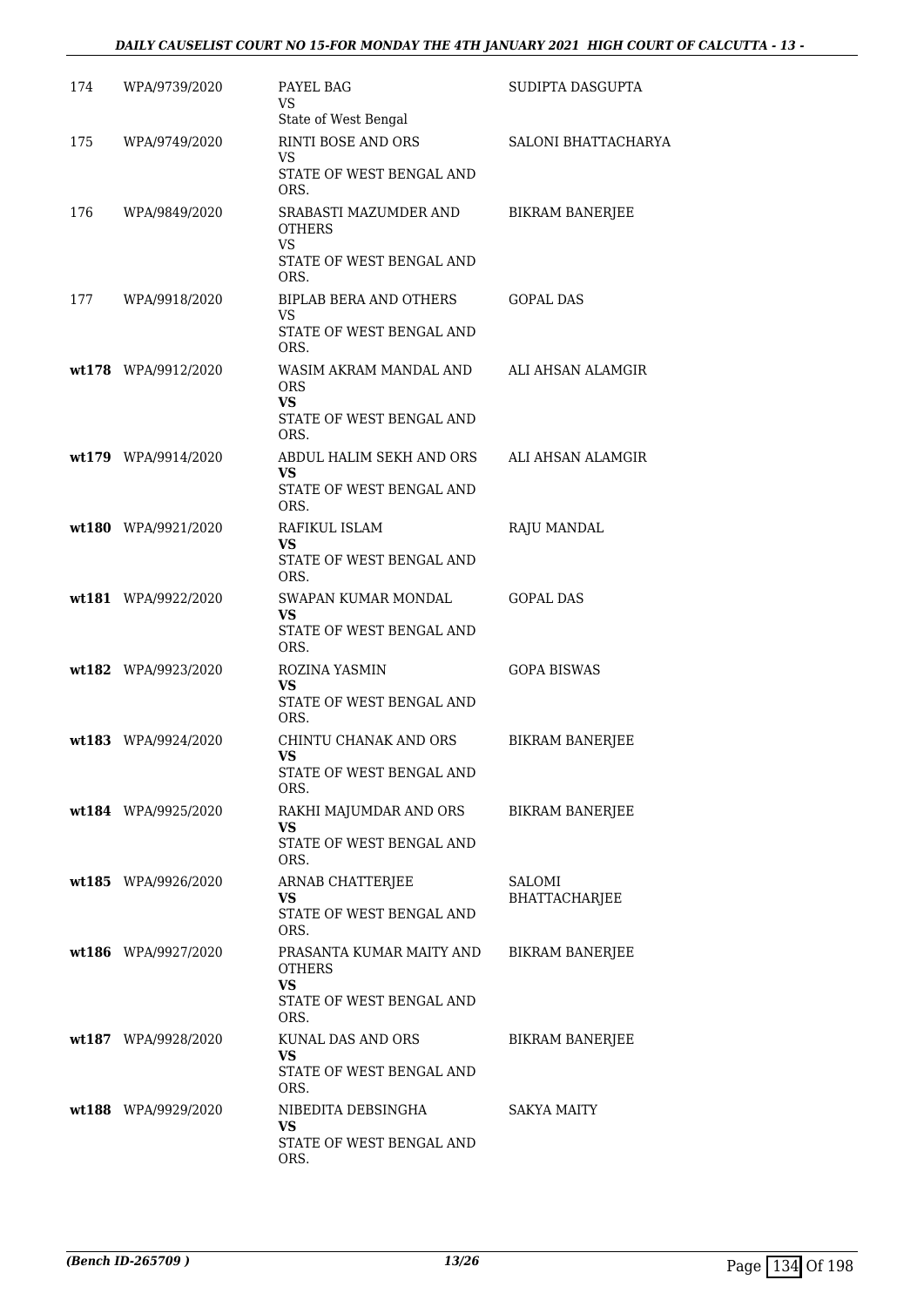|     | wt189 WPA/9934/2020           | MOUMITA YASMIN<br>VS                                             | PRIYAKSHI BANERJEE                      |
|-----|-------------------------------|------------------------------------------------------------------|-----------------------------------------|
|     |                               | STATE OF WEST BENGAL AND<br>ORS.                                 |                                         |
|     | wt190 WPA/9939/2020           | AZIZUL ALAM MONDAL<br>VS                                         | PRIYAKSHI BANERJEE                      |
|     |                               | STATE OF WEST BENGAL AND<br>ORS.                                 |                                         |
| 191 | WPA/10012/2020                | SK IMRAN ALI AND OTHERS<br>VS                                    | DIBYENDU CHATTERJEE                     |
|     |                               | STATE OF WEST BENGAL AND<br>ORS.                                 |                                         |
|     | wt192 WPA/10014/2020          | <b>AMIT MONDAL</b><br>VS                                         | DIBYUNDU CHATTERJEE                     |
|     |                               | STATE OF WEST BENGAL AND<br>ORS.                                 |                                         |
|     | wt193 WPA/10547/2020          | SHARMILA PAL AND OTHERS<br>VS                                    | DIBYENDU CHATTERJEE                     |
|     |                               | STATE OF WEST BENGAL AND<br>ORS.                                 |                                         |
|     | wt194 WPA/4129/2020           | BRAJOGOPAL BHANDARI<br>VS                                        | <b>JUIN DUTTA</b><br><b>CHAKRABORTY</b> |
|     |                               | STATE OF WEST BENGAL & ORS                                       |                                         |
|     | wt195 WPA/4130/2020           | DEB KAMAL ROY & ORS<br>VS<br>STATE OF WEST BENGAL &ORS           | <b>JUIN DUTTA</b><br><b>CHAKRABORTY</b> |
| 196 | WPA/10103/2020                | RATHINDRA NATH MISHRA<br>VS                                      | <b>GOPA BISWAS</b>                      |
|     |                               | STATE OF WEST BENGAL AND<br>ORS.                                 |                                         |
| 197 | WPA/10234/2020                | KAMANASHIS GOSWAMI<br>VS                                         | RAJENDRA BANERJEE                       |
|     |                               | THE BIRBHUM INSTITUTE OF<br><b>ENGINEERING AND</b><br>TECHNOLOGY |                                         |
| 198 | WPA/10274/2020                | NILANJAN BISHNU<br>VS<br>THE UNION OF INDIA AND ORS              | ALAUDDIN MANDAL                         |
| 199 | WPA/10321/2020                | SUMAN MONDAL                                                     | SK. TOSLIM ALI                          |
|     |                               | <b>VS</b><br>THE UNION OF INDIA AND ANR                          |                                         |
| 200 | WPA/10333/2020                | SHYAMAPRASAD SAMANTA                                             | SOUMYAJIT MISHRA                        |
|     |                               | VS<br>STATE OF WEST BENGAL AND<br>ORS.                           |                                         |
|     |                               | <b>MOTION</b>                                                    |                                         |
|     |                               | $($ GROUP - II $)$                                               |                                         |
| 201 | WPA/10742/2017                | PROBHAT KUMAR PAL<br><b>VS</b>                                   | SUBHAS JANA                             |
|     |                               | STATE OF WEST BENGAL &<br>ORS.                                   |                                         |
| 202 | WPA/14001/2019                | PIYALI CHATTERJEE<br><b>VS</b>                                   | SAYANTAN HAZRA                          |
|     |                               | STATE OF WEST BENGAL & ORS                                       |                                         |
|     | IA NO: CAN/1/2020, CAN/2/2020 |                                                                  |                                         |
| 203 | WPA/16564/2019                | BUDHAN CHANDRA SAHA<br>VS                                        | PROSENJIT MUKHERJEE                     |

STATE OF WEST BENGAL & ORS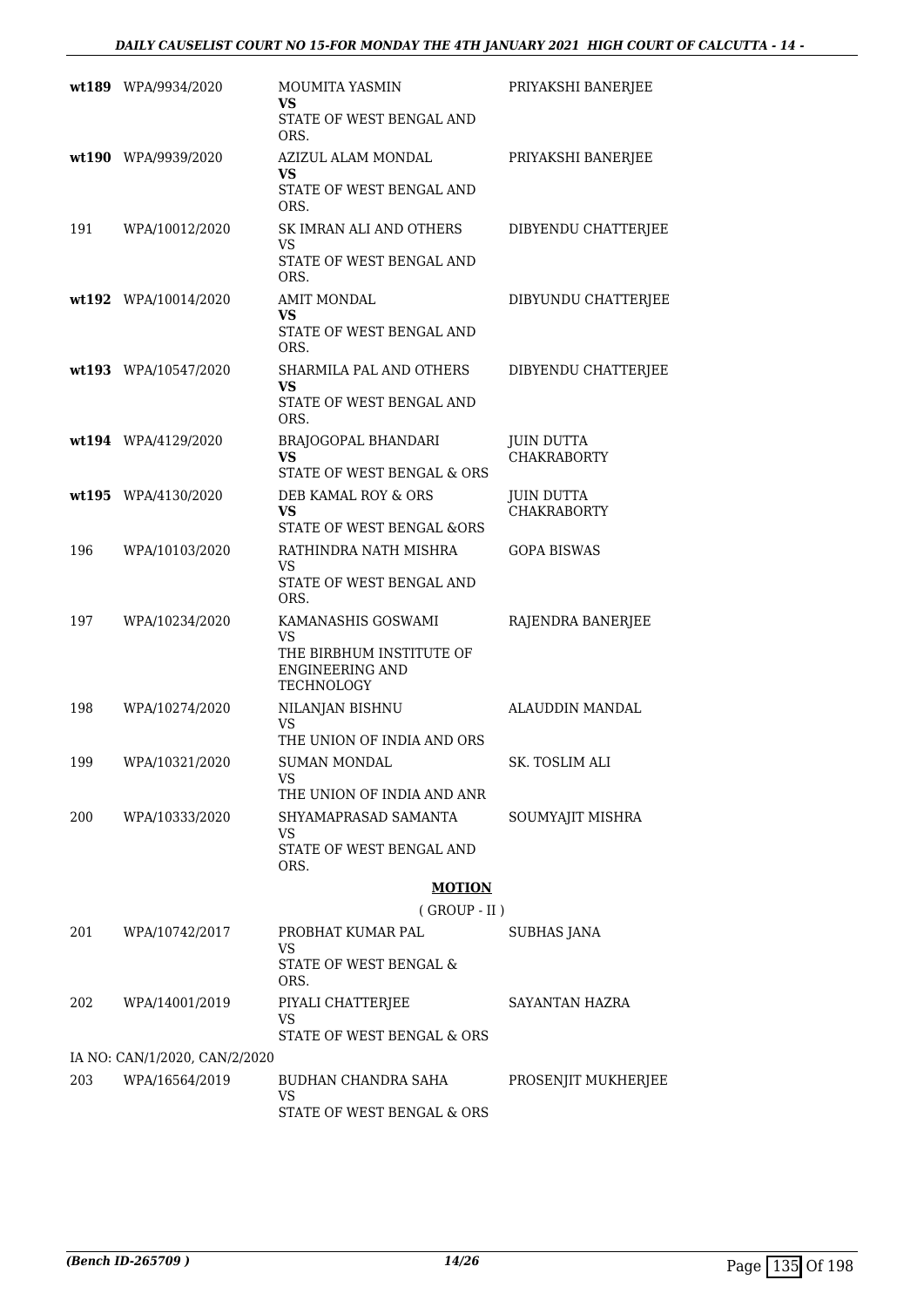| 204 | WPA/3136/2020     | <b>SRILA DE</b><br>VS                             | <b>BHASKAR MONDAL</b>  |
|-----|-------------------|---------------------------------------------------|------------------------|
|     |                   | STATE OF WEST BENGAL & ORS                        |                        |
|     | IA NO: CAN/1/2020 |                                                   |                        |
| 205 | WPA/4126/2020     | MOUSUMI PAUL (DUTTA)<br>VS                        | DIPTENDU MANDAL        |
|     |                   | STATE OF WEST BENGAL & ORS                        |                        |
| 206 | WPA/4127/2020     | KABITABALA LAL<br>VS                              | PABITRA BHAUMIK        |
|     |                   | STATE OF WEST BENGAL & ORS                        |                        |
| 207 | WPA/4140/2020     | ANUP KUMAR PURKAIT & ORS<br>VS                    | SK. ABU JAFAR          |
|     |                   | STATE OF WEST BENGAL & ORS                        |                        |
| 208 | WPA/4180/2020     | MANDIRA SASMAL & ANR<br>VS                        | <b>BIKRAM BANERJEE</b> |
|     |                   | STATE OF WEST BENGAL & ORS                        |                        |
| 209 | WPA/4182/2020     | BIPLAB MAZUMDER<br>VS                             | <b>BIKRAM BANERJEE</b> |
|     |                   | STATE OF WEST BENGAL & ORS                        |                        |
| 210 | WPA/4208/2020     | <b>BICHITRA HEMBRAM &amp; ORS</b><br>VS           | SAMIRAN MANDAL         |
|     |                   | STATE OF WEST BENGAL &ORS                         |                        |
| 211 | WPA/4219/2020     | MAYNA MALI & ORS<br>VS                            | SAMIRAN MANDAL         |
|     |                   | STATE OF WEST BENGAL & ORS                        |                        |
| 212 | WPA/4244/2020     | HABIBUL ISLAM KHAN<br>VS                          | SYED SHAMSUL AREFIN    |
|     |                   | STATE OF WEST BENGAL & ORS                        |                        |
| 213 | WPA/4262/2020     | <b>SASWATI MONDAL &amp; ORS</b>                   | <b>SALONI</b>          |
|     |                   | VS<br>STATE OF WEST BENGAL & ORS                  | BHATTACHARJEE          |
| 214 | WPA/4263/2020     | MANALI GHORAI & ANR                               | <b>BANDANA MAITY</b>   |
|     |                   | VS<br>STATE OF WEST BENGAL & ORS                  |                        |
| 215 | WPA/4286/2020     | <b>SWAPAN JANA</b>                                | SURANJAN MANDAL        |
|     |                   | <b>VS</b><br><b>STATE OF WEST BENGAL &amp;ORS</b> |                        |
| 216 | WPA/4300/2020     | MOUMITA DAS @ MOUMITA<br>MAHAPATRA                | TARA PADA DAS          |
|     |                   | VS.<br>STATE OF WEST BENGAL & ORS                 |                        |
|     |                   |                                                   |                        |
| 217 | WPA/4310/2020     | SOVAN ROY CHOWDHURY &<br>ORS.<br><b>VS</b>        | AHASHISH CHATTERJEE    |
|     |                   | STATE OF WEST BENGAL & ROS                        |                        |
| 218 | WPA/4313/2020     | HOJAIFUR RAHAMAN BAIDYA &<br>ORS.                 | DONA GHOSH             |
|     |                   | <b>VS</b><br>STATE OF WEST BENGAL & ORS           |                        |
| 219 | WPA/4314/2020     | PURABI MUKHERJEE & ORS                            | SAMIRAN MANDAL         |
|     |                   | VS.<br>STATE OF WEST BENGAL & ROS                 |                        |
| 220 | WPA/4333/2020     | MANOJ KUMAR GARAIN & ANR                          | SHUVRA PROKASH         |
|     |                   | <b>VS</b><br>STATE OF WEST BENGAL &               | LAHIRI                 |
|     |                   | ANR                                               |                        |
| 221 | WPA/4352/2020     | <b>BANDANA HANSDA</b><br>VS.                      | ASHIS KR. PAUL         |
|     |                   | STATE OF WEST BENGAL &<br>ORS.                    |                        |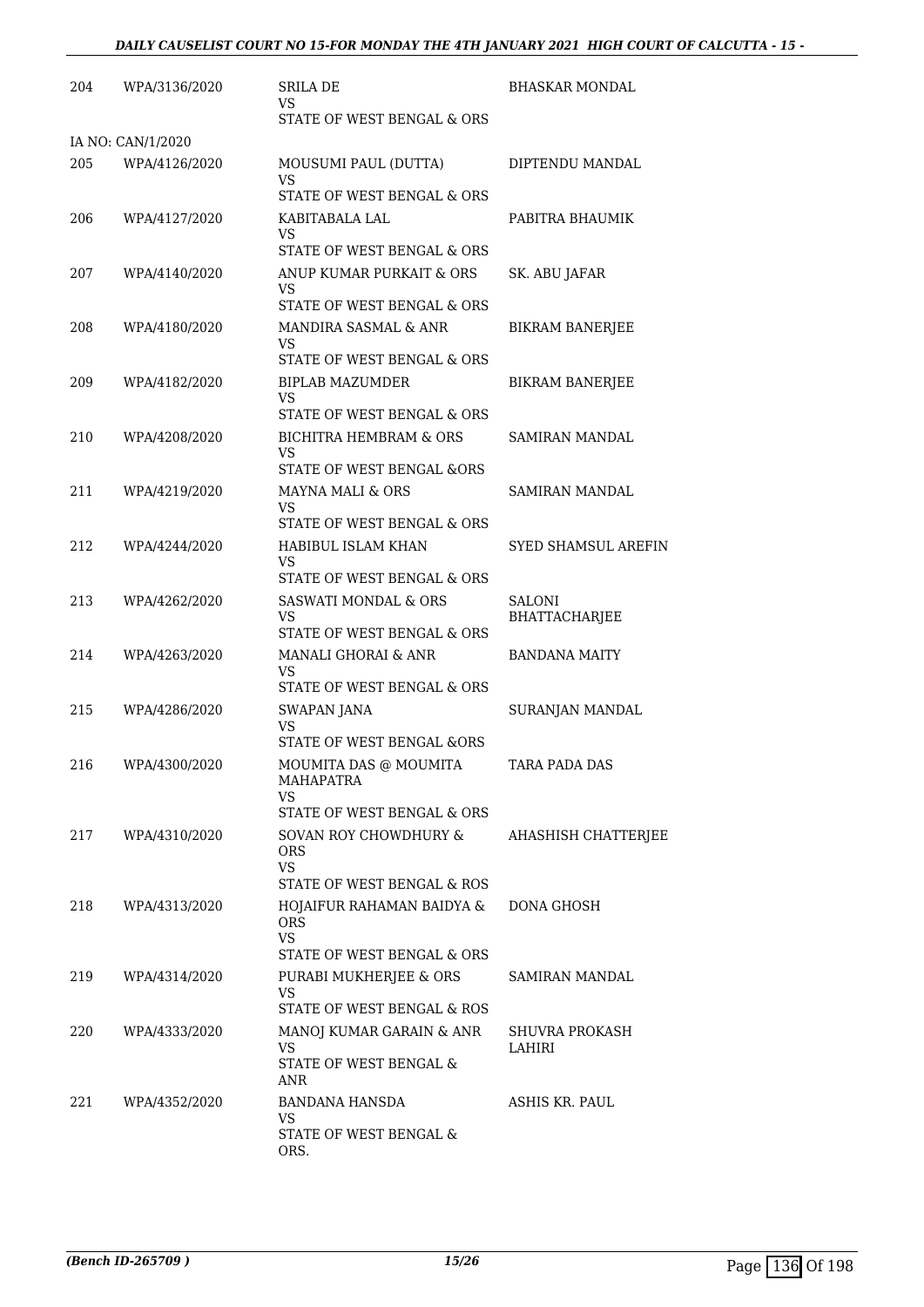| 222 | WPA/4362/2020     | KRISHNA BHATTACHARJEE &<br>ANR.<br><b>VS</b>                            | <b>SUBHRANGSU PANDA</b> |
|-----|-------------------|-------------------------------------------------------------------------|-------------------------|
|     |                   | STATE OF WEST BENGAL &<br>ORS.                                          |                         |
| 223 | WPA/4414/2020     | ANAMIKA MONDAL<br>VS                                                    | <b>GOPA BISWAS</b>      |
|     |                   | STATE OF WEST BENGAL & ORS                                              |                         |
|     | IA NO: CAN/1/2020 |                                                                         |                         |
| 224 | WPA/4425/2020     | APURBA GHOSH<br><b>VS</b>                                               | GOPAL DAS               |
|     |                   | STATE OF WEST BENGAL & ORS                                              |                         |
| 225 | WPA/4428/2020     | <b>SANKAR BISWAS</b><br>VS<br>STATE OF WEST BENGAL & ORS                | <b>GOPAL DAS</b>        |
| 226 | WPA/4430/2020     | WASIM REZA<br>VS                                                        | <b>GOPAL DAS</b>        |
|     |                   | STATE OF WEST BENGAL & ORS                                              |                         |
| 227 | WPA/4434/2020     | JOYJIT KARMAKAR                                                         | <b>GOPAL DAS</b>        |
|     |                   | VS.<br>STATE OF WEST BENGAL & ORS                                       |                         |
| 228 | WPA/4436/2020     | <b>SANKAR GHOSH</b>                                                     | <b>GOPAL DAS</b>        |
|     |                   | VS.                                                                     |                         |
|     |                   | STATE OF WEST BENGAL & ORS                                              |                         |
| 229 | WPA/4440/2020     | ANIRUDDHA SARKAR<br>VS.<br>STATE OF WEST BENGAL & ORS                   | <b>GOPAL DAS</b>        |
| 230 | WPA/4442/2020     | DILIP KUMAR SINGHA                                                      | <b>GOPAL DAS</b>        |
|     |                   | VS.<br>STATE OF WEST BENGAL & ORS                                       |                         |
| 231 | WPA/4443/2020     | CHIRANJIB PATRA                                                         | GOPAL DAS               |
|     |                   | VS.<br>STATE OF WEST BENGAL & ORS                                       |                         |
| 232 | WPA/4453/2020     | AMIT SAHA & ORS                                                         | DIPTENDU MANDAL         |
|     |                   | VS                                                                      |                         |
|     |                   | STATE OF WEST BENGAL & ORS                                              |                         |
| 233 | WPA/4479/2020     | SHYAMAL KUMAR SETH<br>VS<br>STATE OF WEST BENGAL & ORS                  | DILIP KUMAR SHYAMAL     |
| 234 | WPA/4481/2020     | SHYAMAL ADHIKARI                                                        | ANIMESH                 |
|     |                   | VS                                                                      | <b>BHATTACHARYA</b>     |
|     |                   | STATE OF WEST BENGAL & ORS                                              |                         |
| 235 | WPA/4489/2020     | <b>MANISHA BAIRAGI</b><br>VS<br>STATE OF WEST BENGAL & ORS              | SANTANU MAJI            |
| 236 | WPA/4513/2020     | PANKAJ BHOWMIK & ORS.                                                   | SONALI DAS              |
|     |                   | VS.<br>STATE OF WEST BENGAL &<br>ORS.                                   |                         |
| 237 | WPA/4547/2020     | PRASENJIT HALDER                                                        | KHANDEKAR               |
|     |                   | VS                                                                      | MOAZZEMAN HOSSAIN       |
|     |                   | STATE OF WEST BENGAL & ORS                                              |                         |
| 238 | WPA/4552/2020     | <b>GOURI RANI MANDAL &amp; ANR</b><br>VS.<br>STATE OF WEST BENGAL & ORS | <b>SANDIP GHOSH</b>     |
| 239 | WPA/4570/2020     | <b>MANAS GHOSH</b>                                                      | ASIT BARAN MUKHERJEE    |
|     |                   | VS                                                                      |                         |
|     |                   | STATE OF WEST BENGAL & ORS                                              |                         |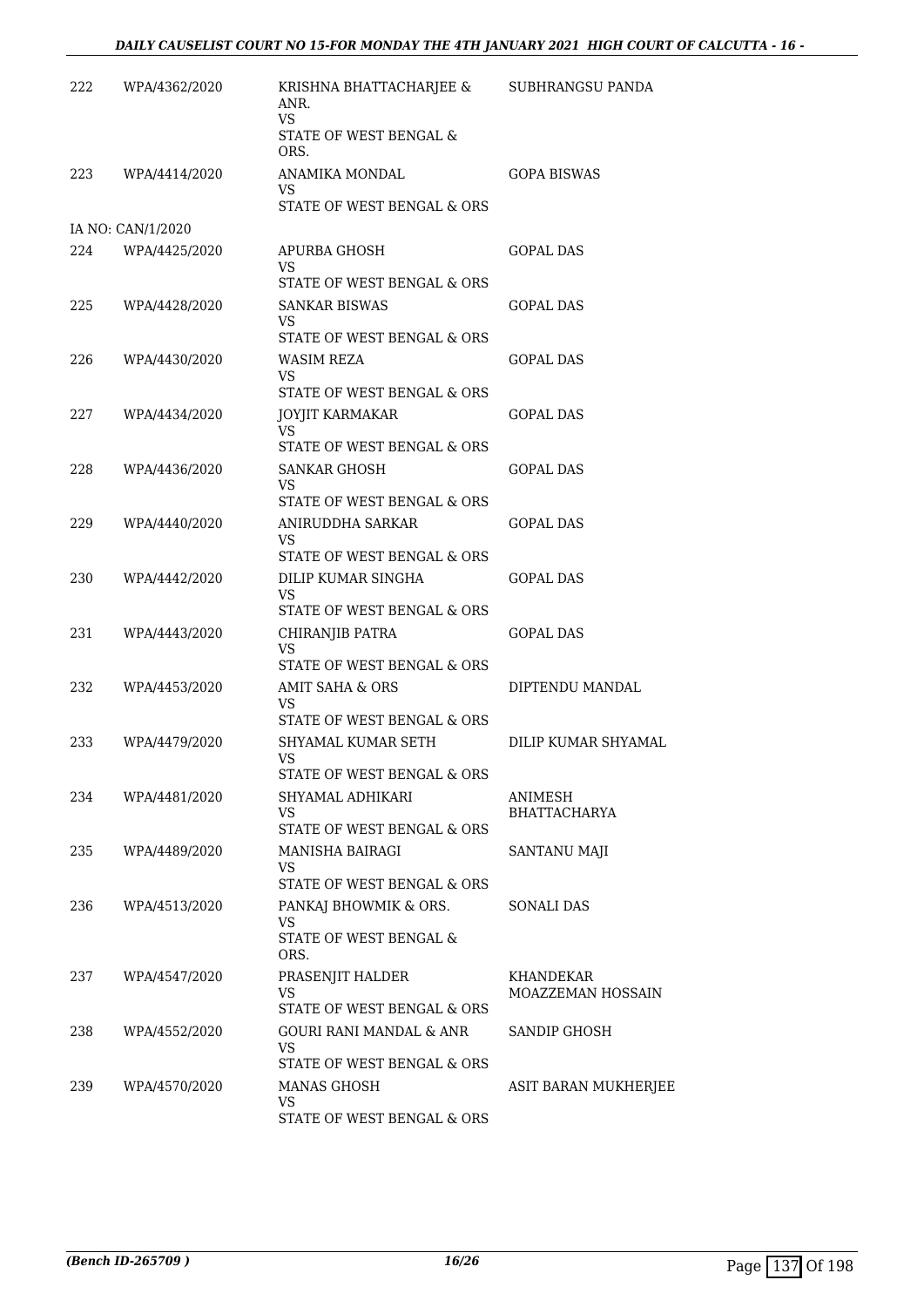| 240 | WPA/4587/2020     | SISIR KUMAR CHATTERJEE<br>VS<br><b>SECRETARY BANGIYA</b> | P.K. BHATTACHARYA   |
|-----|-------------------|----------------------------------------------------------|---------------------|
|     |                   | SANSKRIT SIKSHA PARISHAD &<br><b>ORS</b>                 |                     |
| 241 | WPA/4687/2020     | BIRESWAR MUKHERJEE<br>VS                                 | MANOJ KUMAR MONDAL  |
|     |                   | STATE OF WEST BENGAL & ORS                               |                     |
| 242 | WPA/4693/2020     | <b>SANTANU BASU</b><br><b>VS</b>                         | KAKALI DUTTA        |
|     |                   | W.B. COLLEGE SERVICE<br><b>COMMISSION &amp; ORS</b>      |                     |
|     | IA NO: CAN/1/2020 |                                                          |                     |
| 243 | WPA/4702/2020     | PRATIVA GAYEN (MONDAL)<br><b>VS</b>                      | NAMITA BASU         |
|     |                   | STATE OF WEST BENGAL & ORS                               |                     |
| 244 | WPA/4703/2020     | <b>SOUMITA HAZRA</b><br>VS                               | PRADIP KUMAR GHOSH  |
|     |                   | STATE OF WEST BENGAL & ORS                               | <b>NAMITA BASU</b>  |
| 245 | WPA/4704/2020     | <b>KALPANA NAIR</b><br><b>VS</b>                         |                     |
|     |                   | STATE OF WEST BENGAL & ORS                               |                     |
| 246 | WPA/4705/2020     | <b>TINKU SARKAR</b>                                      | PRADIP KUMAR GHOSH  |
|     |                   | VS<br>STATE OF WEST BENGAL & ORS                         |                     |
| 247 | WPA/4716/2020     | SEFALI MAITY<br>VS                                       | <b>SUBHAS JANA</b>  |
|     |                   | STATE OF WEST BENGAL & ORS                               |                     |
| 248 | WPA/4731/2020     | PRIYABRATA BARIK                                         | DILIP KUMAR SHYAMAL |
|     |                   | VS.                                                      |                     |
| 249 | WPA/4734/2020     | STATE OF WEST BENGAL & ORS<br><b>RIZWANA BEGUM</b>       | LALRATAN MONDAL     |
|     |                   | VS                                                       |                     |
|     |                   | STATE OF WEST BENGAL & ORS                               |                     |
| 250 | WPA/4766/2020     | ANAMIKA BHATTACHARYA NEE<br><b>DHAR</b><br>VS.           | DEPESH MAJHI        |
|     |                   | STATE OF WEST BENGAL & ORS                               |                     |
| 251 | WPA/4767/2020     | <b>APARNA DAS</b>                                        | VIVASWAN DHAR       |
|     |                   | VS<br>STATE OF WEST BENGAL & ORS                         |                     |
| 252 | WPA/4815/2020     | KALYANI SARKAR                                           | ANANYA NEOGI        |
|     |                   | VS.                                                      |                     |
| 253 | WPA/4820/2020     | STATE OF WEST BENGAL & ORS<br>PARESH CH. SAHA            | NARAYAN CHANDRA     |
|     |                   | VS.                                                      | MONDAL              |
|     |                   | STATE OF WEST BENGAL & ORS                               |                     |
| 254 | WPA/4822/2020     | SANDIPAN GIRI<br>VS.                                     | SANTU DAS ADHIKARI  |
|     |                   | STATE OF WEST BENGAL & ORS                               |                     |
| 255 | WPA/4823/2020     | SEPHALI JANA                                             | SANTU DAS ADHIKARI  |
|     |                   | VS<br>STATE OF WEST BENGAL & ORS                         |                     |
| 256 | WPA/4824/2020     | SANCHITA PRADHAN                                         | SANTU DAS ADHIKARI  |
|     |                   | VS                                                       |                     |
|     |                   | STATE OF WEST BENGAL & ORS                               |                     |
| 257 | WPA/4825/2020     | RAJKUMAR SAHOO<br><b>VS</b>                              | SANTU DAS ADHIKARI  |
|     |                   | STATE OF WEST BENGAL & ORS                               |                     |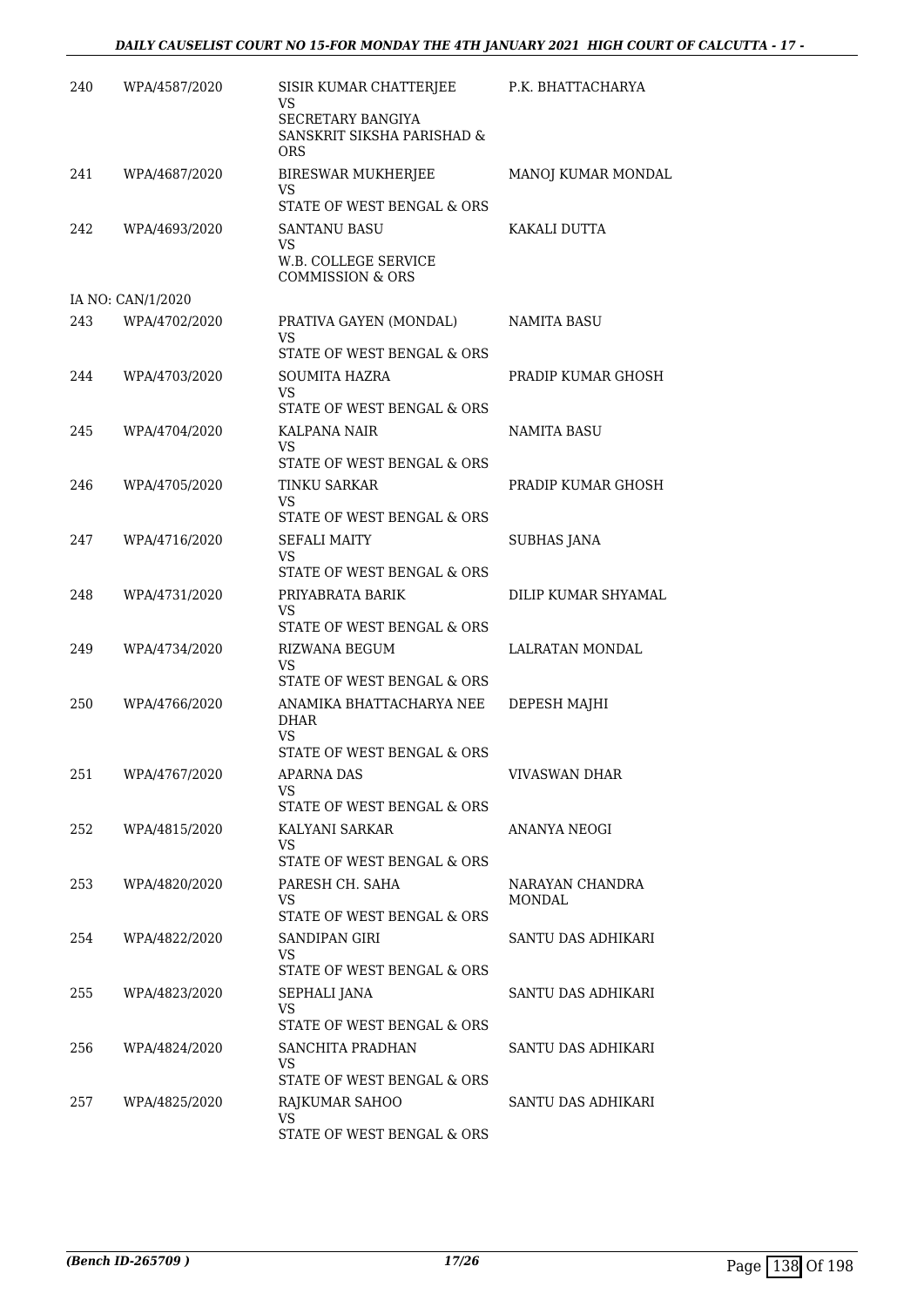| 258 | WPA/4832/2020 | DILIP KUMAR KHAMARU<br>VS<br>STATE OF WEST BENGAL & ORS                                                   | TARA PRASAD HALDAR                     |
|-----|---------------|-----------------------------------------------------------------------------------------------------------|----------------------------------------|
| 259 | WPA/4854/2020 | SUBHAJIT MONDAL & ORS<br><b>VS</b>                                                                        | ATARUL HAQUE MOLLA                     |
| 260 | WPA/4877/2020 | STATE OF WEST BENGAL & ORS<br>SAMIRAB MAITY<br>VS.<br>STATE OF WEST BENGAL &<br>ORS.                      | ANIL KR.<br><b>CHATTOPADHYAY</b>       |
| 261 | WPA/4954/2020 | KATHAKALI MANDAL (GHOSH)<br>VS<br>STATE OF WEST BENGAL & ORS                                              | PRIYANKA MONDAL                        |
| 262 | WPA/4955/2020 | PALASH MANDAL<br>VS<br>STATE OF WEST BENGAL & ORS                                                         | PRIYANKA MONDAL                        |
| 263 | WPA/4971/2020 | <b>MRINMOY BHARATI</b><br>VS<br>UNION OF INDIA & ORS                                                      | ABHIJIT MANDAL                         |
| 264 | WPA/4980/2020 | PRIYANKA MANNA<br>VS<br>STATE OF WEST BENGAL & ORS                                                        | <b>BIKRAM BANERJEE</b>                 |
| 265 | WPA/4996/2020 | NIRANJAN TIKADAR & ORS<br>VS<br>WB UNIVERSITY OF TEACHERS'<br><b>TRANING EDUCATION</b><br>PLANNING && ORS | <b>ATIS KR BISWAS</b>                  |
| 266 | WPA/5013/2020 | NILAY MUKHOPADHYAY<br>VS<br>STATE OF WEST BENGAL & ORS                                                    | SUSANTA PAL                            |
| 267 | WPA/5080/2020 | RAFIKUL MOLLA<br>VS<br>STATE OF WEST BENGAL & ORS                                                         | AMLAN KUMAR<br>MUKHERJEE               |
| 268 | WPA/5094/2020 | CHANDAN PAL & ANR<br>VS<br>STATE OF WEST BENGAL & ORS                                                     | <b>SOUMEN</b><br><b>BHATTACHARJEE</b>  |
| 269 | WPA/5095/2020 | ALLAUDDIN & ANR<br>VS<br>STATE OF WEST BENGAL & ORS                                                       | <b>RAM UDAY</b><br><b>BHATTACHARYA</b> |
| 270 | WPA/5106/2020 | MD. SOHIDUL ISLAM & ORS<br>VS.<br>STATE OF WEST BENGAL & ORS                                              | <b>BIKRAMJIT BISWAS</b>                |
| 271 | WPA/5111/2020 | DE. SHALIGRAM SHUKLA &<br><b>ORS</b><br><b>VS</b><br>INDIRA GANDHI NATIONAL<br>OPEN UNIVERSITY & ORS      | <b>SUPRIYO</b><br>CHATTOPADHYAY        |
| 272 | WPA/5112/2020 | <b>GOLAM ROSUL</b><br>VS.<br>STATE OF WEST BENGAL & ORS                                                   | <b>BISWAJIT HAZRA</b>                  |
| 273 | WPA/5114/2020 | <b>SUBHAS BISUI</b><br>VS.<br>STATE OF WEST BENGAL & ORS                                                  | BISWAJIT HAZRA                         |
| 274 | WPA/5116/2020 | <b>BABLU DAS</b><br>VS.<br>STATE OF WEST BENGAL & ORS                                                     | <b>BISWAJIT HAZRA</b>                  |
| 275 | WPA/5118/2020 | ASADUL KHAN<br><b>VS</b><br>STATE OF WEST BENGAL & ORS                                                    | <b>BISWAJIT HAZRA</b>                  |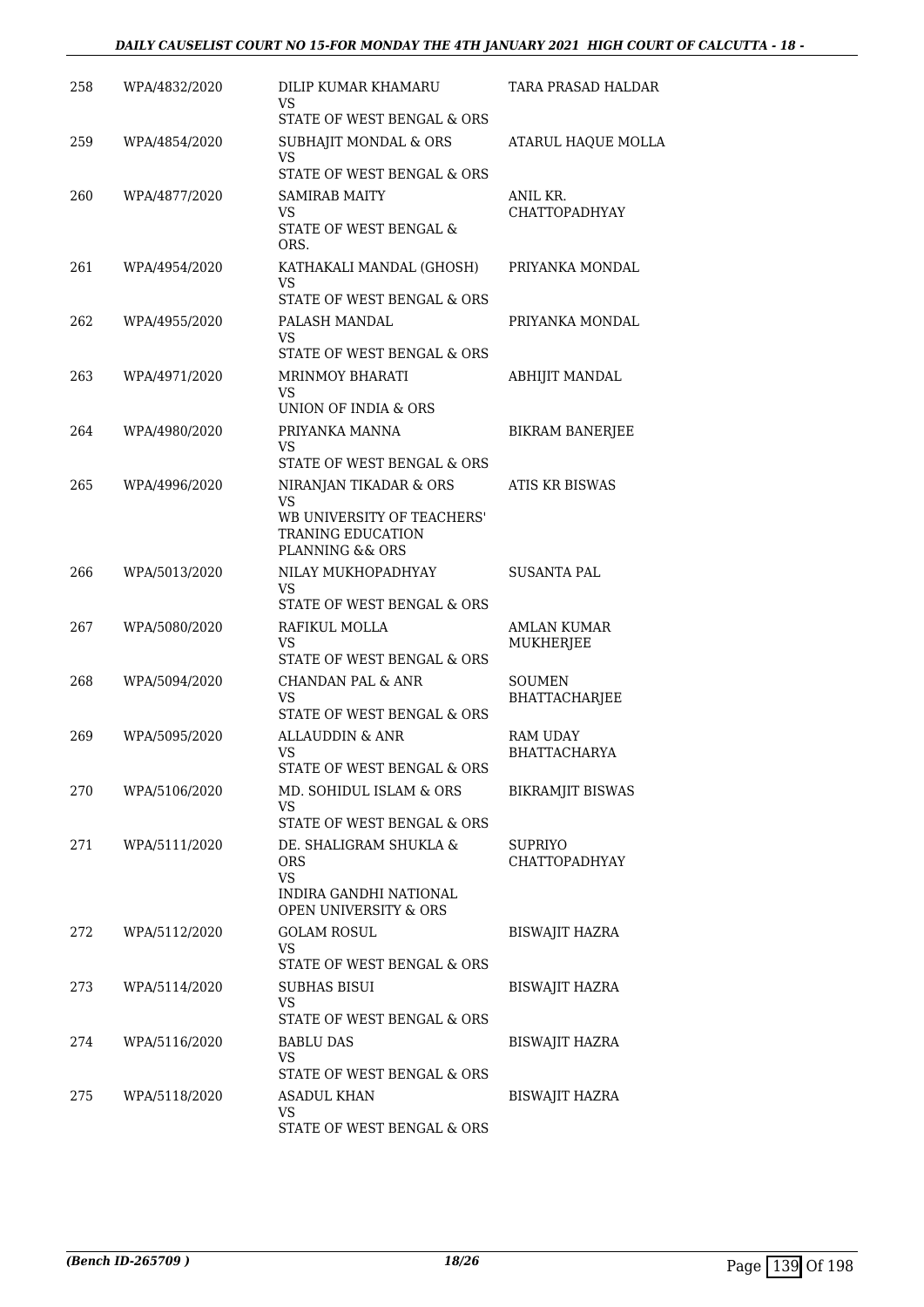| 276 | WPA/5119/2020                           | SAINUR SK.<br>VS.                                                                                                 | <b>BISWAJIT HAZRA</b> |
|-----|-----------------------------------------|-------------------------------------------------------------------------------------------------------------------|-----------------------|
| 277 | WPA/5131/2020                           | STATE OF WEST BENGAL & ORS<br>RAJ SHEKHAR SARKAR<br>VS                                                            | SAMIR KUMAR CHAKI     |
| 278 | WPA/5134/2020                           | STATE OF WEST BENGAL & ORS<br>DIPANKAR DUTTA & ORS<br>VS<br>THE UNIVERSITY OF BURDWAN                             | RITIWIK PATTANAYAK    |
| 279 | WPA/5141/2020                           | & ORS<br><b>SAIMA KHATUN</b><br>VS<br>STATE OF WEST BENGAL & ORS                                                  | <b>SUJIT BHUNIA</b>   |
| 280 | WPA/5145/2020                           | JAYASRI TRIPATHI<br>VS                                                                                            | SANTU DAS ADHIKARI    |
| 281 | WPA/5150/2020                           | STATE OF WEST BENGAL & ORS<br>PANCHANAN DAS<br>VS.                                                                | SHIBAJI KUMAR DAS     |
| 282 | WPA/5156/2020                           | STATE OF WEST BENGAL & ORS<br>CHALANTIKA LAHA SALUI<br>VS.<br>THE WEST BENGAL COLLEGE<br>SERVICE COMMISSION & ORS | DAISY BASU            |
|     | IA NO: CAN/1/2020(Old No:CAN/4694/2020) |                                                                                                                   |                       |
| 283 | WPA/5164/2020                           | BINAY DEY & ORS.<br>VS<br>STATE OF WEST BENGAL &                                                                  | <b>IBRAHIM SARDAR</b> |
| 284 | WPA/5171/2020                           | ORS.<br>ANIMA CHAKRABORTY NEE<br>CHATTERJEE<br>VS                                                                 | PALASH MUKHERJEE      |
|     |                                         | STATE OF WEST BENGAL & ORS                                                                                        |                       |
| 285 | WPA/5172/2020                           | BHAGAWAN CHANDRA BERA<br>VS.<br>STATE OF WEST BENGAL & ORS                                                        | ANINDA BHATTACHARYA   |
| 286 | WPA/5176/2020                           | ARDHENDU MAONDAL<br>VS<br>STATE OF WEST BENGAL & ORS                                                              | <b>SUPRIYA DUBEY</b>  |
|     | IA NO: CAN/1/2020                       |                                                                                                                   |                       |
| 287 | WPA/5180/2020                           | RAJESH SAU<br>VS<br>STATE OF WEST BENGAL & ORS                                                                    | DIPTENDU MONDAL       |
| 288 | WPA/5203/2020                           | <b>SAHIN MONDAL</b><br>VS                                                                                         | SANTANU MAJI          |
| 289 | WPA/5204/2020                           | STATE OF WEST BENGAL & ORS<br>REBEKA SULTANA<br><b>VS</b>                                                         | SANTANU MAJI          |
| 290 | WPA/5231/2020                           | STATE OF WEST BENGAL & ORS<br>RADHESHYAM HALDER & ORS<br>VS.                                                      | GOPAL DAS             |
| 291 | WPA/5232/2020                           | STATE OF WEST BENGAL & ORS<br>JYOTIRMOY DAS & ORS<br>VS.                                                          | GOPAL DAS             |
| 292 | WPA/5233/2020                           | STATE OF WEST BENGAL & ORS<br>TAPAN KUMAR MAHATO & ORS<br>VS                                                      | GOPAL DAS             |
| 293 | WPA/5236/2020                           | STATE OF WEST BENGAL & ORS<br><b>SRICHARAN MAL &amp; ORS</b><br>VS<br>STATE OF WEST BENGAL & ORS                  | GO[PAL DAS            |
|     |                                         |                                                                                                                   |                       |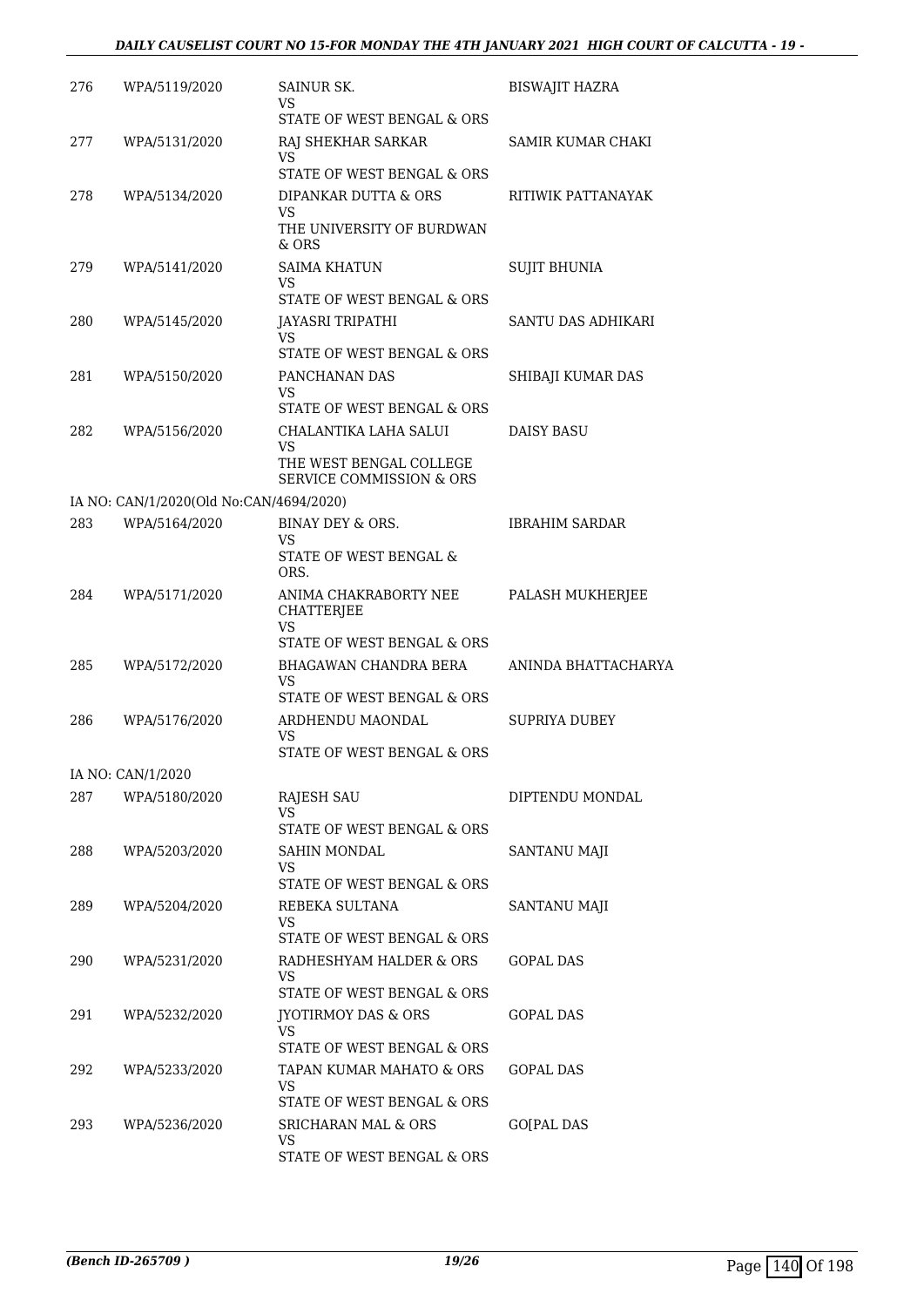## *DAILY CAUSELIST COURT NO 15-FOR MONDAY THE 4TH JANUARY 2021 HIGH COURT OF CALCUTTA - 20 -*

| 294 | WPA/5243/2020                           | KAKALI GHOSAL<br>VS                                                                     | <b>AVIJIT CHAKRABORTY</b>                                                                                       |
|-----|-----------------------------------------|-----------------------------------------------------------------------------------------|-----------------------------------------------------------------------------------------------------------------|
|     |                                         | STATE OF WEST BENGAL &<br>ANR                                                           |                                                                                                                 |
| 295 | WPA/5250/2020                           | DR. DEBASISH BISWAS<br>VS                                                               | MOUSUMI BHOWAL                                                                                                  |
|     |                                         | STATE OF WEST BENGAL & ORS                                                              |                                                                                                                 |
|     | IA NO: CAN/1/2020                       |                                                                                         |                                                                                                                 |
| 296 | WPA/5463/2020                           | CHAITANYA BHATTACHARJEE<br>VS<br>STATE OF WEST BENGAL & ORS                             | KARUNAMOYEE<br><b>SAMANTA</b>                                                                                   |
| 297 | WPA/5607/2020                           | DR BADAL KUMAR MAITY                                                                    | DILIP KUMAR MAITI                                                                                               |
|     |                                         | VS<br>STATE OF WEST BENGAL & ORS                                                        |                                                                                                                 |
|     |                                         |                                                                                         | IA NO: CAN/1/2020(Old No:CAN/3367/2020), CAN/2/2020, CAN/3/2020, CAN/4/2020, CAN/5/2020, CAN/6/2020, CAN/7/2020 |
| 298 | WPA/5649/2020                           | DEBJIT MITRA ROY<br>VS                                                                  | <b>RAKESH ROY</b>                                                                                               |
|     |                                         | STATE OF WEST BENGAL& ORS                                                               |                                                                                                                 |
|     | IA NO: CAN/1/2020(Old No:CAN/3509/2020) |                                                                                         |                                                                                                                 |
| 299 | WPA/6384/2020                           | ANUPAM MANDAL & ORS<br>VS<br>THE UNION OF INDIA & ORS                                   | <b>SUMAN BANERJEE</b>                                                                                           |
|     |                                         | IA NO: CAN/1/2020(Old No:CAN/4972/2020), CAN/2/2020, CAN/3/2020, CAN/4/2020, CAN/5/2020 |                                                                                                                 |
| 300 | WPA/6586/2020                           | <b>FURKUNI BIBI</b>                                                                     | MD AHSANUZZAMAN                                                                                                 |
|     |                                         | VS<br>STATE OF WEST BENGAL & ORS                                                        |                                                                                                                 |
|     | IA NO: CAN/1/2020(Old No:CAN/5383/2020) |                                                                                         |                                                                                                                 |
| 301 | WPA/7593/2020                           | LALITA MASAT(CHAKRAVORTY)<br><b>VS</b><br>State of West Bengal                          | <b>FAZLE RABI</b>                                                                                               |
|     | IA NO: CAN/1/2020                       |                                                                                         |                                                                                                                 |
| 302 | WPA/8029/2020                           | RADHARAMAN MANDAL<br>VS                                                                 | <b>IBRAHIM SARDAR</b>                                                                                           |
|     |                                         | State of West Bengal                                                                    |                                                                                                                 |
| 303 | WPA/8281/2020                           | MOUMITA GHOSH<br><b>VS</b><br>STATE OF WEST BENGAL AND<br>ORS.                          | ARGHYA CHAKRABARTI                                                                                              |
| 304 | WPA/8283/2020                           | <b>SUJAIT HOSSAIN</b>                                                                   | ARGHYA CHAKRABARTI                                                                                              |
|     |                                         | <b>VS</b><br>STATE OF WEST BENGAL AND                                                   |                                                                                                                 |
|     |                                         | ORS.                                                                                    |                                                                                                                 |
| 305 | WPA/8286/2020                           | HASANUZZAMAN BISWAS AND<br><b>OTHERS</b><br><b>VS</b><br>STATE OF WEST BENGAL AND       | PALASH MUKHERJEE                                                                                                |
|     |                                         | ORS.                                                                                    |                                                                                                                 |
| 306 | WPA/8294/2020                           | <b>BISWAJIT MOHANTO</b><br><b>VS</b><br>State of West Bengal                            | <b>ALOKESH DALAI</b>                                                                                            |
| 307 | WPA/8296/2020                           | ASHOKEKUMAR HALDAR<br>VS<br>State of West Bengal                                        | <b>ALOKESH DALAI</b>                                                                                            |
| 308 | WPA/8418/2020                           | <b>AVIJIT BARMAN</b><br><b>VS</b>                                                       | DIBYENDU CHATTERJEE                                                                                             |
| 309 | WPA/8441/2020                           | State of West Bengal<br>SANCHITA SAHA RAY<br>VS<br>STATE OF WEST BENGAL AND<br>ORS.     | TANUJA BASAK                                                                                                    |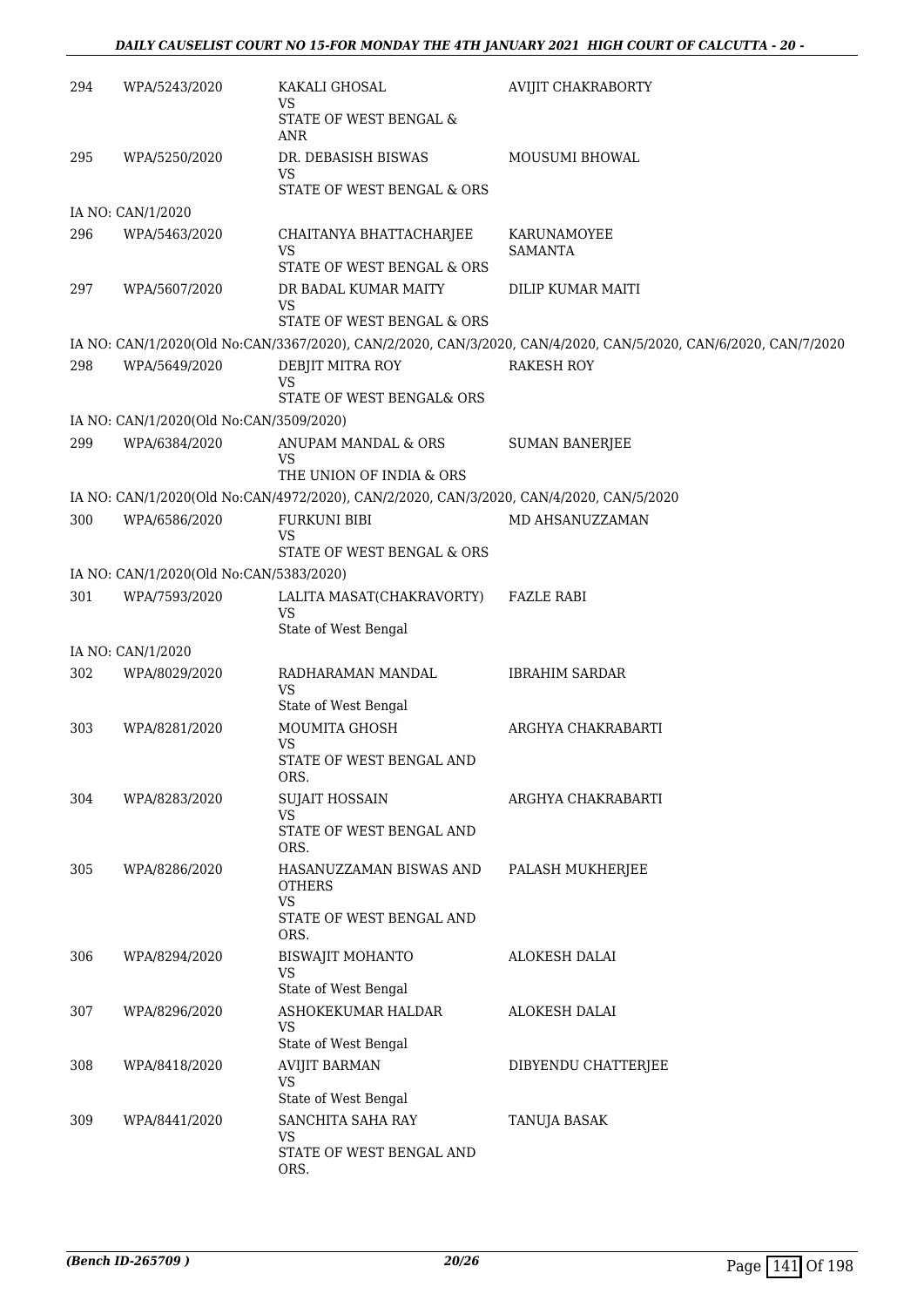## *DAILY CAUSELIST COURT NO 15-FOR MONDAY THE 4TH JANUARY 2021 HIGH COURT OF CALCUTTA - 21 -*

| 310 | WPA/8512/2020 | SWAGATA MUKHERJEE<br>VS<br>STATE OF WEST BENGAL AND                                 | <b>BISWAJIT HAZRA</b> |
|-----|---------------|-------------------------------------------------------------------------------------|-----------------------|
| 311 | WPA/8519/2020 | ORS.<br>supriti mukherjee                                                           | <b>BISWAJITHAZRA</b>  |
|     |               | VS<br><b>STATE OF WEST BENGAL AND</b><br>ORS.                                       |                       |
| 312 | WPA/8523/2020 | SOUMYASRI SARKAR<br>VS<br>STATE OF WEST BENGAL AND                                  | <b>BISWAJITHAZRA</b>  |
| 313 | WPA/8528/2020 | ORS.<br>SK. MAHABOOB AHAMED<br>VS.                                                  | <b>GOPA BISWAS</b>    |
| 314 | WPA/8585/2020 | UNION OF INDIA AND ORS<br>ASHA SRIVASTAVA<br>VS<br>STATE OF WEST BENGAL AND<br>ORS. | RANUJA BASAK          |
| 315 | WPA/8634/2020 | MD. BADSHAH<br>VS<br>THE STATE OF WEST BENGAL<br>AND ORS                            | MD. NAUROZ RAHBER     |
| 316 | WPA/8638/2020 | <b>USUF MAMUD</b><br>VS<br>THE STATE OF WEST BENGAL<br><b>AND ORS</b>               | ARGHYA CHAKRABARTI    |
| 317 | WPA/8707/2020 | SAGAR CHANDRA GHOSH<br>VS<br>STATE OF WEST BENGAL AND                               | KRISHNA DEO DAS       |
| 318 | WPA/8762/2020 | ORS.<br><b>SUSHANTA GIRI</b><br>VS<br>STATE OF WEST BENGAL AND<br>ORS.              | <b>BAISALI GHOSAL</b> |
| 319 | WPA/8773/2020 | NITYANANDA GHOSH AND ORS<br>VS<br>STATE OF WEST BENGAL AND<br>ORS.                  | <b>IBRAHIM SARDAR</b> |
| 320 | WPA/8786/2020 | HABIBUR RAHAMAN SK AND<br>ORS.<br><b>VS</b><br>STATE OF WEST BENGAL AND<br>ORS.     | <b>IBRAHIM SARDAR</b> |
| 321 | WPA/8850/2020 | <b>KRISHNADEB DAS</b><br>VS.<br>STATE OF WEST BENGAL AND<br>ORS.                    | MANOJIT PAL           |
| 322 | WPA/8942/2020 | MANORANJAN MONDAL<br>VS.<br>STATE OF WEST BENGAL AND<br>ORS.                        | DEBSOUMYA BASAK       |
| 323 | WPA/8947/2020 | RAJA JHA<br>VS.<br>STATE OF WEST BENGAL AND<br>ORS.                                 | DEBSOUMYA BASAK       |
| 324 | WPA/8948/2020 | <b>BASIR SK.</b><br><b>VS</b><br>STATE OF WEST BENGAL AND<br>ORS.                   | DEBSOUMYA BASAK       |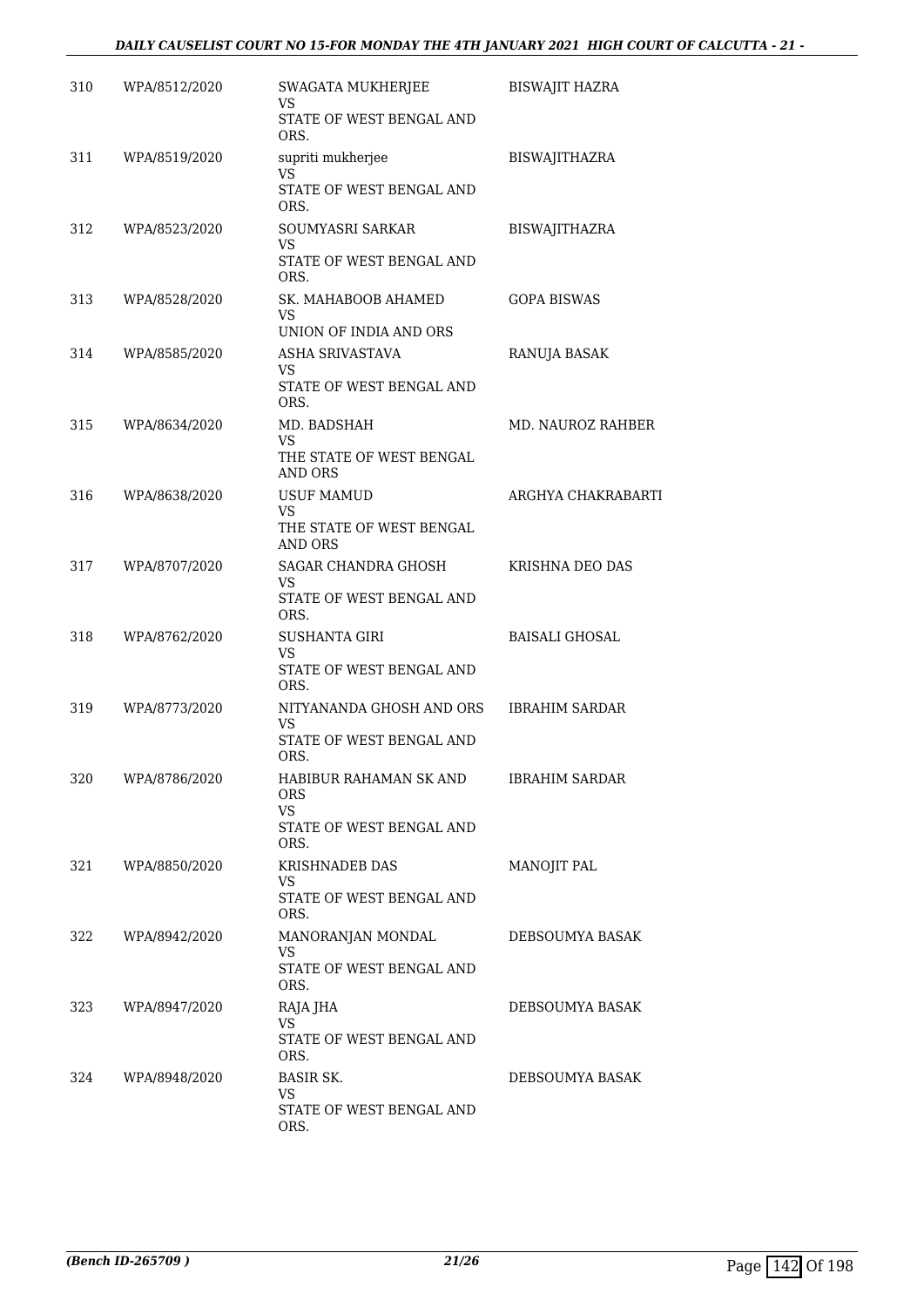#### *DAILY CAUSELIST COURT NO 15-FOR MONDAY THE 4TH JANUARY 2021 HIGH COURT OF CALCUTTA - 22 -*

| 325 | WPA/8960/2020 | CHITTARANJAN SARDAR<br>VS                                                                          | TANUJA BASAK                   |
|-----|---------------|----------------------------------------------------------------------------------------------------|--------------------------------|
|     |               | STATE OF WEST BENGAL AND<br>ORS.                                                                   |                                |
| 326 | WPA/8963/2020 | MITHU GHOSH<br><b>VS</b><br>State of West Bengal                                                   | SIDDHARTHA ROY                 |
| 327 | WPA/9085/2020 | CHINMOY JANA                                                                                       | <b>BISWAJIT HAZRA</b>          |
|     |               | <b>VS</b><br>STATE OF WEST BENGAL AND<br>ORS.                                                      |                                |
| 328 | WPA/9110/2020 | <b>BIPLAB TEWARI</b><br>VS.<br>STATE OF WEST BENGAL AND<br>ORS.                                    | <b>BISWAJIT HAZRA</b>          |
| 329 | WPA/9122/2020 | <b>SUBHASRI SAU</b><br><b>VS</b><br>STATE OF WEST BENGAL AND<br>ORS.                               | <b>BAISHALI GHOSHAL</b>        |
| 330 | WPA/9125/2020 | <b>SUJATA KAMILA</b><br>VS<br>STATE OF WEST BENGAL AND                                             | <b>BISWAJIT HAZRA</b>          |
| 331 | WPA/9127/2020 | ORS.<br><b>SUBHADIP JANA</b>                                                                       | <b>BISWAJIT HAZRA</b>          |
|     |               | <b>VS</b><br>STATE OF WEST BENGAL AND<br>ORS.                                                      |                                |
| 332 | WPA/9128/2020 | <b>BELLAL SHAIKH</b><br>VS.<br>THE STATE OF WEST BENGAL<br><b>AND ORS</b>                          | <b>SALONI</b><br>BHATTACHARJEE |
| 333 | WPA/9130/2020 | PRIYANKA PUURKAIT<br>VS<br>State of West Bengal                                                    | <b>BISWAJIT HAZRA</b>          |
| 334 | WPA/9281/2020 | JOYDEEP SIL<br>VS<br>Union of India AND ORS                                                        | DIPANJAN KUNDU                 |
| 335 | WPA/9336/2020 | TAPAN KUMAR ADHIKARY<br><b>VS</b><br>STATE OF WEST BENGAL AND<br>ORS.                              | PRABIR REJ                     |
| 336 | WPA/9376/2020 | NURJAHAN KHATUN @<br>NURJAHAN<br><b>VS</b><br>STATE OF WEST BENGAL AND                             | TANUJA BASAK                   |
| 337 | WPA/9423/2020 | ORS.<br>TAPASH CHANDRA BARMAN<br>AND ORS<br>VS.                                                    | <b>IBRAHIM SARDAR</b>          |
|     |               | STATE OF WEST BENGAL AND<br>ORS.                                                                   |                                |
| 338 | WPA/9425/2020 | SWETA BERA(DHARA) AND ORS<br>VS<br>STATE OF WEST BENGAL AND<br>ORS.                                | IBRAHIM SARDAR                 |
| 339 | WPA/9450/2020 | PRATIMA RANI KAYAL@<br>PRATIMA KAYAL JANA AND ORS<br><b>VS</b><br>STATE OF WEST BENGAL AND<br>ORS. | SALONI BHATTACHARYA            |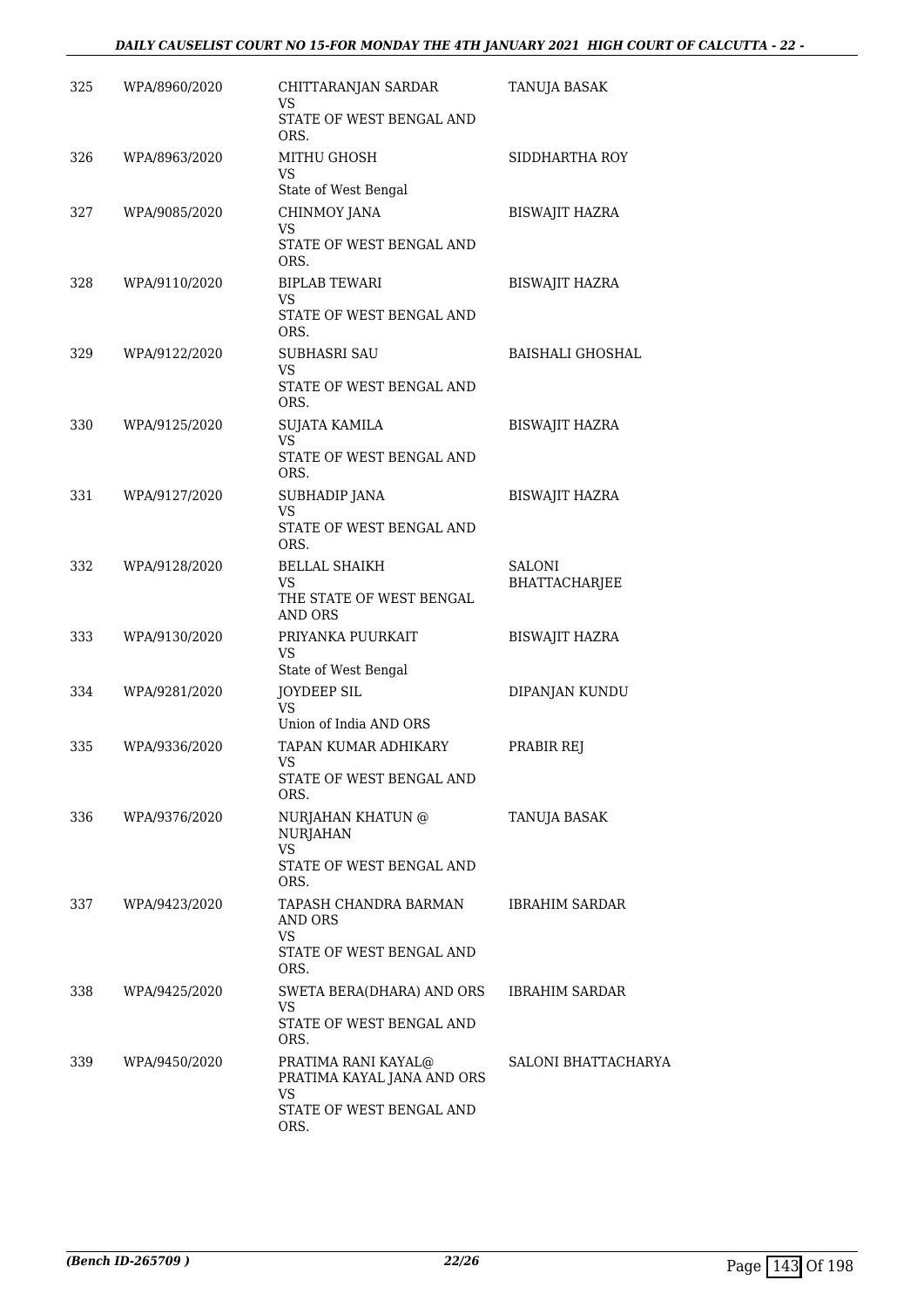| 340 | WPA/9460/2020 | <b>JANNAVI PATRA</b><br>VS                 | TANUJA BASAK                               |
|-----|---------------|--------------------------------------------|--------------------------------------------|
|     |               | STATE OF WEST BENGAL AND<br>ORS.           |                                            |
| 341 | WPA/9567/2020 | TUMPA MALAKAR AND OTHERS<br><b>VS</b>      | DILIP KUMAR SADHU                          |
|     |               | STATE OF WEST BENGAL AND<br>ORS.           |                                            |
| 342 | WPA/9569/2020 | ABHAYA RAY ANR ORS<br>VS                   | DIBYENDU CHATTERJEE                        |
|     |               | STATE OF WEST BENGAL AND<br>ORS.           |                                            |
| 343 | WPA/9586/2020 | RANJAN PATRA<br><b>VS</b>                  | <b>KESHAB CHANDRA DAS</b>                  |
|     |               | STATE OF WEST BENGAL AND<br>ORS.           |                                            |
| 344 | WPA/9609/2020 | SUSAMA SING AND ORS<br>VS                  | <b>IBRAHIM SARDAR</b>                      |
|     |               | THE STATE OF WEST BENGAL<br>AND ORS        |                                            |
| 345 | WPA/9623/2020 | REZINA CHOWDHURY AND ORS<br>VS             | <b>IBRAHIM SARDAR</b>                      |
|     |               | THE STATE OF WEST BENGAL<br>AND ORS        |                                            |
| 346 | WPA/9639/2020 | OMPRAKASH JHARIAT<br>VS                    | <b>MANI SANKAR</b><br><b>CHATTAPADHYAY</b> |
|     |               | THE STATE OF WEST BENGAL<br><b>AND ORS</b> |                                            |
| 347 | WPA/9644/2020 | TARARANI MAHANTA<br>VS                     | SAPTARSHI KUMAR MAL                        |
|     |               | STATE OF WEST BENGAL AND<br><b>ORS</b>     |                                            |
| 348 | WPA/9683/2020 | MISS PAYEL NAG<br><b>VS</b>                | TRIPTIMOY TALUKDER                         |
|     |               | STATE OF WEST BENGAL AND<br>ORS.           |                                            |
| 349 | WPA/9686/2020 | MISS PINKI NAG<br>VS                       | TRIPTIMOY TALUKDER                         |
|     |               | STATE OF WEST BENGAL AND<br>ORS.           |                                            |
| 350 | WPA/9689/2020 | SONTU JAISWAL<br><b>VS</b>                 | TRIPTIMOY TALUKDER                         |
|     |               | STATE OF WEST BENGAL AND<br>ORS.           |                                            |
| 351 | WPA/9702/2020 | NURUZZAMAN LASKAR<br>VS                    | LAKSHMI NATH<br><b>BHATTACHARYA</b>        |
|     |               | STATE OF WEST BENGAL AND<br>ORS.           |                                            |
| 352 | WPA/9717/2020 | KRISHNENDU GHARAMI AND<br>ORS              | PRADIP KUMAR GHOSH                         |
|     |               | VS<br>STATE OF WEST BENGAL AND             |                                            |
| 353 | WPA/9800/2020 | ORS.<br>RANJIT KUMAR BOURI                 | TANUJA BASAK                               |
|     |               | <b>VS</b><br>STATE OF WEST BENGAL AND      |                                            |
|     |               | ORS.                                       |                                            |
| 354 | WPA/9801/2020 | DR SUBHADEEP PAUL<br>VS                    | TANUJA BASAK                               |
|     |               | STATE OF WEST BENGAL AND<br>ORS.           |                                            |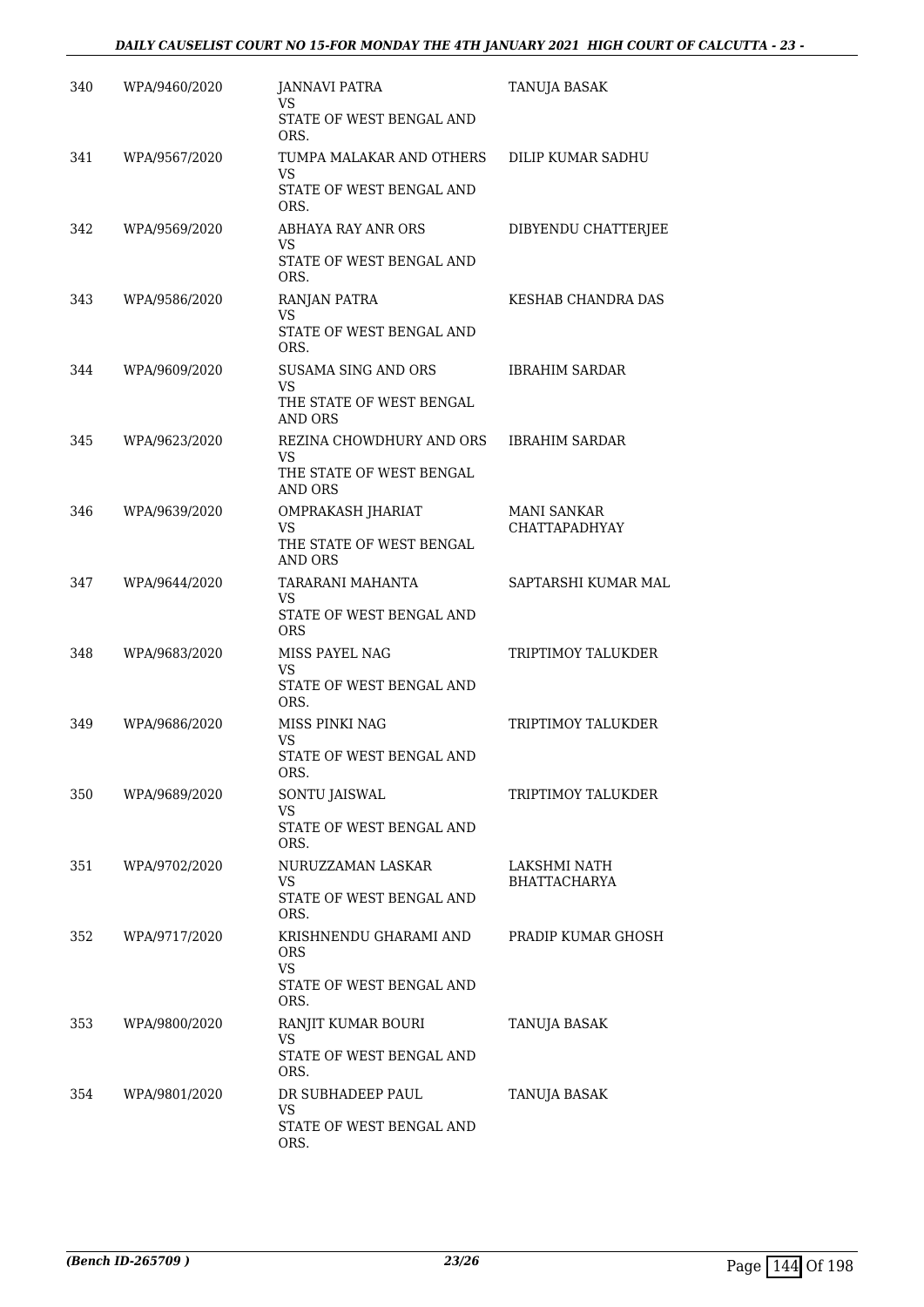| 355 | WPA/9811/2020  | BARRACKPORE CO OPERATIVE<br><b>COLONY LIMITED</b><br><b>VS</b> | <b>SHRABONI SARKAR</b>         |
|-----|----------------|----------------------------------------------------------------|--------------------------------|
|     |                | STATE OF WEST BENGAL AND<br>ORS.                               |                                |
| 356 | WPA/9869/2020  | AMIT KUMAR GIRI AND<br><b>OTHERS</b><br><b>VS</b>              | SAKYA MAITY                    |
|     |                | STATE OF WEST BENGAL AND<br>ORS.                               |                                |
| 357 | WPA/9876/2020  | ASHIM KUMAR BHANJA AND<br><b>ORS</b><br><b>VS</b>              | <b>IBRAHIM SARDAR</b>          |
|     |                | STATE OF WEST BENGAL AND<br>ORS.                               |                                |
| 358 | WPA/9946/2020  | CHANCHAL DHAMALI AND<br><b>OTHERS</b><br>VS.                   | PINTU KARAR                    |
|     |                | STATE OF WEST BENGAL AND<br>ORS.                               |                                |
| 359 | WPA/9974/2020  | MAIDUL ISLAM PURKAIT<br>VS                                     | PRADIP KUMAR GHOSH             |
|     |                | STATE OF WEST BENGAL AND<br>ORS.                               |                                |
| 360 | WPA/9975/2020  | DIBYENDU CHAUDHURY AND<br><b>ORS</b><br><b>VS</b>              | <b>HAIDER ALI SK</b>           |
|     |                | STATE OF WEST BENGAL AND<br>ORS.                               |                                |
| 361 | WPA/9982/2020  | <b>RITA GAYEN</b><br>VS                                        | TANUJA BASAK                   |
|     |                | STATE OF WEST BENGAL AND<br>ORS.                               |                                |
| 362 | WPA/9993/2020  | <b>ATEEN BARDOLUI</b><br>VS<br>STATE OF WEST BENGAL AND        | SUDIPTA DASGUPTA               |
| 363 | WPA/9995/2020  | ORS.<br>DEBYAYAN JANA                                          | SUDIPTA DASGUPTA               |
|     |                | VS<br>STATE OF WEST BENGAL AND<br>ORS.                         |                                |
| 364 | WPA/9997/2020  | <b>RUBI MANDAL</b><br><b>VS</b>                                | SUDIPTA DASGUPTA               |
|     |                | STATE OF WEST BENGAL AND<br>ORS.                               |                                |
| 365 | WPA/10001/2020 | <b>MOUMITA HALDER</b><br><b>VS</b>                             | SUDIPTA DASGUPTA               |
|     |                | STATE OF WEST BENGAL AND<br>ORS.                               |                                |
| 366 | WPA/10002/2020 | PARAMITA KUNDU<br>VS                                           | MANDIRA BHOWMICK               |
|     |                | STATE OF WEST BENGAL AND<br>ORS.                               |                                |
| 367 | WPA/10015/2020 | PARTHA SARATHI MITRA<br>VS                                     | <b>SALONI</b><br>BHATTACHARJEE |
|     |                | STATE OF WEST BENGAL AND<br>ORS.                               |                                |
| 368 | WPA/10025/2020 | <b>SIRIN SULTANA</b><br>VS                                     | MD. TUSUF ALI                  |
|     |                | STATE OF WEST BENGAL AND<br>ORS.                               |                                |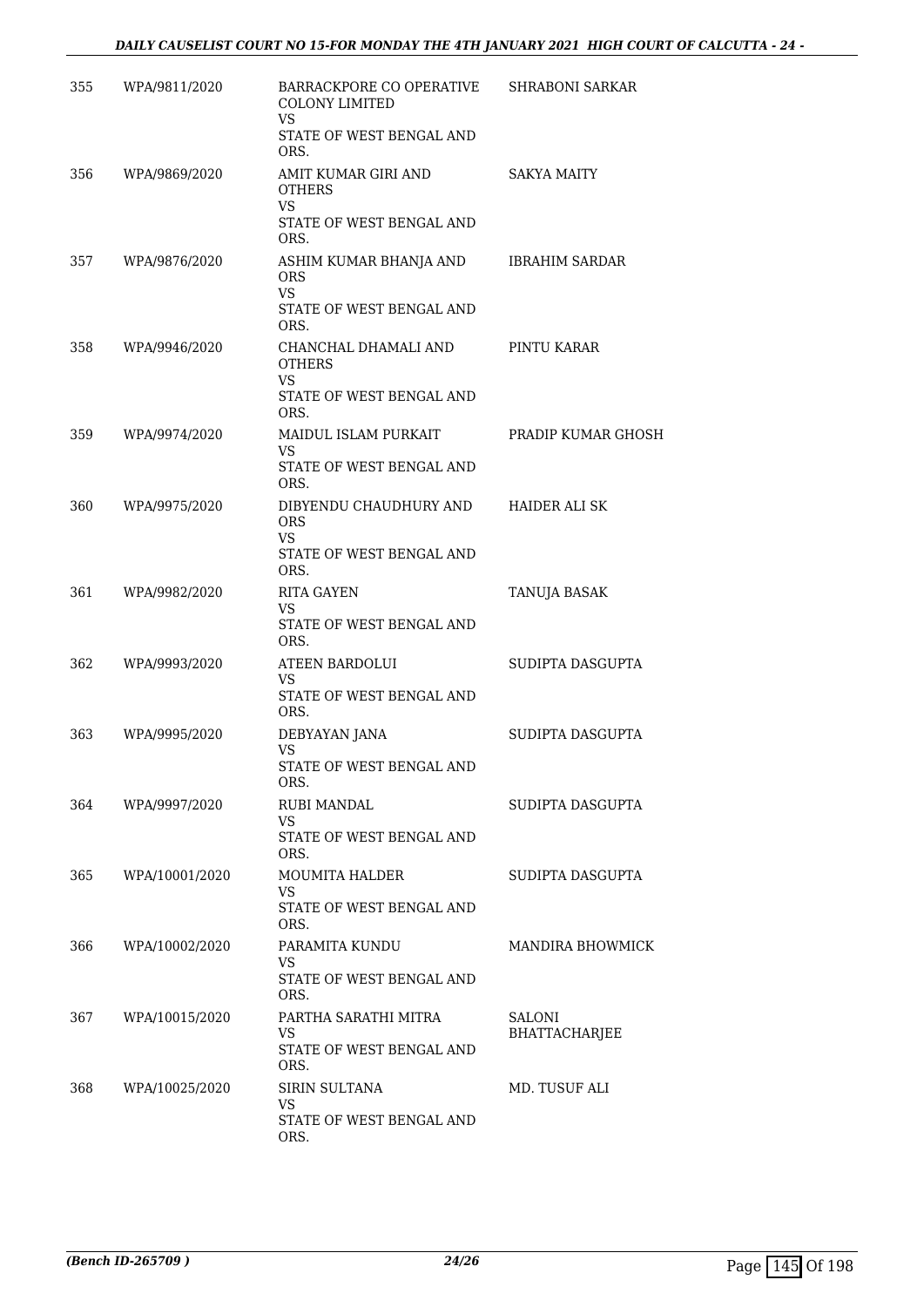| 369 | WPA/10028/2020 | JAHRUL ALAM<br>VS.                                     | MD. YUSUF ALI                  |
|-----|----------------|--------------------------------------------------------|--------------------------------|
|     |                | STATE OF WEST BENGAL AND<br>ORS.                       |                                |
| 370 | WPA/10029/2020 | SARIFUL SK.<br>VS.                                     | MD. YUSUF ALI                  |
|     |                | STATE OF WEST BENGAL AND<br><b>ORS</b>                 |                                |
| 371 | WPA/10030/2020 | MAJNUBAR DAPTARY<br><b>VS</b>                          | PANKAJ HALDER                  |
|     |                | STATE OF WEST BENGAL AND<br>ORS.                       |                                |
| 372 | WPA/10039/2020 | SUTAPA PRADHAN (PATRA) AND K. M. HOSSAIN<br><b>ORS</b> |                                |
|     |                | <b>VS</b><br>THE STATE OF WEST BENGAL<br>AND ORS       |                                |
| 373 | WPA/10090/2020 | MAHENDRA PRASAD GUPTA<br>AND ORS                       | EJAZ KHAN                      |
|     |                | VS.<br>STATE OF WEST BENGAL AND<br>ORS.                |                                |
| 374 | WPA/10095/2020 | <b>ASHISH MANDAL</b><br>VS.                            | MADHUSUDAN MONDAL              |
|     |                | STATE OF WEST BENGAL AND<br>ORS.                       |                                |
| 375 | WPA/10145/2020 | MOKBUL HASAN MONDAL<br><b>VS</b>                       | SYED SHAMSUL AREFIN            |
|     |                | STATE OF WEST BENGAL AND<br>ORS.                       |                                |
| 376 | WPA/10163/2020 | <b>GADADHAR KUNDU</b><br><b>VS</b>                     | DIPTENDU MONDAL                |
|     |                | STATE OF WEST BENGAL AND<br>ORS.                       |                                |
| 377 | WPA/10186/2020 | TAPAS KUMAR KHEARU AND<br><b>OTHERS</b><br>VS.         | SUDIPTA DASGUPTA               |
|     |                | STATE OF WEST BENGAL AND<br>ORS.                       |                                |
| 378 | WPA/10257/2020 | SAIKAT BHATTACHARYA<br>VS.                             | ARUNIKA GHOSH                  |
|     |                | UNION OF INDIA AND ORS.                                |                                |
| 379 | WPA/10262/2020 | PRANAB KR. SARKAR AND ORS<br>VS.                       | <b>GOPAL DAS</b>               |
|     |                | THE STATE OF WEST BENGAL<br>AND ORS                    |                                |
| 380 | WPA/10330/2020 | MD. SAMIUL KABIR<br>VS.                                | NAYEEMUL HAQUE                 |
|     |                | STATE OF WEST BENGAL AND<br>ORS.                       |                                |
| 381 | WPA/10352/2020 | SUDIPTA BHATTACHARYYA<br><b>VS</b><br>VISVA BHARATI    | <b>SALONI</b><br>BHATTACHARJEE |
|     |                | <b>MOTION 1</b>                                        |                                |
| 382 | WPA/2510/2020  | <b>MUNMUN GHOSH</b>                                    | PRIYABRATA BATABYAL            |
|     |                | VS.<br>STATE OF WEST BENGAL & ORS                      |                                |
| 383 | WPA/8174/2020  | HAMIDUR RAHAMAN                                        | md ashraful huq                |
|     |                | <b>VS</b><br>STATE OF WEST BENGAL AND<br>ORS.          |                                |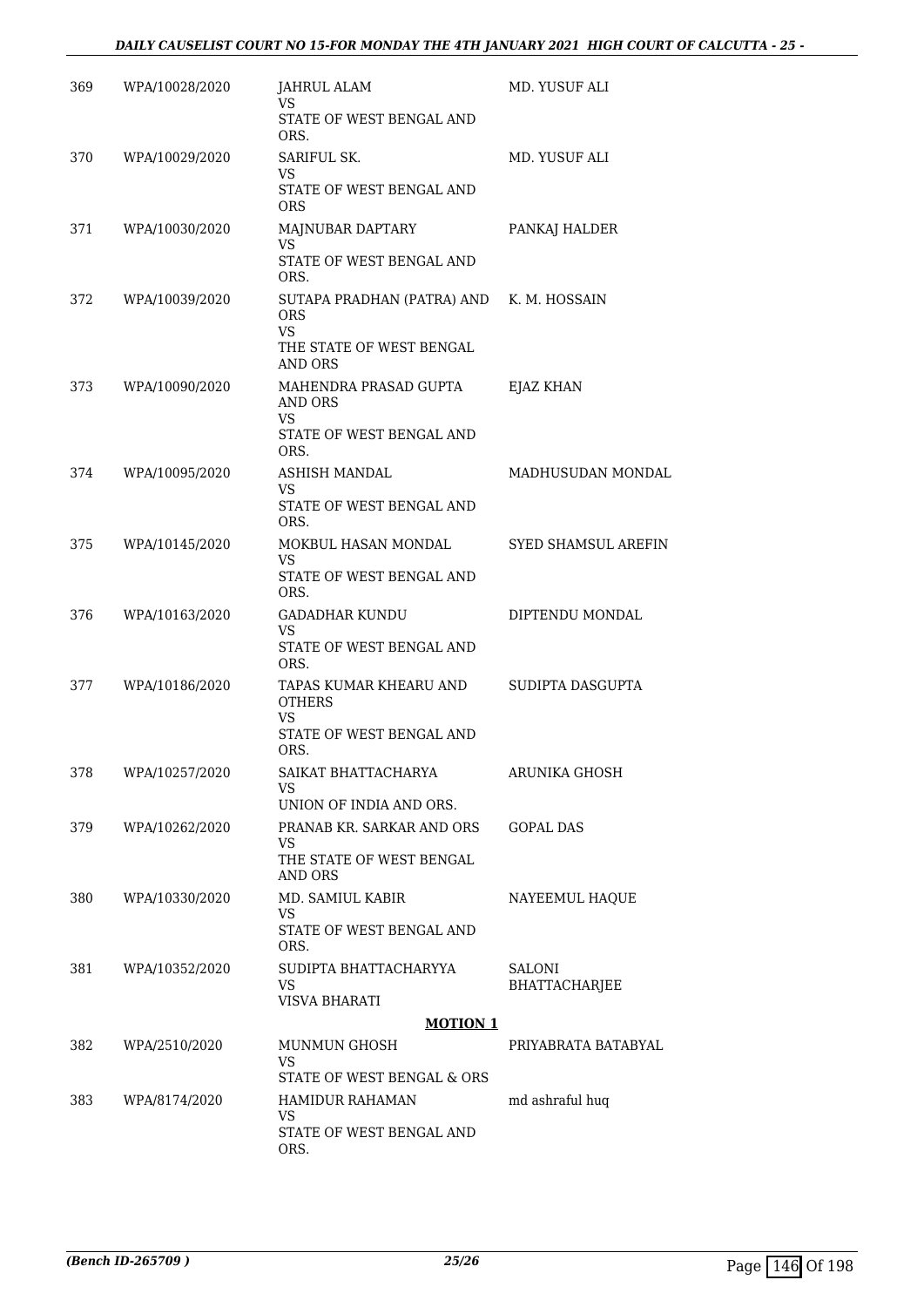| 384 | WPA/9540/2020  | OISHANI PAL<br>VS<br>STATE OF WEST BENGAL AND<br>ORS.      | ASUMDIPTA SANTRA      |
|-----|----------------|------------------------------------------------------------|-----------------------|
| 385 | WPA/10305/2020 | SHARMISTHA DALAL<br>VS<br>STATE OF WEST BENGAL AND<br>ORS. | <b>BISWAJIT HAZRA</b> |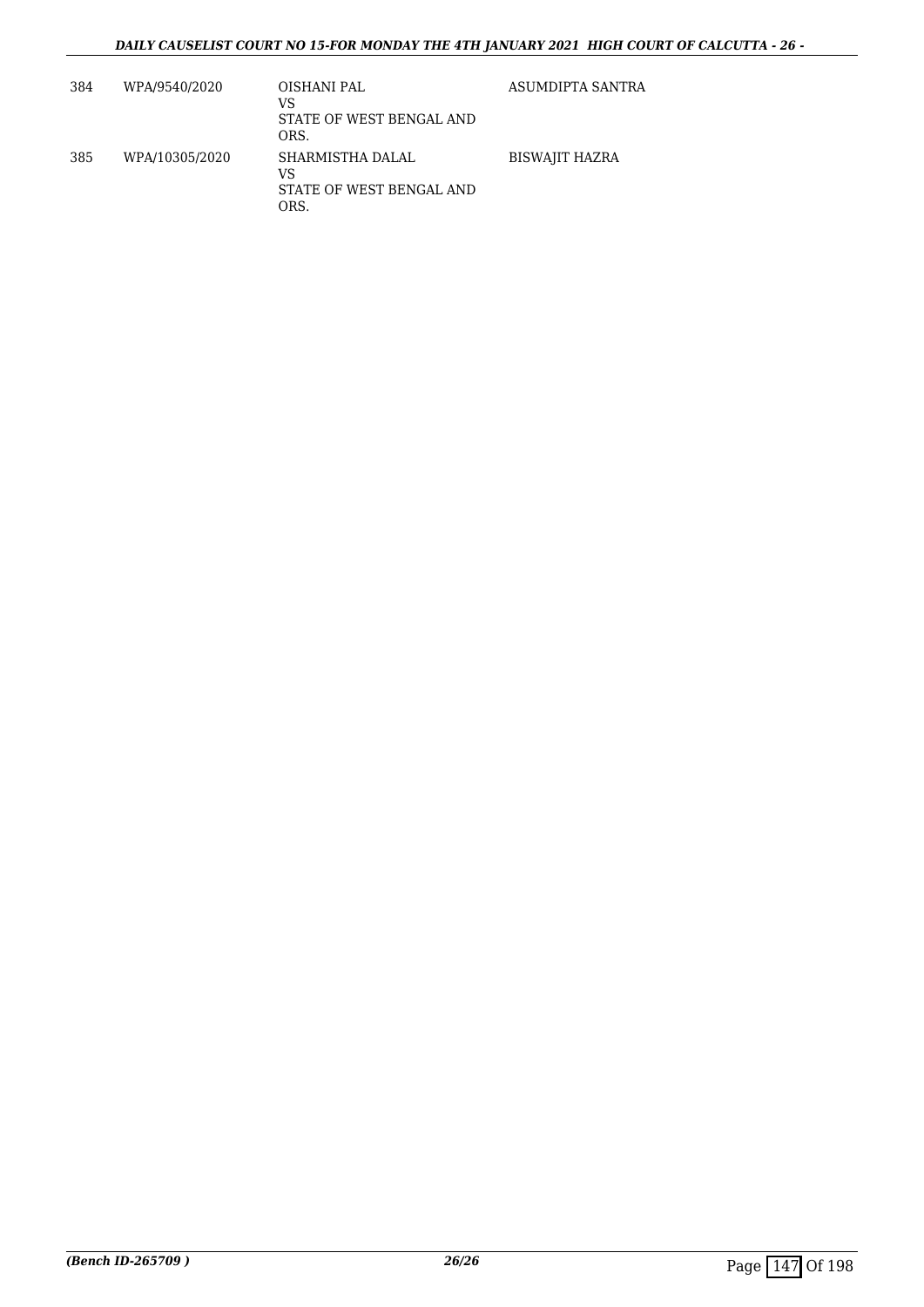

### **Appellate Side**

**DAILY CAUSELIST For Monday The 4th January 2021**

**COURT NO. 19**

**SINGLE BENCH (SB - XI)**

**AT 10:45 AM**

**HON'BLE JUSTICE SHAMPA SARKAR**

**(VIA VIDEO CONFERENCE) ON AND FROM MONDAY, THE 7TH DECEMBER, 2020 - ADMISSION AND HEARING OF CIVIL REVISION APPLICATIONS AND APPLICATIONS UNDER ARTICLE 227 OF THE CONSTITUTION INCLUDING APPLICATIONS CONNECTED THERETO [EXCLUDING CIVIL REVISIONS ARISING OUT OF TESTAMENTARY AND EJECTMENT SUITS AND PUBLIC PREMISES (UNAUTHORISED OCCUPANTS) ACT, 1971 SPECIAL NOTE : TODAY "UPON MENTIONING" MATTERS WILL BE TAKEN UP FIRST. THEREAFTER "NEW MOTION" AND " MOTION" WILL BE TAKEN UP. IF THE HEARING MATTERS ARE EXHAUSTED, THEREAFTER 'MOTION' WILL BE TAKEN UP. NOTE: MATTERS WILL BE TAKEN UP THROUGH PHYSICAL HEARING ONLY WHEN BOTH THE PARTIES ARE AGREED.**

|              |              | <b>TOP</b>                                                                      |                                |  |
|--------------|--------------|---------------------------------------------------------------------------------|--------------------------------|--|
| $\mathbf{1}$ | CO/1393/2020 | <b>AMRIT SINGH</b><br>VS<br>JHARNA CHOWDHURY AND<br><b>ORS</b>                  | <b>DWIP RAJ BASU</b>           |  |
|              |              | <b>UPON MENTIONING</b>                                                          |                                |  |
| 2            | CO/765/2020  | SK JAYNAL<br><b>VS</b><br>SITANATH MAJI0                                        | SUBRATA SANTRA                 |  |
| 3            | CO/1262/2020 | <b>UJJANI SHAW</b><br><b>VS</b><br>SANJIT KUMAR SHAW                            | <b>SUDESHNA BASU</b><br>THAKUR |  |
| 4            | CO/1426/2020 | BIPAD TARAN MONDAL AND SIMA GHOSH<br>ANR<br><b>VS</b><br>KALYANI MONDAL AND ORS |                                |  |
| 5            | CO/1605/2020 | <b>MANI TEXTILES</b><br>VS<br>RAJEEB SAHA AND ANR                               | ANIRUDDHA MITRA                |  |
|              |              | <b>NEW MOTION</b>                                                               |                                |  |
| 6            | CO/126/2020  | <b>SONU GUPTA</b><br><b>VS</b><br><b>GUDIYA SINGH</b>                           | MD. IRSHAD YAQUB               |  |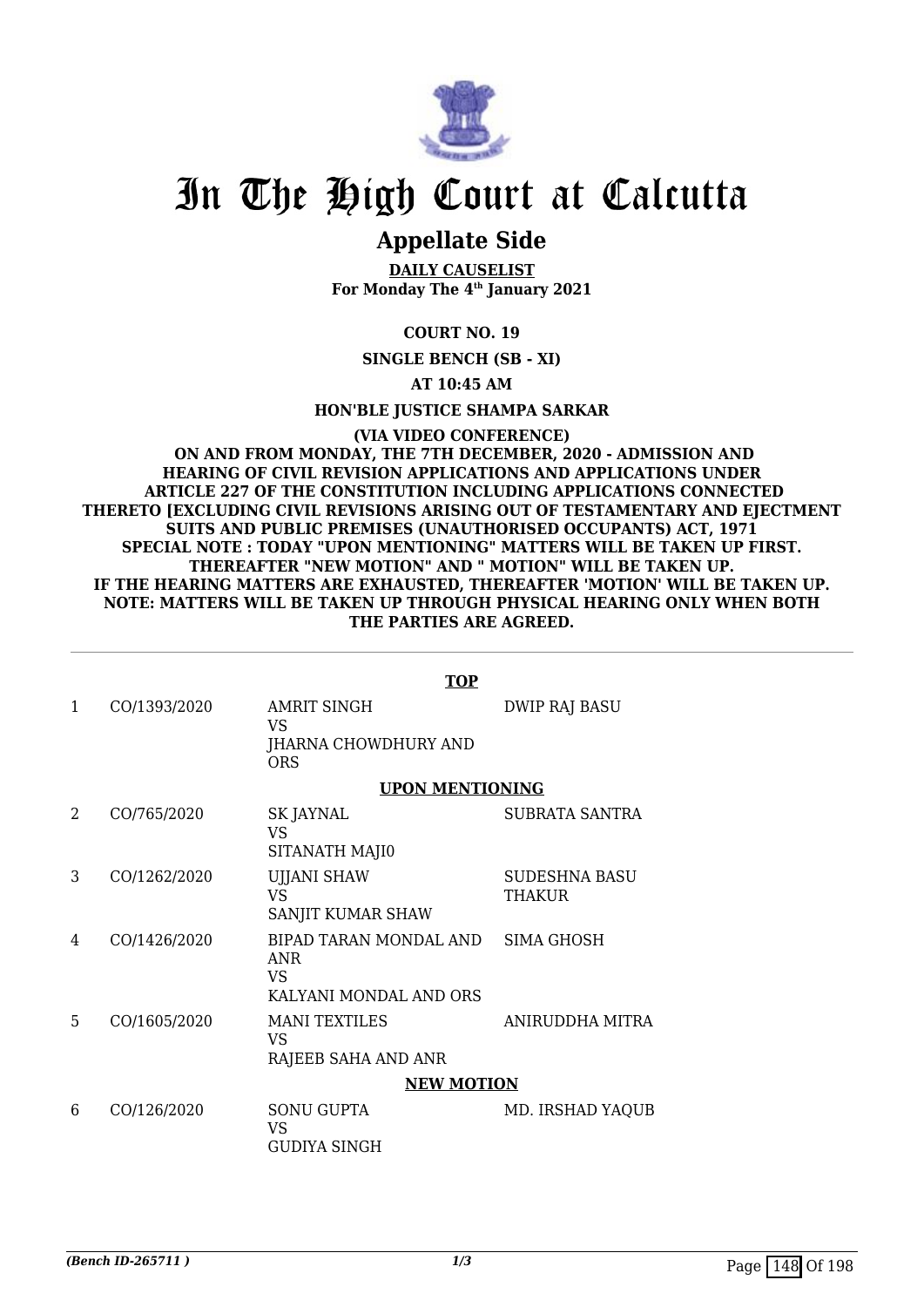| 7  | CO/1027/2020      | <b>ATISH GHOAH &amp; ANR</b><br><b>VS</b><br>JANASEVAK TRUST & ORS                                                                         | DYUTISREE DAS SOM                    |
|----|-------------------|--------------------------------------------------------------------------------------------------------------------------------------------|--------------------------------------|
| 8  | CO/1028/2020      | <b>ATISH GHOSH &amp; ANR</b><br><b>VS</b><br>JANASEVAK TRUST & ORS                                                                         | DYUTISREE DAS SOM                    |
| 9  | CO/1029/2020      | <b>ATISH GHOSH &amp; NAR</b><br><b>VS</b><br>JANASEVAK TRUST & ORS                                                                         | DYUTISRE DAS SOM                     |
| 10 | CO/1064/2020      | SUNCOM FORMULATION (I)<br><b>LTD</b><br><b>VS</b><br><b>SOURAV CHAKRABORTY</b>                                                             | <b>MOTI SAGAR JAMUI</b>              |
| 11 | CO/1070/2020      | <b>GANESH MONDAL &amp; ORS</b><br><b>VS</b><br>SUB DIVISIONAL OFFICER,<br>KALYANI & ORS                                                    | <b>SURAJIT ROY</b>                   |
| 12 | CO/1072/2020      | KALICHARAN SINGHA &<br>ORS.<br><b>VS</b><br>SDO KALYANI & ORS.                                                                             | <b>SURAJIT ROY</b>                   |
| 13 | CO/1073/2020      | <b>SULATA DAS</b><br><b>VS</b><br>RANJIT KR. KALAPAHAR                                                                                     | <b>SANDIP DINDA</b>                  |
|    | IA NO: CAN/1/2020 |                                                                                                                                            |                                      |
| 14 | CO/1082/2020      | DIBAKAR ROY<br><b>VS</b><br>ARUN KUMAR DAS & ANR                                                                                           | <b>HARPAL SINGH</b>                  |
| 15 | CO/1085/2020      | SAMAR KR. PAN & ANR.<br><b>VS</b><br>BALARAM MONDAL & ANR.                                                                                 | AYAN KR. BORAL                       |
| 16 | CO/1310/2020      | SK. GOLAM LALCHAND<br><b>VS</b><br><b>RAIHAN MULLICK</b>                                                                                   | DEBABRATA ROY                        |
| 17 | CO/1565/2020      | ASHOK KUMAR TALWAR<br><b>VS</b><br>HIRALAL BHATTER AND<br><b>ORS</b>                                                                       | ABHIJIT RAY                          |
| 18 | CO/1575/2020      | MANIK CHANDRA NASKAR<br>VS<br>TRIBENI PANDIT AND<br><b>OTHERS</b>                                                                          | <b>GOPAL MONDAL</b>                  |
| 19 | CO/1588/2020      | <b>SURESH MAJUMDER</b><br><b>VS</b><br>JHARNA ROY AND ORS                                                                                  | <b>SUBHAS CHANDRA</b><br><b>SAHA</b> |
| 20 | CO/1609/2020      | <b>NURUN HODA</b><br>MONDAL@NARUN HODA<br>MANDAL@NURUL HODA<br><b>MONDAL</b><br><b>VS</b><br><b>SAMSUN NEHAR BIBI AND</b><br><b>OTHERS</b> | DEBABRATA MANDAL                     |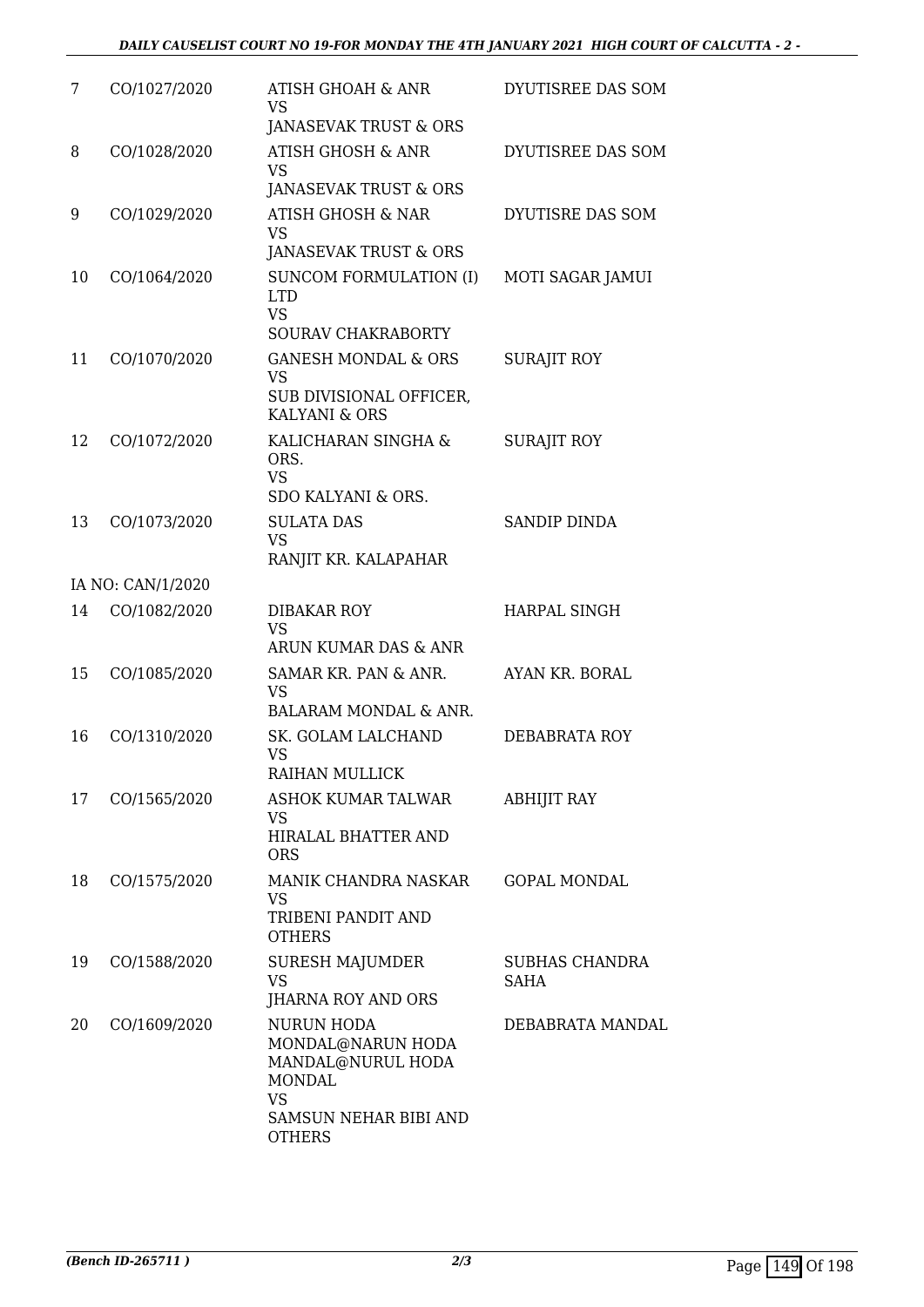| 21 | CO/1615/2020                           | <b>ARIJIT MITRA</b><br>VS                                                                                                             | AMITAVA BHOWMIK                      |
|----|----------------------------------------|---------------------------------------------------------------------------------------------------------------------------------------|--------------------------------------|
|    |                                        | RITUPARNA BASU MITRA                                                                                                                  |                                      |
| 22 | CO/1620/2020                           | MONOMOHAN DUTTA<br><b>VS</b>                                                                                                          | <b>SARBANANDA</b><br><b>SANYAL</b>   |
|    |                                        | <b>BHUTNATH DUTTA AND</b><br><b>ANR</b>                                                                                               |                                      |
| 23 | CO/1649/2020                           | <b>SK SHAMSUR RAHAMAN</b><br><b>ALIAS SK SAMSUR</b><br><b>RAHAMAN</b><br><b>VS</b><br>THE BOARD OF WAKF WEST<br><b>BENGAL AND ORS</b> | <b>SALONI</b><br><b>BHATTACHARYA</b> |
| 24 | CO/1655/2020                           | ratan kuamr ghosh<br><b>VS</b><br>sankar nath dey and ors                                                                             | ranjit kumar ghosh                   |
| 25 | CO/1658/2020                           | <b>SUMAN SANKAR BHUNIA</b>                                                                                                            | ANJAN                                |
|    |                                        | <b>VS</b><br>DEBRATI BHUNIA<br><b>CHAKRABORTY</b>                                                                                     | <b>BHATTACHARYA</b>                  |
| 26 | CO/1659/2020                           | JAHANARA BEGUM                                                                                                                        | <b>APAROUPA</b>                      |
|    |                                        | <b>VS</b><br><b>SAHIDA BEGAM</b>                                                                                                      | <b>BHATTACHARYA</b>                  |
| 27 | CO/1661/2020                           | LAKSHMI NARAYAN<br><b>GHOSHAND ANOTHER</b><br><b>VS</b>                                                                               | TUHINA PARVIN                        |
|    |                                        | AJOY BISWAS AND OTHERS                                                                                                                |                                      |
| 28 | CO/1678/2020                           | M/S DHANBAD FUELS<br><b>LIMITED</b><br><b>VS</b>                                                                                      | <b>SAMBUDDHA DUTTA</b>               |
|    |                                        | Union of India and Anr                                                                                                                |                                      |
|    |                                        | <b>FOR HEARING</b><br>( (AT 2.00 P.M.) )                                                                                              |                                      |
| 29 | WPA/5958/2012                          | THE GANGES<br>MANUGACTURING<br><b>COMPANY LTD &amp; ANR</b><br>VS                                                                     | <b>SUJIT SHARMA</b>                  |
|    |                                        | STATE OF W B & ORS                                                                                                                    |                                      |
|    | IA NO: CAN/1/2014(Old No:CAN/965/2014) |                                                                                                                                       |                                      |
| 30 | CO/1237/2020                           | <b>ARATI RANI PAUL</b><br>VS<br><b>SAMIR PAL AND ORS</b>                                                                              | SOURADIPTO<br><b>BANERJEE</b>        |
|    | IA NO: CAN/1/2020                      |                                                                                                                                       |                                      |
| 31 | CO/1579/2020                           | JITENDRA AGARWAL AND<br><b>ANOTHER</b><br><b>VS</b><br>THE SECRETARY IDEAL                                                            | <b>SHANKAR</b><br>MUKHERJEE          |
|    |                                        | REGENCY APARTMENT<br><b>OWNERS ASSOCIATION</b>                                                                                        |                                      |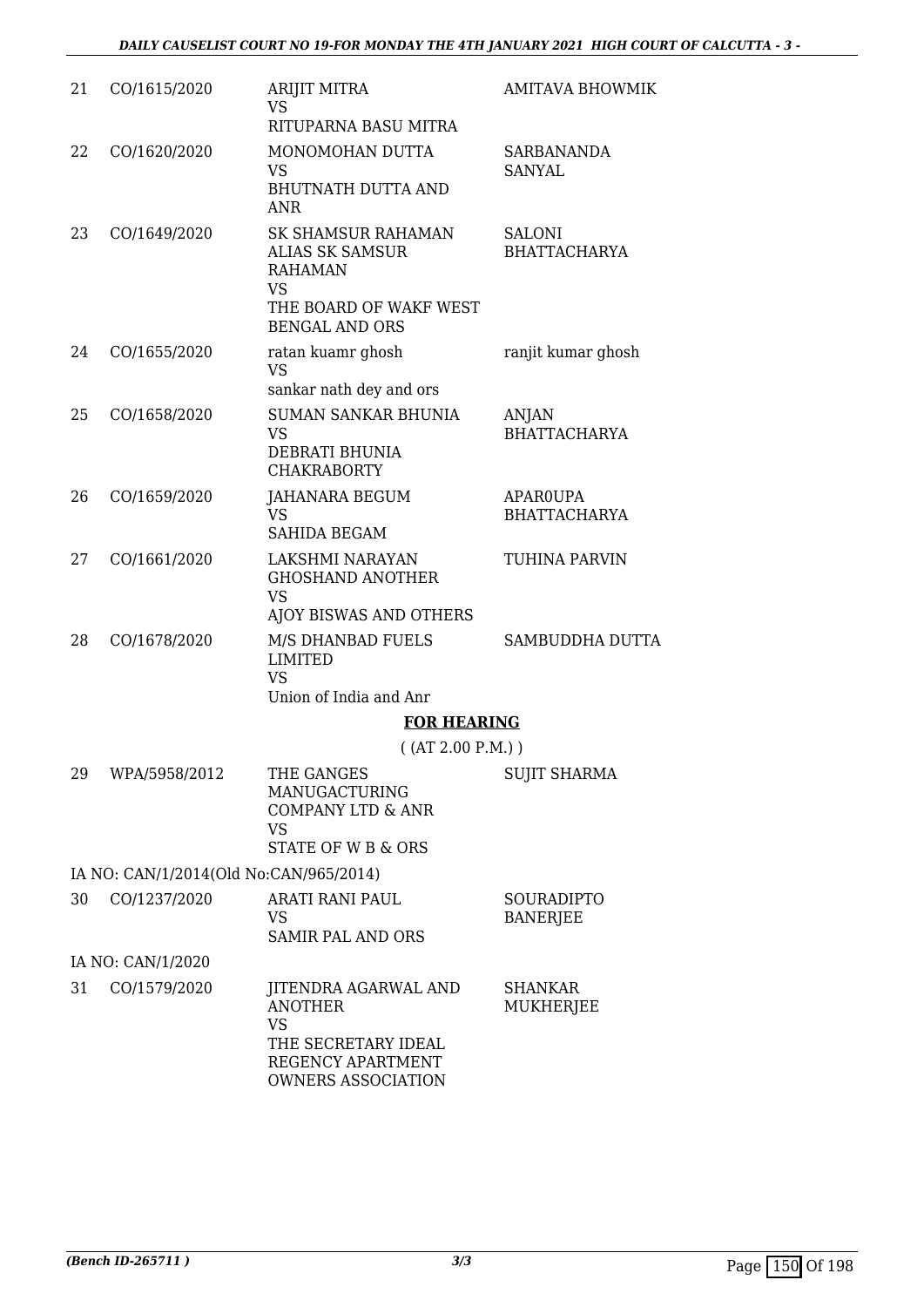

### **Appellate Side**

**DAILY CAUSELIST For Monday The 4th January 2021**

**COURT NO. 10**

**SINGLE BENCH (SB - XII) AT 10:45 AM HON'BLE JUSTICE RAVI KRISHAN KAPUR**

**(VIA VIDEO CONFERENCE)** 

#### **ON AND FROM MONDAY, THE 7TH DECEMBER, 2020 - MATTERS (INCLUDING MOTIONS) UNDER ARTICLE 226 OF THE CONSTITUTION RELATING TO MADHYAMIK SIKSHYA KENDRA, INCLUDING APPLICATIONS CONNECTED THERETO;**

#### **MATTERS (INCLUDING MOTIONS) UNDER ARTICLE 226 OF THE CONSTITUTION RELATING TO RESIDUARY UNDER GROUP IX RELATING TO PUBLIC PREMISES ( UNAUTHORISED OCCUPANTS ) AT, 1971 INCLUDING APPLICATION CONNECTED THERETO;**

#### **HEARING OF WRIT PETITIONS IRRESPECTIVE OF CLASSIFICATION AND APPLICATIONS CONNECTED THERETO;**

#### **NOTE : MATTERS WILL BE TAKEN UP THROUGH PHYSICAL HEARING WHEN BOTH THE PARTIES ARE AGREED.**

|              |                              | <b>TO BE MENTIONED</b>                                                                                                  |                                         |  |
|--------------|------------------------------|-------------------------------------------------------------------------------------------------------------------------|-----------------------------------------|--|
| $\mathbf{1}$ | WPCRC/152/2016               | SWAPAN KUMAR BERA<br>VS<br>SUBHRA KANTI NANDA                                                                           | P. BHATTACHARJEE                        |  |
| wt2          | WPA/21960/2014               | SWAPAN KR BERA<br>VS<br>STATE OF WEST BENGAL & ORS                                                                      | ANUP KR SAMANTA                         |  |
| 3            | WPA/12781/2019               | SAHARUL MOLLA<br>VS<br>STATE OF WEST BENGAL & ORS                                                                       | SUDIPTA MONDAL                          |  |
|              |                              | <b>MOTION</b>                                                                                                           |                                         |  |
| 4            | WPA/4821/2020                | M/S. NARESH ROAD LINES PVT.<br><b>LTD</b><br>VS<br>ESTATE OFFI,LD MS<br>E.S.BRISOHBAR,CENTRAL<br>WAREHOUSING COR, & ORS | TAPAS KUMAR MANNA                       |  |
| 5            | WPA/9287/2020<br>(Assigned)  | RUDRENDRA MOHAN<br>CHATTERJEE<br><b>VS</b><br>Union of India                                                            | RUDRENDRA MOHAN<br>CHATTERJEE IN PERSON |  |
| 6            | WPA/10419/2020<br>(Assigned) | MAHENDRA PRATAP SINGH<br>AND OTHERS<br>VS<br>UNION OF INDIA AND OTHERS                                                  | JOYJIT DUTTA                            |  |
|              |                              | <b>FOR HEARING</b>                                                                                                      |                                         |  |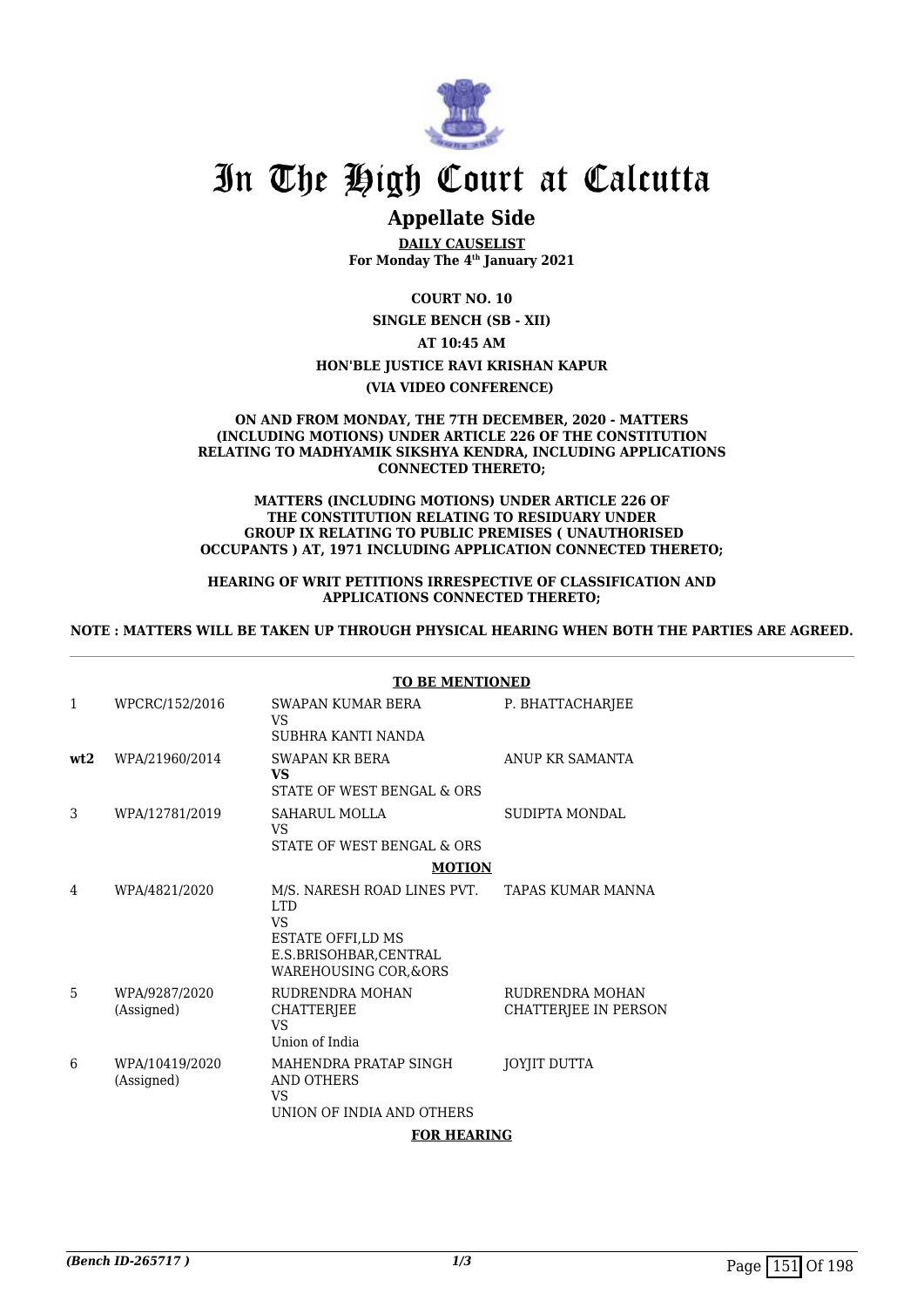| 7  | WPA/7231/1996                            | <b>EASTERN COAL FIELDS</b><br>VS<br>THE STATE                                                                                               |                                  |
|----|------------------------------------------|---------------------------------------------------------------------------------------------------------------------------------------------|----------------------------------|
| 8  | WPA/12713/2002                           | BINOY KUMAR DAS & ORS.<br>VS<br>THE STATE OF WEST BENGAL                                                                                    | EKRAMUL BARI                     |
|    | IA NO: CAN/1/2003(Old No:CAN/3995/2003)  |                                                                                                                                             |                                  |
| 9  | WPA/1786/2011                            | SANKAR CHANDRA MAITI<br>VS<br><b>STATE AND ORS</b>                                                                                          | MD. YUSUF ALI                    |
| 10 | WPA/20099/2011                           | ESTATE OF NARAYAN CHANDRA<br><b>GHOSH REPTD. BY MANAGER R</b><br>K GHOSH<br>VS<br>BOARD OF TRUSTEES, KOLKATA<br><b>PORT TRUST &amp; ORS</b> | PRADEEP KUMAR                    |
|    | IA NO: CAN/2/2012(Old No:CAN/11086/2012) |                                                                                                                                             |                                  |
| 11 | WPA/758/2012                             | <b>GRAND SMITHY WORKS &amp; ANR</b><br>VS                                                                                                   | B N JOSHI                        |
|    |                                          | THE BOARD OF TRUSTEE FOR<br>THE PORT OF CALCUTTA & ORS                                                                                      |                                  |
|    | IA NO: CAN/1/2012(Old No:CAN/4480/2012)  |                                                                                                                                             |                                  |
| 12 | WPA/14067/2012                           | RASHMI METALIKS LTD<br>VS                                                                                                                   | PARITOSH SINHA                   |
|    |                                          | UNION OF INDIA & ORS                                                                                                                        |                                  |
| 13 | WPA/16079/2012                           | RAJ ARYAN<br><b>VS</b><br>UNION OF INDIA & ORS                                                                                              | KEDARESWAR<br><b>CHAKRABORTY</b> |
|    | wt14 WPA/16077/2012                      | ATUL SAURABH BHARTI @ A S<br><b>BHARTI</b><br>VS.                                                                                           | KEDARESWAR<br><b>CHAKRABORTY</b> |
|    |                                          | UNION OF INDIA & ORS                                                                                                                        |                                  |
| 15 | WPA/15045/2014                           | <b>SUBRATA SAHA &amp; ANR</b><br><b>VS</b><br>STATE OF WEST BENGAL & ORS                                                                    | TARUN JYOTI TEWARI               |
| 16 | WPA/19609/2014                           | SOVA RANI MONDAL @ SOVA<br><b>RANI HALDAR</b><br><b>VS</b><br>STATE OF WEST BENGAL & ORS                                                    | SUDIPTA DASGUPTA                 |
| 17 | WPA/21680/2014                           | SANTI SUDHA CHARIT                                                                                                                          | S S SAMANTA                      |
|    |                                          | VS<br>STATE OF WEST BENGAL & ORS                                                                                                            |                                  |
| 18 | WPA/24478/2014                           | RAM ASHRAY SINGH<br><b>VS</b><br>THE CHAIRMAN, KOLKATA<br>PORT TRUST & ORS                                                                  | <b>BHAGWAN DAS</b>               |
| 19 | WPA/24486/2014                           | <b>SUKUMAR ROY</b>                                                                                                                          | JITENDRA NATH PAUL               |
|    |                                          | VS<br>UNION OF INDIA & ORS                                                                                                                  |                                  |
| 20 | WPA/22981/2016                           | MD. HASSAN MALLICK & ANR<br><b>VS</b>                                                                                                       | TANUJA BASAK                     |
|    |                                          | STATE OF WEST BENGAL & ORS                                                                                                                  |                                  |
| 21 | WPA/7198/2017                            | ABL TOWNSHIP PRAKTON<br>KARMACHARI KALYAN SAMITY<br>$&$ ANR<br>VS.                                                                          | S ADAK                           |
|    |                                          | STATE OF WEST BENGAL & ORS                                                                                                                  |                                  |

IA NO: CAN/1/2018(Old No:CAN/4802/2018), CAN/2/2020(Old No:CAN/325/2020)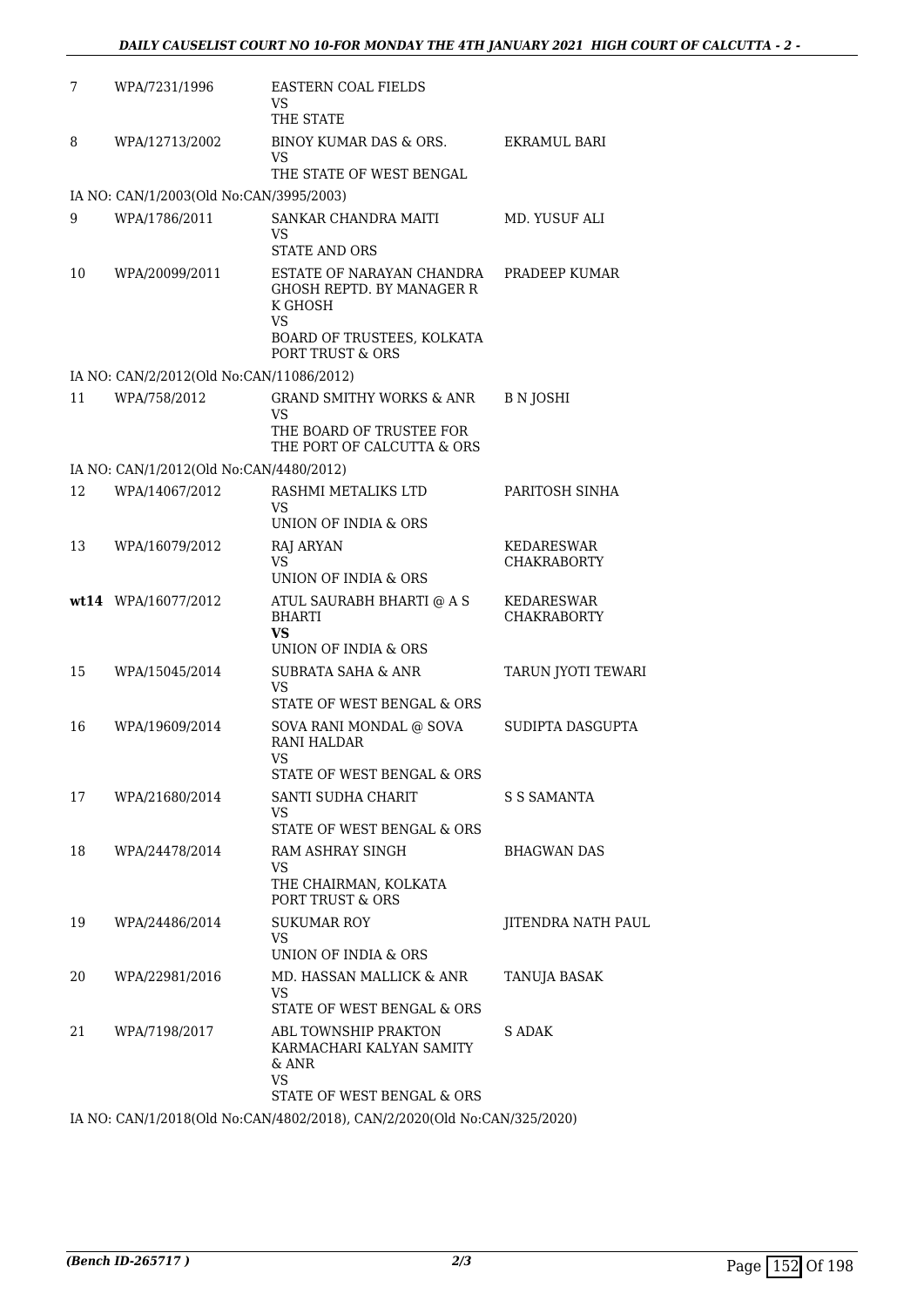| 22 | WPA/22364/2017                          | <b>BAB ALI</b><br>VS.<br>STATE OF WEST BENGAL & ORS                                                        | SK. ABU JAFAR         |
|----|-----------------------------------------|------------------------------------------------------------------------------------------------------------|-----------------------|
|    | IA NO: CAN/1/2019(Old No:CAN/3416/2019) |                                                                                                            |                       |
| 23 | WPA/25037/2017                          | <b>MATIAR RAHAMAN</b><br><b>VS</b><br>STATE OF WEST BENGAL & ORS                                           | KAUSHIK SAMANTA       |
| 24 | WPA/25408/2017                          | <b>NUR AFSAR MANDAL</b><br>VS<br>VISVA-BHARATI, SANTINIKETAN<br>$&$ ORS                                    | RITUPARNA GHOSH       |
| 25 | WPA/28518/2017                          | <b>GAUTAM HALDER &amp; ORS</b><br><b>VS</b><br>STATE OF WEST BENGAL & ORS                                  | HARE KRISHNA HALDER   |
| 26 | WPA/30747/2017                          | RUPA CHAKRABORTY & ANR.<br>VS<br>STATE OF WEST BENGAL &<br>ORS.                                            | PINKI HALDAR          |
| 27 | WPA/17130/2018                          | MADAN MOHAN MUKHERJEE<br>VS<br>STATE OF WEST BENGAL & ORS                                                  | ROHINI KUMARI SHAW    |
|    | IA NO: CAN/1/2019(Old No:CAN/299/2019)  |                                                                                                            |                       |
| 28 | WPA/9156/2019                           | <b>KERALA AYURVEDIC CO-</b><br><b>OPERATIVE SOCIETY LIMITED</b><br><b>VS</b><br>STATE OF WEST BENGAL & ORS | <b>SOMA KAR GHOSH</b> |
| 29 | WPA/19590/2019                          | ULTRATECH CEMENT LTD &<br><b>ANR</b><br><b>VS</b><br>STATE OF WEST BENGAL & ORS                            | <b>RISHAV DUTT</b>    |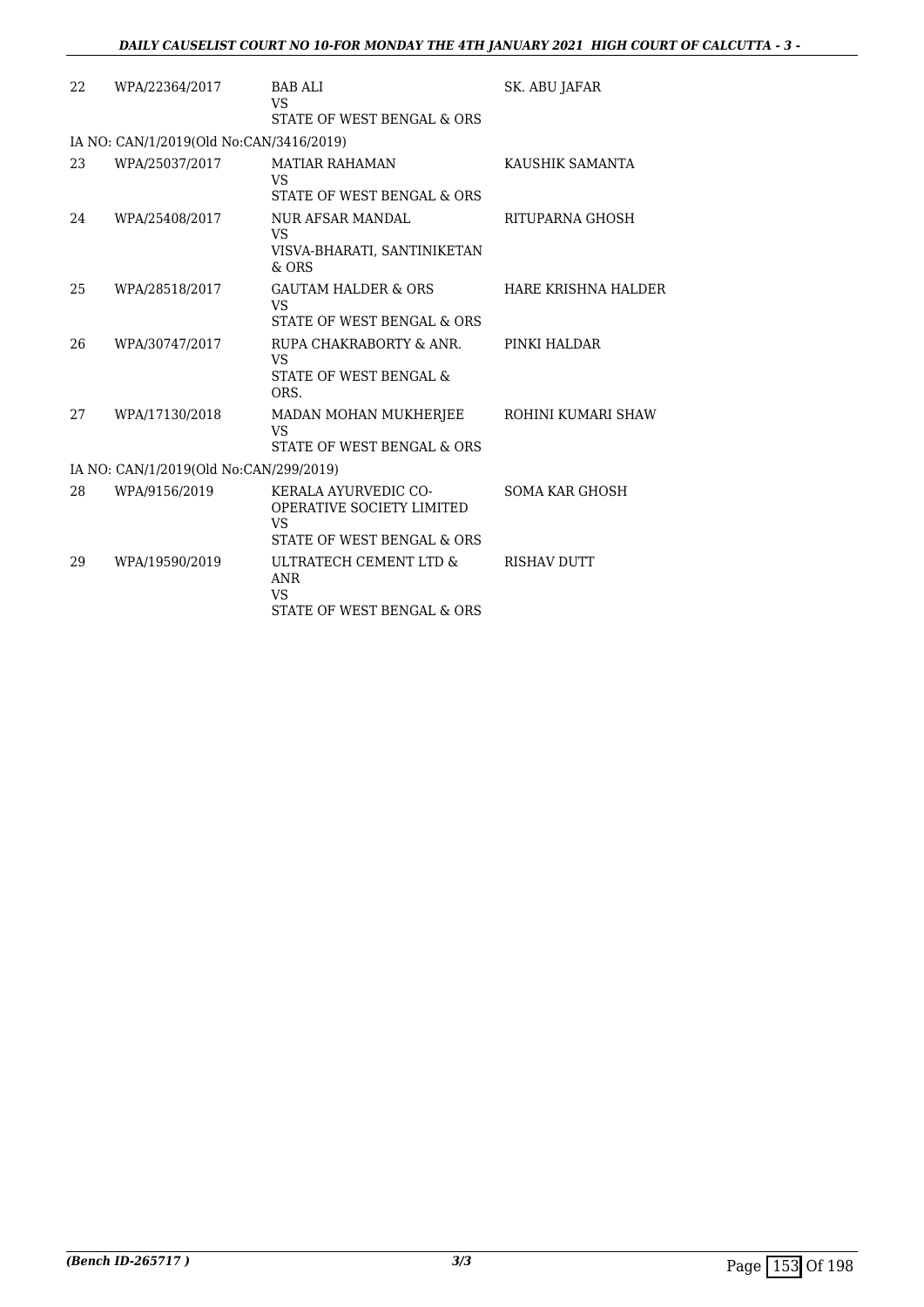

### **Appellate Side**

**DAILY CAUSELIST For Monday The 4th January 2021**

**COURT NO. 23 SINGLE BENCH (SB - XIII)**

**AT 10:45 AM**

#### **HON'BLE JUSTICE ARINDAM MUKHERJEE**

**(VIA VIDEO CONFERENCE)**

**ON AND FROM MONDAY, THE 7TH DECEMBER, 2020 - MATTERS (INCLUDING MOTIONS) UNDER ARTICLE 226 OF THE CONSTITUTION RELATING TO RESIDUARY UNDER GROUP IX (ELECTRICITY ONLY) INCLUDING APPLICATIONS CONNECTED THERETO.**

**HEARING OF CIVIL REVISION APPLICATIONS AND APPLICATIONS UNDER ARTICLE 227 OF THE CONSTITUTION INCLUDING APPLICATIONS CONNECTED THERETO.**

**HEARING OF WRIT PETITIONS IRRESPECTIVE OF CLASSIFICATION AND APPLICATIONS CONNECTED THERETO.**

**IF NO ONE APPEARS FOR THE PETITIONER FOR TWO CONSECUTIVE DATES, MATTERS WILL BE TAKEN UP IN THEIR ABSENCE.**

**NOTE : APPELLATE SIDE MATTERS WILL BE TAKEN UP FIRST.**

**ORIGINAL SIDE MATTERS WILL BE TAKEN UP FROM 2 :00 P.M. AFTER COMPLETION OF ORIGINAL SIDE MATTERS, IF TIME PERMITS APPELLATE SIDE MATTERS WILL BE TAKEN UP.**

**NOTE : 1. MATTERS WILL BE TAKEN UP THROUGH PHYSICAL HEARING WHEN BOTH THE PARTIES ARE AGREED.**

**NOTE : 2. NO MENTIONING OF HEARING MATTERS FOR INCLUSION BEFORE THE VACATION.**

#### **NOTE : 3 MATTERS MARKED AS LAST CHANCE SHALL BE TAKEN UP FIRST.**

|                |                | <b>MOTION</b>                                                                                    |                     |  |
|----------------|----------------|--------------------------------------------------------------------------------------------------|---------------------|--|
| 1              | WPA/21790/2019 | MD. HAFIZUR RAHAMAN<br>@HAFIZUR RAHAMAN @ HAFIZ<br>VS<br>THE WBSEDC LTD & ORS                    | <b>SANTANU MAJI</b> |  |
| $\mathfrak{D}$ | WPA/24229/2019 | TAPAS KUMAR DAS<br>VS<br>W.B. STATE ELECTRICITY<br>DISTRIBUTION COMPANY LTD. &<br><b>ORS</b>     | MAHAMMAD MAHMUD     |  |
| 3              | WPA/386/2020   | MAYA BOSE @ MAYA BASU<br>VS<br>CALCUTTA ELECTRIC SUPPLY<br><b>COMPANY LIMITED &amp; ORS</b>      | GOURANGA KUMAR DAS  |  |
| 4              | WPA/1227/2020  | SANTASREE CHAKRABORTY<br>VS<br>THE WEST BENGAL STATE<br>ELECTRICITY DISTRIBUTION CO<br>LTD & ORS | KAMAL SINGH         |  |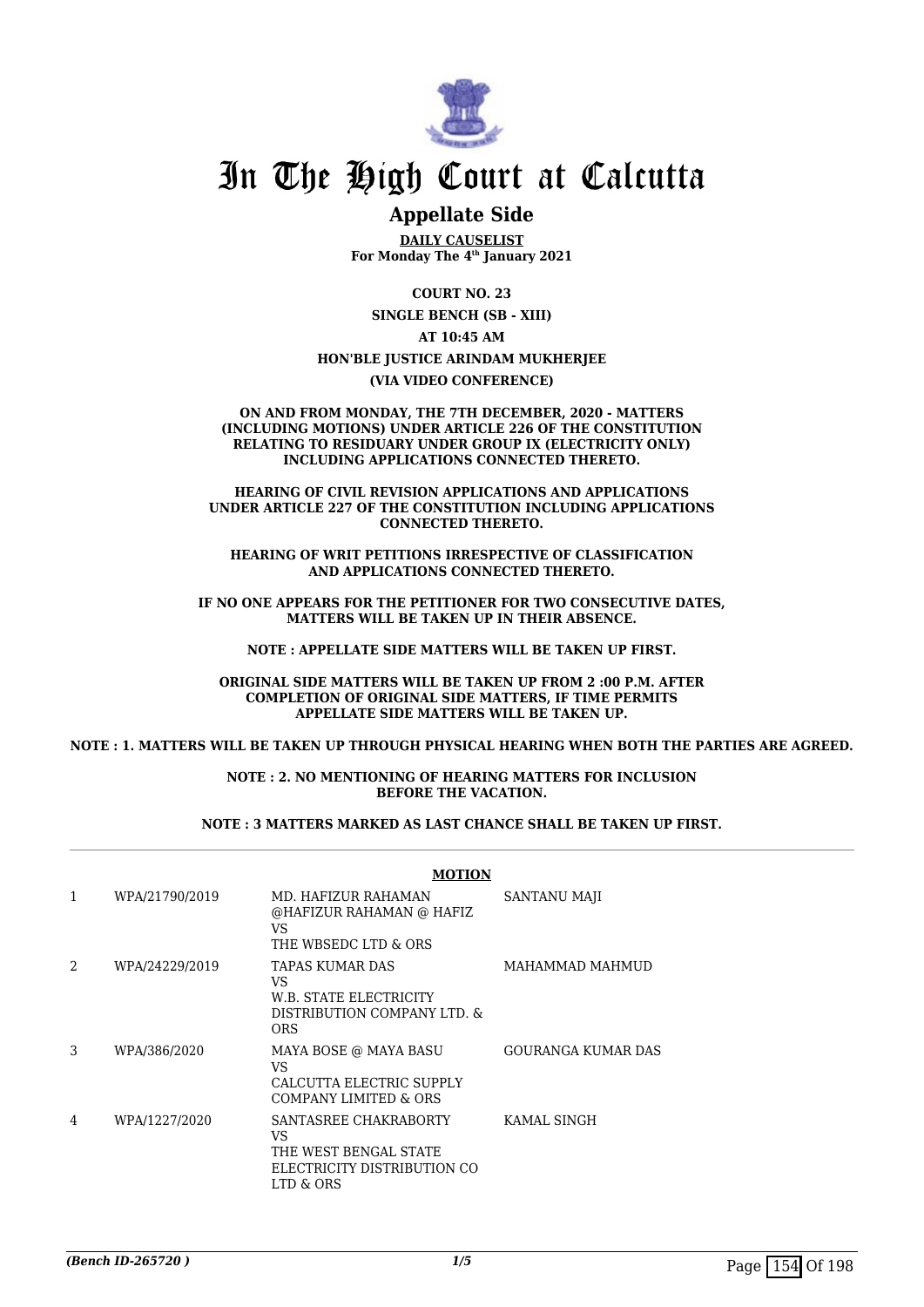| 5  | WPA/2098/2020                                    | <b>GEDU MONDAL</b><br>VS<br>THE W.B.S.E.D.C.L. & ORS                                                              | LIPIKA CHATTERJEE                |
|----|--------------------------------------------------|-------------------------------------------------------------------------------------------------------------------|----------------------------------|
| 6  | WPA/2397/2020                                    | RAFIKUL HAQUE @ RAFIKUL<br><b>ALAM SEIKH</b><br><b>VS</b><br>W.B. STATE ELECTRICITY<br>DISTRIBUTION COMPANY & ORS | MD. Z. RAHAMAN                   |
| 7  | WPA/2398/2020                                    | <b>FOZLUL HAQUE</b><br><b>VS</b>                                                                                  | MD. Z RAHAMAN                    |
|    |                                                  | W.B. STATE ELECTRICITY<br>DISTRIBUTION COMPANY LTD. &<br><b>ORS</b>                                               |                                  |
| 8  | WPA/2399/2020                                    | AYNAL HAQUE MONDAL<br>VS<br>W.B. STATE ELECTRICITY<br>DISTRIBUTION COMPANY LTD. &<br><b>ORS</b>                   | MD. Z RAHMANA                    |
| 9  | WPA/2429/2020                                    | SITARAM AGARWALA<br>VS<br>THE C.E.S. C. LTD & ORS                                                                 | MUNSHI MIJANUR<br><b>RAHAMAN</b> |
|    | wt10 WPA/21322/2015                              | SITARAM AGARWALA                                                                                                  | M.M. RAHMAN                      |
|    |                                                  | VS<br>THE CESC LIMITED & ORS                                                                                      |                                  |
| 11 | WPA/2579/2020                                    | <b>SARAL PRIYA HALDAR</b><br>VS.<br>W.B. STATE ELECTRICITY<br>DISTRIBUTION COMPANY LTD. &<br><b>ORS</b>           | <b>UDDIPAN BANERJEE</b>          |
| 12 | WPA/2788/2020                                    | <b>SHEULI SARKAR</b><br>VS<br>THE WBSEDC LTD & ORS                                                                | DEBAPRATIM BANERJEE              |
| 13 | WPA/2789/2020                                    | RAMJIBAN KIRTANIYA<br>VS<br>THE WBSEDC LTD & ORS                                                                  | DEBAPRATIM BANERJEE              |
| 14 | WPA/2790/2020                                    | KARTICK DUTTA<br>VS<br>THE WBSEDC LTD & ORS                                                                       | DEBAPRATIM BANERJEE              |
| 15 | WPA/2791/2020                                    | <b>SIPON BARUI</b><br>VS<br>THE WBSEDC LTD & ORS                                                                  | DEBAPRATIM BANERJEE              |
| 16 | WPA/3664/2020<br>(Top) (Appln.is not in<br>file) | GOBINDA CH. GHOSH @<br><b>GOBINDA GHOSH &amp; ANR.</b><br><b>VS</b><br>WBSEDCL & ORS.                             | ANIRUDHA SINGHA ROY              |
|    | IA NO: CAN/1/2020                                |                                                                                                                   |                                  |
| 17 | WPA/4047/2020<br>(Appln.is not in file)          | <b>USHA DUTTA</b><br>VS.<br><b>CESC LIMITED &amp; ANR</b>                                                         | <b>INDRANIL HALDER</b>           |
|    | IA NO: CAN/1/2020(Old No:CAN/4343/2020)          |                                                                                                                   |                                  |
| 18 | WPA/4284/2020                                    | SUBODH CHANDRA SAHA<br><b>VS</b><br><b>WBSEDCL &amp; ORS</b>                                                      | SIVA PRASAD GHOSH                |
| 19 | WPA/4327/2020                                    | NIKHIL KOLEY & ORS<br>VS<br>THE C.E.S.C. LTD & ORS                                                                | <b>BALARAM NEOGI</b>             |
| 20 | WPA/4339/2020                                    | <b>SANDHYA DAS</b><br>VS<br>CESC & ORS.                                                                           | ASHIM DEBNATH                    |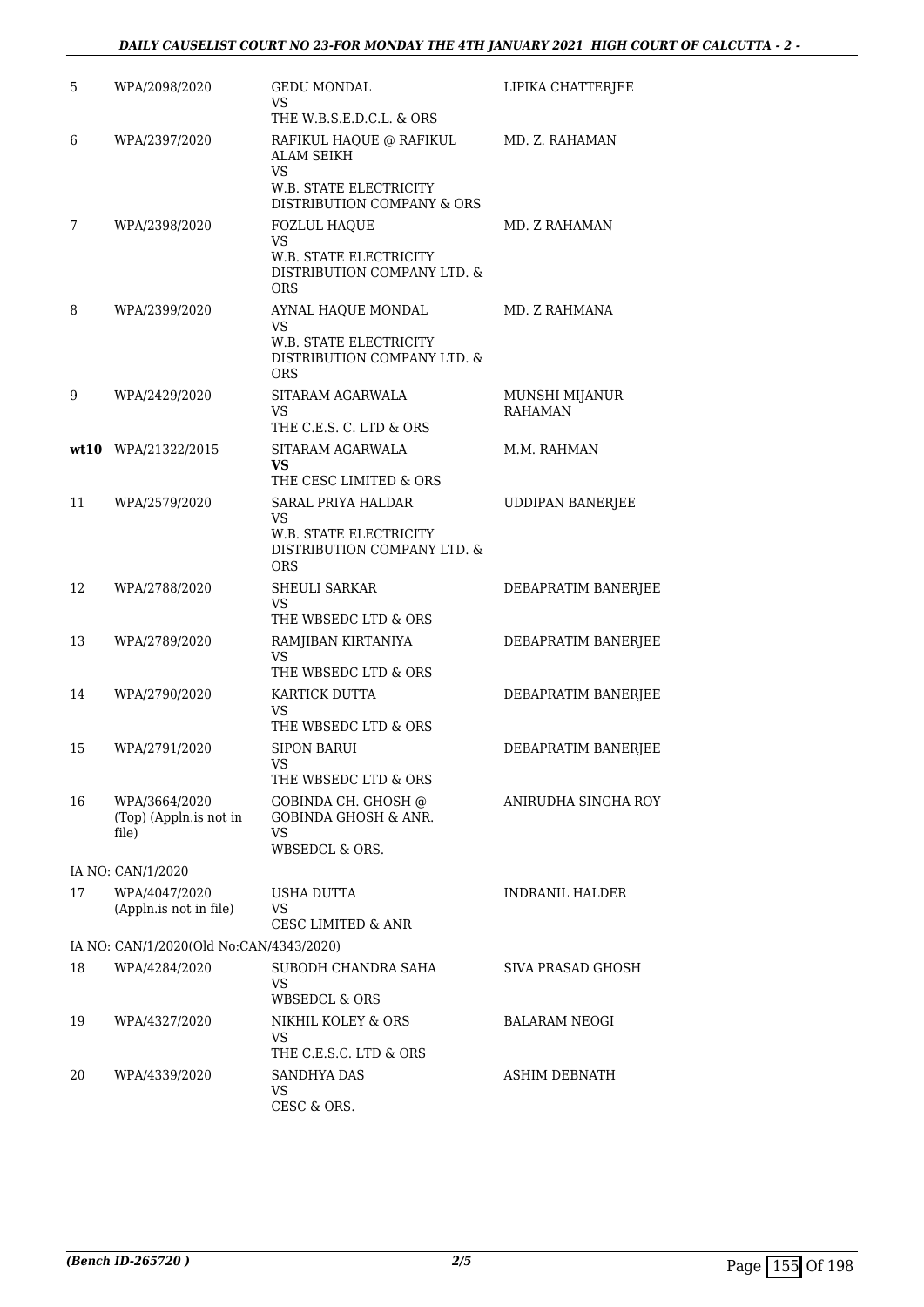| 21 | WPA/4369/2020     | SAHARUL MOLLA<br>VS.<br>THE STATION MANAGER,<br>MOGRAHAT CUSTOMER CARE<br><b>CENTRE &amp; ORS</b>             | LAKSHMINATH<br><b>BHATTACHARYA</b>  |
|----|-------------------|---------------------------------------------------------------------------------------------------------------|-------------------------------------|
| 22 | WPA/4370/2020     | JAYNAL ABEDIN<br>VS.<br>STATE OF WEST BENGAL & ORS                                                            | MD. KUTUNUDDIN                      |
| 23 | WPA/4374/2020     | <b>RAJEN YADAV</b><br>VS.<br><b>WBSEDCL &amp; ORS</b>                                                         | MD. KUTUNDDIN                       |
| 24 | WPA/4421/2020     | ANIMA MONDAL<br>VS.<br>CESC & ANR.                                                                            | PAROMITA MALAKAR<br>(DUTTA)         |
| 25 | WPA/4422/2020     | <b>ASIT MONDAL</b><br>VS.<br>STATE OF WEST BENGAL & ORS.                                                      | ASIT KR. BHATTACHARYA               |
| 26 | WPA/4423/2020     | TANJILA KHATOON<br>VS<br>CESC & ANR.                                                                          | PAROMITA MALAKAR                    |
| 27 | WPA/4424/2020     | DIPENDU KARMAKAR<br>VS.<br>THE W B S E D C LTD & ORS                                                          | MADHUMITA PATRA                     |
| 28 | WPA/4446/2020     | AMIT KUMAR GHOSH<br>VS<br>THE CHAIRMAN, W.B.S.E.D.C.L.<br>$&$ ORS                                             | MD HASANURZAMAN                     |
| 29 | WPA/4867/2020     | <b>HABIBUL HOSSAIN</b><br>VS<br>STATE OF WEST BENGAL & ORS                                                    | GANESH CHANDRA<br><b>PATRA</b>      |
| 30 | WPA/4876/2020     | MERAJ HOSSAIN MALLICK<br><b>VS</b><br>STATE OF WEST BENGAL & ORS                                              | RANJAN SAHA                         |
| 31 | WPA/4949/2020     | <b>SOHINI DAS</b><br>VS.<br><b>W.B. STATE ELECTRICITY</b><br>DISTRIBUTION COMPANY LTD. &<br><b>ORS</b>        | SAILENDRANATH<br><b>CHAKRABORTY</b> |
| 32 | WPA/4956/2020     | <b>HARUN</b><br>VS.<br>W.B. STATE ELECTRICITY<br>DISTRIBUTION COMPANY LTD. &<br>ORS                           | KALIDAS SAHA                        |
| 33 | WPA/5003/2020     | MERAJ SEKH<br>VS<br>THE WEST BENGAL STATE<br>ELECTRICITY DISTRIBUTION CO<br>LTD & ORS                         | LIPIKA CHATTERJEE                   |
| 34 | WPA/7732/2020     | <b>ABDUL RAHAMAN</b><br>VS<br>WEST BENGAL STATE<br>ELECTRICITY DISTRIBUTION<br><b>COMPANY LIMITED AND ORS</b> | ARUNAVA GANGULY                     |
|    | IA NO: CAN/1/2020 |                                                                                                               |                                     |
| 35 | WPA/9335/2020     | WEST BENGAL STATE<br>ELECTRICITY DISTRIBUTION<br><b>COMPANY LRTD</b><br><b>VS</b><br>RABIYA KHATUN AND ORS    | RITUPARNA MAITRA                    |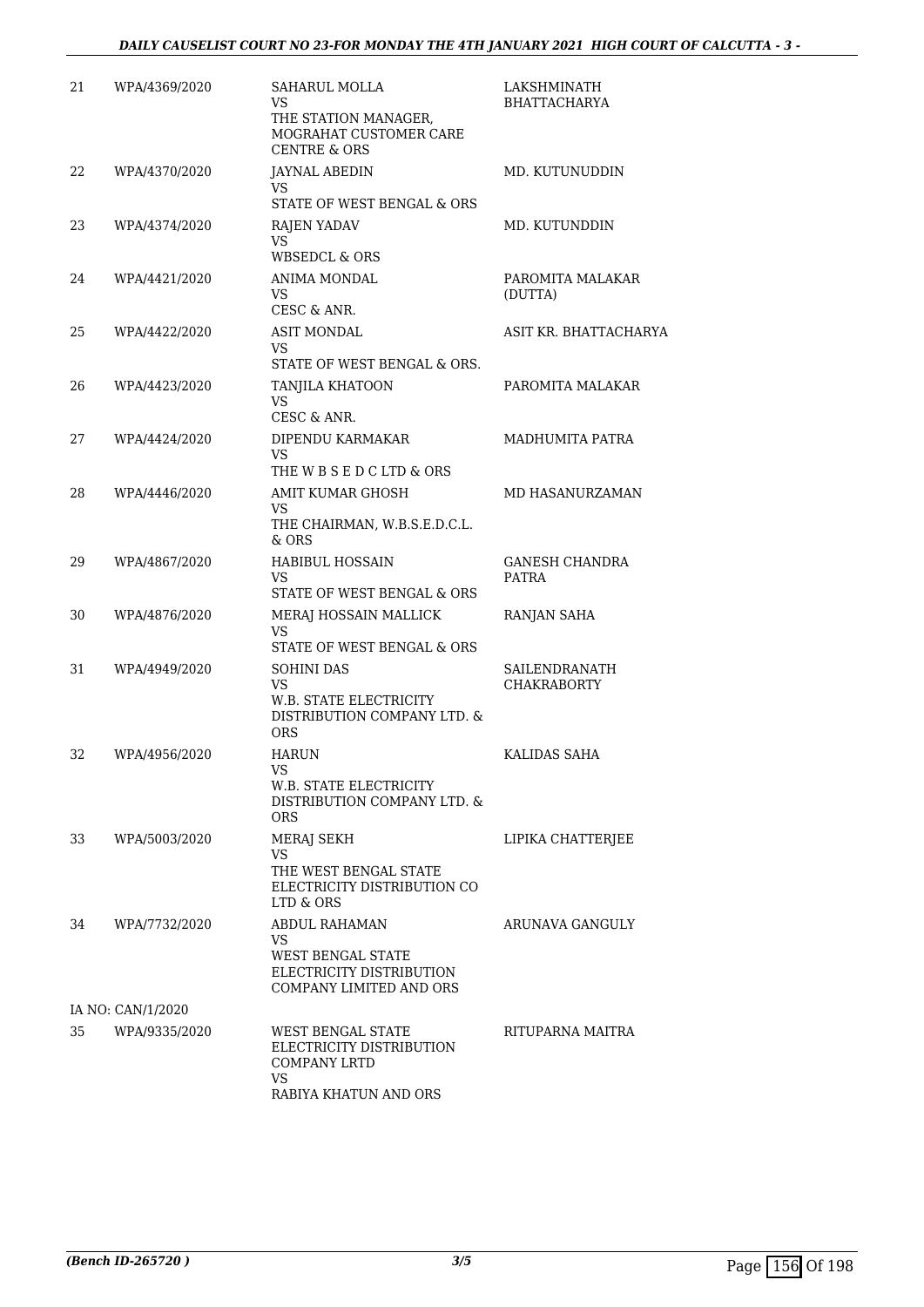| 36 | WPA/9337/2020  | WEST BENGAL STATE<br>ELECTRICFITY DISTRIBUTION<br><b>COMPANY LTD</b><br>VS.                                                       | RITUPARNA MAITRA          |
|----|----------------|-----------------------------------------------------------------------------------------------------------------------------------|---------------------------|
| 37 | WPA/9339/2020  | SEIKH ABUL KALAM AND ORS<br><b>WEST BENGAL STATE</b><br>ELECTRICITY DISTRIBUTION<br><b>COMPANY LTD</b><br>VS.                     | RITUPARNA MAITRA          |
| 38 | WPA/9340/2020  | <b>BISWANATH GHOSH AND ORS</b><br>WEST BENGAL STATE<br>ELECTRICITY DISTRIBUTION<br><b>COMPANY LTD</b><br>VS.<br>MOSARAF CHOWDHURY | RITUPARNA MAITRA          |
| 39 | WPA/9343/2020  | <b>WEST BENGAL STATE</b><br>ELECTRICITY DISTRIBUTION<br><b>COMPANY LTD</b><br>VS.<br>MEHEBUD HOSSAIN AND ORS                      | RITUPARNA MAITRA          |
| 40 | WPA/9413/2020  | SEKH JISARAT @ SEKH JISARAT<br>ALI<br><b>VS</b><br><b>WBSEDCL AND ORS</b>                                                         | PAPPU ADHIKARI            |
| 41 | WPA/9432/2020  | <b>VIVEK RUIA</b><br>VS<br>W.B.S.E.D.C.L. AND ORS                                                                                 | ANYASHA DAS               |
| 42 | WPA/9646/2020  | <b>SMT REBA CHATTERJEE</b><br>VS<br>STATE OF WEST BENGAL AND<br>ORS.                                                              | ARJUN SAMANTA             |
| 43 | WPA/9812/2020  | <b>TAPAN KUMAR MAITY</b><br>VS<br>WBSEDCL AND ORS                                                                                 | SAHJAHAN ALI              |
| 44 | WPA/10024/2020 | NIRANJAN MONDAL<br><b>VS</b><br>THE WEST BENGAL STATE<br>ELECTRICITY DISTRIBUTION<br>COMPANY LIMITED AND ORS                      | <b>GOURANGA KUMAR DAS</b> |
| 45 | WPA/10036/2020 | <b>MANSUR SARDAR</b><br>VS<br><b>WEST BENGAL STATE</b><br>ELECTRICITY DISTRIBUTION<br><b>COMPANY LIMITED</b>                      | DONA AKTER                |
| 46 | WPA/10083/2020 | ASLEMA KHATUN BEGUM<br>VS.<br>WEST BENGAL STATE<br>ELECTRICITY DISTRIBUTION<br><b>COMPANY LTD AND OTHERS</b>                      | BHASKAR CHANDRA<br>MANNA  |
| 47 | WPA/10140/2020 | <b>BIJOY MANDAL</b><br>VS.<br>STATE OF WEST BENGAL AND<br>ORS.                                                                    | RAMDULAL MANNA            |
| 48 | WPA/10152/2020 | TANDRA CHATTERJEE<br>VS<br><b>WEST BENGALSTATE</b><br>ELECTRICITY DISTRIUTION<br><b>COMPANY LIMITED</b>                           | ANIRUDDHA KARMAKAR        |
| 49 | WPA/10296/2020 | KHITISH CHANDRA BISWAS<br>VS.<br>CESC LTD.                                                                                        | INDRANIL HALDER           |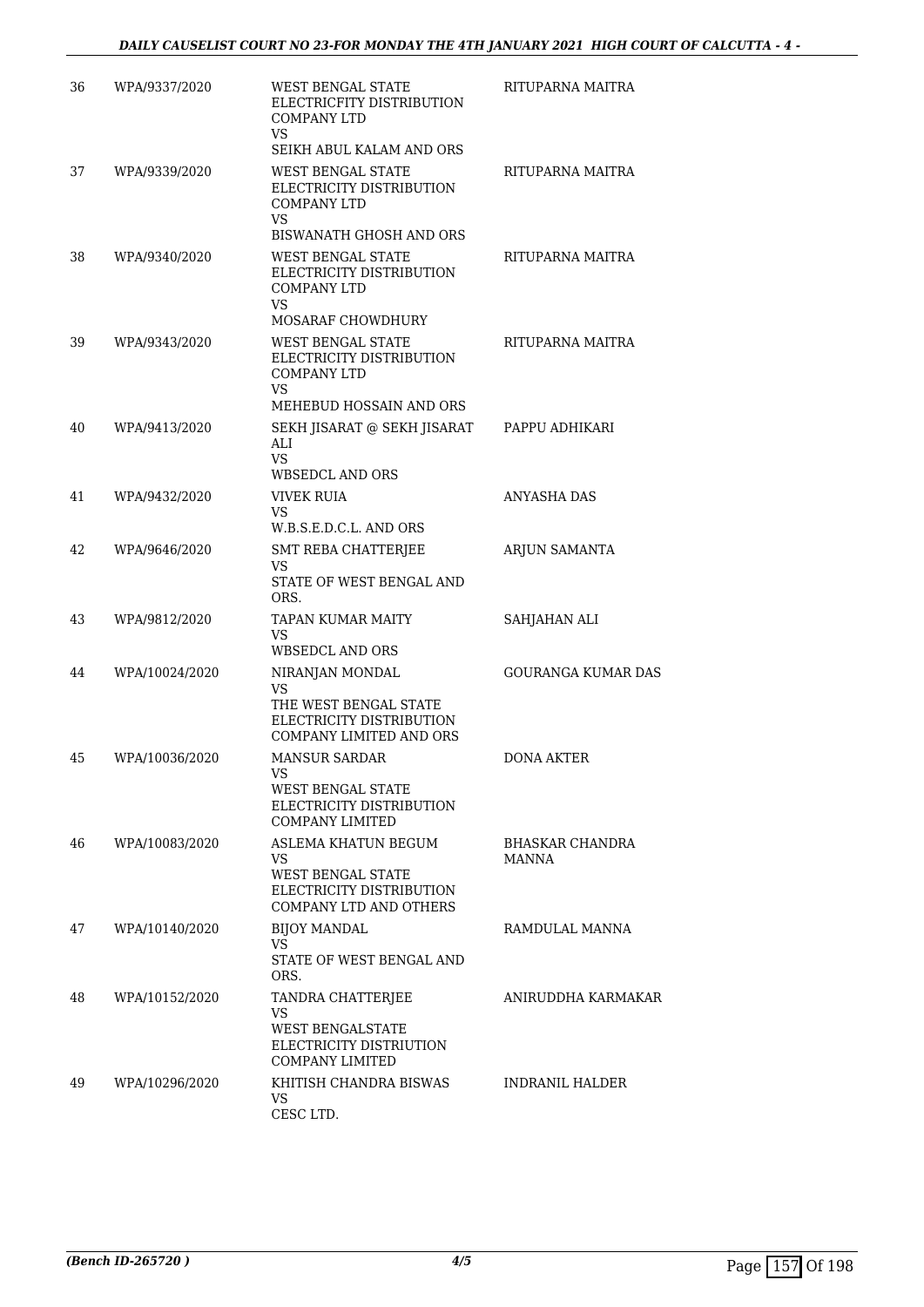| 50 | WPA/10301/2020 | IYOTISH CHANDRA RICE MILL<br>VS<br>THE WEST BENGAL STATE<br>ELECTRICITY DISTRIBUTION<br><b>COMPANY LIMITED</b> | PAYEL SHOME            |
|----|----------------|----------------------------------------------------------------------------------------------------------------|------------------------|
| 51 | WPA/10314/2020 | SHYAMAL NATH<br>VS<br><b>CESC LIMITED</b>                                                                      | SHABAZ ALAM            |
| 52 | WPA/10692/2020 | <b>INDRAJIT KAR</b><br>VS<br>STATE OF WEST BENGAL AND<br>ORS.                                                  | <b>JANARDAN MANDAL</b> |
| 53 | WPA/11020/2020 | <b>JAI VENKATESH CONCAST</b><br>PRIVATE LIMITED<br>VS<br><b>DAMODAR VALLEY</b><br>CORPORATION                  | MOUMITA GHOSH          |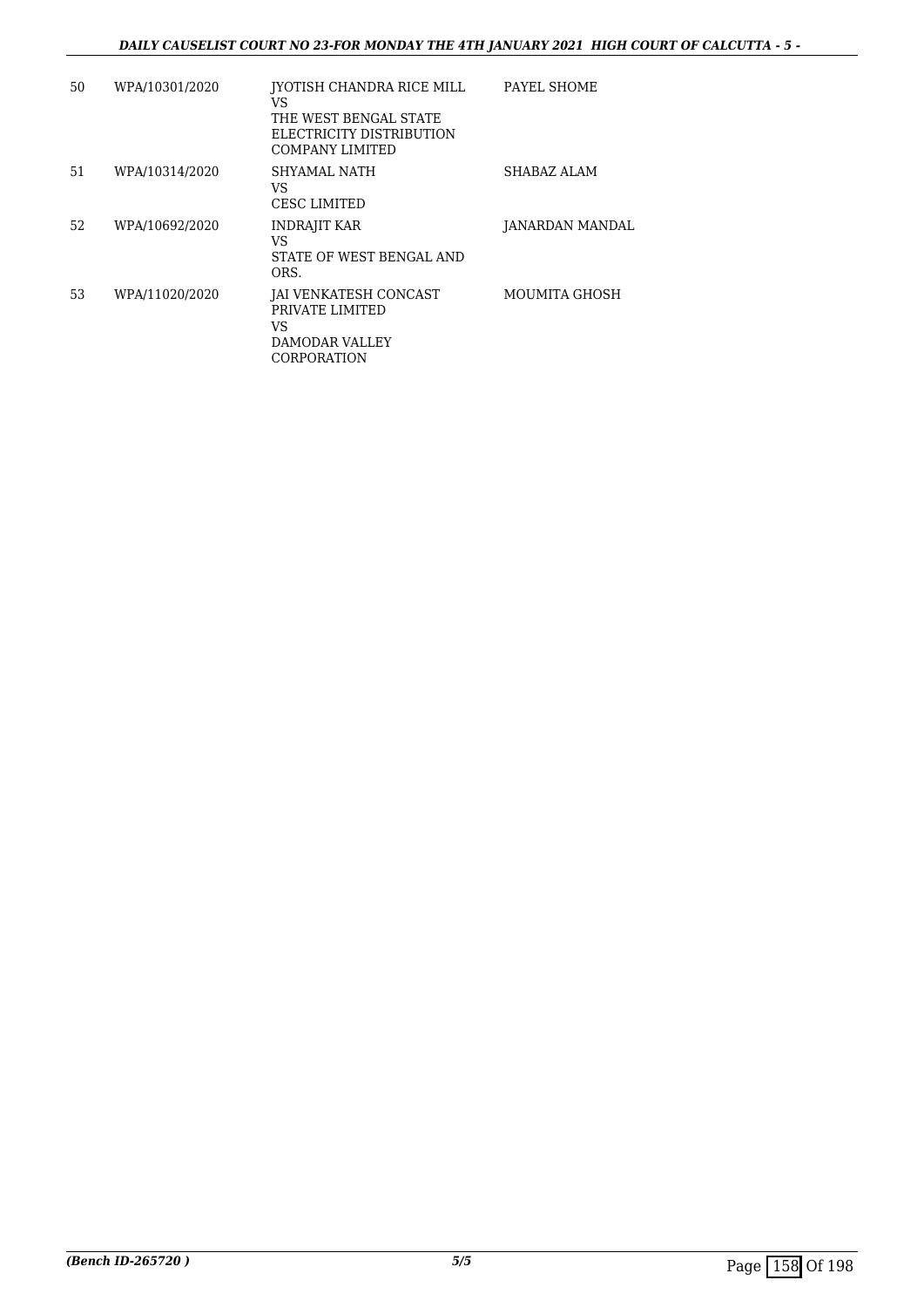

#### **Appellate Side**

**DAILY CAUSELIST For Monday The 4th January 2021**

**COURT NO. 18**

**SINGLE BENCH (SB - XIV)**

**AT 10:45 AM**

**HON'BLE JUSTICE BISWAJIT BASU**

**(VIA VIDEO CONFERENCE)**

**ON AND FROM MONDAY, THE 7TH DECEMBER, 2020 - ADMISSION AND HEARING OF CIVIL REVISION APPLICATIONS AND APPLICATIONS UNDER ARTICLE 227 OF THE CONSTITUTION INCLUDING APPLICATIONS CONNECTED THERETO ARISING OUT OF TESTAMENTARY AND EJECTMENT SUITS AND PUBLIC PREMISES (UNAUTHORISED OCCUPANTS) ACT, 1971.**

**AND**

**ON AND FROM MONDAY, THE 7TH DECEMBER, 2020 ISSUED ON 1ST DECEMBER, 2020 IS MODIFIED TO THE FOLLOWING EXTENT IN ADDITION TO HIS OWN DETERMINATION, WILL TAKE HEARING OF CIVIL REVISION APPLICATIONS AND APPLICATIONS UNDER ARTICLE 227 OF THE CONSTITUTION FROM 2016 TO 2018 INCLUDING APPLICATIONS CONNECTED THERETO.**

**NOTE: MATTERS WILL BE TAKEN UP THROUGH PHYSICAL HEARING ONLY WHEN BOTH THE PARTIES ARE AGREED.**

|              |                                         | <b>MOTION</b>                                               |                                                                                                                             |
|--------------|-----------------------------------------|-------------------------------------------------------------|-----------------------------------------------------------------------------------------------------------------------------|
| $\mathbf{1}$ | CO/1945/2007                            | PRADIP KUMAR ROY<br><b>VS</b><br>JALI DEVI & ORS.           | PARTH PRATIM MUKHERJEE                                                                                                      |
|              |                                         | No:CAN/6445/2019), CAN/6/2020(Old No:CAN/1534/2020)         | IA NO: CAN/1/2008(Old No:CAN/8250/2008), CAN/2/2009(Old No:CAN/266/2009), CAN/4/2016(Old No:CAN/11475/2016), CAN/5/2019(Old |
| 2            | CO/3961/2013                            | ELITE ENGINEERING ENTRPS.<br>VS<br>PRABIR KR SAHA           | <b>BIJAN DATTA</b>                                                                                                          |
|              | IA NO: CAN/1/2016(Old No:CAN/3575/2016) |                                                             |                                                                                                                             |
| 3            | CO/3994/2013                            | TRIDIP KR BAIDYA & ORS<br><b>VS</b>                         | <b>AVIRUP CHATTERJEE</b>                                                                                                    |
|              |                                         | M/S M S AGARWALA & SONS PVT LTD                             |                                                                                                                             |
| 4            | CO/4024/2013                            | MD ABDUR ROUF<br><b>VS</b><br>SAMIM ARA BEGUM & ORS         | HIRANMOY BHATTACHARYA                                                                                                       |
| 5            | CO/4296/2013                            | ANUP KR BANERJEE<br><b>VS</b><br>JYOSTNA ROY                | SOMNATH ROY CHOWDHURY                                                                                                       |
| 6            | CO/4297/2013                            | <b>SANAT DAS</b><br><b>VS</b><br>RENUKANA ROY & ORS         | TARAKNATH HALDER                                                                                                            |
|              | IA NO: CAN/1/2015(Old No:CAN/1486/2015) |                                                             |                                                                                                                             |
| 7            | CO/27/2014                              | SUSIL KR MISHRA @ SUSHIL<br><b>VS</b><br>LIC OF INDIA       | MOHAN KR SANYAL                                                                                                             |
| 8            | CO/148/2014                             | CHANDRA SEKHAR TEWARI<br><b>VS</b><br><b>BABU LAL GUPTA</b> | PRABIR KR MISHRA                                                                                                            |
| 9            | CO/276/2014                             | SAMAR RANJAN BISWAS<br><b>VS</b><br>RAMA BANIK (DEY) & ORS. | SARMISTHA GHOSH SARMA                                                                                                       |
|              | IA NO: CAN/1/2017(Old No:CAN/3774/2017) |                                                             |                                                                                                                             |
| 10           | CO/392/2014                             | SHIBNATH SHARMA<br>VS<br>BISWANATH DHANI & ORS.             | UTTIYA RAY                                                                                                                  |
|              | IA NO: CAN/1/2017(Old No:CAN/3769/2017) |                                                             |                                                                                                                             |
| 11           | CO/547/2014                             | <b>ASRAFUL HAQUE</b><br>VS<br>DHYANENDU MOHAN DAS           | LIPIKA CHATTERJEE                                                                                                           |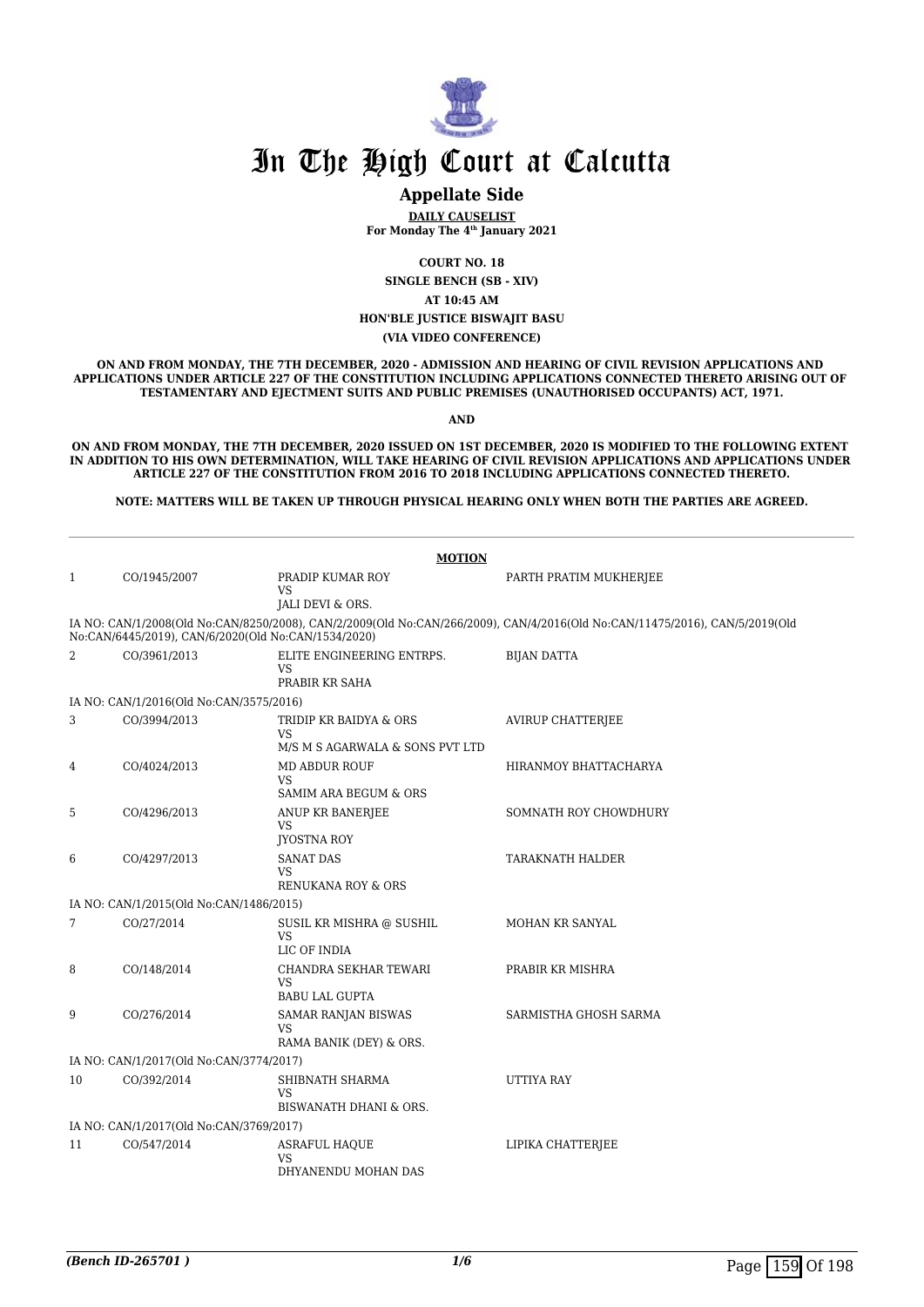| 12 | CO/606/2014                             | <b>SHYAMAL BASU</b><br>VS                                                                          | KAMAL KR CHATTOPADHYAY |
|----|-----------------------------------------|----------------------------------------------------------------------------------------------------|------------------------|
| 13 | CO/651/2014                             | MANI RATAN BARICK<br>PANKAJ SINGHA                                                                 | <b>SRABANI BISWAS</b>  |
|    |                                         | VS<br>KANAI LAL BANERJEE @ KANAI<br><b>BANERJEE</b>                                                |                        |
| 14 | CO/697/2014                             | <b>MD TAHIR</b><br>VS.                                                                             | TUHIN SUBHRA ROUTH     |
| 15 | CO/3443/2014                            | NIRMAL KR SEN<br>YOGENDRA PRASAD PODDAR<br>VS.<br><b>ABDUL AZIZ MIR</b>                            | SUKANTA BANERJEE       |
|    | IA NO: CAN/1/2017(Old No:CAN/8603/2017) |                                                                                                    |                        |
| 16 | CO/13/2016                              | P.K. MINA & ANR<br>VS<br>PRANAB DAS & ORS                                                          | TANMAY MUKHERJEE       |
| 17 | CO/29/2016                              | <b>BHAKTI MONDAL &amp; ANR</b><br>VS.                                                              | <b>B. CHAKRABARTY</b>  |
| 18 | CO/49/2016                              | STATE OF WEST BENGAL & ORS<br><b>SANCHITA GUHA</b><br>VS.                                          | P.P. CHATTERJEE        |
| 19 | CO/51/2016                              | <b>SAMIRAN GUHA</b><br>DEBABRATA CHATTERJEE<br>VS.                                                 | SUMANTA GANGULY        |
| 20 | CO/55/2016                              | MAHUA CHATTERJEE<br>RAM SINGH YADAV<br>VS                                                          | S. SINHA               |
| 21 | CO/89/2016                              | PARSU RAM SHAW & ANR<br>RABI DAS<br>VS.                                                            | I. HUSSAIN             |
| 22 | CO/90/2016                              | ARUN KUMAR DAS & ORS<br>KARUNAMOYEE CARBON PVT. LTD.<br>VS.<br>THE SENIOR JOINT COMMISSIONER,      | P. SAHU                |
| 23 | CO/111/2016                             | SALES TAX, JALPAIGURI CIRCLE &<br>GANESH CHANDRA ADHIKARI & ORS<br>VS                              | <b>SUSMITA PAL</b>     |
| 24 | CO/112/2016                             | KUMARESH SARDAR & ORS<br>SHAMSHIR ALI KHAN & ORS<br>VS                                             | CHANDRA NI GANGULY     |
| 25 | CO/123/2016                             | MANJU MUKHERJEE & ANR<br><b>MRINALINI DAS &amp; ORS</b><br>VS                                      | S. SANTRA              |
| 26 | CO/135/2016                             | TUHIN SENGUPTA<br>SYED SAIFULLAH<br>VS                                                             | MD. H. ZAMAN           |
| 27 | CO/157/2016                             | SYED FARHAD HOSSAIN & ANR<br>BD. ENCLAVE PVT. LTD<br>VS.                                           | SRINJAY SENGUPTA       |
| 28 | CO/158/2016                             | JYOTSNA DAS<br>B.D. ENCLAVE PVT. LTD<br>VS                                                         | SRINJAY SENGUPTA       |
| 29 | CO/171/2016                             | ARATI GHOSH<br>SUBHASHIS CHAKRABORTY<br>VS.                                                        | TARAK NATH HALDER      |
| 30 | CO/180/2016                             | <b>SWAPAN BANIK</b><br>MANABENDRA NATH CHOWDHURY<br>VS<br>SACHINDRA NATH CHOWDHURY &<br><b>ORS</b> | KAUSTAV CHANDRA DAS    |
|    | IA NO: CAN/1/2017(Old No:CAN/6095/2017) |                                                                                                    |                        |
| 31 | CO/185/2016                             | KAMAL KRISHNA DAS<br>VS<br><b>SOUMI DAS (PARUI)</b>                                                | AMRITA CHEL            |
| 32 | CO/188/2016                             | SUKLA CHATTERJEE<br>VS<br>SATINATH GANGULY                                                         | ASHISH SHAH            |
| 33 | CO/199/2016                             | RAJ KUMAR GAURISARIA<br>VS<br>RAGHUNATH ADHYA & ANR                                                | S. SAHA                |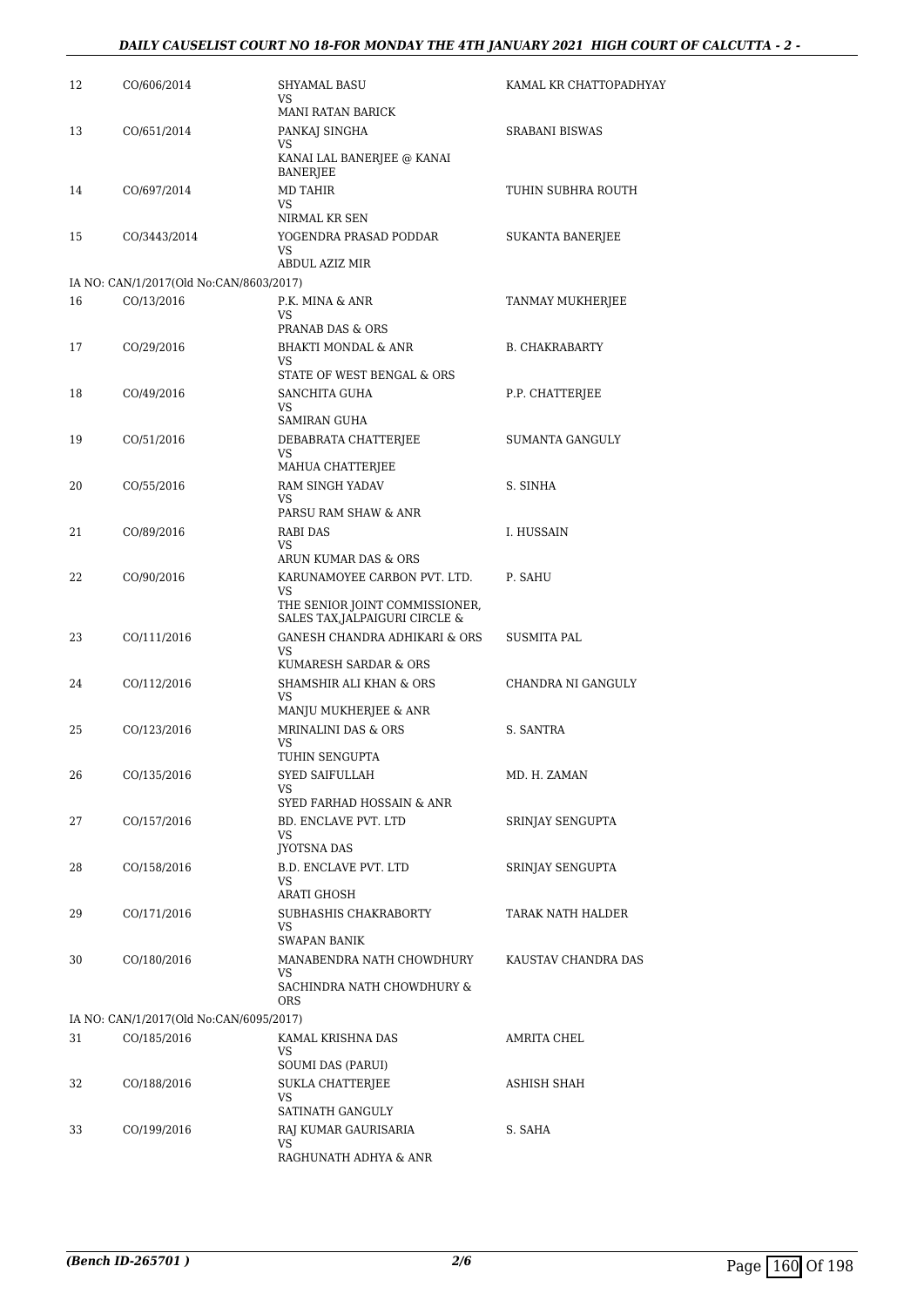#### *DAILY CAUSELIST COURT NO 18-FOR MONDAY THE 4TH JANUARY 2021 HIGH COURT OF CALCUTTA - 3 -*

| 34   | CO/225/2016                             | AJAY KUMAR GHOSH & ORS<br>VS                         | A.K. ROY                      |
|------|-----------------------------------------|------------------------------------------------------|-------------------------------|
|      |                                         | KANTI KUNBI (KURMI) & ORS                            |                               |
| 35   | CO/231/2016                             | SARAT KUMAR RAI<br>VS                                | <b>ABHIJIT BASU</b>           |
|      |                                         | SUSHMA RAI                                           |                               |
| 36   | CO/239/2016                             | BAIDYA NATH DUTTA & ORS<br>VS                        | AMAR KUMAR HALDER             |
|      |                                         | TARA NATH DUTTA & ORS                                |                               |
| 37   | CO/248/2016                             | ARCHANA RAY & ORS<br>VS                              | SHAREQ SIDDIQUE               |
|      |                                         | SANNJIT KUMAR MUKHERJEE & ANR                        |                               |
| 38   | CO/259/2016                             | HIMALOY MULTI- PURPOSE COLD<br><b>STORAGE</b><br>VS. | UTTAM KUMAR DE                |
|      |                                         | DEBAKAR SAHA                                         |                               |
| 39   | CO/274/2016                             | SAROJ KUMAR SHARMA                                   | S. GANGULY                    |
|      |                                         | VS<br>SONI SHARMA                                    |                               |
| 40   | CO/1348/2016                            | <b>BIHARILAL SARAF &amp; ANR</b>                     | ARAIJIT BARDHAN               |
|      |                                         | VS                                                   |                               |
|      |                                         | ROSE GARDEN COMPLEX PVT. LTD.                        |                               |
| 41   | CO/1367/2016                            | REYAZ AHMED                                          | M K BARMAN                    |
|      |                                         | VS<br><b>NASIMARA</b>                                |                               |
|      |                                         |                                                      |                               |
| 42   | CO/1370/2016                            | RAMESH CHANDRA BISWAS<br>VS                          | H NANDI                       |
|      |                                         | <b>SMT AMIYA BISWAS &amp; ORS</b>                    |                               |
| 43   | CO/1382/2016                            | <b>GOPAL CHANDRA KAR &amp; ORS</b>                   | SURANJAN MANDAL               |
|      |                                         | VS.                                                  |                               |
|      |                                         | LAL MOHAN KAR & ORS                                  |                               |
| 44   | CO/1383/2016                            | SHRIVARDHAN MODI                                     | HARI NARAYAN SAHU             |
|      |                                         | VS                                                   |                               |
|      |                                         | ALLAHABAD BANK & ORS                                 |                               |
| 45   | CO/1394/2016                            | ASHOK KUMAR KAJARIA<br>VS                            | AMRITA LAL DHAR               |
|      |                                         | RAVI KSHETTRY & ANR                                  |                               |
| 46   | CO/1411/2016                            | DULAL CHANDRA MONDAL @<br>PODDAR                     | SAMBHU NATH SARDAR            |
|      |                                         | VS                                                   |                               |
|      |                                         | KHAGEN CHANDRA PODDAR                                |                               |
| 47   | CO/1416/2016                            | SWAPNA SAHA CHOWDHURY & ORS                          | SOUMYAJIT MUKHERJEE           |
|      |                                         | VS                                                   |                               |
|      |                                         | DHIMAN BHATTACHARYA                                  |                               |
| 48   | CO/1429/2016                            | SITAL CHANDRA DAS<br>VS                              | SUBRATA KUMAR ROY<br>KARMAKAR |
|      |                                         | BIVA @ KALPANA KOLEY                                 |                               |
| 49   | CO/1448/2016                            | PURNIMA ARUN                                         | NITAI CH. SAHA                |
|      |                                         | VS.                                                  |                               |
|      |                                         | ARUN KUMAR NARAYAN                                   |                               |
| 50   | CO/1514/2016                            | RAM GAYAN MAHATO & ORS                               | P DHOLE                       |
|      |                                         | VS                                                   |                               |
|      |                                         | SHYAM ORANG                                          |                               |
|      | IA NO: CAN/1/2019(Old No:CAN/1094/2019) |                                                      |                               |
| 51   | CO/1522/2016                            | <b>SAUMEN NANDI</b><br>VS.                           | SAUMEN NANDI(IN PERSON)       |
|      |                                         | BARNALI PRAMANIK @ NANDI                             |                               |
| 52   | CO/1523/2016                            | SHAMIK RAHA                                          | S MUKHERJEE                   |
|      |                                         | <b>VS</b>                                            |                               |
|      |                                         | ARATI CHAKRABORTY & ORS                              |                               |
| 53   | CO/1947/2016                            | RIPA NEOGI (KABASHI) @ RIPA                          | DEBNATH MAHATA                |
|      |                                         | NEOGY<br>VS.                                         |                               |
|      |                                         | SOUMITRA NEOGI                                       |                               |
| wt54 | CO/1948/2016                            | RIPA NEOGI (KABASHI) @ RIPA                          | DEBNATH MAHATA                |
|      |                                         | NEOGY                                                |                               |
|      |                                         | <b>VS</b>                                            |                               |
|      |                                         | SOUMITRA NEOGI                                       |                               |
| 55   | CO/1952/2016                            | SMT ANKITA @RIA SARKAR<br>VS.                        | KAUSHIK CHOUDHURY             |
|      |                                         | ARUP KUMAR SARKAR                                    |                               |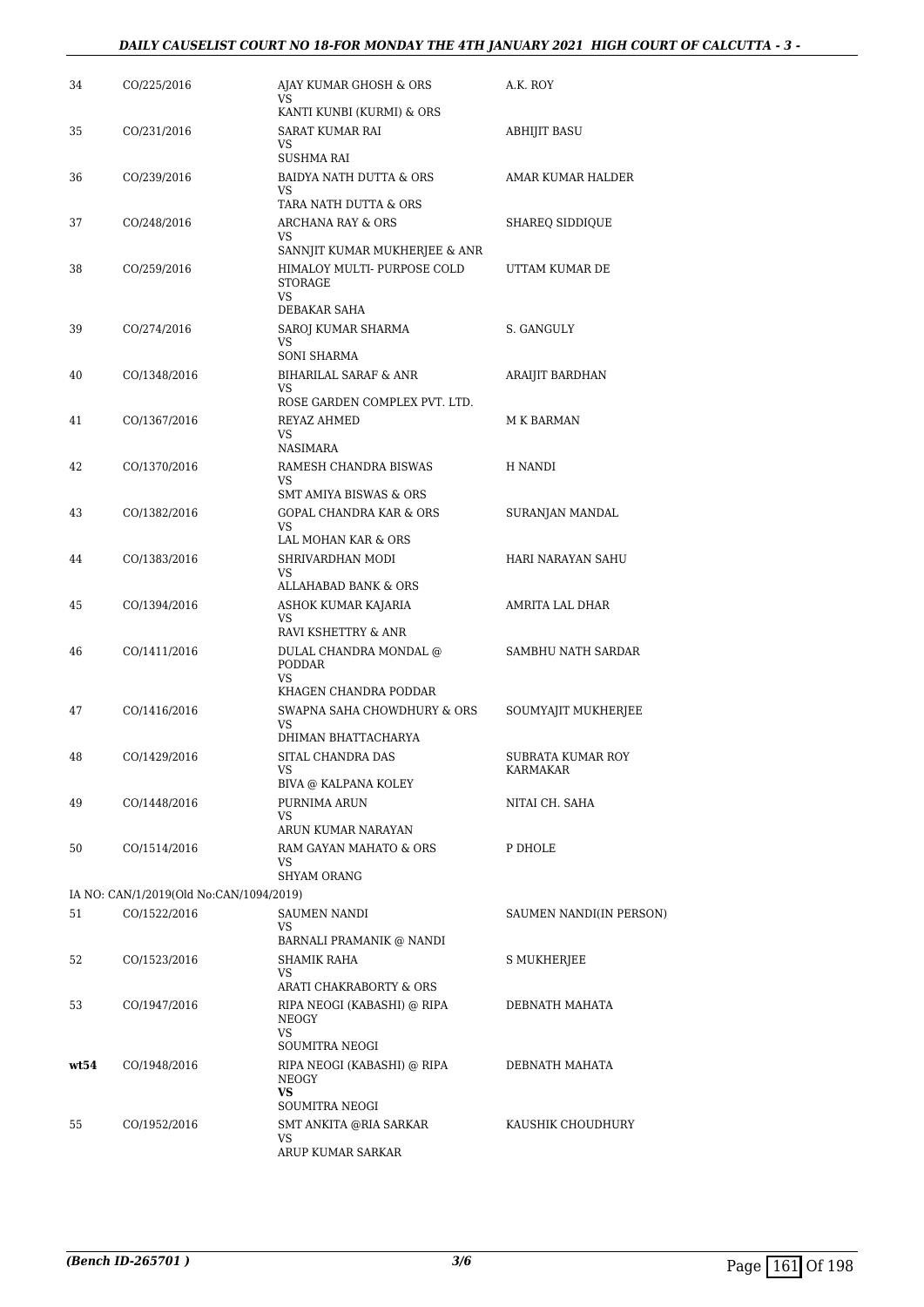| 56   | CO/1960/2016                                                        | ANJALI MONDAL & ORS<br>VS                                                  | D. BANERJEE            |
|------|---------------------------------------------------------------------|----------------------------------------------------------------------------|------------------------|
|      |                                                                     | AMENA BEWA & ORS                                                           |                        |
|      |                                                                     | IA NO: CAN/1/2016(Old No:CAN/9598/2016), CAN/2/2017(Old No:CAN/11582/2017) |                        |
| wt57 | CO/1957/2016                                                        | ANJALI MONDAL & ORS<br>VS<br>AMENA BEWA & ORS                              | D. BANERJEE            |
|      |                                                                     | IA NO: CAN/1/2016(Old No:CAN/9600/2016), CAN/2/2017(Old No:CAN/11583/2017) |                        |
| 58   | CO/1984/2016                                                        | M/S BALAJI CONSTRUCTION & ANR<br>VS                                        | D. KUNDU               |
|      |                                                                     | HIMADRI MONDAL & ORS                                                       |                        |
| 59   | CO/2011/2016                                                        | <b>HEMANTA BISWAS</b><br>VS                                                | P. ADHIKARI            |
|      |                                                                     | <b>SUTAPA BISWAS</b>                                                       |                        |
| 60   | CO/2013/2016                                                        | MESSERS APARNA TRADING<br>CORPORATION AGENCY DEPT.<br>VS                   | SOMA RAY CHAUDHURI     |
|      |                                                                     | BOARD OF TRUSTEES & ANR.                                                   |                        |
| 61   | CO/2017/2016                                                        | BALARAM JAISWAL<br>VS                                                      | NARENDRA PRASAD GUPTA  |
| 62   | CO/2032/2016                                                        | RAMESH KUMAR SHAW & ORS.<br>SAJAL SARKAR                                   | <b>BAIDURYA GHOSAL</b> |
|      |                                                                     | VS<br>MADHUMITA SARKAR                                                     |                        |
| 63   | CO/3301/2017                                                        | MIR KAWSHIM ALI @ MIR KAOSHAIR<br>ALI & ORS                                | S NAZNIN               |
|      |                                                                     | <b>VS</b><br>MIR MANOWAR HOSSAIN                                           |                        |
|      | IA NO: CAN/1/2018(Old No:CAN/8340/2018)                             |                                                                            |                        |
| 64   | CO/3491/2017                                                        | THE CALCUTTA ART STUDIO P LTD                                              | KAJAL CHATTOPADHYAY    |
|      |                                                                     | VS<br>JATINDRA NATH MONDAL                                                 |                        |
|      | IA NO: CAN/3/2019(Old No:CAN/2379/2019)                             |                                                                            |                        |
| 65   | CO/4268/2017                                                        | <b>BIVORE KRISHNA DAS</b>                                                  | SNEHANSU MAJUMDER      |
|      |                                                                     | VS                                                                         |                        |
| 66   | CO/1756/2018                                                        | SUTAPA DAS (SUR)<br>PRANRANJAN DAS                                         | <b>SANTANU DAS</b>     |
|      |                                                                     | VS<br>SMT ANITA BARUI & ANR                                                |                        |
|      | IA NO: CAN/1/2019(Old No:CAN/8342/2019)                             |                                                                            |                        |
| 67   | CO/2133/2018                                                        | PREMLATA CHORORIA                                                          | BISWAJIT KUMAR         |
|      |                                                                     | VS                                                                         |                        |
|      |                                                                     | UMA SHANKAR LADIA & ORS                                                    |                        |
| 68   | CO/3750/2018                                                        | DEBASISH BANERJEE<br>VS                                                    | AMIT KUMAR PAN         |
|      |                                                                     | PURNIMA BANERJEE                                                           |                        |
| 69   | IA NO: CAN/1/2020                                                   | PNB                                                                        |                        |
|      | CO/3776/2018                                                        | VS<br>LICI                                                                 | MAHABOOB AHMED         |
|      | IA NO: CAN/1/2020                                                   |                                                                            |                        |
| 70   | CO/1339/2019                                                        | INDRANIL SAHA<br>VS                                                        | SANJUKTA BASU MALLICK  |
|      |                                                                     | SIPRA SAHA                                                                 |                        |
| 71   | IA NO: CAN/1/2019(Old No:CAN/7236/2019), CAN/2/2020<br>CO/2748/2019 | <b>SOUMEN PATRA</b>                                                        | <b>BASUDEB GAYEN</b>   |
|      |                                                                     | VS.<br>LAKSHMI KANTA DHARA                                                 |                        |
| 72   | CO/2763/2019                                                        | URBANE STYLES                                                              | ANIL CHOWDHURY         |
|      |                                                                     | VS<br>ABC INDIA LTD                                                        |                        |
| 73   | CO/3580/2019                                                        | SUKANTA CHATTOPADHYAY & ANR                                                | KOUSTAV BHATTACHARYYA  |
|      |                                                                     | VS<br>SMT ALOKA DAS & ORS                                                  |                        |
| 74   | CO/4226/2019                                                        | ABHISHEK KAR                                                               | MADHUSUDAN SAHA ROY    |
|      |                                                                     | VS<br><b>SUKRITI ROY &amp; ANR</b>                                         |                        |
| 75   | CO/4304/2019                                                        | <b>BAJU SHAW</b>                                                           | SUDIP DUTTA            |
|      |                                                                     | VS<br><b>BHOLANATH KUNDU</b>                                               |                        |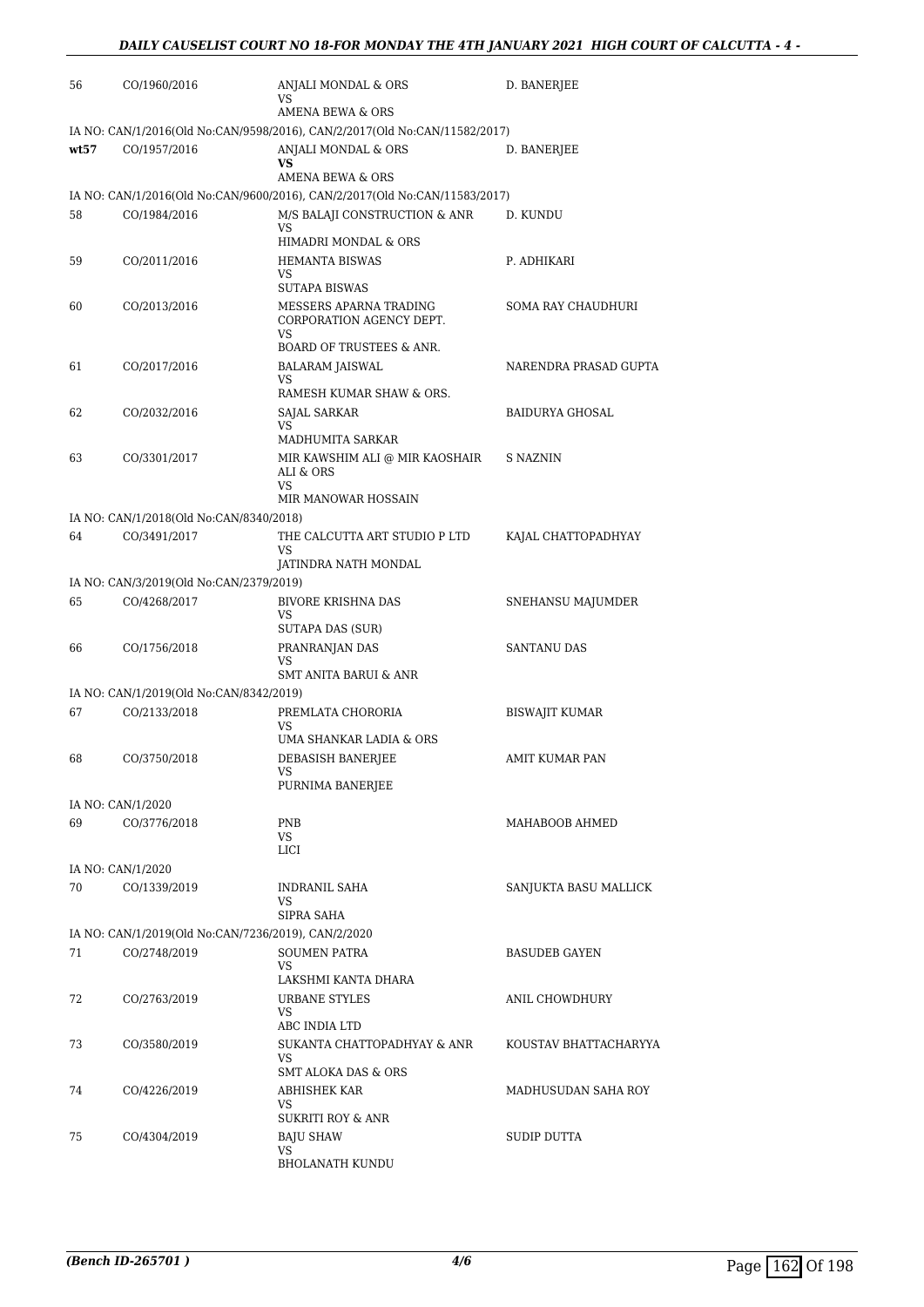#### *DAILY CAUSELIST COURT NO 18-FOR MONDAY THE 4TH JANUARY 2021 HIGH COURT OF CALCUTTA - 5 -*

| 76   | CO/4379/2019                             | SAMBHU CHARAN DAS & ANR.<br>VS                                                           | AJAY DEBNATH            |
|------|------------------------------------------|------------------------------------------------------------------------------------------|-------------------------|
|      |                                          | THE BOARD OF TRUSTEE FOR THE<br>PORT OF CAL.                                             |                         |
| 77   | CO/192/2020                              | PARTHA PRATIM PRAMANICK<br>VS                                                            | TAPAS KUMAR MANNA       |
|      |                                          | SUTAPA PRAMANICK                                                                         |                         |
| wt78 | CO/3173/2017                             | PARTHA PRATIM PRAMANICK<br><b>VS</b><br>SUTAPA PRAMANICK                                 | TAPAS KUMAR MANNA       |
|      | IA NO: CAN/1/2019(Old No:CAN/11138/2019) |                                                                                          |                         |
| wt79 | CO/3612/2017                             | SUTAPA PRAMANICK<br><b>VS</b>                                                            | APURBA KUMAR GHOSH      |
|      |                                          | PARTHA PRATIM PRAMANICK                                                                  |                         |
| wt80 | CPAN/431/2019                            | SUTAPA PRAMANICK<br><b>VS</b><br>PARTHA PRATIM PRAMANICK                                 | APURBA KR. GHOSH        |
| 81   | CO/317/2020                              | <b>SIKHA DAS &amp; ORS</b>                                                               | <b>ANYASHA DAS</b>      |
|      |                                          | VS<br>SREE SREE BISWANATH JEW THAKUR<br>REP BY INDRANATH NANDY & ORS                     |                         |
| 82   | CO/459/2020                              | PRADIP KUNDU<br>VS                                                                       | DIPTYENDU KUMAR PAL     |
|      |                                          | RANJIT MOHAN RAKSHIT & ORS                                                               |                         |
| 83   | CO/471/2020                              | NANI GOPAL DAS                                                                           | TARAK NATH HALDER       |
|      |                                          | <b>VS</b><br>HEMLATA ROONGTA                                                             |                         |
| wt84 | CO/1132/2020                             | HEMLATA RUNGTA                                                                           | SANWAL TIBREWAL         |
|      |                                          | <b>VS</b>                                                                                |                         |
|      |                                          | NANI GOPAL DAS                                                                           |                         |
| wt85 | IA NO: CAN/1/2020(Old No:CAN/3670/2020)  |                                                                                          |                         |
|      | CO/1133/2020                             | ANAND KUMAR RUNGTA @ ROONGTA    SANWAL TIBREWAL<br><b>VS</b><br><b>BALAI CHANDRA DAS</b> |                         |
|      | IA NO: CAN/2/2020, CAN/3/2020            |                                                                                          |                         |
| wt86 | CO/472/2020                              | BALAI CH. DAS<br><b>VS</b>                                                               | TARAK NATH HALDER       |
|      |                                          | ANAND KR. ROONGTA                                                                        |                         |
| 87   | CO/500/2020                              | C.K.T COMMUNICATION P. LTD.<br><b>VS</b><br>DIPENDRA MOHAN SEN                           | DIPANKAR MANDAL         |
| 88   | CO/507/2020                              | <b>GOPAL BHOUTIKA</b>                                                                    | SABITA MUKHERJEE ROY    |
|      |                                          | VS<br>SUDIP KUMAR SETT & ORS                                                             | <b>CHOUDHURY</b>        |
| 89   | CO/580/2020                              | RATNA MANDAL                                                                             | AKMAN KHAN              |
|      |                                          | VS<br>TARUN KANTI ROY                                                                    |                         |
| 90   | CO/676/2020                              | SARASWATI DEVI MUNDRA                                                                    | PRIYABRATA GHOSH        |
|      |                                          | VS                                                                                       |                         |
| 91   | CO/723/2020                              | M/S SUN RISE CORPORATION<br>CHABI PATRA & ORS                                            | PINTU KARAR             |
|      |                                          | VS.<br>SANJIB KUMAR BISWAS                                                               |                         |
| 92   | CO/750/2020                              | <b>SUBHENDU DAS</b>                                                                      | <b>UDDIPAN BANERJEE</b> |
|      |                                          | VS<br>SUDHA DEVI SHAW                                                                    |                         |
| 93   | CO/751/2020                              | DHANONJOY SINGHA<br>VS.                                                                  | PINAKI RANJAN MITRA     |
|      |                                          | ASHOK KUMAR MUKHERJEE                                                                    |                         |
| 94   | CO/755/2020                              | SABITA SHAW<br>VS<br>ARJUN THAKUR                                                        | SAKTIDHAR DAS           |
| 95   | CO/857/2020                              | MD ILIYAS                                                                                | GOLAM MOHAMMAD          |
|      |                                          | VS.<br>MD SHAHNAWAZ                                                                      |                         |
| 96   | CO/935/2020                              | SUBRATA BANERJEE<br>VS.                                                                  | GOBINDA CHANDRA MONDAL  |
|      |                                          | BIDYUT KUMAR ROY CHOWDHURY &<br><b>ORS</b>                                               |                         |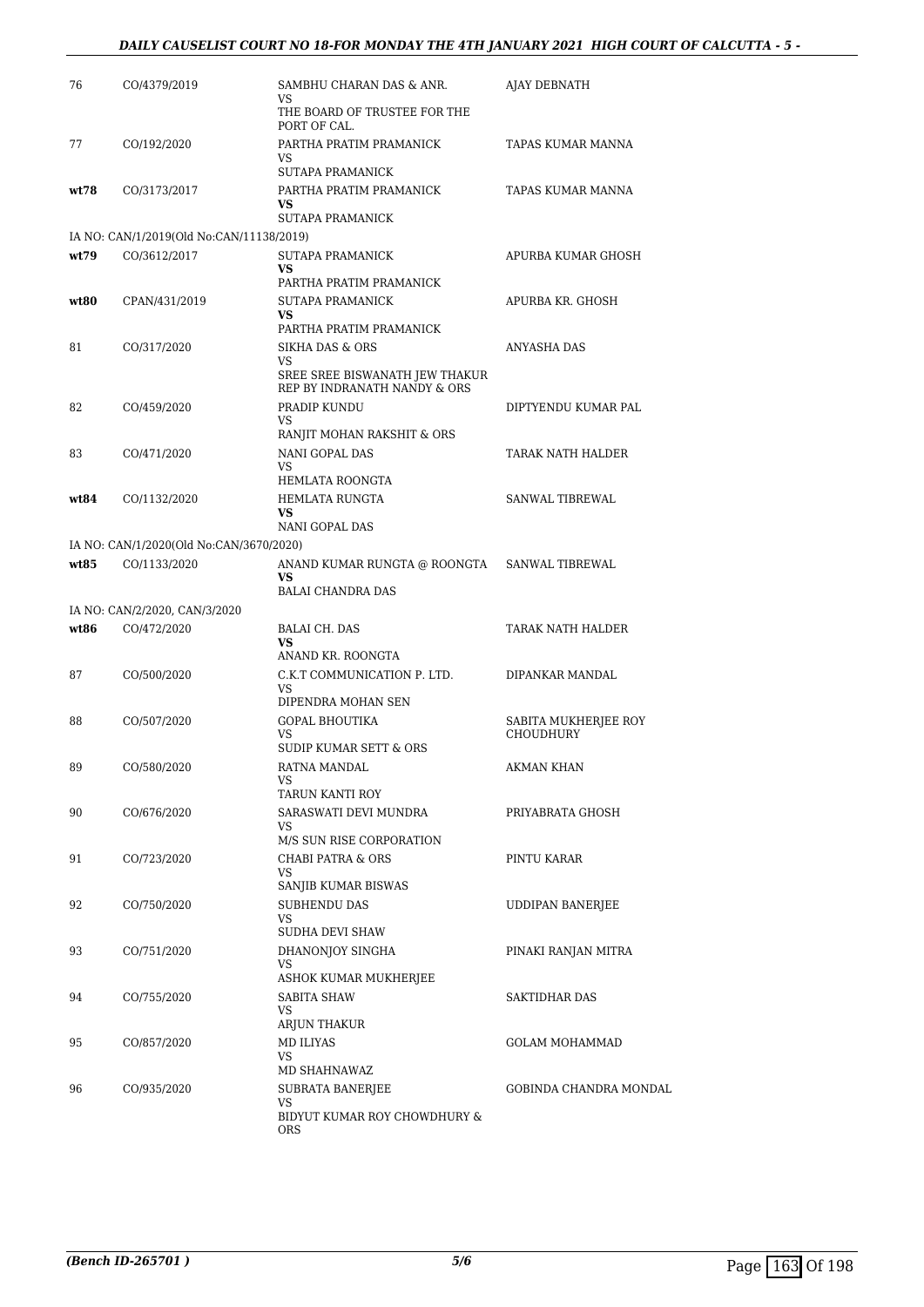#### *DAILY CAUSELIST COURT NO 18-FOR MONDAY THE 4TH JANUARY 2021 HIGH COURT OF CALCUTTA - 6 -*

| 97    | CO/942/2020                             | RABINDRA NATH KUNDU & ORS<br>VS<br><b>IFTEKHAR AHMED</b>                                                  | <b>SIVA PRASAD GHOSE</b> |
|-------|-----------------------------------------|-----------------------------------------------------------------------------------------------------------|--------------------------|
| 98    | CO/990/2020                             | <b>HRISHIKESH MAITY</b><br><b>VS</b><br><b>BULU GUPTA &amp; ORS</b>                                       | <b>SUMITRA DAS</b>       |
| 99    | CO/1005/2020                            | KISHALAY BHADURI<br>VS                                                                                    | SOVAN MUKHERJEE          |
| 100   | CO/1011/2020<br>(No Caveat)             | SUNIL KUMAR SINGH & ORS<br>SHIBU KUMAR SHAW & ORS<br>VS<br>NARESH SHARMA                                  | NEIL BASU                |
| 101   | CO/1099/2020                            | M/S CHANDANNAGORE CYCLE<br>SUPPLY CO. BY RABINDRANATH<br><b>GOSWAMI</b><br><b>VS</b><br>DR. TANUSHREE PAL | SARBANANDA SANYAL        |
| 102   | CO/1286/2020                            | <b>MD IDRIS</b><br>VS<br>PRITEPAL SUNGH                                                                   | MANASH KUMAR BARMAN      |
| 103   | CO/1372/2020                            | omprakash sukhwani<br>VS                                                                                  | pradyut malakar          |
| 104   | CO/1487/2020                            | mahesh kumar sukhwani<br>SUCHITRA RAKSHIT AND ORS<br>VS                                                   | JOYITA ROY               |
| 105   | CO/1498/2020                            | RANJIT RAKSHIT<br><b>GAUTAM HALDER</b><br><b>VS</b>                                                       | SAYANI BHATTACHARYA      |
| 106   | CO/1517/2020<br>(No Caveat)             | RATAN CHAKRABORTY<br><b>LAKSHMI PAL</b><br>VS<br>PRADIP KUMAR DUTTA                                       | RAJARSHI HALDER          |
| 107   | CO/1545/2020<br>(No Caveat)             | ASHA SINGH AND ORS<br><b>VS</b><br>KAMAL KUMAR RATHI AND ORS                                              | TUHIN SUBHRA RAUT        |
| 108   | CO/1557/2020                            | CHHAYA SEN<br>VS<br>BIPLAB ROY CHOWDHURY AND ORS                                                          | KIRON C SAHA             |
| wt109 | CO/2562/2019                            | CHHAYA SEN & ANR<br><b>VS</b><br>BIPLAB ROY CHOWDHURY & ORS                                               | KIRAN C. SAHA            |
|       | IA NO: CAN/1/2019(Old No:CAN/9709/2019) |                                                                                                           |                          |
| 110   | CO/1586/2020<br>(No Caveat)             | SAUGATA BHATTACHARYA AND ORS<br>VS                                                                        | ANINDYA HALDER           |
| 111   | CO/1592/2020<br>(No Caveat)             | SMT APARNA SAMANTO AND ORS<br>SEKHAR NATH MAJUMDER<br>VS.<br>ASHUTOSH DAS AND ORS                         | RUNU CHOUDHURI           |
| 112   | CO/1594/2020                            | ROMITA MAZUMDER (PAUL) AND<br>ANR.<br><b>VS</b>                                                           | RUNU CHOUDHURI           |
| 113   | CO/1606/2020<br>(No Caveat)             | ASHUTOSH DAS AND ORS.<br>MD ANWAR ALAM KHAN<br><b>VS</b><br>ABDUL KHALIQUE NEHAL AND<br>OTHERS            | ABBAS IBHARIM KHAN       |
| 114   | CO/1611/2020<br>(No Caveat)             | KRISHNA KUMAR TEKRIWAL<br>VS.                                                                             | JASOJEET MUKHERJEE       |
| 115   | CO/1612/2020<br>(No Caveat)             | JAGAT MOHAN KAPUR<br>RABI SHANKAR GUPTA @ HARI<br>SHANKAR GUPTA<br>VS.<br>DEEPSIKHA SENGUPTA              | MD RIZWAN ALAM           |
|       |                                         |                                                                                                           |                          |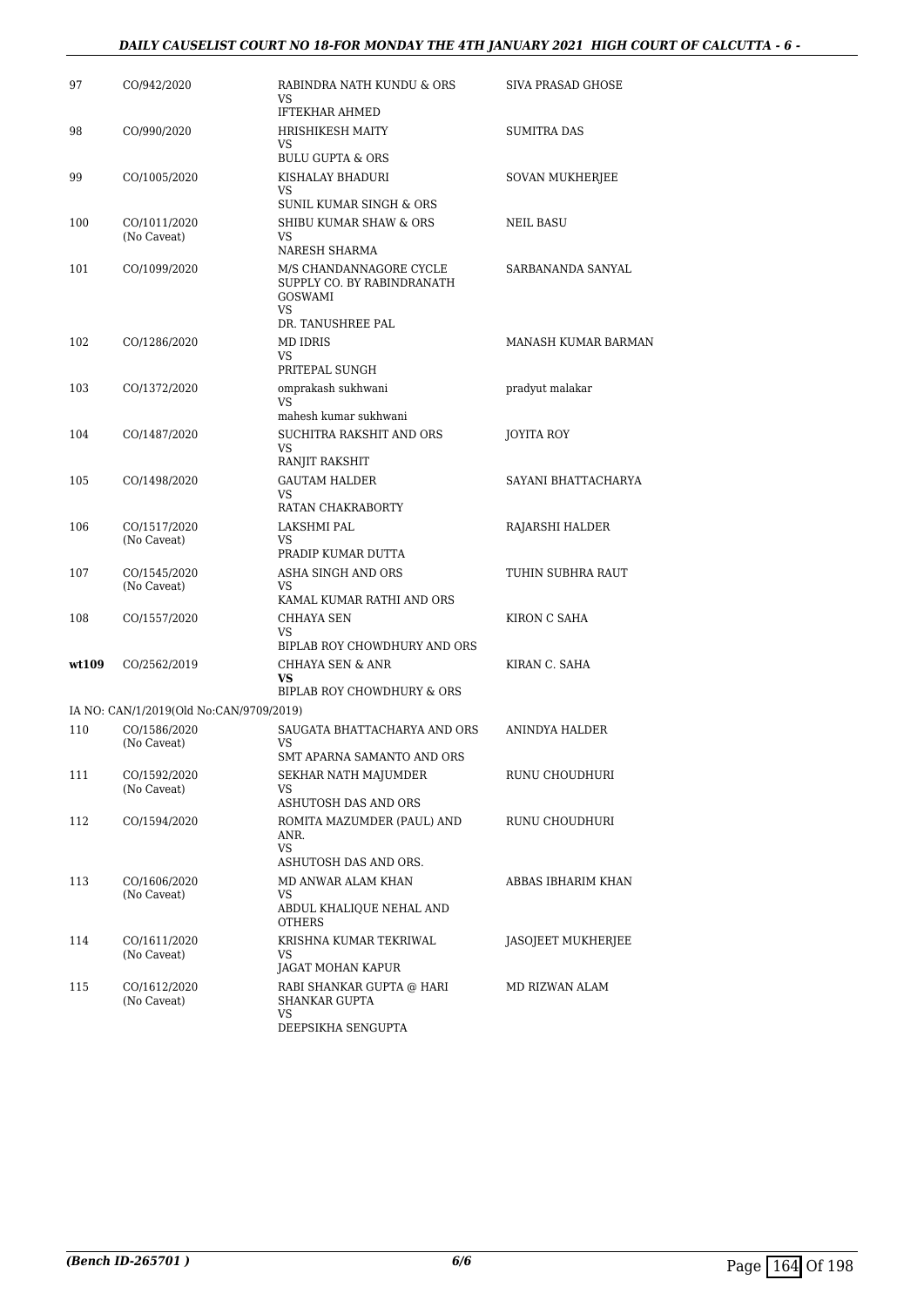

### **Appellate Side**

**DAILY CAUSELIST For Monday The 4th January 2021**

**COURT NO. 24 SINGLE BENCH (SB - XV) AT 10:45 AM HON'BLE JUSTICE AMRITA SINHA (VIA VIDEO CONFERENCE)**

**ON AND FROM MONDAY, THE 7TH DECEMBER, 2020 - MATTERS (INCLUDING MOTIONS) UNDER ARTICLE 226 OF THE CONSTITUTION RELATING TO ALL SERVICE MATTERS RELATING TO MUNICIPALITIES AND PANCHAYATS UNDER GROUP V AND APPLICATIONS CONNECTED THERETO;**

**MATTERS (INCLUDING MOTIONS) UNDER ARTICLE 226 OF THE CONSTITUTION RELATING TO SERVICE UNDER GROUP VI INCLUDING HEARING OF WRIT PETITIONS AND APPLICATIONS CONNECTED THERETO.**

**NOTE : MATTERS WILL BE TAKEN UP THROUGH PHYSICAL HEARING ONLY WHEN BOTH THE PARTIES ARE AGREED.**

|   |                                       | <b>TO BE MENTIONED</b>                                                                                  |                         |  |
|---|---------------------------------------|---------------------------------------------------------------------------------------------------------|-------------------------|--|
| 1 | WPA/21815/2015<br>(Non - Prosecution) | BHARATIYA RESERVE BANK NOTE<br>MUDRAN LTD EMP UNION<br>(SALBONI) &<br><b>VS</b><br>UNION OF INDIA & ORS | <b>B MUKHERJEE</b>      |  |
|   |                                       | <b>MOTION GROUP - V</b>                                                                                 |                         |  |
| 2 | WPA/8513/2020                         | TOFEJAN BIBI AND ANR<br><b>VS</b><br>STATE OF WEST BENGAL AND<br>ORS.                                   | RIMPI MUKHERJEE         |  |
| 3 | WPA/8515/2020                         | MUNCHHARA KHATOON AND ORS<br><b>VS</b><br>STATE OF WEST BENGAL AND<br>ORS.                              | RIMPI MUKHERJEE         |  |
| 4 | WPA/8518/2020                         | RAMESH CHOWDHURY AND ORS<br><b>VS</b><br><b>HOWRAH MUNICIPAL</b><br><b>CORPORATION AND ORS</b>          | KOYELI BHATTACAHARYA    |  |
| 5 | WPA/8524/2020                         | KAMAL MONDAL<br><b>VS</b><br>STATE OF WEST BENGAL AND<br>ORS.                                           | JYOTISKA PANJA          |  |
| 6 | WPA/8532/2020                         | ROJINA KHATUN<br><b>VS</b><br>STATE OF WEST BENGAL AND<br>ORS.                                          | PROBAL SARKAR           |  |
| 7 | WPA/8610/2020                         | SK. GOLAM MOHAMMAD<br>VS<br>THE STATE OF WEST BENGAL<br>AND ORS                                         | <b>SK. SAMIM AKHTER</b> |  |
| 8 | WPA/8627/2020                         | ANUPAMA MONDAL AND ORS<br>VS.<br>STATE OF WEST BENGAL AND<br><b>ORS</b>                                 | <b>MITA BISWAS</b>      |  |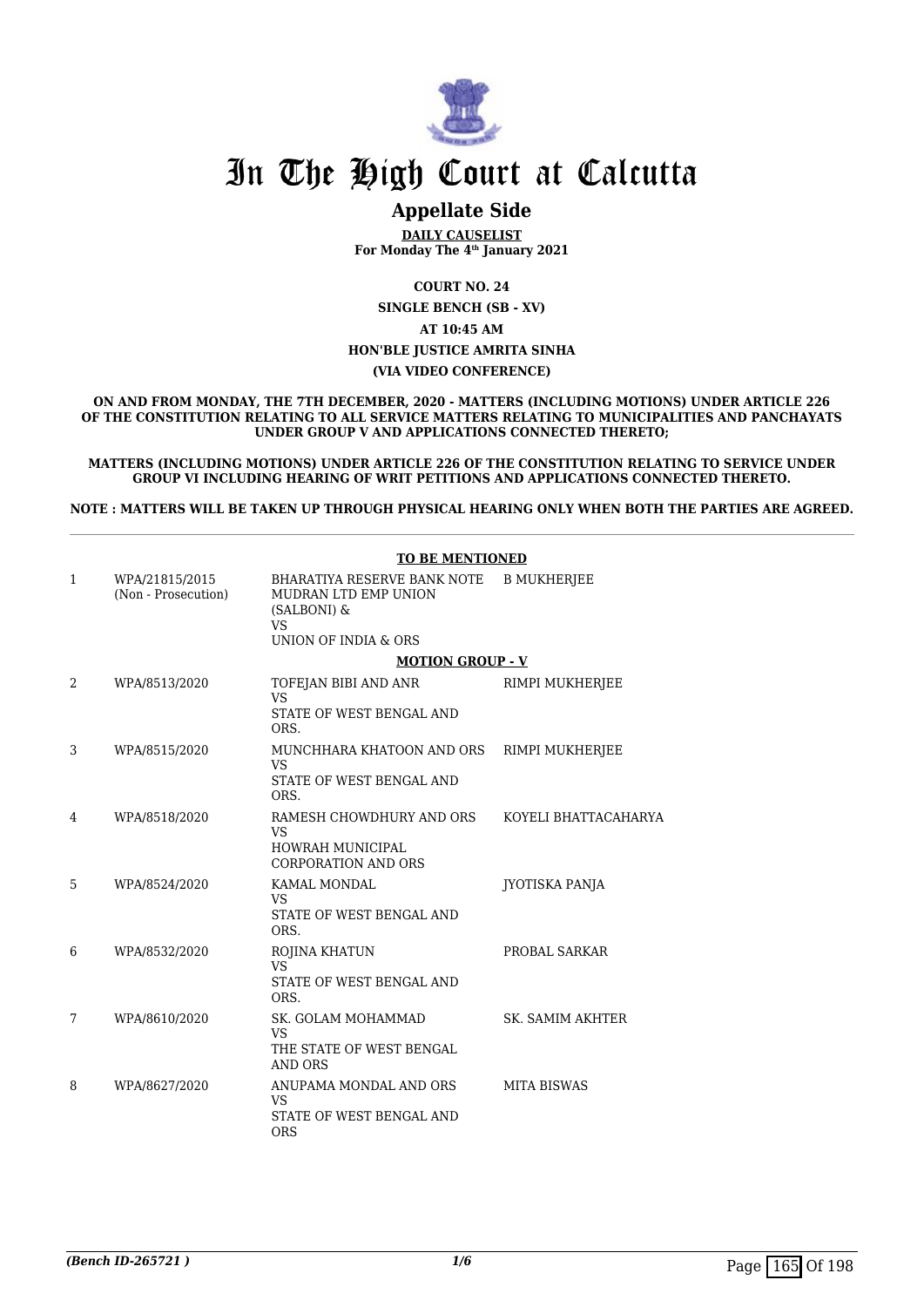#### *DAILY CAUSELIST COURT NO 24-FOR MONDAY THE 4TH JANUARY 2021 HIGH COURT OF CALCUTTA - 2 -*

| 9  | WPA/8945/2020 | BIDHAN CHANDRA PAUL<br>VS<br>DURGAPUR MUNICIPAL CORP<br>AND ORS                                        | PINAKI RANJAN<br><b>CHAKRABORTY</b> |
|----|---------------|--------------------------------------------------------------------------------------------------------|-------------------------------------|
| 10 | WPA/8967/2020 | <b>BISWANATH RUIDAS</b><br>VS<br>STATE OF WEST BENGAL AND<br>ORS.                                      | KAKALI CHATTERJEE                   |
| 11 | WPA/8970/2020 | SOUMANJAN BHATTACHARYA<br>VS<br>STATE OF WEST BENGAL AND<br>ORS.                                       | SAGNIK CHATTERJEE                   |
| 12 | WPA/8990/2020 | <b>SAMIT DUTTA</b><br>VS<br>STATE OF WEST BENGAL AND<br>ORS.                                           | ARGHA CHOWDHURY                     |
| 13 | WPA/9379/2020 | NAMITA DUTTA<br>VS<br>STATE OF WEST BENGAL AND<br>ORS.                                                 | ASHRULINA AMIYA GAYEN               |
| 14 | WPA/9449/2020 | <b>BISWAJIT KUMAR DAS</b><br>VS<br>STATE OF WEST BENGAL AND<br>ORS.                                    | MD YOUNUSH MONDAL                   |
| 15 | WPA/9489/2020 | CHINMOYEE MALLIK<br>VS<br>STATE OF WEST BENGAL AND<br>ORS.                                             | TANUJA BASAK                        |
| 16 | WPA/9543/2020 | RAMLAGAN MALLICK @<br>KHUDIRAM MALLICK<br>VS<br>THE KOLKATA MUNICIPAL<br><b>CORPORATION AND OTHERS</b> | <b>ASOK BANERJREE</b>               |
| 17 | WPA/9584/2020 | DIBYENDU DASH<br>VS<br>STATE OF WEST BENGAL AND<br>ORS.                                                | BHARAT CHANDRA SIMAI                |
| 18 | WPA/9587/2020 | ANJANA SARKAR<br>VS<br>HOWRAH MUNICIPAL<br>CORPORATION AND OTHERS                                      | SAPTARSHI KUMAR MAL                 |
| 19 | WPA/9588/2020 | ANARUL ISLAM AND ANR<br>VS.<br>STATE OF WEST BENGAL AND<br>ORS.                                        | MD ASHRAFUL HUQ                     |
| 20 | WPA/9592/2020 | SARBANI BANERJEE<br>VS<br>STATE OF WEST BENGAL AND<br>ORS.                                             | MAHAMMAD MAHMUD                     |
| 21 | WPA/9594/2020 | GAYATRI SAHA AND ANR.<br>VS.<br>KOLKATA MUNICIPAL<br>CORPORATION AND ORS.                              | MAHABOOB AHMED                      |
| 22 | WPA/9595/2020 | MD HAIDER ALI<br>VS.<br>MAHESHTALA MUNICIPALITY<br>AND ORS                                             | MD KALAM                            |
| 23 | WPA/9596/2020 | SAHADEB MAITY AND ANOTHER<br>VS.<br>STATE OF WEST BENGAL AND<br>ORS.                                   | SANTANU SETT                        |
| 24 | WPA/9602/2020 | SHILPA SARKAR AND ANR<br>VS.<br>STATE OF WEST BENGAL AND<br>ORS.                                       | MALAY DHAR                          |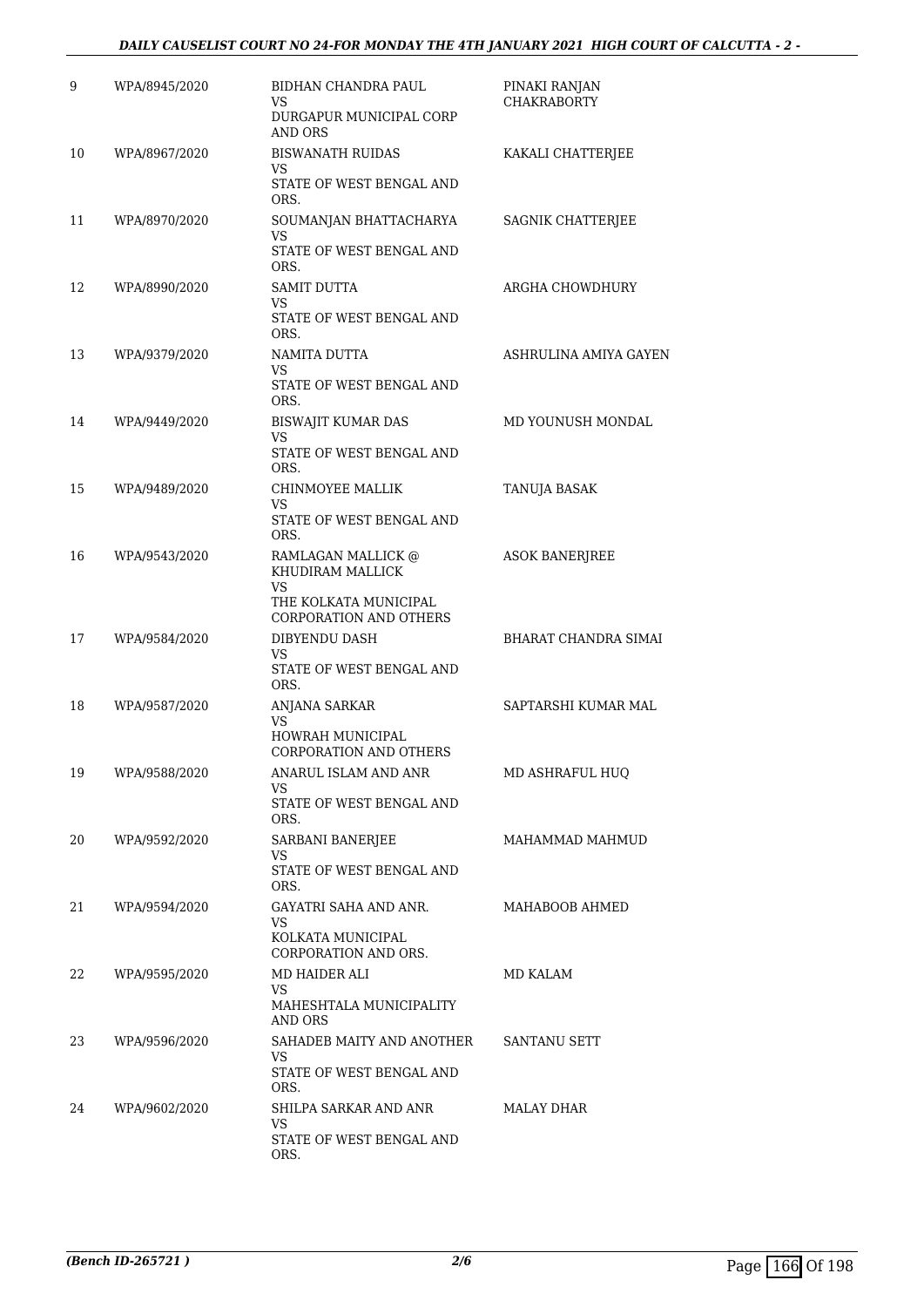#### *DAILY CAUSELIST COURT NO 24-FOR MONDAY THE 4TH JANUARY 2021 HIGH COURT OF CALCUTTA - 3 -*

| 25 | WPA/9603/2020  | KALIDAS MAITY AND ANR.<br>VS.                                                                                                                 | <b>TANUSREE DAS</b>                     |
|----|----------------|-----------------------------------------------------------------------------------------------------------------------------------------------|-----------------------------------------|
|    |                | STATE OF WEST BENGAL AND<br>ORS.                                                                                                              |                                         |
| 26 | WPA/9619/2020  | SALIMA BIBI<br>VS<br>THE STATE OF WEST BENGAL<br><b>AND ORS</b>                                                                               | <b>SAMIRUL SARDER</b>                   |
| 27 | WPA/9627/2020  | MOSAMMEL HAQUE<br>VS.<br>STATE OF WEST BENGAL AND<br>ORS.                                                                                     | SK MURSHED ALI                          |
| 28 | WPA/9649/2020  | HRONMOY DAS AND ANR<br>VS.<br><b>KMC AND ORS</b>                                                                                              | <b>SUBHOJIT</b><br><b>CHATTOPADHYAY</b> |
| 29 | WPA/9698/2020  | SANGEETA ROYCHOUDHURY<br>VS<br>STATE OF WEST BENGAL AND<br>ORS.                                                                               | DIP JYOTI CHAKRABORTY                   |
| 30 | WPA/9704/2020  | SANGEETA ROY<br>CHOUDHURY(SARKAR)<br>VS<br>STATE OF WEST BENGAL AND                                                                           | DIP JYOTI CHAKRABORTY                   |
| 31 | WPA/9706/2020  | ORS.<br>ALOK ROY CHOUDHURY<br>VS.<br>STATE OF WEST BENGAL AND                                                                                 | SAGARMAY GHOSH                          |
| 32 | WPA/9747/2020  | ORS.<br>SUDHANGSHU ROY<br>VS.<br>STATE OF WEST BENGAL AND<br>ORS.                                                                             | ARPAN GUHA                              |
| 33 | WPA/9756/2020  | <b>GOURANGA DAS</b><br>VS<br>State of West Bengal                                                                                             | PROBAL SARKAR                           |
| 34 | WPA/9815/2020  | <b>SUSHANTA HALDER</b><br>VS.<br>STATE OF WEST BENGAL AND<br>ORS.                                                                             | <b>BIKASH SHAW</b>                      |
| 35 | WPA/9816/2020  | P RAMU HARIJAN<br>VS<br>STATE OF WEST BENGAL AND<br>ORS.                                                                                      | <b>BIKASH SHAW</b>                      |
| 36 | WPA/9817/2020  | FAROZ ALI SHAIKH<br>VS.<br>STATE OF WEST BENGAL AND<br>ORS.                                                                                   | ANINDYA HALDER                          |
| 37 | WPA/10017/2020 | <b>FOUNDATION OF</b><br>ENVIRONMENTAL POLLUTION<br>CONTROL AND CONSERVATION<br>OF NATURAL RESOURCES<br>VS<br>STATE OF WEST BENGAL AND<br>ORS. | MONIRUZZAMAN                            |
| 38 | WPA/10018/2020 | SANUARA KHATUN<br>VS.<br>THE STATE OF WEST BENGAL                                                                                             | ANINDYA GHOSH                           |
| 39 | WPA/10020/2020 | AND ORS<br>HABIBUR RAHAMAN<br>VS.<br>STATE OF WEST BENGAL AND<br>ORS.                                                                         | Arijit Sarkar                           |
| 40 | WPA/10021/2020 | MASRUR ALAM<br>VS.<br>THE KOLKATA MUNICIPAL<br>CORPORATION AND ORS                                                                            | MD. SALMAN                              |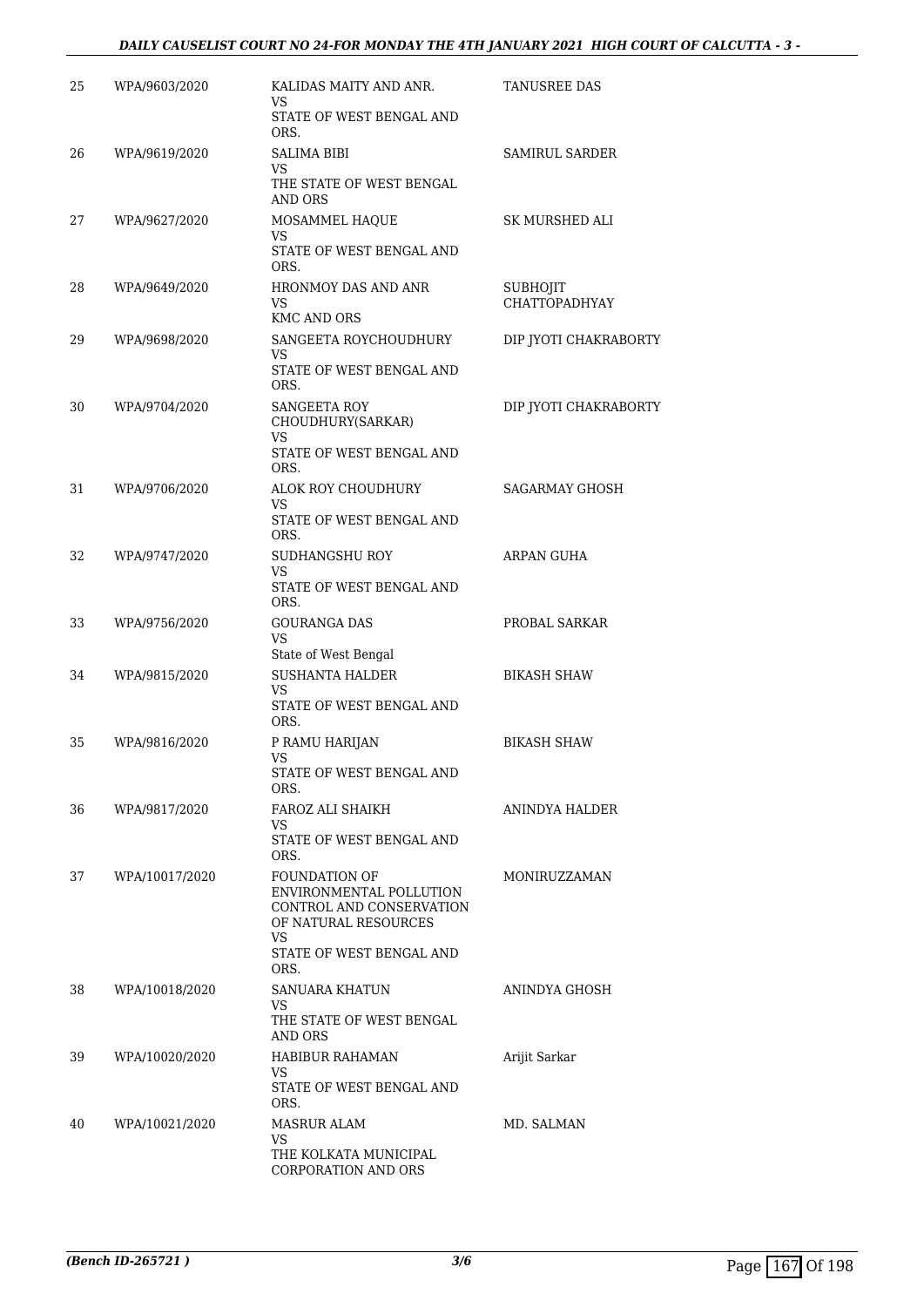| 41 | WPA/10032/2020                          | YUDHISTIR MAHATO AND<br><b>OTHERS</b><br>VS                | ANKITA DEY                 |
|----|-----------------------------------------|------------------------------------------------------------|----------------------------|
|    |                                         | STATE OF WEST BENGAL AND<br>ORS.                           |                            |
| 42 | WPA/10037/2020                          | <b>TAPAS PURKAIT</b><br>VS                                 | <b>DONA AKTER</b>          |
|    |                                         | STATE OF WEST BENGAL AND<br>ORS.                           |                            |
| 43 | WPA/10038/2020                          | AJAY KUMAR MONDAL<br>VS                                    | SK.NIZAMUDDIN              |
|    |                                         | STATE OF WEST BENGAL AND<br>ORS.                           |                            |
| 44 | WPA/10041/2020                          | MAMANI BHANJA BARMAN<br>VS                                 | DILIP SARKAR               |
|    |                                         | STATE OF WEST BENGAL AND<br>ORS.                           |                            |
|    |                                         | <b>MOTION (GROUP VI)</b>                                   |                            |
| 45 | WPA/6837/2020                           | DILIP KUMAR BHANDARY<br>VS                                 | SUFI MASIH AFTAB           |
|    |                                         | NORTH BENGAL STATE<br>TRANSPORT CORPORATION &<br>ORS       |                            |
|    | IA NO: CAN/1/2020(Old No:CAN/5869/2020) |                                                            |                            |
| 46 | WPA/8467/2020                           | ANIRUDHA KARMAKAR AND ORS<br>VS.                           | <b>BHASWATI CHATTERJEE</b> |
|    |                                         | STATE OF WEST BENGAL AND<br>ORS.                           |                            |
| 47 | WPA/8800/2020                           | NILOY GANGULY<br>VS<br>AXIS BANK AND ORS                   | <b>DEBANJAN DAS</b>        |
| 48 | WPA/8870/2020                           | SWAPNA MITTRA                                              | <b>MASUM ALI SARDAR</b>    |
|    |                                         | VS                                                         |                            |
|    |                                         | COMPTROLLER AND AUDITOR<br><b>GENERAL OF INDIA AND ORS</b> |                            |
| 49 | WPA/9098/2020                           | MANODIPTA CHOWDHURY                                        | <b>SAYAN ROY</b>           |
|    |                                         | VS.<br>THE STATE OF WEST BENGAL<br>AND ORS                 |                            |
| 50 | WPA/9271/2020                           | DEBABRATA BAIDYA                                           | <b>GOPAL DAS</b>           |
|    |                                         | <b>VS</b><br>UNION OF INDIA AMD ORS                        |                            |
| 51 | WPA/9392/2020                           | MANGAL PRASAD ADVARYA                                      | ARINDAM GHOSH              |
|    |                                         | VS<br><b>BANGIY GRAMIN VIKASH BANK</b>                     |                            |
| 52 | WPA/9745/2020                           | DEB NARAYAN SETH AND ORS                                   | SUPRATIK JANA              |
|    |                                         | VS<br>STATE OF WEST BENGAL AND<br>ORS.                     |                            |
| 53 | WPA/9758/2020                           | <b>SURAJIT PAL</b><br>VS                                   | RAJIB GHOSH                |
|    |                                         | UNION OF INDIA AND ANR                                     |                            |
| 54 | WPA/9874/2020                           | JAYANTA MISTRY<br>VS                                       | RANA HALDAR                |
|    |                                         | Union of India AND ORS                                     |                            |
| 55 | WPA/9944/2020                           | RITU KUMARI<br>VS<br>UNION OF INDIA AND ORS.               | INDRADEEP PAL              |
|    |                                         |                                                            |                            |

#### **APPLICATION**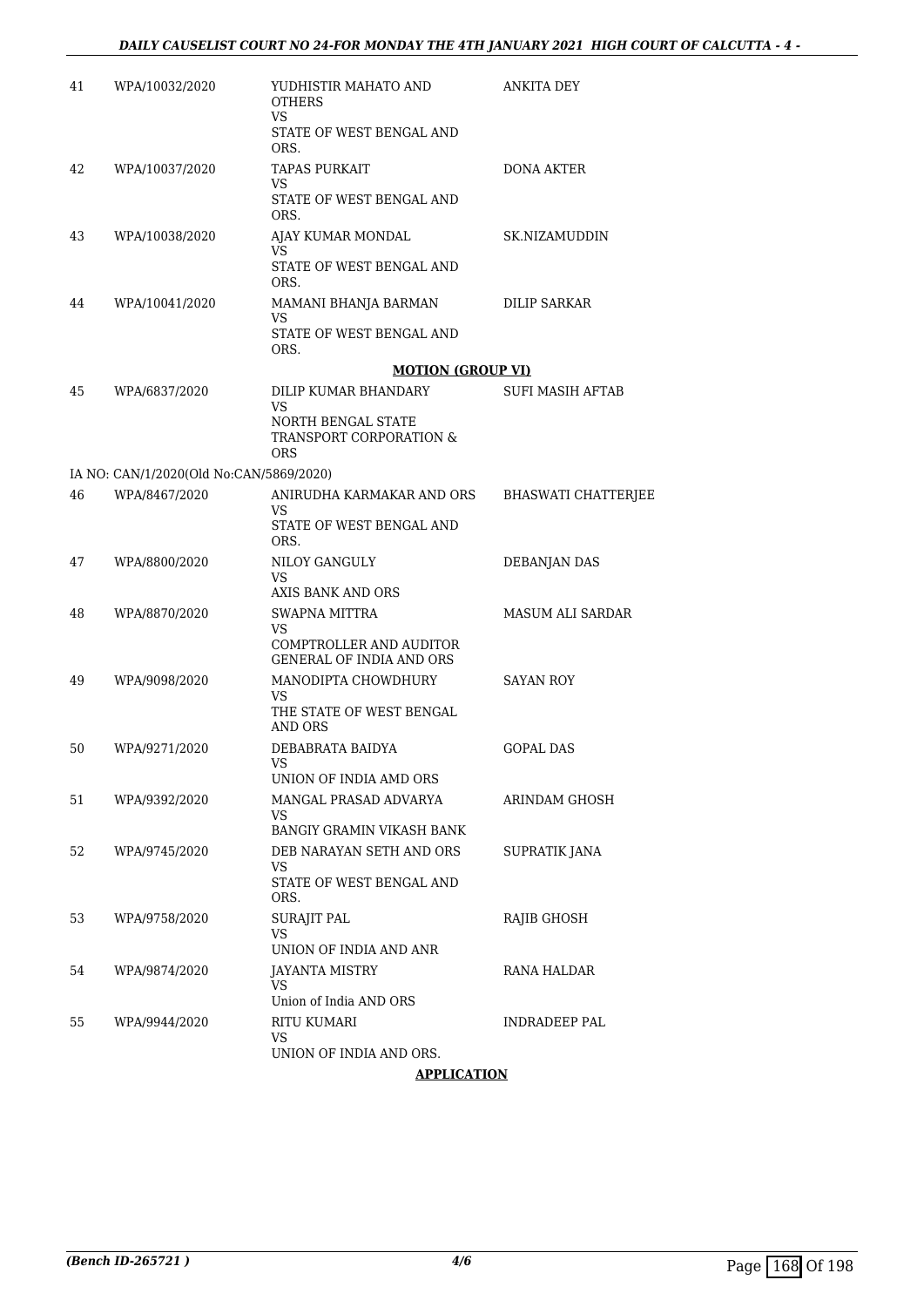| 56   | WPA/20042/2016                           | SUMAN CHANDRA HALDER &<br><b>ORS</b><br><b>VS</b>                                        | PUSPAL CHAKRABORTY                                                                                                                                                                                                                     |
|------|------------------------------------------|------------------------------------------------------------------------------------------|----------------------------------------------------------------------------------------------------------------------------------------------------------------------------------------------------------------------------------------|
|      |                                          | UNION OF INDIA & ORS                                                                     |                                                                                                                                                                                                                                        |
|      | No:CAN/3492/2020), CAN/8/2020            |                                                                                          | IA NO: CAN/1/2017(Old No:CAN/10101/2017), CAN/2/2019(Old No:CAN/5045/2019), CAN/3/2019(Old No:CAN/7298/2019),<br>CAN/4/2019(Old No:CAN/10101/2019), CAN/5/2020(Old No:CAN/2381/2020), CAN/6/2020(Old No:CAN/3491/2020), CAN/7/2020(Old |
| 57   | WPA/20797/2016                           | SANTU PARAMANIK & ORS<br>VS<br>UNION OF INDIA & ORS                                      | PRATIK MAJUMDER                                                                                                                                                                                                                        |
|      | IA NO: CAN/1/2019(Old No:CAN/12164/2019) |                                                                                          |                                                                                                                                                                                                                                        |
| 58   | WPA/624/2018                             | ISMATARA BIBI<br>VS<br>STATE OF WEST BENGAL & ORS                                        | KAZI AHMED HOSSAIN                                                                                                                                                                                                                     |
|      | IA NO: CAN/1/2019(Old No:CAN/5032/2019)  |                                                                                          |                                                                                                                                                                                                                                        |
| 59   | WPA/21787/2018                           | SK SAMUAL HOSSEN & ORS                                                                   | RAJU BHATTACHARYYA                                                                                                                                                                                                                     |
|      |                                          | VS                                                                                       |                                                                                                                                                                                                                                        |
|      |                                          | STATE OF WEST BENGAL & ORS                                                               |                                                                                                                                                                                                                                        |
| 60   | WPA/8916/2019                            | IA NO: CAN/1/2020(Old No:CAN/898/2020), CAN/2/2020(Old No:CAN/1329/2020)<br>RAJEEV VARMA | <b>BANKIM MONDAL</b>                                                                                                                                                                                                                   |
|      |                                          | <b>VS</b><br>THE BALMAR LAWRIE & CO. LTD.<br>& ORS                                       |                                                                                                                                                                                                                                        |
|      | IA NO: CAN/1/2020                        |                                                                                          |                                                                                                                                                                                                                                        |
| 61   | WPA/19731/2019                           | SUBRATA KUMAR DEY<br><b>VS</b>                                                           | <b>SAURAV ROY</b>                                                                                                                                                                                                                      |
| wt62 | CPAN/667/2020                            | STATE OF WEST BENGAL & ORS<br>SUBRATA KUMAR DEY                                          | <b>SAURAV ROY</b>                                                                                                                                                                                                                      |
|      |                                          | VS<br>RAJESH KUMAR SINHA AND ANR                                                         |                                                                                                                                                                                                                                        |
| 63   | WPA/19740/2019                           | SAMIR KUMAR MANDAL<br>VS                                                                 | <b>SAURAV ROY</b>                                                                                                                                                                                                                      |
|      |                                          | STATE OF WEST BENGAL & ORS                                                               |                                                                                                                                                                                                                                        |
|      | <b>wt64</b> CPAN/673/2020                | SAMIR KUMAR MONDAL<br>VS<br>STATE OF WEST BENGAL AND<br>ORS.                             | <b>SAURAV ROY</b>                                                                                                                                                                                                                      |
| 65   | WPA/19746/2019                           | CHANDRA KUMAR DAS<br>VS                                                                  | <b>SAURAV ROY</b>                                                                                                                                                                                                                      |
|      |                                          | STATE OF WEST BENGAL & ORS                                                               |                                                                                                                                                                                                                                        |
|      | wt66 CPAN/668/2020                       | CHANDRA KUMAR DAS<br>VS<br>RAJESH KUMAR SINHA AND ANR                                    | <b>SAURAV ROY</b>                                                                                                                                                                                                                      |
| 67   | WPA/20843/2019                           | RUPNARAYAN SARKAR<br><b>VS</b><br>STATE OF WEST BENGAL & ORS                             | <b>SAURAV ROY</b>                                                                                                                                                                                                                      |
| wt68 | CPAN/669/2020                            | RUPNARAYAN SARKAR<br>VS                                                                  | <b>SAURAV ROY</b>                                                                                                                                                                                                                      |
| 69   | WPA/20871/2019                           | RAJESH KUMAR SINHA AND ANR<br>SHAKIL AHMED<br>VS                                         | SAURAV ROY                                                                                                                                                                                                                             |
|      |                                          | STATE OF WEST BENGAL & ORS                                                               |                                                                                                                                                                                                                                        |
| wt70 | CPAN/676/2020                            | SHAKIL AHMED<br>VS<br>RAJESH KUMAR SINHA                                                 | <b>SAURAV ROY</b>                                                                                                                                                                                                                      |
| 71   | WPA/23763/2019                           | RAJA CHOWDHURY<br>VS                                                                     | PUSPHAL CHOWDHURY                                                                                                                                                                                                                      |
|      |                                          | STATE OF WEST BENGAL & ORS                                                               |                                                                                                                                                                                                                                        |
|      | wt72 CPAN/198/2020                       | RAJA CHOWDHURY<br><b>VS</b>                                                              | PUSPAL CHAKRABORTY                                                                                                                                                                                                                     |
|      |                                          | PANCHU GOPAL ROY @ PANCHU<br>RAY                                                         |                                                                                                                                                                                                                                        |

IA NO: CAN/1/2020(Old No:CAN/4839/2020), CAN/2/2020(Old No:CAN/4840/2020)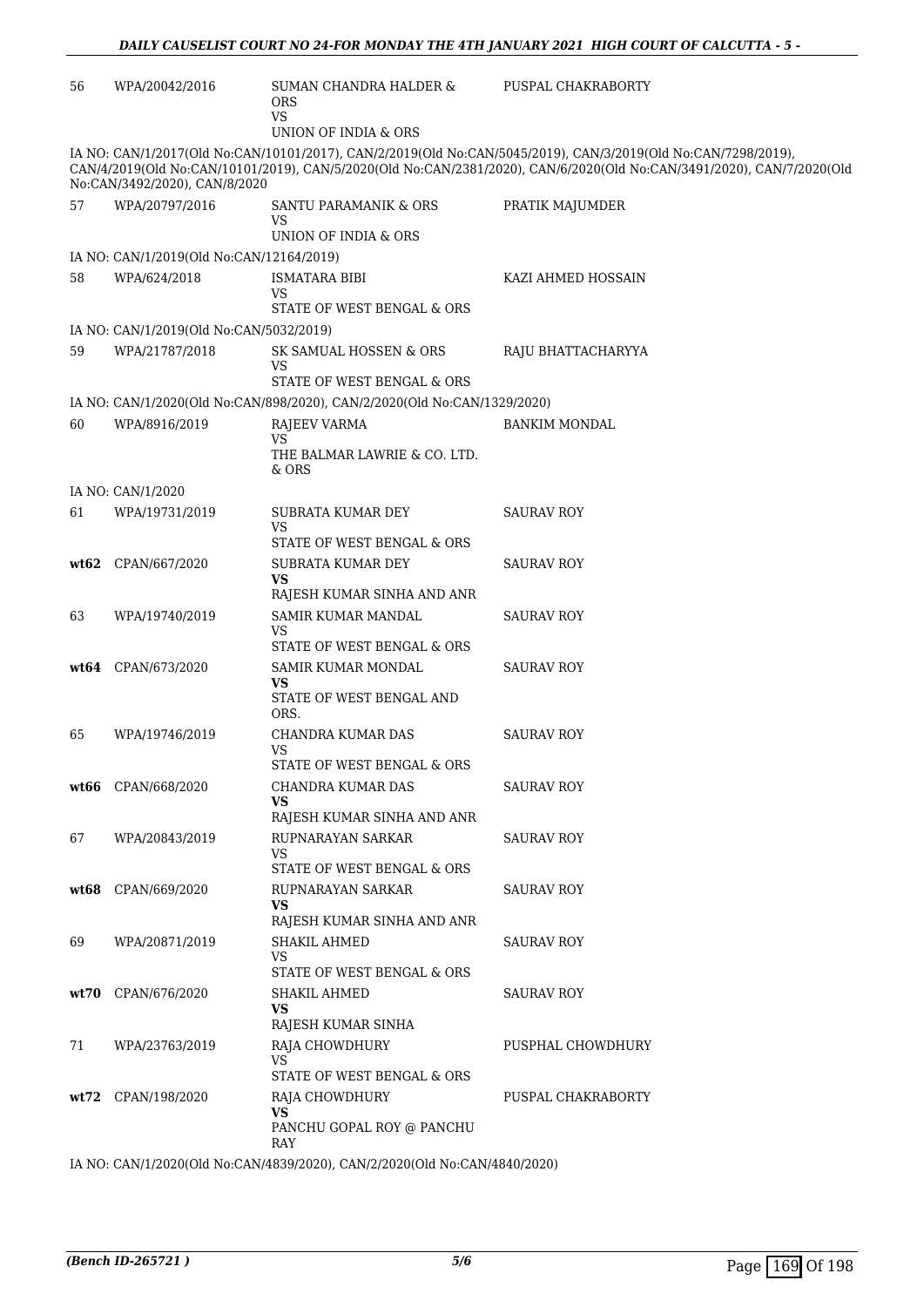| 73   | RVW/15/2020                                         | RATRI BERA (JANA)<br>VS                                                                                     | <b>BHARAT CHANDRA SIMAI</b> |
|------|-----------------------------------------------------|-------------------------------------------------------------------------------------------------------------|-----------------------------|
|      |                                                     | STATE OF WEST BENGAL & ORS                                                                                  |                             |
|      | IA NO: CAN/1/2020(Old No:CAN/882/2020)              |                                                                                                             |                             |
|      | wt74 WPA/20932/2019                                 | RATRI BERA (JANA)<br>VS                                                                                     | <b>BHARAT CHANDRA SIMAI</b> |
|      |                                                     | STATE OF WEST BENGAL & ORS                                                                                  |                             |
| 75   | RVW/64/2020                                         | <b>BISWAJIT BISWAS</b><br>VS<br>UNION OF INDIA & ORS                                                        | IN PERSON                   |
|      | IA NO: CAN/1/2020(Old No:CAN/3626/2020)             |                                                                                                             |                             |
|      | wt76 WPA/14841/2019                                 | <b>BISWAJIT BISWAS</b>                                                                                      | <b>ALLEN FELIX</b>          |
|      |                                                     | VS                                                                                                          |                             |
|      |                                                     | UNION OF INDIA & ORS                                                                                        |                             |
| 77   | WPA/6204/2020                                       | <b>ANIL DAS</b>                                                                                             | <b>VICTOR CHATERJEE</b>     |
|      |                                                     | VS.<br>COAL INDIA LTD. & ORS                                                                                |                             |
|      |                                                     |                                                                                                             |                             |
|      | IA NO: CAN/1/2020(Old No:CAN/4546/2020)             |                                                                                                             |                             |
|      | wt78 CPAN/501/2020                                  | <b>ANIL DAS</b><br><b>VS</b><br>PRAMOD AGARWAL, CHAIRMAN<br>CUM MANAGING DIRECTOR,<br><b>COAL INDIA LTD</b> | VICTOR CHATTERJEE           |
| 79   | WPA/6861/2020                                       | SHYAM KUMAR CHAURASIA<br>VS<br>COAL INDIA LIMITED & ANR                                                     | <b>SUJIT SAHA</b>           |
|      | IA NO: CAN/1/2020(Old No:CAN/5918/2020), CAN/2/2020 |                                                                                                             |                             |
|      | wt80 WPA/5769/2020                                  | SHYAM KUMAR CHAURASIA                                                                                       | <b>AJAY DEBNATH</b>         |
|      |                                                     | VS                                                                                                          |                             |
|      |                                                     | COAL INDIA LIMITED & ANR                                                                                    |                             |
|      | IA NO: CAN/1/2020(Old No:CAN/3751/2020)             |                                                                                                             |                             |
|      |                                                     | <b>FOR HEARING</b>                                                                                          |                             |
| 81   | WPA/3781/2015<br>(Hd-in-Part)                       | RAJIB KUMAR SAHA<br>VS<br>STATE OF WEST BENGAL & ORS                                                        | <b>MOUSUMI BHOWAL</b>       |
| wt82 | WPA/3780/2015                                       | DIBYA JYOTI PAUL<br>VS<br>STATE OF WEST BENGAL & ORS                                                        | DEBORSHI DHAR               |
|      |                                                     |                                                                                                             |                             |

IA NO: CAN/1/2018(Old No:CAN/8939/2018)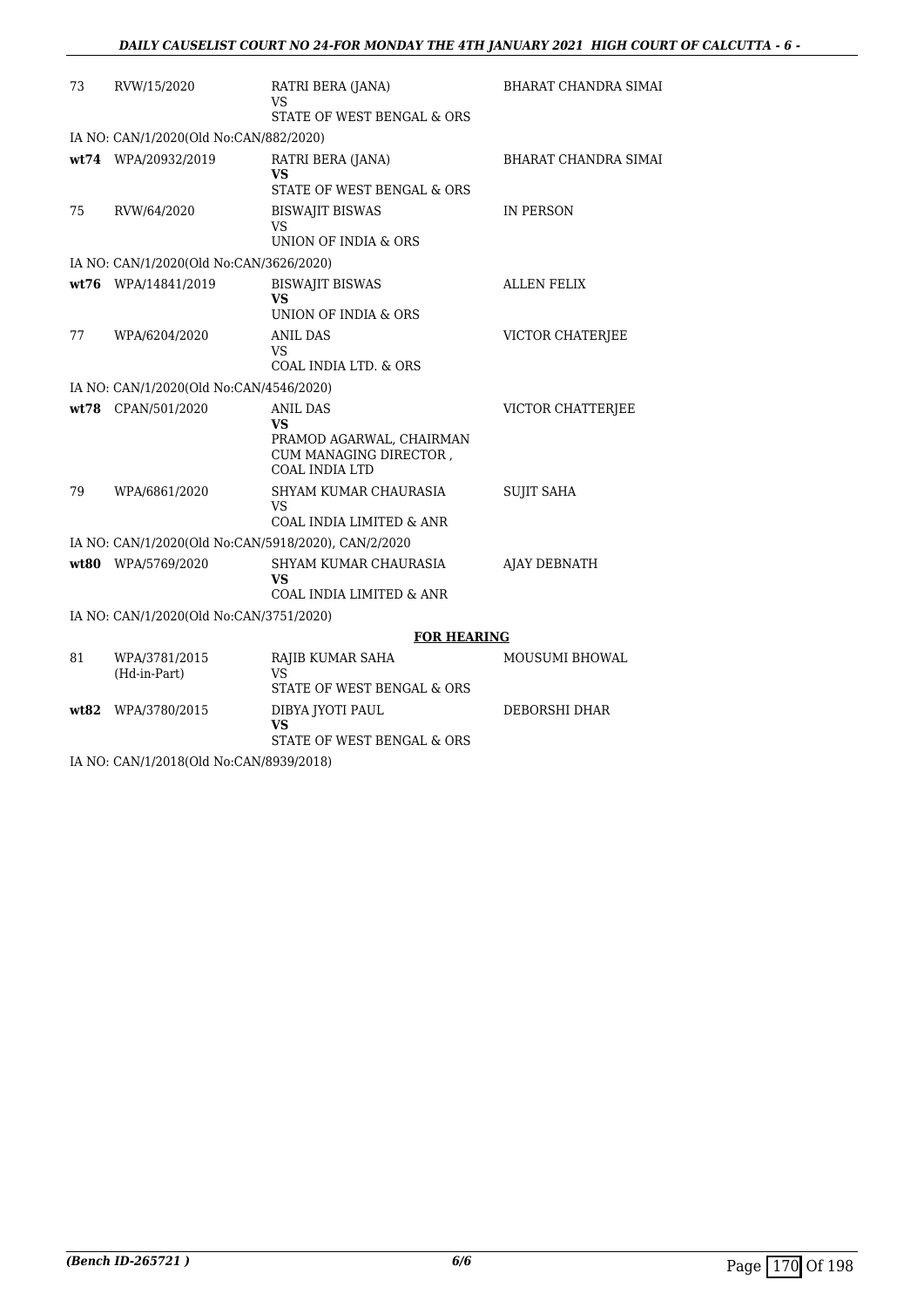

### **Appellate Side**

**DAILY CAUSELIST For Monday The 4th January 2021**

**COURT NO. 22**

**SINGLE BENCH (SB - XVI)**

**AT 10:45 AM**

**HON'BLE JUSTICE ABHIJIT GANGOPADHYAY**

**(VIA VIDEO CONFERENCE)**

**ON AND FROM MONDAY, THE 7TH DECEMBER, 2020 – MATTERS (INCLUDING MOTIONS) UNDER ARTICLE 226 OF THE CONSTITUTION OF INDIA RELATING TO LABOUR UNDER GROUP III ; MATTERS (INCLUDING MOTIONS) UNDER ARTICLE 226 OF THE CONSTITUTION RELATING TO TRANSPORT & TELECOMMUNICATION UNDER GROUP VII INCLUDING HEARING OF WRIT PETITIONS AND APPLICATIONS CONNECTED THERETO; NO MENTIONING WILL BE ENTERTAINED WITHOUT SERVICE OF NOTICE OF MENTIONING;**

**NOTE: MATTERS WILL BE TAKEN UP THROUGH PHYSICAL HEARING ONLY WHEN BOTH THE PARTIES ARE AGREED.**

|   |                                         | <b>GR. - III (MOTION)</b>                                                                                              |                        |
|---|-----------------------------------------|------------------------------------------------------------------------------------------------------------------------|------------------------|
| 1 | WPA/137/2020                            | PRABARTAK JUTE MILLS LTD.<br><b>VS</b><br><b>ASSISTANT LABOUR</b><br>COMMISSIONER, WEST BENGAL<br>$&$ ORS              | TRIPTIMOY TALUKDER     |
|   | IA NO: CAN/1/2020(Old No:CAN/2845/2020) |                                                                                                                        |                        |
| 2 | WPA/4161/2020                           | TATA METALIKS LIMITED<br><b>WORKERS' UNION &amp; ANR</b><br><b>VS</b><br>STATE OF WEST BENGAL & ORS                    | HIMADRI KUMAR MAHATA   |
| 3 | WPA/4506/2020                           | PASCHIM BANGA GRAMIN BANK<br>$&$ ANR<br><b>VS</b><br>LD. DEPUTY CHIEF LABOUR<br>COMMISSIONER(CENTRAL)<br>KOLKATA & ORS | <b>BAIDURYA GHOSAL</b> |
| 4 | WPA/4559/2020                           | PASUPATI KUNDU<br><b>VS</b><br>STATE OF WEST BENGAL & ORS                                                              | <b>BIKASH SHAW</b>     |
| 5 | WPA/4612/2020                           | ARUN DUTTA<br><b>VS</b><br><b>EMPLOYEES STATE INSURANCE</b><br><b>CORPORATION &amp; ORS</b>                            | SUPRIYA RANJAN GHOSH   |
| 6 | WPA/4659/2020                           | OIL & NATURAL GAS<br>CORPORATION LTD.<br><b>VS</b><br>ARATI BALA SAMANTA & ORS                                         | NEELINA CHATTERJEE     |
| 7 | WPA/4662/2020                           | OIL & NATURAL GAS<br>CORPORATION LTD.<br><b>VS</b><br>KARUNA GHANTU & ORS                                              | NEELINA CHATTERJEE     |
| 8 | WPA/4696/2020                           | ARGHYA NATH<br><b>VS</b><br>STATE OF WEST BENGAL & ORS                                                                 | SOMRAJ DHAR            |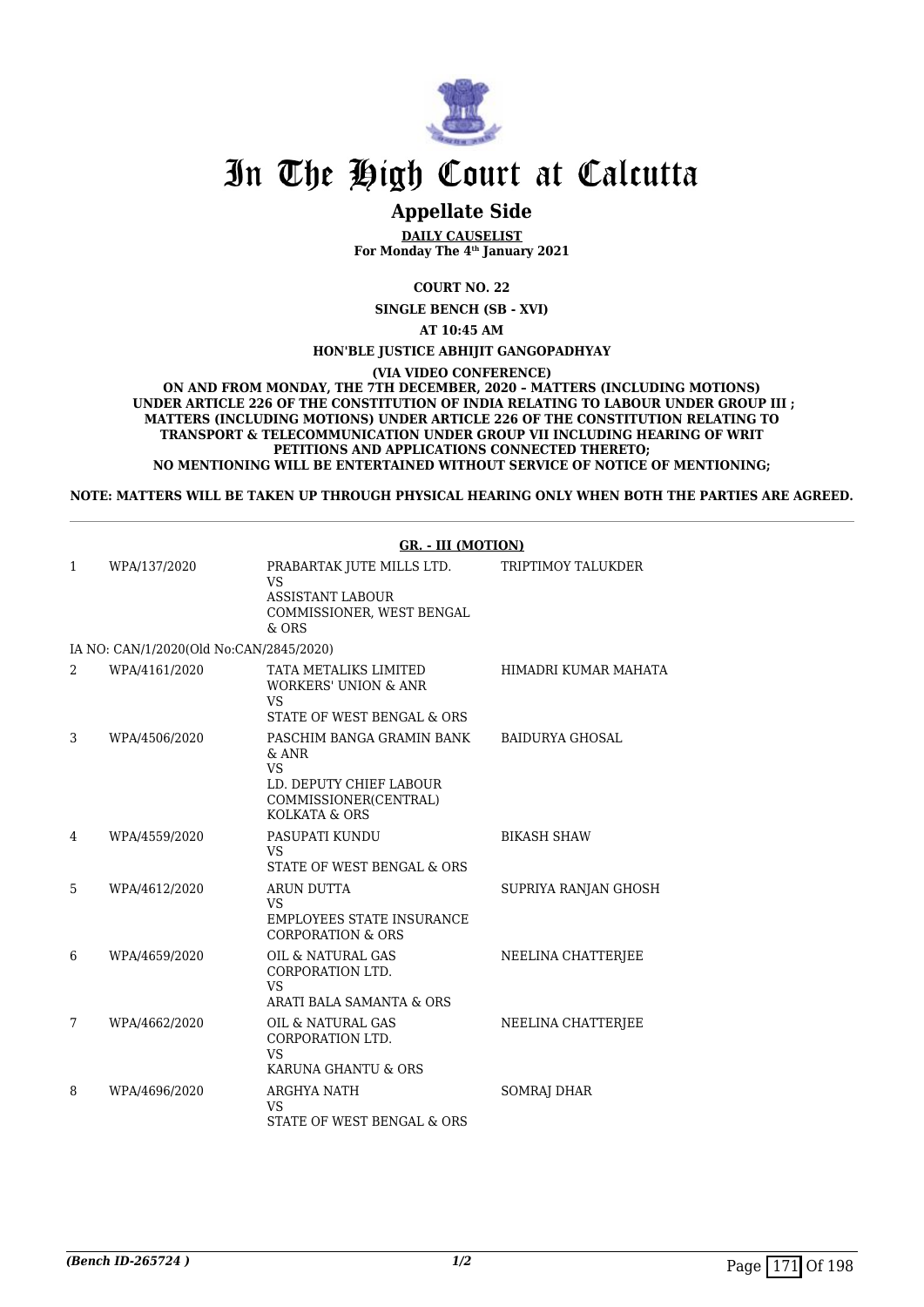#### *DAILY CAUSELIST COURT NO 22-FOR MONDAY THE 4TH JANUARY 2021 HIGH COURT OF CALCUTTA - 2 -*

| 9  | WPA/4753/2020 | OIL & NATURAL GAS<br>CORPORTION LTD.<br>VS<br>NETAI NASKAR & ORS             | NEELINA CHATTERJEE                |
|----|---------------|------------------------------------------------------------------------------|-----------------------------------|
| 10 | WPA/4754/2020 | OIL & NATURAL GAS<br>CORPORATION LTD.<br>VS<br>RAMAPADA MONDAL & ORS         | NEELINA CHATTERJEE                |
| 11 | WPA/4769/2020 | RAM DEV SHARAN PATHAK<br>VS<br>REGIONAL PROVIDENT FUND<br>COMMISSIONER & ANR | DIPAK DEY                         |
| 12 | WPA/4895/2020 | PINTU CHONGDAR<br>VS<br>STATE OF WEST BENGAL & ORS                           | RABINDRA KUMAR<br>JAISWAL         |
| 13 | WPA/4912/2020 | SK. MD. ALI AKBAR<br>VS<br>STATE OF WEST BENGAL & ORS                        | RANANEESH GUHA<br><b>THAKURTA</b> |
| 14 | WPA/5082/2020 | SHAMBHU NATH CHOUDHURY<br>VS<br>STATE OF WEST BENGAL & ORS                   | <b>MOLLY DAS</b>                  |
| 15 | WPA/5193/2020 | STATE BANK OF INDIA<br>VS<br>UNION OF INDIA & ORS                            | SUDEEP PAL CHOUDHURI              |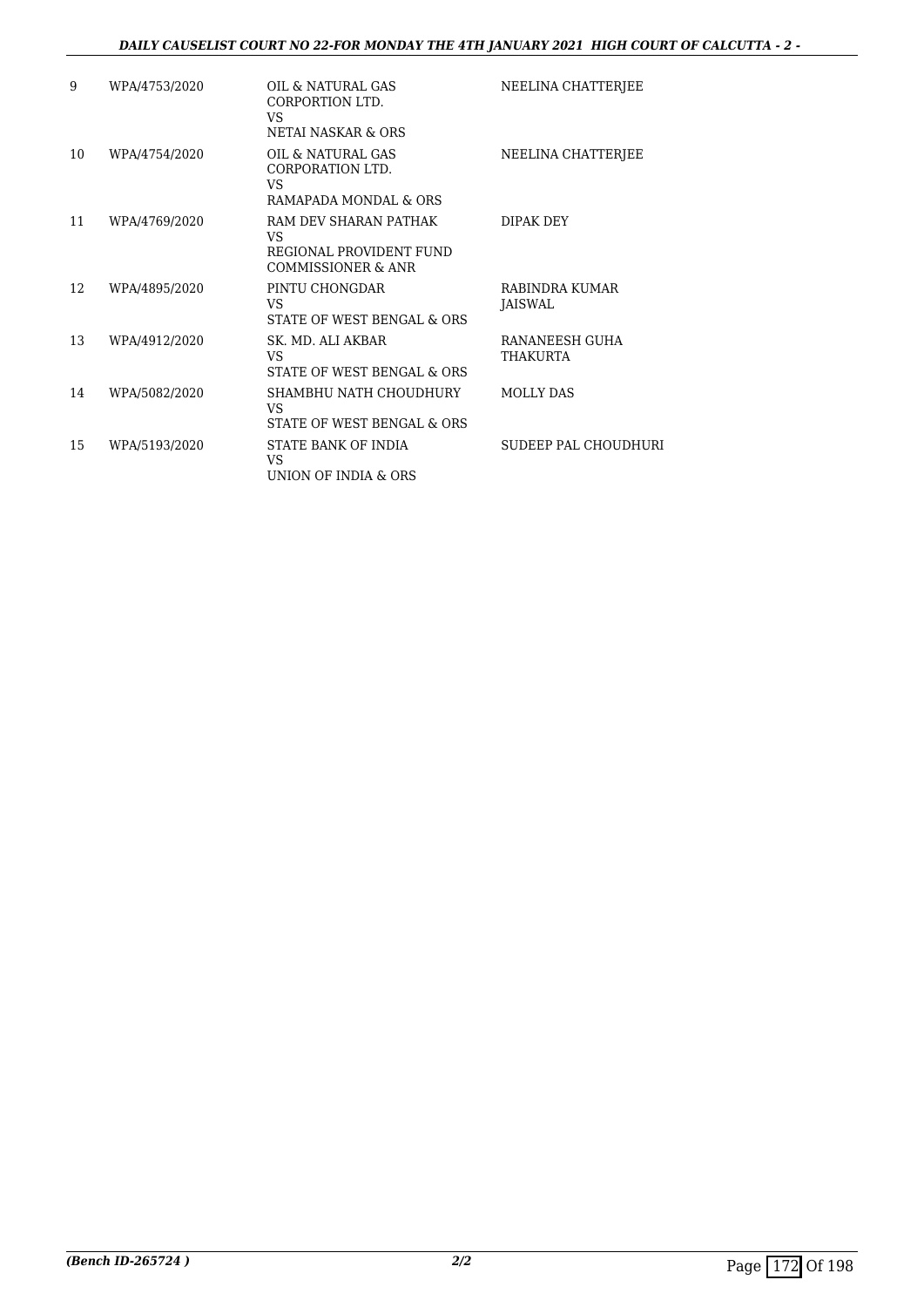

### **Appellate Side**

**DAILY CAUSELIST For Monday The 4th January 2021**

**COURT NO. 32 SINGLE BENCH (SB - XVII) AT 10:45 AM HON'BLE JUSTICE JAY SENGUPTA (VIA VIDEO CONFERENCE)**

#### **ON AND FROM MONDAY, THE 7TH DECEMBER, 2020 - ADMISSION OF CRIMINAL MOTIONS AND HEARING OF CRIMINAL REVISIONS ARISING OUT OF N.I. ACT, POSCO; MAINTENANCE AND CRIME AGAINST WOMEN (NOT ASSIGNED TO ANY OTHER BENCH) INCLUDING APPLICATIONS CONNECTED THERETO; HEARING OF CRIMINAL REVISIONS (IRRESPECTIVE OF CLASSIFICATION) FILED FROM 2016 INCLUDING CONNECTED APPLICATIONS; HEARING OF CRIMINAL APPEALS**

**NOTE : MATTERS WILL BE TAKEN UP THROUGH PHYSICAL HEARING WHEN BOTH THE PARTIES ARE AGREED.**

|   |               | <b>LISTED MOTION</b>                                                                                                |                                     |
|---|---------------|---------------------------------------------------------------------------------------------------------------------|-------------------------------------|
| 1 | CRR/2762/2019 | SABINA YASMIN LASKAR<br>VS<br>STATE OF WEST BENGAL &<br><b>ORS</b>                                                  | LAKSHIMINATH<br><b>BHATTACHARYA</b> |
|   |               | IA NO: CRAN/1/2019(Old No:CRAN/3829/2019), CRAN/3/2020(Old No:CRAN/117/2020)                                        |                                     |
| 2 | CRR/3041/2019 | TANMAY MAITY<br>VS.<br>STATE OF WEST BENGAL &<br><b>ANR</b>                                                         | MS PUNAM BASU                       |
| 3 | CRR/3569/2019 | <b>ABHISHEK</b><br><b>BHATTACHARYYA</b><br>VS<br>SANANDA BHATTACHARYYA<br>(CHATTERJEE)                              | <b>SAIKAT MONDAL</b>                |
| 4 | CRR/955/2020  | SANJOY KUMAR SAHA @<br><b>SANJOY SAHA</b><br>VS<br>M/S FRENCH MOTOR CAR<br>COMPANY LTD REP. BY<br>TUSHAR KUMAR SEAL | RAJESHWAR<br><b>CHAKRABORTY</b>     |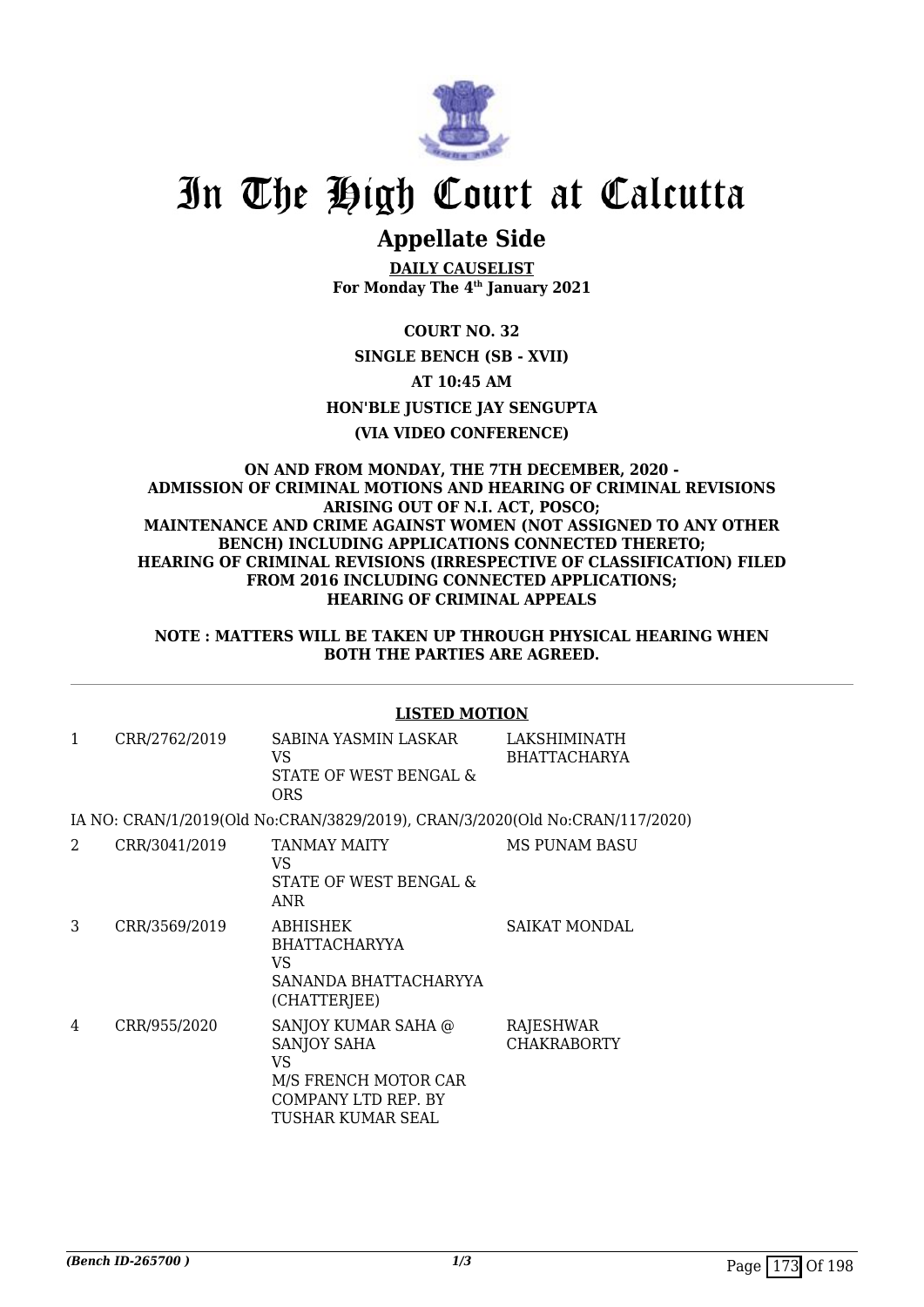| 5  | CRR/1399/2020      | ABDUL SOMI MONDAL<br><b>VS</b><br>SHRIRAM TRANSPORT<br>FINANCE COMPANY LTD                 | SARYATI DATTA                             |
|----|--------------------|--------------------------------------------------------------------------------------------|-------------------------------------------|
| 6  | CRR/1546/2020      | <b>UDDIPTO ROY AND ORS</b><br><b>VS</b><br>STATE OF WEST BENGAL<br><b>AND ANR</b>          | <b>SOFIA NASKAR</b>                       |
| 7  | CRR/1847/2020      | <b>SK NAIMUDDIN</b><br><b>VS</b><br>STATE OF WEST BENGAL<br>AND ORS.                       | PRADIP PAUL                               |
| 8  | CRR/1864/2020      | <b>BISWANATH ACHERJEE</b><br>VS<br>State of West Bengal AND<br><b>ANR</b>                  | MUJIBAR ALI NASKAR                        |
| 9  | CRR/1898/2020      | ALAMGIR MONDOL AND<br><b>ANR</b><br><b>VS</b><br>State of West Bengal                      | <b>JAYDEEP KANTA</b><br><b>BHOWMIK</b>    |
| 10 | CRR/1906/2020      | DIPAK DEY AND ANR<br><b>VS</b><br>State of West Bengal AND<br><b>ANR</b>                   | MADHUMITA BASAK                           |
|    | IA NO: CRAN/1/2020 |                                                                                            |                                           |
| 11 | CRR/1908/2020      | PRASANNA GHOSH<br><b>VS</b><br>State of West Bengal                                        | ARUP KUMAR<br><b>BHOWMICK</b>             |
| 12 | CRR/1911/2020      | RAJAN GUJRAL AKA<br>JASKIRATH SINGH GUJRAL<br>AND ANR<br><b>VS</b><br>State of West Bengal | <b>MANAS DASGUPTA</b>                     |
| 13 | CRR/1913/2020      | PRITI BAJAJ AND ORS<br>VS<br>M/S MAHINDRA AND<br>MAHINDRA FINANCIAL<br><b>SERVICES LTD</b> | ANIRBAN TARAFDER                          |
| 14 | CRR/1916/2020      | RAJKUMAR MAITY @<br><b>SUBHAS</b><br><b>VS</b><br>State of West Bengal AND<br>ANR          | Puja Goswami                              |
| 15 | CRR/1923/2020      | PANKAJ SARAF AND ANR<br><b>VS</b><br>State of West Bengal AND<br>ANR                       | <b>BIBHASADITYA</b><br><b>CHAKRABORTY</b> |
| 16 | CRR/1925/2020      | UTTAM DAS AND OTHERS<br><b>VS</b><br>State of West Bengal AND<br><b>ANOTHER</b>            | KOEL MUKHERJEE                            |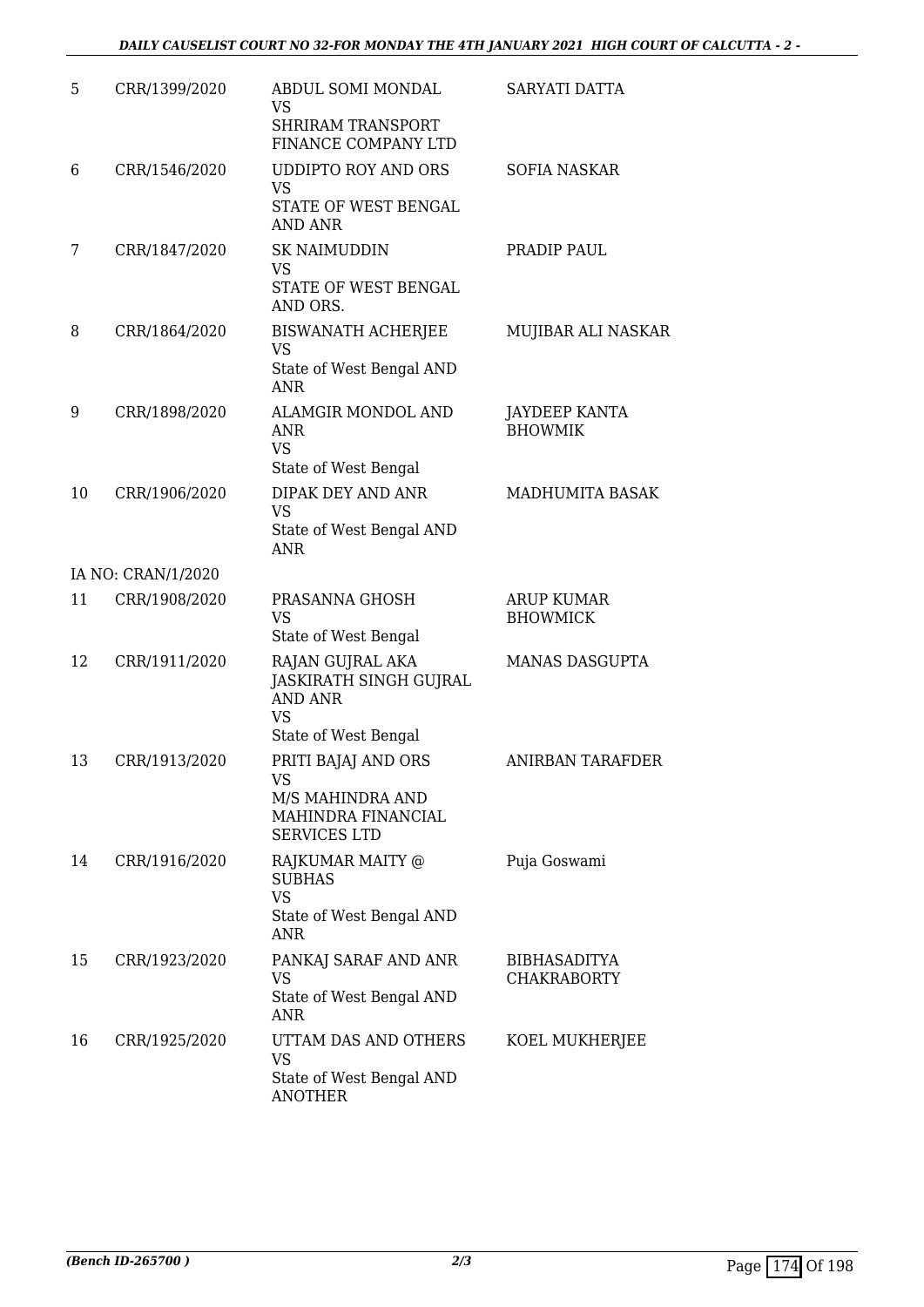| 17 | CRR/1928/2020      | BILAL ALI SHAH AND ORS<br>VS<br>STATE OF WEST BENGAL<br>AND ANR               | <b>AVIRUP CHATTERJEE</b> |
|----|--------------------|-------------------------------------------------------------------------------|--------------------------|
| 18 | CRR/1930/2020      | BILAL ALI SHAH AND ORS<br><b>VS</b><br>State of West Bengal AND<br><b>ANR</b> | <b>AVIRUP CHATTERJEE</b> |
|    |                    | <b>CONTESTED APPLICATION</b>                                                  |                          |
| 19 | CRR/2835/2016      | CHARAN NASKAR<br><b>VS</b><br>STATE OF WEST BENGAL &<br><b>ORS</b>            | ARJUN KUMAR RAHA         |
|    | wt20 CRM/2294/2016 | CHARAN NASKAR<br><b>VS</b><br>STATE OF WEST BENGAL                            | RAMESHWAR SINHA          |
|    |                    | <b>APPEAL FOR HEARING</b>                                                     |                          |
| 21 | CRA/733/2016       | MANJAY DAS @ SONJAY DAS<br><b>VS</b><br>STATE OF WEST BENGAL                  | <b>SUJATA DAS</b>        |
| 22 | CRA/15/2017        | BINKU @ PERVEJ AKTAR &<br><b>ORS</b><br>VS.<br>STATE OF WEST BENGAL           | K BHATTACHARYYA          |
| 23 | CRA/535/2017       | MAHESH KR SHARMA<br><b>VS</b><br>M/S GEE PEE INFOTEH PVT<br>LTD & ORS         | <b>K GANGULY</b>         |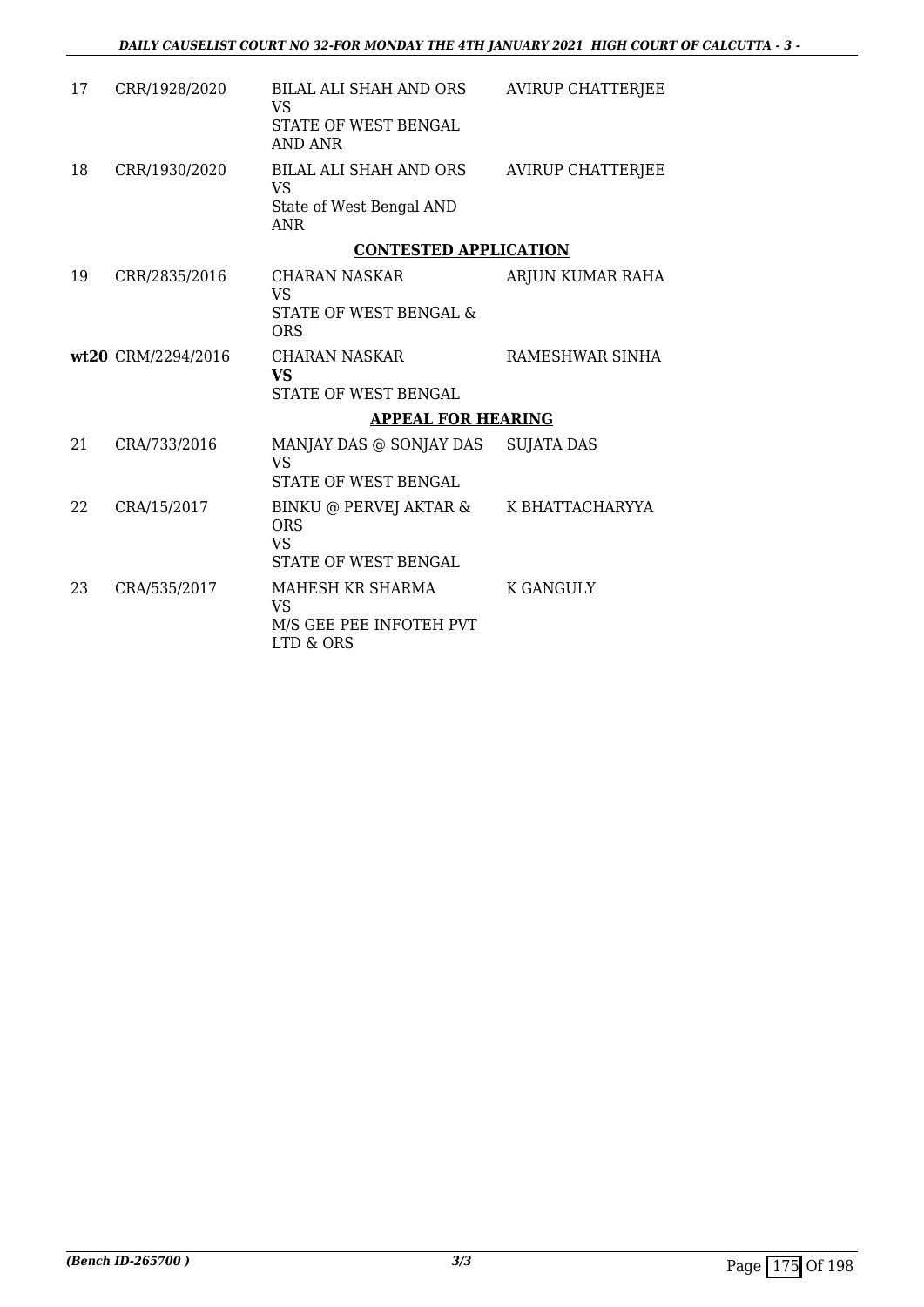

#### **Appellate Side**

**DAILY CAUSELIST For Monday The 4th January 2021**

**COURT NO. 9**

**SINGLE BENCH (SB - XVIII)**

**AT 10:45 AM**

**HON'BLE JUSTICE BIBEK CHAUDHURI**

**(VIA VIDEO CONFERENCE)**

**ON AND FROM MONDAY, THE 7TH DECEMBER, 2020 - APPLICATIONS UNDER SECTION 24 OF THE CODE OF CIVIL PROCEDURE, SECOND APPEAL, FIRST MISCELLANEOUS APPEAL, SECOND MISCELLANEOUS APPEAL, IRRESPECTIVE OF YEARS INCLUDING APPLICATIONS CONNECTED THERETO.**

**# MENTIONING WILL BE TAKEN UP ONLY ON WEDNESDAY AT 10.30 A.M. ON SERVICE OF NOTICE TO THE OTHER SIDE.**

**# MOTIONS AND APPLICATIONS U/S. 24 OF THE CPC AND APPLICATIONS IN CONNECTION WITH APPEALS WILL BE TAKEN UP ON MONDAY, WEDNESDAY AND FRIDAY.**

**# FINAL HEARING MATTERS WILL BE TAKEN UP FROM 2 P.M. ON MONDAY, WEDNESDAY AND FRIDAY.**

**# THE OLD PENDING APPEALS AND THE APPEALS INVOLVING SENIOR CITIZEN WILL BE TAKEN UP ON TUESDAY AND THURSDAY.**

**# IN ALL CASES FINAL HEARING MATTERS OF APPEALS CONDUCTED BY VIRTUAL MODE BY THE LD. ADVOCATES, WRITTEN NOTES OF ARGUMENT SHALL MANDATORILY BE FILED.**

> **NOTE: MATTERS WILL BE TAKEN UP THROUGH PHYSICAL HEARING ONLY WHEN BOTH THE PARTIES ARE AGREED.**

> > **NOTE: IN RESPECT OF LISTING OF APPEALS, THE APPEALS WILL BE LISTED FOR HEARING ON THREE SUCCESSIVE DATES. IF DURING SUCH LISTING, THE APPELLANT IS NOT REPRESENTED, THE APPEAL WILL BE DISMISSED FOR DEFAULT. IF, ON THE OTHER HAND, THE RESPONDENT REMAINS ABSENT AT THE TIME OF HEARING OF THE APPEAL, THE SAME WILL BE HEARD AND DISPOSED OF EX PARTE.**

#### **APPLICATION U/S 24 OF CPC**

| 1 | CO/2833/2019                            | SANGHAMITRA ROY<br>VS<br><b>SANDIP CHATTERJEE</b> | SNIGDHA SAHA           |
|---|-----------------------------------------|---------------------------------------------------|------------------------|
| 2 | CO/3052/2019                            | PRIYANKA SAO GUPTA<br>VS<br>SANDIP KUMAR SAO      | SAMIR KUMAR ADHIKARI   |
|   | IA NO: CAN/1/2020(Old No:CAN/1670/2020) |                                                   |                        |
| 3 | CO/3410/2019                            | TULIKA DHARA SARKAR<br>VS<br>SOMNATH SARKAR       | SHIBASISH CHATTERJEE   |
| 4 | CO/3540/2019                            | SUJATA PANJA (DAS)<br>VS<br>SANJIT PANJA          | SAYAN BHATTACHARYA     |
| 5 | CO/4212/2019                            | DIPAK MAITY<br>VS<br>RANENDRA NATH MAILTY         | <b>SOUMYA BANERJEE</b> |
|   |                                         |                                                   |                        |

IA NO: CAN/1/2020(Old No:CAN/1756/2020)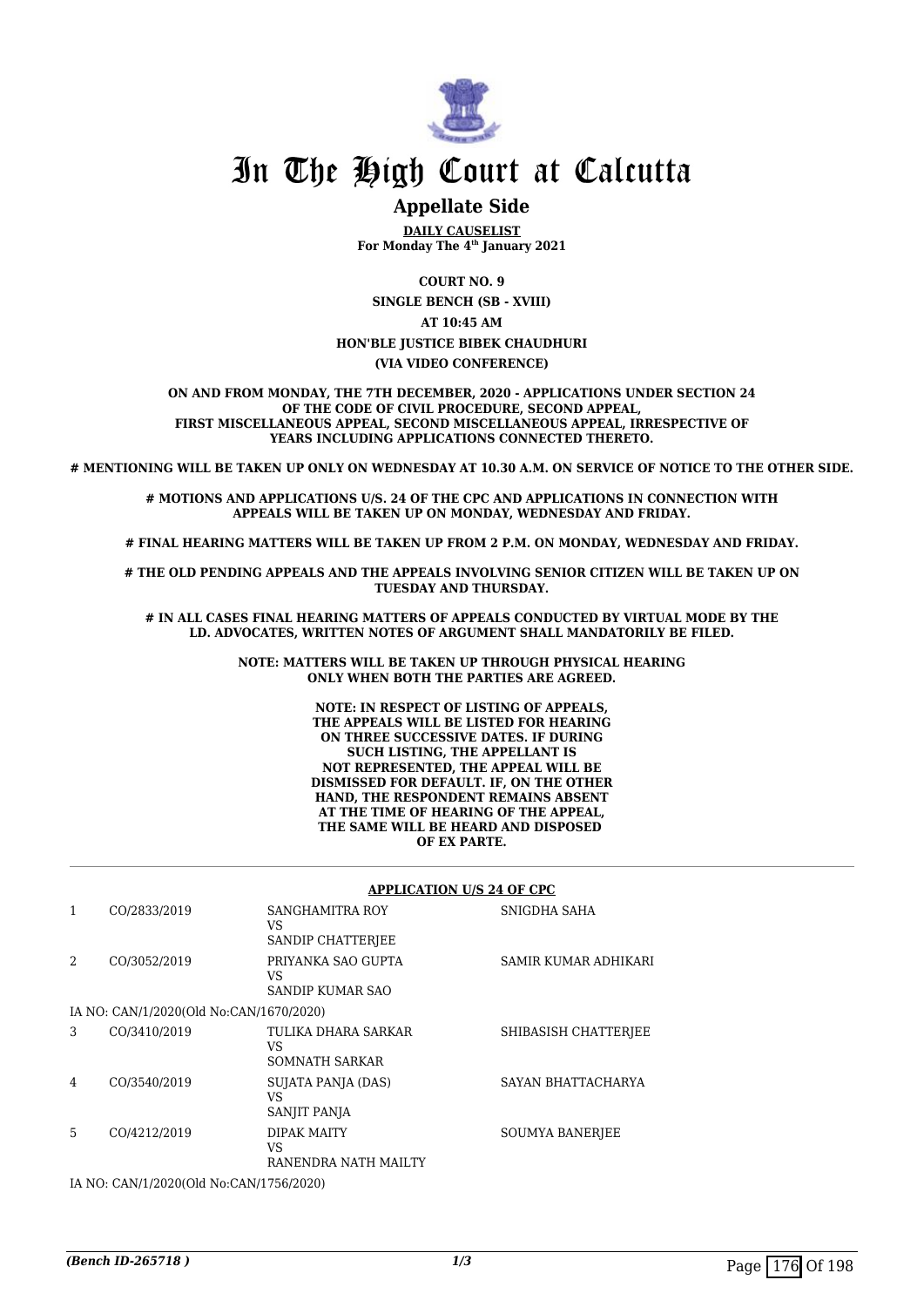| 6  | CO/4293/2019                            | SATHI MAHANTA (BOSE)<br>VS                                                                           | KAUSHIK CHOUDHURY                                                                                               |
|----|-----------------------------------------|------------------------------------------------------------------------------------------------------|-----------------------------------------------------------------------------------------------------------------|
|    |                                         | KAUSHIK BOSE                                                                                         |                                                                                                                 |
| 7  | CO/1537/2020                            | SMT NIKITA AGARWAAL<br>VS                                                                            | <b>ARNAB NANDI</b>                                                                                              |
|    |                                         | NILESH KUMAR AGARWAL                                                                                 |                                                                                                                 |
| 8  | CO/1541/2020                            | MOUMITA PRAMANICK<br>CHOWDHURY<br>VS.                                                                | PINAKI RANJAN MITRA                                                                                             |
|    |                                         | SOMENATH PRAMANICK                                                                                   |                                                                                                                 |
| 9  | CO/1544/2020                            | GUL-E-RUKH NAYEEM @ HUMERA<br>NAYEEM AND ORS<br>VS.                                                  | SUPREEM NASKAR                                                                                                  |
|    |                                         | MD. ABDULLAH                                                                                         |                                                                                                                 |
| 10 | CO/1555/2020                            | ABHISHEK CHATTERJEE                                                                                  | ANGSHUMAN                                                                                                       |
|    |                                         | VS<br>RIYATA CHATTERJEE (MUKHERJEE)                                                                  | CHAKRABORTY                                                                                                     |
| 11 | CO/1587/2020                            | <b>SUMITRA ROY SARKAR</b>                                                                            | DEBADRITA MONDAL                                                                                                |
|    |                                         | VS<br>MILTON MANISH SARKAR                                                                           |                                                                                                                 |
| 12 | CO/1590/2020                            | DEEPABALI DATTA                                                                                      | SATYAM MUKHERJEE                                                                                                |
|    |                                         | VS                                                                                                   |                                                                                                                 |
| 13 | CO/1602/2020                            | <b>SUJAN MITRA</b><br>SANTALI NANDAN ALIAS SANTALI<br>SARKAR                                         | ARPAN SAHA                                                                                                      |
|    |                                         | VS<br><b>SOUVIK NANDAN</b>                                                                           |                                                                                                                 |
| 14 | CO/1603/2020                            | JHUMPA DAS DUTTA CHOWDHURY                                                                           | OISANI MUKHERJEE                                                                                                |
|    |                                         | VS.<br>ARUP DUTTA CHOWDHURY                                                                          |                                                                                                                 |
| 15 | CO/1624/2020                            | ANNAPURNA KARMAKAR                                                                                   | BHABANI PRASAD MONDAL                                                                                           |
|    |                                         | VS<br>BISHWESHWAR KARMAKAR                                                                           |                                                                                                                 |
| 16 | CO/1648/2020                            | SATABDI RAY (AICH)                                                                                   | NARAYAN DEBNATH                                                                                                 |
|    |                                         | VS                                                                                                   |                                                                                                                 |
|    |                                         | SHIBNATH RAY                                                                                         |                                                                                                                 |
|    |                                         | <b>CONTESTED APPLICATION</b>                                                                         |                                                                                                                 |
| 17 | CO/3411/2019                            | TULIKA DHARA SARKAR<br>VS<br><b>SOMNATH SARKAR</b>                                                   | SHIBASISH CHATTERJEE                                                                                            |
|    |                                         | <u>APPLICATION</u>                                                                                   |                                                                                                                 |
| 18 | SA/148/1996                             | RAJ KR MALLICK                                                                                       |                                                                                                                 |
|    |                                         | VS                                                                                                   |                                                                                                                 |
|    |                                         | <b>SMT SUSAMA BOSE</b>                                                                               |                                                                                                                 |
|    |                                         |                                                                                                      | IA NO: CAN/3/2010(Old No:CAN/7807/2010), CAN/4/2011(Old No:CAN/1911/2011), CAN/5/2019(Old No:CAN/1342/2019)     |
| 19 | SA/522/2009                             | <b>AJOY SHARMA</b><br>VS<br>DWIJENDRA NATH DHAR & ORS                                                | SIDDHESWAR CHANDRA                                                                                              |
|    |                                         |                                                                                                      | IA NO: CAN/2/2015(Old No:CAN/10315/2015), CAN/3/2015(Old No:CAN/10316/2015), CAN/4/2015(Old No:CAN/11512/2015), |
|    |                                         | CAN/6/2018(Old No:CAN/1217/2018), CAN/7/2020(Old No:CAN/1557/2020), CAN/8/2020(Old No:CAN/1558/2020) |                                                                                                                 |
| 20 | SAT/74/2010                             | <b>BHAGABATI HAIT &amp; ORS.</b><br>VS<br>DULAL CH. RANA & ORS.                                      | <b>BASUDEB GAYEN</b>                                                                                            |
|    | CAN/4/2019(Old No:CAN/10893/2019)       |                                                                                                      | IA NO: CAN/1/2010(Old No:CAN/1667/2010), CAN/2/2012(Old No:CAN/10531/2012), CAN/3/2016(Old No:CAN/7606/2016),   |
| 21 | SA/110/2018                             | HEMANTA KR. PRASAD                                                                                   | MD. ABDUL ALIM                                                                                                  |
|    |                                         | VS<br>LAKSHMI NARAYAN JEW REPD. BY<br>SEBAIT SWAPAN KR. DAS & ANR.                                   |                                                                                                                 |
|    | IA NO: CAN/1/2018(Old No:CAN/2947/2018) |                                                                                                      |                                                                                                                 |
|    |                                         | <b>CIVIL APPEALS</b>                                                                                 |                                                                                                                 |

( (HEARING) )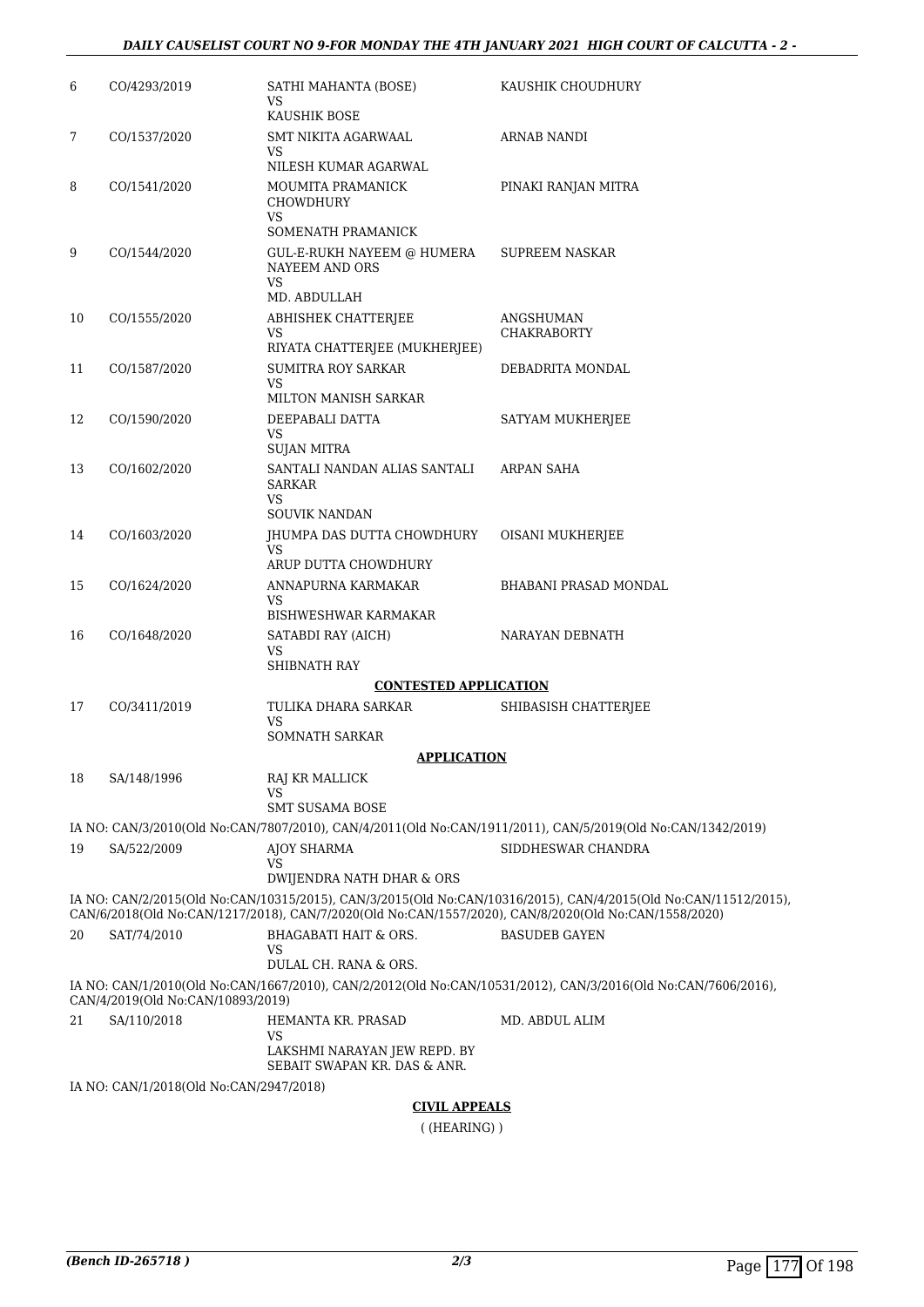22 SA/262/1999 NETAI MONDAL & ANR VS TARAPADA MONDAL

GOPAL CHANDRA GHOSH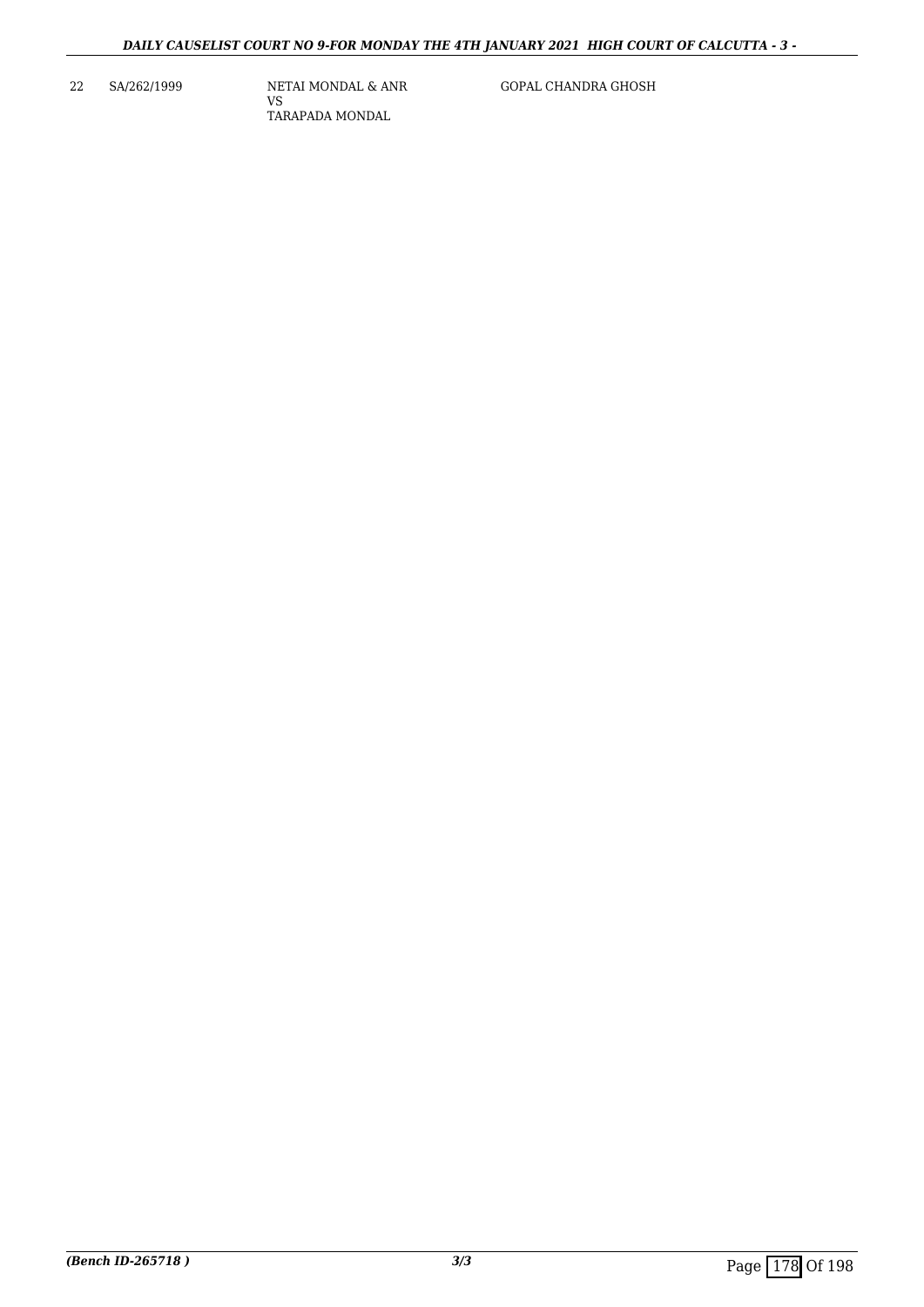

# In The High Court at Calcutta

## **Appellate Side**

**DAILY CAUSELIST For Monday The 4th January 2021**

### **COURT NO. 0**

### **SINGLE BENCH (SB)**

### **HON'BLE JUSTICE SUBHASIS DASGUPTA**

**(AS AND WHEN SITTING SINGLY)**

### **(VIA VIDEO CONFERENCE)**

#### **ON WEDNESDAY, 9 TH DECEMBER, 2020 AND AS AND WHEN SIT SINGLY - WILL SIT SINGLY AND TAKE MATTERS LISTED BEFORE HIM IN THE DAILY LIST OF 16 TH MARCH, 2020 EXCEPT THE MATTERS WHICH ARE ALREADY DISPOSED OF.**

#### **NOTE : MATTERS WILL BE TAKEN UP THROUGH PHYSICAL HEARING ONLY WHEN BOTH THE PARTIES ARE AGREED.**

### **SPECIALLY FIXED MATTERS**

| 1 | CO/2860/2019 | NATIONAL INSURANCE<br>COMPANY LTD<br>VS<br>M/S MMTC LIMITED | <b>ARIJEET DOSS</b><br><b>MULLICK</b> |
|---|--------------|-------------------------------------------------------------|---------------------------------------|
|   |              | <b>LISTED MOTION</b>                                        |                                       |
| 2 | CO/3603/2011 | TAPATI HAZRA & ORS<br>VS<br>LAKSHMIKANTA NASKAR             | <b>SONI KUMARI</b>                    |
| 3 | CO/707/2017  | M/S. NEWSTIDAY PVT.LTD.<br>VS<br><b>JOY CHATTERJEE</b>      | M. S. CHATTERJRR                      |
| 4 | CO/751/2018  | THE KOLKATA MUNICIPAL<br>CORPORATION<br>VS<br>PRATIBHA DAGA | SWAPAN KUMAR<br><b>DEBNATH</b>        |
| 5 | CO/752/2018  | THE KOLKATA MUNICIPAL<br>CORPORATION<br>VS<br>PRATIBHA DAGA | SWAPAN KUMAR<br><b>DEBNATH</b>        |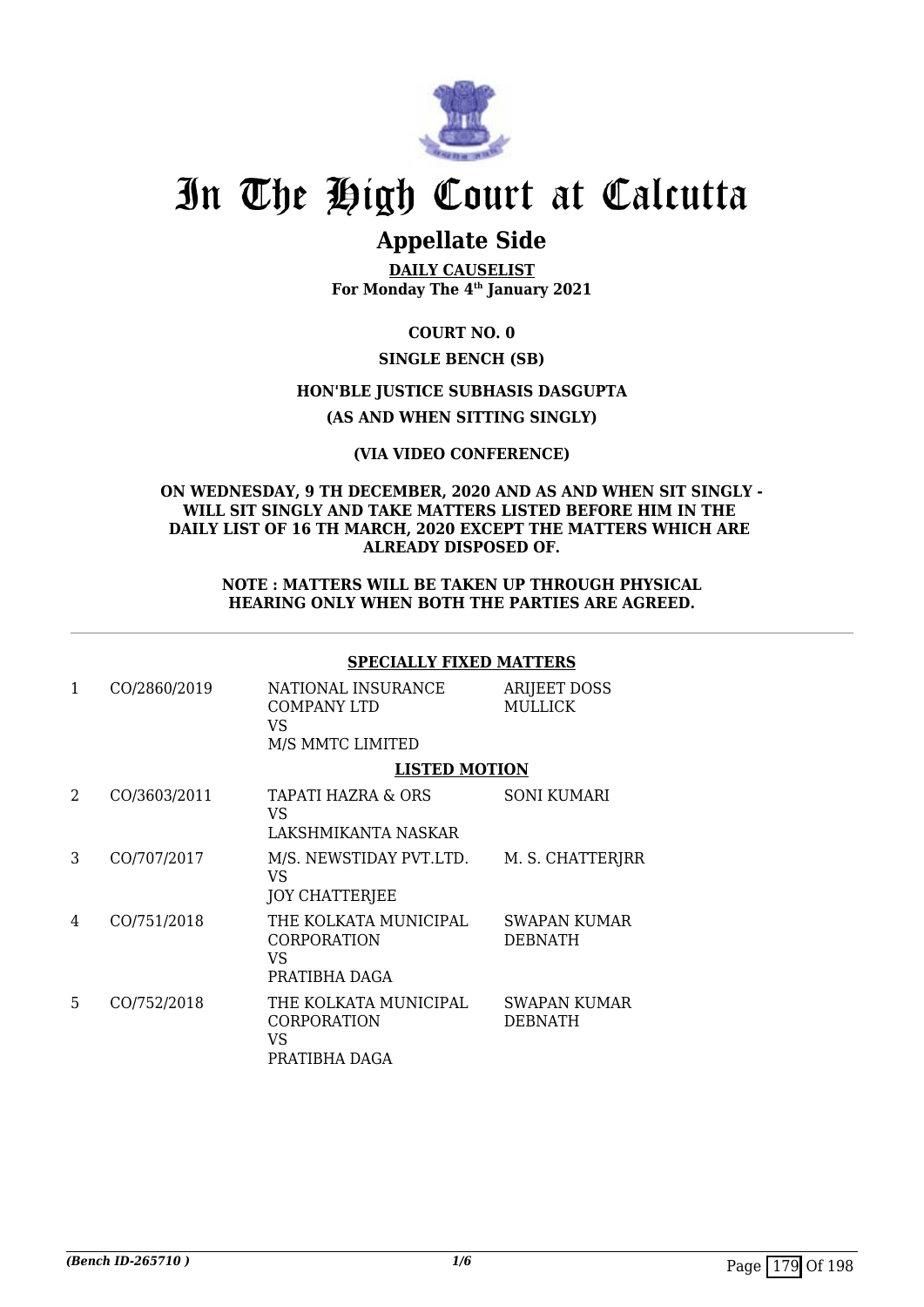| 6  | CO/788/2018                             | <b>ABANI BHUSAN</b><br>MUKHERJEE<br><b>VS</b><br>NIBEDITA MUKHERJEE &<br><b>ORS</b>                        | <b>SUSMITA</b><br><b>CHATTERJEE</b>   |
|----|-----------------------------------------|------------------------------------------------------------------------------------------------------------|---------------------------------------|
|    | IA NO: CAN/1/2019(Old No:CAN/3037/2019) |                                                                                                            |                                       |
| 7  | CO/823/2018                             | <b>SMT. MAYA GHOSH</b><br>VS<br><b>SUJIT ROY</b>                                                           | <b>SHAILA AFRIN</b>                   |
| 8  | CO/868/2018                             | RANJIT KAR<br><b>VS</b><br><b>JYOTIRENDRA BAIRAGYA &amp;</b><br>ANR.                                       | RAFIJUL ALAM                          |
| 9  | CO/957/2018                             | PRADIP KUMAR BHUTORIA<br><b>VS</b><br>JOYDEB MUKHERJEE & ANR                                               | JAI KUMAR SURANA                      |
| 10 | CO/965/2018                             | <b>GREKA DRILLING(INDIA)</b><br><b>LTD &amp; ANR</b><br><b>VS</b><br>M/S. ARIHANT CARGO                    | DEBNATH GANGULY                       |
| 11 | CO/999/2018                             | <b>CARRIERS PVT LTD</b><br>NAZARA BIBI @ NAJARA<br><b>KHATOON</b><br><b>VS</b><br><b>MD SAHID</b>          | <b>SOUMEN DAS</b>                     |
| 12 | CO/1005/2018                            | MD ISRAIL ANSARY<br><b>VS</b><br><b>ASHRAF ALI</b>                                                         | <b>UJJAL RAY</b>                      |
| 13 | CO/1009/2018                            | <b>SANDEEP BOSE</b><br><b>VS</b><br>SWARNALY BOSE (DAS ROY)                                                | <b>SUBHABRATA</b><br><b>CHOWDHURY</b> |
| 14 | CO/1017/2018                            | <b>GITA SEN &amp; ORS</b><br><b>VS</b><br><b>BAIKUNTHA NATH SEN</b>                                        | <b>SALIL KUMAR</b><br><b>SARKAR</b>   |
| 15 | CO/1029/2018                            | SUSANTA PRADHAN & ORS<br><b>VS</b><br><b>JANARDAN PRADHAN &amp;</b><br><b>ANR</b>                          | NILANJAN ADHIKARI                     |
| 16 | CO/1033/2018                            | SHREE DIGVIJAY CEMENT<br>CO. LTD<br><b>VS</b><br><b>BANK OF BARODA &amp; ORS</b>                           | R. K. RAI                             |
| 17 | CO/1046/2018                            | MADHUMITA SARKAR<br><b>VS</b><br><b>GARDEN REACH SHIP</b><br><b>BUILDERS &amp; ENGINEERS</b><br><b>LTD</b> | BIJAYENDRA MITRA                      |
| 18 | CO/1047/2018                            | <b>BASANTI GHOSH &amp; ANR.</b><br><b>VS</b><br>RABINDRANATH GHOSH                                         | <b>ANYASHA DAS</b>                    |
| 19 | CO/1048/2018                            | <b>SUBRATA MITRA</b><br><b>VS</b><br>PRASANTA BANIK & ORS                                                  | PRAN GOPAL DAS                        |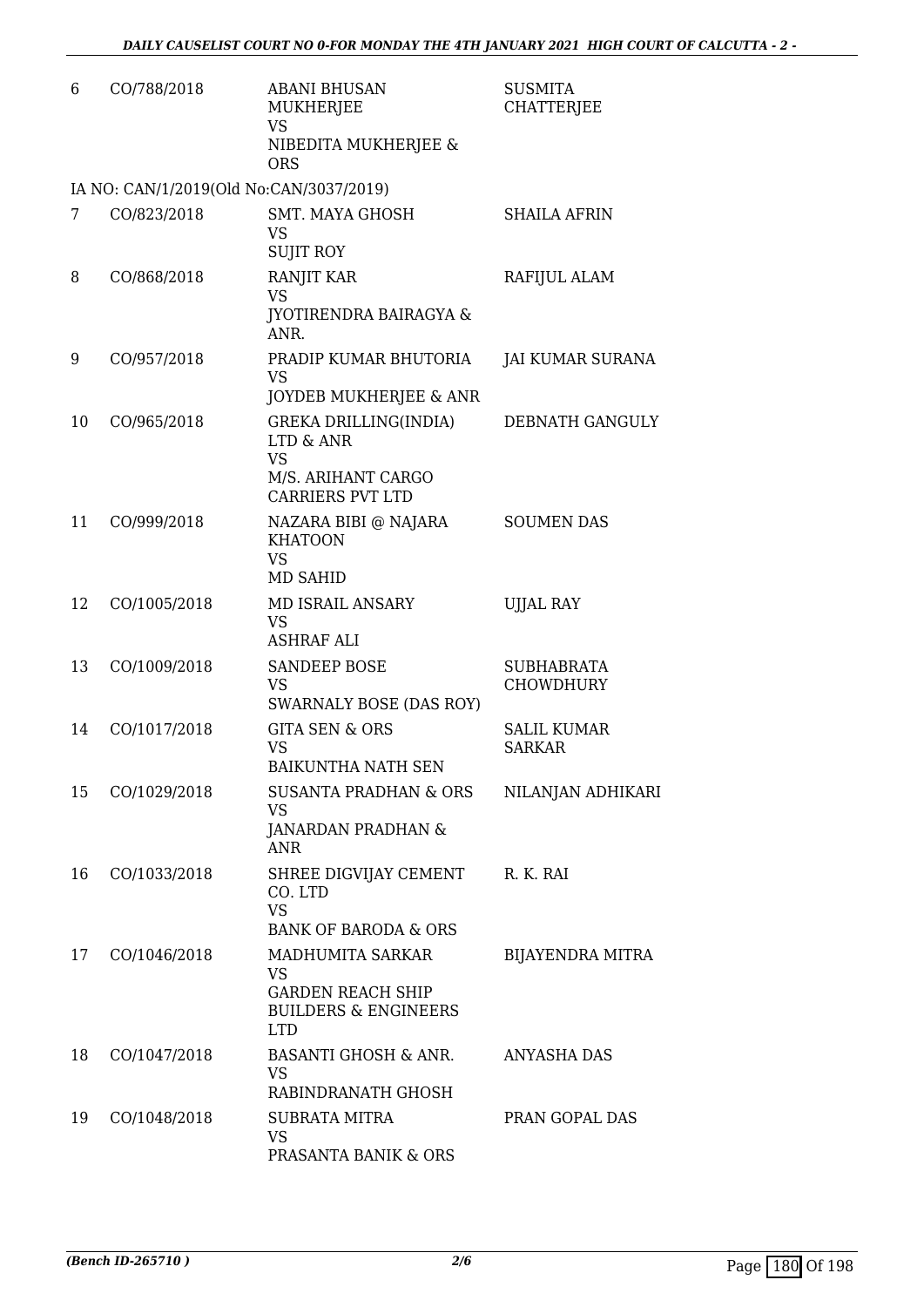| 20 | CO/1050/2018 | <b>SUBRATA MITRA</b><br><b>VS</b><br>PRASANTA BANIK & ORS                                                    | PRAN GOPAL DAS                        |
|----|--------------|--------------------------------------------------------------------------------------------------------------|---------------------------------------|
| 21 | CO/1051/2018 | <b>TAPAS SAHA</b><br><b>VS</b><br><b>SUBRATA ROY</b><br><b>CHOWDHURY</b>                                     | <b>CHANDRA NATH</b><br><b>SARKAR</b>  |
| 22 | CO/1054/2018 | <b>BHABANI KARMAKAR</b><br><b>VS</b><br>PRADIP RANJAN DEY<br>(DEAD) REP BY MANASHI<br><b>DEY</b>             | S K GHOSH                             |
| 23 | CO/1055/2018 | THE KOLKATA MUNCIPAL<br>CORPORATION<br><b>VS</b><br>PRANAB ROY & ANR                                         | <b>SWAPAN KUMAR</b><br><b>DEBNATH</b> |
| 24 | CO/1056/2018 | <b>BHAGIRATH DEBNATH</b><br><b>VS</b><br>PURNA CHANDRA<br><b>TARAFDAR</b>                                    | S. S. DUTTA                           |
| 25 | CO/1074/2018 | <b>SUKANTA SANA</b><br><b>VS</b><br>RANJIT MAITY & ORS                                                       | <b>GAUTAM BANERJEE</b>                |
| 26 | CO/1078/2018 | CHANCHAL CHATTERJEE<br><b>VS</b><br>RAMRUP BHATTACHARJEE                                                     | UTTAM GHOSH                           |
| 27 | CO/1079/2018 | <b>ABHIJIT MITRA</b><br><b>VS</b><br>DIPA MITRA (GHOSH)                                                      | SANJIDA SULTANA                       |
| 28 | CO/1081/2018 | MIRA BHARATI<br><b>VS</b><br>NILIMA GUHA & ORS.                                                              | <b>DHANANJAY</b><br><b>BANERJEE</b>   |
|    |              | IA NO: CAN/1/2020(Old No:CAN/2641/2020)                                                                      |                                       |
| 29 | CO/1082/2018 | <b>TAPAN DEY</b><br>VS<br>SANGHAMITRA DEY                                                                    | <b>MALAY</b><br><b>BHATTACHARYYA</b>  |
| 30 | CO/1087/2018 | <b>RANI MAITY</b><br><b>VS</b><br>STATE REP BY COLLECTOR,<br>PURBA MEDINIPUR                                 | <b>D BANERJEE</b>                     |
| 31 | CO/1090/2018 | <b>GOLAM RASUL SARKAR &amp;</b><br><b>ORS</b><br><b>VS</b><br>AYESHA SIDDIKA & ORS                           | <b>SARBANANDA</b><br>SANNYAL          |
| 32 | CO/1142/2018 | <b>GDDS KASHYAP PVT LTD</b><br><b>VS</b><br>ARYA COLLATERAL<br><b>WAREHOUSING SERVICES</b><br><b>PVT LTD</b> | <b>DEBASIS SUR</b>                    |
| 33 | CO/1148/2018 | RANJIT MIDDYA & ORS<br><b>VS</b><br>PULAK MISHRA & ORS                                                       | S CHATTERJEE                          |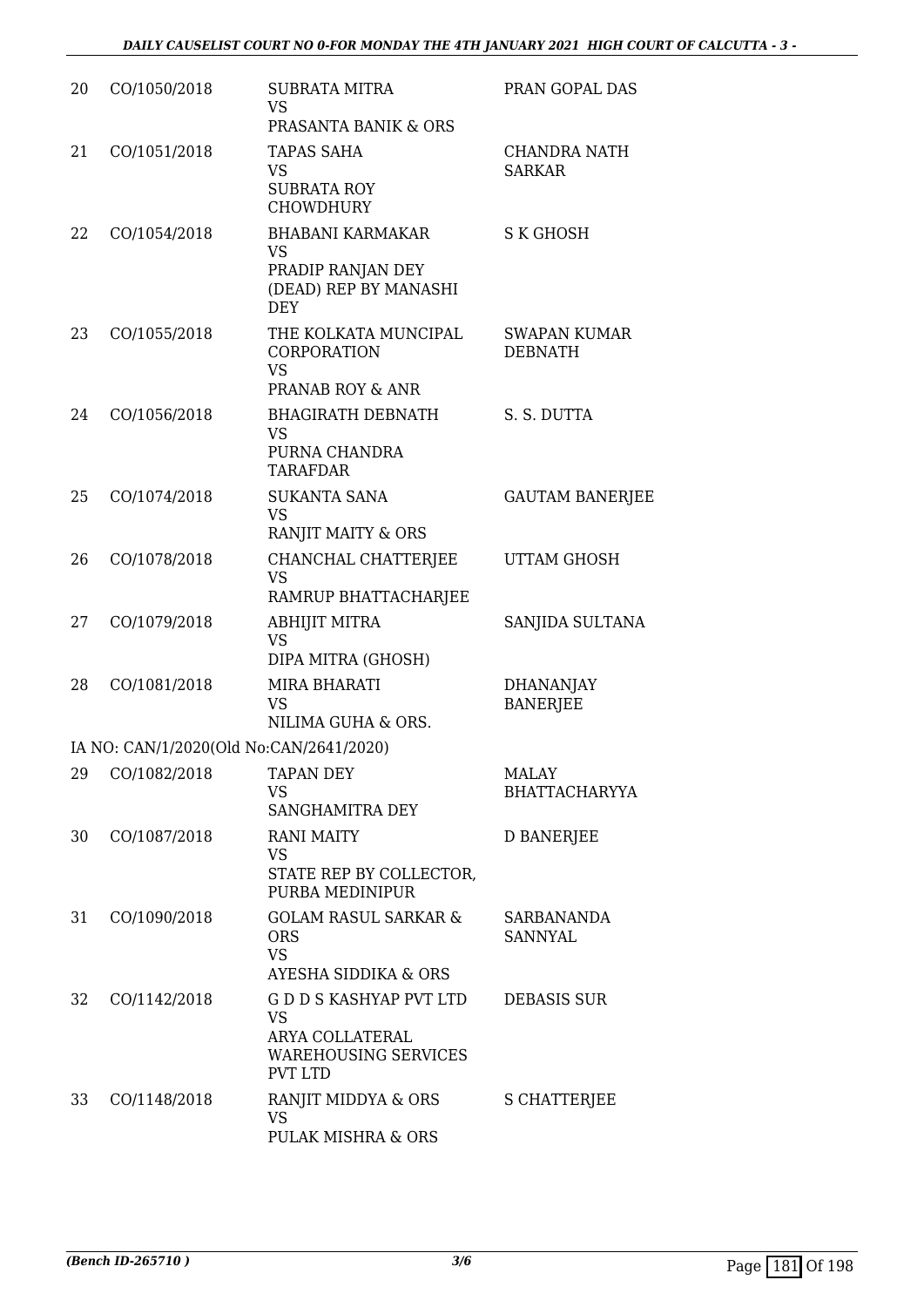| 34 | CO/1157/2018 | UNION OF INDIA, SC. OF<br>G.O.I., MIN. OF HEAV INDUS.<br>& PUB. ENT.<br><b>VS</b><br><b>UCO BANK &amp; ORS</b> | M.S.TIWARI                            |
|----|--------------|----------------------------------------------------------------------------------------------------------------|---------------------------------------|
| 35 | CO/1177/2018 | <b>BHOLANATH MONDAL</b><br><b>VS</b><br><b>ASHOK MONGAL</b>                                                    | <b>SHILA SARKAR</b>                   |
| 36 | CO/1190/2018 | KHODEJA BIBI @ KHODEJA<br><b>BEGAM SK &amp; ANR</b><br><b>VS</b><br>SK. SAIFUDDIN & ORS                        | ZAMIUL ALAM                           |
| 37 | CO/1201/2018 | SANJIB SEAL @ SANJIB<br><b>SHILL</b><br><b>VS</b><br><b>SEULI SEAL &amp; ANR</b>                               | R CHATTERJEE                          |
| 38 | CO/1202/2018 | M/S ESCO SCRAP CONCERN TARAK NATH HALDER<br>& ORS<br><b>VS</b><br>PIYUSH BUBNA                                 |                                       |
| 39 | CO/1206/2018 | <b>ANJALI SARDAR</b><br><b>VS</b><br>M/S SINGH PROJECTS PVT<br><b>LTD</b>                                      | DEBAYAN SINHA                         |
| 40 | CO/1209/2018 | KAPINDRA CHOUDHURY<br><b>VS</b><br>SHIBAPRASAD SAHA                                                            | <b>SUNNY NANDY</b>                    |
| 41 | CO/1249/2018 | <b>NILMONI DAS</b><br><b>VS</b><br><b>SUKDEB DAS</b>                                                           | <b>SAMAPTI ROY</b>                    |
| 42 | CO/2387/2018 | SUJIT KUMAR BANERJEE<br><b>VS</b><br>PRATIMA BANERJEE & ORS                                                    | <b>ARPITA MONDAL</b>                  |
| 43 | CO/770/2019  | JAHAR JATHI @ JAHAR JATI<br>VS<br>SANDHYA BHAKTA & ORS                                                         | <b>UTTAM KUMAR</b><br>KAMILA          |
| 44 | CO/1462/2019 | <b>HARAN NASKAR</b><br><b>VS</b><br>KANAN BALA NASKAR &<br><b>ANR</b>                                          | <b>TANMOY ROY</b><br><b>CHOWDHURY</b> |
| 45 | CO/1801/2019 | <b>BIKAS SK.</b><br><b>VS</b><br>SATYABATI MONDAL & ORS                                                        | SHIBASISH<br>CHATTERJEE               |
| 46 | CO/1977/2019 | <b>BIKASH MAJUMDAR</b><br><b>VS</b><br>MANISHA MAJUMDAR                                                        | MANOJ KUMAR ROY                       |
| 47 | CO/2243/2019 | DR BARUNODAY<br><b>CHAKRABORTY</b><br><b>VS</b><br>RAMKRISHNA ADHIKARY                                         | SARANGAM<br><b>CHAKRABORTY</b>        |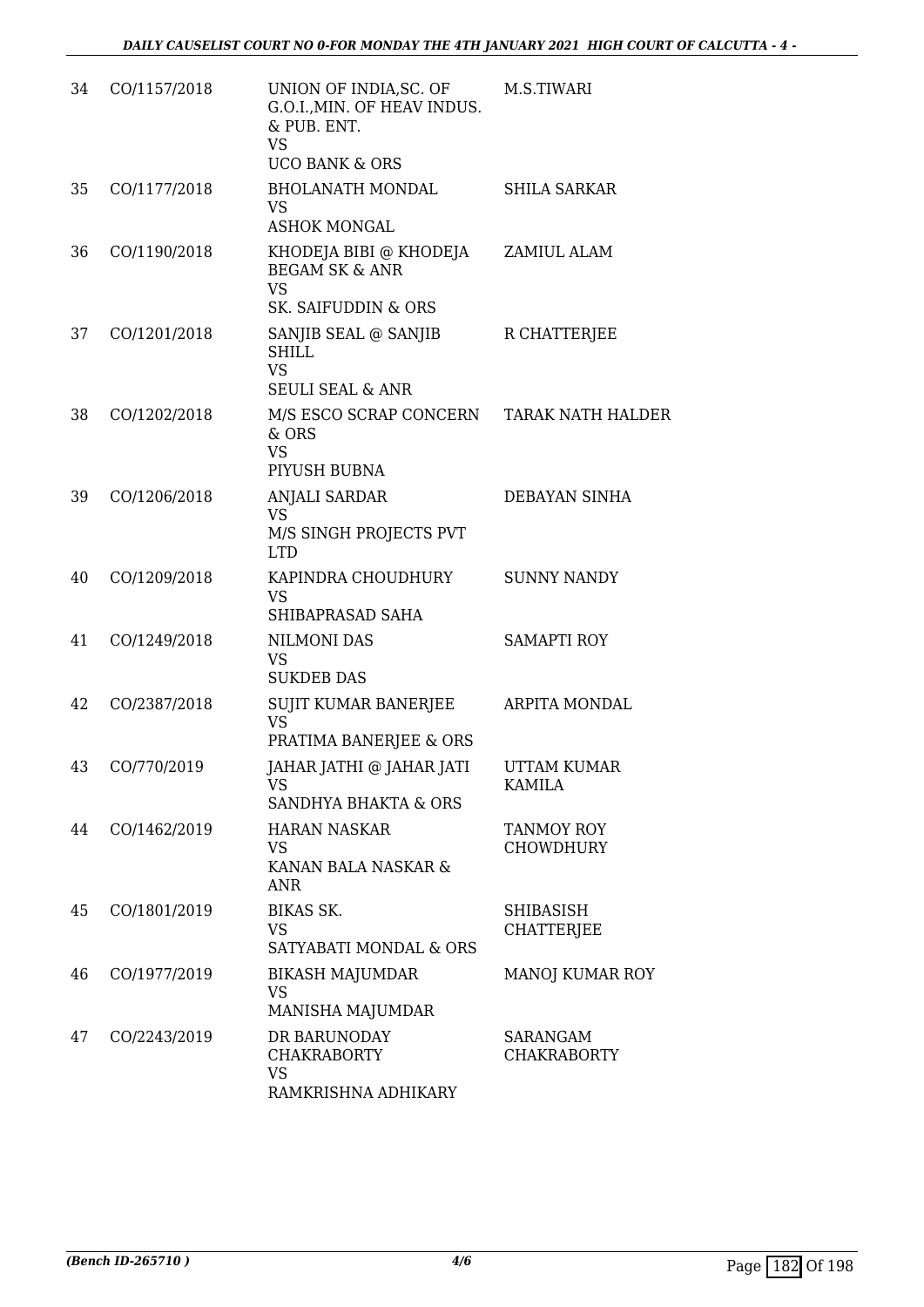| 48 | CO/2715/2019 | THE DIVISIONAL POREST<br>OFFICER BANKURA<br>(SOUTH) DIVISION<br><b>VS</b><br>JAYANTA KUMAR KAR &<br><b>ANR</b> | <b>SUMAN DEY</b>                         |
|----|--------------|----------------------------------------------------------------------------------------------------------------|------------------------------------------|
| 49 | CO/2781/2019 | MITA SAHA & ANR<br><b>VS</b><br>RAMESH CHANDRA SAHA &<br><b>ORS</b>                                            | <b>ABHISEK BANERJEE</b>                  |
| 50 | CO/2832/2019 | <b>BARUN KUMAR BHATTA</b><br><b>VS</b><br><b>AMAR NATH</b><br><b>BHATTACHARJEE &amp; ORS</b>                   | <b>RATUL DAS</b>                         |
| 51 | CO/2853/2019 | <b>SANJOY SARKAR</b><br><b>VS</b><br><b>SONALI NANDY</b>                                                       | <b>ANIMESH PAUL</b>                      |
| 52 | CO/2880/2019 | ABDUL ROUPH KHAN &<br><b>ORS</b><br><b>VS</b><br>ABUL KHAYER KHAN & ORS                                        | MD. MANSOOR ALAM                         |
| 53 | CO/2943/2019 | <b>SAHEM MONDAL</b><br><b>VS</b><br><b>UNION OF INDIA</b>                                                      | <b>JAYANTA KUMAR</b><br><b>MANDAL</b>    |
| 54 | CO/2998/2019 | RAJESH KUMAR TEWARI &<br><b>ANR</b><br><b>VS</b><br><b>MOHIT SHAW &amp; ANR</b>                                | KOUSTAV RATAN<br><b>CHATTERJEE</b>       |
| 55 | CO/3015/2019 | NIRMAL MONDAL@NIRMAL<br><b>KUMAR MONDAL</b><br><b>VS</b><br>RABINDRA NATH MONDAL<br>& ORS                      | SARBANANDA<br><b>SANNYAL</b>             |
| 56 | CO/3053/2019 | SUSHIL KR. CHAKRABORTY<br>VS<br>ANUP KR. CHAKRABORTY &<br>ORS.                                                 | <b>INDRANUJ DUTTA</b>                    |
| 57 | CO/3067/2019 | NRSKL HEALTH CARE PVT.<br>LTD.<br><b>VS</b><br>THE AUTHORISED OFFICER<br>S.B.I. & ANR                          | RADHEY SHYAM<br>TIWARI                   |
| 58 | CO/3206/2019 | HIRENDRA NATH<br>MUKHERJEE<br><b>VS</b><br>PRESIDENT DURGA PRASAD<br>MUKHERJEE & ORS                           | <b>BISWADIP</b><br>MUKHERJEE             |
| 59 | CO/3254/2019 | <b>SHRABANI KUNDU</b><br><b>VS</b><br><b>MALAY KUNDU</b>                                                       | <b>SUCHINDRAM</b><br><b>BHATTACHARYA</b> |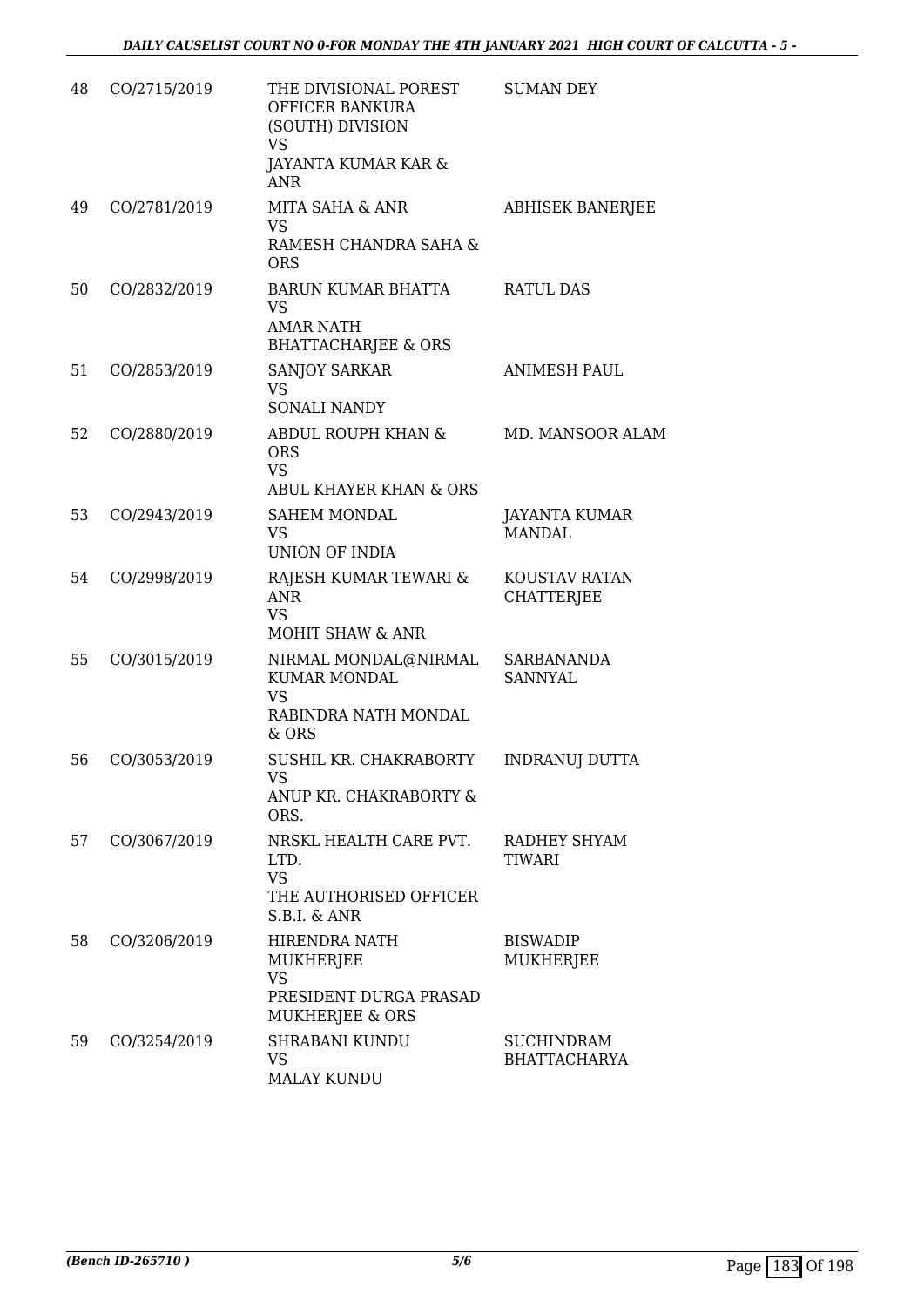| 60 | CO/3259/2019 | ASOK KUAMR MONDAL &<br>ANR<br><b>VS</b><br>PAWAN KUMAR SHAH                                            | <b>TANMOY MUKHERJEE</b> |
|----|--------------|--------------------------------------------------------------------------------------------------------|-------------------------|
|    |              | <b>NEW MOTION</b>                                                                                      |                         |
| 61 | CO/1069/2018 | DEBASISH BAGCHI<br><b>VS</b><br><b>KABITA DAS</b>                                                      | PRIYAKSHI BANERJEE      |
|    |              | <b>CONTESTED APPLICATION</b>                                                                           |                         |
| 62 | CO/1043/2018 | SADANANDA GANGULI<br><b>VS</b>                                                                         | S. MAITY                |
|    |              | UPON DEATH OF PARITOSH<br><b>BHATACHARYYA &amp; ORS</b>                                                |                         |
| 63 | CO/1076/2018 | <b>SUPRIYA RAKSHIT</b><br><b>VS</b><br><b>SISIR KUMAR CHOWDHURY</b>                                    | P. ROY                  |
| 64 | CO/1245/2018 | <b>TAPAS DAS</b><br><b>VS</b><br>JOYDEV DAS & ANR                                                      | <b>SRABANI BISWAS</b>   |
| 65 | RVW/209/2019 | M/S SAV STEELS PVT. LTD.<br><b>VS</b><br>M/S EKTA ISPAT & POWER<br>PVT. LTD.                           | <b>AASISH CHOUDHURY</b> |
|    |              | IA NO: CAN/1/2019(Old No:CAN/11463/2019), CAN/2/2019(Old No:CAN/11464/2019)                            |                         |
| 66 | CO/347/2019  | RAJIB KUMAR JANA<br><b>VS</b><br><b>SUSHIL KUMAR LASKAR &amp;</b><br><b>ANR</b>                        | <b>SRABANI BISWAS</b>   |
| 67 | CO/2876/2019 | SHRI SHRI MA LAKSHMI<br><b>JAGABANDHU SEBAYAN</b><br><b>TRUST</b><br><b>VS</b><br>UNION OF INDIA & ANR | RAHUL KARMAKAR          |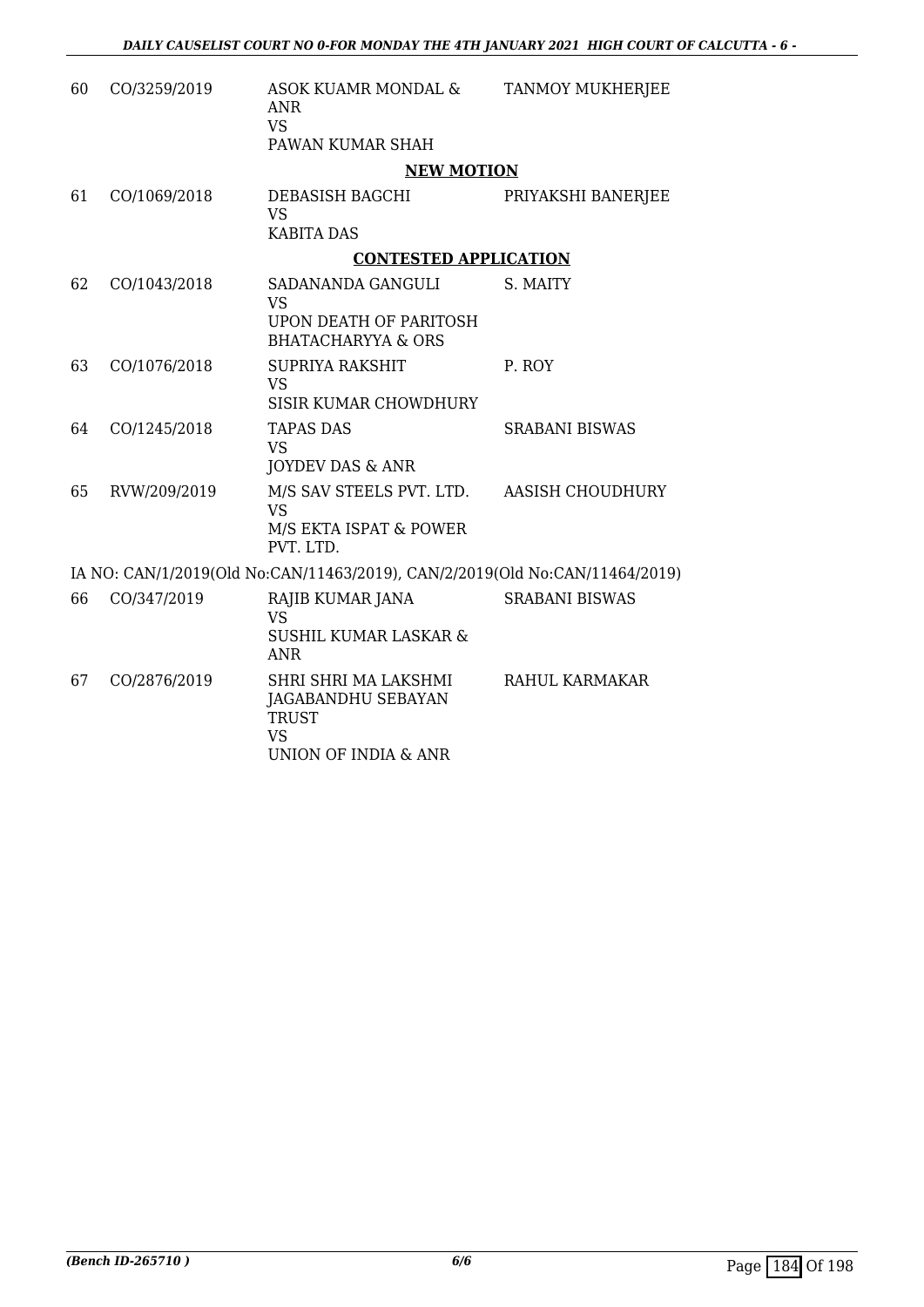

## In The High Court at Calcutta

### **Appellate Side**

**DAILY CAUSELIST For Monday The 4th January 2021**

**COURT NO. 42**

**SINGLE BENCH (SB - XIX)**

**AT 10:45 AM**

**HON'BLE JUSTICE TIRTHANKAR GHOSH**

**(VIA VIDEO CONFERENCE) ON AND FROM MONDAY, THE 7TH DECEMBER, 2020 – ADMISSION OF CRIMINAL MOTIONS AND HEARING OF CRIMINAL REVISIONS WHICH ARE NOT ASSIGNED TO ANY OTHER BENCH INCLUDING APPLICATIONS CONNECTED THERETO ; HEARING OF CRIMINAL REVISIONS (IRRESPECTIVE OF CLASSIFICATION) FILED UPTO 2015 INCLUDING CONNECTED APPLICATIONS ; HEARING OF CRIMINAL APPEALS, NOTE: MATTERS WILL BE TAKEN UP THROUGH PHYSICAL HEARING ONLY WHEN BOTH THE PARTIES ARE AGREED.**

### **TO BE MENTIONED**

| $\mathbf{1}$   | CRR/962/2020<br>(CORRECTION)              | <b>ASMAT SK</b><br>VS<br>STATE OF WEST BENGAL &<br><b>ANR</b>               | <b>SHIBASIS</b><br>CHATTERJEE |
|----------------|-------------------------------------------|-----------------------------------------------------------------------------|-------------------------------|
|                |                                           | <b>LISTED MOTION</b>                                                        |                               |
| $\mathfrak{D}$ | CRR/2202/2018                             | RABIUL BADSHA KHAN<br>VS<br>STATE OF WEST BENGAL                            | SOUMYA MAZUMDER               |
| 3              | CRR/2836/2019                             | MILAN MONDAL @ MILON<br>MONDAL.<br><b>VS</b><br><b>STATE OF WEST BENGAL</b> | <b>SONALI DAS</b>             |
| 4              | CRR/3855/2019<br>(ASSIGNED)               | JAYANTA SEKHAR<br>VS<br>NEHA GUPTA & ANR                                    | NARAYAN DEBNATH               |
|                | IA NO: CRAN/1/2020                        |                                                                             |                               |
| 5.             | CRR/827/2020                              | <b>GAUTAM MONDAL &amp; ANR</b><br>VS<br>STATE OF WEST BENGAL                | TILAK MITRA                   |
|                | IA NO: CRAN/1/2020(Old No:CRAN/1048/2020) |                                                                             |                               |
| 6              | CRR/872/2020                              | ALORITA DAS @ ALOLIKA<br><b>DAS</b><br>VS<br>STATE OF WEST BENGAL           | ANINDYA GHOSH                 |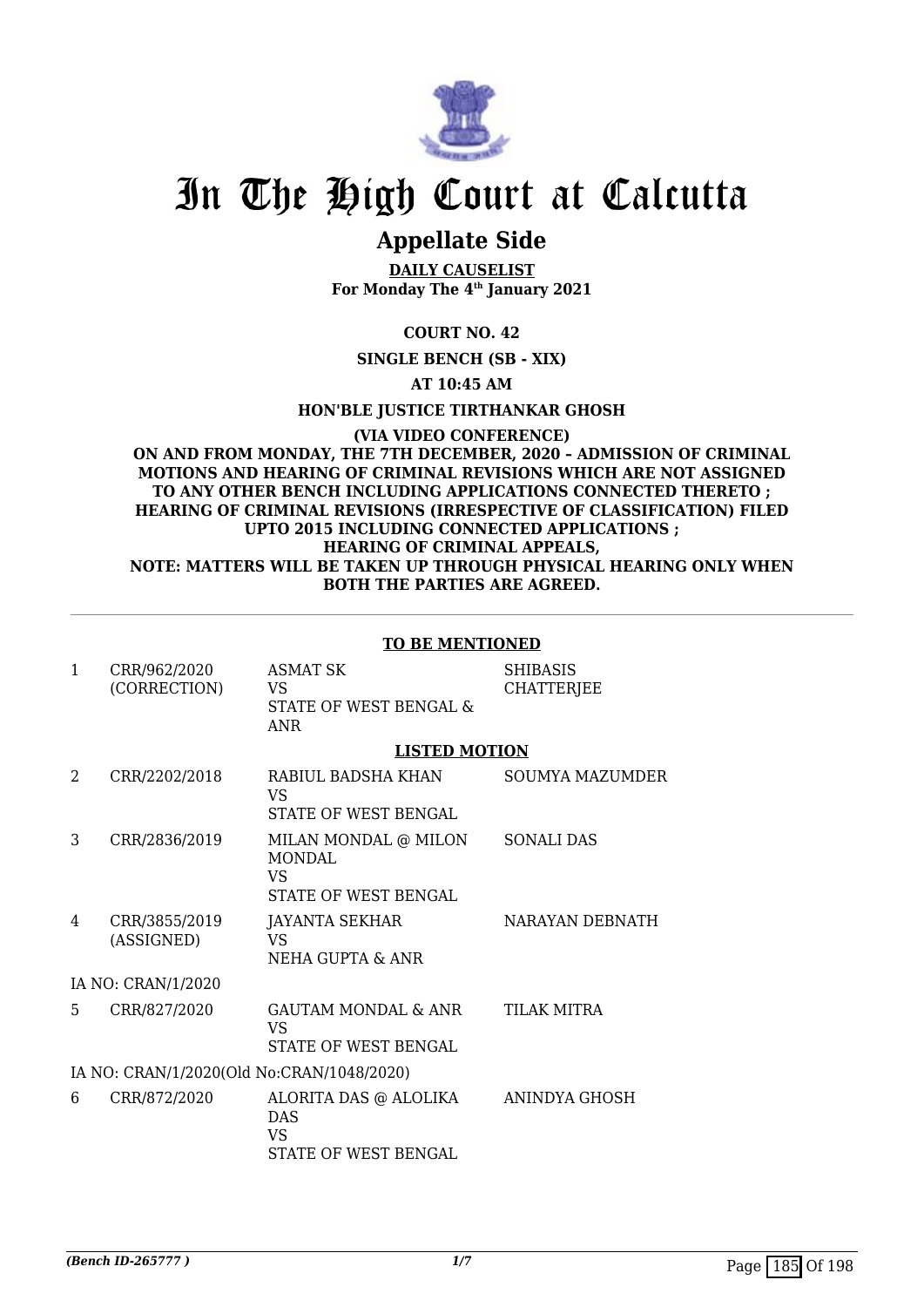| 7  | CRR/905/2020       | TANIA ROY @ ADHIKARY<br><b>VS</b><br><b>STATE OF WEST BENGAL &amp;</b><br><b>ANR</b>    | <b>SUNNY NANDY</b>                    |
|----|--------------------|-----------------------------------------------------------------------------------------|---------------------------------------|
| 8  | CRR/917/2020       | SHYAMAL CHANDRA<br><b>BANERJEE</b><br><b>VS</b><br>STATE OF WEST BENGAL &<br><b>ORS</b> | KALYAN CHATTERJEE                     |
| 9  | CRR/974/2020       | <b>MADAN MONDAL</b><br><b>VS</b><br>STATE OF WEST BENGAL                                | SHIBAJI KUMAR DAS                     |
|    | IA NO: CRAN/1/2020 |                                                                                         |                                       |
| 10 | CRR/993/2020       | <b>SIKHA PAUL</b><br><b>VS</b><br><b>STATE OF WEST BENGAL &amp;</b><br><b>ORS</b>       | SAMARJIT GHOSAL                       |
| 11 | CRR/994/2020       | PURNENDU BIKASH MAITY<br><b>VS</b><br>M/S. PI INDUSTRIES LTD                            | TAPASH KUMAR<br><b>MONDAL</b>         |
| 12 | CRR/996/2020       | <b>SK ABDUL RAHMAN</b><br><b>VS</b><br><b>SK DEDAR &amp; ANR</b>                        | <b>GOLAM MAHAMMAD</b>                 |
| 13 | CRR/998/2020       | JAGAT CHANDRA MONDAL<br><b>VS</b><br>PROVASH MONDAL & ORS                               | <b>SUJIT KUMAR GHOSH</b>              |
| 14 | CRR/1004/2020      | <b>SUJIT KUMAR GHOSH</b><br><b>VS</b><br>STATE OF WEST BENGAL                           | <b>SOUMYA BANERJEE</b>                |
| 15 | CRR/1007/2020      | <b>AJAY MONDAL</b><br><b>VS</b><br><b>STATE OF WEST BENGAL &amp;</b><br><b>ANR</b>      | LIPIKA CHATTERJEE                     |
| 16 | CRR/1010/2020      | SK. RAMJAN ALI & ANR<br><b>VS</b><br>STATE OF WEST BENGAL                               | <b>AMAL KRISHNA</b><br><b>SAMANTA</b> |
| 17 | CRR/1012/2020      | CHANDRA SEKHAR DAS<br><b>VS</b><br>STATE OF WEST BENGAL                                 | SUDHANGSHU NATH                       |
| 18 | CRR/1020/2020      | SEKHAR SARKAR & ORS<br><b>VS</b><br><b>STATE OF WEST BENGAL &amp;</b><br>ANR            | AMITA GAUR                            |
| 19 | CRR/1021/2020      | <b>SEKHAR SARKAR &amp; ORS</b><br><b>VS</b><br>STATE OF WEST BENGAL &<br><b>ANR</b>     | AMITA GAUR                            |
| 20 | CRR/1022/2020      | HABIBULLA MONDAL @<br><b>MINTU</b><br><b>VS</b><br>STATE OF WEST BENGAL                 | <b>SUMANTA</b><br><b>CHAKRABORTY</b>  |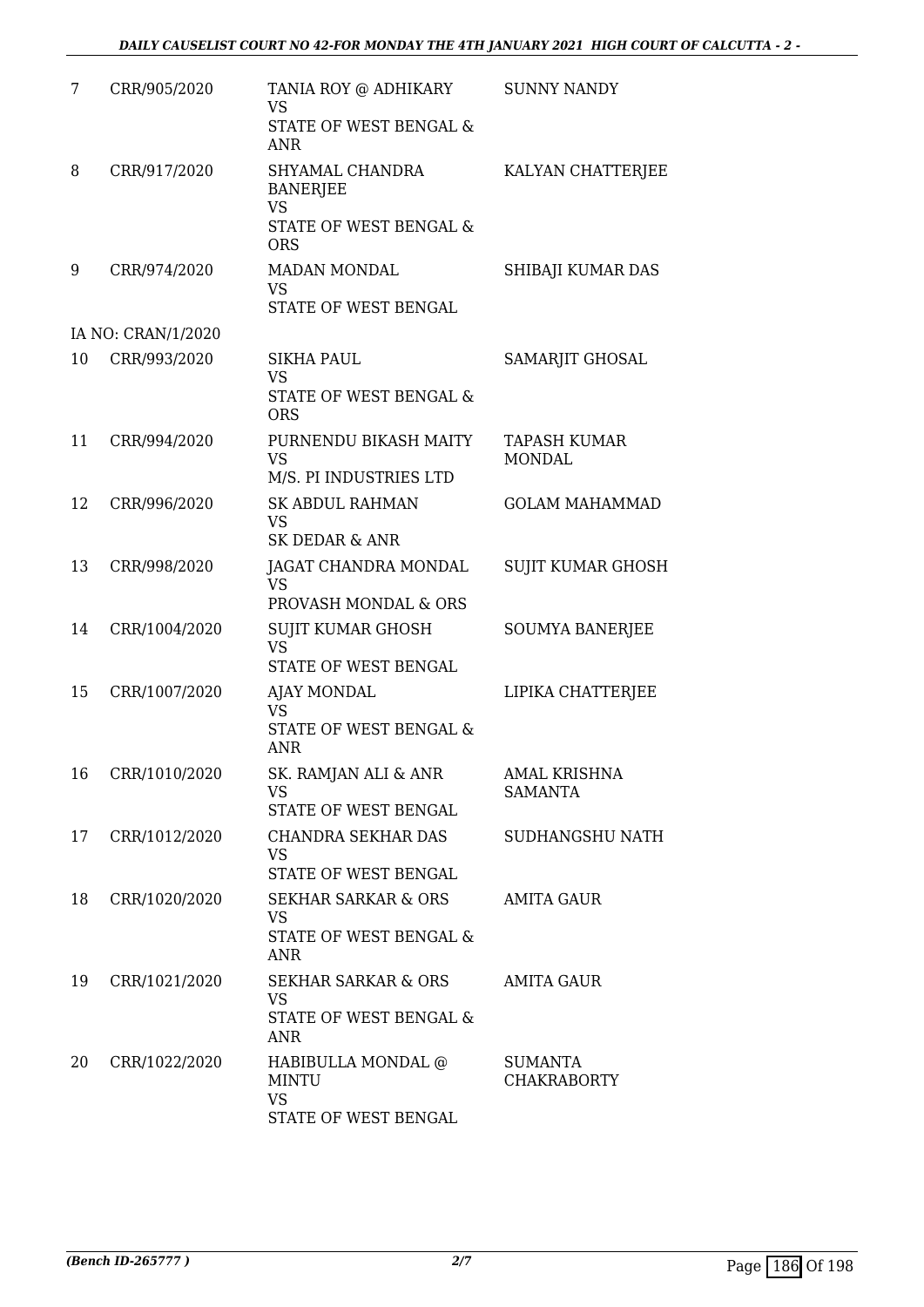| 21 | CRR/1025/2020 | MONOTOSH SWARNAKAR &<br><b>ORS</b><br><b>VS</b><br>STATE OF WEST BENGAL &<br><b>ANR</b> | ASRAF MANDAL                         |
|----|---------------|-----------------------------------------------------------------------------------------|--------------------------------------|
| 22 | CRR/1026/2020 | JANARDAN SINGH<br>VS.<br>STATE OF WEST BENGAL &<br><b>ORS</b>                           | AVIJIT CHAKRABORTY                   |
| 23 | CRR/1549/2020 | RANJIT PRAMANIK<br><b>VS</b><br>State of West Bengal AND<br><b>ANR</b>                  | <b>SOFIA NESAR</b>                   |
| 24 | CRR/1651/2020 | SAHIDUL ISLAM SKI.<br><b>VS</b><br>THE STATE OF WEST<br><b>BENGAL</b>                   | MALASHREE GHOSH                      |
| 25 | CRR/1709/2020 | <b>KARIM MOLLA</b><br><b>VS</b><br>State of West Bengal                                 | <b>SANGHITA</b><br><b>CHATTERJEE</b> |
| 26 | CRR/1717/2020 | SEIKH SADDIK AND<br><b>ANOTHER</b><br><b>VS</b><br>State of West Bengal                 | <b>DIPTANGSHU BASU</b>               |
| 27 | CRR/1784/2020 | PARTHA CHAKRABORTI<br><b>VS</b><br>S.E.B.I                                              | <b>AINDRILA DE</b>                   |
| 28 | CRR/1787/2020 | SALAMAT GAZI @<br><b>CHALAMAT @ SALAM</b><br><b>VS</b><br>State of West Bengal          | SHASHANKA<br>SHEKHAR SAHA            |
| 29 | CRR/1823/2020 | SUNDAR ALI SHEIKH<br><b>VS</b><br>HASNA BANU BIBI AND ANR                               | <b>MAHAMMAD</b><br><b>MAHMUD</b>     |
| 30 | CRR/1829/2020 | RABIUL SARDAR<br><b>VS</b><br>State of West Bengal                                      | <b>SHASHANKA</b><br>SHEKHAR SAHA     |
| 31 | CRR/1832/2020 | <b>RAMESH HAITE</b><br><b>VS</b><br>State of West Bengal                                | <b>UJJAL RAY</b>                     |
| 32 | CRR/1866/2020 | <b>SHYAMAL BAGUI AND ORS</b><br><b>VS</b><br>State of West Bengal and Anr               | <b>ARIJIT DEY</b>                    |
| 33 | CRR/1867/2020 | KISHORE DEY<br>VS<br>STATE OF WEST BENGAL<br>AND ORS.                                   | PRIYANJIT KUNDU                      |
| 34 | CRR/1870/2020 | RAJKUMAR JADAV<br>VS.<br>STATE OF WEST BENGAL<br><b>AND ANR</b>                         | RAMEEZ ALAM                          |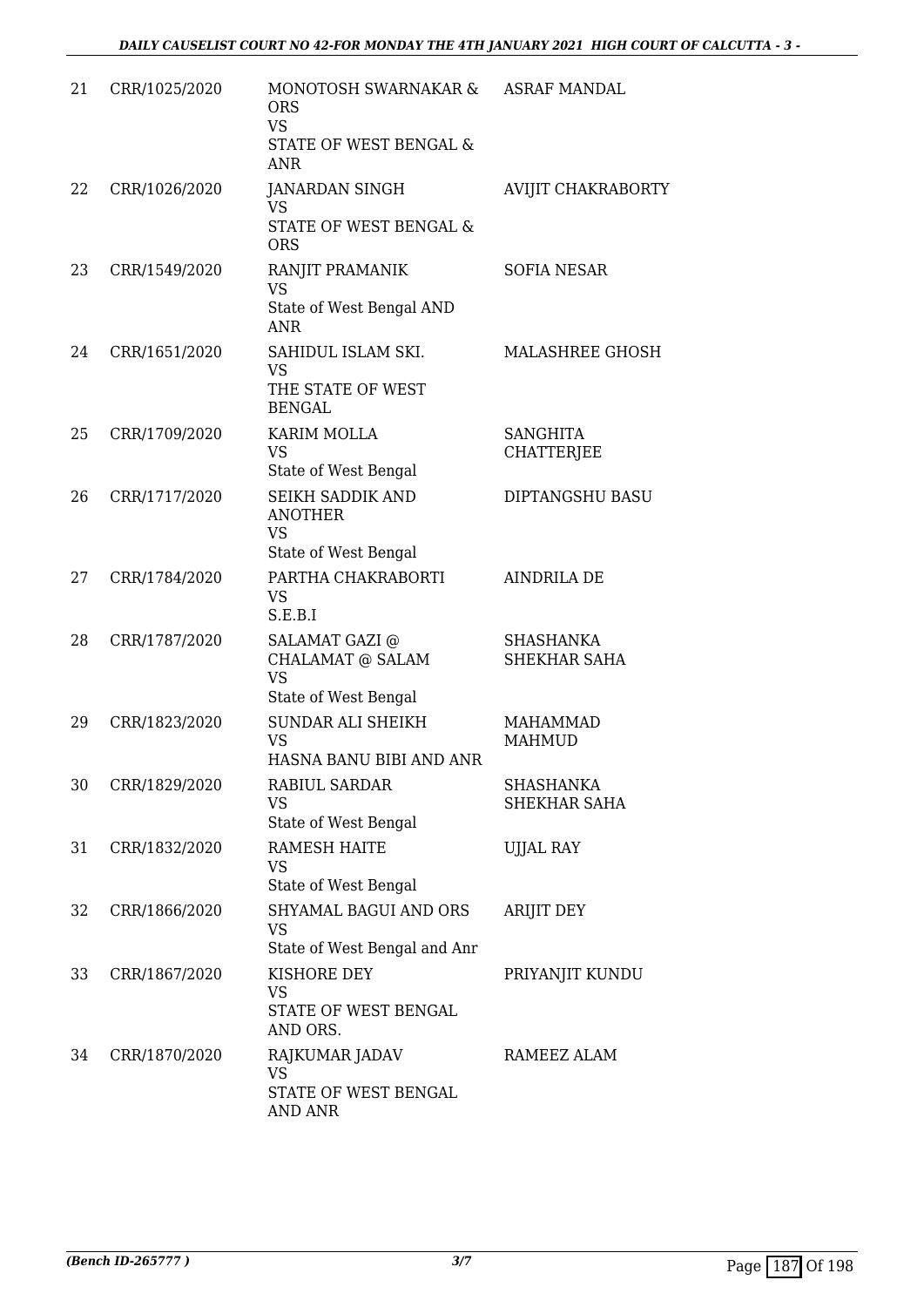| 35 | CRR/1871/2020 | SAHARUK @SAHARUP GAZI<br>VS<br>State of West Bengal                                                          | <b>ANGHSUMAN</b><br><b>CHAKRABORTY</b> |
|----|---------------|--------------------------------------------------------------------------------------------------------------|----------------------------------------|
| 36 | CRR/1872/2020 | RAJESH DAS @SHIBU<br><b>VS</b><br>State of West Bengal                                                       | <b>ANGSHUMAN</b><br><b>CHAKRABORTY</b> |
| 37 | CRR/1875/2020 | M/S. WELLCRAFT<br><b>INTERIORS AND ORS</b><br><b>VS</b><br>State of West Bengal AND<br><b>ANR</b>            | BALAJI<br><b>CHAKRABORTY</b>           |
| 38 | CRR/1877/2020 | KALU BAG ALIAS ADHIR<br><b>VS</b><br>State of West Bengal                                                    | S GHOSH<br><b>CHOWDHURY</b>            |
| 39 | CRR/1880/2020 | <b>ASHISH DAS</b><br><b>VS</b><br>State of West Bengal                                                       | S GHOSH<br><b>CHOWDHURY</b>            |
| 40 | CRR/1882/2020 | SANDIP NANDY AND ANR<br>VS<br>State of West Bengal                                                           | S GHOSH<br><b>CHOWDHURY</b>            |
| 41 | CRR/1884/2020 | <b>NASIR ALI KHAN</b><br><b>VS</b><br>State of West Bengal AND<br><b>ANOTHER</b>                             | RABINDRA NATH<br><b>GHOSH</b>          |
| 42 | CRR/1885/2020 | KOUSHIK WADDER ALIAS<br><b>BAPPA</b><br><b>VS</b><br>State of West Bengal                                    | S GHOSH<br><b>CHOWDHURY</b>            |
| 43 | CRR/1886/2020 | KARON GHOSH AND ANR<br><b>VS</b><br>State of West Bengal                                                     | S CHOSH<br><b>CHOWDHURY</b>            |
| 44 | CRR/1887/2020 | SANDEEP JAIN AND ANR<br><b>VS</b><br>STATE OF WEST BENGAL<br><b>AND ANR</b>                                  | DIPENDRA NATH<br><b>CHUNDER</b>        |
| 45 | CRR/1888/2020 | PRASENJIT SAHA ALIAS<br><b>NYAPA</b><br><b>VS</b><br>State of West Bengal                                    | S GHOSH<br><b>CHOWDHURY</b>            |
| 46 | CRR/1889/2020 | <b>NASIR ALI KHA</b><br><b>VS</b><br>State of West Bengal AND<br><b>ANR</b>                                  | RABINDRANATH<br>GHOSH                  |
| 47 | CRR/1890/2020 | <b>MADAN MAITRA AND ORS</b><br>VS<br><b>JANARDAN MITRA</b>                                                   | DEBAPRIYA SAMANTA                      |
| 48 | CRR/1891/2020 | NANDINI CHATTERJEE<br>(BHATTACHARYYA) AND<br><b>ORS ANR</b><br><b>VS</b><br>BARSHA BHATTACHARYYA<br>(MOITRA) | DEBAPRIYA SAMANTA                      |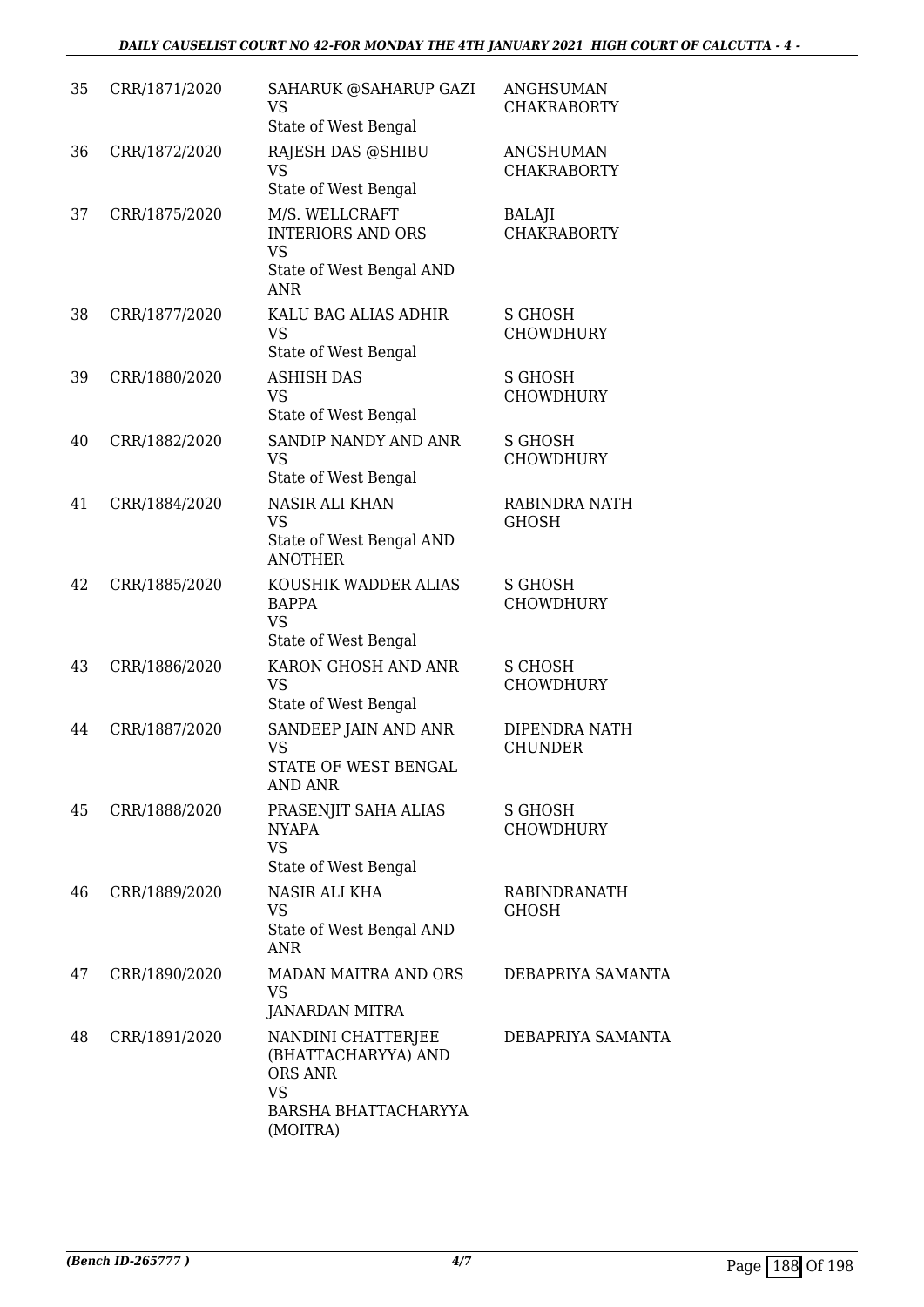| 49 | CRR/1893/2020 | KARTICK CHANDRA DOLAI<br>VS<br>State of West Bengal                            | <b>SOUMYAJIT DAS</b><br><b>MAHAPATRA</b> |
|----|---------------|--------------------------------------------------------------------------------|------------------------------------------|
| 50 | CRR/1894/2020 | TUHIN KANTI SAHA<br><b>VS</b><br>State of West Bengal AND<br><b>ANR</b>        | <b>SUBHENDU DAS</b>                      |
| 51 | CRR/1895/2020 | SUPRIYA DHALI @ SUPRIYA<br>BISWAS(DHALI)<br><b>VS</b><br>State of West Bengal  | KINGSUK MONDAL                           |
| 52 | CRR/1901/2020 | SUMITA MONDAL AND ANR.<br><b>VS</b><br>State of West Bengal AND<br>ANR.        | <b>ABHISHEK DE</b>                       |
| 53 | CRR/1902/2020 | MUKTI NATH RAI AND ORS<br><b>VS</b><br>State of West Bengal AND<br><b>ANR</b>  | <b>RATNESH RAI</b>                       |
| 54 | CRR/1907/2020 | SANJAY GHOSH<br>VS<br>State of West Bengal                                     | <b>ARUP KUMAR</b><br><b>BHOWMICK</b>     |
| 55 | CRR/1909/2020 | MIHIR KUMAR ADDY<br><b>VS</b><br>State of West Bengal                          | <b>SONAM BASU</b>                        |
| 56 | CRR/1914/2020 | <b>SUKUMAR SAU</b><br><b>VS</b><br><b>BRAJAGOPAL HAZRA AND</b><br><b>ANR</b>   | <b>SK TOSIM ALI</b>                      |
| 57 | CRR/1919/2020 | <b>BISWANATH SARKAR AND</b><br><b>ANR</b><br><b>VS</b><br>State of West Bengal | SOUMAJIT<br><b>CHATTERJEE</b>            |
| 58 | CRR/1920/2020 | <b>DABLU KHAN</b><br>VS<br>State of West Bengal                                | <b>GAGANJYOTI SINGH</b>                  |
| 59 | CRR/1921/2020 | PALASH GHOSH<br><b>VS</b><br>State of West Bengal                              | DEBAPRATIM GUHA                          |
| 60 | CRR/1926/2020 | ANUJ SHARMA<br>VS<br>State of West Bengal AND<br><b>ANR</b>                    | <b>SHANTANU</b><br><b>KARMAKAR</b>       |
| 61 | CRR/1932/2020 | DEBASISH BASAK<br><b>VS</b><br>State of West Bengal AND<br><b>ANR</b>          | TULTUL DAS SINGH                         |
|    |               | <b>APPLICATION</b>                                                             |                                          |
| 62 | CRR/1637/2020 | PARTHA SARATHI KAR<br><b>VS</b><br>STATE OF WEST BENGAL<br>AND ORS.            | SANTANU DEB ROY                          |

IA NO: CRAN/1/2020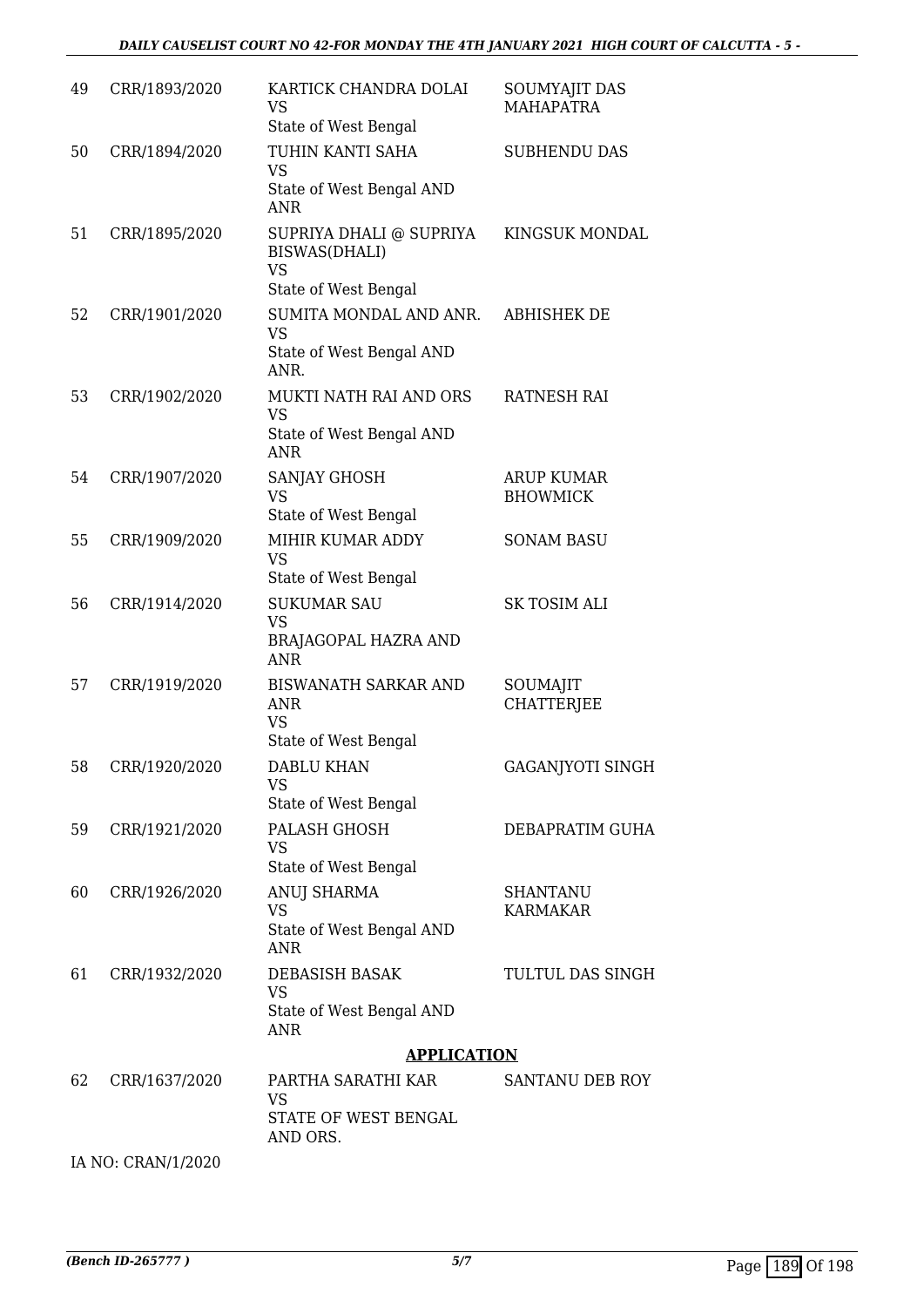| 63 | CRR/1640/2020                             | SIPRA KAR<br><b>VS</b><br>STATE OF WEST BENGAL<br>AND ORS.                        | <b>SANTANU DEBROY</b>           |
|----|-------------------------------------------|-----------------------------------------------------------------------------------|---------------------------------|
|    | IA NO: CRAN/1/2020                        |                                                                                   |                                 |
| 64 | CRR/1641/2020                             | PARTHA SARATHI KAR<br><b>VS</b><br>STATE OF WEST BENGAL<br>AND ORS.               | SANTANU DEB ROY                 |
|    | IA NO: CRAN/1/2020                        |                                                                                   |                                 |
|    |                                           | <b>CONTESTED APPLICATION</b>                                                      |                                 |
| 65 | CRR/4449/2008<br>(LCR) (05.01.2021)       | MD ABU TALEB SHAIKH<br><b>VS</b><br>STATE OF WEST BENGAL                          | MADHURI DAS                     |
|    | IA NO: CRAN/1/2009(Old No:CRAN/1919/2009) |                                                                                   |                                 |
| 66 | CRR/777/2014                              | DEBNATH MUKHERJEE<br><b>VS</b><br><b>STATE OF WEST BENGAL &amp;</b><br><b>ANR</b> | PRAMUGDHA<br><b>CHAKRABORTY</b> |
| 67 | CRR/1352/2015                             | <b>RAMAN SHAH &amp; ORS</b><br><b>VS</b><br>STATE OF WEST BENGAL &<br><b>ORS</b>  | I. JHA                          |
| 68 | CRR/2439/2017                             | <b>BIDYADHAR MONDAL &amp;</b><br>ORS.<br><b>VS</b><br>SEKHAR MANNA & ANR.         | <b>GOUTAM ACHARYA</b>           |
| 69 | CRR/3288/2018                             | UJJAL CHATTERJEE<br><b>VS</b><br>STATE OF WEST BENGAL &<br><b>ANR</b>             | A BHATTACHARYA                  |
| 70 | CRR/3375/2019                             | KRISHNENDU GHOSH &<br>ANR<br>VS<br>STATE OF WEST BENGAL &<br><b>ANR</b>           | <b>ABHIJIT SINGH</b>            |
| 71 | CRR/3676/2019                             | <b>BEAUTI LAHA</b><br><b>VS</b><br>& ORS                                          | <b>SOUMIK GANGULI</b>           |
| 72 | CRR/1487/2020                             | <b>BISWAJIT GOSWAMI</b><br><b>VS</b><br>STATE OF WEST BENGAL<br>AND ORS.          | MRITYUNJOY HALDER               |
| 73 | CRR/1488/2020                             | <b>BISWAJIT GOSWAMI</b><br><b>VS</b><br>STATE OF WEST BENGAL<br>AND ORS.          | MRITUNJOY HALDER                |
| 74 | CRR/1540/2020                             | <b>ALAMGIR SK</b><br>VS<br>State of West Bengal AND<br><b>ANR</b>                 | VIJAY VERMA                     |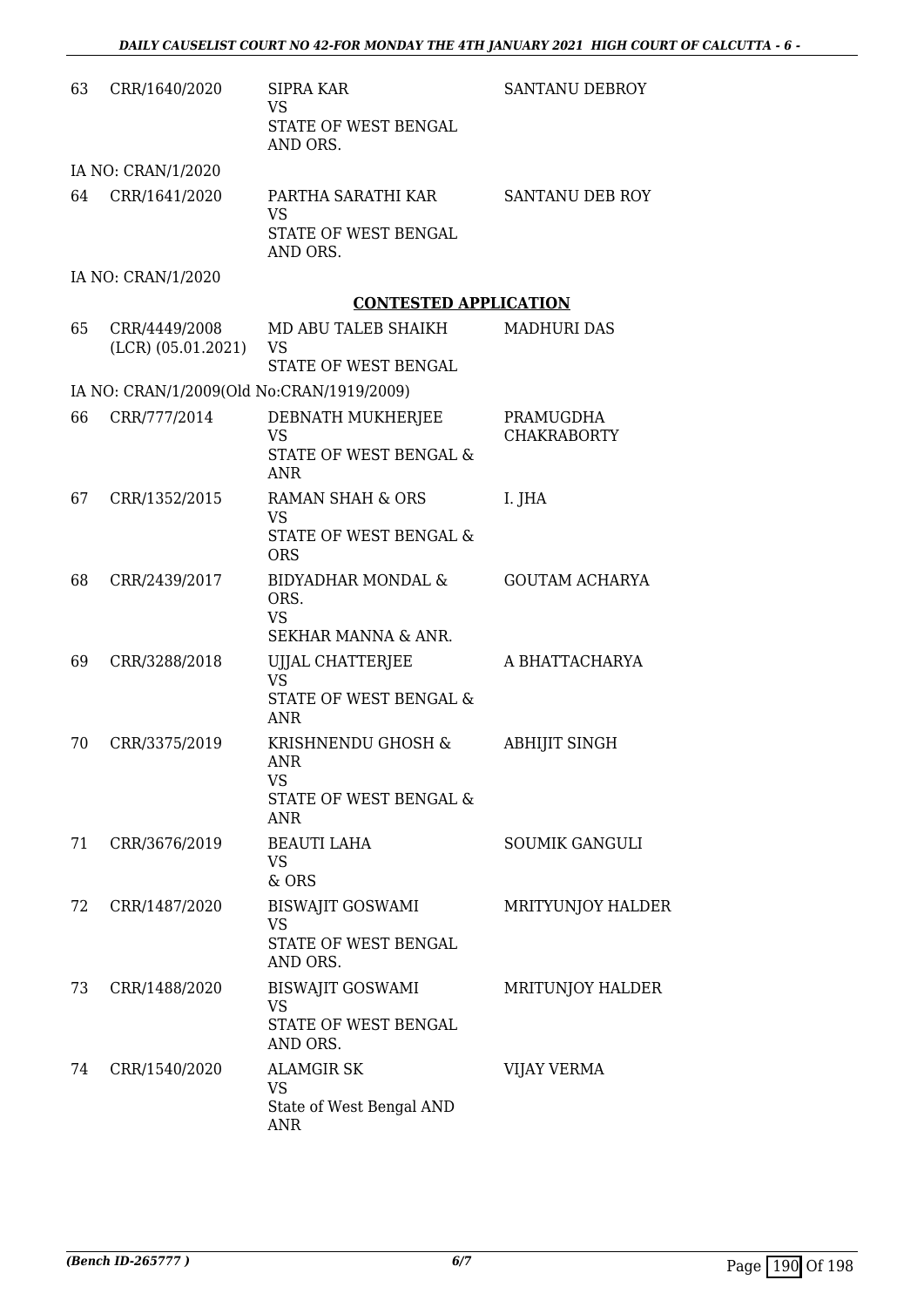| 75                                        | CRR/1551/2020                             | APU PALIT@CHANDAN<br>PALIT AND ANR<br><b>VS</b>                                          | PRABIR MAJUMDER             |        |
|-------------------------------------------|-------------------------------------------|------------------------------------------------------------------------------------------|-----------------------------|--------|
|                                           |                                           | STATE OF WEST BENGAL<br>AND ORS.                                                         |                             |        |
|                                           |                                           | <b>CRIMINAL APPEAL HEARING</b>                                                           |                             |        |
| 76                                        | CRA/90/1986                               | AZIZ ALIAS AZIZUL & ORS. MD. S.HOSSAIN<br><b>VS</b><br>THE STATE                         |                             | N.Y.A. |
| 77                                        | CRA/296/1992                              | <b>GULIN CHANDRA HANSDA</b><br><b>VS</b><br><b>STATE</b>                                 |                             |        |
| 78                                        | CRA/672/2016                              | HARADHAN DUTTA<br><b>VS</b><br>STATE OF WEST BENGAL                                      | AINDRILA DE                 |        |
| 79                                        | CRA/35/2017                               | CHIRANJIT KABIRAJ<br><b>VS</b><br>STATE OF WEST BENGAL                                   | <b>SNEHANSU</b><br>MAJUMDER |        |
|                                           |                                           | IA NO: CRAN/1/2018(Old No:CRAN/24/2018), CRAN/2/2019(Old No:CRAN/1317/2019), CRAN/3/2020 |                             |        |
| 80                                        | CRA/538/2017                              | HARENDRA CHANDRA<br>PARUI & ANR<br>VS<br>STATE OF WEST BENGAL                            | DEBABRATA SARDAR            |        |
|                                           | IA NO: CRAN/1/2017(Old No:CRAN/3898/2017) |                                                                                          |                             |        |
| 81                                        | CRA/20/2018                               | PATAL SABAR @ POTOL<br><b>SABAR</b><br><b>VS</b><br>STATE OF WEST BENGAL &<br><b>ANR</b> | P BHATTACHARYA              |        |
| 82                                        | CRA/531/2018                              | SANATAN BARMAN<br><b>VS</b><br>STATE OF WEST BENGAL &<br><b>ANR</b>                      | <b>K PAUL</b>               |        |
| IA NO: CRAN/2/2019(Old No:CRAN/1590/2019) |                                           |                                                                                          |                             |        |
| 83                                        | CRA/675/2018                              | DIPANKAR ROY<br>VS<br>STATE OF WEST BENGAL                                               | PARVEJ ANAM                 |        |
| 84                                        | CRA/471/2019                              | <b>SUKUMAR MONDAL &amp; ORS</b><br><b>VS</b><br>STATE OF WEST BENGAL                     | MONIKA SINHA                |        |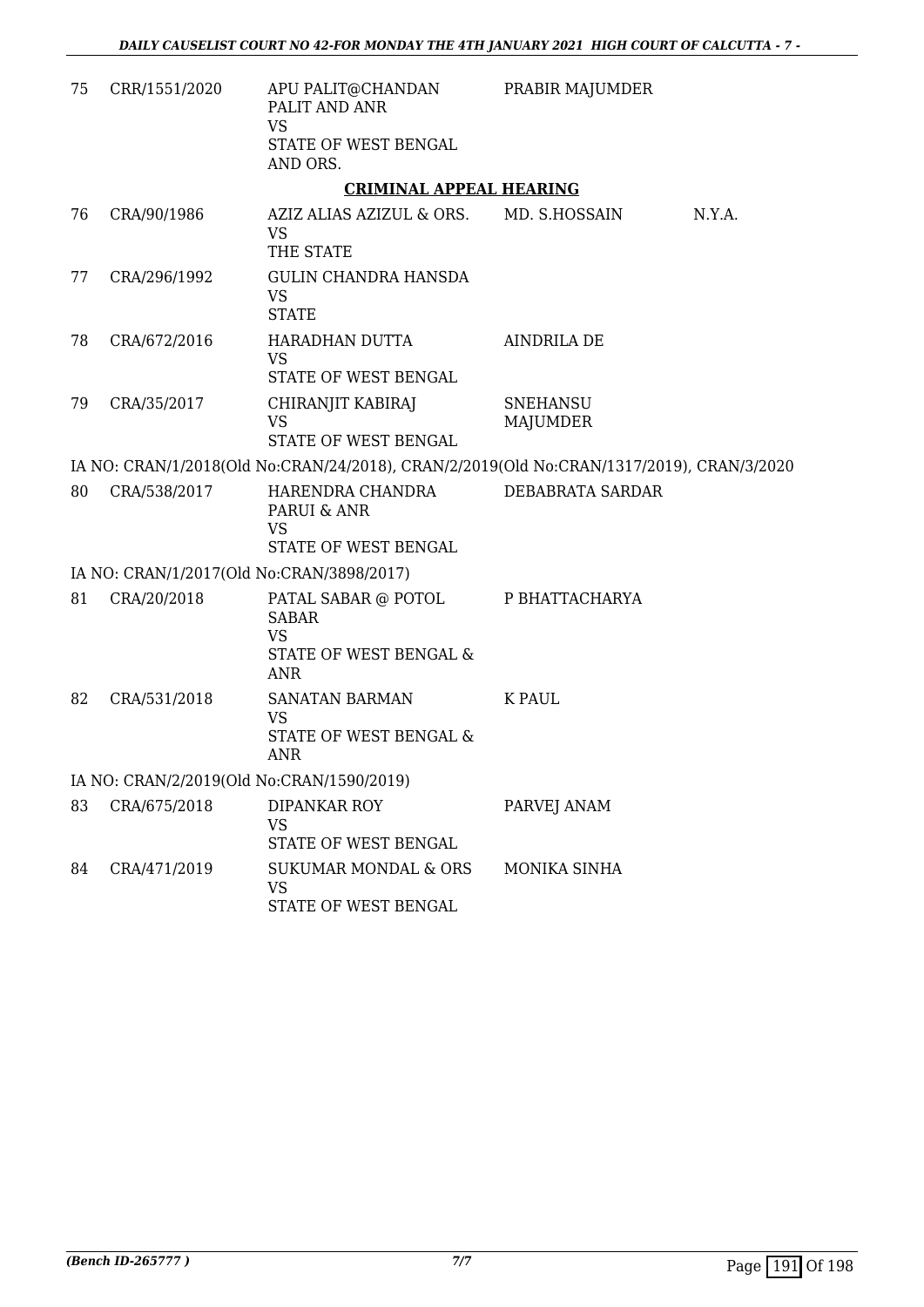

## In The High Court at Calcutta

## **Appellate Side**

**DAILY CAUSELIST For Monday The 4th January 2021**

**COURT NO. 11**

### **SINGLE BENCH ()**

**AT 10:45 AM**

**HON'BLE JUSTICE HIRANMAY BHATTACHARYYA**

### **(VIA VIDEO CONFERENCE)**

**ON MONDAY, 14TH DECEMBER, 2020 AND THEREAFTER AS AND WHEN SITS SINGLY - WILL SIT SINGLY AND TAKE MATTERS LISTED BEFORE HIM IN THE DAILY LIST OF 16TH MARCH, 2020 EXCEPT THE MATTERS WHICH ARE ALREADY DISPOSED OF.**

### **NOTE : MATTERS WILL BE TAKEN UP THROUGH PHYSICAL HEARING WHEN BOTH THE PARTIES ARE AGREED.**

|   |                         | <b>TOP</b>                                                                                      |                         |
|---|-------------------------|-------------------------------------------------------------------------------------------------|-------------------------|
| 1 | CO/3333/2018            | SUBRATA SHAW @<br><b>SUBRATA SAAHA</b><br>VS<br>SARASWATI SADHUKHAN &<br>ORS.                   | ANINDYA HALDER          |
|   |                         | <b>NEW MOTION</b>                                                                               |                         |
| 2 | CO/2290/2011            | ANIL KR. DAS<br>VS.<br><b>SANKAR DAS</b>                                                        | DIBASHIS BASU           |
| 3 | CO/2166/2019            | ASIT SAMANTA & ANR<br>VS<br>STANDARD CHARTERED<br><b>BANK</b>                                   | <b>SAMRAT MUKHERJEE</b> |
| 4 | CO/2167/2019            | <b>GAURAV AGARWAL</b><br><b>VS</b><br>DIPANKAR MAJI & ORS                                       | <b>SAMRAT MUKHERJEE</b> |
|   |                         | <b>NEW MOTION 1</b>                                                                             |                         |
| 5 | CO/683/2018<br>(N.T.W.) | KAMALA DEVI SHAW<br>VS<br>SRI SRI ISWAR GOPINATH<br>JEW THAKUR.REPT BY ANIL<br><b>KUMAR DEY</b> | <b>ADITYA SINGH</b>     |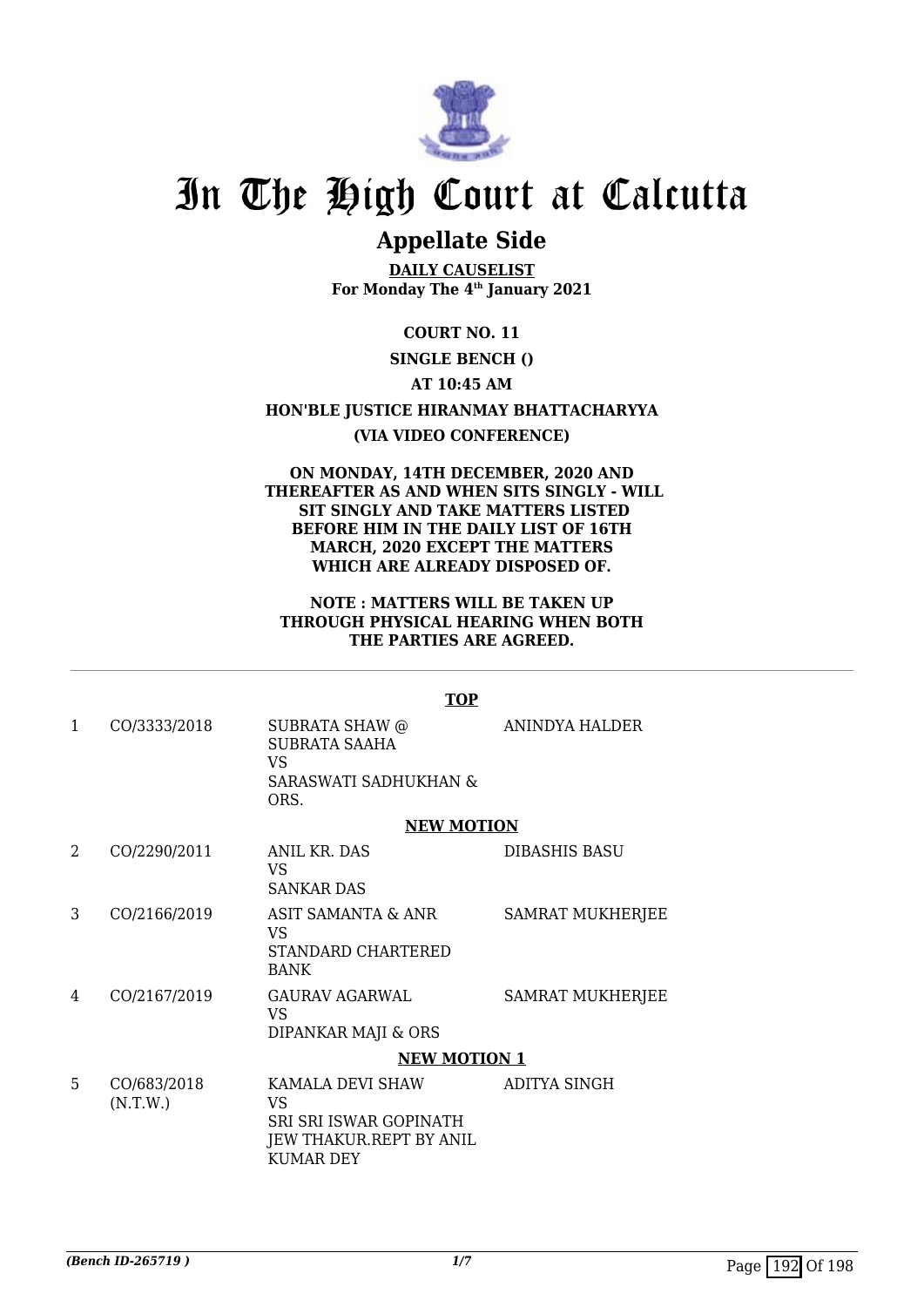| 6  | CO/1368/2018 | JHARNA SINGH<br><b>VS</b><br><b>SMT JAYANTI BOSE</b>                                       | KUHU ROY                                    |
|----|--------------|--------------------------------------------------------------------------------------------|---------------------------------------------|
| 7  | CO/1370/2018 | M/S PASHUPATI DAS &<br>SONS PVT. LTD.<br><b>VS</b><br>RITA DE & ORS.                       | <b>ASHOK KUMAR</b><br><b>MONDAL</b>         |
| 8  | CO/1388/2018 | PURANMAL AGARWAL<br><b>VS</b><br>MEGHDOOT TOWRS<br>OWNERS COMMI. REP BY S<br>K JAIN & ORS  | <b>S SANYYAL</b>                            |
| 9  | CO/1389/2018 | <b>NURSING DAS MOHATTA &amp;</b><br><b>ANR</b><br><b>VS</b><br><b>DIPALI SUR &amp; ORS</b> | A RAY                                       |
| 10 | CO/1456/2018 | RAKESH JAIN<br><b>VS</b><br>PARESH CH. MAJUMDER &<br>ORS.                                  | <b>ASOK BANERJEE</b>                        |
| 11 | CO/1459/2018 | SANTOSH NANDY & ORS.<br><b>VS</b><br>KALIPADA YADAV & ORS.                                 | <b>GAUTAM DAS</b>                           |
| 12 | CO/1476/2018 | <b>BISWANATH CHANDRA</b><br><b>VS</b><br>SHANTI SHAW & ANR.                                | <b>SUBHO SANKAR</b><br><b>BHATTACHARJEE</b> |
| 13 | CO/1489/2018 | BIJOY KRISHNA SAMANTA<br><b>VS</b><br>LALIT KUMAR PANDEY &<br><b>ORS</b>                   | S. SARKAR                                   |
| 14 | CO/1539/2018 | <b>MALAY HALDER</b><br><b>VS</b><br>SULOCHANA GUPTA NEE<br>HALDER                          | SUBHAS CHANDRA<br>SAHA                      |
| 15 | CO/1544/2018 | SK ARIFUL HAQUE & ORS<br><b>VS</b><br>SK KHAIRUL HAQUE & ORS                               | <b>ALLEN FELIX</b>                          |
| 16 | CO/1549/2018 | LATIKA CHOWDHURY<br><b>VS</b><br><b>SURESH CHOWDHURY &amp;</b><br><b>ORS</b>               | <b>CHANDRADOY ROY</b>                       |
| 17 | CO/1553/2018 | <b>TRUSTCON</b><br><b>VS</b><br>SHAIKH JOYNAL ABEDIN &<br><b>ANR</b>                       | TARUNJYOTI TEWARI                           |
| 18 | CO/1577/2018 | ANANDA GOPAL SAHA<br>VS<br>PARESH NATH SAHA & ORS                                          | DILIP KUMAR MAITI                           |
| 19 | CO/3088/2018 | KALYANI DAS & ORS<br><b>VS</b><br><b>AMITAVA DHENKI &amp; ORS</b>                          | <b>GOURAB</b><br>MUKHOPADHYAY               |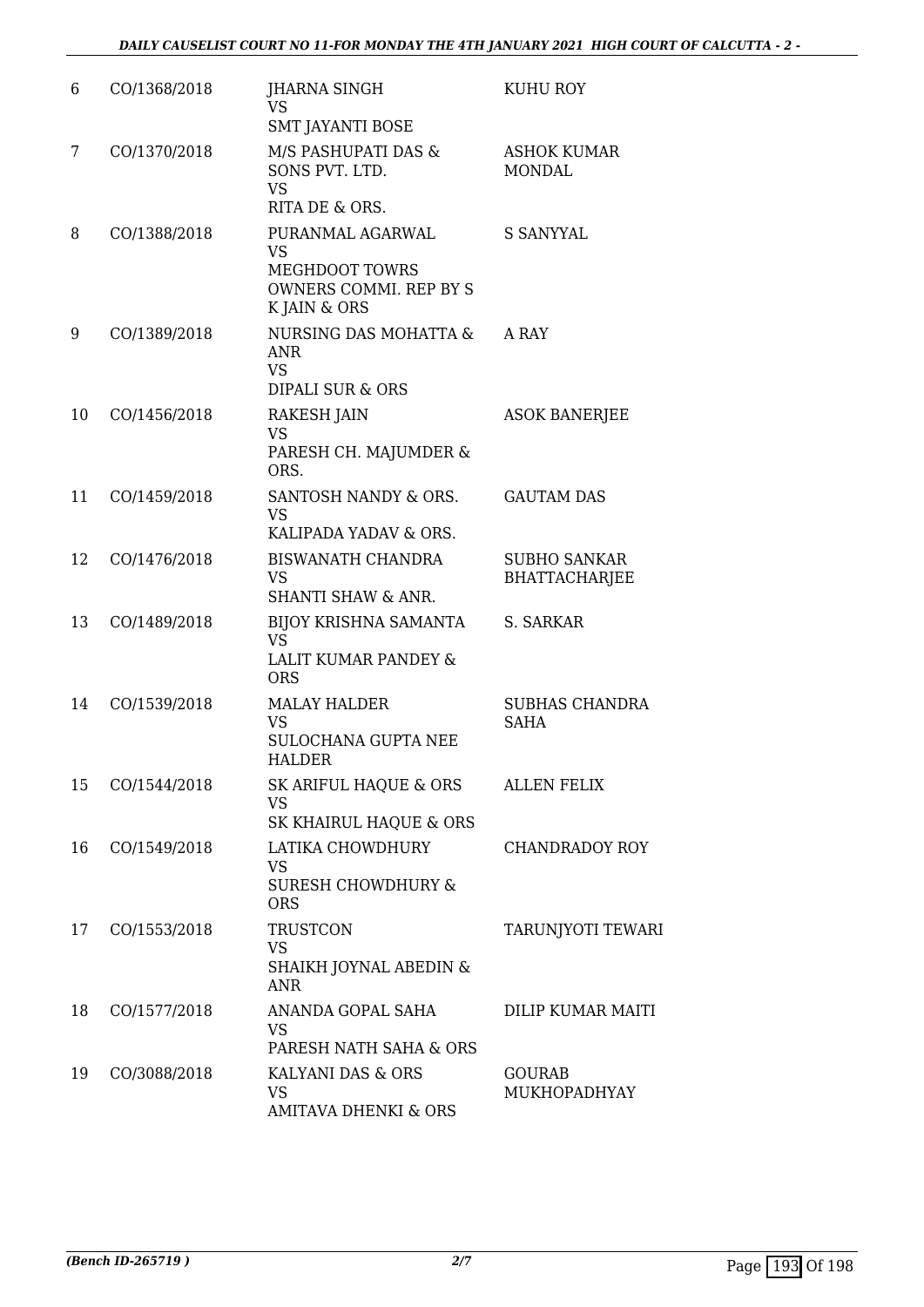| 20 | CO/3120/2018    | <b>JOLLY CHAKRABORTY</b><br>VS<br>RINTU CHAKRABORTY                                     | SHYAMALI DAS                          |
|----|-----------------|-----------------------------------------------------------------------------------------|---------------------------------------|
| 21 | CO/3126/2018    | SANJIT CHAKRABORTY &<br><b>ORS</b><br><b>VS</b><br>BINOY NANDI @ CHOTKA<br><b>NANDI</b> | <b>SOUMITRA DEB</b>                   |
| 22 | CO/3176/2018    | MANJU MONDAL & ORS<br><b>VS</b><br>SANAT MONDAL & ORS                                   | NITAI CH SAHA                         |
| 23 | CO/3177/2018    | SAILENDRA NATH GHOSH<br>& ORS<br>VS<br><b>SURYA KANTA DAS &amp; ORS</b>                 | PRASANTA BISHAL                       |
| 24 | CO/3184/2018    | RASBEHARI GHOSH & ANR<br><b>VS</b><br>AJIT KUMAR GHOSH & ORS                            | SIRSENDU SINHA<br><b>ROY</b>          |
| 25 | CO/3187/2018    | RANADIP SADHUKHAN<br><b>VS</b><br>DIBYENDU SADHUKHAN &<br><b>ORS</b>                    | <b>GITASHREE MISTRY</b>               |
| 26 | CO/3201/2018    | SUPRIYA DUTTA<br><b>VS</b><br><b>MAHUA DUTTA</b><br>(CHOUDHURY)                         | PRASHANT PATHAK                       |
| 27 | CO/3205/2018    | <b>BADANI MEHJAN</b><br><b>VS</b><br>BADAL CH. MURMU & ORS.                             | <b>SANDIP DINDA</b>                   |
| 28 | CO/3211/2018    | <b>HARIPAL SINGH</b><br><b>CHANDHOK</b><br><b>VS</b><br><b>BADRI PRASAD JAISWAL</b>     | <b>SOMALI</b><br><b>MUKHOPADHYAY</b>  |
|    | 29 CO/3212/2018 | SUJIT KR. GHOSH & ORS.<br>VS.<br>PRANAB KR. SARKAR                                      | PRIYABRATA<br><b>BATABYAL</b>         |
| 30 | CO/3217/2018    | SIBAPRASAD GOSWAMI &<br><b>ORS</b><br><b>VS</b><br><b>JITAN PATAR &amp; ORS</b>         | DK ADHIKARI                           |
| 31 | CO/3226/2018    | ABHOY CHANDRA PURKAIT<br>& ORS<br><b>VS</b><br><b>LAKSHAN HALDER &amp; ORS</b>          | A. GUPTA                              |
| 32 | CO/3227/2018    | <b>SOVAN ROY CHOWDHURY</b><br><b>VS</b><br><b>BARUN ROY CHOWDHURY</b><br>& ORS          | <b>SOHINI</b><br><b>BHATTACHARYYA</b> |
| 33 | CO/3238/2018    | SHARMILA BHATTACHARYA<br><b>VS</b><br>KANAK DASGUPTA & ORS                              | <b>ABHIJIT RAY</b>                    |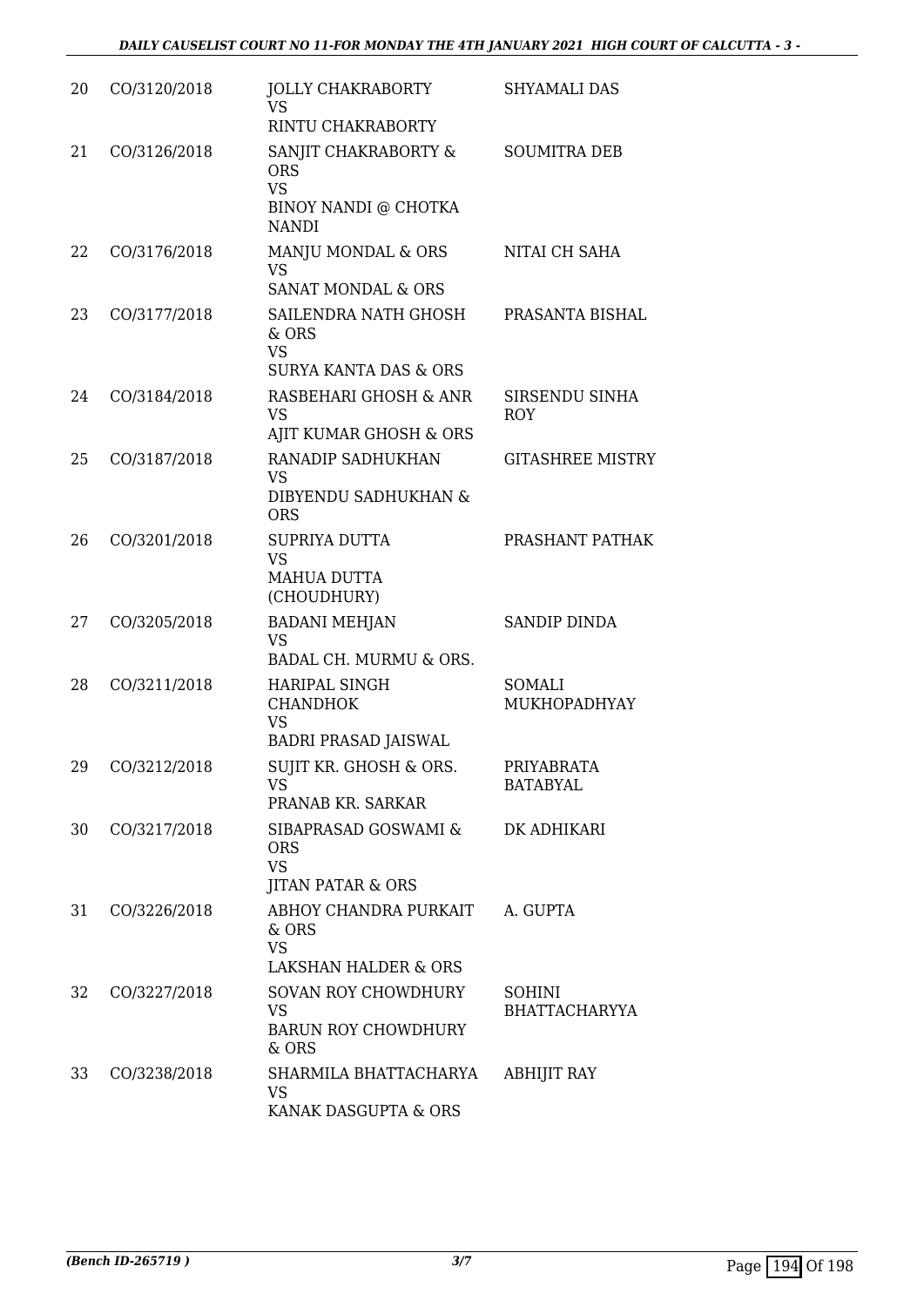| 34 | CO/3241/2018 | <b>DILIP GHOSH &amp;ORS</b><br><b>VS</b><br>ASHOK PODDAR & ORS                                                                                                                                                                                                                                 | KRISHNA DEO DAS                           |
|----|--------------|------------------------------------------------------------------------------------------------------------------------------------------------------------------------------------------------------------------------------------------------------------------------------------------------|-------------------------------------------|
| 35 | CO/3242/2018 | <b>SHYAMAL KUMAR</b><br><b>BARDHAN</b><br><b>VS</b><br><b>BASANTI BARDHAN</b>                                                                                                                                                                                                                  | <b>SWAPNA SOM</b>                         |
| 36 | CO/3243/2018 | APARNAPADA @ KANU<br><b>BERA @ ADHIKARY</b><br><b>VS</b><br><b>GOURI BALA CHAKRABORTY</b>                                                                                                                                                                                                      | <b>BINOY KR. DAS</b>                      |
| 37 | CO/3245/2018 | & ANR.<br><b>BALRAM KUNDU &amp; ANR</b><br><b>VS</b><br><b>MADAN KUNDU &amp; ORS</b>                                                                                                                                                                                                           | S. MAJUMDER                               |
| 38 | CO/3247/2018 | <b>BALARAM KUNDU &amp; ORS.</b><br><b>VS</b><br>NETAI KUNDU & ORS                                                                                                                                                                                                                              | <b>SNEHANGSHU</b><br><b>MAJUMDER</b>      |
| 39 | CO/3261/2018 | <b>JOGESH CHANDRA</b><br><b>DEBNATH</b><br><b>VS</b><br><b>BAIDYA NATH DHUR &amp; ANR</b>                                                                                                                                                                                                      | <b>SUBRATA GHOSH</b>                      |
| 40 | CO/3266/2018 | <b>SHYAM SUNDAR SINGH</b><br><b>VS</b><br>KALLOL KUMAR BARDHAN<br>& ANR                                                                                                                                                                                                                        | <b>SIBNATH GANGULY</b>                    |
| 41 | CO/3270/2018 | <b>ANJALI DAS</b><br><b>VS</b><br><b>APARNA ROY &amp; ANR</b>                                                                                                                                                                                                                                  | <b>SIBANGHEE</b><br><b>CHATTOPADHYAY</b>  |
| 42 | CO/3272/2018 | DR BIMAN MONDAL<br><b>VS</b><br><b>SMT SHAMPA MONDAL</b>                                                                                                                                                                                                                                       | SANJIDA SULTANA                           |
| 43 | CO/3277/2018 | <b>GOUR JANA &amp; ANR</b><br>VS FOR THE VIOLENCE STATE STATE STATE STATE STATE STATE STATE STATE STATE STATE STATE STATE STATE STATE STATE STATE STATE STATE STATE STATE STATE STATE STATE STATE STATE STATE STATE STATE STATE STATE STATE STATE STATE STAT<br>MIDNPORE MUNICIPALITY<br>& ORS | PARAMITA ROY                              |
| 44 | CO/3301/2018 | MAHADEV DUTTA & ANR<br>VS.<br>ALOK RANJAN SAHA                                                                                                                                                                                                                                                 | <b>DULAL CHANDRA</b><br><b>CHATTERJEE</b> |
| 45 | CO/3304/2018 | AMRAPALI DAS(SEN)<br><b>VS</b><br><b>ALOK KUMAR DAS</b>                                                                                                                                                                                                                                        | <b>SOUMI GUHA</b><br><b>THAKURTA</b>      |
| 46 | CO/3308/2018 | <b>SHANTI SHAW</b><br><b>VS</b><br><b>BIMAL SHAW</b>                                                                                                                                                                                                                                           | ARUP BHOWMICK                             |
| 47 | CO/3313/2018 | <b>SANJOY SHAW</b><br><b>VS</b><br>ANJALI SHAW @ SHAMA<br><b>PARVEEN</b>                                                                                                                                                                                                                       | <b>SUMAN</b><br><b>CHAKRABORTY</b>        |
| 48 | CO/3317/2018 | <b>BIKASH MAJUMDER</b><br>VS<br>JHUMA MAJUMDER                                                                                                                                                                                                                                                 | <b>MITUL</b><br><b>CHAKRABORTY</b>        |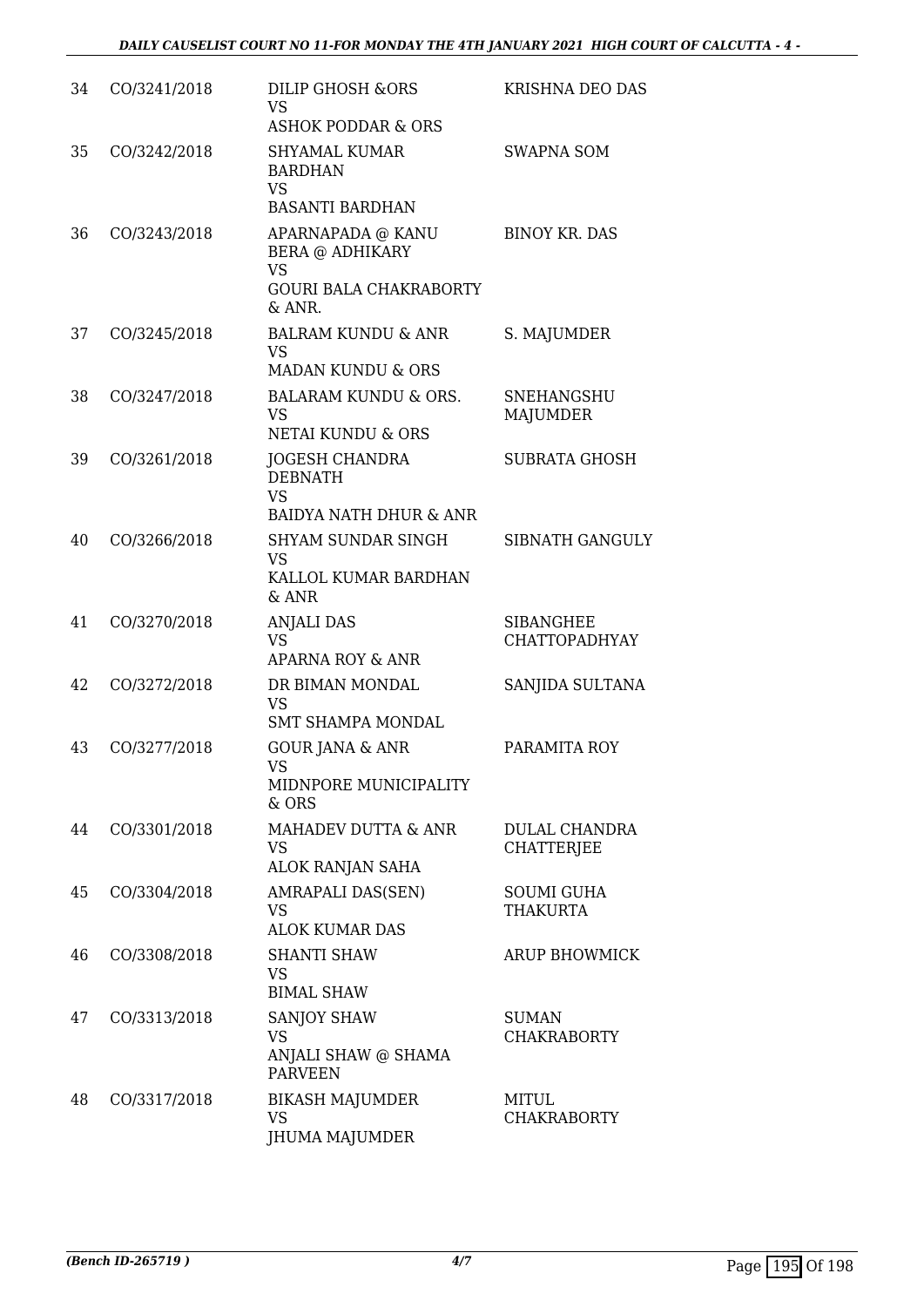| 49 | CO/3318/2018 | DEBASISH BHUNIYA<br><b>VS</b><br>MADHUMITA BHUNIYA                                           | ANYASHA DAS                      |
|----|--------------|----------------------------------------------------------------------------------------------|----------------------------------|
| 50 | CO/3320/2018 | <b>MD ZIAUDDIN &amp; ANR</b><br><b>VS</b><br>DIPAK KUMAR JAISWAL &<br><b>ORS</b>             | D K JAISWAL                      |
| 51 | CO/3321/2018 | <b>SUKANYA BANERJEE</b><br><b>VS</b><br>SUJIT KUMAR DAS & ANR                                | PRITHVI SINHA ROY                |
| 52 | CO/3323/2018 | ELKOM ENTERPRISES P.<br>LTD.<br><b>VS</b><br>SOUGATA BANERJI & ANR.                          | <b>SANKAR NARAYAN</b><br>SAHA    |
| 53 | CO/3325/2018 | PARITOSH ROY<br><b>VS</b><br>UTTAM KR. NATUA & ORS.                                          | RADHAMOHAN ROY                   |
| 54 | CO/3327/2018 | SANDIP DEY @ SANDIP KR.<br><b>DEY</b><br><b>VS</b><br><b>SANKAR PROSAD DEY &amp;</b><br>ANR. | CHANDRAMALA<br>MUKHERJEE         |
| 55 | CO/3336/2018 | <b>SUSHMITA PAUL (DAS)</b><br><b>VS</b><br><b>ANITA CHOWDHURY</b>                            | RADHAMOHAN RAY                   |
| 56 | CO/3379/2018 | JAFAR ALI MOLLA & ORS<br><b>VS</b><br><b>CHAYED MOLLA &amp; ORS</b>                          | SK. NIZAMUDDIN                   |
| 57 | CO/3393/2018 | <b>BHAGBAT DAS &amp; ORS</b><br><b>VS</b><br>SMT SIKHA PAL & ORS                             | <b>SANDIP DAS</b>                |
| 58 | CO/3394/2018 | DIPANKARSRI PAUL<br><b>VS</b><br><b>SMT SABITA DUTTA PAUL</b>                                | NARAYAN CHANDRA<br><b>AGHOSH</b> |
| 59 | CO/3399/2018 | JAHARLAL KANU<br><b>VS</b><br>KRISHNENDU MUKHERJEE<br>& ORS                                  | T. TALUKDER                      |
| 60 | CO/3404/2018 | <b>MOTIAR MONDAL</b><br><b>VS</b><br>PARESH CHANDRA<br>MONDAL @ PARESH<br><b>MONDAL</b>      | PARIKSHIT GOSWAMI                |
| 61 | CO/3462/2018 | DIPESH SAHA<br>VS<br>SHAMPA ALIAS MAYNA<br>SAHA                                              | LAL MOHAN BASU                   |
| 62 | CO/3470/2018 | <b>SUMIT DEY</b><br><b>VS</b><br>NARESH KUMAR AGARWAL                                        | GOPAL CHATTERJEE                 |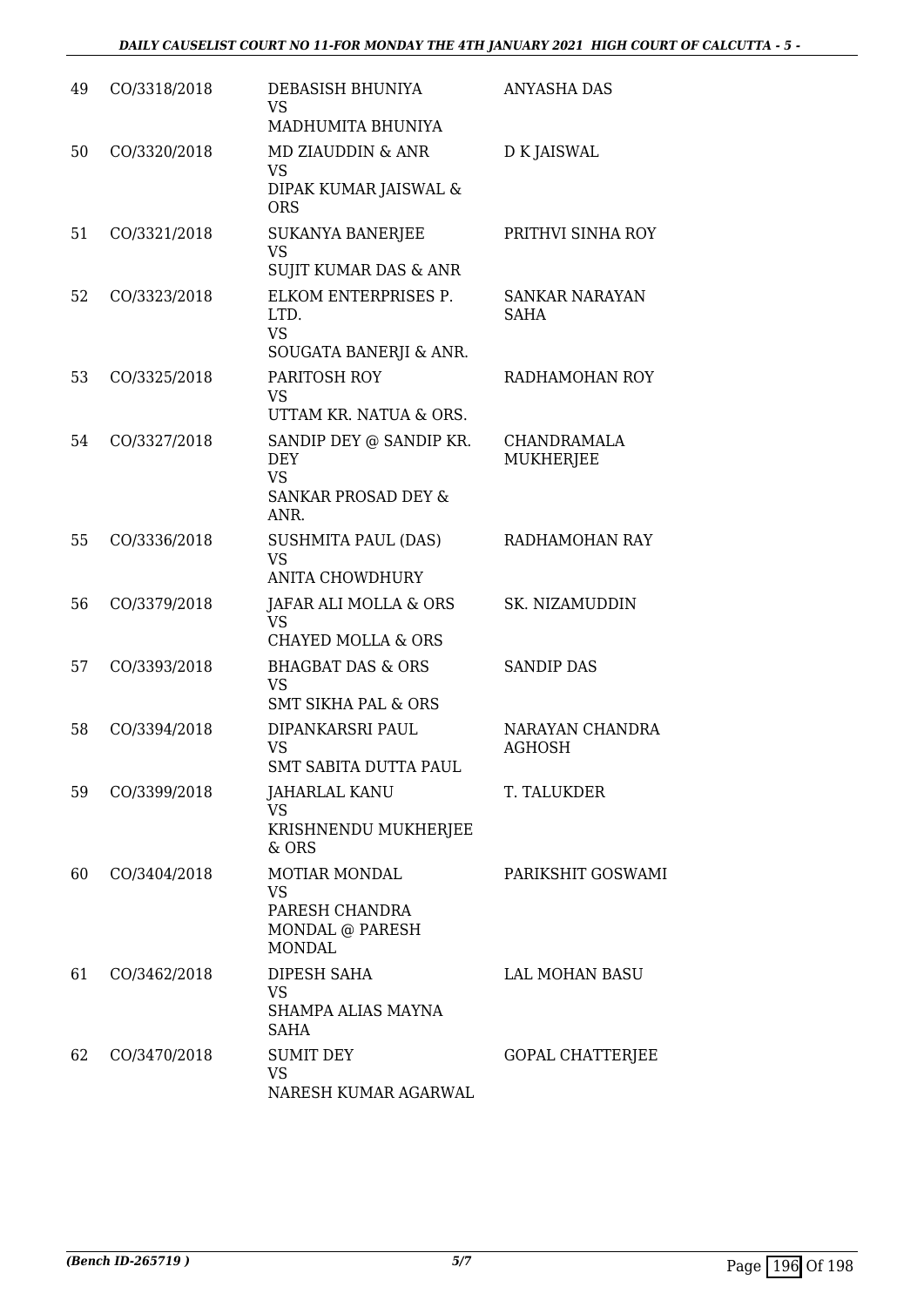| 63 | CO/3488/2018 | SMT PURNIMA DAS MODAK<br>& ORS<br><b>VS</b><br><b>SMT TARA DAS &amp; ORS</b>                                | KAUSTAV CHANDRA<br><b>DAS</b>           |
|----|--------------|-------------------------------------------------------------------------------------------------------------|-----------------------------------------|
| 64 | CO/3526/2018 | SMT JASODA MONDAL<br><b>&amp;ANR</b><br><b>VS</b><br>KISTO MONDAL & ORS                                     | SARBANANDA<br><b>SANNYAL</b>            |
| 65 | CO/3542/2018 | <b>SURESH SINGH &amp; ORS</b><br><b>VS</b><br><b>NABA KUMAR MONDAL</b>                                      | PRABHAT KUMAR<br><b>SINGH</b>           |
| 66 | CO/3551/2018 | SAMBHU NATH SARDAR &<br>ANR<br><b>VS</b><br>KAHAR SARDAR & ORS                                              | <b>DEBRUP</b><br><b>BHATTACHARJEE</b>   |
| 67 | CO/3554/2018 | M/S. THE ATLANTIC OIL CO.<br>P. LTD.<br><b>VS</b><br>THE BOARD OF TRUSTEES<br>OF THE PORT OF KOL. &<br>ORS. | <b>L.P TIWARI</b>                       |
| 68 | CO/3558/2018 | JAGANNATH DAS BAIRAGYA<br><b>VS</b><br>NATABAR DAS & ORS                                                    | TIRTHA PATI CHARYA                      |
| 69 | CO/3569/2018 | <b>SK HAPIJUL HOQUE</b><br><b>VS</b><br>NIRANJAN PRAMANICK &<br><b>ORS</b>                                  | <b>SAILENDU SEKHAR</b><br><b>BAYERD</b> |
| 70 | CO/3573/2018 | KESHAB CHANDRA NASKAR<br>& ORS<br><b>VS</b><br>NIRANJAN NASKAR & ORS                                        | KIRAN KUAMR<br><b>MAHATO</b>            |
| 71 | CO/3579/2018 | TAPAS KUMAR MONDAL<br><b>VS</b><br>M/S. ATREYEE NIRMAN PVT<br>LTD & ANR                                     | JALLY DEY                               |
| 72 | CO/3592/2018 | <b>SMT INDRANI</b><br><b>BHATTACHARJEE</b><br><b>VS</b><br>KALIDAS BANNERJEE                                | AIS KUMAR DAS                           |
| 73 | CO/3597/2018 | MD HAYAT ALI GAZI<br><b>VS</b><br>SARIFUL ISLAM KAZI                                                        | <b>ANIMESH PAUL</b>                     |
| 74 | CO/3603/2018 | ASRAF ALI KHAN & ANR<br><b>VS</b><br>WAKIL AHMED KHAN &<br><b>ORS</b>                                       | NAYEEMUDDIN<br><b>MUNSHI</b>            |
| 75 | CO/3604/2018 | <b>SANDIP MULLICK</b><br><b>VS</b><br>DR. RAJKUMAR GHOSH &<br><b>ORS</b>                                    | ASIT KUMAR<br><b>BHATTACHARYA</b>       |
| 76 | CO/3606/2018 | CHANDI CHARAN PATRA<br><b>VS</b><br><b>INDUMOTI BAR &amp; ORS</b>                                           | <b>SUSMITA DRY(BASU)</b>                |